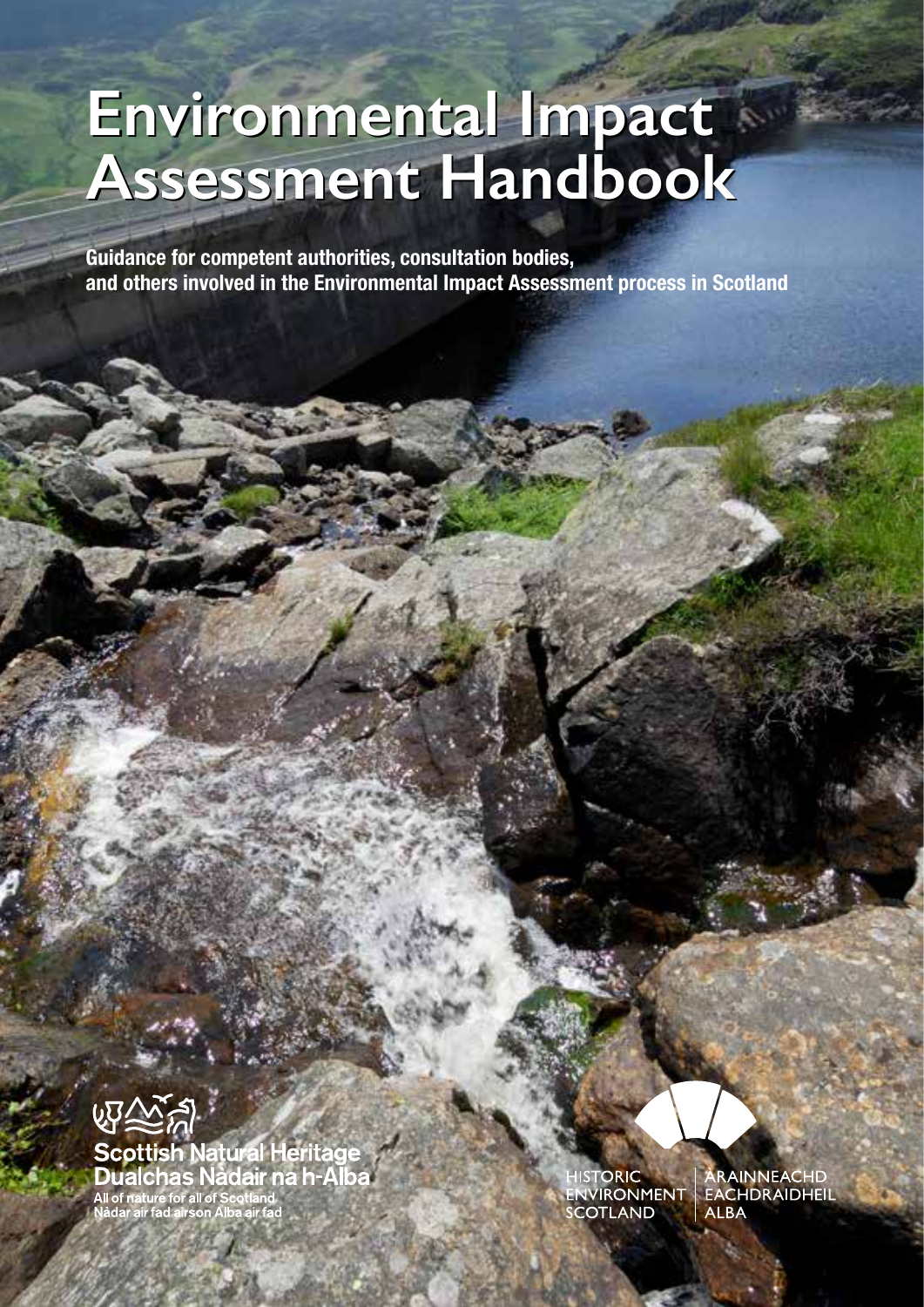# **Environmental Impact Assessment Handbook**

**Guidance for competent authorities, consultation bodies, and others involved in the Environmental Impact Assessment process in Scotland**

Version 5

April 2018



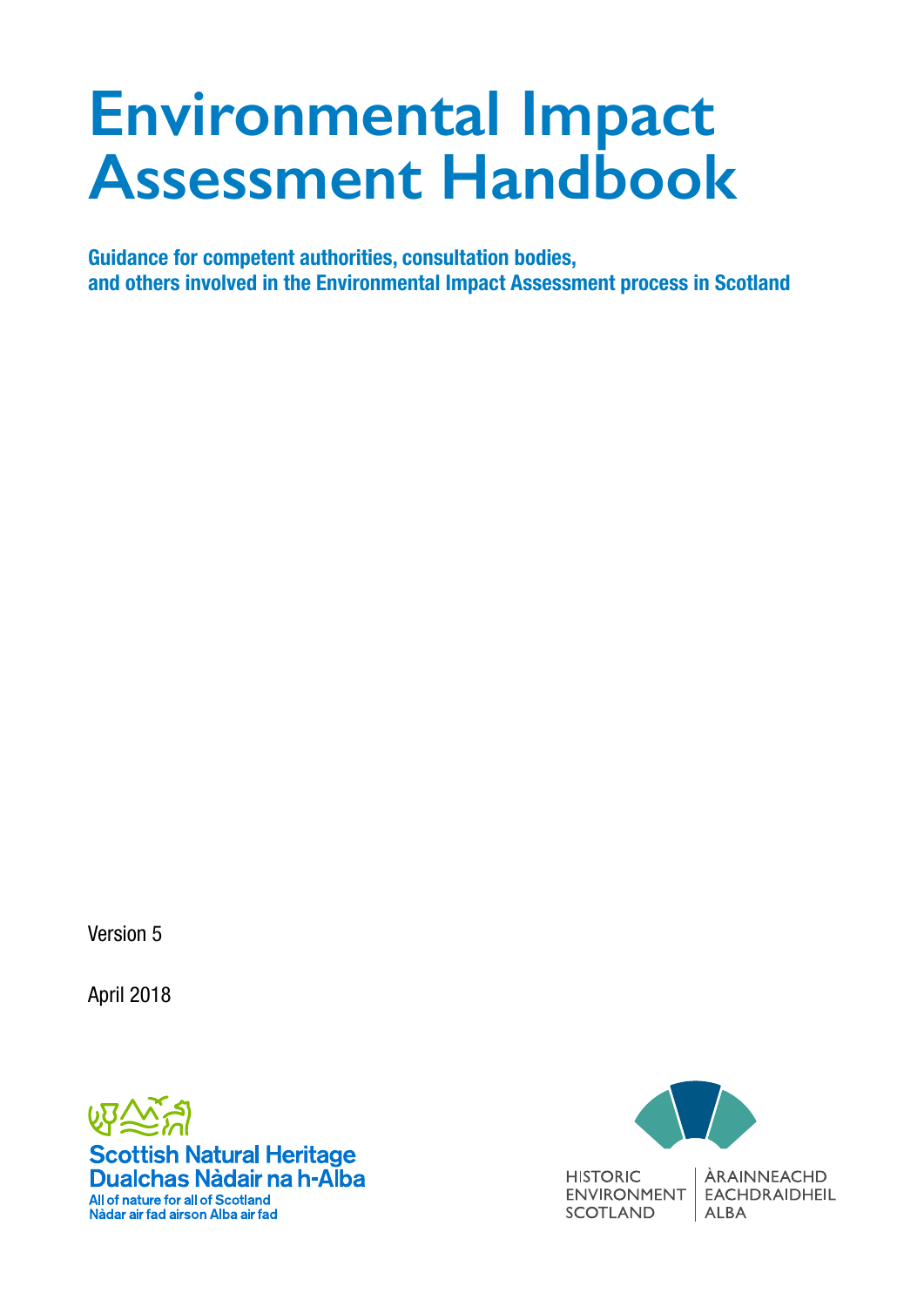# <span id="page-2-0"></span>**Table of contents**

| A |            |                                                                             |  |
|---|------------|-----------------------------------------------------------------------------|--|
|   | A.1        |                                                                             |  |
|   | A.2        |                                                                             |  |
|   | A.3        |                                                                             |  |
|   | A.4        |                                                                             |  |
|   | A.5        |                                                                             |  |
| B |            |                                                                             |  |
|   | B.1        |                                                                             |  |
|   | B.2        |                                                                             |  |
|   | B.3        |                                                                             |  |
|   | B.4        |                                                                             |  |
|   | <b>B.5</b> |                                                                             |  |
|   | B.6        |                                                                             |  |
|   | B.7        |                                                                             |  |
|   | B.8        | Relationship of EIA with Strategic Environmental Assessment and Assessments |  |
| C |            |                                                                             |  |
|   | C.1        |                                                                             |  |
|   | C.2        |                                                                             |  |
|   | C.3        |                                                                             |  |
|   | C.4        |                                                                             |  |
|   | C.5        |                                                                             |  |
|   | C.6        |                                                                             |  |
|   | C.7        |                                                                             |  |
|   | C.8        |                                                                             |  |
|   | C.9        |                                                                             |  |
|   | C.10       |                                                                             |  |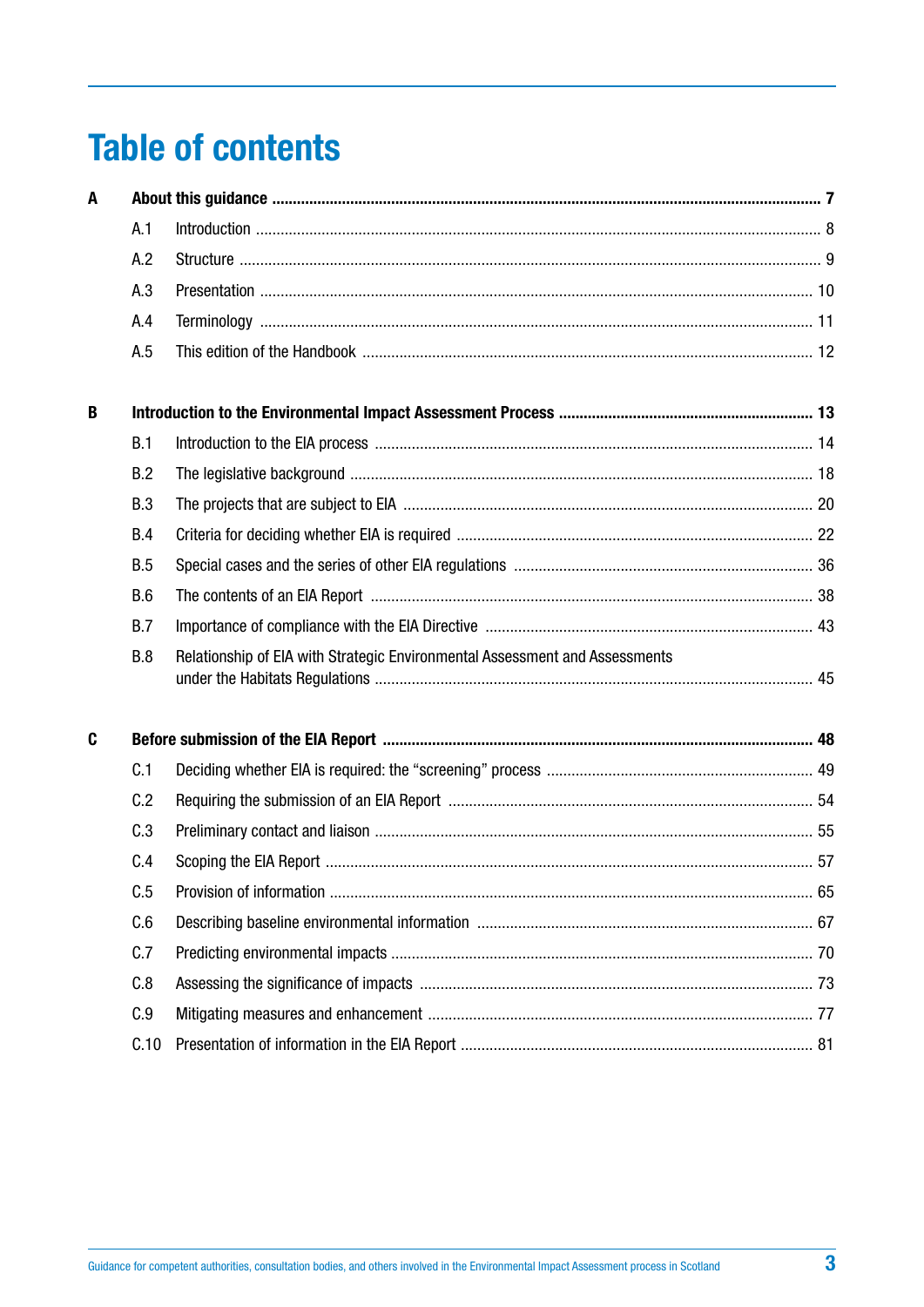| D |      |                                                                                       |  |
|---|------|---------------------------------------------------------------------------------------|--|
|   | D.1  |                                                                                       |  |
|   | D.2  |                                                                                       |  |
|   | D.3  |                                                                                       |  |
|   | D.4  |                                                                                       |  |
|   | D.5  |                                                                                       |  |
|   | D.6  |                                                                                       |  |
|   | D.7  |                                                                                       |  |
|   | D.8  |                                                                                       |  |
|   | D.9  |                                                                                       |  |
|   | D.10 |                                                                                       |  |
|   | D.11 | Planning permission in principle and approval of matters specified in conditions  102 |  |
| E |      |                                                                                       |  |
|   | E.1  |                                                                                       |  |
|   | E.2  | Relationship of EIA with the development plan and other consent procedures  108       |  |
|   | E.3  |                                                                                       |  |
|   | E.4  |                                                                                       |  |
|   | E.5  |                                                                                       |  |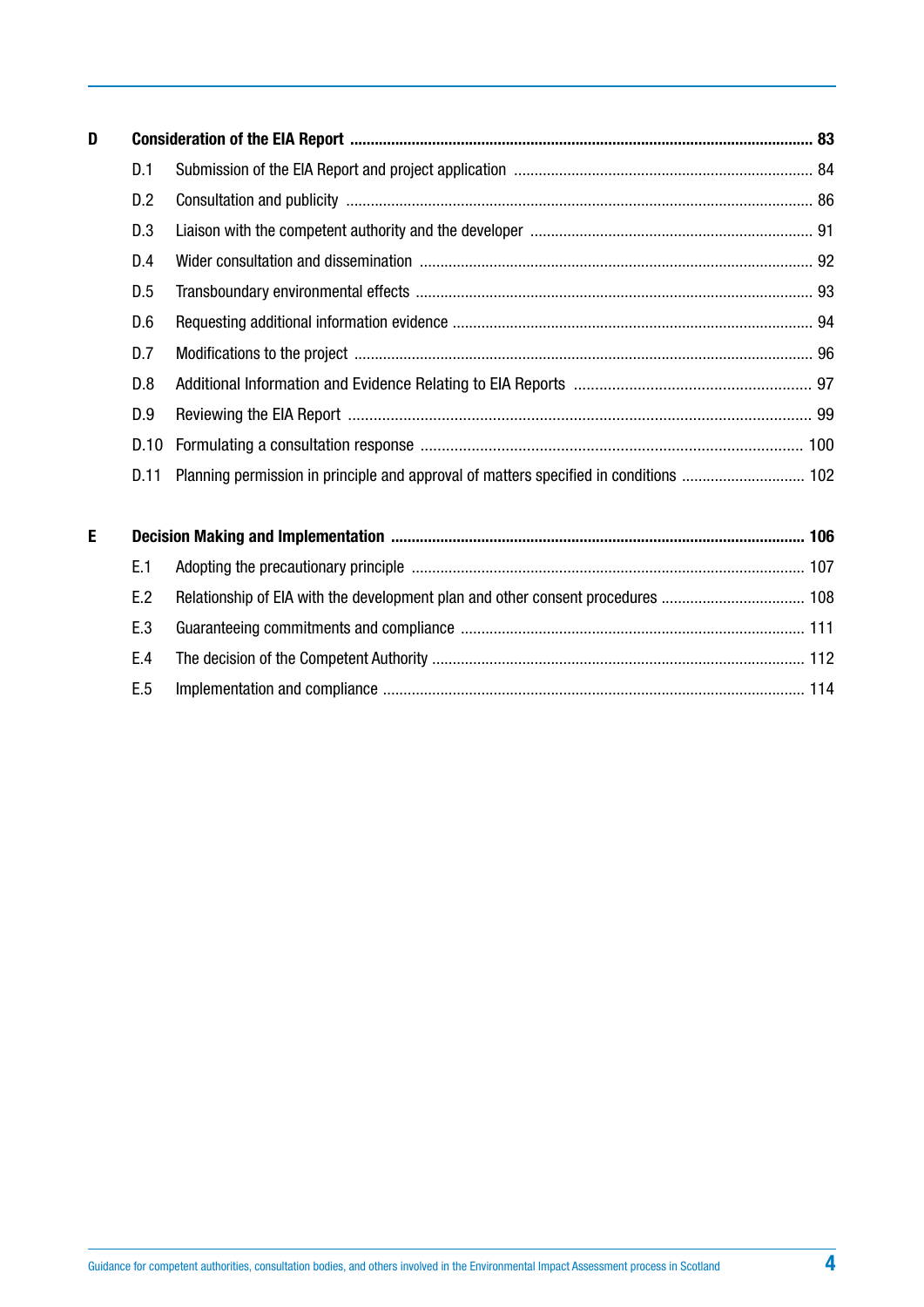| 188 |
|-----|
|     |
|     |
|     |
|     |
|     |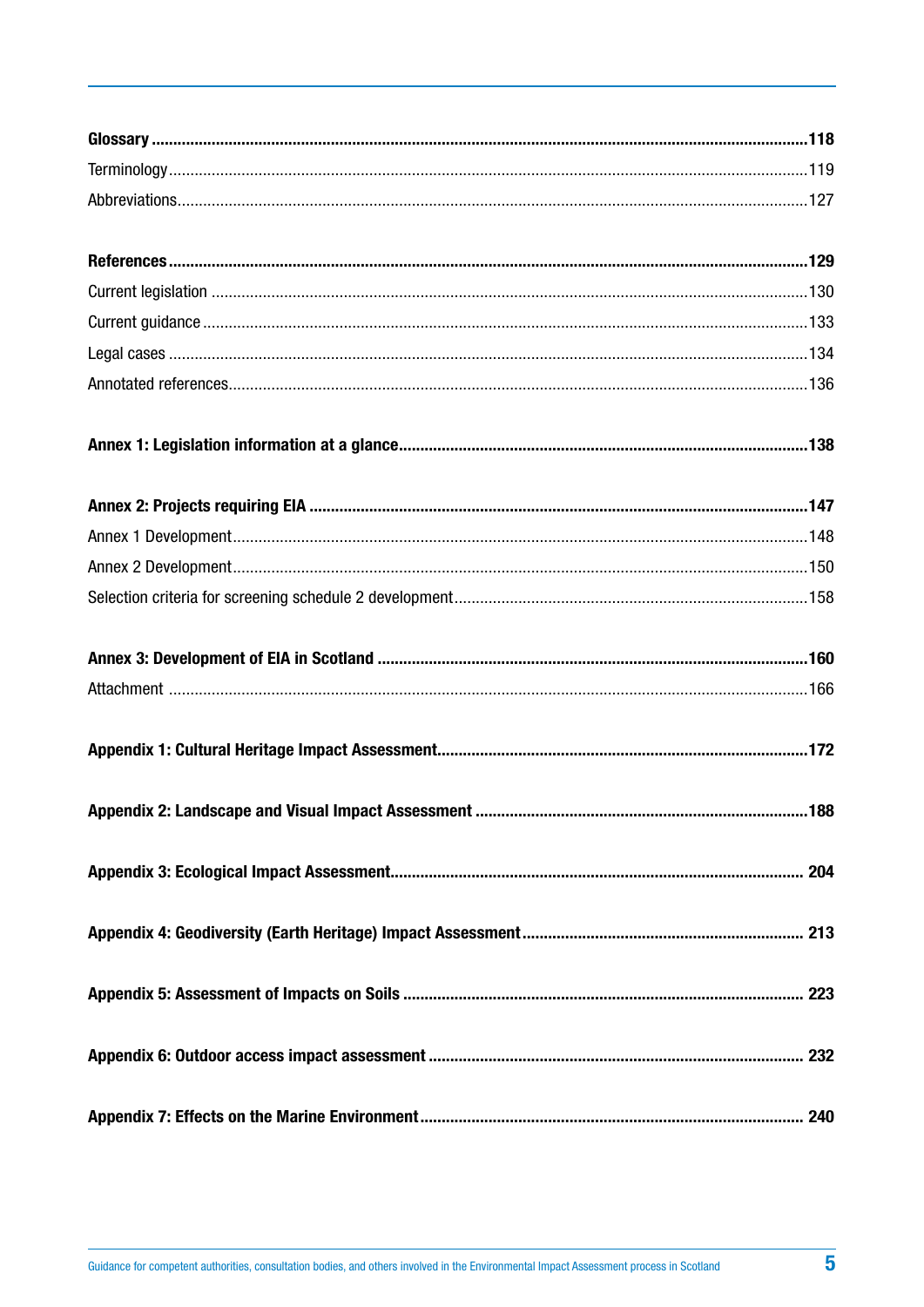# **Table of figures**

| Figure 1          | Comparisons between the EIA, SEA and Habitats Regulations Appraisal processes  47                    |  |
|-------------------|------------------------------------------------------------------------------------------------------|--|
| Figure 2          | The procedure to establish whether an EIA is required for an application for planning permission  53 |  |
| Figure 3          |                                                                                                      |  |
| Figure 4          |                                                                                                      |  |
| Figure 5          |                                                                                                      |  |
| Figure 6          | Example of a Matrix Showing Impact Significance Related to Sensitivity and Magnitude of Change  75   |  |
| Figure 7          |                                                                                                      |  |
| Figure 8          |                                                                                                      |  |
| Figure 9          |                                                                                                      |  |
| Figure 10         |                                                                                                      |  |
| Figure 11         |                                                                                                      |  |
| Appendix 1        | Figure 1 – Example of Scale of Magnitude of Changes to the Historic Environment184                   |  |
| Appendix 1        | Figure 2 - Example of Scale of Sensitivity of Historic Environment Receptors 185                     |  |
| <b>Appendix 2</b> |                                                                                                      |  |
| <b>Appendix 2</b> |                                                                                                      |  |
| <b>Appendix 2</b> |                                                                                                      |  |
| <b>Appendix 2</b> |                                                                                                      |  |
| <b>Appendix 2</b> |                                                                                                      |  |
| Appendix 4        | Table 1: Geodiversity Site Classification and Conservation Objectives Relevant to EIA  216           |  |
| Appendix 4        |                                                                                                      |  |
| Appendix 4        | Table 3: Projects Frequently Resulting in Significant Impacts on Geodiversity                        |  |
| Appendix 4        | Table 4: Pressures and Impacts on Geodiversity Features, Systems and Habitats                        |  |
| Appendix 4        | Table 4: Pressures and Impacts on Geodiversity Features, Systems and Habitats                        |  |
| Appendix 5        |                                                                                                      |  |
| Appendix 5        |                                                                                                      |  |
| Appendix 5        |                                                                                                      |  |
| Appendix 5        |                                                                                                      |  |
| Appendix 5        |                                                                                                      |  |
| Appendix 6        |                                                                                                      |  |
| Appendix 6        |                                                                                                      |  |
| Appendix 7        |                                                                                                      |  |
| Appendix 7        |                                                                                                      |  |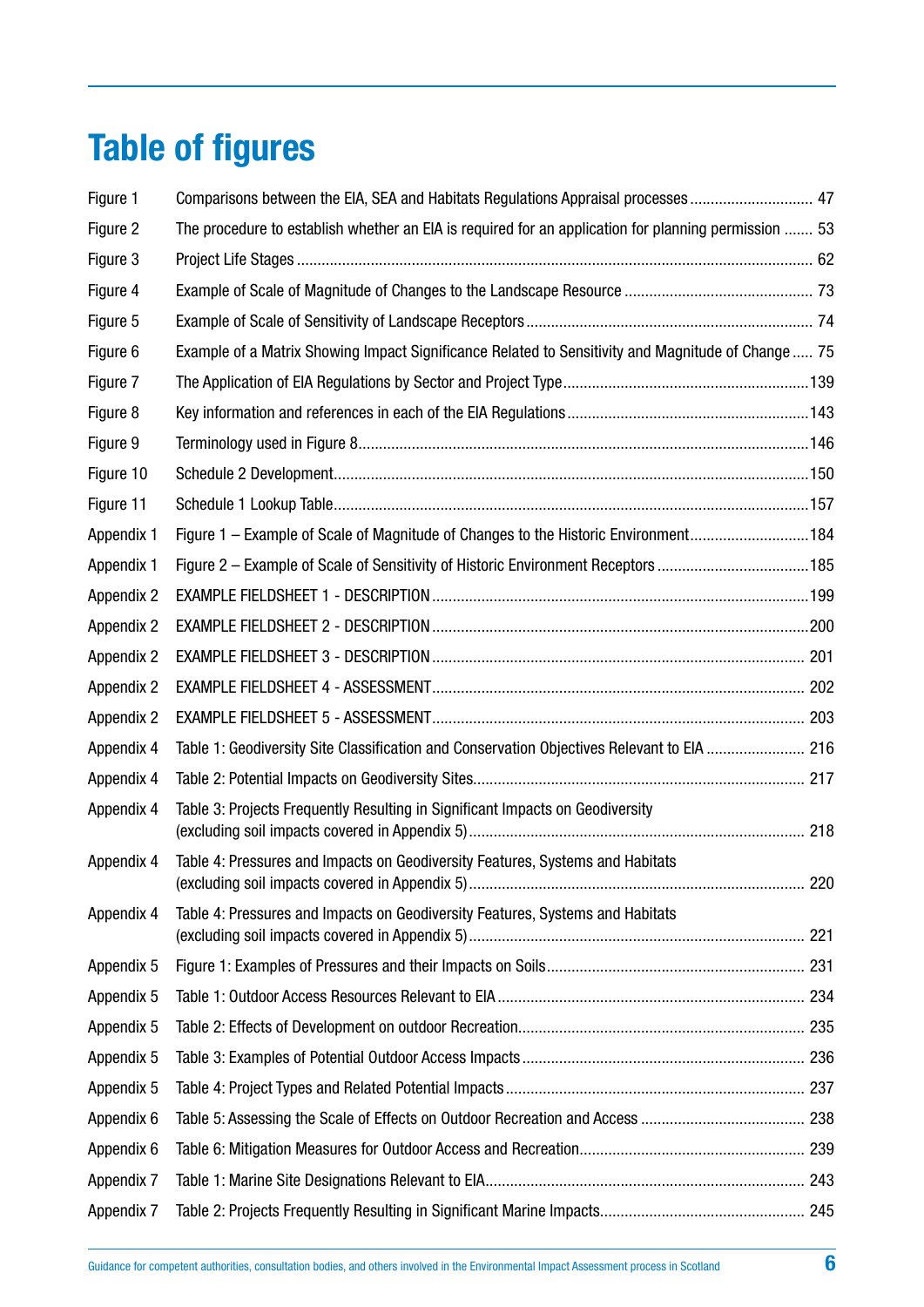# **Section A**

# <span id="page-6-0"></span>**A About this guidance**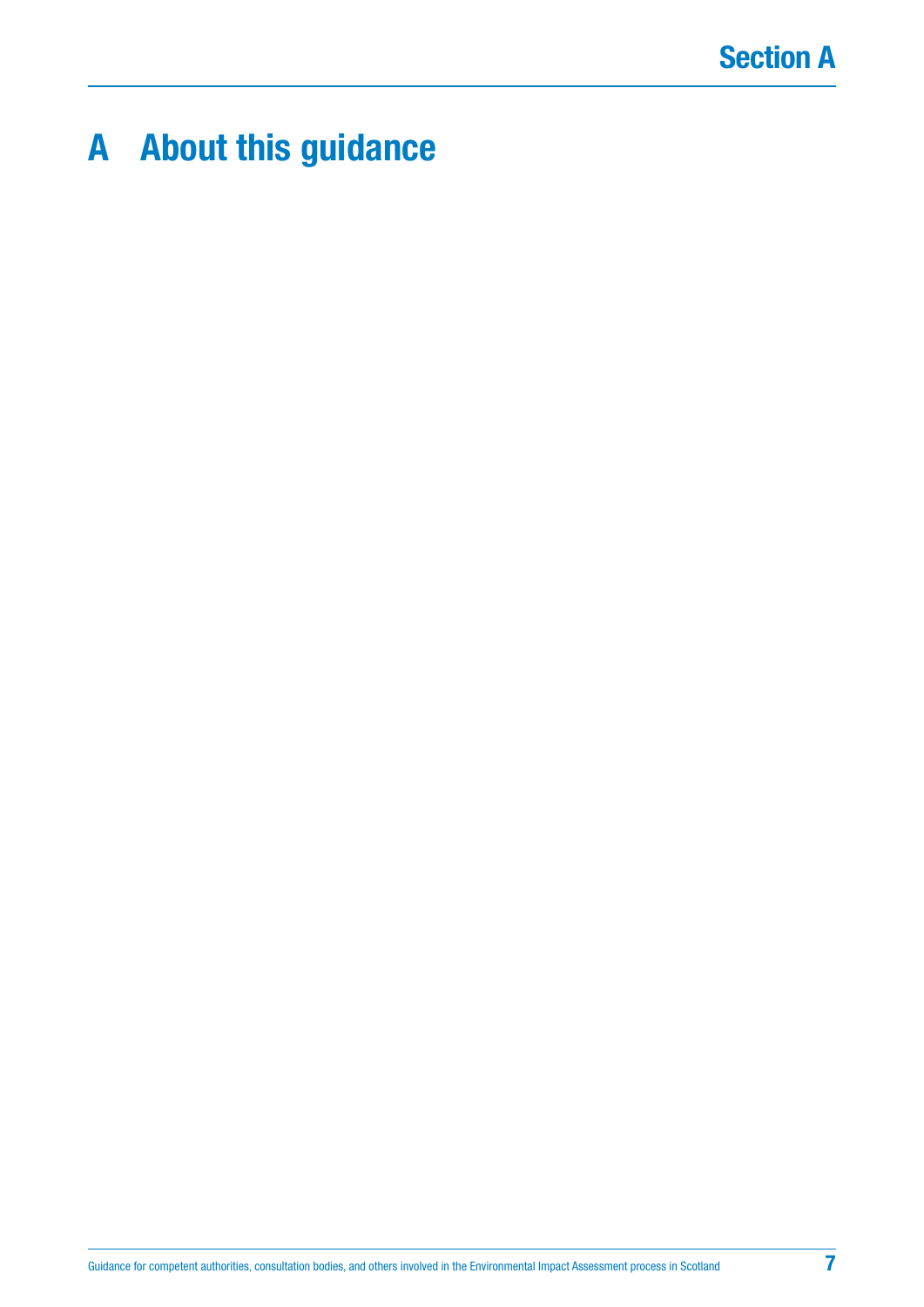# <span id="page-7-0"></span>**A.1 Introduction**

### **Box A.1 Info.1 Key information**

The Handbook is intended to provide competent authorities, statutory consultees and others involved in the Environmental Impact Assessment (EIA) process with practical guidance and a ready source of information about the process. It also provides advice to SNH and HES staff on procedures for handling EIA casework. It illustrates or concentrates on the treatment of natural and cultural heritage issues but, even where there is such a focus, the principles are often more widely applicable to other environmental topics. It is intended to help all of those involved in the process to make it more effective and therefore lead to better informed decisions.

- A.1.1 The EIA process is intended to improve environmental protection. It informs the decision making processes by which public bodies, referred to as 'competent authorities', determine whether certain projects should go ahead. It provides these bodies with a written statement about the project's effects on the environment that are likely to be significant (The EIA Report), together with the comments of the public and statutory environmental organisations.
- A.1.2 Unless otherwise indicated the advice in this Handbook applies to the EIA process in respect of all project types.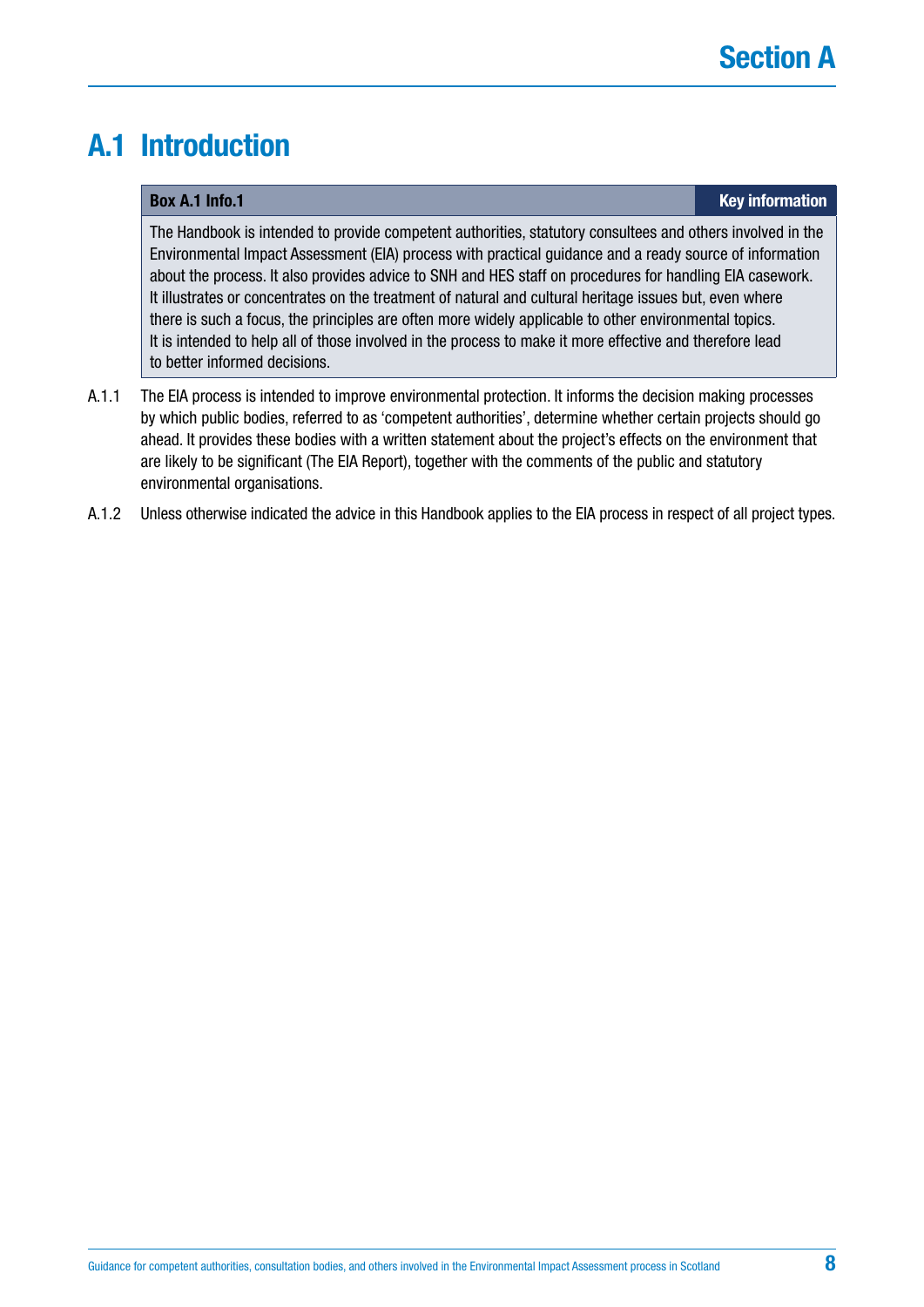# <span id="page-8-0"></span>**A.2 Structure**

- A.2.1 This Handbook provides guidance on the EIA process. This section gives a general introduction to the Handbook itself, including the terminology used and presentation.
- A.2.2 **[Part B](#page-13-0)** then gives an introduction to the process. It sets out the legislative background, the projects that are subject to EIA and the contents of an EIA Report.
- A.2.3 The following sections then each focus on a main stage of the EIA process. These are set out below:
	- 1. Before Submission of the EIA Report (**[Part C](#page-47-0)**)
	- 2. Consideration of the EIA Report (**[Part D](#page-82-0)**)
	- 3. The Decision Making and Implementation (**[Part E](#page-105-0)**)

The subsections of each part can be seen and linked to from the **[Table of Contents](#page-2-0)** above.

- A.2.4 The main part of the text is then followed by a **[Glossary](#page-117-0)** and **[References](#page-128-0)** section. The Glossary includes all abbreviations used in the text. The References section includes all legislation, case references and policy and guidance.
- A.2.5 There are three Annexes to the main text:
	- 1. **[Annex 1 Legislation information at a glance](#page-137-0)** This includes lookup tables for legislation by sector and project type, and key information and references for each set of EIA regulations.
	- 2. **[Annex 2 Projects requiring EIA](#page-146-0)** This includes the details of Annex 1 and Annex 2 development given in **[the EIA Directive](http://ec.europa.eu/environment/eia/pdf/EIA_Directive_informal.pdf)**, used for screening decisions.
	- 3. **[Annex 3 Development of Environmental Assessment in Scotland](#page-159-0)** This sets out the history and background of the current assessment regimes in Scotland.
- A.2.6 There are seven appendices to the text. Each gives an assessment methodology for a distinct EIA discipline or study area. These function as standalone documents.
- A.2.7 Finally, the Handbook contains, in the **[Attachment](#page-165-0)**, a 'master' copy of a scoping and review package to assist in scoping and reviewing EIA Reports.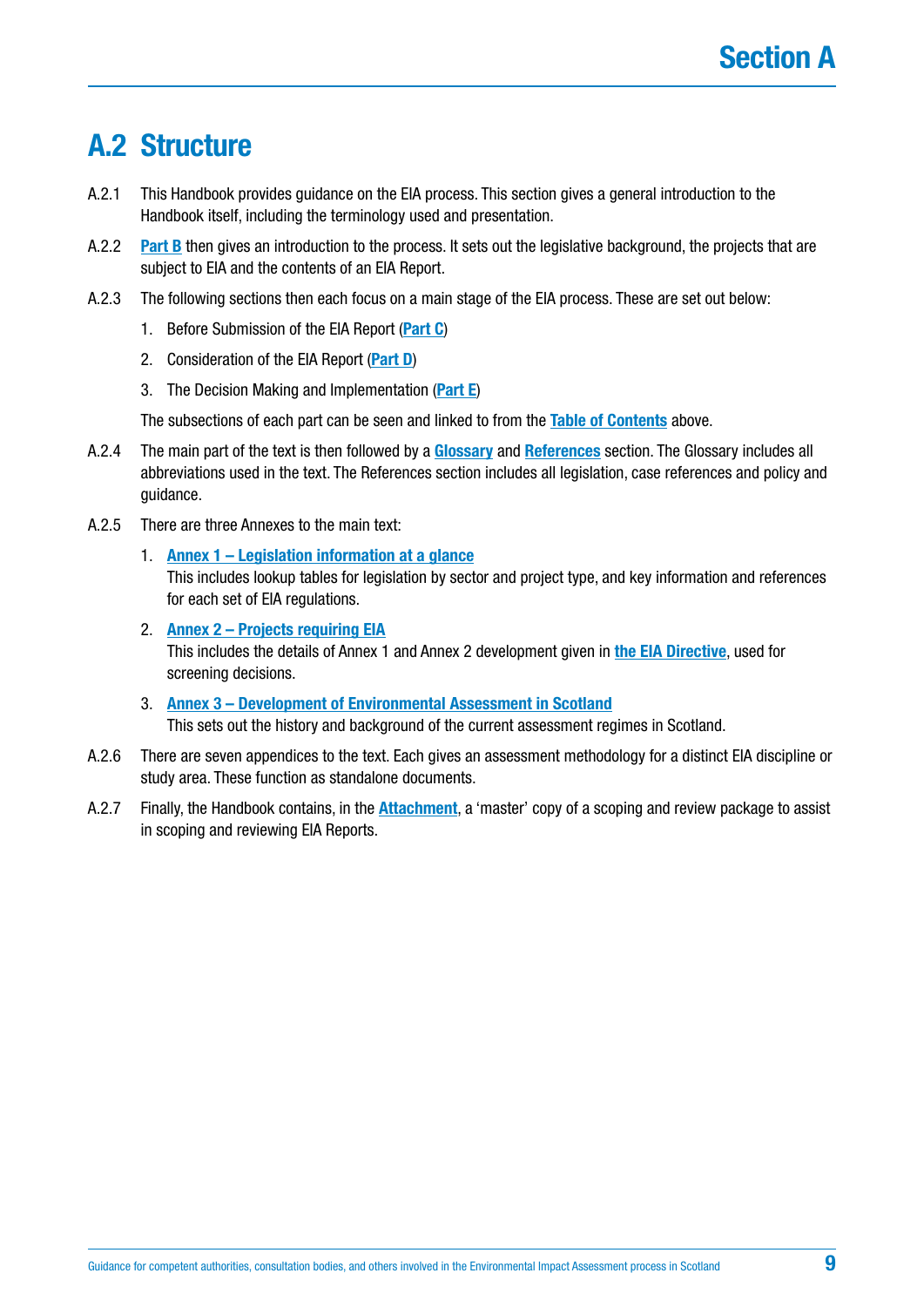# <span id="page-9-0"></span>**A.3 Presentation**

- A.3.1 This Handbook covers a complex and often detailed range of information, policy advice, guidance and statutory and non-statutory procedures relating to the whole of the EIA process. To make it more readable and easier to use, the text includes a series of figures and boxes. All of these are numbered for reference purposes.
- A.3.2 The boxes used are as follows:

## **Key information**

| Box A.1 Info.1                                                                                      | <b>Key information</b>   |  |  |
|-----------------------------------------------------------------------------------------------------|--------------------------|--|--|
| Blue tinted boxes to summarise key points of information.                                           |                          |  |  |
| <b>Key advice</b>                                                                                   |                          |  |  |
| <b>Box A.1 Info.1</b>                                                                               | <b>Key advice</b>        |  |  |
| Orange tinted bodes to highlight key points of advice, particularly useful for consultation bodies. |                          |  |  |
| <b>Good EIA Practice</b>                                                                            |                          |  |  |
| <b>Box A.1 Info.1</b>                                                                               | <b>Good EIA Practice</b> |  |  |
| Green tinted boxes to give examples of good EIA practice.                                           |                          |  |  |
| <b>Case study</b>                                                                                   |                          |  |  |

| <b>Box A.1 Info.1</b>                                                            | <b>Case study</b> |
|----------------------------------------------------------------------------------|-------------------|
| Yellow tinted boxes to identify case studies or detailed background information. |                   |

- A.3.3 In order to keep the text readable, whilst also providing immediate access to key documents referred to, web links are provided within the text wherever possible.
- A.3.4 The document is fully referenced and bookmarked. Where sections are cross-referenced hyperlinks are provided.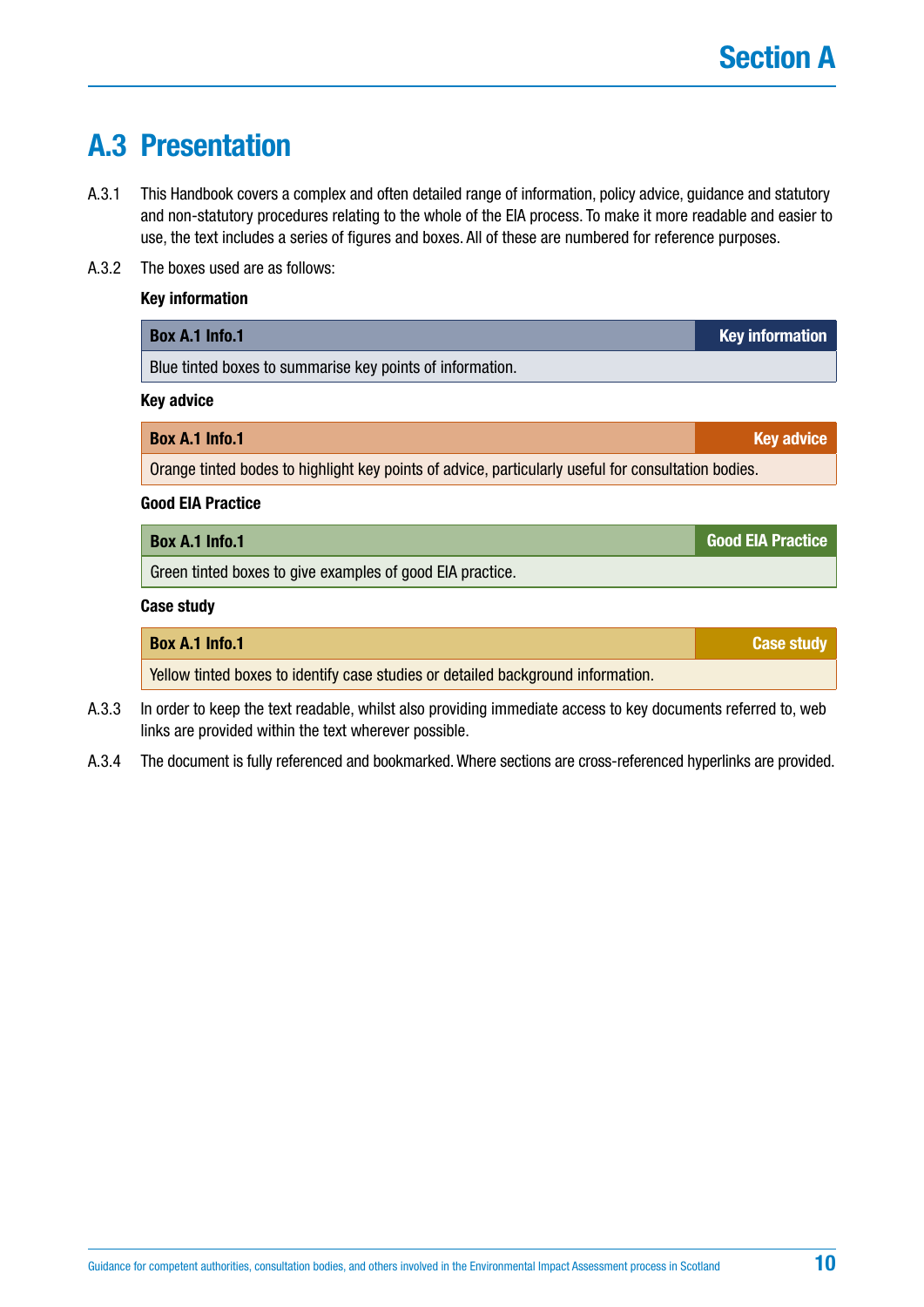# <span id="page-10-0"></span>**A.4 Terminology**

- A.4.1 There is a large number of sets of EIA regulations. In the Handbook, each set of regulations is referred to by a name reflecting the sector(s) to which it applies. Where possible this is hyperlinked to the full legislation online.
- A.4.2 **[The Town and Country Planning \(Environmental Impact Assessment\) \(Scotland\) Regulations 2017](http://www.legislation.gov.uk/ssi/2017/102/regulation/4/made)**, are referred to as '**the Planning Regulations**'. They are no more important than other regulations but the large majority of EIA is undertaken under their provisions.
- A.4.3 For the purposes of this Handbook, to help make the text more readable, all project developers and proposers are referred to as '**applicants**', whether or not their project is for public service or infrastructure or for commercial purposes. This is to be consistent with the reference to the **[Planning Regulations](http://www.legislation.gov.uk/ssi/2017/102/regulation/4/made)**.
- A.4.4 Where advice relates to all EIA regimes, the decision-maker is referred to as the '**competent authority**'. Where reference is specific to the **[Planning Regulations](http://www.legislation.gov.uk/ssi/2017/102/regulation/4/made)**, the term '**planning authority**' is used.
- A.4.5 The **[Planning Regulations](http://www.legislation.gov.uk/ssi/2017/102/regulation/4/made)** refer to '**consultation bodies**' in the EIA process. This Handbook uses this terminology when referring to bodies which are identified in the regulations. When referring to all the bodies consulted on a particular application, the term '**consultees**' is used, meaning simply 'those who were consulted'.
- A.4.6 Further explanation of any other terminology used is given in the **[Glossary](#page-117-0)**.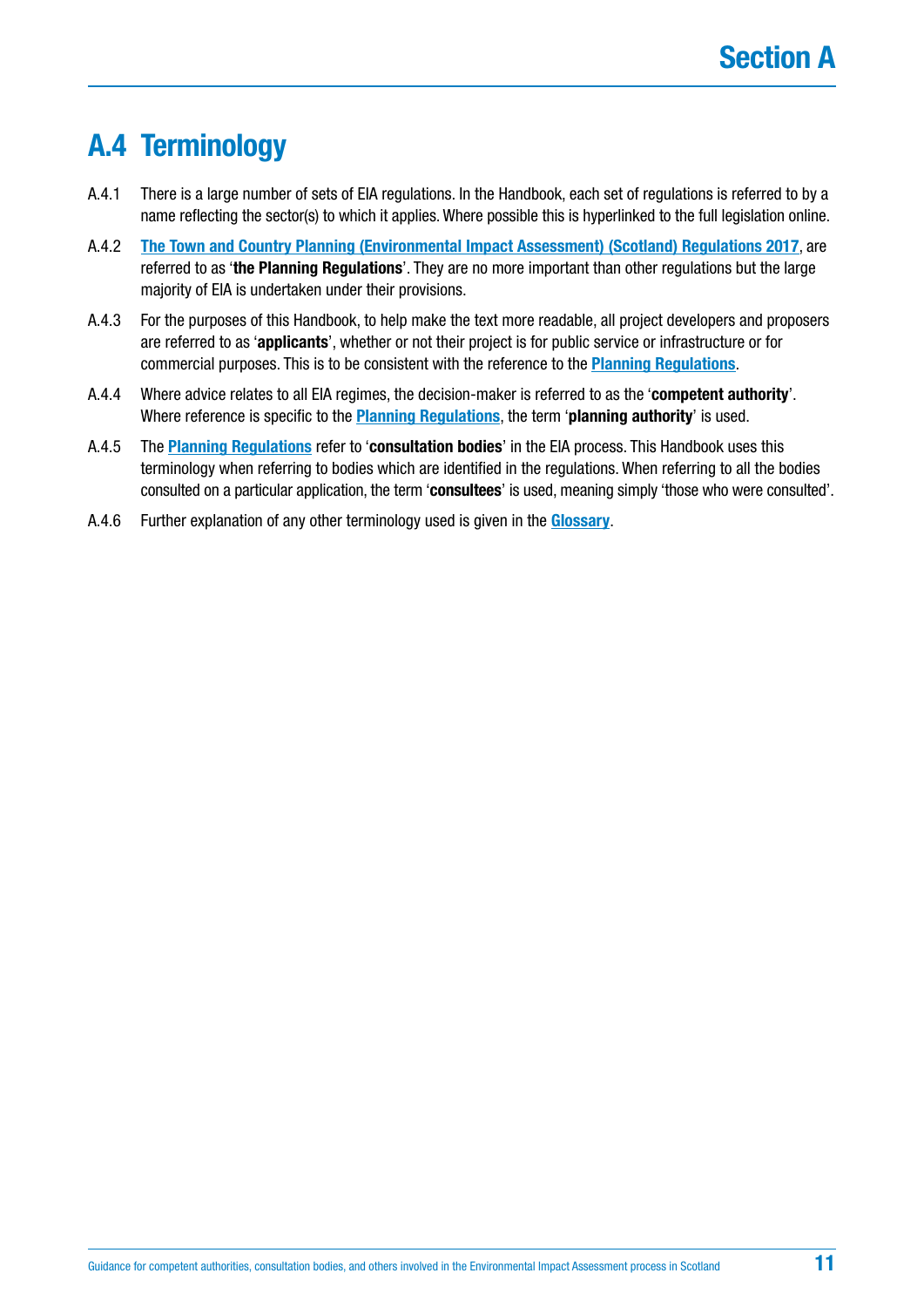# <span id="page-11-0"></span>**A.5 This edition of the Handbook**

- A.5.1 The Handbook was originally prepared by David Tyldesley and Associates and published in response to many of Scottish Natural Heritage's (SNH) partners expressing a need for a publication of this kind. The Handbook was updated in 2011 by Dundas and Wilson CS LLP. This fifth edition updates the handbook, taking into account the nine sets of Environmental Impact Assessment regulations that emerged in Scotland alone in 2017, as well as the changes in case law and updated policy and guidance that have taken place since 2011. This work has been carried out by Brodies LLP.
- A.5.2 Transitional arrangements are provided in the various EIA regulations which came into effect in May 2017. Specific advice on which regulations will apply to cases which straddle 16 May 2017 should be obtained. As an example, in broad terms, the Town and Country Planning (Environmental Impact Assessment) (Scotland) Regulations 2011 will continue to apply in the following circumstances:
	- Where an application and an environmental statement has been submitted before 16 May 2017 (this includes an appeal or request to a Local Review Body).
	- Where a request for a scoping opinion or scoping direction has been made before 16 May 2017.
	- Where an application for a multi-stage consent with an environmental statement has been submitted before 16 May 2017.

In the case of the multi-stage application the 2011 regulations will apply subject to modifications detailed in the relevant regulations.

A.5.3 The fifth edition has been prepared with due care and diligence but it is not intended to be an authoritative interpretation of the law or government policy. Brodies LLP, SNH or HES cannot be responsible for any consequences from the use of the Handbook or any errors or omissions. Readers are advised to read the relevant regulations or the whole of the relevant court judgments and to seek their own legal advice in any particular circumstances. Readers should also bear in mind the frequency with which the Regulations and Government guidance need to be updated and should check for subsequent changes and updates on the **[planning building and design pages of the Scottish Government website](https://beta.gov.scot/building-planning-and-design/)**.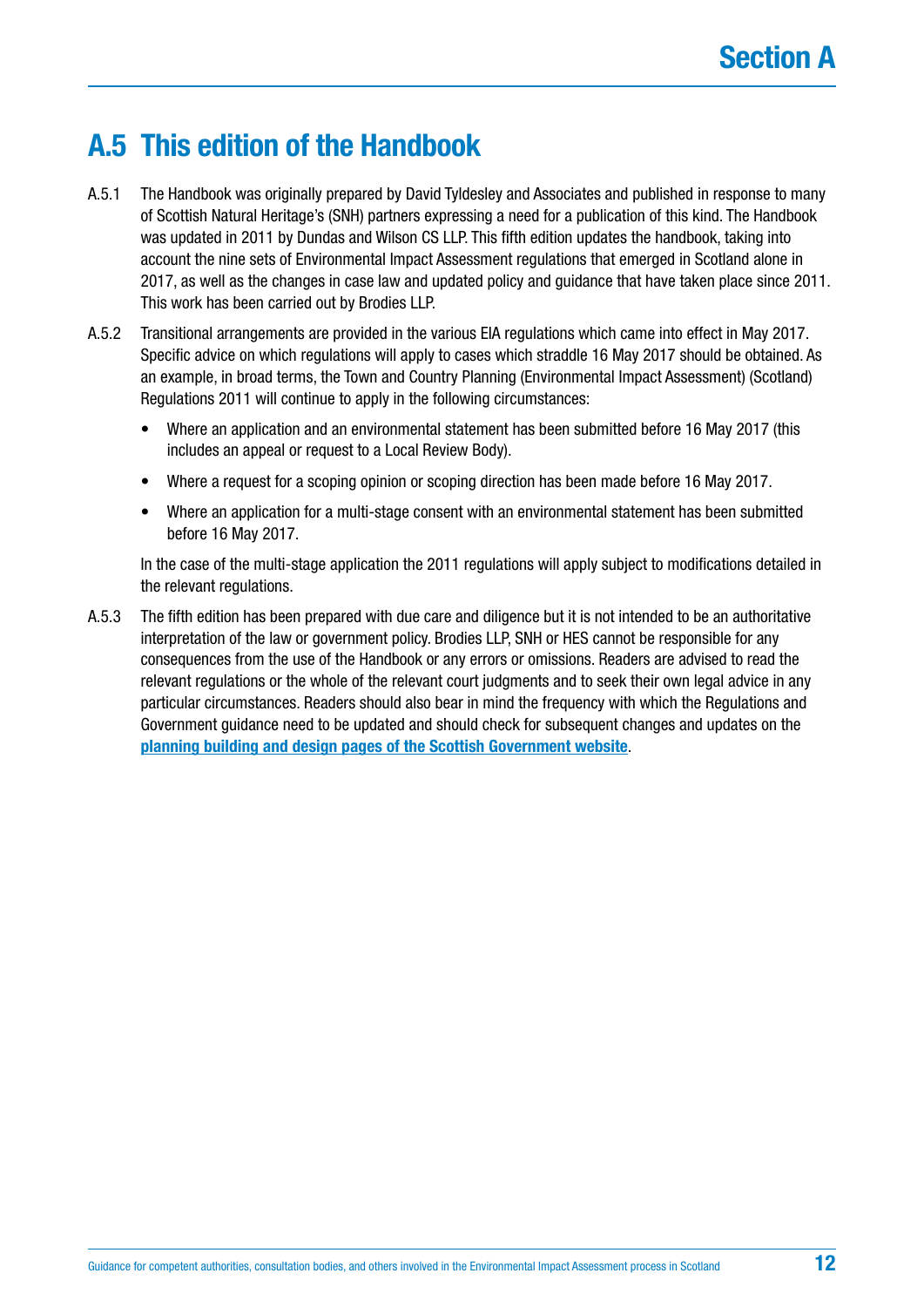# <span id="page-12-0"></span>**B Introduction to the Environmental Impact Assessment Process**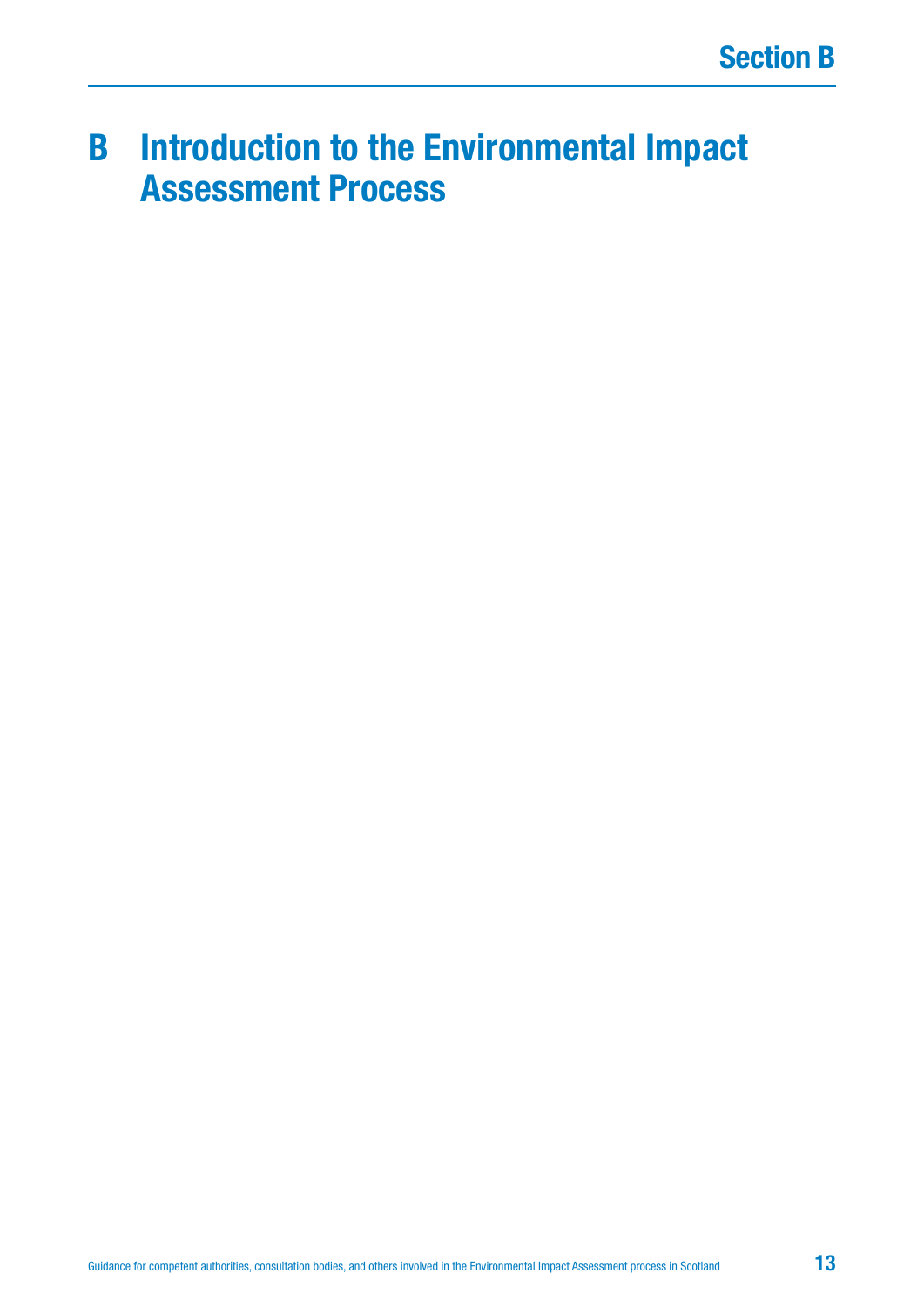# <span id="page-13-0"></span>**B.1 Introduction to the EIA process**

B.1.1 The relevant process of environmental impact assessment is defined in the appropriate set of regulations and the proper account should be taken of the relevant definition. Each of the statutory EIA Regulations includes a definition of environmental impact assessment – see **[Box B.1.Info.1](#page-14-0)** for the statutory definition of the EIA process. The definition applicable to each set of EIA regulations (the "EIA Regulations") can be found as shown in the following table:

| <b>Regulations of specific relevance to Scotland:</b>                                                                                                                                                                                                                                                                                  |                                                    |
|----------------------------------------------------------------------------------------------------------------------------------------------------------------------------------------------------------------------------------------------------------------------------------------------------------------------------------------|----------------------------------------------------|
| <b>The Town and Country Planning (Environmental Impact Assessment( (Scotland)</b><br><b>Regulations 2017</b>                                                                                                                                                                                                                           | <b>Regulation 4w</b>                               |
| The Electricity (Environmental Impact Assessment) (Scotland) Regulations<br>2017                                                                                                                                                                                                                                                       | <b>Regulation 4</b>                                |
| <b>Transport and Works (Scotland) Act 2007 (Applications and Objections</b><br>Procedure) Rules 2007 as amended by The Transport and Works (Scotland) Act<br>2007 (Applications and Objections Procedure) Amendment Rules 2017                                                                                                         | Rule 2A                                            |
| The Forestry (Environmental Impact Assessment) (Scotland) Regulations 2017                                                                                                                                                                                                                                                             | Regulation 5(1)                                    |
| The Agriculture, Land Drainage and Irrigation Projects (Environmental Impact<br><b>Assessment) (Scotland) Regulations 2017</b>                                                                                                                                                                                                         | <b>Regulation 4</b>                                |
| <b>The Marine Works (Environmental Impact Assessment) (Scotland) Regulations</b><br>2017                                                                                                                                                                                                                                               | <b>Regulation 5</b>                                |
| The Roads (Scotland) Act 1984 (Environmental Impact Assessment)<br><b>Regulations 2017</b>                                                                                                                                                                                                                                             | Section 20B of the<br>Roads (Scotland)<br>Act 1984 |
| <b>The Flood Risk Management (Flood Protection Schemes, Potentially Vulnerable</b><br>Areas and Local Plan Districts) (Scotland) Regulations 2010 as amended by<br><b>The Flood Risk Management (Flood Protection Schemes, Potentially Vulnerable)</b><br><b>Areas and Local Plan Districts) (Scotland) Amendment Regulations 2017</b> | <b>Regulation 2A</b>                               |
| UK Regulations of specific relevance to the United Kingdom of Great Britain and Northern Ireland:                                                                                                                                                                                                                                      |                                                    |
| The Offshore Petroleum Production and Pipelines (Assessment of Environmental<br>Effects) Regulations 1999 as amended by the Offshore Petroleum Production and<br>Pipe-lines (Environmental Impact Assessment and other Miscellaneous Provisions)<br>(Amendment) Regulations 2017                                                       | <b>Regulation 3A</b>                               |
| The Pipe-line Works (Environmental Impact Assessment) Regulations 2000 as amended by<br>the Offshore Petroleum Production and Pipe-lines (Environmental Impact Assessment and<br>other Miscellaneous Provisions) (Amendment) Regulations 2017                                                                                          | <b>Regulation 2A</b>                               |
| Nuclear Reactors (Environmental Impact Assessment for Decommissioning) Regulations<br>1999 as amended by the Nuclear Reactors (Environmental Impact Assessment for<br>Decommissioning) (Amendment) Regulations 2006                                                                                                                    | <b>Regulation 2</b>                                |
| <b>Regulations of specific relevance to Great Britain:</b>                                                                                                                                                                                                                                                                             |                                                    |
| The Public Gas Transporter Pipe-line Works (Environmental Impact Assessment)<br>Regulations 1999                                                                                                                                                                                                                                       | <b>Regulation 2A</b>                               |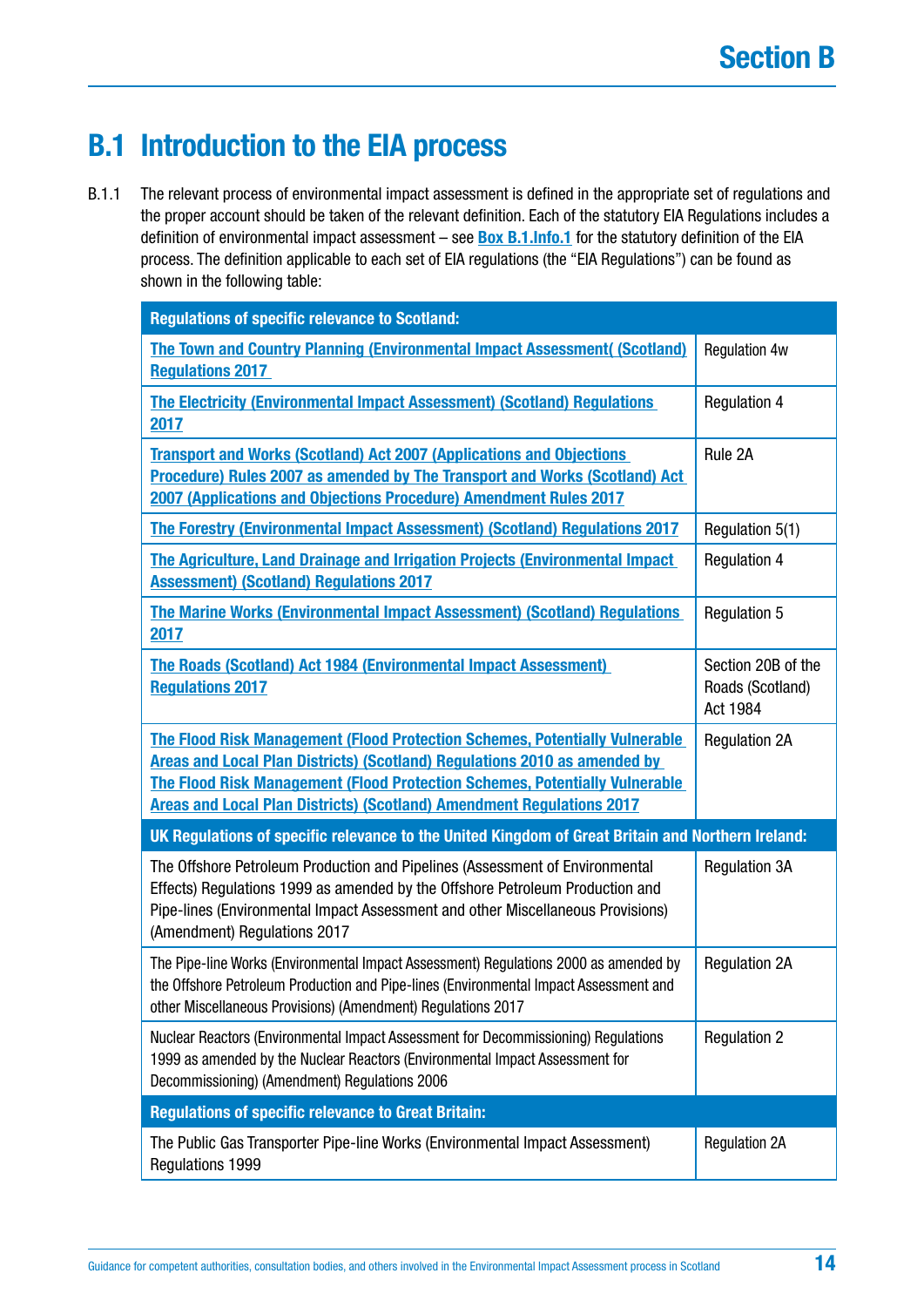### <span id="page-14-0"></span>**Box A.1 Info.1 Key information**

### **The EIA Process – statutory definition**

Environmental Impact Assessment (EIA) is the whole process of:

- preparation of an EIA report
- completion of consultation, publication and notifications as required by the relevant regulations
- examination of the EIA report and any other environmental information by the competent authority or the Scottish Ministers as appropriate
- determination or conclusion of the significant effects of the proposal on the environment
- integration of the conclusion into the decision notice to be issued in terms of the relevant regulations.

### B.1.2 Paragraph 4 of **[Circular 1/2017](http://www.gov.scot/Publications/2017/05/6292)** states:

*The main aim of the* **[EIA Directive](http://ec.europa.eu/environment/eia/pdf/EIA_Directive_informal.pdf)** i*s to ensure that the authority granting consent (the 'Competent Authority') for a particular project makes its decision in full knowledge of any likely significant effects on the environment. The [EIA] Directive therefore sets out a procedure that must be followed for certain types of project before they can be given 'development consent'. This procedure – known as Environmental Impact Assessment or 'EIA' – is a means of drawing together, in a systematic way, an assessment of a project's likely significant environmental effects. This helps to ensure that the importance of the predicted effects, and the scope for reducing any adverse effects, are properly understood by the public and the competent authority before it makes its decision.*

It should also be noted that EIA procedures apply to projects in the marine environment. The procedures are not confined to land based developments in the way that statutory planning procedures are.

B.1.3 The EIA process derives most recently from EU Directive 2011/92/EU (as amended by EU Directive 2014/52/ EU) (the "**[EIA Directive](http://ec.europa.eu/environment/eia/pdf/EIA_Directive_informal.pdf)**"), which considers the assessment of the effects of certain public and private projects on the environment.

The Environmental Impact Assessment Report (EIA Report) is the report normally produced by, or on behalf of, and at the expense of, the applicant. It must be prepared by a competent expert as defined in the relevant regulations and be submitted with the application for whatever form of consent or other authorisation is required. It embraces the following four elements of:

- i. gathering environmental information
- ii. describing the project
- iii. predicting and describing the environmental effects of the project
- iv. defining ways of avoiding, reducing or compensating for the adverse effects

The process must appropriately identify, describe and assess the direct and indirect significant effects (including operational effects where applicable) of the proposal on the following factors, including interaction among those factors:

- v. Population and human health
- vi. Biodiversity, particularly the species and habitats covered by the **[Habitats Directive](http://ec.europa.eu/environment/nature/legislation/habitatsdirective/index_en.htm)** and the **[Birds](http://ec.europa.eu/environment/nature/legislation/birdsdirective/index_en.htm)  [Directive](http://ec.europa.eu/environment/nature/legislation/birdsdirective/index_en.htm)**,
- vii. Land, soil, water, air and climate, and
- viii. Material assets, cultural heritage and landscape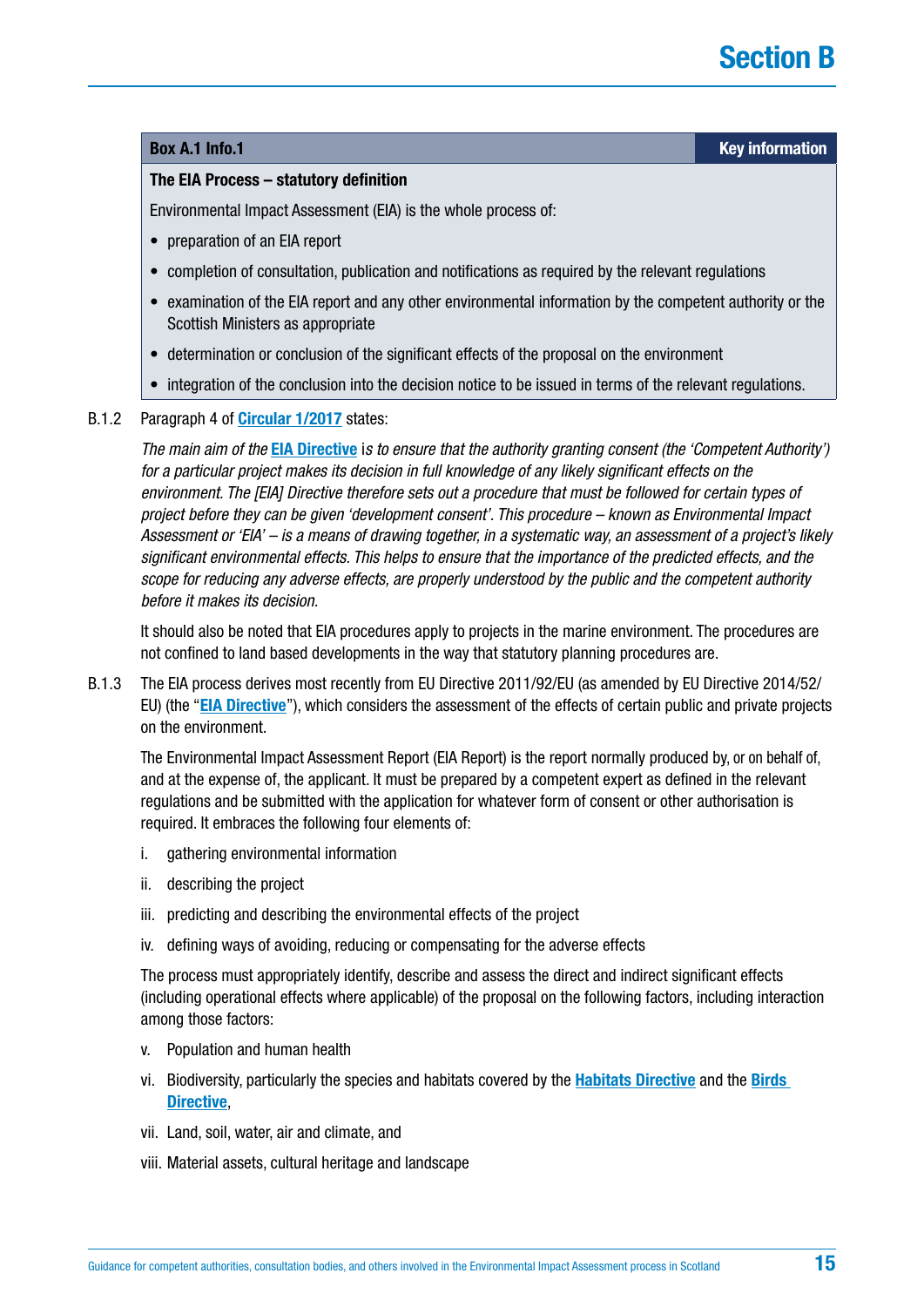Those effects include the expected effects deriving from the vulnerability of the proposal to risks of major accidents and disasters (insofar as relevant).The assessment process must identify the likely effects of the development on the environment before permission unless, those effects are not fully identifiable at the time of determining an application, or the planning authority is minded to grant a multi-stage consent.

It is only one component, albeit a very important one, of the environmental information that must be taken into account by the decision maker. (See paragraphs –76-84 among others, **[Circular](http://www.scotland.gov.uk/Resource/Doc/350238/0117228.pdf) 1/2017**)

B.1.4 The 'Environmental Information' that must be taken into account by the competent authority includes the EIA Report and all the comments and representations made by any organisation or member of the public as a result of the consultations and publicity that must be undertaken in every case. It also includes any other information submitted by the proposer which is relevant to the decision.

## **Box [B.1.Info.](http://B.1.Info)2 Key information**

It is important to appreciate that EIA is not, in itself, a decision making process.

It is a process that is integrated into decision making procedures. For example, the consideration of planning applications or applications for an Improvement Order in respect of land drainage, in order to better inform these decisions as to the environmental implications of the project. In this way, it contributes to the wider objectives of sustainable development.

B.1.5 Consequently, an EIA is not usually undertaken in isolation. Indeed, some procedures, such as the control of the intensive use of uncultivated land and semi-natural areas, were only introduced to provide a regulatory process to ensure compliance with the **[EIA Directive](http://ec.europa.eu/environment/eia/pdf/EIA_Directive_informal.pdf)**. The main aim is to protect land which has a value or importance.

### **Box [B.1.Advice](http://B.1.Advice).1 Key advice** *Reserve EXISTENTIAL CONTRACT: A CONTRACT: CONTRACT: CONTRACT: CONTRACT: CONTRACT: CONTRACT: CONTRACT: CONTRACT: CONTRACT: CONTRACT: CONTRACT: CONTRACT: CONTRACT: CONTRACT: CONTRACT: CONTRA*

Comments made on EIA cases still need to focus strongly on representations as to whether the project should proceed, or how it should proceed and be monitored

Representations may also relate to the quality or compliance of the EIA Report.

B.1.6 This Handbook seeks to distinguish between advice on whether the project should be consented and comments on the environmental information to be taken into account. For example, it is perfectly possible that a consultee may find the conclusions of an EIA Report to be appropriate and acceptable, but to conclude that the project ought not to be given consent. Equally, a perfectly acceptable project, from a consultee's point of view, could be accompanied by an inadequate EIA Report. In the latter case, the consultee would not object to the proposal, but may advise the competent authority about the inadequacy of the EIA Report.

### **Box [B.1.Info.](http://B.1.Info)3 Key information**

EIA should be of benefit to project applicants, decision makers and all of those consulted in the decision making process, including the public. It should help to ensure that development is sustainable, that development does not exceed the capacity of the environment to accommodate chance without long-term harm. It should help to ensure that appropriate mitigation is implemented and monitored where appropriate. It should help to expedite the decision making process and guide the implementation of those projects that do proceed.

Many of the procedures are required by law but the effectiveness of EIA relied substantially on integrity and good practice.

B.1.7 The process can be broken down into a series of stages and steps. Whilst the 4 main stages will normally follow consecutively, the steps within each stage could be undertaken concurrently or in a different order.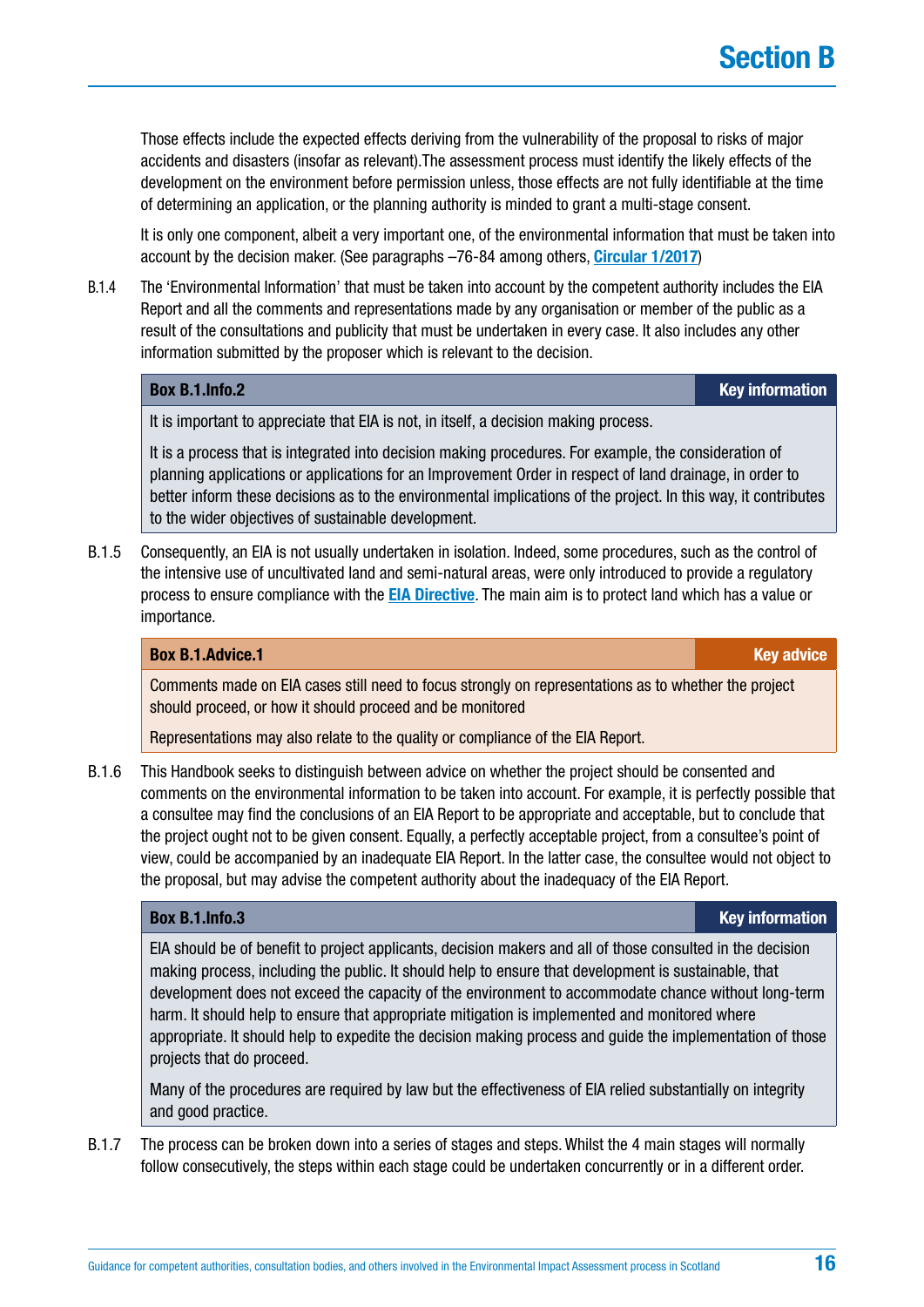In practice, the whole EIA process should be an iterative one (repeated until the best solution has been found), with sometimes complex links back to earlier steps and a continuous process of assessment and reassessment until the best environmental fit is achieved and/or environmental effects cannot be reduced further.

### B.1.8 As **[Planning Advice Note \(PAN\) 1/2013](http://www.gov.scot/Resource/0052/00521028.pdf)** explains at paragraph 4.1:

*EIA is an iterative process. Whilst the overall process may be subdivided into a number of steps, in practice the process rarely proceeds in a simple linear fashion. For example, early assessment may identify a significant adverse impact which can only be overcome by altering the project design, so the process reverts to the first step...*

See also **[PAN 1/2017](http://www.gov.scot/Resource/0052/00521461.pdf)** Annex A.

- B.1.9 Not all of the steps in the process are required by law; some are a matter of good practice and common sense because without them the statutory requirements would not be fully realised.
- B.1.10 The whole process is described in more detail in the following sections of the Handbook and the statutory and non-statutory elements are distinguished. The EIA process sits alongside decision making procedures and requirements. It does not directly duplicate other procedures, although it can be very closely related to them and the procedures can be co-ordinated.

For example, the decision making procedures required for a project that is likely to have a significant effect on a Natura 2000 site (a European site) may use some of the information in an EIA Report, prepared under the EIA Regulations, in the appropriate assessment under Regulation 48 of the **[Conservation \(Natural Habitats](http://www.legislation.gov.uk/uksi/1994/2716/contents/made)  [&c\) Regulations 1994](http://www.legislation.gov.uk/uksi/1994/2716/contents/made)** or Regulation 61 of the **[Conservation of Habitats and Species Regulations 2010](http://www.legislation.gov.uk/uksi/2010/490/contents/made)** (together the Habitats Regulations) and subsequent amendments including those linked below. See **[Section](#page-107-0)  [E.2](#page-107-0)** of this Handbook and paragraphs 73-75, **[Circular 1/2017](http://www.gov.scot/Publications/2017/05/6292)**.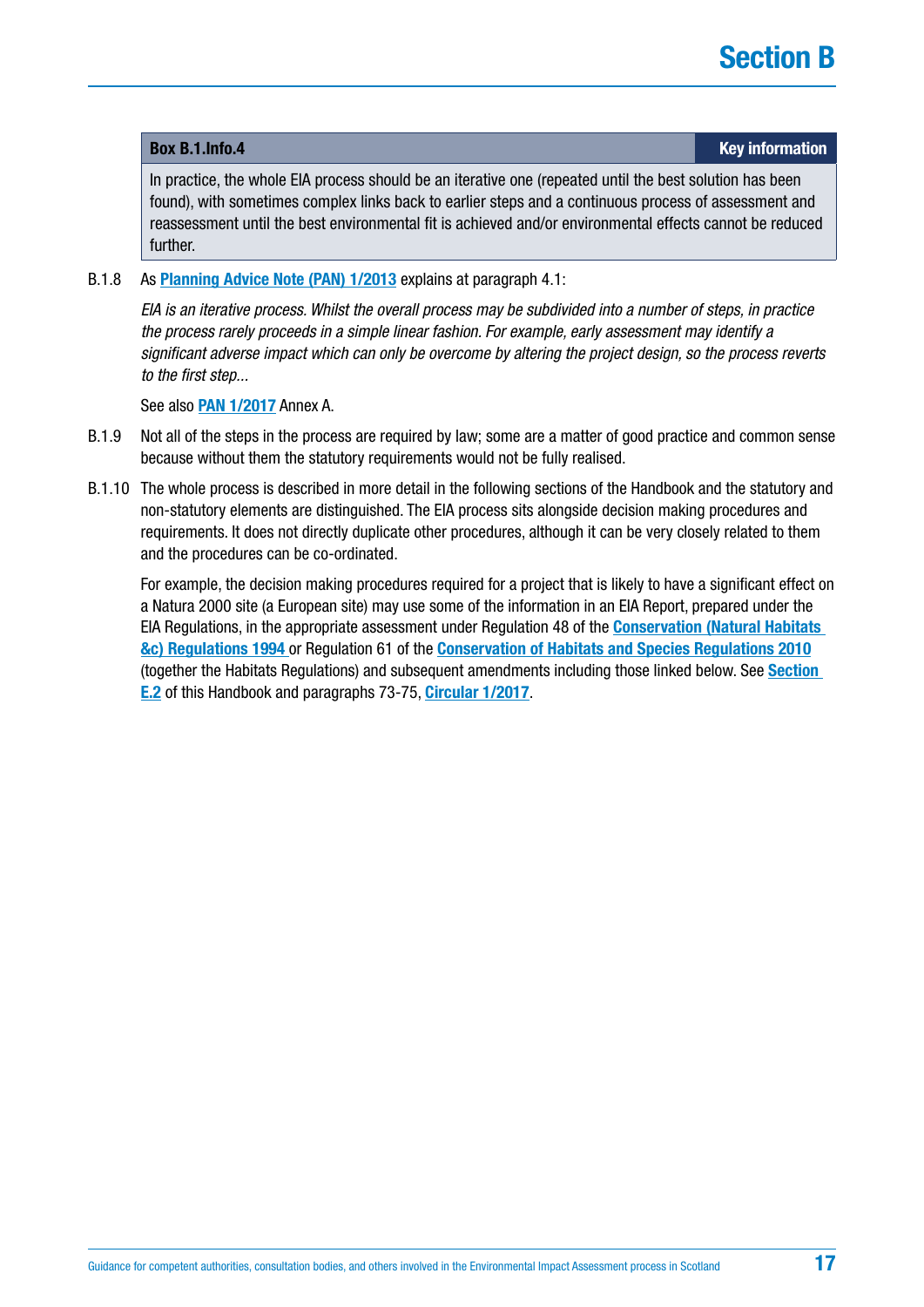# **B.2 The legislative background**

## **The EIA Regulations**

- B.2.1 **[Annex 1](#page-137-0)** of this Handbook list the current EIA legislation applicable in Scotland. It generally takes the form of Statutory Instruments or Regulations, which are made by the Scottish Parliament or Scottish Ministers or by the UK Parliament or Secretaries of State. Although not "Acts of Parliament" they are of statutory effect. Failure to comply with the relevant regulations would render any case or decision open to challenge in the Court of Session and the decision could be quashed. Many of the significant court cases (and their implications) are referred to in this Handbook (**[Legal cases](#page-133-0)**).
- B.2.2 The EIA Regulations give legal effect in Scotland to the requirements of **[the EIA Directive](http://ec.europa.eu/environment/eia/pdf/EIA_Directive_informal.pdf)** The EIA Directive must be legally binding in Scottish domestic legislation on applicants and decision makers. Decision makers are referred to in the EIA Directive and the EIA Regulations as "competent authorities" and in this Handbook as planning authorities or competent authorities.
- B.2.3 The 2017 **[Planning Regulations](https://www.legislation.gov.uk/uksi/2017/571/contents/made)** have taken account of **[EIA Directive](http://ec.europa.eu/environment/eia/pdf/EIA_Directive_informal.pdf)** and cover EIA requirements for projects for which an application for planning permission has been submitted under the Town and Country Planning (Scotland) Act 1997 (the **["Planning Act"](https://www.legislation.gov.uk/ukpga/1997/8/contents)**), as amended by the **[Planning etc. Scotland Act 2006](https://www.legislation.gov.uk/asp/2006/17/contents)**.
- B.2.4 Other EIA Regulations cover a wide range of other project types and **[B.1.1](#page-13-0)** and **[Annex 1](#page-137-0)** provides the full list.
- B.2.5 As noted in paragraph **[B.1.1](#page-13-0)** above, EIA procedures apply to projects in the marine environment. Consequently, there are important implications, for example, for marine fish farming, port and harbour developments, off shore dredging and wind farms and works requiring Marine Licences under the Marine (Scotland) Act 2010 (see Annexe 2 Tables 2 and 3).
- B.2.6 The **[EIA Directive](http://ec.europa.eu/environment/eia/pdf/EIA_Directive_informal.pdf)** links EIA to the consent procedure and all projects subject to EIA must require consent from a competent authority before they can proceed. Since most of the project types listed in Annex I and Annex II of the original EIA Directive required some kind of consent under UK law the Government was generally able to implement the EIA Directive by introducing sets of regulations modifying existing legislation and procedures. In other instances it was necessary to introduce new consenting procedures to meet the requirements of the EIA Directive, for example, the control of the intensive use for agriculture of uncultivated land and semi- natural areas (see section **[B.5](#page-35-0)** below).
- B.2.7 In addition to the suite of EIA Regulations, there are three other ways in which EIA may be required:
	- 1. The order making procedures under the provisions of the Transport and Works (Scotland) Act 2007 e.g. for major new infrastructure projects such as railways, tramways or bridges.
	- 2. Parliamentary Standing Orders (Chapter 9A) governing the procedures by which Private Bills for major development projects pass through the Scottish Parliament.
	- 3. By a Secretary of State or the Scottish Ministers introducing non statutory guidance or procedures for development carried out by a Government Department or projects that may require the consent of a Secretary of State or the Scottish Ministers but which are not specified in the EIA Regulations.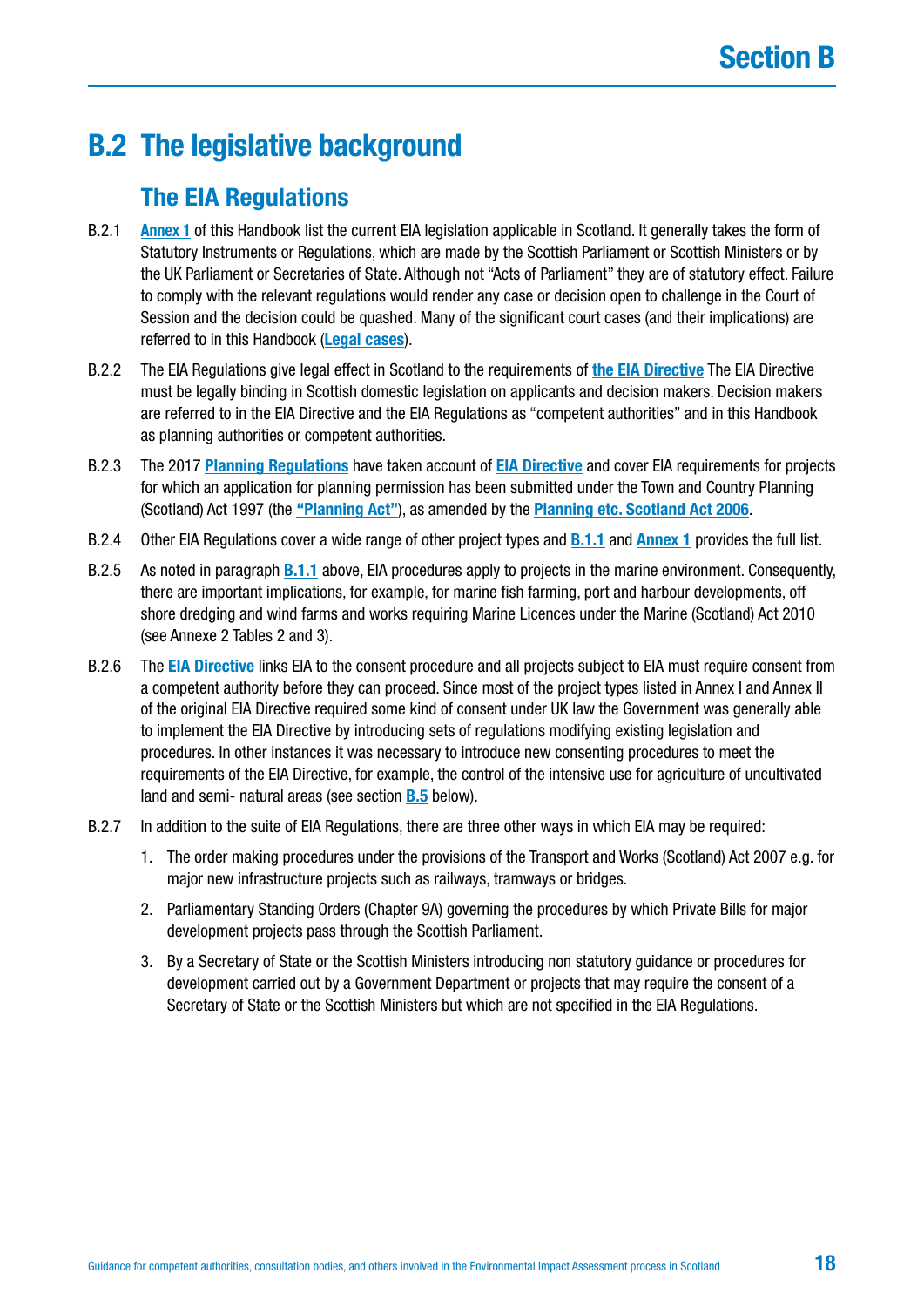## **Changes to the EIA Regulations**

- B.2.8 Changes in EIA legislation relating to development in Scotland are facilitated by Section 2(2) of the **[European](https://www.legislation.gov.uk/ukpga/1972/68/contents)  [Communities Act 1972](https://www.legislation.gov.uk/ukpga/1972/68/contents)** and Section 40 of the **[Planning Act](https://www.legislation.gov.uk/ukpga/1997/8/contents)**, empowering the Scottish Ministers to introduce further EIA Regulations, generally. These powers include the introduction of provisions different to the **[EIA](http://ec.europa.eu/environment/eia/pdf/EIA_Directive_informal.pdf)  [Directive](http://ec.europa.eu/environment/eia/pdf/EIA_Directive_informal.pdf)**. As the Scottish Ministers could not make the EIA Regulations less rigorous than the EIA Directive, it follows that the power must have been introduced to enable a stricter regime than that directed by the European Commission, if the Scottish Ministers so wish.
- B.2.9 The **[2011 EIA Regulations](http://www.legislation.gov.uk/uksi/2011/1824/contents/made)** introduced a number of changes related to:
	- presentation of decisions by the competent authority that an EIA is not required
	- applying assessment requirements to modifications and extensions of both **[Schedule 1](http://www.legislation.gov.uk/uksi/2017/571/schedule/1/made)** and **[Schedule 2](http://www.legislation.gov.uk/uksi/2017/571/schedule/2/made)** projects
	- applying assessment requirements to multi-stage consents

## **Box [B.2.Case](http://B.2.Case).1 Case study Case study Case study Case study**

In respect of the last bullet point, some Member States had taken the view that only modifications to projects in Annex I were subject to EIA. However, the Courts held that modifications to Annex II projects, as well as Annex I projects, require EIA where they are likely to have significant environmental effects. European Court of Justice, **[Aannemersbedrijf PK Kraaijeveld BV versus Gedeputeerde Staten van](http://eur-lex.europa.eu/legal-content/EN/TXT/?uri=CELEX%3A61995CJ0072)  [Zuid- Holland](http://eur-lex.europa.eu/legal-content/EN/TXT/?uri=CELEX%3A61995CJ0072)** (October 24 1996). A subsequent case, **[Baker v Bath and North East Somerset Council](https://www.informea.org/en/court-decision/baker-r-application-v-bath-and-north-east-somerset-council)**, 19th February 2009, had further implications for the interpretation of Schedule II thresholds for applications concerning changes or extensions to projects. The High Court in that case held that when applying the thresholds to applications for changes or extensions to projects it is not sufficient to only consider the change or extension itself; it is the development as modified or extended as a whole which must be considered. The **[Planning Regulations](https://www.legislation.gov.uk/uksi/2017/571/contents/made)** now reflect the position set out by the High Court.

B.2.10 The EIA process is also influenced by the provisions for access to environmental information and the **[Town](http://www.legislation.gov.uk/ssi/2004/332/contents/made)  [and Country Planning \(Electronic Communications\) \(Scotland\) Order 2004](http://www.legislation.gov.uk/ssi/2004/332/contents/made)** (see also **[Circular 3/2004](http://www.scotland.gov.uk/Resource/Doc/47060/0026294.pdf)** and **[PAN 70](http://www.scotland.gov.uk/Resource/Doc/245535/0069199.pdf)** as amended by **[Data Protection Guidance for Planning Authorities](http://www.gov.scot/Resource/0047/00474995.pdf)**.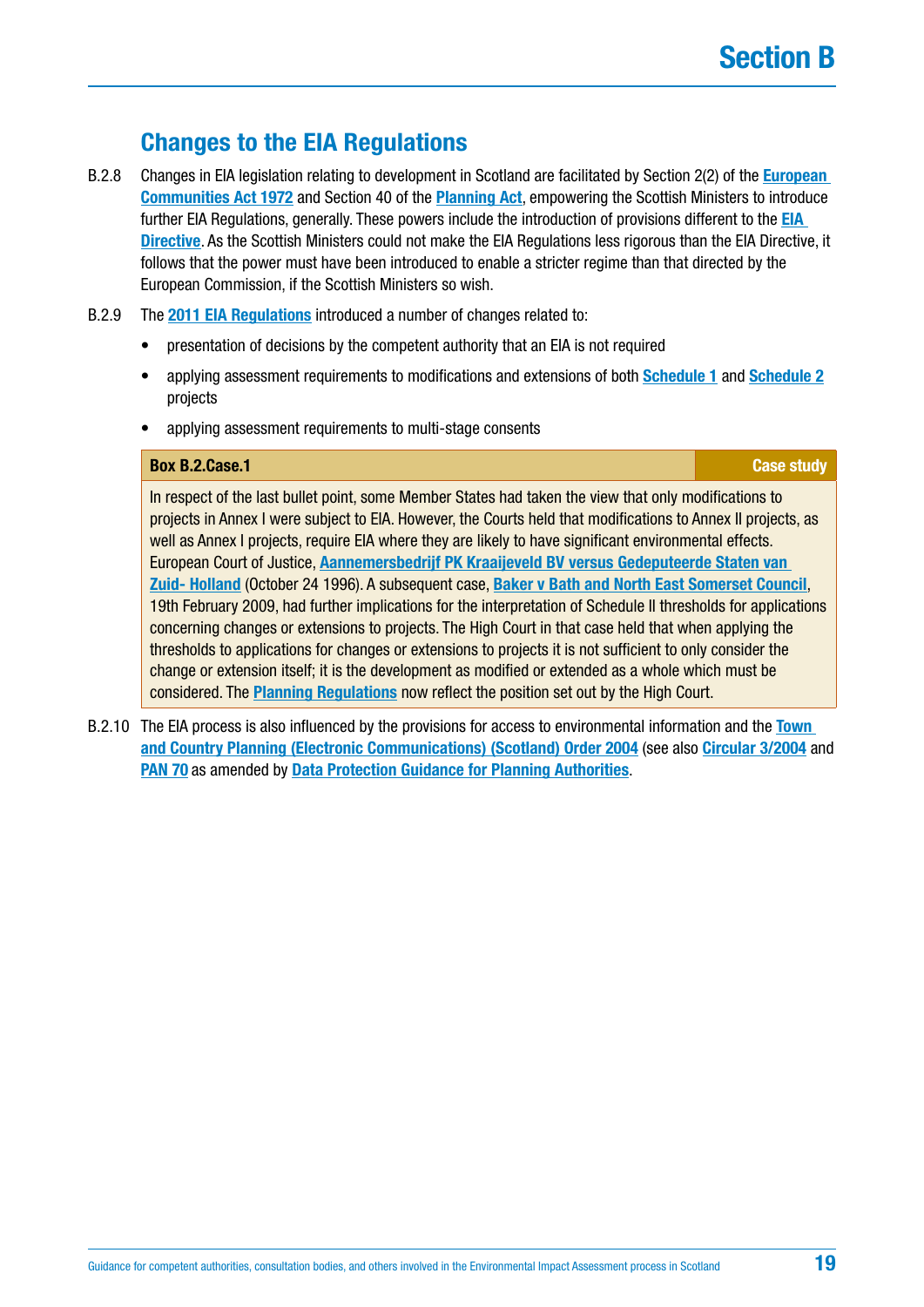# <span id="page-19-0"></span>**B.3 The projects that are subject to EIA**

## **Statutory EIA: The General Principles**

- B.3.1 The **[EIA Directive](http://ec.europa.eu/environment/eia/pdf/EIA_Directive_informal.pdf)** and EIA Regulations relate to "certain public and private projects", generally those which require some form of licence, permission, consent or other authorisation before they can proceed.
- B.3.2 Whether a project must be subject to the EIA process in Scotland depends entirely on whether it is of a kind described in the EIA Regulations issued by the Scottish Government to ensure compliance with the EU **[EIA](http://ec.europa.eu/environment/eia/pdf/EIA_Directive_informal.pdf)  [Directive](http://ec.europa.eu/environment/eia/pdf/EIA_Directive_informal.pdf)**, as described in section **[B.1.3](#page-14-0)** above. Projects which are subject to the EIA process are of two kinds:
	- Those which are of a type of project that must always be subject to EIA, for example nuclear power stations, referred to as **[Schedule 1](http://www.legislation.gov.uk/uksi/2017/571/schedule/1/made)** development (or projects) because they are listed in Schedule 1 of the **[Planning Regulations](https://www.legislation.gov.uk/uksi/2017/571/contents/made)**. (Sometimes Schedule 1 projects may be referred to as 'Annex 1' projects.)
	- those which may be subject to EIA if they are of a kind listed in **[Schedule 2](http://www.legislation.gov.uk/uksi/2017/571/schedule/2/made)** of the Planning Regulations, such as a proposed urban development project.

If the proposal is of a type listed in Schedule 2 of the Planning Regulations and meets one of the relevant criteria, or exceeds one of the relevant thresholds, listed in Schedule 2 of the principal regulations, or is wholly or partly located in a sensitive area (see section **[B.4](#page-21-0)** below) it is referred to as Schedule 2 development and it must be 'screened' to see whether it is, therefore, likely to have significant effects on the environment. If it is, it must be subject to EIA and is referred to, along with all Schedule 1 development, as EIA development (see **[B.4](#page-21-0)**, **[C.1](#page-48-0)** and **[Annexe 2](#page-146-0)** of this Handbook).

- B.3.3 EIA development is development that must be subject to the EIA process because either it is a Schedule 1 project, or it is a **[Schedule 2](http://www.legislation.gov.uk/uksi/2017/571/schedule/2/made)** project likely to have significant effects on the environment, for example because it meets one of the relevant criteria or exceeds one of the thresholds in Schedule 2 of the **[Planning](http://www.legislation.gov.uk/ssi/2017/102/contents/made)  [Regulations](http://www.legislation.gov.uk/ssi/2017/102/contents/made)** or it is in a sensitive location and it is likely to have significant environmental effects.
- B.3.4 The **[Scottish Government Circular 1/2017](http://www.gov.scot/Publications/2017/05/6292)** provides advice in respect of determining whether a project of a kind listed in **[Schedule 2](http://www.legislation.gov.uk/uksi/2017/571/schedule/2/made)** is likely to have significant effects on the environment, including the publication of checklists to assist in that determination (see paragraphs 22 and 23 of the Circular, and **[Annex 2](#page-146-0)** of this Handbook).
- B.3.5 The Scottish Ministers have the power, in exceptional cases, to direct that any particular project, or type of project, that would otherwise require EIA, is exempt from the requirement in accordance with article 2(3) of the **[EIA Directive](http://ec.europa.eu/environment/eia/pdf/EIA_Directive_informal.pdf)**. The European Commission has produced **[further guidance](http://ec.europa.eu/environment/eia/pdf/eia_art2_3.pdf)** on the application of article 2(3).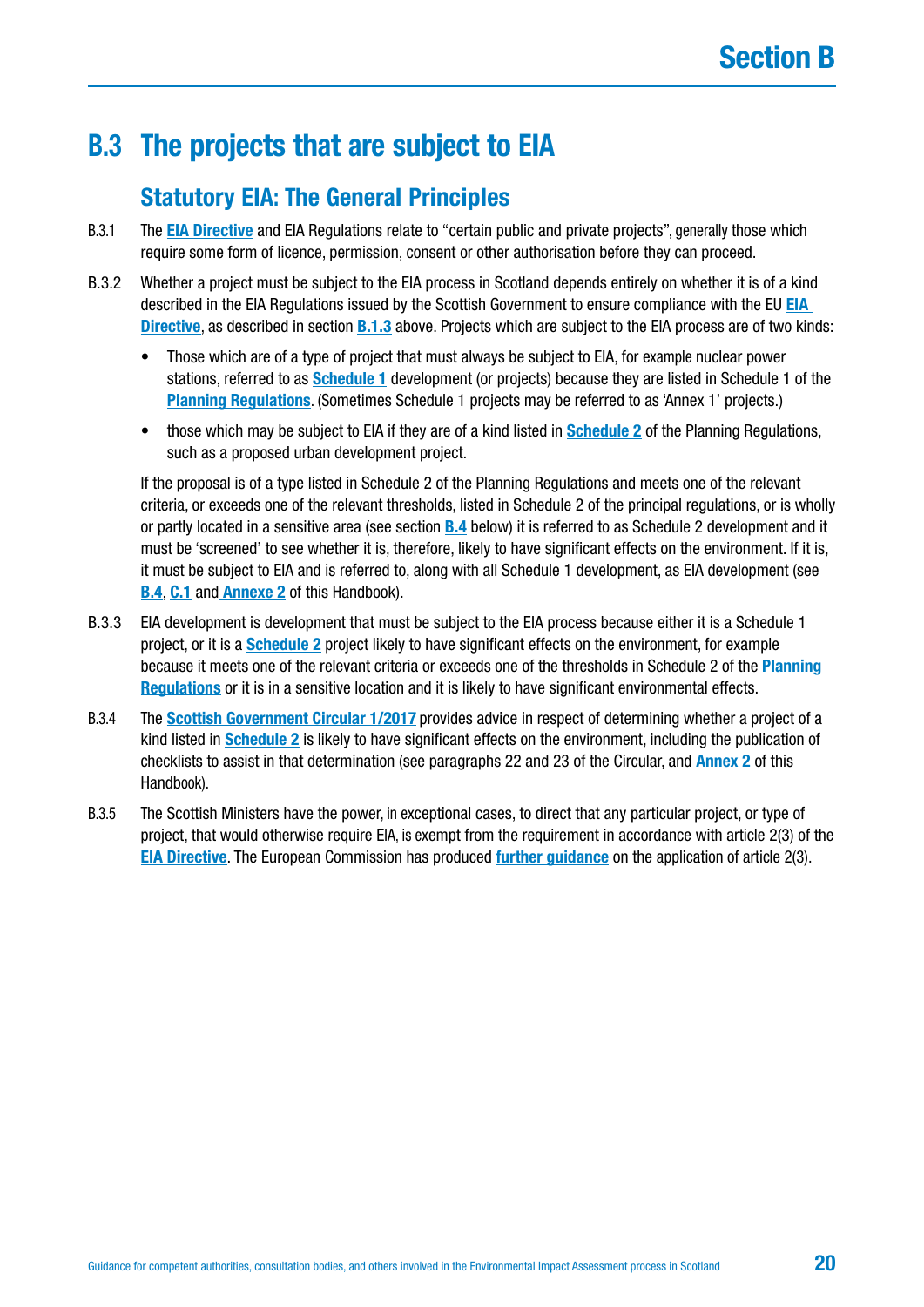## **Projects requiring EIA**

The Scottish Government has provided guidance in Circulars, including checklists about the nature, scale and location of **[Schedule 2](http://www.legislation.gov.uk/uksi/2017/571/schedule/2/made)** projects and their effects, which should be taken into account when assessing whether a particular project is likely to have significant effects. Even if a project exceeds the thresholds or meets the criteria in the principal regulations, if it would not be likely to have significant effects on the environment it will not need to be subject to EIA.

On the other hand, the advice in **[Circular 1/2017](http://www.gov.scot/Publications/2017/05/6292)**, indicates that a project may be regarded as EIA development if it is a Schedule 2 project even if it does not meet a criterion, or exceed a threshold, in the Table in Schedule 2, if it would be likely to have significant effects on the environment, by virtue of factors such as its size, nature or location, for example, if it is located close to, but not necessarily within a sensitive area. Under these circumstances it is open to Scottish Ministers to direct that such development is 'EIA Development'.

Modifications and extensions to Schedule 1 and 2 projects could also require EIA if the project, as modified or extended, would be likely to have significant effects on the environment.

## **Voluntary EIA**

- B.3.6 The advantages of EIA have been increasingly recognised by applicants, some of whom believe that an EIA Report can help to obtain consent more quickly, especially where they consider the project to be environmentally benign. Increasingly, applicants are submitting EIA Reports without seeking a screening opinion, and sometimes without seeking a scoping opinion, because they accept that an EIA Report will be required and wish to expedite the process.
- B.3.7 An EIA Report may, therefore, be submitted voluntarily. That is, where the project would not actually be required to go through the EIA process.
- B.3.8 It should be noted that if an applicant submits a document referred to as an EIA Report for the purposes of the **[Planning Regulations](https://www.legislation.gov.uk/uksi/2017/571/contents/made)**, the planning authority is required by Regulation 6(1)(c) of the Planning Regulations to treat it as an EIA Report, and the proposal as EIA development, even if it may not be (see further paragraph 117 of **[Circular 1/2017](http://www.gov.scot/Publications/2017/05/6292)**).

## **Parliamentary Private Bill Procedures**

B.3.9 Article 1.5 of the **[EIA Directive](http://ec.europa.eu/environment/eia/pdf/EIA_Directive_informal.pdf)**, and the **[Planning Regulations](https://www.legislation.gov.uk/uksi/2017/571/contents/made)**, indicate that they do not apply to projects authorised or adopted by a specific Act of national legislation, such as Private Bills. There is a limited number of cases of these procedures in Scotland, mainly those relating to the Stirling/Alloa/Kincardine Railway, the Waverley Line and the two Edinburgh Tram Lines. However, in each case an EIA Report was prepared, even though the full EIA procedure is not required. However, the **[Transport and Works \(Scotland\) Act 2007](http://www.legislation.gov.uk/asp/2007/8/contents)** (as amended ), enables approval for certain transport projects to be achieved through Ministerial order, replacing the use of Private Bills to authorise transport projects and effectively invoking procedures required by the EIA Directive and Scottish EIA Regulations.

## <span id="page-20-0"></span>**Box [B.3.Info.](http://B.3.Info)1 Key information**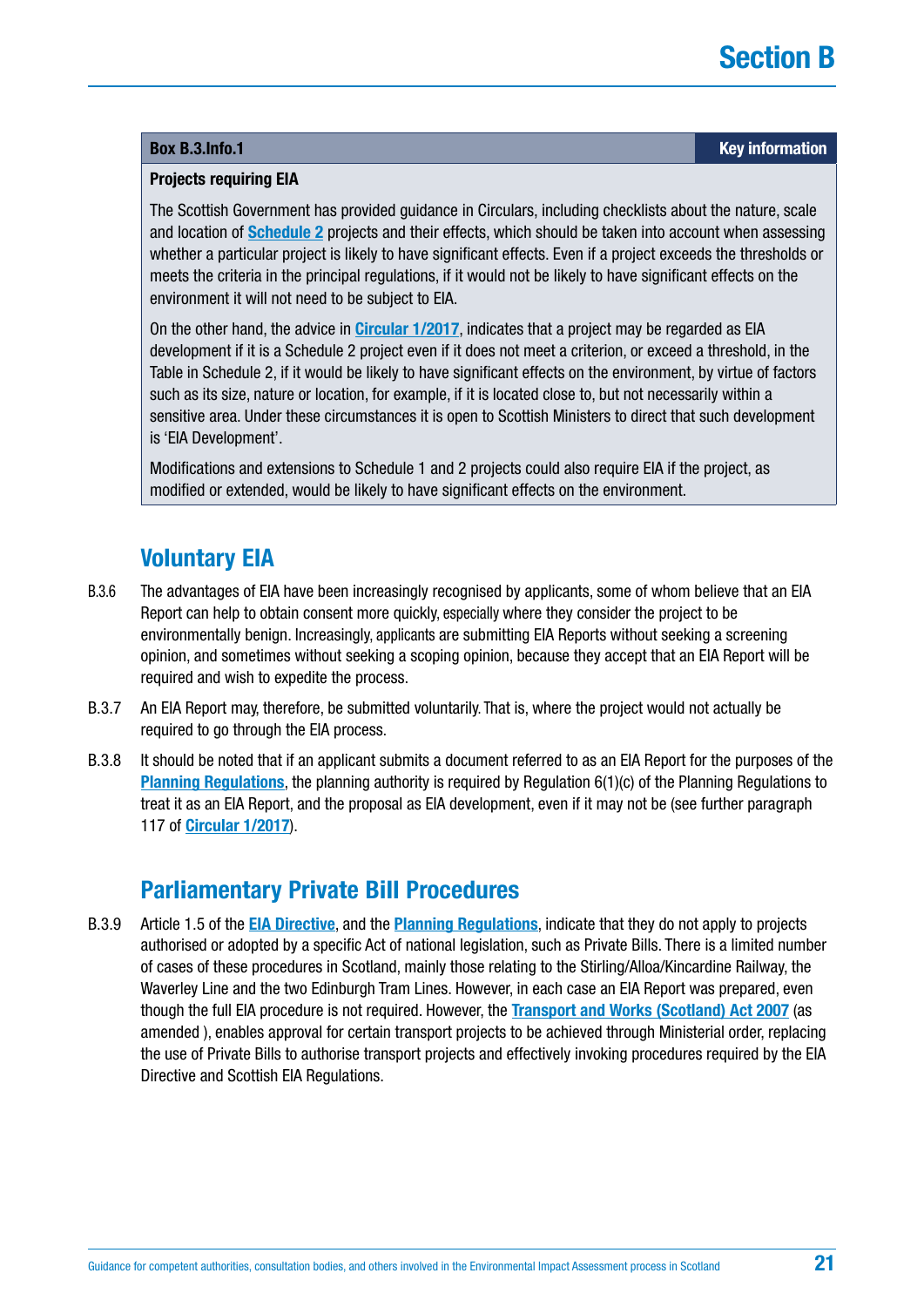# <span id="page-21-0"></span>**B.4 Criteria for deciding whether EIA is required**

## **Introduction**

B.4.1 Every competent authority has a duty to consider whether an application for any kind of consent that it receives for consideration is an application which should be subject to EIA (e.g. Reg 11 in the **[Planning](https://www.legislation.gov.uk/uksi/2017/571/contents/made)  [Regulations](https://www.legislation.gov.uk/uksi/2017/571/contents/made)**). If it is a **[Schedule 1](http://www.legislation.gov.uk/uksi/2017/571/schedule/1/made)** project EIA will always apply, unless it is 'exempt development' (see **[C.1.5](#page-48-0)**). For other projects a two stage test is needed to determine whether EIA will apply.

For **[Schedule 2](http://www.legislation.gov.uk/uksi/2017/571/schedule/2/made)** projects the following needs to be considered:

- 1. Is the project of a type listed in schedule 2, column 1 of the planning regulations?
- 2. Then, is the project located wholly or partly within a sensitive area?
- 3. Does it meet or exceed the thresholds in column 2 of schedule 2?
- 4. Is the project likely to have a significant effect on the environment by virtue of factors such as its nature, size or location?
- B.4.2 "Schedule 1 development" means "development, other than exempt development, of a description mentioned in **[Schedule 1](http://www.legislation.gov.uk/uksi/2017/571/schedule/1/made)** of the Planning Regulations";

"Schedule 2 development" means "development, other than exempt development, of a description mentioned in Column 1 of the table in **[Schedule 2](http://www.legislation.gov.uk/uksi/2017/571/schedule/2/made)** where -

- any part of that development is to be carried out in a sensitive area; or
- any applicable threshold or criterion in the corresponding part of Column 2 of that table is respectively exceeded or met in relation to that development"

This is set out in Regulation 2 of the **[Planning Regulations](http://www.legislation.gov.uk/ssi/2017/102/contents/made)**.

B.4.3 A "sensitive area" is defined in Regulation 2(1) of the Planning Regulations (see paragraph **[B.4.19](#page-26-0)** below). It is stressed that development in a sensitive area should only be considered to be **[Schedule 2](http://www.legislation.gov.uk/uksi/2017/571/schedule/2/made)** development if it falls within a description in Schedule 2 (see **[Annex 2](#page-146-0)** of this handbook). However, the proximity to a sensitive site is likely to be a key consideration in determining likely significant effects (see **[Box B.3.Info.1](#page-20-0)**).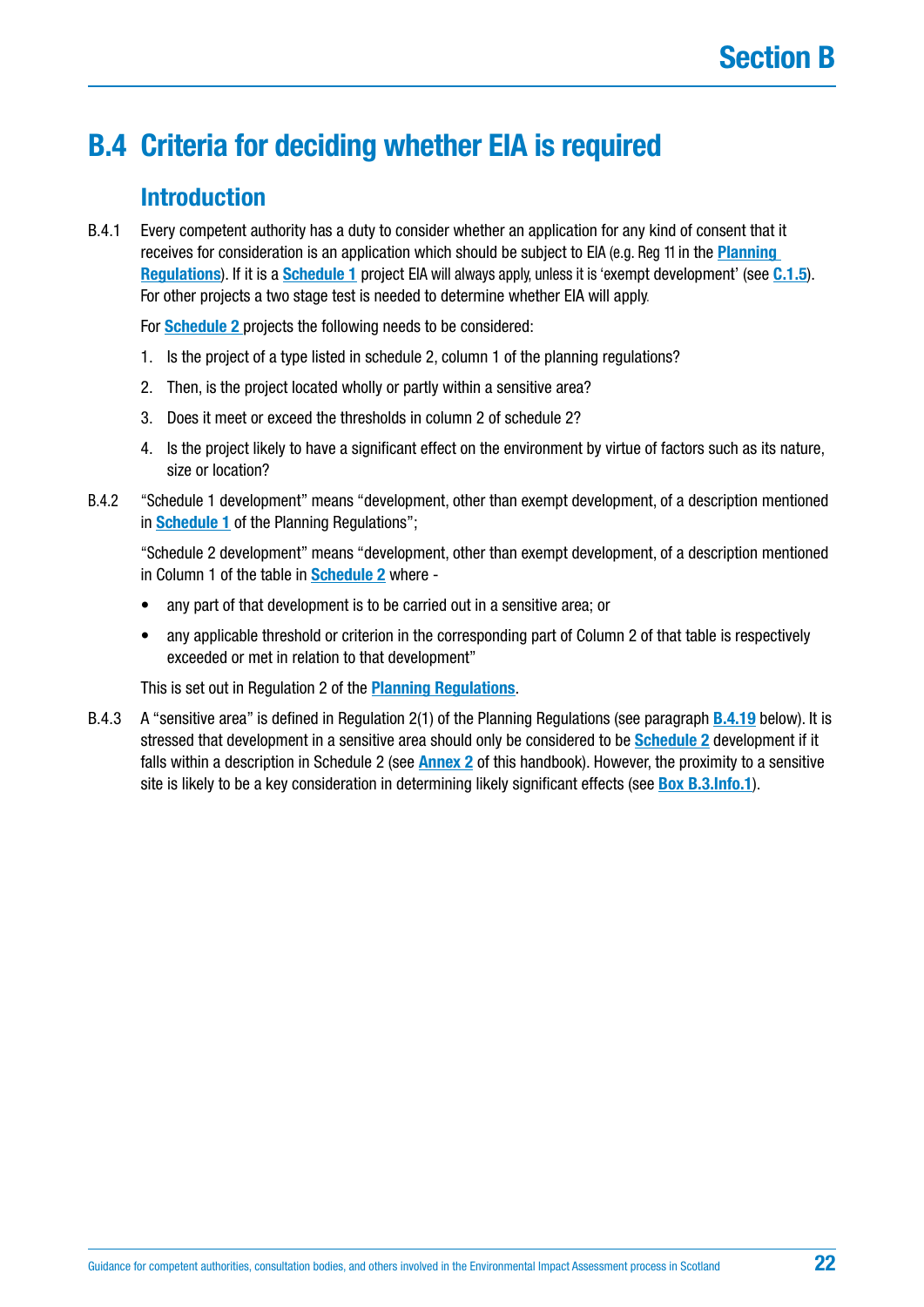## **Determining Whether an EIA is Necessary**

- B.4.4 It will fall to competent authorities in the first instance to consider whether a proposed development requires EIA.
- B.4.5 Development outwith a sensitive area falling below the thresholds or meeting none of the criteria in the second column of the table in **[Schedule 2](http://www.legislation.gov.uk/uksi/2017/571/schedule/2/made)** does not normally require EIA and the authority need not adopt a screening opinion. In effect, the **[Planning Regulations](https://www.legislation.gov.uk/uksi/2017/571/contents/made)** have already provided a negative screening opinion. However, there may be circumstances in which such small developments might give rise to significant environmental effects. In those exceptional cases Scottish Ministers can use their powers under regulation 6(2) (b) of the Planning Regulations to direct that EIA is required, even though it does not meet these thresholds and criteria.

## **Box [B.4.Case](http://B.4.Case).1 Case study**

## **Threadneedle Property Investments Ltd v Southwark LBC**

The use of the equivalent English power was considered by the High Court in this case. The case concerned a challenge to the Secretary of State's failure to consider using the power when deciding whether or not to call-in the application for his determination. A letter submitted to the Secretary of State on behalf of the claimants requested that the Secretary of State use the power if he decided to call-in the application. The court stated that the power must be seen as an exceptional power in that it would only be used in an exceptional case. The court held that there was only a requirement to consider the use of the power upon receipt of an express request, bringing to the Secretary of State's attention a particular feature of the development that is said to be likely to have a significant effect on the environment. It is therefore not anticipated that this power will be used often.

**Box [B.4.Info.](http://B.4.Info)1 Key information**

## **Friends of the Earth Ltd's Application for Judicial Review, Re Queen's Bench Division – Decision summary**

It is emphasised that decisions need to be taken on a case-by-case basis. Individual projects that fall below the applicable thresholds and do not meet the criteria in the **[Planning Regulations](https://www.legislation.gov.uk/uksi/2017/571/contents/made)** may require EIA. The important thing is to consider whether the proposed development is likely to have significant environmental effects and to be clear about the reasons for the decision. Consequently it is prudent for project applicants to seek a screening opinion from the competent authority or to at least discuss the possible need for EIA at an early stage.

- B.4.6 In legal proceedings, domestic courts must take account of judgements of the European Court of Justice (ECJ). So far as the **[EIA Directive](http://ec.europa.eu/environment/eia/pdf/EIA_Directive_informal.pdf)** is concerned the ECJ has consistently held that in its application it is to be interpreted as having a "wide scope and broad purpose" (**[Kraaijveld \(Dutch Dykes\) Case C-72/95](http://eur-lex.europa.eu/legal-content/EN/TXT/?uri=CELEX%3A61995CJ0072)**). This has implications for planning authorities and other competent authorities when they are screening for EIA.
- B.4.7 The wording of the **[EIA Directive](http://ec.europa.eu/environment/eia/pdf/EIA_Directive_informal.pdf)** should be interpreted widely. The fact that a particular type of development is not listed specifically within one of the categories of projects in the EIA Directive, or the EIA Regulations, does not imply that it is exempt. The categories of projects are illustrative, not exhaustive. They should be read in a way that favours the application of the EIA Directive, rather than avoiding its effects; project types similar to those listed should be considered for assessment. Particular care is needed when considering development that could fall within the categories of "industrial estate development" and "urban development projects" listed under 'Infrastructure' projects (Schedule 2.10 projects). The European Commission has published **[guidance on their interpretation of project categories in the EIA Directive](http://ec.europa.eu/environment/eia/pdf/interpretation_eia.pdf)** which can be consulted.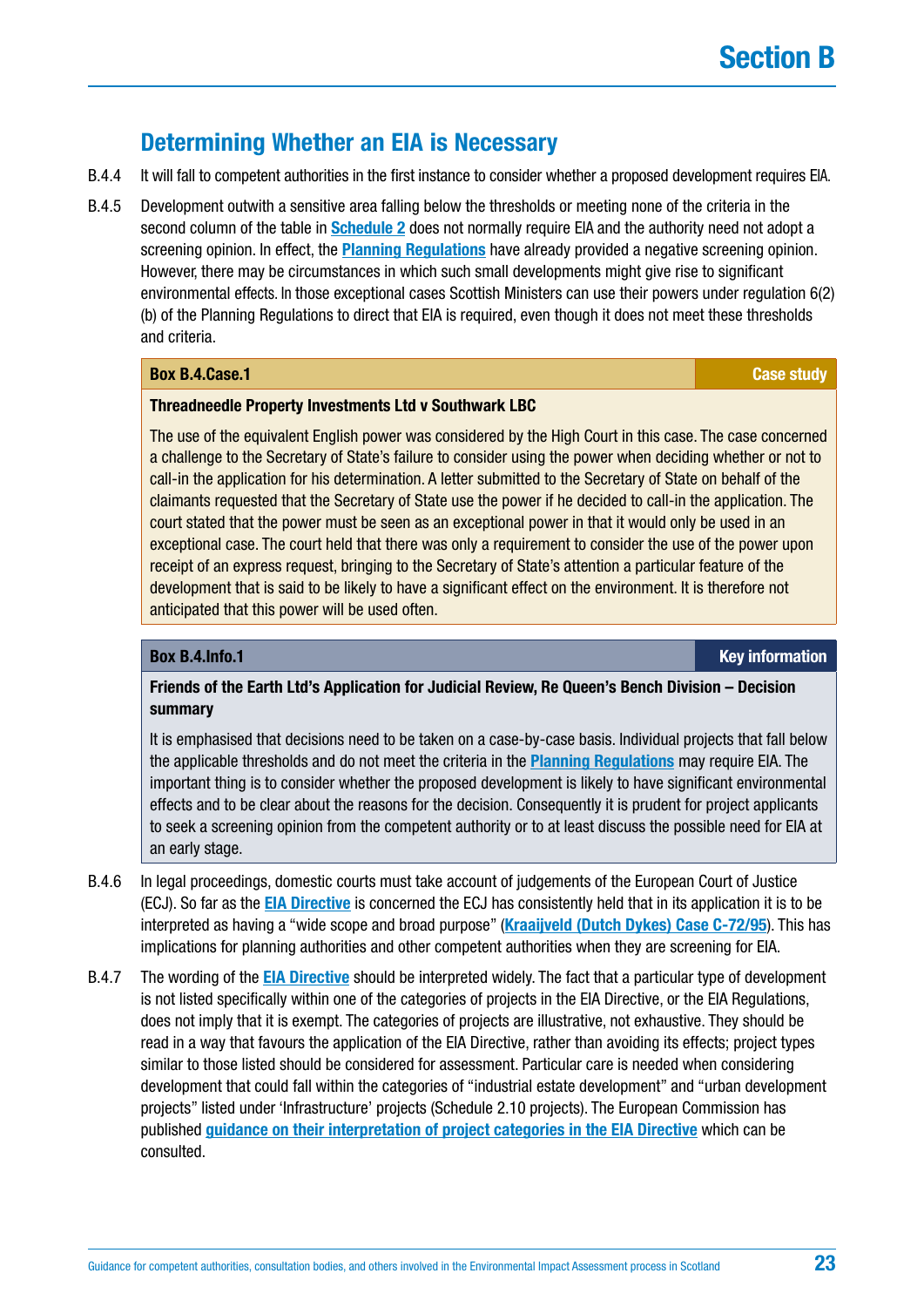### **Box [B.4.Case](http://B.4.Case).2 Case study**

### **Goodman and another v Lewisham London Borough Council**

An example of how the 'wide scope and broad purpose' applies is found in the Court of Appeal judgment relating to a planning proposal by the Big Yellow Property Company Ltd to construct a storage and distribution facility. The planning authority took the view that as such development was not specifically described ineither the **[EIA Directive](http://ec.europa.eu/environment/eia/pdf/EIA_Directive_informal.pdf)** or EIA Regulations (1999) in force at the time, there was no need to consider EIA. Following legal challenge, the Court of Appeal decided that:

*In this instance "infrastructure" goes wider, indeed far wider, than the normal understanding, as quoted from the Shorter English Dictionary, of "the installations and services (power stations, sewers, roads, housing etc.) regarded as the economic foundations of a country.*

It held that the decision that the proposal was outside the reach of Schedule 2.10(b) of the EIA Regulations 1999 and was outside the range of reasonableness that was open to the planning authority was incorrect. The planning permission was quashed and the application remitted to the planning authority for reconsideration. The wording of Schedule 2.10 has not been changed in the **[Planning Regulations](https://www.legislation.gov.uk/uksi/2017/571/contents/made)** and so this decision remains authoritative.

B.4.8 Thus, the **[EIA Directive](http://ec.europa.eu/environment/eia/pdf/EIA_Directive_informal.pdf)** is not open to narrow interpretation. The UK Courts will interpret the EIA Directive in the European sense – as having wide scope and broad purpose.

It should not be assumed that a project is excluded simply because it is not expressly mentioned in either the EIA Directive or the principal EIA Regulations. As noted above, the categories of development in Schedule 1 and Schedule 2 will be interpreted widely to achieve the objectives of the EIA Directive and ensure that projects which are likely to have significant effects on the environment are subject to EIA. For example, neither the EIA Directive nor the Planning Regulations refer specifically to "housing development". But it would be a mistake to consider that housing development does not fall within the ambit of "urban development projects".

B.4.9 There are examples of how this approach to interpreting the categories of development operates in practice, from both the ECJ and the domestic courts.

**Box [B.4.Info.](http://B.4.Info)2 Key information**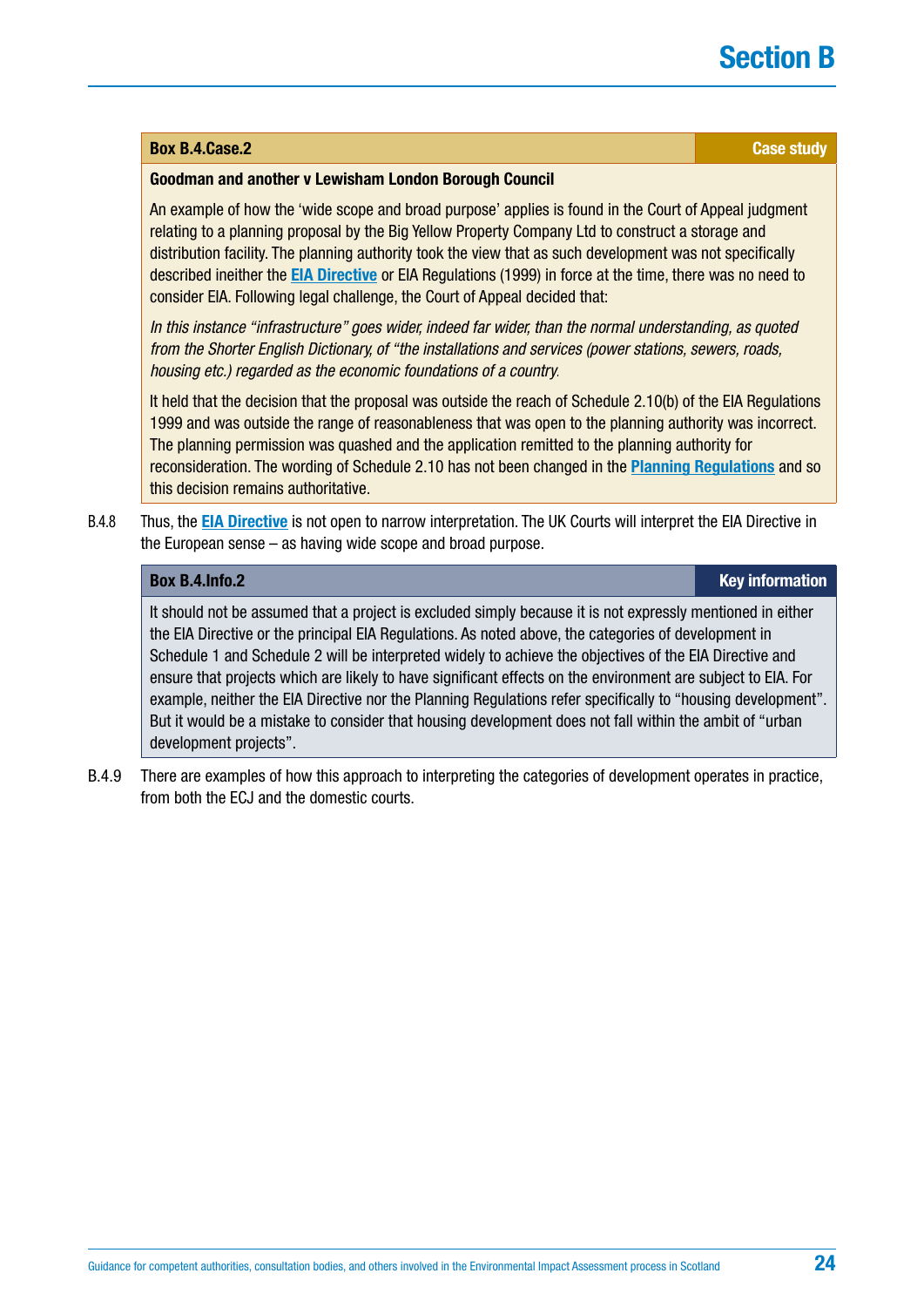## <span id="page-24-0"></span>**Box [B.4.Case](http://B.4.Case).3 Case study**

## **European Commission v Ireland (Case C-50/09)**

This case concerned whether Ireland had correctly transposed the **[EIA Directive](http://ec.europa.eu/environment/eia/pdf/EIA_Directive_informal.pdf)** by excluding demolition works from the scope of its domestic EIA legislation, the ECJ decided that the annexes to the EIA Directive describe sectoral categories of development rather than describing the precise nature of projects. It was stated that demolition works can constitute a project within the terms of the legislation and, as an example, it was noted that "urban development projects" often include demolition works. It was held that Ireland had therefore failed to correctly transpose the EIA Directive.

## **Box [B.4.Case](http://B.4.Case).4 Case study**

A subsequent case saw a challenge in the High Court by Save Britain's Heritage (March 2011) to a decision that demolition was not development requiring planning permission in which they also sought a declaration that demolition was capable of constituting a project falling within the scope of the EIA Directive. The court granted the declaration and commented that "if it is accepted that works are capable of having significant effects on the environment, the definition of "project"…should, if possible, be construed so as to include, rather than exclude, such works".

B.4.10 Projects can be described in different ways so it is important to consider carefully the scope and purpose of the project - not just its label. A proposal to create a new "Employment and Enterprise Opportunity Facility" may simply be another way of describing an industrial estate development. In light of the case law, it will also be important to consider the impacts of the development; if it is likely to have significant effects on the environment then the descriptions of development should, to the extent that it is possible, be construed so as to include the development under consideration

## **Changes or extensions to Schedule 1 or Schedule 2 developments**

- B.4.11 Modifications or extensions to **[Schedule 1](http://www.legislation.gov.uk/uksi/2017/571/schedule/1/made)** or **[Schedule 2](http://www.legislation.gov.uk/uksi/2017/571/schedule/2/made)** developments, which are existing or have an outstanding consent, also fall within the scope of the principal regulations where the change or extension itself would fall within one of the descriptions in Schedule 1 or Schedule 2.
- B.4.12 The criteria and thresholds in the second column of the table in **[Schedule 2](http://www.legislation.gov.uk/uksi/2017/571/schedule/2/made)** apply equally to changes or extensions to relevant development as they do to new development. Paragraph 13 of Schedule 2 provides that, in such cases, the thresholds and criteria are to be applied to the development as changed or extended and not solely to the change or extension itself. Particular consideration should be given to forestry projects on land adjoining existing or previous projects or those completed less than 5 years previously and reference should be made to **[The Forestry \(Environmental Impact Assessment\) \(Scotland\) Regulations 2017](http://www.legislation.gov.uk/ssi/2017/113/regulation/5/made)** and specialist advice obtained if necessary.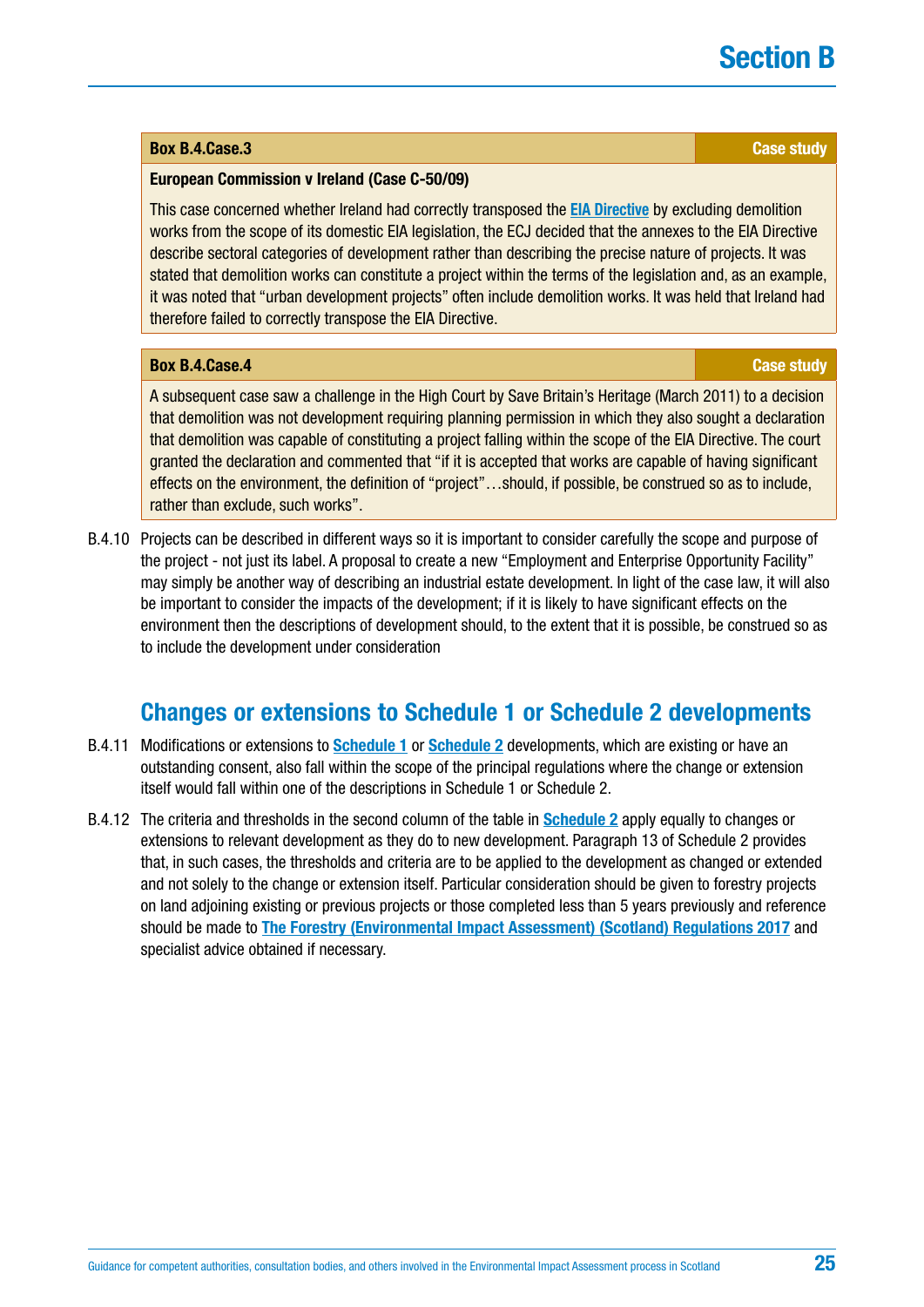## **The need for EIA for Schedule 2 development – general considerations**

### **Box [B.4.Info.](http://B.4.Info)3 Key information**

The Competent Authority must screen every application for **Schedule 2** development in order to determine whether or not EIA is required. This determination is referred to as a "screening opinion". In each case, the basic question to be asked is: '"would this particular development be likely to have significant effects on the environment?" Section **[C.1](#page-48-0)** provides guidance on the screening process and related procedures. It should be read in conjunction with this section.

- B.4.13 Because both the **[EIA Directive](http://ec.europa.eu/environment/eia/pdf/EIA_Directive_informal.pdf)** and the **[Planning Regulations](https://www.legislation.gov.uk/uksi/2017/571/contents/made)** refer to a project's 'nature, size or location', this implies that EIA may be required by just one of these factors. That certain types of development can have significant effects, irrespective of their location is evidenced by the mandatory requirements for EIA of all **[Schedule 1](http://www.legislation.gov.uk/uksi/2017/571/schedule/1/made)** projects, regardless of their location. Similarly, whilst there is no corresponding list of locations for which EIA is mandatory, regardless of the type of development there must be a presumption that certain locations are of such a type that EIA will be required for any development there. For most types of development, it will be necessary to consider the characteristics of the proposal along with its proposed location, in order to adequately understand the interactions between the project and its location, and thereby determine if the effects on the environment are likely to be significant.
- B.4.14 Thus, **[Schedule 3](http://www.legislation.gov.uk/ssi/2017/102/schedule/3/made)** of the Planning Regulations (see **[Annex 2](#page-146-0)** to this Handbook) sets out the 'selection criteria' which must be taken into account in determining whether a proposal is likely to have significant effects on the environment. It identifies three broad criteria which should be considered: the characteristics of the proposal (e.g. its size and design, use of natural resources, quantities of pollution and waste generated, risk of major accidents and disasters relevant to the project the environmental sensitivity of the location; and, the characteristics of the potential impact. This might include factors such as magnitude and duration, probability of impact, cumulation with existing and approved development and possibility of effectively reducing the impact.
- B.4.15 The number of cases of such development will be a very small proportion of the total number of **[Schedule 2](http://www.legislation.gov.uk/uksi/2017/571/schedule/2/made)** developments. It is again emphasised that the basic test of the need for EIA in a particular case is the likelihood of significant effects on the environment. It should not be assumed, for example, that conformity with a development plan rules out the need for EIA. Nor is the amount of opposition or controversy to which a proposal gives rise relevant to this determination, unless the substance of the objectors' arguments reveals that there are likely to be significant effects on the environment.

## **Large scale developments**

B.4.16 In some cases, the scale of a proposal can be sufficient for it to have wide-ranging environmental effects that would justify EIA. There will be some overlap between the circumstances in which EIA is required because of the scale of the proposal and those in which Scottish Ministers may wish to exercise their power to "call in" an application for their own determination (see **[Circular 3/2009](http://www.gov.scot/Resource/Doc/265803/0079583.pdf)**).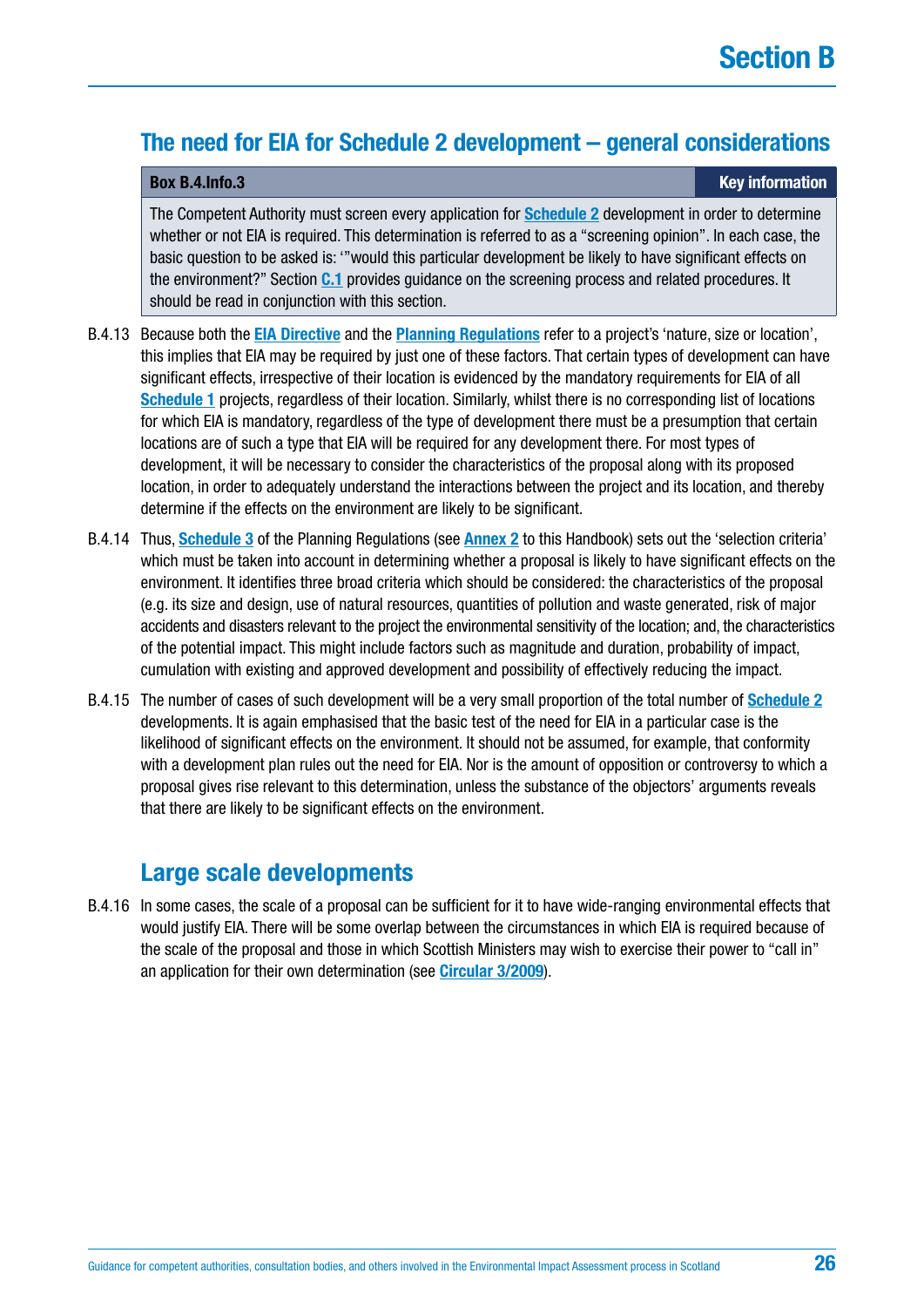## **Development in environmentally sensitive locations**

<span id="page-26-0"></span>B.4.17 The more environmentally sensitive the location, the more likely it is that the effects of a project will be significant and will require EIA. Certain designated sites are defined in regulation 2(1) of the **[Planning Regulations](https://www.legislation.gov.uk/uksi/2017/571/contents/made)** as 'sensitive areas' and the thresholds/criteria in the second column of **[Schedule 2](http://www.legislation.gov.uk/uksi/2017/571/schedule/2/made)** do not apply there.

### **Box [B.4.Info.](http://B.4.Info)4 Key information**

All developments listed in **[Schedule 2](http://www.legislation.gov.uk/uksi/2017/571/schedule/2/made)** to be located in the sensitive areas defined in Regulation 2(1) of the **[Planning Regulations](https://www.legislation.gov.uk/uksi/2017/571/contents/made)** and below must be screened for the need for EIA whether or not they meet the criteria or exceed the thresholds in Schedule 2. These are:

- Sites of Special Scientific Interest
- Land to which Nature Conservation Orders apply
- Internationally designated nature conservation sites (SPAs, SACs and Ramsar Sites)
- National Scenic Areas
- World Heritage Sites
- National Parks
- Scheduled Monuments
- Marine Protected Areas
- Areas of deep peaty soils (**[Forestry Regulations](http://www.legislation.gov.uk/ssi/2017/113/regulation/5/made)** only)
- B.4.18 Other statutory and non-statutory designations which are not included in the definition of 'sensitive areas' may also be relevant in determining whether EIA is required. (See **[Circular 1/2017](http://www.gov.scot/Publications/2017/05/6292)** at paragraphs 37-40). Urban locations may also be considered sensitive as a result of their heavier concentrations of population.
- B.4.19 In considering the sensitivity of a particular location, regard should also be had to whether any national or internationally agreed environmental standards are already being approached or exceeded. Examples include air quality, drinking water and bathing water. Where there are local standards or policies for other aspects of the environment, consideration should be given to whether the proposed development would breach these standards or policies.

## **Development with particularly complex and potentially hazardous effects**

B.4.20 A small number of developments may be likely to have significant effects on the environment because of the particular nature of their impact. Consideration should be given to development which could have complex, long-term, or irreversible impacts, and where expert and detailed analysis of those impacts would be desirable and would be relevant to the issue of whether or not the proposal should be allowed. Industrial development involving emissions which are potentially hazardous to humans or the natural environment may fall into this category.

## **Checklists**

B.4.21 Checklists can assist in the determination of whether EIA is required. The European Commission has published such **[checklists](http://ec.europa.eu/environment/eia/eia-guidelines/g-screening-full-text.pdf)** comprising a series of questions related to each of the selection. **[PAN 1/2013](http://www.gov.scot/Publications/2013/08/6471)** recognises that, while there is no requirement to use checklists, they can provide evidence of a transparent, consistent and systematic record of screening decisions.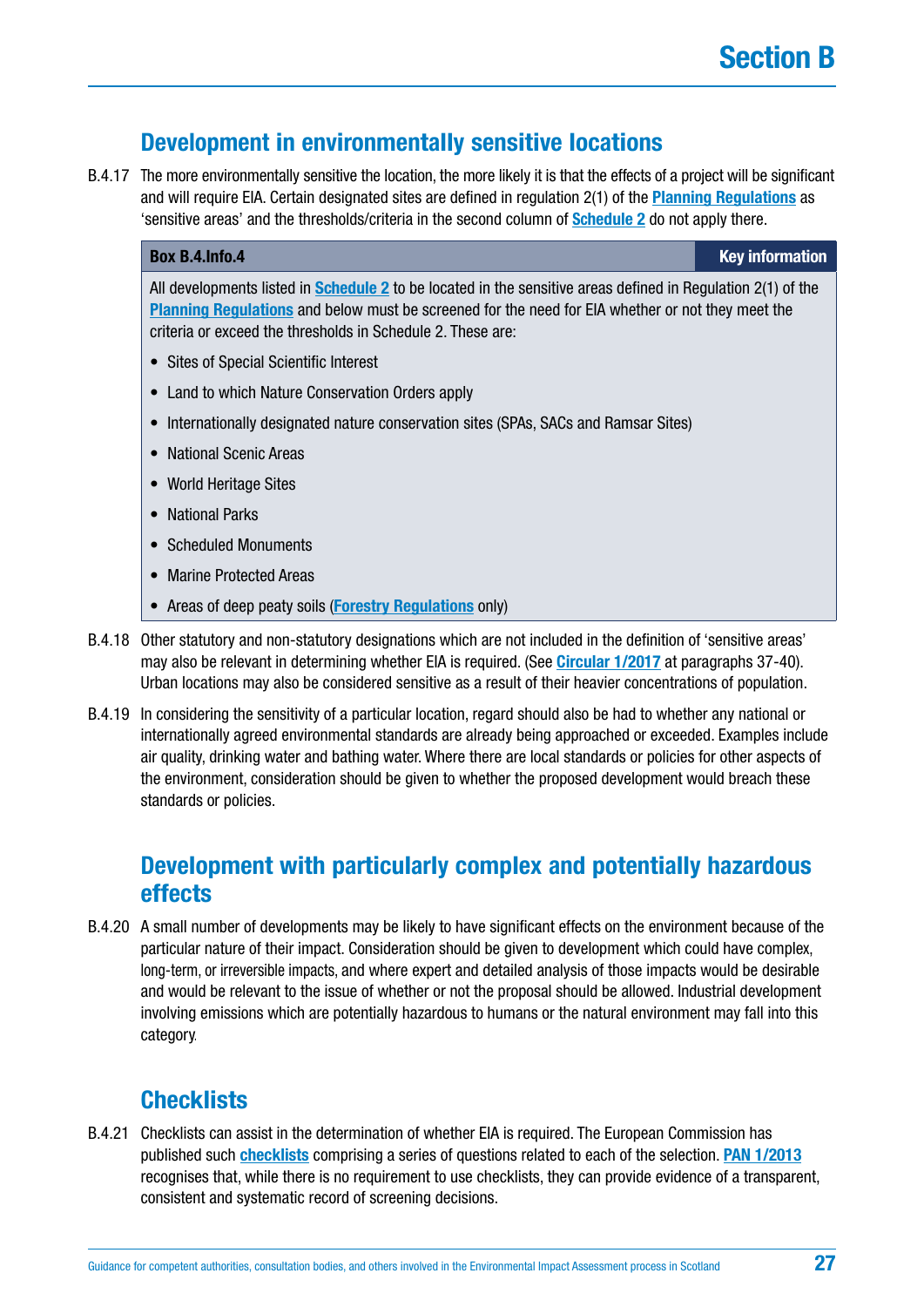## **Applying the guidance to individual developments**

- B.4.22 In judging whether the effects of a proposal are likely to be significant, Competent Authorities should always have regard to the possible cumulative effects with any existing or approved development. There are occasions where the existence of other development may be particularly relevant in determining whether significant effects are likely. Similarly, there may be cases where applications for development should be considered jointly to determine whether or not EIA is required. See further advice on cumulative effects in paragraphs 44 and 45 of **[Circular 1/2017](http://www.gov.scot/Publications/2017/05/6292)** and **[SPP](http://www.scotland.gov.uk/Resource/Doc/300760/0093908.pdf)**.
- B.4.23 What constitutes a cumulative effect, as well as an indirect and secondary effect, is a question of fact and judgement, subject to review on public law Wednesbury grounds (the legal basis on which a decision in the public sector is tested for irrationality or perversity) (Bowen-West v Secretary of State for Communities and Local Government (January 2012)).

## **Box [B.4.Case](http://B.4.Case).5 Case study**

### **Brown v Carlisle City Council (May 2010)**

This case covered the issue of cumulative effects. In that case there was a first application for airport works and a freight distribution centre which was accompanied by an ES. However, this was withdrawn when the application was called-in by the Secretary of State.

A second application did follow for a scaled down development including the freight distribution centre but most of the revised airport works were to be carried out under permitted development rights. The ES which accompanied this application only dealt with the freight distribution centre. Permission was granted and a section 106 Agreement (the English equivalent of a section 75 Agreement) was put in place which effectively ensured that the freight distribution centre could not lawfully be developed in isolation but only if it was developed in conjunction with the airport works. Again, it was stated that what constitutes a cumulative effect will be a question of fact in each case and developments may have cumulative effects despite no functional link between them.

In this case, the court decided that the granting of the permission without considering the environmental effects of the airport works was unlawful. The court considered whether to exercise discretion not to quash the permission even though the decision was flawed. The court ruled that the underlying purpose of the **[EIA Directive](http://ec.europa.eu/environment/eia/pdf/EIA_Directive_informal.pdf)** is that the environmental effects of a development, including any cumulative effects, are considered at the earliest possible stage in the consenting process. An assurance that they will be assessed subsequently when determining future applications will not, except in very exceptional circumstances, be a sufficient justification for the courts declining to quash a permission.

B.4.24 It is important to determine the scope of the works that will be covered in the EIA Report and be considered as part of the assessment of cumulative effects in the EIA. As part of doing this, it will be necessary to look beyond the works that are applied for and to consider whether there are any other works that are required to facilitate the works applied for. Careful consideration will also have to be given to ensure that the cumulative effects of any relevant development which is permitted development are taken into consideration as part of the EIA, particularly as they will not be subject to a separate decision making process.

## **Multiple applications**

B.4.25 For the purposes of determining whether EIA is required, a particular application should not be considered in isolation if, in reality, it is properly to be regarded as an integral part of an ultimately more substantial development. (See Paragraph 46 of **[Circular 1/2017](http://www.gov.scot/Publications/2017/05/6292)** following R v Swale BC ex parte RSPB 1991). In such cases, the need for EIA must be considered in respect of the total development. This is not to say that all applications that form part of some wider scheme must be considered together.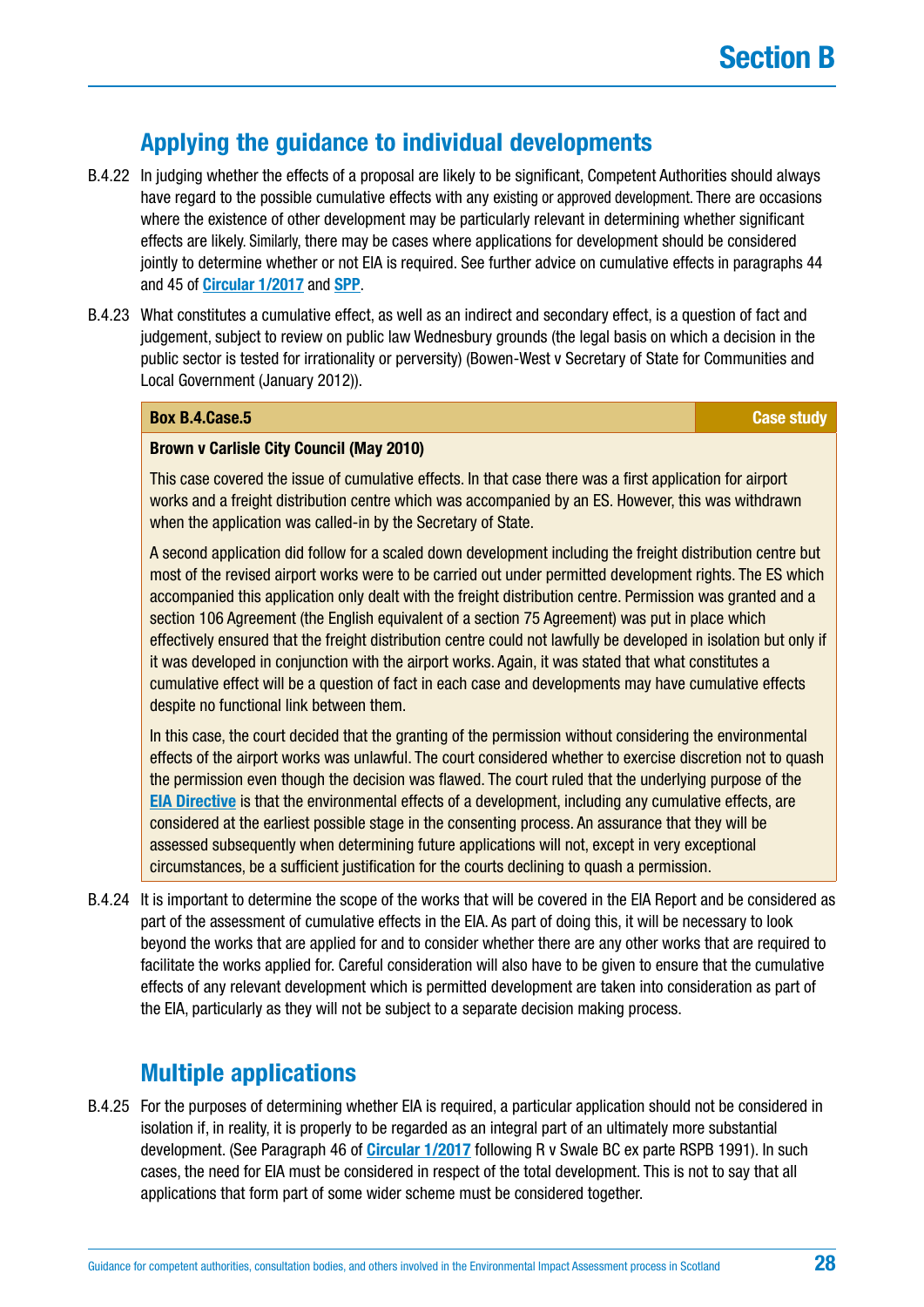## **Box [B.4.Case](http://B.4.Case).6 Case study**

The High Court has provided some guidance on the approach to be taken in another Save Britain's Heritage case (July 2013). They held that:

*If it can be seen that the smaller project under consideration, although harmless in itself, will lead to a larger development which may have significant effects on the environment it is necessary to take the effects of the larger development into account so as to avoid a situation in which by a series of small developments which fall under the radar the larger development comes about without an opportunity to subject it to EIA.*

B.4.26 A similar issue has also been considered by the ECJ in relation to transboundary projects. Where the part of the project located in a particular Member State is less than the threshold for that category but the project as a whole is greater than that threshold, that Member State must subject the part of the project located in their country to the EIA procedure (Karnten C-205/08).

## **Box [B.4.Case](http://B.4.Case).7 Case study**

## **Burridge v Breckland DC (April 2013)**

The Court of Appeal considered an appeal against a High Court judgement which had ruled that a biomass development and combined heat and power plant which were to be connected by a 1 km underground pipe were not sufficiently linked to constitute a single project for the purposes of EIA. Both applications were considered at the same committee meeting. The Court of Appeal stated that the two applications were not to be treated separately simply because there were two separate applications as the **[EIA Directive](http://ec.europa.eu/environment/eia/pdf/EIA_Directive_informal.pdf)** refers to "projects" and it is well established that it is not permissible to frustrate the aims of the EIA Directive by splitting projects to fall below the prescribed thresholds (salami-slicing).

It was decided that the two applications were to be regarded as a single development/project as they were functionally interdependent and the combined heat and power plant was integral to the biomass development. The judges stressed the relevance of the fact that both applications were being considered at the same time, possibly in light of earlier judgements that had said that it is not possible to look at development contemplated beyond that applied for when carrying out screening.

- B.4.27 The decision in **Burridge** has some similarities to the **[interpretation suggested by the EC](http://ec.europa.eu/environment/eia/pdf/Note%20-%20Interpretation%20of%20Directive%2085-337-EEC.pdf)** in relation to the application of the **[EIA Directive](http://ec.europa.eu/environment/eia/pdf/EIA_Directive_informal.pdf)** to associated/ancillary works where they are not Annex I or Annex II development in their own right but the main element of the development is. The EC suggest considering whether the associated/ancillary works are integral or inextricably linked to the main works on a "centre of gravity test"; to consider whether the associated/ancillary works are central or peripheral to the main works and, to what extent they are likely to predetermine the EIA process for the main works. If the associated/ ancillary works are integral or inextricably linked to the main works then the EC suggests that it would be a breach of the EIA Directive to consent those works before carrying out an EIA for the whole project. It should be noted that this suggested interpretation has not been endorsed by the courts.
- B.4.28 In this context, it will be important to establish whether a development under consideration is actually part of a wider project and, if so, whether it is an integral part of that wider project. If it is an integral part of a wider project then the screening assessment should be based on the wider project; this is likely to be a question of fact and degree in each case and an important consideration in this will be whether the aims of the Regulations and **[EIA Directive](http://ec.europa.eu/environment/eia/pdf/EIA_Directive_informal.pdf)** are being frustrated by the submission of multiple or sub-divided applications.. It should be noted that, due to the fact both applications were before the planning authority, the court in **Burridge** was keen to distinguish that case from earlier decisions which had suggested it was not possible to look beyond the development applied for. This suggests that future stages of a project do not necessarily need to be considered at screening; it is likely there would need to be sufficiently precise details of the future development to allow the assessment required for screening.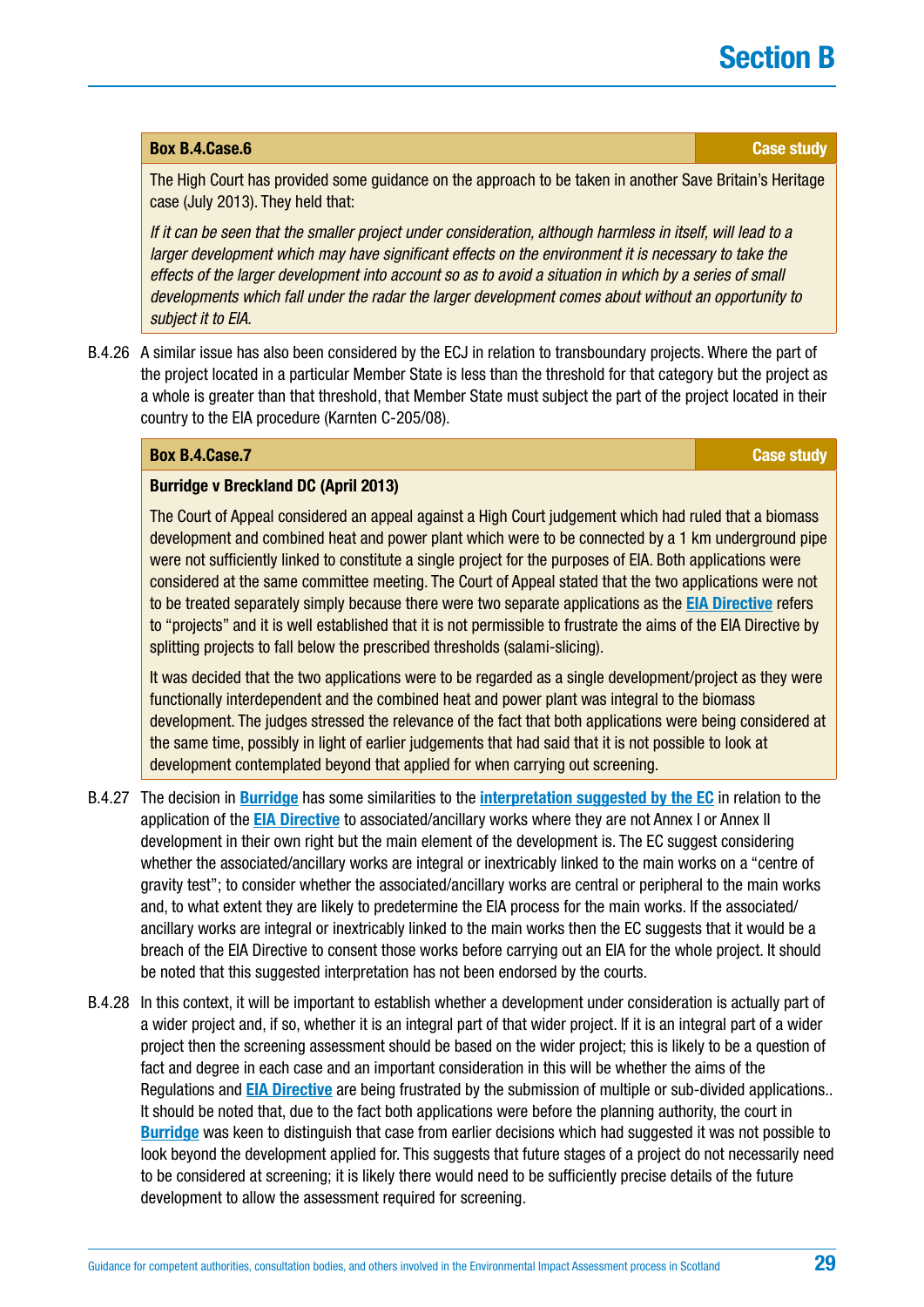## <span id="page-29-0"></span>**Box [B.4.Advice](http://B.4.Advice).1 Key advice** *Box B.4.Advice.1* **Key advice**

Competent authorities should press an applicant to submit a complete project and complete EIA Report to ensure that the aims of the **[Planning Regulations](https://www.legislation.gov.uk/uksi/2017/571/contents/made)** and **[EIA Directive](http://ec.europa.eu/environment/eia/pdf/EIA_Directive_informal.pdf)** are not being frustrated by the submission of separate applications, the key test being whether the proposed project could proceed and fully operate as submitted.

## **Changes or extensions to existing or approved development**

- B.4.29 Development which comprises a modification or extension to **[Schedule 1](http://www.legislation.gov.uk/uksi/2017/571/schedule/1/made)** or 2 development requires EIA if the development as a whole, once modified or extended is likely to have significant environmental effects. Guidance on this is contained in **[Circular 1/2017](http://www.gov.scot/Publications/2017/05/6292)**. In some cases, repeated small extensions may be made to development. Quantified thresholds cannot easily deal with this kind of 'incremental' development. An expansion of the same size as a previous expansion will not automatically lead to the same determination on the need for EIA because the environment may have altered since the question was last addressed.
- B.4.30 Competent authorities are encouraged in the Circulars to consult other bodies, where relevant, when deciding whether the effects of a proposal are likely to be significant and to take any views expressed into account. Although paragraph 29 of **[Circular 1/2017](http://www.gov.scot/Publications/2017/05/6292)** indicates that it would be exceptional to consult the consultation bodies at screening stage, the Scottish Ministers and other competent authorities often do seek the advice of these bodies before making a screening decision.

## **Applications for Planning Permission in Principle**

B.4.31 See section **[D.11](#page-101-0)** below, in respect of planning permissions in principle and matters to be approved under conditions.

## **The Degree of Confidence in Predicting Likely Significant Effects**

B.4.32 The **[EIA Directive](http://ec.europa.eu/environment/eia/pdf/EIA_Directive_informal.pdf)** requires, amongst other things, firstly, that competent authorities decide whether EIA procedures apply to particular projects,; and secondly, to take into account the effects before granting permission. At the first stage, the responsibility is to consider whether the project is likely to have a significant effect on the environment. This calls for the exercise of professional judgement taking into account factors such as nature, scale and location of the project (see **[Schedule 3](http://www.legislation.gov.uk/ssi/2017/102/schedule/3/made)** of the Planning Regulations), knowledge of the local area and its environment and evaluation of such information as it is reasonable to expect the applicant to provide at this stage. The courts have held that this is essentially a judgement for planning decision-makers and is not the kind of judgement the court will undo "unless it is shown to have been outside the range of a reasonable decision on the relevant facts", on a public law Wednesbury basis (Catt v Brighton and Hove City Council, April 2013). The amount of information necessary at this stage does not mean you need to have "full knowledge" of every environmental effect. Only if it is decided that EIA is required, will full and detailed knowledge of the project's likely significant effects be required.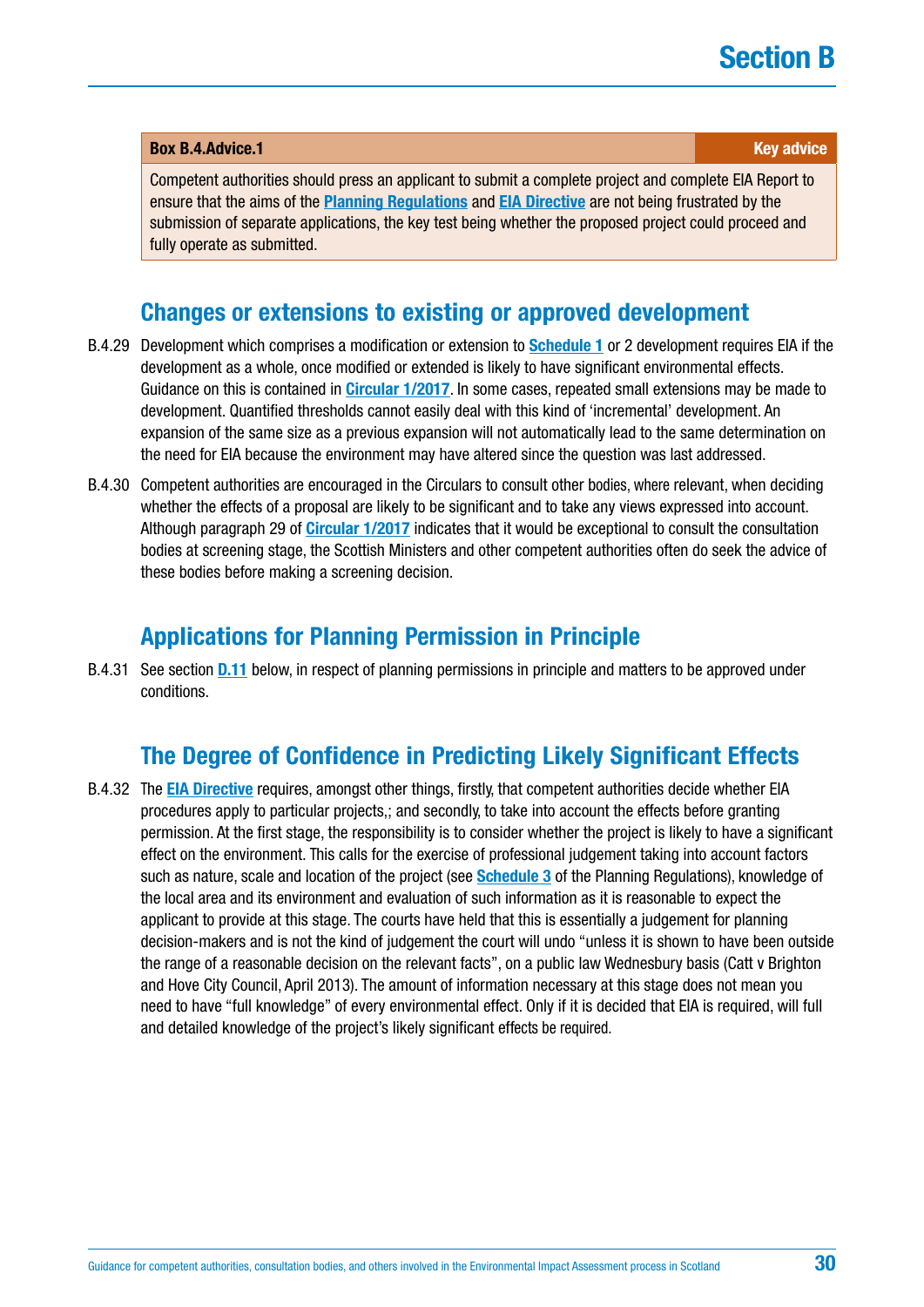### **Box [B.4.Case](http://B.4.Case).8 Case study**

### **R (Jones) v Mansfield DC**

This is a helpful judgment in this respect as the judge held that in general a lesser degree of information is needed at the first stage of deciding whether EIA is required at all than at the second stage where it is necessary to provide the information. He commented that:

*It is for the authority to judge whether a development would be likely to have significant effects. The authority must make an informed judgement, on the basis of the information available and to any gaps in that information and to any uncertainties that may exist, as to the likelihood of significant effects. The gaps and uncertainties may or may not make it impossible to reasonably conclude that there is no likelihood of significant environmental effects. Everything depends upon the circumstances of the individual case.*

The judgment also noted that:

*Whether sufficient information is available to enable a judgement to be made as to the likelihood of significant environmental effects is a matter for the authority, subject to review by the court on Wednesbury principles.*

B.4.33 Case law has also clarified that decision makers must also have regard to the precautionary principle when reaching screening decisions.

### **Box [B.4.Case](http://B.4.Case).9 Case study**

In R (Loader) v Secretary of State for Communities and Local Government (June 2012), the Court of Appeal stated:

*The decision maker must have regard to the precautionary principle and to the degree of uncertainty, as to environmental impact, at the date of the decision. Depending on the information available, the decision maker may or may not be able to make a judgment as to the likelihood of significant effects on the environment. There may be cases where the uncertainties are such that a negative decision cannot be taken.*

B.4.34 There may therefore be occasions when there is insufficient information for a decision maker to reach a conclusion that a **[Schedule 2](http://www.legislation.gov.uk/uksi/2017/571/schedule/2/made)** development will not have a significant effect on the environment, in which case it should be subject to EIA.

## **Box [B.4.Case](http://B.4.Case).10 Case study**

As put by the High Court in R (Cooperative Group Ltd v Northumberland CC (March 2010):

*In order to adopt a negative screening opinion… the LPA must have sufficient information about the project to be able to make an informed judgment as to whether it is likely to have a significant impact on the environment" and "it is not permissible to decide to adopt a negative screening opinion on the basis that information as to environmental effects will be provided in the future.*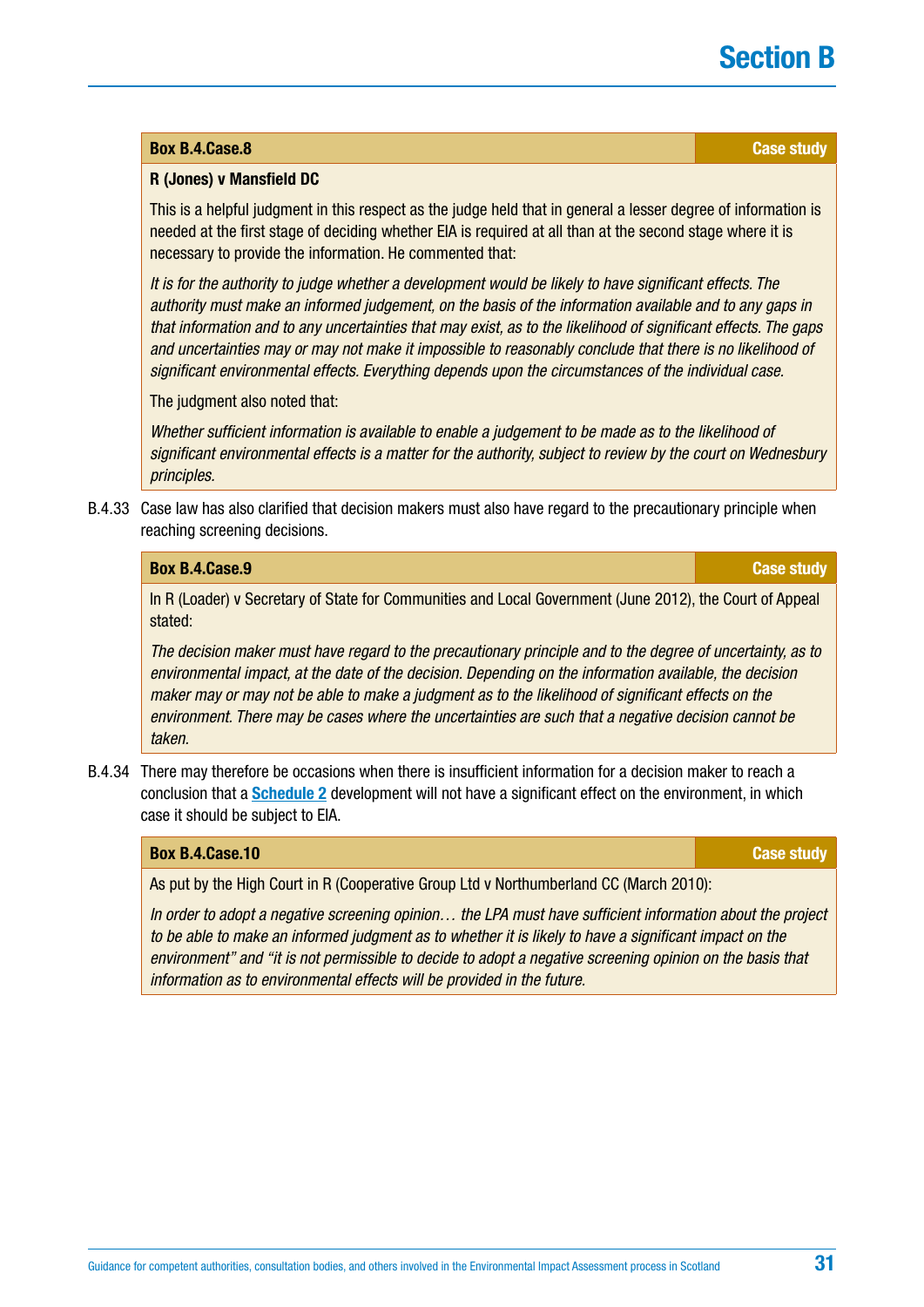## **Can the decision whether to require EIA take account of conditions, agreements and mitigation measures that could ensure that likely significant effects were rendered unlikely or insignificant?**

- B.4.35 Paragraph 42 of **[Circular 1/2017](http://www.gov.scot/Publications/2017/05/6292)** states that the extent to which mitigation or other measures are taken into account in reaching a screening opinion will depend on the facts of each case. It is possible that some measures may be modest in nature and easily achievable so that there is no prospect of significant environmental effects. In a case of any complexity, however, it should not be assumed that the measures would be successfully implemented.
- B.4.36 Conditions can still be used in granting permission to EIA development, but planning authorities need to exercise care and judgement to ensure that conditions designed to mitigate the likely effects of a proposed development are not used as a substitute for EIA or to circumvent the requirements of the **[EIA Directive](http://ec.europa.eu/environment/eia/pdf/EIA_Directive_informal.pdf)**. Competent authorities must ensure that appropriate obligations are put in place to ensure that proposed mitigation measures are delivered and monitored where appropriate(Paragraph 43 **[Circular 1/2017](http://www.gov.scot/Publications/2017/05/6292)**).
- B.4.37 It is useful to refer to what is a substantial body of case law. When considering whether conditions and mitigation can be taken into account for the purposes of screening under EIA, the courts will regularly look at cases on the same point under the **[Habitats Regulations](http://www.legislation.gov.uk/uksi/2010/490/contents/made)**, and vice versa (see **[Feeney v Secretary of State](#page-33-0)  [for Transport \(May 2013\)](#page-33-0)** for example). Cases under the Habitats Regulations are therefore equally relevant on this issue (see **[B.8](#page-44-0)** below and **[Figure 1](#page-46-0)**).

## **Box [B.4.Case](http://B.4.Case).11 Case study**

## **R. (Lebus) v South Cambridgeshire DC**

This case involved development for an egg production unit to house 12,000 free range chickens. A local resident had written to the planning authority in 2000 suggesting that EIA was required for this development. After a meeting and discussion with the applicant, the planning officers dealing with the case took the view that this was not EIA development and the applicant was told informally that EIA was not required.

The planning officer dealing with the case made no written record of his conclusions. At the meeting the officers concluded that the potential adverse impacts of the development would be insignificant with proper conditions and management enforceable under a section 106 planning obligation (equivalent to a section 75 Agreement in Scotland). Planning permission was granted subject to conditions in 2002. The resident challenged the decision by judicial review.

The Court allowed the appeal and quashed the planning permission. So far as planning conditions and EIA are concerned it held.

*It is not appropriate for a person charged with making a screening decision to start from the premise that although there may be significant impacts, these can be reduced to insignificance by the application of conditions of various kinds. The appropriate course in such a case is to require an environmental statement [now an EIA Report] and the measures which it is said will reduce their significance.*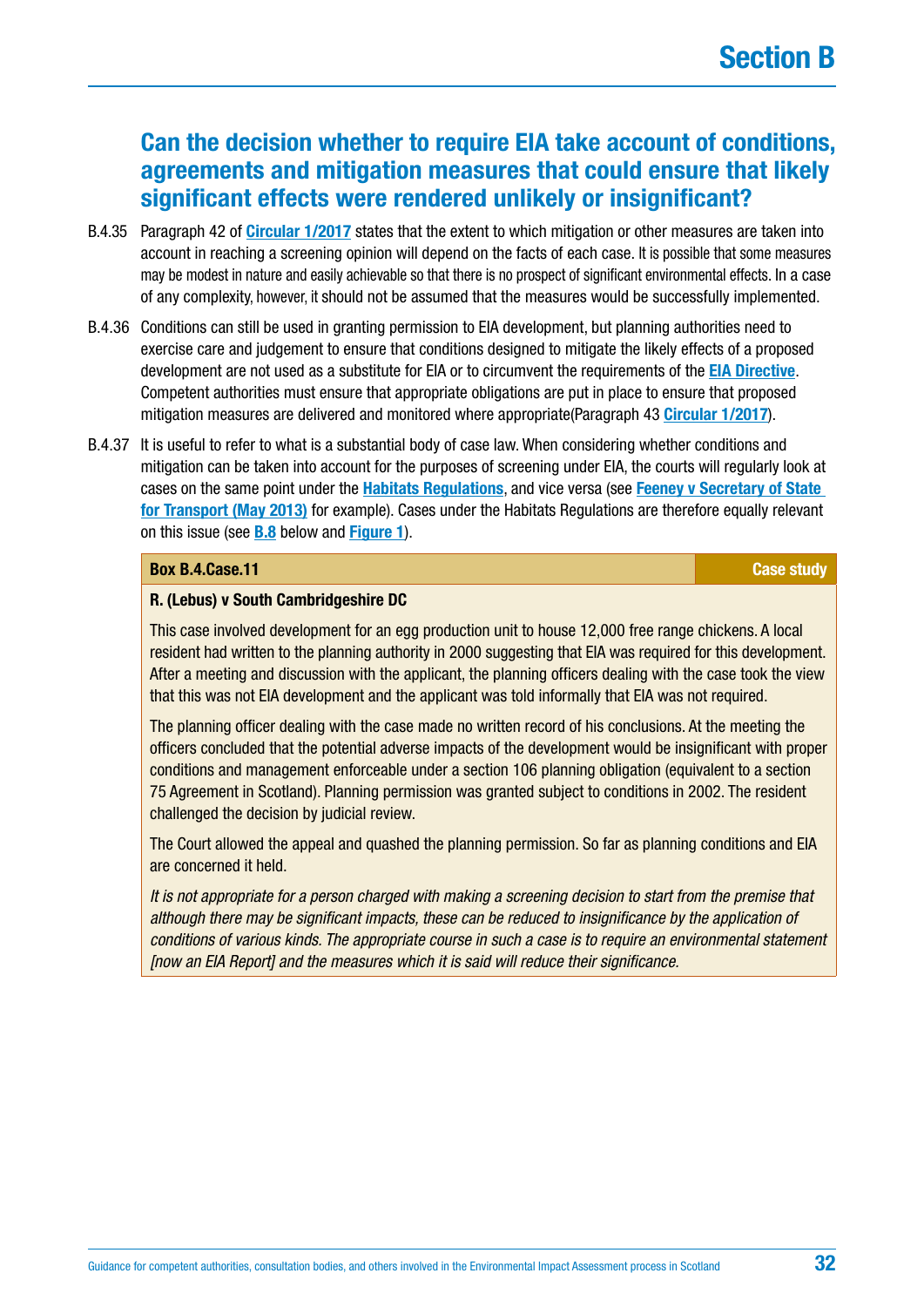<span id="page-32-0"></span>B.4.38 The message from the above case is that where proposed development is EIA development the use of conditions cannot be used to substitute for the proper assessment procedure. To do so would simply negate the purposes of the **[EIA Directive](http://ec.europa.eu/environment/eia/pdf/EIA_Directive_informal.pdf)**. It is also clear from this case that planning authority staff need to make formal screening opinions on **[Schedule 2](http://www.legislation.gov.uk/uksi/2017/571/schedule/2/made)** applications.

## **Box [B.4.Case](http://B.4.Case).12 Case study**

### **Gillespie v First Secretary of State and Bellway Urban Renewal**

This case considered the question of planning conditions. In this case the First Secretary of State granted planning permission for a housing development on the site of a former gas works. One of the former gasholders was still in situ. Soil surveys on the site had been carried out and revealed contamination but the type and extent was not fully known, particularly of that below the gasholder. The First Secretary of State, however, considered that there was no need for an EIA. He permitted the development subject to conditions to carry out a detailed site examination to establish the nature, extent and degree of the site contamination and to remedy it prior to commencement of the development. The remediation strategy would rely upon tried and tested methods so there was no reason to assume they would be unsuccessful in removing the contamination.

In quashing the First Secretary of State's decision, the Court of Appeal held that on considering whether an EIA was required before planning permission could be granted the First Secretary of State did not have to ignore proposed remediation measures, but neither could he assume that, in a case of any complexity, they would be successfully implemented. The extent to which such measures could be taken into account in screening decisions would depend on the facts of each individual development having regard to:

The extent of the investigation into the impact of the development and environmental problems arising from it, up to the time of the screening decision:

- the nature of the proposed remedial measures including uncertainties
- the extent to which those have been particularised
- their complexity
- the prospects of their successful implementation
- the prospect of adverse environmental effects in the course of the development, even if of a temporary nature
- the final effect of the development
- B.4.39 This case indicates that remediation measures need not be ignored when making decisions about the likely significant effects of proposed development. But care and judgement has to be exercised. Remedial measures that are well-established and uncontroversial, such as cleaning wheels of lorries and covering their loads to minimise dust, may well be taken into account. In more complex development, or where the nature of the proposed remediation measures is likely to be more complex and possibly less clearly established, it may be less appropriate to take the proposed measures into account. It is important that the offer of remediation measures is not used to frustrate the purpose of the **[EIA Directive](http://ec.europa.eu/environment/eia/pdf/EIA_Directive_informal.pdf)** or serve as a surrogate for it.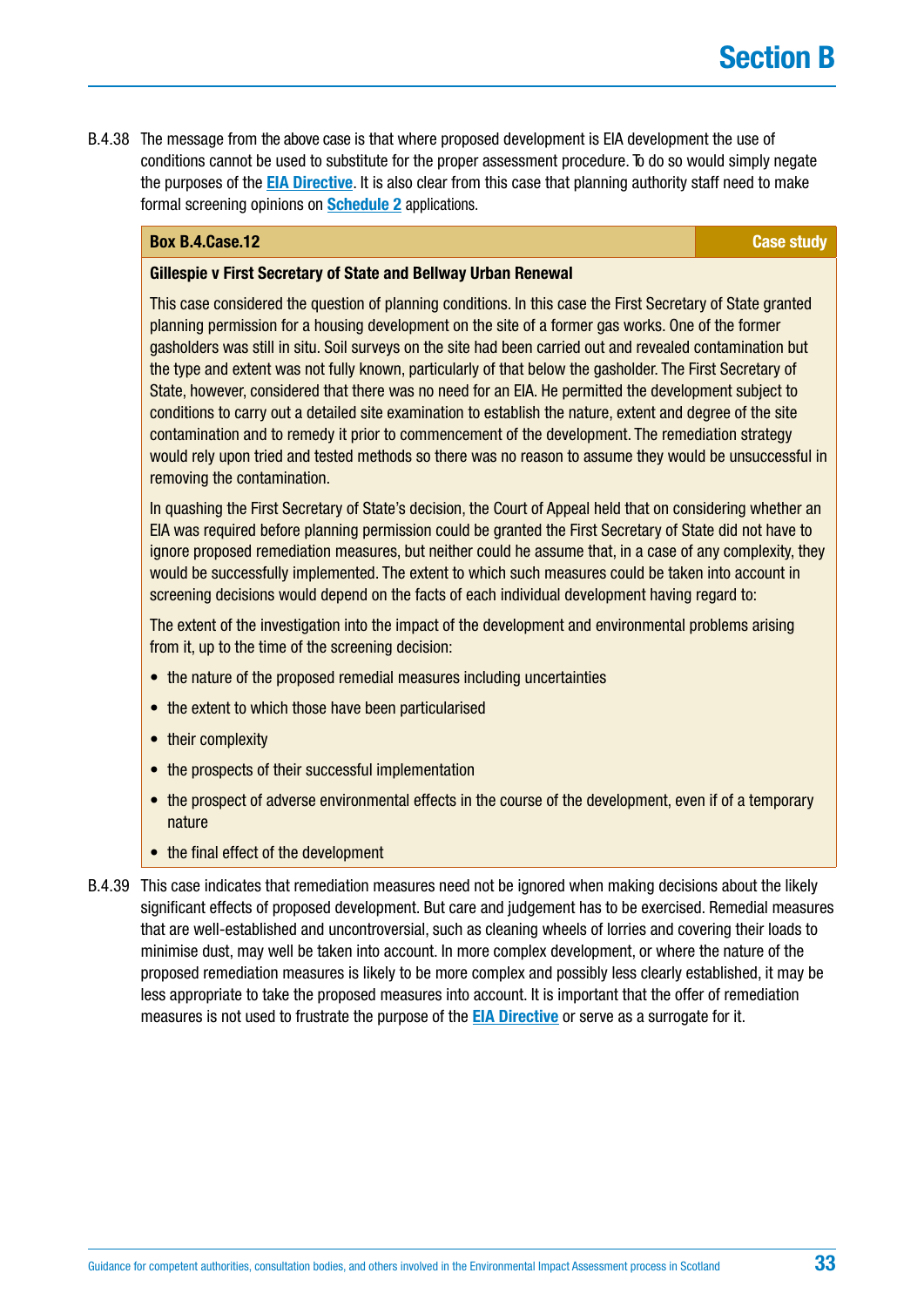<span id="page-33-0"></span>B.4.40 The courts have stated that the judgement as to the effectiveness of mitigation / remedial measures is for the decision maker subject to challenge on traditional Wednesbury grounds (**Alternative A5 Alliance** (March 2013)). Support from consultation bodies on the effectiveness of mitigation measures is likely to be an increasingly important factor if relying on mitigation and remedial measures to reach a decision that there is not likely to be significant effects on the environment. In Feeney (which concerned a Transport and Works Order as part of the Chiltern Railways Evergreen3 Project which will, among other things, provide a new direct rail route between Oxford and London) a condition was imposed requiring further survey work on the effects of air pollution to be carried out followed by the implementation of mitigation measures, if necessary, on the recommendation of Natural England. Natural England gave evidence that there are tried and tested management techniques available and that there could be confidence that they would be implemented and, on that basis, the court decided that the Secretary of State was entitled to take account of the condition as part of the screening and conclude that no appropriate assessment was required.

## **Box [B.4.Case](http://B.4.Case).13 Case study**

## **Treagus v Suffolk County Council**

In this case the Environment Agency advised, in the context of an application for planning permission for an anaerobic digestion plant, that the incorporation of the necessary measures to address the management of both existing and surface water systems would ensure that the development would not lead to any significant adverse environmental impacts. The court was satisfied that the planning authority "was reasonably entitled to conclude that the development was not likely to have significant effects on the environment".

## **Box [B.4.Case](http://B.4.Case).14 Case study Case study Case study**

### **Alternative A5 Alliance's Application for Judicial Review**

On the other hand, in Alternative A5 Alliance, the agency with primary responsibility for the Foyle and Finn rivers gave evidence casting doubt as to the effectiveness of measures to mitigate the impact of a new trunk road on the rivers which are also SACs. That evidence was unchallenged and the court therefore ruled that the decision maker was in doubt as to the effectiveness of the mitigation measures, or that it was at least irrational for them not to be in such doubt, and it was unlawful for no appropriate assessment to be carried out (i.e. reach a negative screening decision).

- B.4.41 As well as the requirement to consider the effectiveness of remedial/mitigating measures, there is also a need to ensure that the measures will be implemented (Paragraphs 132 and 133 **[Circular 1/2017](http://www.gov.scot/Publications/2017/05/6292)**).
- B.4.42 See also the cases of R v Rochdale MBC ex parte Tew and R v Rochdale MBC ex parte Milne in respect of outline planning applications at **[Box D.11.Info.1](#page-101-0)** below.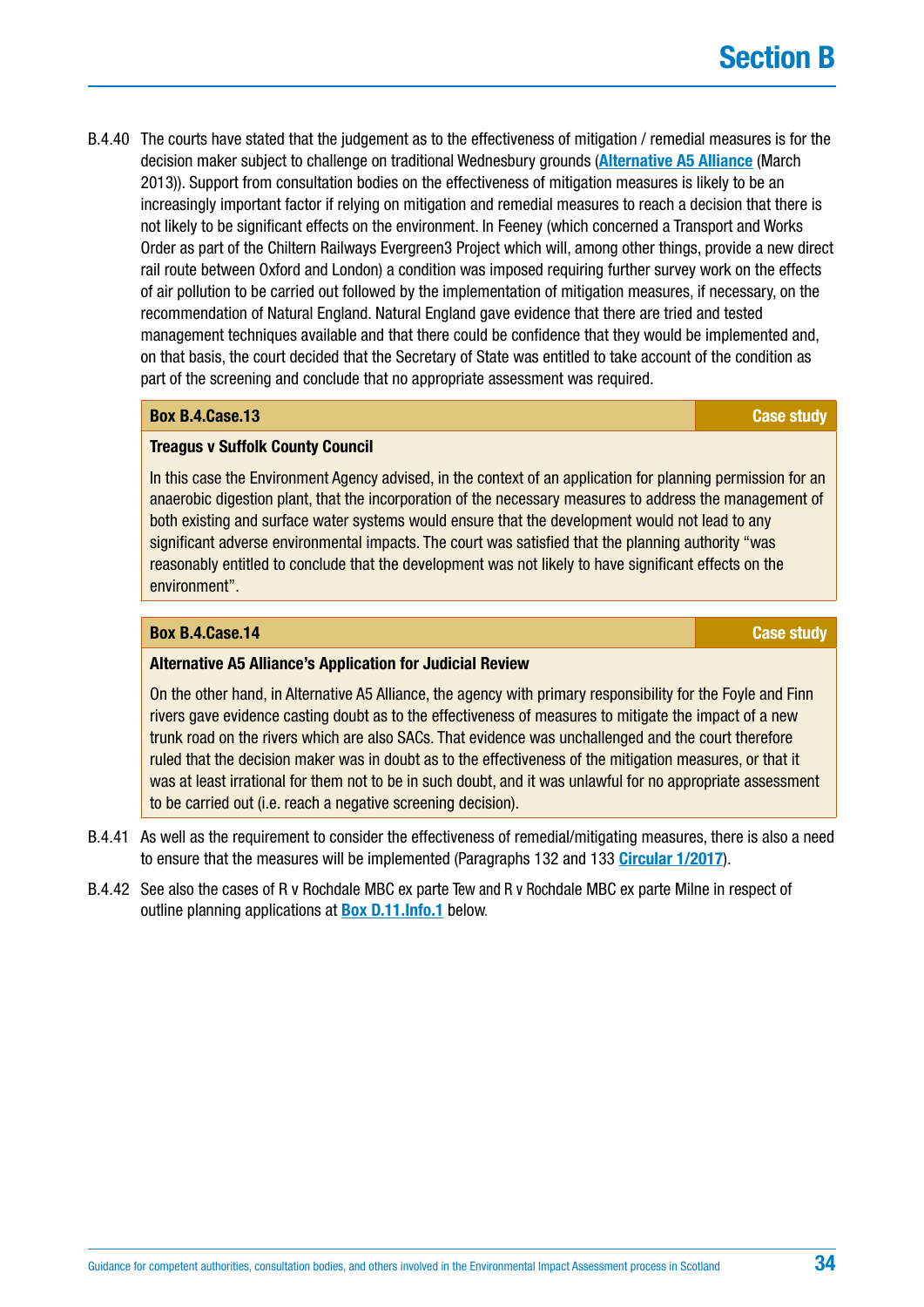### **Box [B.4.Case](http://B.4.Case).15 Case study**

## **Hart District Council (Dilly Lane)**

The issue addressed in Hart District Council (Dilly Lane) was the extent to which competent authorities should to take account of measures built into a project and forming an integral part of the proposal, which are designed to avoid or reduce the significant effects of a project or plan, in this context on a European site in respect of the Habitats Regulations. The judge ruled (at paragraph 76) that:

*I am satisfied that there is no legal requirement that a screening assessment under Regulation 48(1) must be carried out in the absence of any mitigation measures that form part of a plan or project. On the contrary, the competent authority is required to consider whether the project, as a whole, including such measures, if they are part of the project, is likely to have a significant effect on the SPA. If the competent authority does not agree with the proponent's view as to the likely efficacy of the proposed mitigation measures, or is left in some doubt as to their efficacy, then it will require an appropriate assessment because it will not have been able to exclude the risk of a significant effect on the basis of objective information…*

In making this judgment, the judge examined the cases of **[Lebus](#page-24-0)**, **[Gillespie](#page-32-0)** and **[Catt](#page-29-0)** referred to above, in terms of the EIA regulations.

B.4.43 It is well established that avoidance and mitigation measures should be taken into account in screening decisions for EIA, in the same way as competent authorities are required to take them into account in screening a plan or project under the Habitats Regulations.

## **Box [B.4.Info.](http://B.4.Info)5 Key information**

When adopting a negative screening opinion, the planning authority must specify those features and measures envisaged to avoid or prevent significant adverse effects (Regulation 7 of the Planning Regulations). Therefore, if relying on those to conclude that there will not be a likely significant effect, decision-makers should have no doubt as to the effectiveness of the mitigation and should have confidence that the measures will be implemented.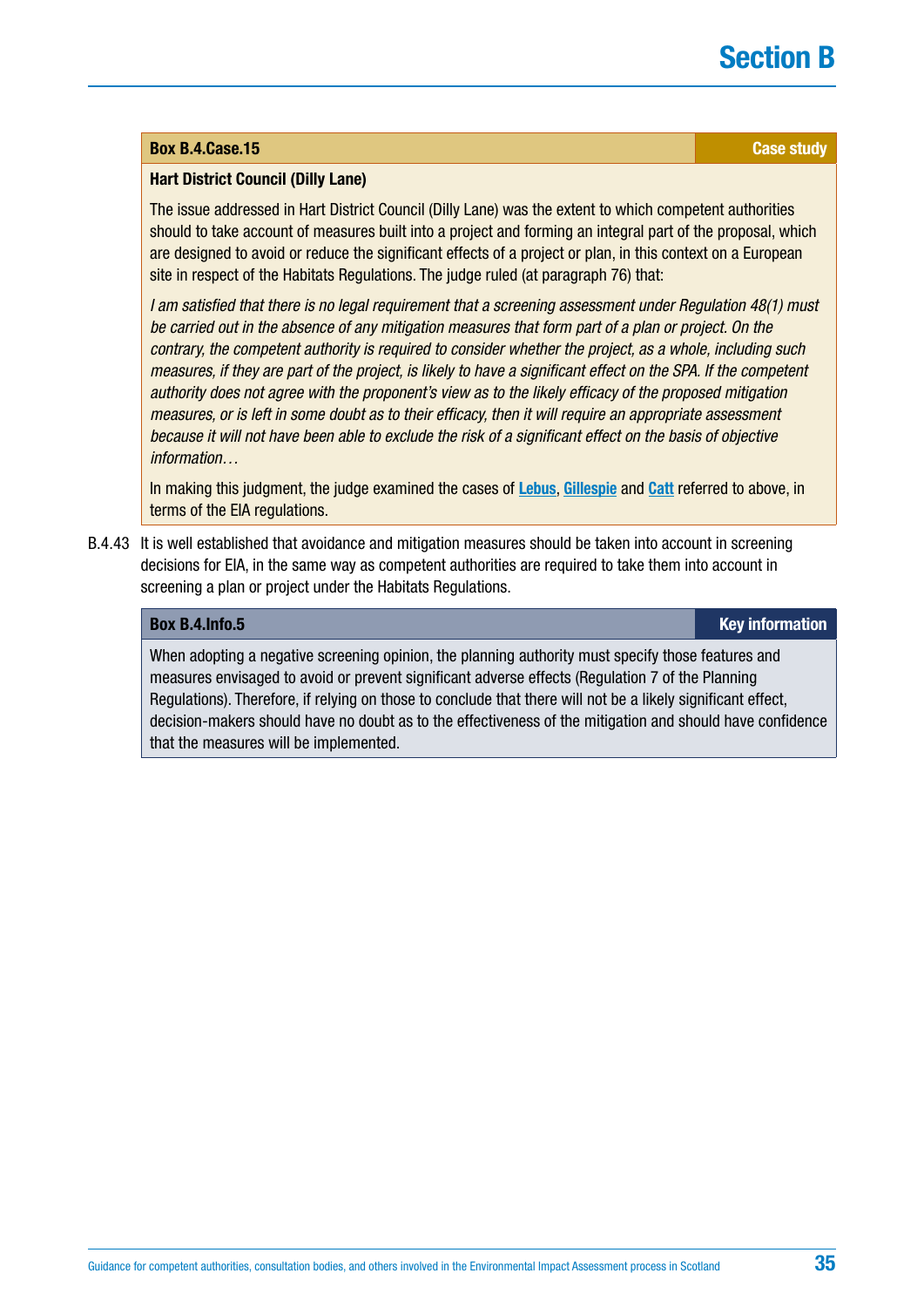# <span id="page-35-0"></span>**B.5 Special cases and the series of other EIA regulations**

## **Introduction**

- B.5.1 In addition to the **[Planning Regulations](https://www.legislation.gov.uk/uksi/2017/571/contents/made)**, the Government introduced a series of other regulations to implement the requirements of the **[EIA Directive](http://ec.europa.eu/environment/eia/pdf/EIA_Directive_informal.pdf)** in Scotland and those have been replaced or amended in 2017. These generally relate to particular sectors, such as port or forestry projects, or are embedded the requirements of EIA into existing regulatory processes, such as the **[Transport and Works Act](https://www.legislation.gov.uk/asp/2007/8/contents)**. In a few cases the other regulations also have the effect of introducing a new regulatory process because there was no consenting procedure into which the EIA requirements could be integrated.
- B.5.2 **[Annex 1](#page-137-0)**of this Handbook sets out in detail the full range of current in 2017 regulations. Below are the main areas of focus.
	- 1) The **[Planning Regulations](https://www.legislation.gov.uk/uksi/2017/571/contents/made)** include procedures relating to:
		- a) Multi-stage consents (Section **[D.11](#page-101-0)** below, regulations 32-36)
		- b) The review of old mineral permissions (ROMPs) (regulation 38)
		- c) Simplified Planning Zones and Enterprise Zones (regulation 37)
		- d) Marine fish farming (regulation 40)
		- e) Urgent Crown development (regulation 39)
	- 2) Separate regulations relate to the following sectors:
		- a) Forestry (**[2017](http://www.legislation.gov.uk/ssi/2017/113/contents/made)**)
		- b) Offshore petroleum production and pipelines (**[1999](http://www.legislation.gov.uk/uksi/1999/360/contents/made)**, amended **[2017](http://www.legislation.gov.uk/uksi/2017/582/regulation/5/made)**)
		- c) Public gas transporter pipeline works (**[1999](https://www.legislation.gov.uk/uksi/1999/1672/contents/made)**, amended **[2017](http://www.legislation.gov.uk/cy/uksi/2017/582/made?view=plain)**)
		- d) Nuclear reactors (**[1999](https://www.legislation.gov.uk/uksi/1999/2892/contents/made)**, amended **[2006](http://www.legislation.gov.uk/uksi/2006/657/contents/made)**)
		- e) Agriculture (**[2017](http://www.legislation.gov.uk/ssi/2017/114/made)**)
		- f) Marine works (**[2007](http://www.legislation.gov.uk/uksi/2007/1518/contents/made)**, amended **[2017](http://www.legislation.gov.uk/ssi/2017/115/contents/made)**)
		- g) Extraction of minerals by marine dredging (**[2007](https://www.legislation.gov.uk/ssi/2007/485/contents/made)**)
		- h) Major new transport works such as railways, tramways and bridges (**[2007](http://www.legislation.gov.uk/ssi/2007/570/contents/made)**, amended **[2017](http://www.legislation.gov.uk/ssi/2017/74/contents/made)**)
		- i) Electricity works (power stations and transmission lines) (**[2000](http://www.legislation.gov.uk/ssi/2000/320/contents/made)**, amended **[2008](http://www.legislation.gov.uk/ssi/2008/246/contents/made)** and **[2017](http://www.legislation.gov.uk/ssi/2017/101/contents/made)**)

## **Multi-regime Consents**

B.5.3 It is possible that some proposals will require consent under more than one consenting regime, and therefore potentially EIA under more than one set of EIA regulations. Previous **[Scottish Government research](http://www.gov.scot/Resource/0042/00422499.pdf)** suggested that such projects are few in number in relation to the large number of applications requiring EIA under a single set of EIA regulations but they may become more common in future.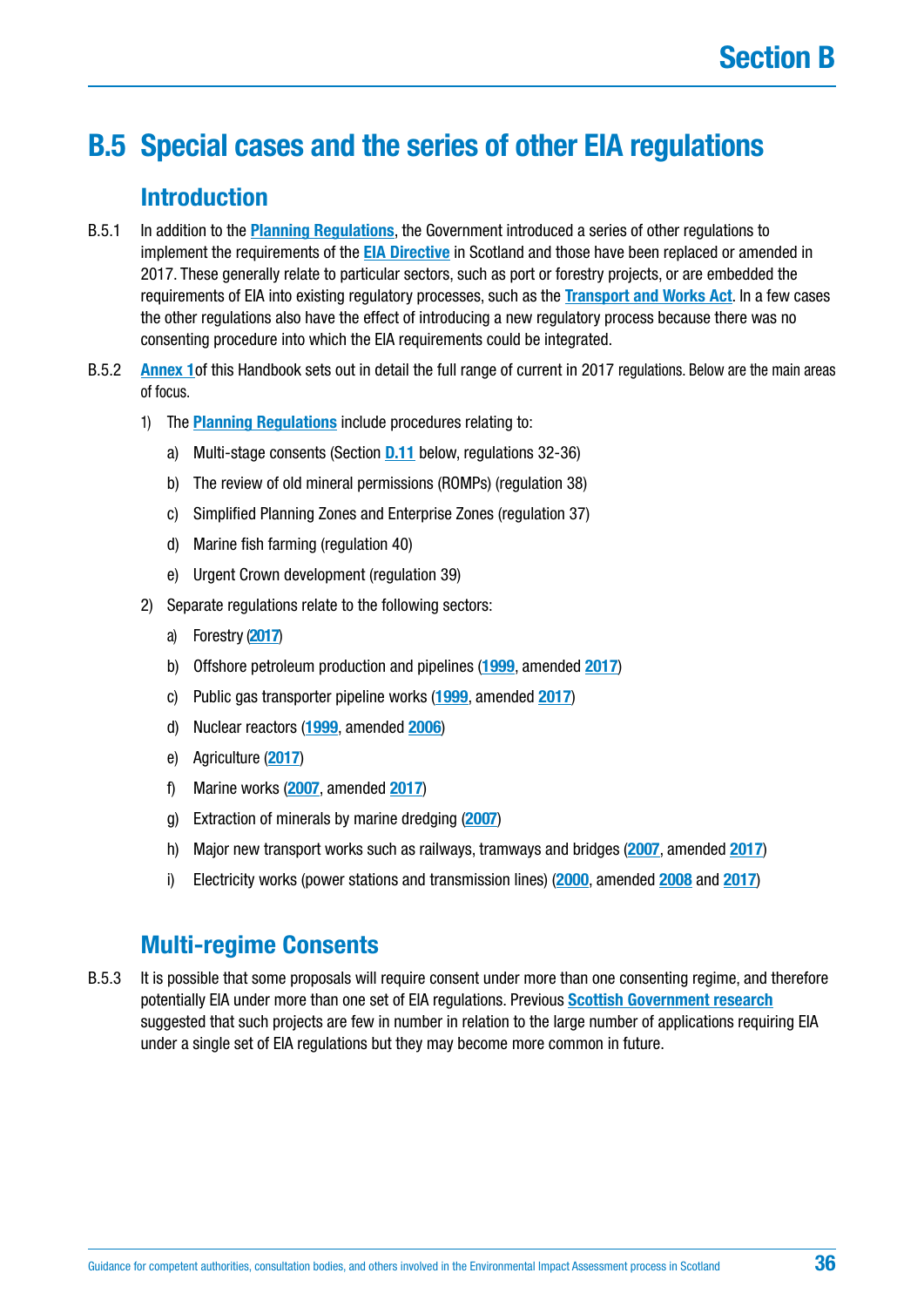- B.5.4 For example, the emerging marine renewables sector has seen several applications requiring EIA under the **[Electricity Works Regulations](http://www.legislation.gov.uk/ssi/2017/101/contents/made)** and the **[Marine Works Regulations](http://www.legislation.gov.uk/ssi/2017/115/contents/made)**. Regulation 8(4) of the Marine Works Regulations allows a competent authority to determine that an EIA is not required in relation to an application for a marine works proposal where an assessment of any effects on the environment of the proposal has been, is being or is to be carried out by the appropriate authority or another consenting authority in accordance with the requirements of the **[EIA Directive](http://ec.europa.eu/environment/eia/pdf/EIA_Directive_informal.pdf)**. In relation to marine renewables, this provision would allow an EIA to be undertaken in accordance with the Electricity Works Regulations without the need to also consider the Marine Works Regulations.
- B.5.5 The Scottish Government research suggested that stakeholders did not have any significant difficulties with the requirement to assess certain proposals under multiple EIA regulations. However, it did contain a number of recommendations for good practice (see Chapter 4 of the research for additional information) which remain relevant notwithstanding the suite of 2017 EIA regulations:
	- 1. Applicants should undertake early engagement with competent authorities and consultation bodies as it provides an opportunity to discuss what consents will be required, scoping of the environmental information likely to be required, the EIA strategy (such as whether a single EIA Report will be produced covering all aspects of the proposal or whether there will be separate EIA Reports for different elements of the proposal) and the extent to which particular environmental information may be utilised in other assessments such as a Habitats Regulations Appraisal.
	- 2. Clear and accessible guidance should be available to applicants, addressing legal and practical requirements of the relevant EIA process/processes, although direct early engagement will also help to provide clear guidance.
	- 3. Consenting authorities may consider preparation of sector or project specific guidance on EIA and related assessments as the projects which have required, or are likely to require, EIA under multiple EIA regulations are confined to a small number of sectors. Marine Scotland are in the process of doing this with their draft **[Marine Scotland Licensing and Consents Manual Covering Marine Renewables and](http://www.gov.scot/Resource/0040/00405806.pdf)  [Offshore Wind Energy Development](http://www.gov.scot/Resource/0040/00405806.pdf)**.
	- 4. Where possible, applicants should twin-track applications for planning permission (and similar consents) with applications for environmental authorisation as promoted by Scottish Government and SEPA guidance (**[PAN 51](http://www.scotland.gov.uk/Resource/Doc/152228/0040973.pdf)** and **[Land Use Planning System SEPA Guidance Note 15](http://www.sepa.org.uk/planning.aspx)** respectively). However, applicants may, in some cases, wish to establish the planning acceptability of a project prior to developing the detailed technical specification and information required for environmental authorisations.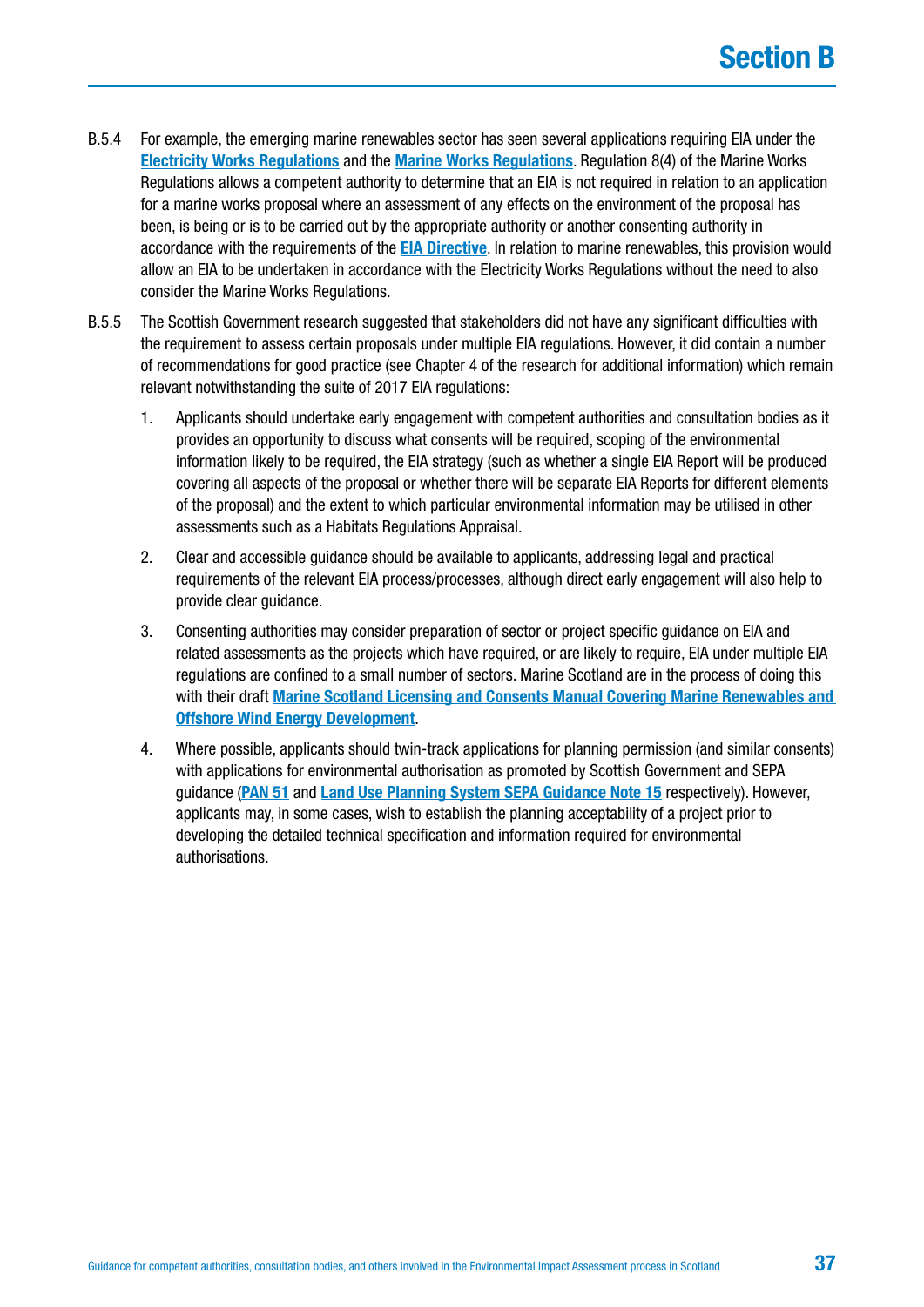# **B.6 The contents of an EIA Report**

B.6.1 Paragraph 5.4 of **[PAN 1/2013](http://www.gov.scot/Publications/2013/08/6471)** and Regulation 5 and **[Schedule 4](http://www.legislation.gov.uk/ssi/2017/102/schedule/4/made)** of the **[Planning Regulations](https://www.legislation.gov.uk/uksi/2017/571/contents/made)**, describe the contents of the EIA Report. Essentially, an EIA Report is the written output of the proposer's EIA team. It is intended to provide the focus for the EIA process by setting out all of the relevant information on which the public and consultation bodies may then comment and the competent authority must then take into account in making the decision, including measures to avoid or mitigate significant environmental effects.

| Box B.6.Case.1                                                                                       | <b>Case study</b> |
|------------------------------------------------------------------------------------------------------|-------------------|
| <b>Berkeley</b>                                                                                      |                   |
| In this case the House of Lords commented that an Environmental Statement must not be a paper chase. |                   |

Lord Hoffman said, "The point about the environmental statement contemplated by the **[EIA Directive](http://ec.europa.eu/environment/eia/pdf/EIA_Directive_informal.pdf)** is that it constitutes a single and accessible compilation, produced by the applicant at the very start of the application process, of the relevant environmental information and the summary in non-technical language."

B.6.2 The primary purpose of an EIA Report is to inform the decision maker of the environmental implications of the proposal. It should also inform consultation bodies, other interested bodies and members of the general public and provide a basis for consultation and debate.

**Box [B.6.Info.](http://B.6.Info)1 Key information**

An EIA Report should:

- be a "stand-alone" and complete document (though not necessarily a single volume)
- provide enough detail to allow readers to form an independent judgement
- be unbiased, neither advocating the project nor attempting to serve public relations purposes
- avoid technical discussion and terminology except where absolutely necessary
- include a Non-Technical Summary(NTS) setting out the main findings of the EIA Report in plain English
- B.6.3 The **[EIA Directive](http://ec.europa.eu/environment/eia/pdf/EIA_Directive_informal.pdf)** specifies, in Annex IV, and the **[Planning Regulations](https://www.legislation.gov.uk/uksi/2017/571/contents/made)** in Regulation 5(2) and Schedule 4, the information which must be included in an EIA Report. However, recognising that there may be occasions when some information may not be relevant to the consent procedure or may be impractical to collect, they also specify other information that an EIA Report may reasonably be required to include, by way of explanation or amplification see also Box **[B.6.Info.3](#page-38-0)** below). The equivalent requirements in other Regulations are referred to in **[Annex 1 \(Figure 8\)](#page-142-0)**.
- B.6.4 Regulation 5(3) of the **[Planning Regulations](https://www.legislation.gov.uk/uksi/2017/571/contents/made)** recognises the importance of the effective scoping in the assessment process by requiring that the EIA report must be based on the scoping opinion or direction where one has been issued. Further, Regulation 5(2) details the information that needs to be provided as a minimum (**[Box B.6.Info.2](#page-38-0)**).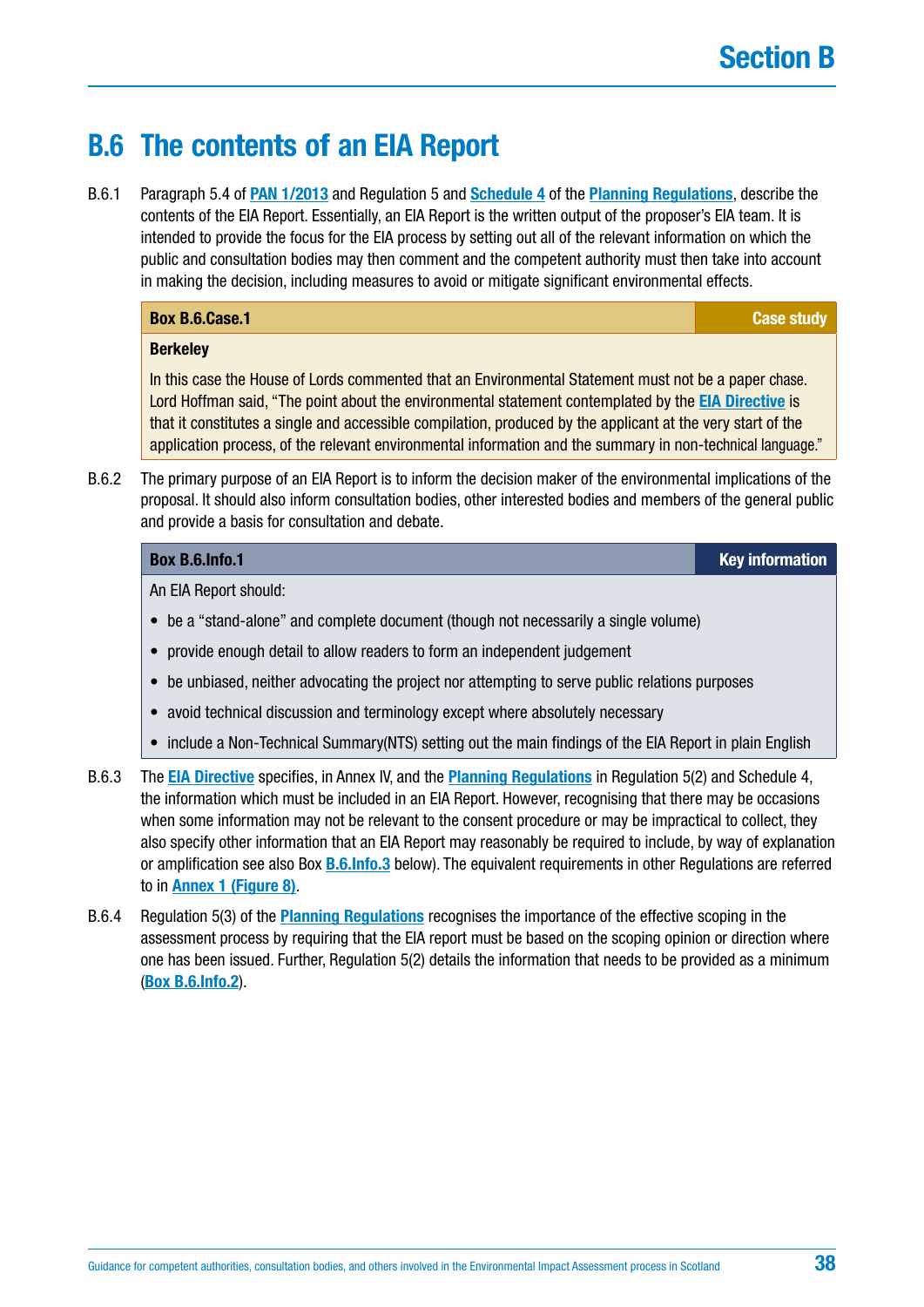# **Section B**

#### <span id="page-38-0"></span>**Box [B.6.Info.](http://B.6.Info)2 Key information**

Information that MUST be included in an EIA Report – the minimum requirement as identified in the **[Planning Regulations](https://www.legislation.gov.uk/uksi/2017/571/contents/made)**:

- A description of the proposal, comprising information about the site, design, size and other relevant features of the proposal
- A description of the likely significant effects of the development on the environment
- A description of the features of the development and any measures envisaged in order to avoid, prevent, reduce and if possible, offset any significant adverse effects (sometimes referred to as the mitigating measures but see C.9 below)
- The data required to identify and assess the main effects which that development is likely to have on the environment
- A description of the reasonable alternatives studied by the proposer and an indication of the main reasons for the chosen option, taking into account the environmental effects
- A non-technical summary of the above information
- Any other information relevant to the specific characteristics of the development and the environmental features likely to be affected
- B.6.5 However, it should be noted that if matters in **Box B.6.Info.3** are not included in an EIA Report, but the competent authority decides that it is reasonably required to give proper consideration to the likely environmental effects of the proposal, the competent authority can require the applicant (by giving notice in writing) to submit the information specified. If it does require more information, the authority must have regard in particular to current knowledge and methods of assessment (Regulation 26 of the **[Planning](https://www.legislation.gov.uk/uksi/2017/571/contents/made)  [Regulations](https://www.legislation.gov.uk/uksi/2017/571/contents/made)**).

**Box [B.6.Info.](http://B.6.Info)3 Key information**

Matters normally to be included in an EIA Report which are reasonably required to assess the environmental effects of the proposal and which the applicant can reasonably be required to compile (subject to the minimum requirements listed in Box B.6.2 above), (for example, see the **[Planning](https://www.legislation.gov.uk/uksi/2017/571/contents/made)  [Regulations](https://www.legislation.gov.uk/uksi/2017/571/contents/made)** Sch. 4 Part 1):

#### **Description of the proposal**

A description of the proposal including, in particular:

- A. A description of the location of the development;
- B. the physical characteristics of the whole development, any requisite demolition works and the land use requirements during the construction and operational phases;
- C. the main characteristics of the operational phase (in particular production processes) for instance, energy demand and usage, the nature and quantity of the materials and natural resources (including water, land, soil and biodiversity) to be used;
- D. an estimate, by type and quantity, of expected residues and emissions (water, air and soil and subsoil pollution, noise, vibration, light, heat, radiation etc.) and the quantities and types of waste produced during construction and operational phases.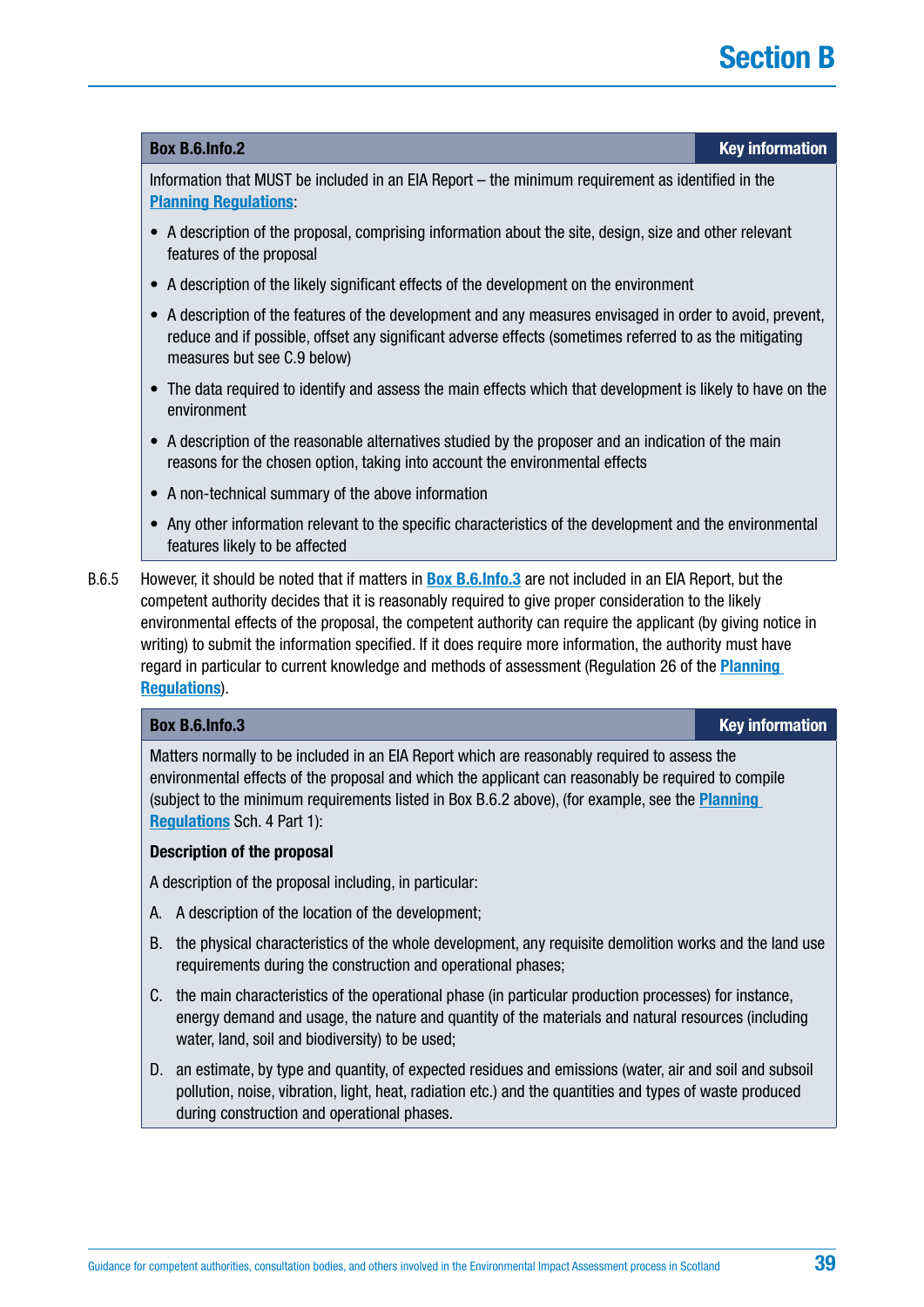## **Box [B.6.Info.](http://B.6.Info)3 – continued Key information**

#### **Alternatives considered**

A description of the reasonable alternatives (e.g. design, technology, location, size and scale) relevant to the proposal studied by the proposer and an indication of the main reasons for choosing the selected option, including a comparison of the environmental effects.

#### **Baseline environmental information**

A description of the relevant aspects of the current state of the environment and an outline of the likely evolution in the absence of the proposal as far as that is possible, using reasonable effort and taking account of available relevant information and scientific knowledge.

## **Factors likely to be significantly affected**

A description of those factors likely to be significantly affected by the proposal including in particular:

- population
- human health
- biodiversity (flora and fauna)
- land (e.g. land take)
- soil (e.g. organic matter, erosion, compaction, sealing)
- water e.g. hydromorphological changes, quantity and quality)
- air
- climate (e.g. greenhouse gas emissions, impacts relevant to adaptation)
- material assets
- cultural heritage, including architectural and archaeological aspects
- landscape

#### **Environmental effects**

A description of the likely significant effects of the proposal on the environment resulting from, inter alia:

- the construction and existence of the proposal, including any demolition works
- the use of natural resources, particularly land, soil, water and biodiversity and considering as far as possible the sustainable availability
- any emission of pollutants, noise, vibration, light, heat and radiation, the creation of nuisances, and the disposal and recovery of waste
- the risk to human health, cultural heritage of the environment (e.g. due to accidents or disasters)
- the cumulation of effects with other existing and/or consented/approved projects of proposals, taking account of existing problems relating to areas of particular environmental importance or use of natural resources
- the impact of the proposal on climate (e.g. nature and magnitude of greenhouse gas emissions and proposal vulnerability to climate change
- the technologies and substances used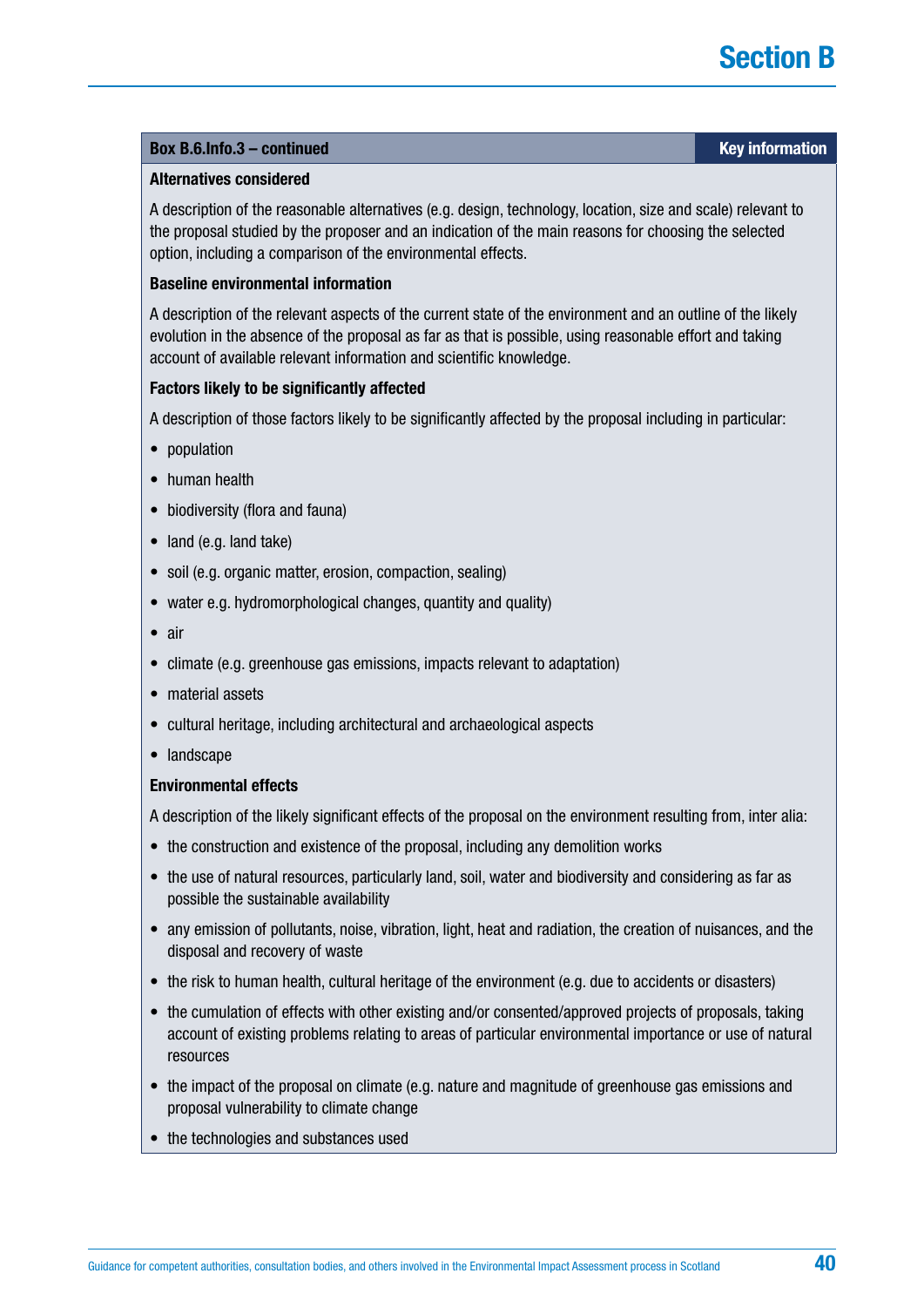### **Box [B.6.Info.](http://B.6.Info)3 – continued Key information**

The description should take account of direct and indirect effects, secondary, cumulative, transboundary, short-term, medium-term and long term effects, permanent and temporary effects and positive and negative effects of the proposal. The description should take account of established environmental protection objectives established at EU level and those under the relevant directives.

## **Forecasting Methods**

A description of the forecasting methods or evidence used to identify and assess significant effects on the environment.

## **Technical difficulties and limitations**

Details of any difficulties, such as technical deficiencies or lack of knowledge, encountered in compiling the required information and the main uncertainties involved.

## **Mitigation measures**

A description of the measures envisaged to prevent, reduce and, where possible, to offset any significant adverse effects on the environment. This should include proposed monitoring measures and explain the extent to which the effects are avoided, reduced or offset and cover construction and operational phase.

## **Vulnerability to risks of Major Accidents or Disasters**

A description of the expected effects deriving from the vulnerability of the development to risks of major accidents and or disasters relevant to the proposal, including information obtained/available through risk assessments pursuant to EU legislation including relevant directives. This should include measures to prevent or mitigate significant adverse effects of such events and details of preparedness and proposed response to emergencies.

## **A non-technical summary of the above information**

## **A reference list detailing the sources for the descriptions and assessments in the EIA Report**

- B.6.6 The responsibility for carrying out the studies for the EIA Report and reporting the findings is placed on the applicant, although there are statutory responsibilities for public bodies to make available the relevant information which they hold. Some environmental issues, however, fall outside the competence or knowledge of any individual applicant.
- B.6.7 The regulations require the applicant to include alternatives which have been considered, if no alternatives have been considered none need be included in the EIA Report (see further paragraph **[B.6.10](#page-41-0)** below). An analysis of alternatives which, for example, involve different approaches to meeting social needs (rail travel instead of road, for example, or energy conservation instead of a new oil terminal) cannot reasonably be expected in a project EIA Report.
- B.6.8 The **[Planning Regulations](https://www.legislation.gov.uk/uksi/2017/571/contents/made)** also require that where a scoping opinion (or direction) has been issued the EIA Report must be based on that opinion or direction and that the applicant must ensure that the EIA Report prepared by a competent expert and be accompanied by a statement outlining the relevant expertise or qualifications of such an expert (Regulation 5).

## **Electronic Versions**

B.6.9 EIA Reports are generally available on CD or DVD and are transferable electronically. Distribution in this form can be compliant. The **[Planning Regulations](http://www.legislation.gov.uk/ssi/2017/102/contents/made)** allow for the use of electronic communications for certain procedures. Additional information and guidance can be found in **[Circular 3/2004](http://www.gov.scot/Publications/2004/07/19722/40737)** and **[PAN 70 Electronic](http://www.scotland.gov.uk/Publications/2008/11/17142750/7)  [Planning Service Delivery](http://www.scotland.gov.uk/Publications/2008/11/17142750/7)**. See also paragraphs **[D.1.8](#page-16-0)** and **[D.1.9](#page-16-0)** below.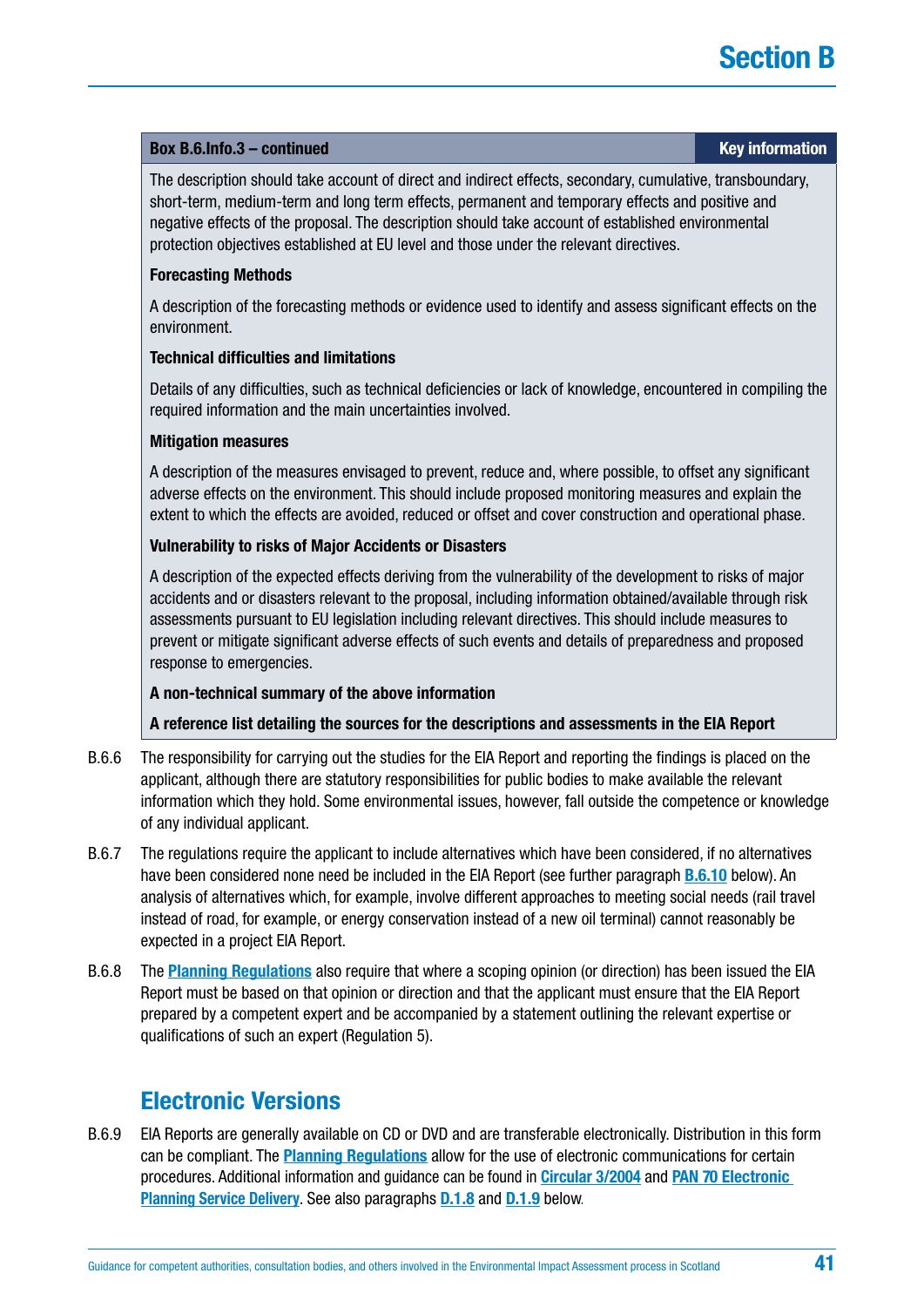## **The Assessment of Alternatives**

- <span id="page-41-0"></span>B.6.10 The EIA Report should contain an outline of the main alternatives studied by the applicant and an indication of the main reasons for their choice, taking into account the environmental effect (see **[Box B.6.Info.3](#page-38-0)** above). An "outline of the main alternatives studied" must be provided. This must set out the main reasons for the choice made – explaining why an alternative was not adopted. This should take account of its environmental effects and those of the submitted project. It should be noted that the predicted environmental effects of the alternatives rejected may have been better or worse than the submitted project.
- B.6.11 Thus, EIA does not absolutely constrain the selection of the submitted project in preference to alternatives studied, but it is reasonable to expect that a rational explanation would be included in the EIA Report as to why a more, or less, environmentally harmful project was chosen for submission.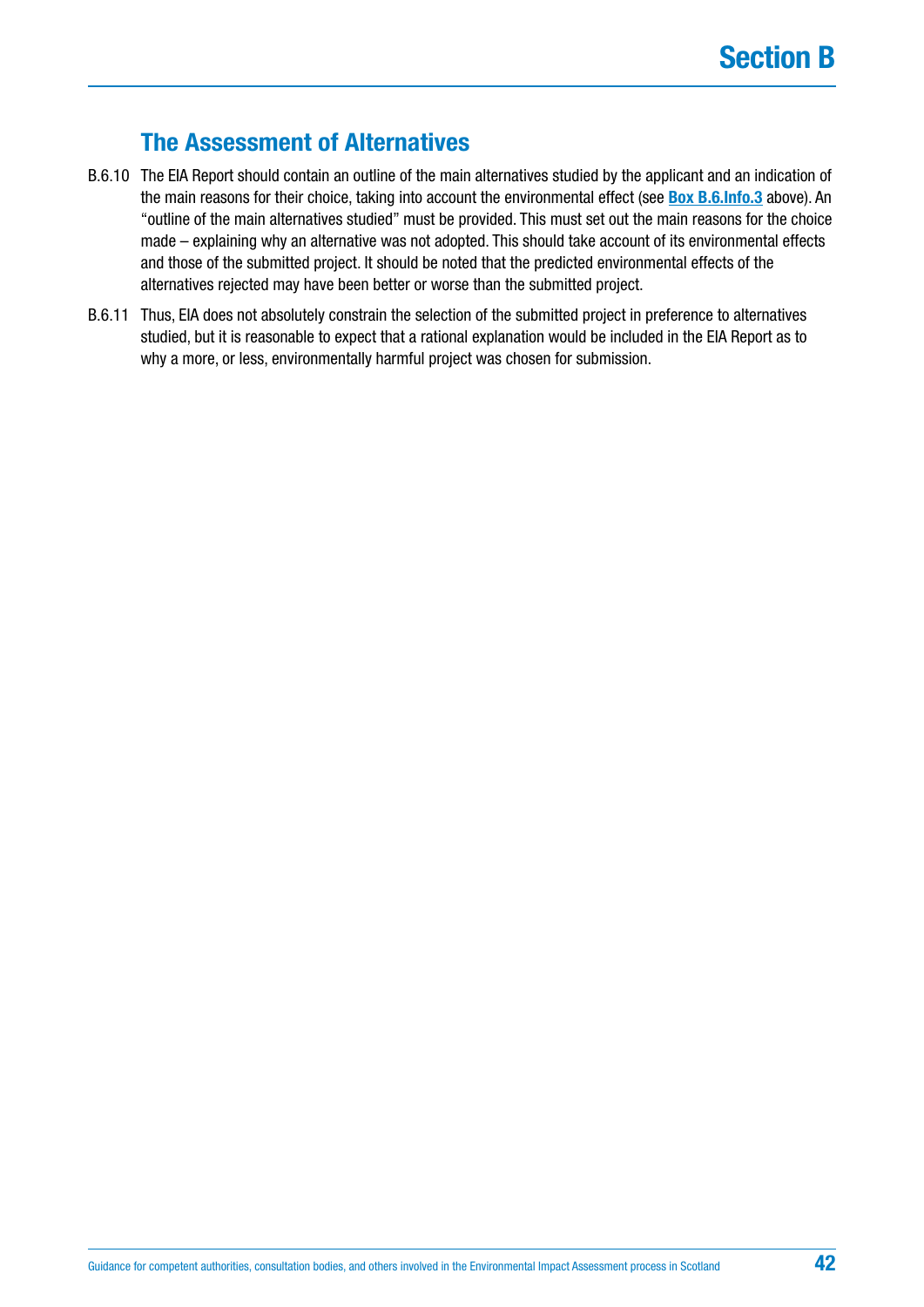# **B.7 Importance of compliance with the EIA Directive**

- B.7.1 It is clear from this Handbook that the EIA process is complex and involves many decisions and judgements. All of these could be challenged by an aggrieved party either through the domestic Courts or by reference to the European Commission.
- B.7.2 Failing to comply with the **[Planning Regulations](https://www.legislation.gov.uk/uksi/2017/571/contents/made)** may make a decision to grant permission unlawful and lead to it being quashed by the Court (an example of this can be seen in Hardy). Although the Court has the power not to quash decisions where there has been procedural impropriety, this discretion is very limited in cases involving EIA because of the duty to comply with EC legislation. It can only be exercised where there has been "substantial compliance" with the **[EIA Directive](http://ec.europa.eu/environment/eia/pdf/EIA_Directive_informal.pdf)**.
- B.7.3 If the proposal is one to which the **[Planning Regulations](https://www.legislation.gov.uk/uksi/2017/571/contents/made)** apply it is essential to comply fully with them. It is not sufficient to argue that EIA was not necessary because all of the information that could have been in the EIA Report was available elsewhere and was taken into account before the decision was taken; or that had an EIA Report been available the decision would have been the same.

#### **Box [B.7.Case](http://B.7.Case).1 Case study**

#### **[Berkeley v. Secretary of State for the Environment and Others](https://publications.parliament.uk/pa/ld199900/ldjudgmt/jd000706/berk-1.htm)**

In Berkeley the House of Lords unanimously emphasised the need to comply with the EIA Regulations. It took the view that when considering compliance with the EIA Regulations it was necessary to consider the **[EIA Directive](http://ec.europa.eu/environment/eia/pdf/EIA_Directive_informal.pdf)**. The Lords stressed that the importance of the EIA process extended beyond the decision on the application. Its purpose is to provide individual citizens with sufficient information about the possible effects and give them the opportunity to make representations. The Court was not entitled to decide after the decision had been made that the requirement of EIA could be dispensed with on the ground that the outcome would have been the same even if these procedures had been followed.

In his leading judgment, Lord Hoffman noted that the EIA Directive did not allow Member States to treat "a disparate collection of documents produced by parties other than the developer and traceable only by a person with a good deal of energy and persistence as satisfying the requirement to make available to the public the information which should have been provided by the developer."

B.7.4 The **[EIA Directive](http://ec.europa.eu/environment/eia/pdf/EIA_Directive_informal.pdf)** has direct effect in Britain even though domestic regulations are in place (Bozen and Delina Wells). Individuals may complain to the European Commission that planning and other types of applications should have been subject to EIA, or that where EIA was undertaken the procedures were not followed correctly or the information in the EIA Report was inadequate. This can lead to formal legal proceedings between the Commission and the United Kingdom. This can be lengthy and prolonged and can increase uncertainty for applicants and competent authorities.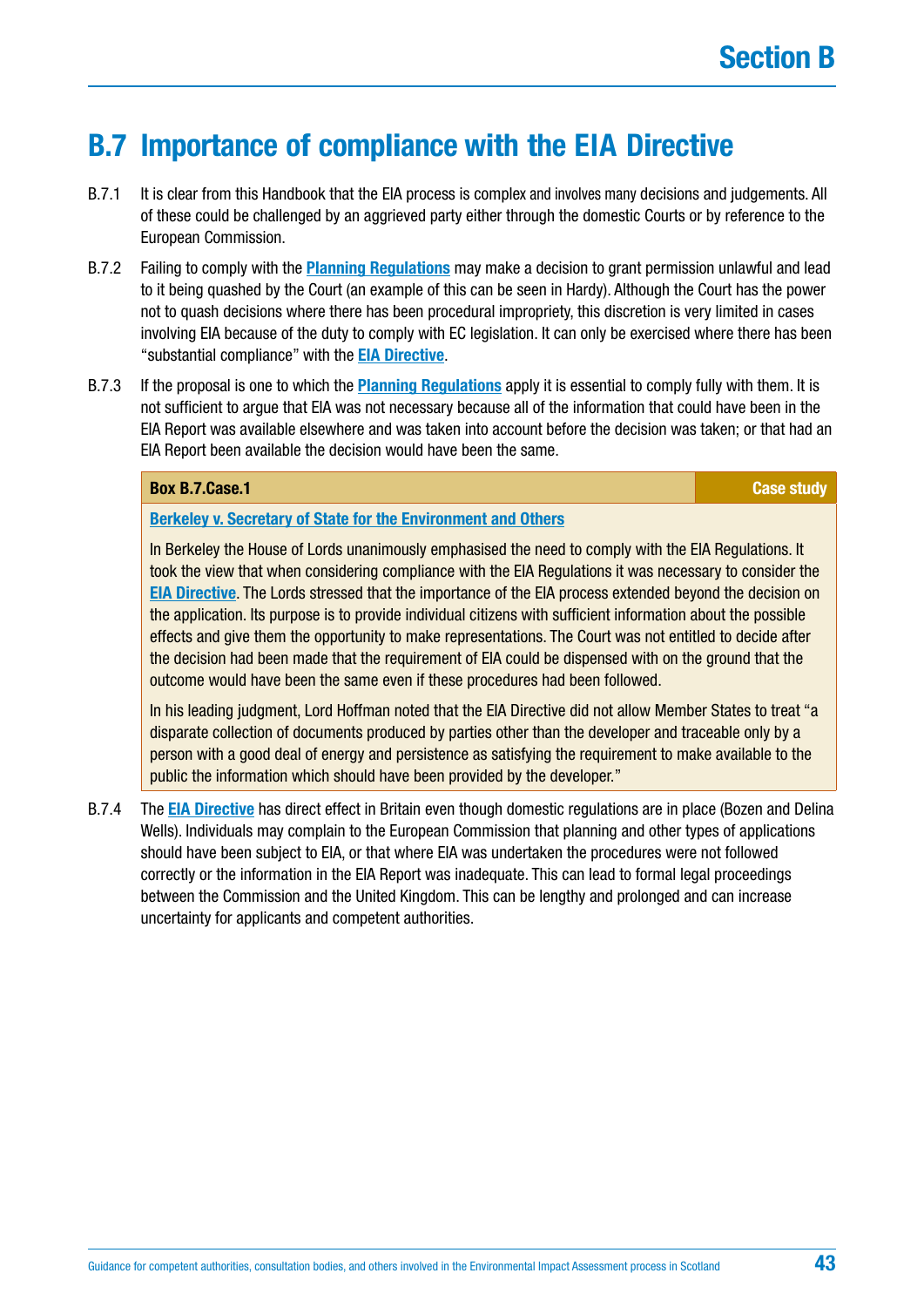- B.7.5 Nothing can guarantee there will be no legal challenge. But all those involved in the EIA process can minimise the risk of such challenge being successful by ensuring compliance with all of the Regulations, particularly:
	- All applications should be properly screened and copies of screening opinions made available to the public.
	- EIA Reports must be based on screening opinions or directions where appropriate and take into account available results of other relevant assessments.
	- EIA Reports must be prepared by a competent expert and should contain all of the information required by Schedule 4 of the Regulations.
	- All of the significant effects that the project is likely to have on the environment should be identified and taken into account prior to a decision to allow the project to go ahead.
	- The decision should take into account the need for adequate monitoring and be made using sufficient expertise.
	- The permission that is granted should relate only to the project whose environmental effects have been described and assessed in the EIA Report.
	- A record of all decisions and the reasons for them should be kept.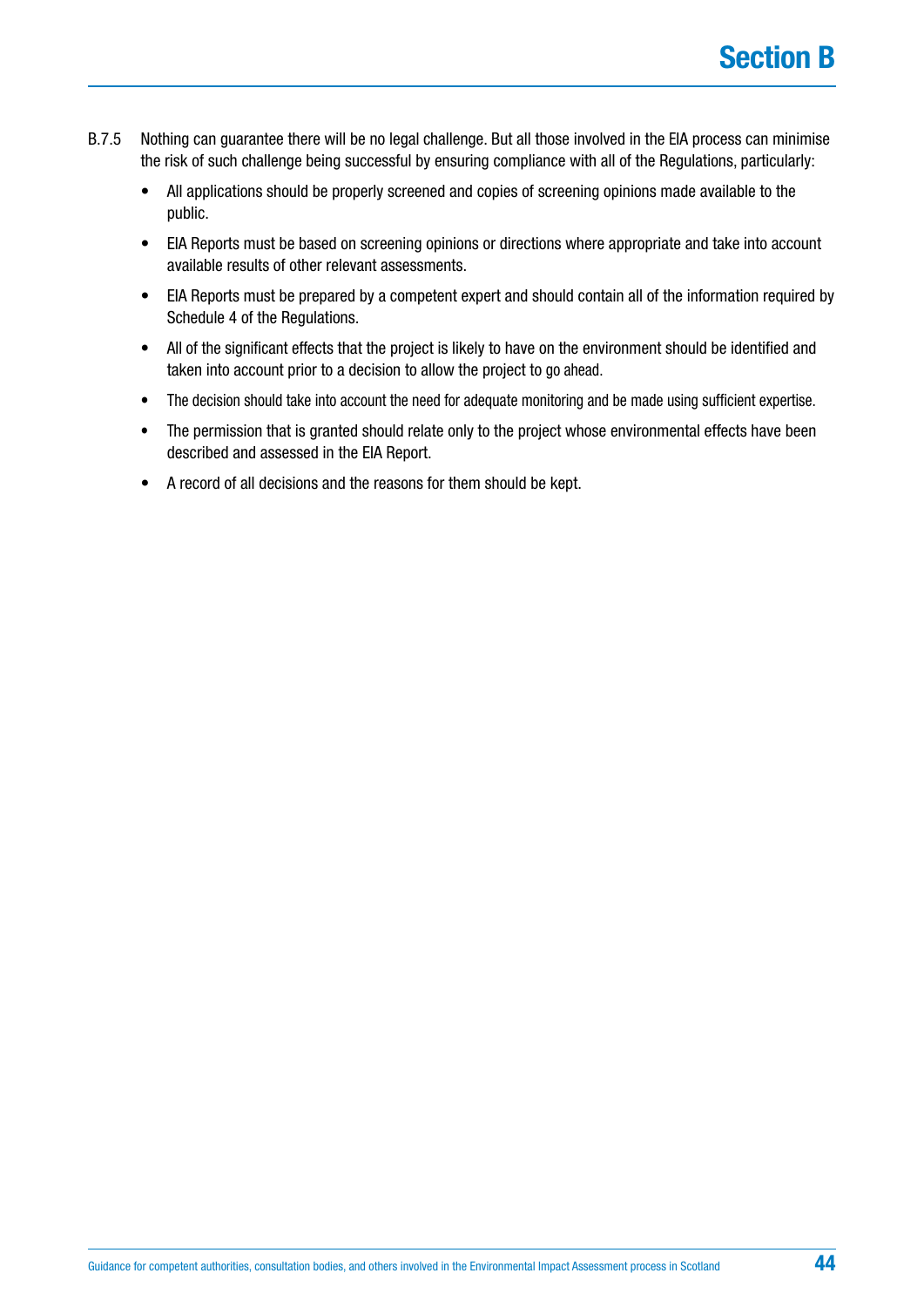# **B.8 Relationship of EIA with Strategic Environmental Assessment and Assessments under the Habitats Regulations**

B.8.1 The EIA process does not operate in isolation. It concentrates on informing decisions to be taken in respect of whether specific 'projects' should proceed and, if so, how their potential environmental impacts should be avoided, cancelled, reduced or offset. In this context a project may comprise several component parts subject to a number of regulatory procedures.

## **Strategic Environmental Assessment**

- B.8.2 However, a project may also be part of a programme of proposals. The effects of a programme of several component projects may be different to the sum of the effects which each project alone would cause and, in any event, it may be important to understand the total effects of the programme before embarking on the first of the component projects.
- B.8.3 It was for this reason that the EC introduced the concept of environmental assessment of plans, programmes and strategies (PPS), widely referred to as 'Strategic Environmental Assessment' or 'SEA'. SEA was widely undertaken by local authorities in Scotland from the mid-1990's, on a voluntary, good-practice basis. About half of the early SEA reports also assessed the effects of the plan on social and economic interests. This wider assessment process is referred to as 'sustainability appraisal'.
- B.8.4 The EC introduced compulsory assessment of the effects of certain public plans and programmes on the environment in the EC Directive, which came into force via statutory regulations in Scotland in 2004. However, the scope of public plans and programmes subject to SEA under the provisions of the EC Directive is arguably not comprehensive. In 2005 the Scottish Parliament enacted the **[Environmental Assessment \(Scotland\)](http://www.legislation.gov.uk/asp/2005/15/contents)  [Act](http://www.legislation.gov.uk/asp/2005/15/contents)**, which applies the SEA process to all plans, programmes and strategies prepared by public bodies in Scotland, with very few exceptions. The extended scope of the Act is unique in Europe.
- B.8.5 The higher level of assessment in SEA is intended to inform authorities who are responsible for making PPSs, about the environmental effects of implementing the plans and programmes, before they are adopted or given effect.
- B.8.6 There are similarities with the EIA process. SEA also involves gathering baseline environmental information, predicting the significance of effects and modifying the proposals to mitigate the effects. It also has procedural similarities such as scoping, publication of a report and consultation with environmental bodies. However, there are also differences, most of which are related to the fact that the body responsible for the plan will usually be the body responsible for the SEA process and producing the Environmental Report. Differences also relate to the fact that this 'higher tier' of environmental assessment may not be able to assess the potential effects with the same degree of detail and confidence as a project EIA and the consideration of reasonable alternatives is mandatory.
- B.8.7 **[Figure 1](#page-46-0)** below compares various aspects of the EIA and SEA processes. The application of the procedures is not mutually exclusive, although in practice a proposal will normally require either an EIA or an SEA, but not both. Notwithstanding this point, it is possible that a proposal could be assessed under both processes at different points in its preparation lifespan. Firstly, through an SEA at a strategic level, as part of a larger programme and secondly, in a detailed EIA, as an individual project before it is given consent. The circumstances under which detailed assessments are required for an individual proposal under both SEA and EIA are be limited. However, where an SEA has previously been undertaken for such a proposal, there can be opportunities for streamlining the subsequent EIA, as many of the potential significant effects will have been addressed at strategic level.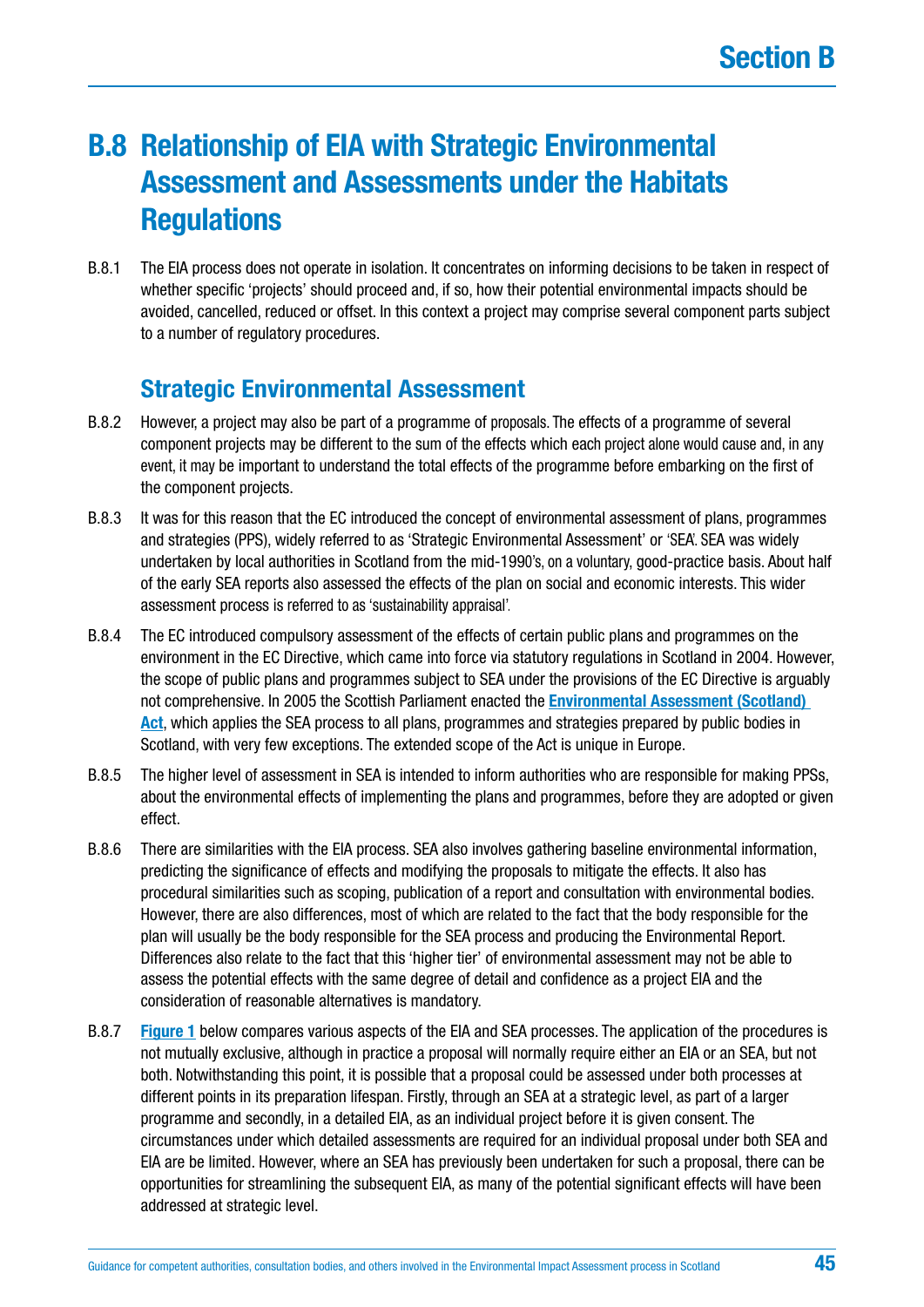## **Habitats Regulations Appraisal**

B.8.8 All competent authorities, before undertaking or giving any form of permission, consent or other authorisation to a plan or project, must check whether the plan or project would be likely to have a significant effect on a 'European site'. Where a significant effect on a 'European site' cannot be excluded on the basis of objective information, a plan or project must be subject to an 'appropriate assessment' under the provisions of regulation 48 (plans and projects generally) or 85B (land use plans) of **[the Conservation \(Natural Habitats](http://www.legislation.gov.uk/uksi/1994/2716/contents/made)  [&c\) Regulations 1994](http://www.legislation.gov.uk/uksi/1994/2716/contents/made)**, as amended and/or regulation 61 (plans and projects generally) or regulation 102 (land use plans) of the **[Conservation of Habitats and Species Regulations 2010](http://www.legislation.gov.uk/uksi/2010/490/contents/made)**, see paragraph B.1.13 above. European Commission guidance, Managing Natura 2000 Sites: The provisions of Article 6 of the Birds and **[Habitats Directive](http://ec.europa.eu/environment/nature/legislation/habitatsdirective/index_en.htm)**, make it clear that the requirement for a Habitats Regulations Appraisal is not restricted to proposals within a European site but will also apply to proposals outside the boundaries of a European site but which can have a significant effect on the site:

*As regards geographical scope, the provisions of Article 6(3) are not restricted to plans and projects which exclusively occur in or cover a protected site; they also target developments situated outside the site but likely to have a significant effect on it.*

- B.8.9 These regulations implement the requirements of the **[Birds](http://ec.europa.eu/environment/nature/legislation/birdsdirective/index_en.htm)** and **[Habitats Directives](http://ec.europa.eu/environment/nature/legislation/habitatsdirective/index_en.htm)** (EC Directives 79/409/ EEC and 92/43/EEC) as they apply to the regulation of plans and projects in Scotland. European sites include all candidate and designated Special Areas of Conservation (SACs) and classified Special Protection Areas (SPAs), often referred to as the 'Natura 2000 network'. As a matter of Government policy the regulations are extended to cover the effects on potential SPAs and listed Ramsar sites. Further detail on the application of the regulations is given in the **[Scottish Government Circular 6/2013 on Development Planning](http://www.gov.scot/Resource/0044/00441577.pdf)**.
- B.8.10 **[Figure 1](#page-46-0)** below compares various aspects of the EIA and SEA processes with the requirements of the Habitats Regulations Assessment. The Habitats Regulations appraisal may overlap the SEA or the project EIA. A project EIA Report may include all the information necessary for the competent authority to undertake the appraisal under the Habitats Regulations. The respective assessments may share some procedural steps, such as information gathering, scoping and consultation; but the competent authority must clearly and distinctly follow the procedures of the respective assessment processes, which are different in many respects. To merge the two procedures together could lead to a decision on a project being open to challenge for non-compliance. Nonetheless, where in respect of an individual project there is a requirement to ensure that an HRA is carried out in addition to the Environmental Impact Assessment both assessments must be co-ordinated.
- B.8.11 The Environmental Report of the SEA of a plan or programme may include the plan-making body's assessment of the plan under the Habitats Regulations. However, the requirements of the respective assessment procedures are very different. If the information for the HRA is included in an Environmental Report it must be clearly distinguishable, and the appraisal requirements clearly signposted, so that full compliance is transparent and demonstrable. In particular, if an appraisal is required under the Habitats Regulations, the assessment should either be recorded separately, or the Environmental Report must state clearly the outcome of the Habitats Regulations appraisal. It should clearly set out, amongst other things, the likely significant effects on the interest features of the relevant European site(s), the outcome of the appropriate assessment in terms of the implications for the site's conservation objectives, and whether the competent authority has been able to ascertain that there would not be an adverse effect on the integrity of the European site. Where the competent authority concludes that the plan or programme would have an adverse effect on the conservation interests for which a European Site has been designated, it may only proceed with the plan or programme where certain additional statutory tests are satisfied.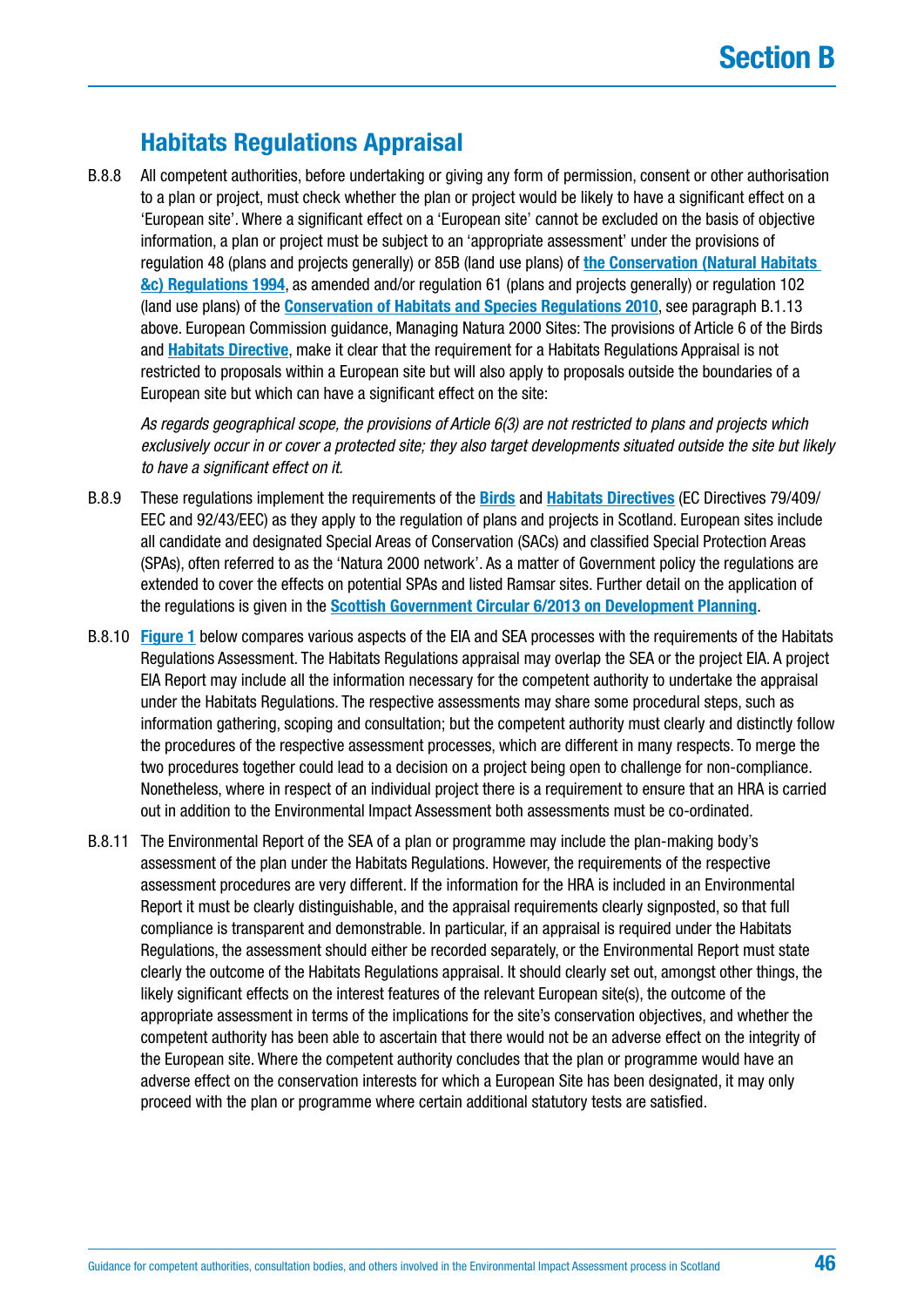| <b>Elements of the</b><br><b>process</b>   | <b>EIA process</b>                                                                                                                                          | <b>SEA process</b>                                                                                                                                                 | <b>HRA process</b>                                                                                                                                                                                                                                                                                      |
|--------------------------------------------|-------------------------------------------------------------------------------------------------------------------------------------------------------------|--------------------------------------------------------------------------------------------------------------------------------------------------------------------|---------------------------------------------------------------------------------------------------------------------------------------------------------------------------------------------------------------------------------------------------------------------------------------------------------|
| <b>Origin</b>                              | EC Directive 85/337/EEC<br>amended by 97/11/EEC,<br>2003/35/EC, 2011/92/EU and<br>2014/52/EU.                                                               | EC Directive 2001/42/EC                                                                                                                                            | EC Directives 79/409/EEC and<br>92/43/EEC                                                                                                                                                                                                                                                               |
| <b>Statutory basis</b><br><b>Scotland</b>  | Various statutory instruments<br>see Annexe 2 of this<br>Handbook                                                                                           | <b>Environmental Assessment</b><br>(Scotland) Act 2005                                                                                                             | Conservation (Natural Habitats &c)<br>Regulations 1994 as amended and<br><b>Conservation of Habitats and Species</b><br>Regulations 2010.                                                                                                                                                               |
| <b>Applies to</b>                          | Certain types of projects as<br>defined in the Directive                                                                                                    | All public plans, programmes and<br>strategies with few exceptions                                                                                                 | Any plans and projects likely to have<br>significant effects on a European site                                                                                                                                                                                                                         |
| <b>Responsible</b><br><b>authority</b>     | <b>Competent authorities</b><br>responsible for giving<br>authorisation to projects                                                                         | Authorities responsible for giving<br>effect to the plans etc.                                                                                                     | Competent authorities responsible for<br>undertaking or giving authorisation                                                                                                                                                                                                                            |
| <b>Assessment work</b><br>undertaken by    | The project proposer                                                                                                                                        | Authorities responsible for giving<br>effect to the plans etc.                                                                                                     | The competent authority who can require<br>all necessary information to be submitted<br>by the proposer of a project and ensure<br>that the assessment is co-ordinated where<br>EIA is undertaken.                                                                                                      |
| <b>Trigger for requiring</b><br>assessment | EIA is compulsory for<br>'Schedule 1 projects'.<br>'Schedule 2 projects' are<br>screened for likely significant<br>effects on any environmental<br>interest | Compulsory for certain plans,<br>programmes and strategies and<br>screening the others that would<br>have a likelihood of significant<br>effect on the environment | Compulsory screening of plans and<br>projects for likely significant effect on a<br>European site                                                                                                                                                                                                       |
| <b>Reporting provisions</b>                | The project proposer must<br>produce an EIA Report which<br>must contain specified<br>material                                                              | The authority responsible for giving<br>effect to the plan must produce an<br>Environmental Report which must<br>contain specified information                     | None, but in practice project applicants or<br>plan makers produce a report to inform the<br>assessment, although the content of the<br>report is not specified                                                                                                                                         |
| <b>Publicity</b><br>requirements           | Statutory publicity set out in<br>regulations                                                                                                               | Statutory publicity set out in the Act                                                                                                                             | Consultation with the public discretionary,<br>and only if an 'appropriate assessment' is<br>required                                                                                                                                                                                                   |
| <b>Consultation</b><br>requirements        | Statutory consultation with<br>SNH, SEPA, HES and other<br>consultees (including the public)<br>as specified in regulations                                 | Statutory consultation with SNH,<br>SEPA, HES and other consultees<br>(including the public) as specified<br>in the Act                                            | Statutory consultation only with SNH and<br>only if an 'appropriate assessment' is<br>required                                                                                                                                                                                                          |
| The precautionary<br>principle             | Applied proportionally as a<br>matter of policy and good<br>practice as may be necessary                                                                    | Applied proportionally as a matter<br>of policy and good practice as may<br>be necessary                                                                           | Embedded in law - competent authority<br>must ascertain (beyond reasonable doubt)<br>that there would not be an adverse effect<br>on integrity of the site                                                                                                                                              |
| <b>Effect of a negative</b><br>assessment  | Competent authority must<br>decide whether benefits of the<br>project outweigh the identified<br>negative environmental<br>effects                          | Relevant authority must decide<br>whether benefits of the plan<br>programme or strategy outweigh<br>the identified negative<br>environmental effects               | The plan or project cannot be undertaken,<br>given effect or consent, as the case may<br>be, unless there are no alternative<br>solutions, there are imperative reasons of<br>overriding public interest and compensatory<br>measures are secured to ensure the<br>coherence of the Natura 2000 network |
| <b>Monitoring</b><br>requirements          | None required by the statute<br>but competent authority<br>should impose monitoring<br>conditions where necessary                                           | The effects of implementing the<br>plan must be monitored in<br>accordance with proposals set out<br>in a report when the plan is<br>adopted                       | None required by the regulations,<br>Government has to report periodically to EC<br>on site condition and on all cases where<br>derogations have applied to allow a<br>potentially damaging project to proceed                                                                                          |

## <span id="page-46-0"></span>**Figure 1 - Comparisons between the EIA, SEA and Habitats Regulations Appraisal processes**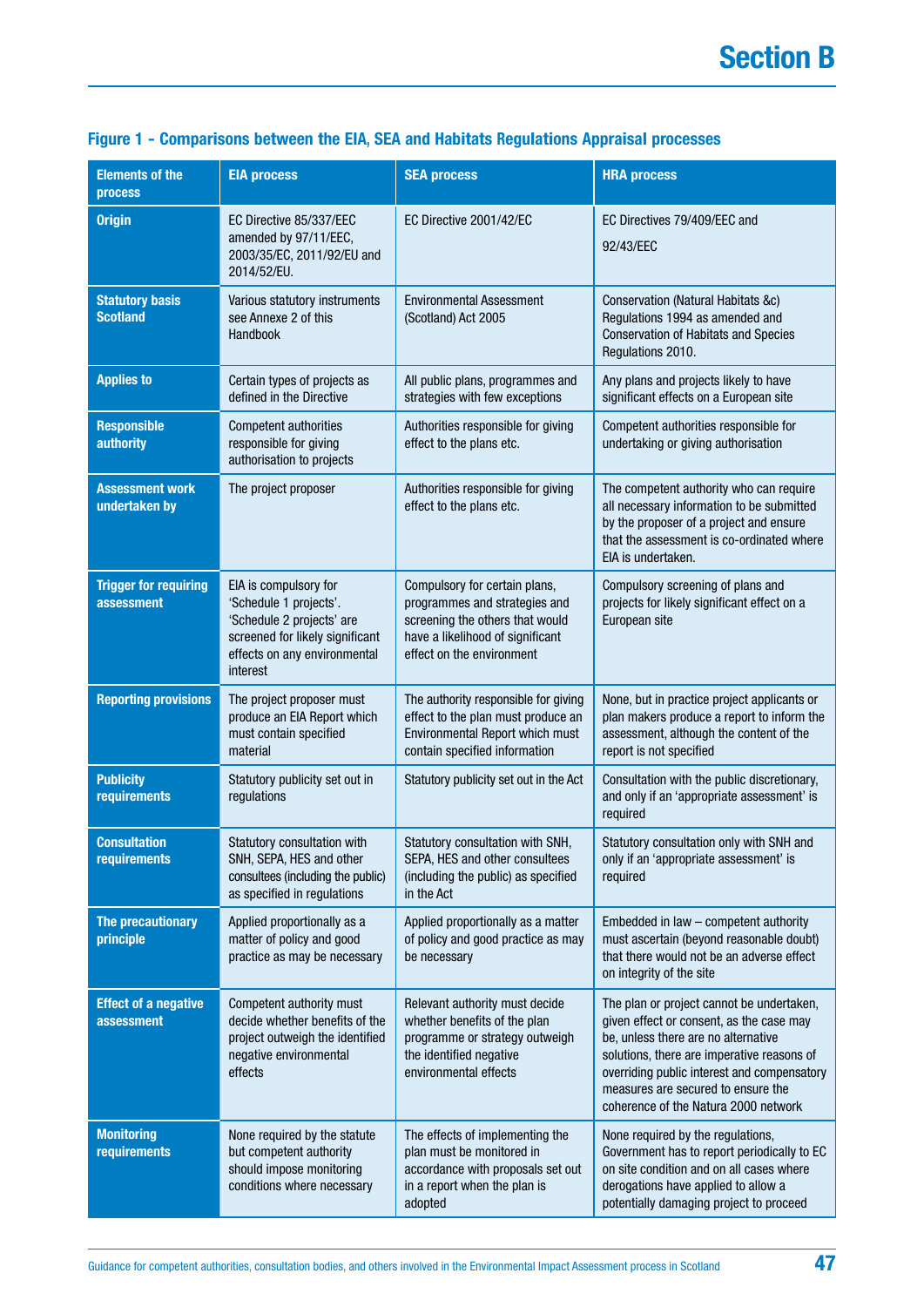# **C Before submission of the EIA Report**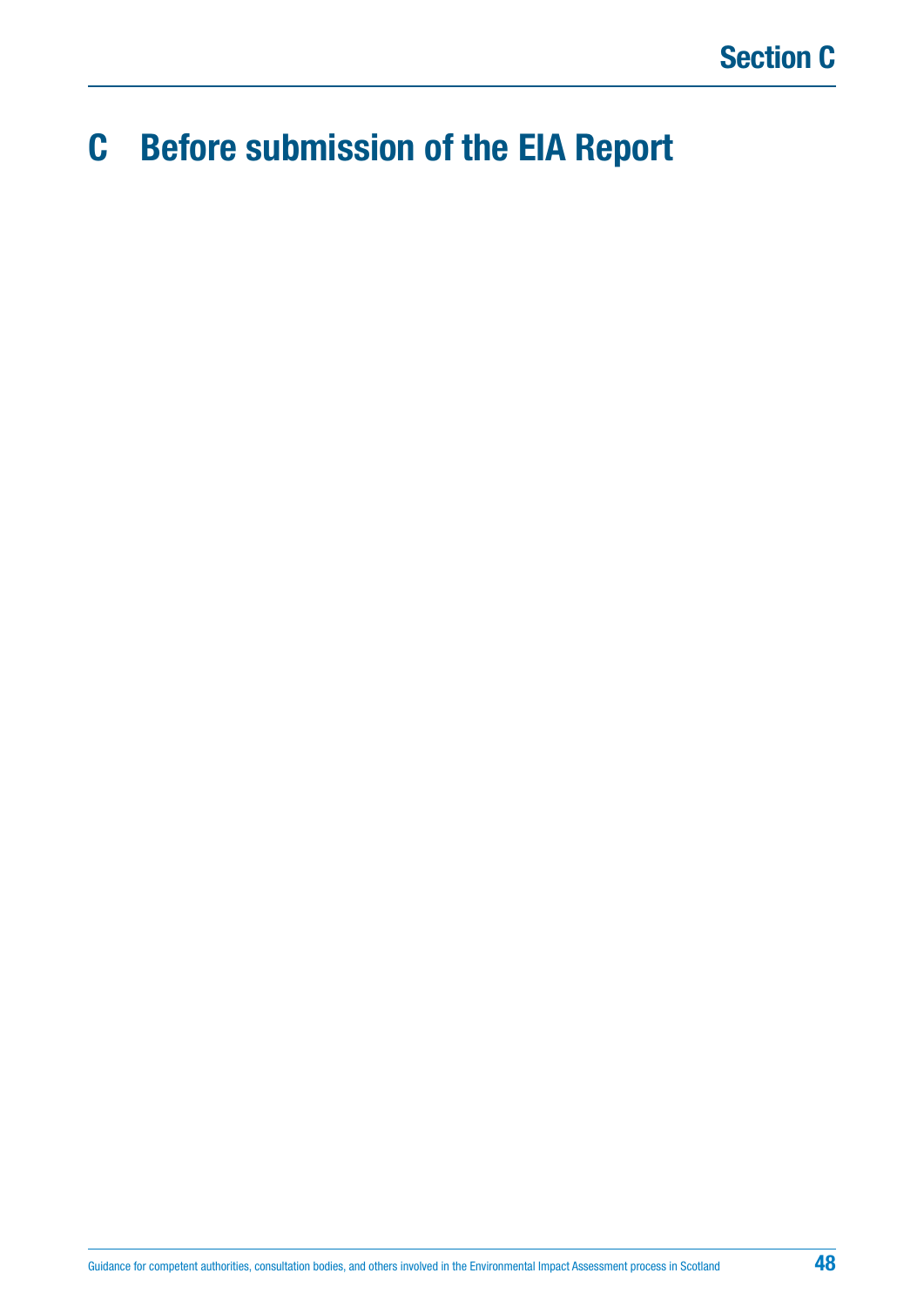# <span id="page-48-0"></span>**C.1 Deciding whether EIA is required: the "screening" process**

## **Statutory Provisions and Guidance**

- C.1.1 Competent authorities have a statutory duty to consider whether any project which they may be responsible for authorising is a project that should be subject to the EIA process. The applicant can use statutory procedures to ask the competent authority or the Scottish Ministers whether an EIA Report will be required for a project. Guidance on this stage is provided in **[PAN 1/2013](http://www.gov.scot/Publications/2013/08/6471)** at paragraphs 4.9 – 4.13 and **[Circular 1/2017](http://www.gov.scot/Publications/2017/05/6292)** paragraphs 24-75. You may also find the **[Scottish Government questions and answers publication](http://www.gov.scot/Resource/Doc/204780/0054494.pdf)** and **the [EC guidance on screening](http://ec.europa.eu/environment/eia/pdf/EIA_guidance_Screening_final.pdf)** useful.
- C.1.2 The statutory provisions for the screening process are set out in **[Annex 1 \(Figure 8\)](#page-142-0)**. Note that the criteria and tests required to determine which projects are subject to EIA are set out in sections **[B.3](#page-19-0)** and **[B.4](#page-21-0)** above, this section is about the procedures relating to the screening process. It should also be noted that a prospective applicant seeking planning permission for a 'national development' or a 'major development' under the planning hierarchy must indicate in the optional pre-application screening notice, whether the competent authority has adopted a screening opinion, or the Scottish Ministers made a screening direction, in respect of that development (Regulation 5 **[The Town and Country Planning \(Development Management Procedure\)](http://www.legislation.gov.uk/ssi/2017/102/regulation/5/made)  [\(Scotland\) Regulations 2013](http://www.legislation.gov.uk/ssi/2017/102/regulation/5/made)**).

## **Introduction**

- C.1.3 Reference is made here to sections **[B.3](#page-19-0)** and **[B.4](#page-21-0)** and **[Annex 2](#page-146-0)** which explain which projects require EIA. It is the responsibility of the competent authority to ensure that all relevant applications are "screened" to establish whether EIA is required. In a planning authority, this will normally be carried out by the officer dealing with the planning application. But the decision is taken on behalf of the planning authority so it is important to ensure that the officers have delegated authority to do so. In R v St Edmundsbury Borough Council, ex parte Walton, a decision of the planning authority to grant planning permission was overturned because a decision not to require EIA was taken by an officer who had no formal delegation. **[PAN 1/2013](http://www.gov.scot/Resource/0052/00521028.pdf)** and **[Annex A \(June 2017\)](http://www.gov.scot/Resource/0052/00521461.pdf)** gives best practice guidance advice in terms of the management of EIA applications. **[Annex 1 \(Figure 8\)](#page-142-0)** identifies the competent authorities in respect of all of the different EIA Regimes.
- C.1.4 Where EIA is required, the authority must provide a written statement giving the main reasons for its decision. Similarly where the authority decides that EIA is not required the statement must refer to any features or measures included in the proposal that are to avoid or prevent any significant adverse effects.
- C.1.5 If the project is EIA development the competent authority is prohibited from giving consent to the project until it has taken the environmental information and likely significant effects into account unless it is "exempt development". Exempt development is development in respect of which the Scottish Ministers have directed that the particular proposal is exempted from the application of the EIA Regulations (Reg.6(6) **[the Planning](http://www.legislation.gov.uk/ssi/2017/102/regulation/6)  [Regulations](http://www.legislation.gov.uk/ssi/2017/102/regulation/6)**). Paragraph **[B.3.6](#page-55-0)** gives additional information.

## **Applicant's Options as to the Submission of an EIA Report**

- C.1.6 If the project is a **[Schedule 1](http://www.legislation.gov.uk/uksi/2017/571/schedule/1/made)** project the applicant has no option but to submit an EIA Report. However, if it is a **[Schedule 2](http://www.legislation.gov.uk/uksi/2017/571/schedule/2/made)** project, the applicant can:
	- Submit an EIA Report with the application for a consent, in which case the EIA process is initiated.
	- Ask the competent authority for a screening opinion, which is a determination as to whether an EIA Report will be required.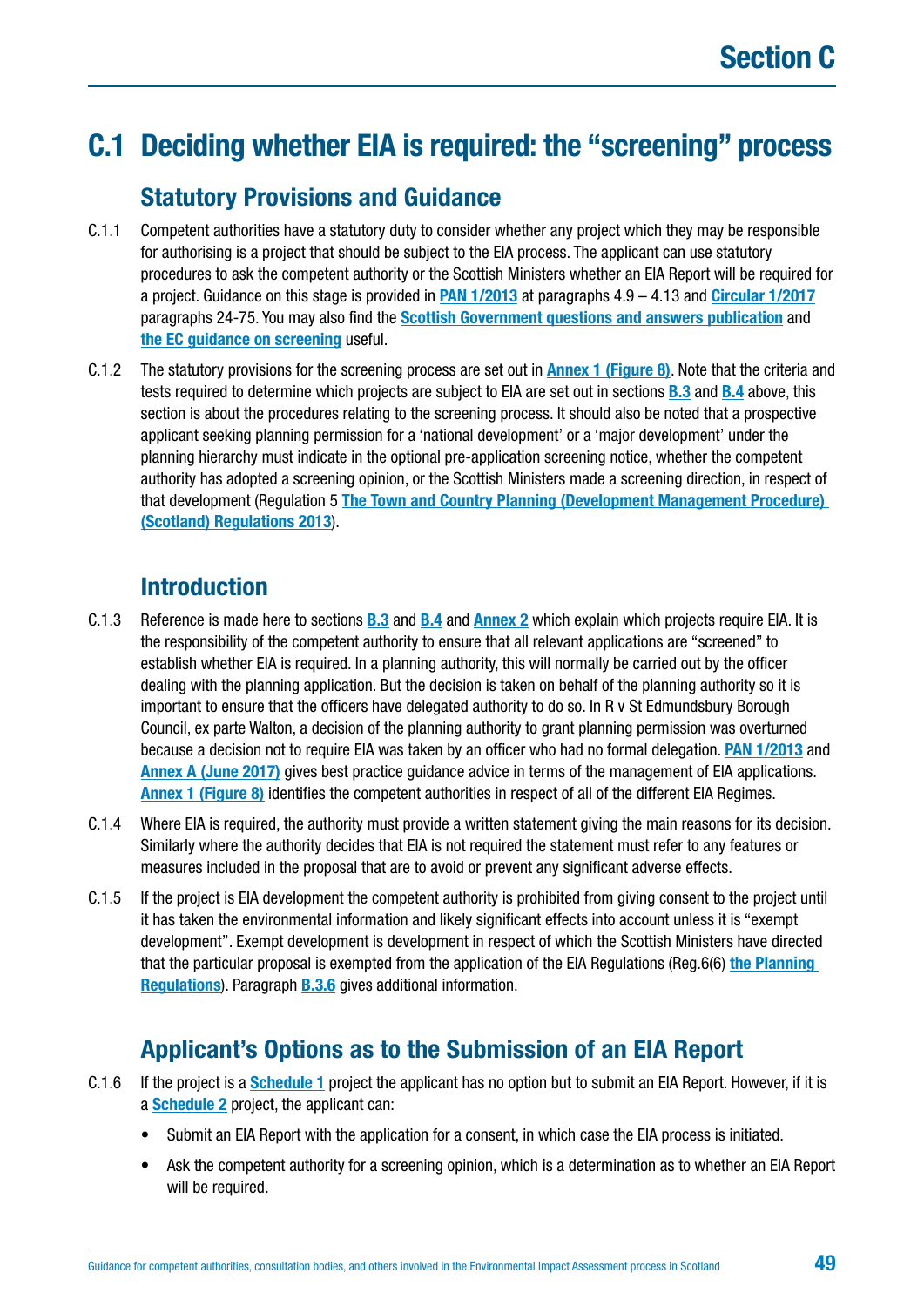## **Procedures for establishing whether or not EIA is required ('screening')**

- C.1.7 The determination of whether or not EIA is required for a particular development proposal can take place at a number of different stages:
	- The applicant may decide that EIA will be required and submit an E EIA Report with their application.
	- The applicant may, before submitting any application, request a screening opinion from the authority. If the applicant disputes the need for EIA (or a screening opinion is not adopted within the required period), the applicant may apply to Scottish Ministers for a screening direction.
	- The competent authority may determine that EIA is required following receipt of an application. Again, if the applicant disputes the need for EIA, the applicant may apply to Scottish Ministers for a screening direction.
	- Scottish Ministers may determine that EIA is required for a planning application that has been called-in for their determination or is before them on appeal.
	- Scottish Ministers may direct that EIA is required at any stage prior to the granting of consent for a particular project.
- C.1.8 An applicant may ask the competent authority for a screening opinion before submitting an application for consent. The competent authority has 21 days (or a maximum period of 90 days if agreed between the parties) from receipt of the request in writing to provide its opinion, in writing (for example, see Reg.9(1) of the **[Planning Regulations](https://www.legislation.gov.uk/uksi/2017/571/contents/made)**). Where, in exceptional circumstances arising because of the nature, complexity, location or size of the proposal, the competent authority considers it is not practicable to adopt a screening opinion within 90 days, that period may be extended by the competent authority giving notice to the applicant stating (i) a date by which the screening opinion will be adopted and (ii) the justification for the extension. The time limits vary among the EIA Regulations and the relevant regulations should be checked to ensure that they do not differ from those in the Planning Regulations referred to here.

## **Box [C.1.Info.](http://C.1.Info)1 Key information**

The decision as to whether or not an EIA should be carried out for projects covered by the EIA Regulations is a matter for the competent authority (for example, the planning authority, Forestry Commission, the Scottish Ministers).

- C.1.9 The applicant should carefully consider the information that is to be provided to the competent authority with the screening request, particularly features and measures that are intended to avoid or prevent significant adverse effects on the environment. The competent authority may ask the applicant for any additional information necessary to give an opinion, and may consult any of the consultation bodies where they are uncertain about the significance of the effect of the project on the environment (see section **[D.2](#page-85-0)** below) before giving their opinion. Whether or not the competent authority decides that an EIA Report is required, they must notify the applicant in writing when they adopt a screening opinion (for example, Reg.7(3) of the **[Planning](https://www.legislation.gov.uk/uksi/2017/571/contents/made)  [Regulations](https://www.legislation.gov.uk/uksi/2017/571/contents/made)**).
- C.1.10 To avoid unnecessary delays it is important that every attempt should be made to issue screening opinions within the statutory 21 day period. Unless there is agreement with the applicant, the authority has no legal authority to request EIA beyond the 21 day period except in exceptional circumstances and where notice has been given to the applicant. However, if the authority had not issued a screening opinion and it considered that EIA was required the authority could seek to persuade the applicant to carry out an assessment voluntarily and provide an EIA Report, which would be submitted in accordance with the EIA Regulations. Failing that, it would be open to the competent authority to request that Scottish Ministers issue a screening direction to determine whether EIA is required.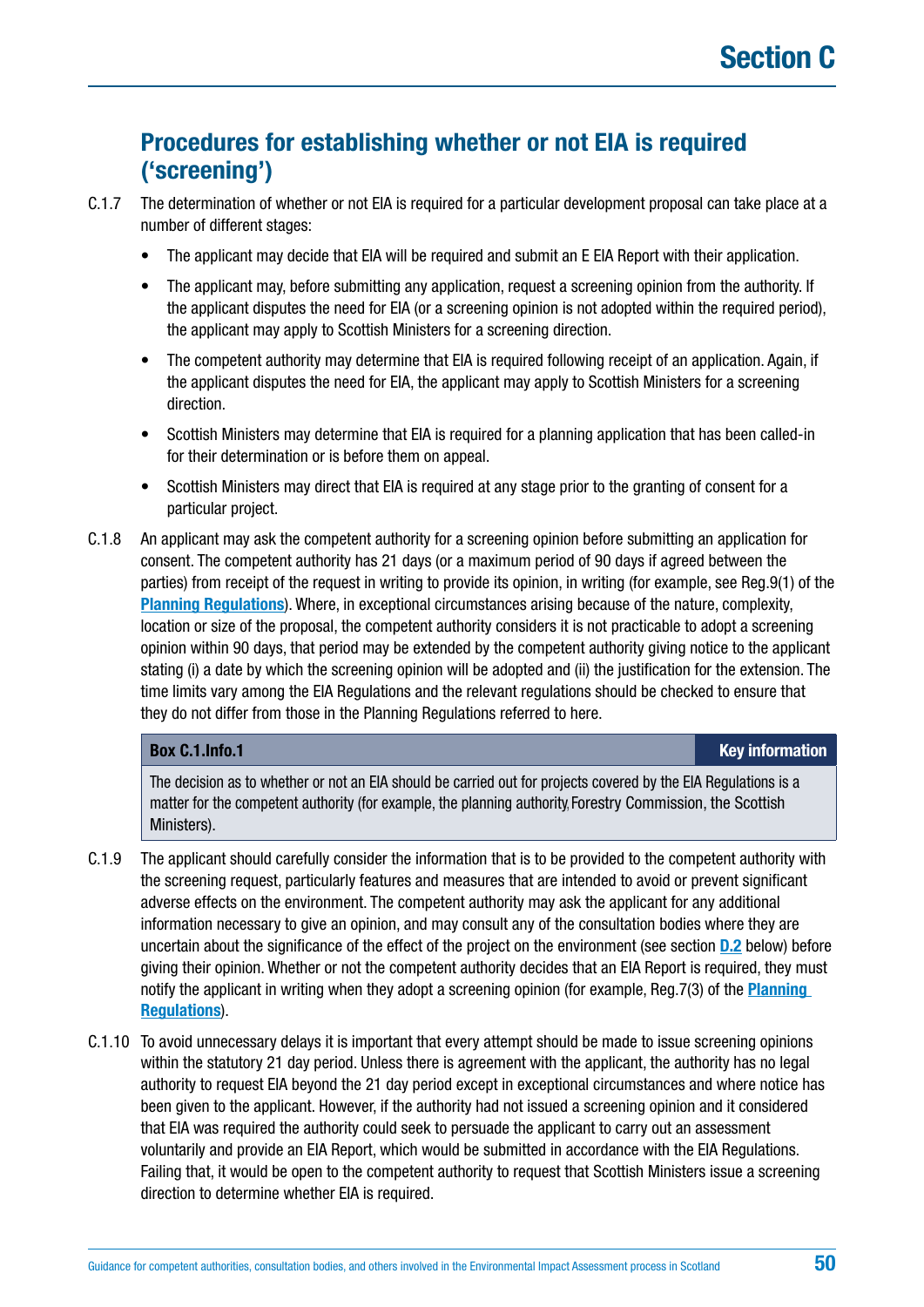C.1.11 An authority can change its mind about a screening opinion, but should do so within the statutory period unless there is a prior agreement with the applicant to extend the period or notice has been given in exceptional circumstances. It is possible that additional information about the effects of the project not known to the authority when the screening opinion was given will come to light before a decision is taken on the application. If that information indicates that EIA is required the authority must not ignore it simply because it has already issued an opinion that EIA is not required. If the authority itself is unable to change its opinion, it should request a screening direction from the Scottish Ministers (who have a general power to direct whether EIA is required) before any decision is taken on the application.

## **Box [C.1.Case.](http://C.1.Case)1 Case study CASE Study Case study Case study Case study**

#### **Fernback and Others v Harrow LBC**

The above case addressed this issue. In this case the Court held that a "negative" screening opinion issued by a planning authority did not determine whether an application for planning permission was "EIA Development" and a "positive" one by the planning authority was determinative only in the absence of one by the Secretary of State (Scottish Ministers). On the other hand, an opinion by the Secretary of State, either way, determines the outcome.

- C.1.12 Failure by the competent authority to give an opinion in the 21 day period (or such extended period as agreed between the parties or notified to the applicant) means that the applicant is entitled to request a screening direction from the Scottish Ministers. The applicant may also request a screening direction from the Scottish Ministers where aggrieved by the decision of the competent authority to require EIA (Reg.9(5) of the **[Planning](https://www.legislation.gov.uk/uksi/2017/571/contents/made)  [Regulations](https://www.legislation.gov.uk/uksi/2017/571/contents/made)**). A request for a screening direction can be made by the applicant even if the competent authority required additional information to be submitted and the information has not been submitted (this is in case the competent authority's requirements are unreasonable) (Reg.9(6) of the Planning Regulations).
- C.1.13 The Scottish Ministers have 21 days (or such extended period as agreed between the parties or notified to the applicant)) within which to give notice in writing to the applicant of the screening direction. Such a Direction is final and the Scottish Ministers must inform the applicant and the competent authority of their decision (Reg.10(4) of the **[Planning Regulations](https://www.legislation.gov.uk/uksi/2017/571/contents/made)**).
- C.1.14 If a competent authority receives an application for consent, for a **[Schedule 1](http://www.legislation.gov.uk/uksi/2017/571/schedule/1/made)** or **[Schedule 2](http://www.legislation.gov.uk/uksi/2017/571/schedule/2/made)** project that is likely to have significant effects on the environment, it has 21 days (or such extended period as may be agreed between the parties or notified to the applicant) within which to give notice in writing to the applicant that an EIA Report should be submitted (Reg.11(4) and 12(3) of the **[Planning Regulations](https://www.legislation.gov.uk/uksi/2017/571/contents/made)**). In making this decision the competent authority may consult the statutory consultees (see section **D.2** below).
- C.1.15 If the applicant receives a notice from the competent authority that in their opinion an EIA Report must be submitted, the applicant has 21 days in which to either:
	- confirm that an EIA Report will be submitted (unless the Scottish Ministers have already made a screening direction)
	- inform the competent authority that the applicant is writing to seek a screening direction from the Scottish Ministers (Regs. 12 (4) of the **[Planning Regulations](https://www.legislation.gov.uk/uksi/2017/571/contents/made)**).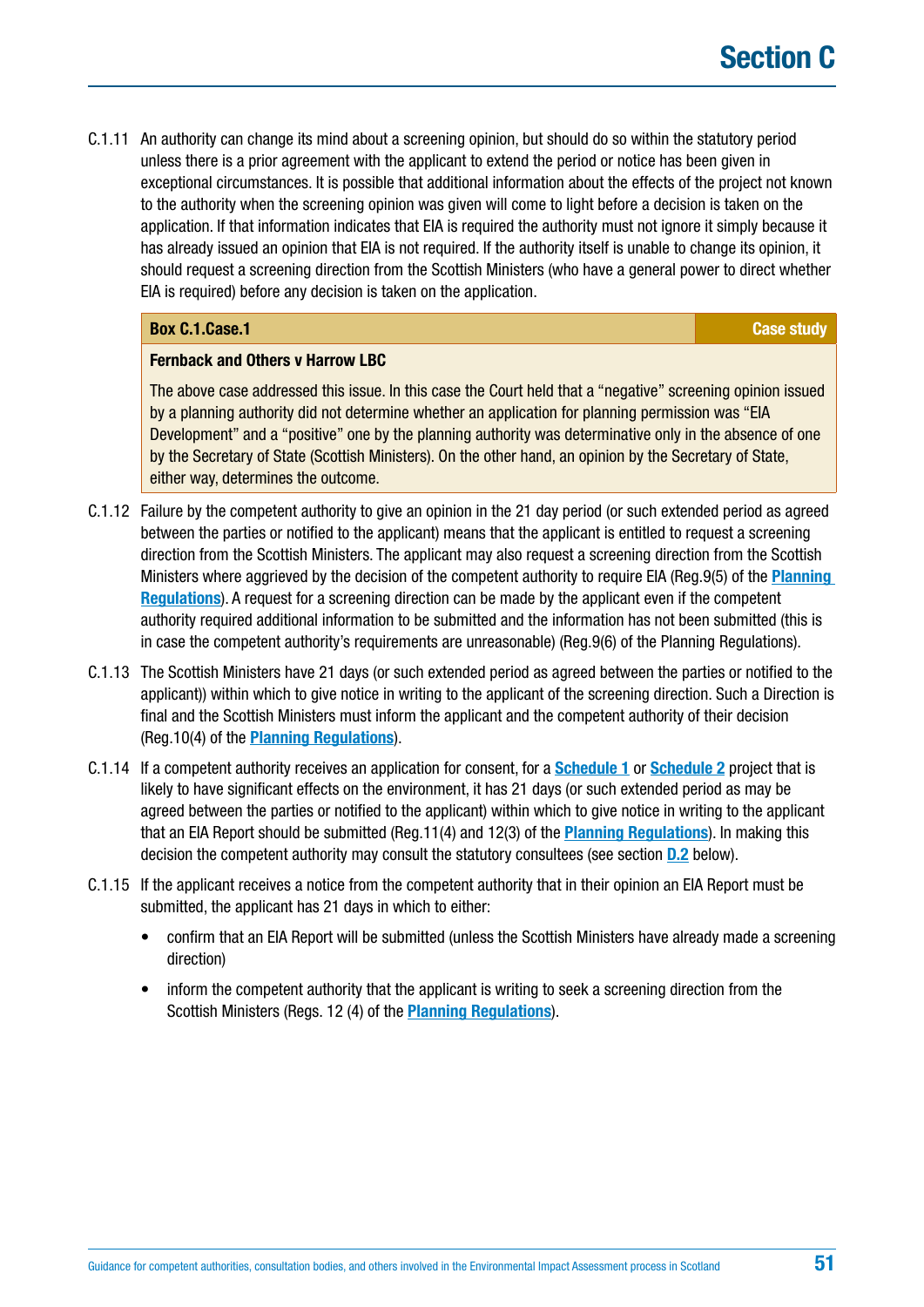- C.1.16 If the applicant does not respond to the notice as above, unless the Scottish Ministers have made the decision that the development is not EIA development, then the application will be deemed to be refused at the end of the 21 day period if:
	- no EIA Report is submitted
	- no request is made to the Scottish Ministers for a screening direction
	- the Scottish Ministers direct that an EIA Report is required but none is submitted

If this occurs, then the deemed refusal will not be subject to a right of appeal in terms of section 47 of the **[Planning Act](https://www.legislation.gov.uk/ukpga/1997/8/contents)** or to a right of review in terms of section 43A(8) (Reg 12(5) of the **[Planning Regulations](https://www.legislation.gov.uk/uksi/2017/571/contents/made)**).

C.1.17 The procedure for establishing whether projects processed under the **[Planning Regulations](https://www.legislation.gov.uk/uksi/2017/571/contents/made)** should be subject to EIA is shown in **[Figure 2](#page-52-0)** below. Where a project is subject to different regulations the procedure that is shown may not apply and detailed consideration should be given to the requirements of the applicable regulations.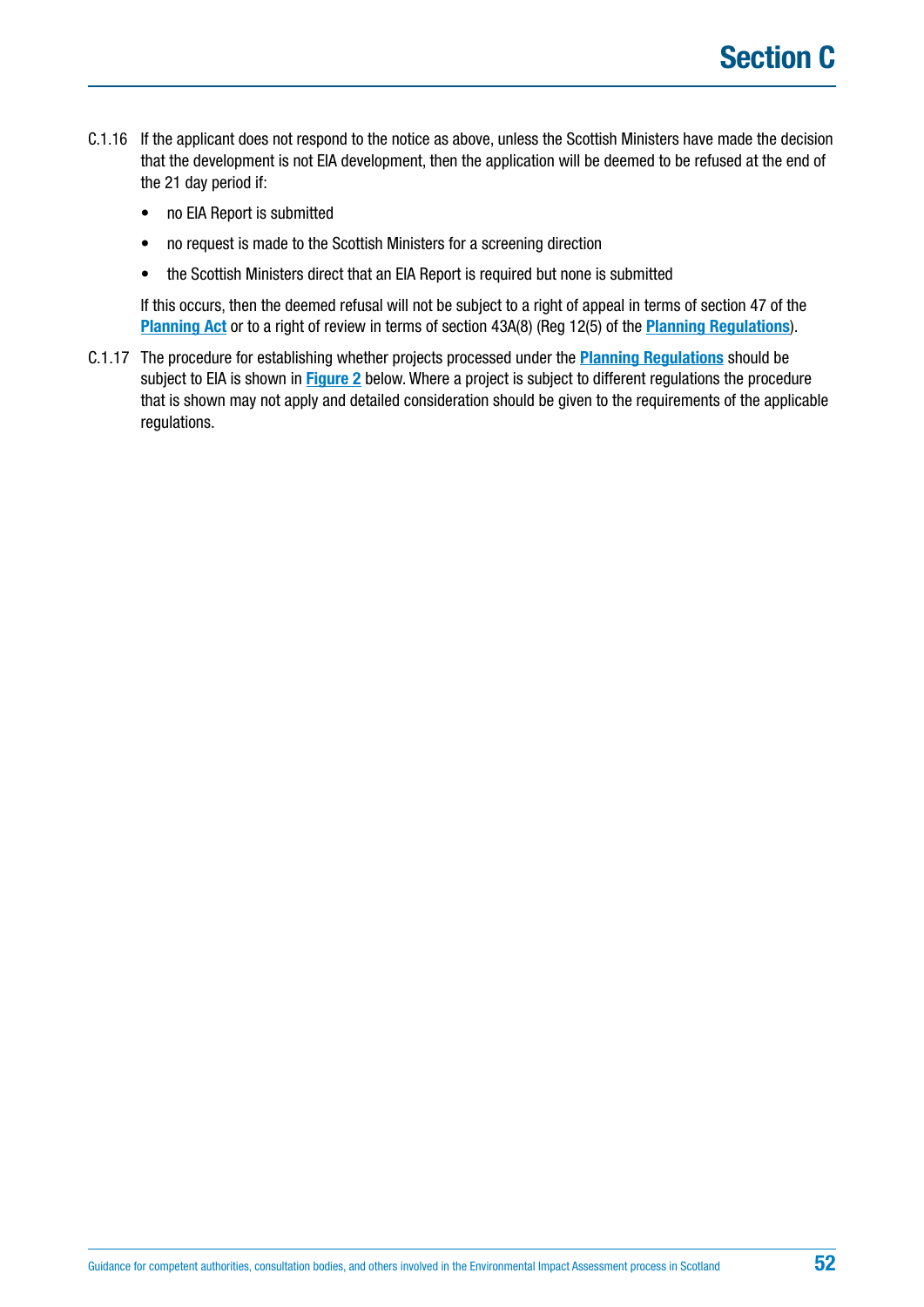## <span id="page-52-0"></span>**Figure 2 – The procedure to establish whether an EIA is required for an application for planning permission**

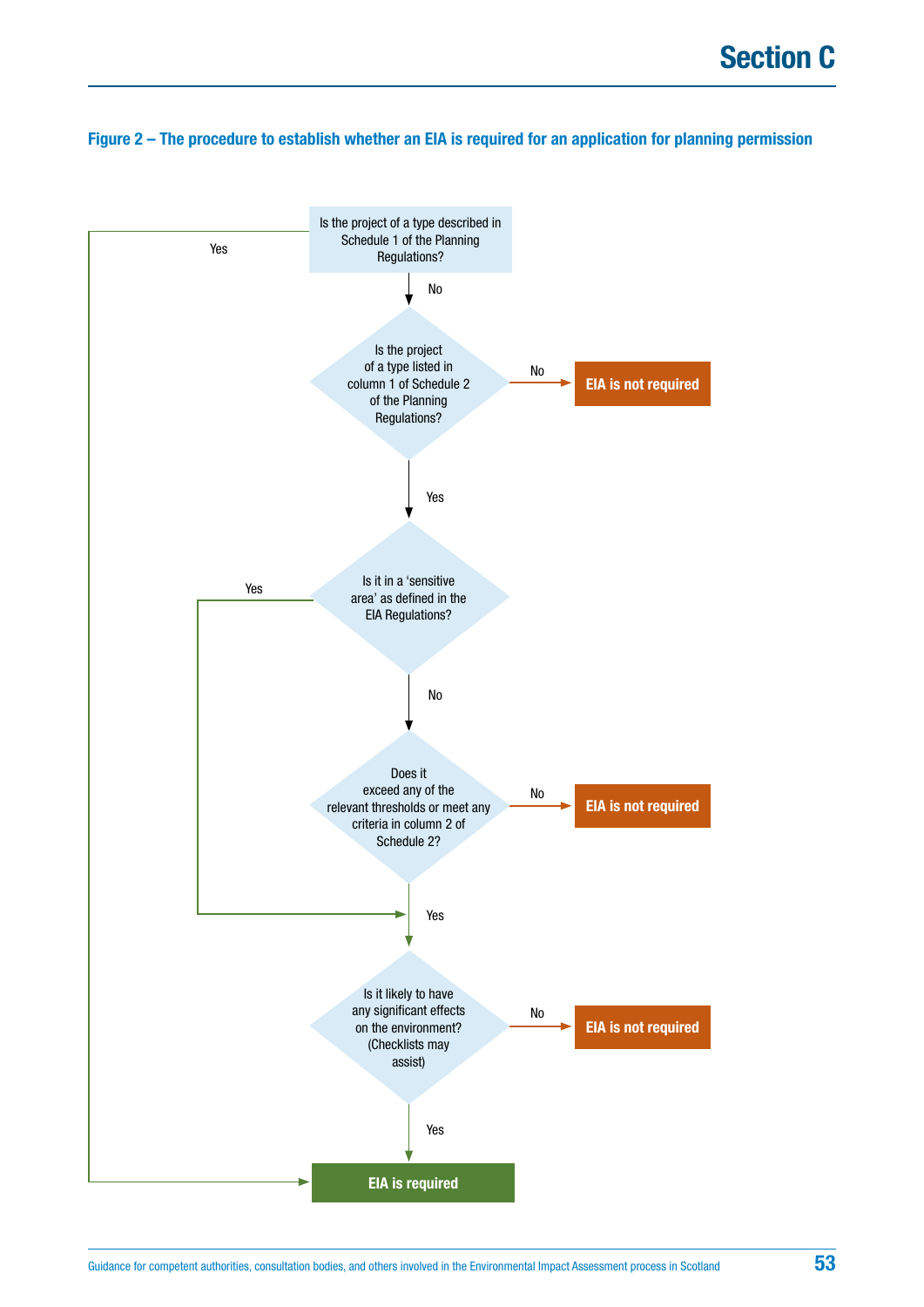# **C.2 Requiring the submission of an EIA Report**

## **Statutory Provisions and Government Guidance**

- C.2.1 Competent authorities and the Scottish Ministers have a statutory power to require submission of an EIA Report in particular cases and a statutory duty not to grant any form of consent to a project which should be subject to the EIA process, without taking the likely significant effects on the environment into account. The Scottish Ministers have wide powers to enforce the EIA regime in Scotland.
- C.2.2 Reference is made to section **[C.1](#page-48-0)** above and to section **[B.3](#page-19-0)** and **[Annex 2](#page-146-0)** which explain which projects require EIA.
- C.2.3 It should be noted, however, that the Scottish Ministers do not have to wait for an applicant or a Competent Authority to ask for a Direction. They can act at any time.

### **Box [C.2.Advice](http://C.2.Advice).1 Key advice** *C.2.Advice.1* **Key advice**

Whether or not it is consulted about the need for EIA, a consultation body in the development consent process may decide independently to advise the competent authority that it considers that an EIA should be carried out when it receives an application for comment as part of the regular consultation process. In this case, the consultation body would have to advise the competent authority in sufficient time to allow it to reach a decision and advise the applicant accordingly within the 21 day period (Reg.9 of the **[Planning Regulations](https://www.legislation.gov.uk/uksi/2017/571/contents/made)**).

If the competent authority decides that it does not wish to follow the statutory consultee's advice in a particular case, then the statutory consultee can ask the Scottish Ministers to issue a Direction to the competent authority to require EIA under the EIA Regulations (the Planning Regulations Reg.7(4)).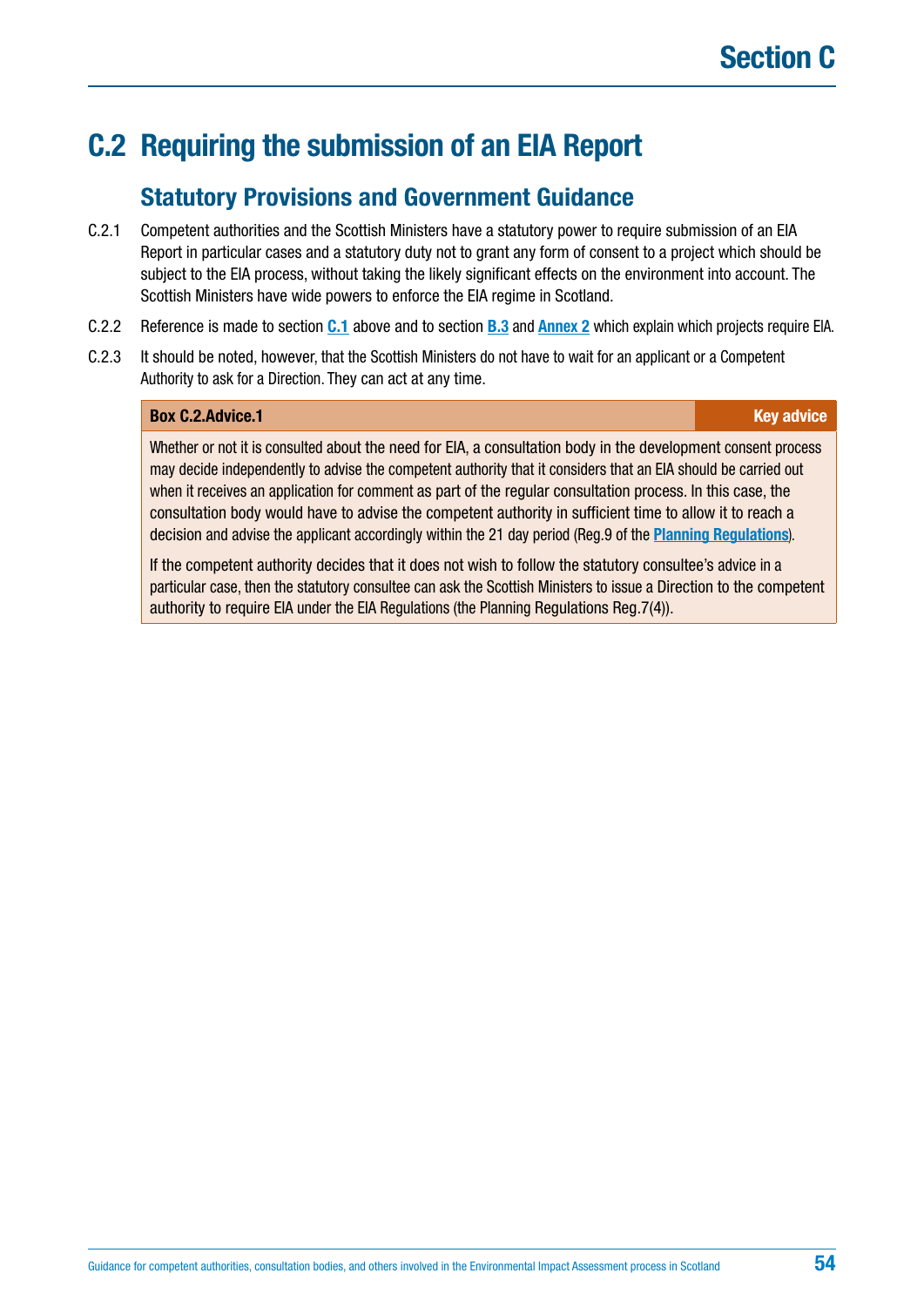# **C.3 Preliminary contact and liaison**

## **Statutory Provisions and Government Guidance**

C.3.1 Preliminary contacts and liaison are non-statutory procedures. Early engagement with decision makers and statutory and other consultees, however, is recommended, for example in **[PAN 1/2013](http://www.gov.scot/Publications/2013/08/6471)**, **[PAN 3/2013](http://www.gov.scot/Publications/2013/12/9882)** and **[Forestry Commission guidance](http://scotland.forestry.gov.uk/images/corporate/pdf/fgs-briefing-note-10.pdf)** on EIA of Forestry Projects.

## **Advantages**

- C.3.2 Early contact and liaison about EIA cases is of benefit to applicants and to the consultation bodies. It should help to reduce consultees' time input later in the process and increase the account taken of environmental issues in the EIA Report. The preparation of the EIA Report is the duty of the applicant who should ensure it is prepared by competent experts (Reg 5(5)(a) **[Planning Regulations](https://www.legislation.gov.uk/uksi/2017/571/contents/made)**).
- C.3.3 A considerable amount of information may already exist about the project location. Many projects or developments will have their basis in, or will have to comply with, an approved plan, programme or strategy. Information in the form of baseline data, consideration of alternatives, and possible mitigation of impacts that will have formed part of the Strategic Environment Assessment of these plans or strategies may be of value in the EIA process. This will be particularly relevant for the more detailed scale plans or strategies such as masterplans or development frameworks. Account should be taken of the available results of other assessments in the preparation of the EIA Report. (Reg. 5(4) of the **[Planning Regulations](https://www.legislation.gov.uk/uksi/2017/571/contents/made)**).
- C.3.4 Some EIA projects will be 'national development' or 'major development' as defined under the provisions of the **[Town and Country Planning \(Hierarchy of Developments\) \(Scotland\) Regulations 2009](https://www.legislation.gov.uk/sdsi/2009/9780111001714/contents)** and this includes all **[Schedule 1](http://www.legislation.gov.uk/uksi/2017/571/schedule/1/made)** developments. There will need to be pre-application consultation with communities in accordance with the **[Town and Country Planning \(Scotland\) Act 1997](https://www.legislation.gov.uk/ukpga/1997/8/contents)** and the **[Town and Country](http://www.legislation.gov.uk/ssi/2013/155/contents/made)  [Planning \(Development Management Procedure\) \(Scotland\) Regulations 2013](http://www.legislation.gov.uk/ssi/2013/155/contents/made)** for national and major developments. It should also be recognized that some proposals which may be subject to EIA will be categorised as "local developments" in which case the statutory requirements for pre-application consultation do not apply.
- C.3.5 The statutory pre-application process is begins with the submission of a proposal of application notice to the planning authority – setting out the characteristics of the proposed development and the consultation that the prospective applicant intends to carry out. The applicant should consider the resources required and appoint a coordinator with overall responsibility for the coordination and production of the EIA Report and its submission. The coordinator should assemble a team of competent experts with the right experience and expertise. (Reg.5(5)(a)). The applicant should also allow sufficient time for the assessment to be conducted properly and as thoroughly as necessary. The advice of the main parties in the EIA process should be sought at as early a stage as possible. Preliminary dialogue can be of great assistance to the applicant, in understanding the potential concerns, and for the competent authority and consultation bodies in understanding the project and steering the preparation of the EIA Report. However, it is not just the competent authority and consultation bodies who can steer the preparation of the EIA Report. **[PAN 1/2013](http://www.gov.scot/Publications/2013/08/6471)** also promotes pre-application consultation with the community as an opportunity to help inform the content of the EIA Report.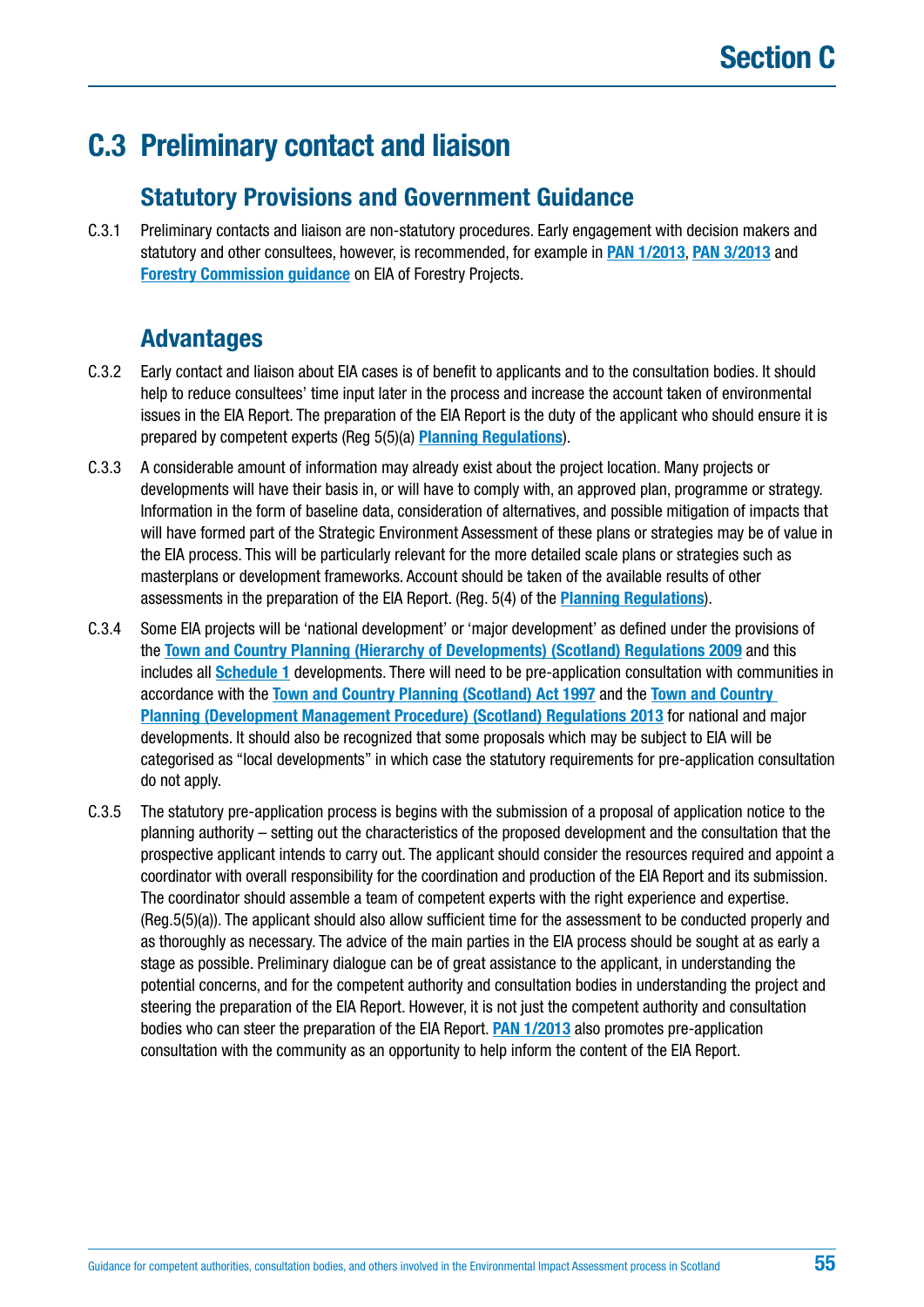- <span id="page-55-0"></span>C.3.6 One of the important contributors to the success of an EIA Report can be the extent of consultation prior to its submission and the careful consideration of its scope and content at the very beginning of the process (see section **[C.4](#page-56-0)** below). Non-statutory pre-application discussions, between the applicant, the competent authority and consultation bodies, can provide a key opportunity to discuss the scope and content of the EIA Report, helping the applicant to identify the main issues quickly and effectively and assisting them in scoping out issues unlikely to have significant effects at an early stage. The issue of drafts or draft extracts of the EIA Report, to key consultees and the competent authority, before the submission of the final statement and before the design is finalised, can therefore improve the EIA Report considerably and expedite the EIA and decision making processes. For this to be effective, enough time must be given to the consultees and competent authority to comment on any drafts. This will need to be factored into the project programme. Both the Scottish Government's Energy Consents Unit and the Marine Scotland Licensing Operations Team have introduced a non-statutory **[gatechecking process](http://www.gov.scot/Topics/Business-Industry/Energy/Infrastructure/Energy-Consents/Guidance/Gatecheckingprocessforsection36andsection37applica)** where applicants submit, and receive feedback on, their draft application. This process does not look at the quality of the EIA Report but is designed to check that all relevant issues have been examined.
- C.3.7 Whilst pre-application discussions are therefore to be encouraged, for the process to be effective, it is important that as much information as possible is provided about the location and nature of the proposal, and takes into account the information required in terms of Reg. 5 of the **[Planning Regulations](https://www.legislation.gov.uk/uksi/2017/571/contents/made)**. The process has to be as open and transparent as possible. Otherwise, consultees will be cautious about commenting on a proposal before its full implications can be ascertained. It should be noted that consultees are entitled to subsequently change their advice on the grounds of information or detail coming to light at a later stage.
- C.3.8 **[Circular 3/2013](http://www.gov.scot/Publications/2013/12/9882)** contains further advice and guidance on pre-application discussions and includes a more formal tool for project managing the planning process for national and major developments – the processing agreement.
- C.3.9 A Processing Agreement is a framework for processing planning applications or groups of applications. Consultees are encouraged to engage in these processing agreements. **[PAN 1/2013](http://www.gov.scot/Publications/2013/08/6471)** argues that they will "develop a shared understanding and expectation of the processes involved, and can help to identify what information is required, and from whom, and in the setting of agreed timescales for the various stages of the process". This should help to encourage a more co-operative approach throughout the EIA process.
- C.3.10 The advantages of early consultation and liaison include:
	- Early identification and therefore more focused consideration of significant impacts, the need for and possible mitigation, a more focused report, and a more focused scoping process.
	- Reduction in consultees' time and/or input required later in the process.
	- Early indication of the need for detailed survey work, especially relating to data that is required over several seasons.
	- Early indication of the information required to assess the application in a manner that is proportionate and appropriate in defining the likely significant impacts on the environment.
	- Early understanding of the potential concerns of the consultees, and encourages greater understanding of the project and the preparation of the EIA Report, by the consultees and decision maker.
	- Identification of opportunities to factor mitigation measures into the design of the proposal.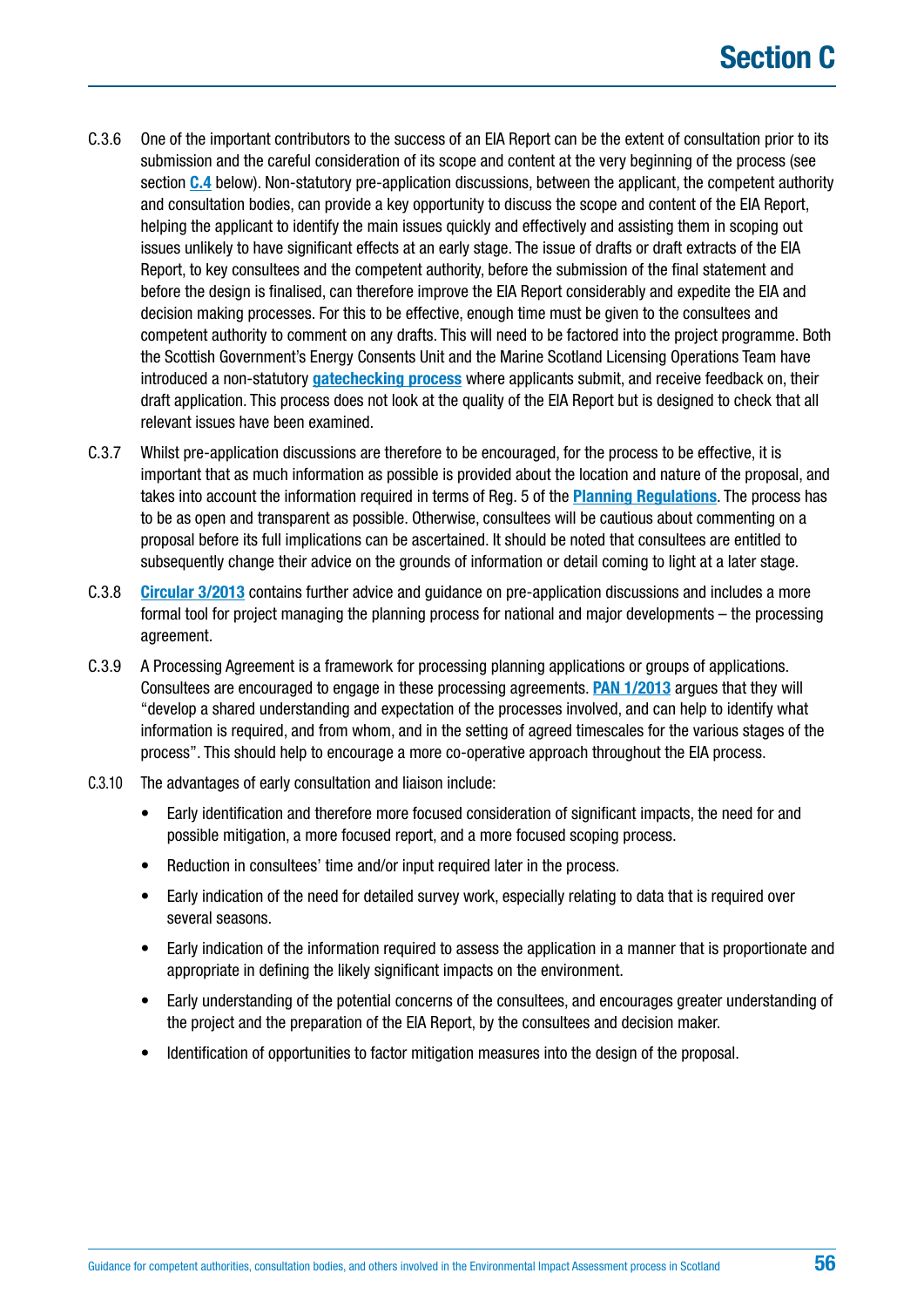# <span id="page-56-0"></span>**C.4 Scoping the EIA Report**

## **Statutory Provisions and Government Guidance**

- C.4.1 A scoping opinion is a statutory procedure that may be requested by the applicant. Before making an application, an applicant may ask the competent authority for their formal opinion on the information to be supplied in the EIA Report (a "scoping opinion"). This provision allows the applicant to be clear about what the authority considers the main effects of the proposal are likely to be and, therefore, the topics on which the EIA Report should focus (Reg.17 of the **[Planning Regulations](http://www.legislation.gov.uk/ssi/2017/102/contents/made)**).
- C.4.2 The applicant must include the same information as would be required in terms of Reg 17(2) (the scope of the assessment) to accompany a request for a screening opinion. Both requests may be made at the same time (the **[Planning Regulations](https://www.legislation.gov.uk/uksi/2017/571/contents/made)** Reg.17(7)) although additional information is required in respect of the screening opinion (Reg 8(2). An applicant may also wish to submit a draft outline of the EIA Report, giving an indication of what are considered to be the main issues, to provide a focus for the authority's considerations. The authority can require the applicant to submit any further information needed to adopt a scoping opinion and must notify the applicant of the points on which additional information is required within 21 days of receipt of the request for a screening opinion. The authority must consult the consultation bodies (detailed at Reg 17(4) of the Planning Regulations) and the applicant before adopting its scoping opinion.
- C.4.3 The competent authority must adopt a scoping opinion within 35 days of receiving a request for such an opinion from the applicant. This is the time limit for applications for planning permission. Different time limits may apply to other applications and the relevant regulations should be checked. Alternatively, where the applicant submitted a request for a screening opinion and a scoping opinion at the same time, the competent authority must provide the scoping opinion within five weeks of determining that the proposal is subject to EIA. (See the **[Planning Regulations](https://www.legislation.gov.uk/uksi/2017/571/contents/made)** Reg 17(7)). This period may be extended by agreement in writing. As a starting point, authorities should study the general requirements for of EIA Reports in the Planning Regulations and the guidance in **[Circular 1/2017](http://www.gov.scot/Resource/0051/00518122.pdf)**, and in **[PAN 1/2013](http://www.gov.scot/Publications/2013/08/6471)**. In addition, authorities may find it useful to consult other published guidance, such as the **[European Commission guidance](http://ec.europa.eu/environment/eia/eia-guidelines/g-scoping-full-text.pdf)**.
- C.4.4 The scoping opinion must be kept available for public inspection for two years (with the request and documents submitted by the applicant as part of that request). For projects requiring planning permission, if an application is subsequently made for development to which the scoping opinion relates, the opinion and related documents should be transferred to Part 1 of the register with the application (the **[Planning](https://www.legislation.gov.uk/uksi/2017/571/contents/made)  [Regulations](https://www.legislation.gov.uk/uksi/2017/571/contents/made)**, Reg.28).
- C.4.5 There is no provision to refer a disagreement between the applicant and the competent authority over the content of an EIA Report to Scottish Ministers (although on call-in or appeal Scottish Ministers will need to form their own opinion on the matter). However, where a competent authority fails to adopt a scoping opinion within 35 days (or any agreed written extension), the applicant may apply to the Scottish Ministers for a scoping direction, see for example, the **[Planning Regulations](https://www.legislation.gov.uk/uksi/2017/571/contents/made)** at Reg.17(8). This application must be accompanied by all the previous documents relating to the request for a scoping opinion, together with any additional representations that the applicant wishes to make. The applicant should also send a copy of the request and any representations to the competent authority, who are free to make their own additional representations.
- C.4.6 The Scottish Ministers must make a scoping direction within 35 days from the date of receipt of a request, or such longer period as they may reasonably require. They must consult the consultation bodies and the applicant beforehand. Copies of the scoping direction will be sent to the applicant and to the competent authority, which must ensure that a copy is made available for inspection with the other documents referred to in **C.4.5** above.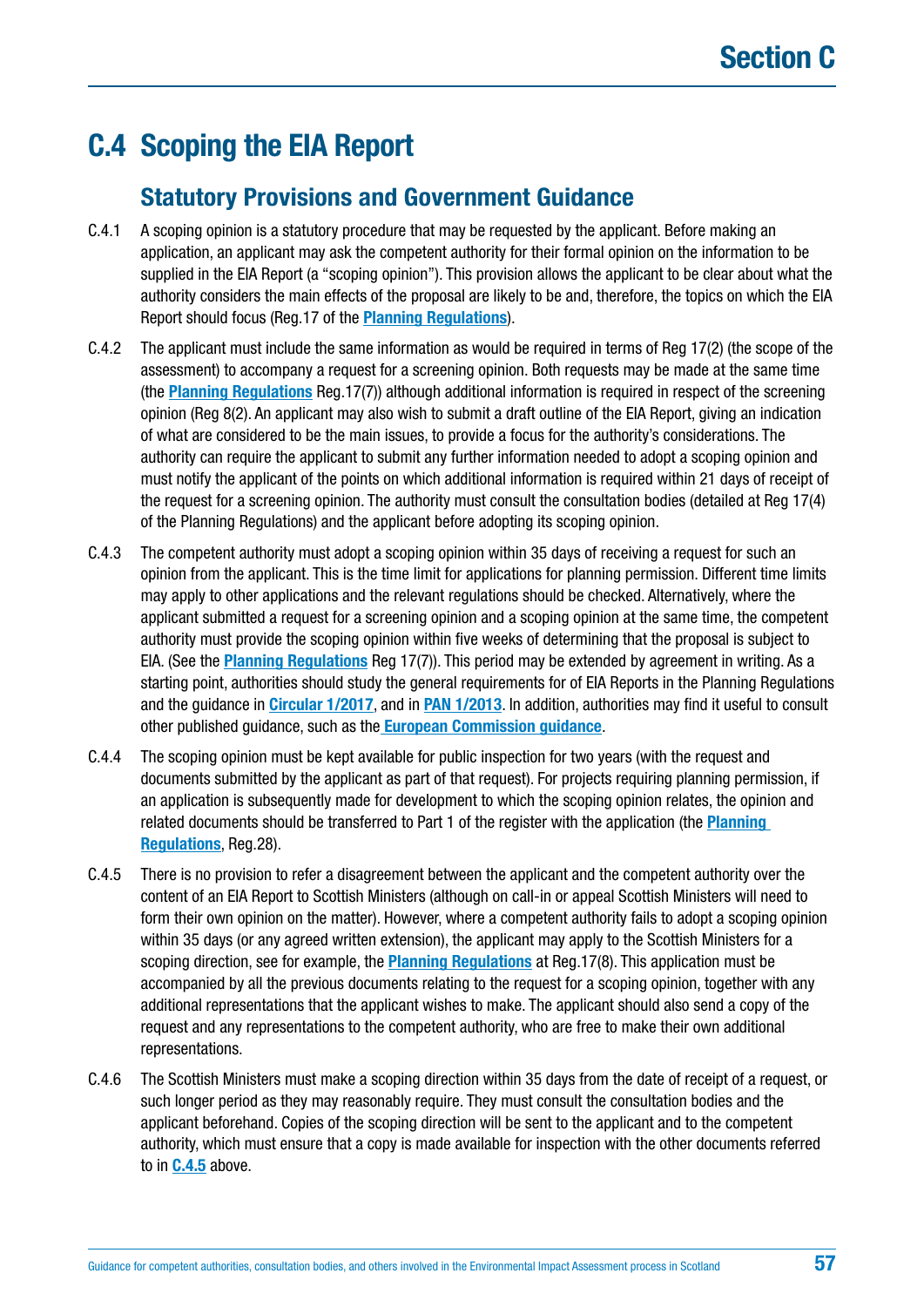## **Effect of a scoping opinion or direction**

- C.4.7 Where a scoping opinion or direction has been provided the EIA Report must take that into account. An EIA Report is not necessarily invalid if it does not fully comply with the scoping opinion or direction. However, as these documents represent the considered view of the competent authority or Scottish Ministers, a Report that does not cover all the matters specified in the scoping opinion or direction will probably be subject to calls for additional information under Reg.26 (see **[D.6](#page-93-0)** below).
- C.4.8 The fact that a competent authority or the Scottish Ministers have given a scoping opinion or scoping direction does not prevent them from requesting additional information at a later stage under Regulation 26 of the **[Planning Regulations](https://www.legislation.gov.uk/uksi/2017/571/contents/made)**. Where Scottish Ministers have made a scoping direction in default of the competent authority, the authority must still take into account all the information they consider relevant. In practice there should rarely be any difference between the relevant information and that specified by Scottish Ministers.
- C.4.9 **[PAN 1/2013](http://www.gov.scot/Publications/2013/08/6471)** states at paragraph 4.15:

*The purpose of scoping is to:*

- *identify the key issues to be considered*
- *identify those matters which can either be scoped out or which need not be addressed in detail*
- *discuss and agree appropriate methods of impact assessment, including survey methodology where relevant*
- C.4.10 By drawing on the knowledge of the planning authority and consultees, a scoping exercise will help the applicant to identify the main issues quickly. It also gives an early indication of where mitigation measures may be necessary and should help to reduce requests for additional information once the EIA Report is submitted. In some cases applicants have used a forum of interested parties to discuss the issues informally prior to the formal scoping stage. The matters identified by the scoping exercise will derive from the nature of the project, the site and the environment.
- C.4.11 Some EIA Reports have contained excessive detail relating to issues that are irrelevant or of little importance to the decision. Others have overlooked issues which, when they came to light later in the process, proved to be decisive in the decision. Applicants should not have to pay the cost and experience the delays involved in addressing issues that are obviously not significant. Competent authorities, consultation bodies and the public should not have to deal with large volumes of material which is irrelevant to the decision to be made.

#### **Box [C.4.Info.](http://C.4.Info)1 Key information**

#### **Advantages of Scoping**

The "scoping" of the EIA Report can avoid excessive detail and omission of important issues and help the EIA process to focus on key issues. It is an important contribution to the EIA process. The competent authority has a statutory duty to provide a scoping opinion.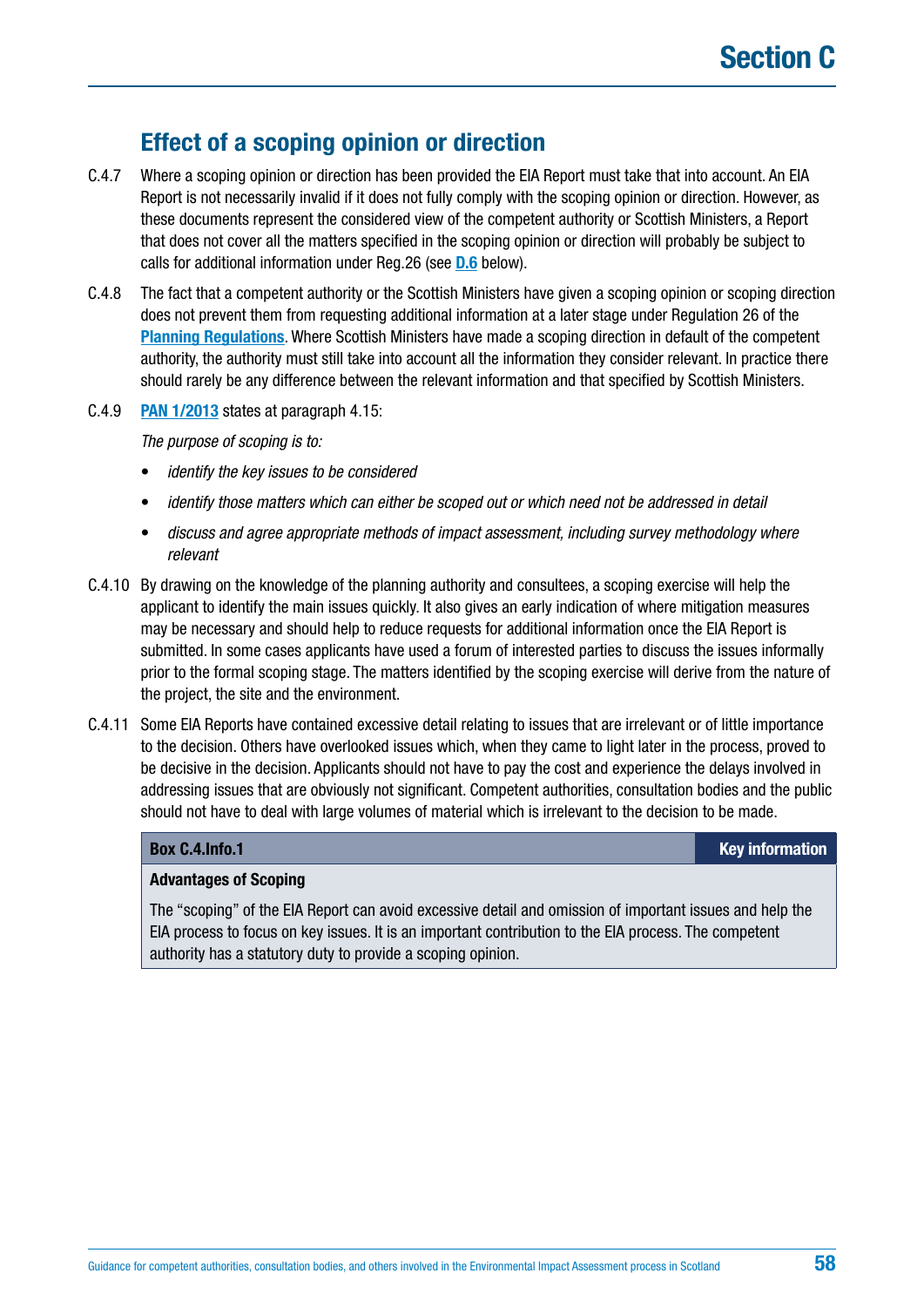## **Products of Scoping**

- C.4.12 The scoping exercise should provide three principal products:
	- A. A list of activities which may cause environmental effects, together with initial estimates of their likelihood and their potential magnitude.
	- B. A list of environmental receptors that are likely to be affected by the different stages or activities of the project.
	- C. A plan for conducting the technical studies, including details of methods to be used and resources required.

A. and B. are usually combined into a scoping matrix.

## **Box [C.4.Practice](http://C.4.Practice).1 Good EIA Practice**

Applicants or their consultants should:

- Make early site visits in order to ensure that matters of natural and cultural heritage and other environmental concern are identified at an early stage.
- Establish appropriate consultation arrangements with interested parties including the competent authority.
- Conduct the scoping exercise in a systematic manner, preferably using scoping matrices and producing a Scoping Report where appropriate.
- Agree baseline survey requirements, prediction methods and evaluation criteria with appropriate bodies, including nongovernmental bodies where they have expertise.
- C.4.13 The **[Planning Regulations](https://www.legislation.gov.uk/uksi/2017/571/contents/made)** do not specify what form either a scoping request report or a scoping opinion should take. However, it is recommended that the findings of the scoping process should be formally presented in the form of a Scoping Report, with a scoping matrix, although the production of such a report is not a requirement of the Planning Regulations.
- C.4.14 A Scoping Report provides the applicant with a valuable check on the progress and competence of the EIA team, and provides an opportunity for interested parties to comment on the proposed coverage and methodology of the EIA Report. Since the scoping of the assessment should also be reported within the EIA Report the effort expended in producing the report will not be wasted.
- C.4.15 The Scoping Report should consider the features and measures that are envisaged to avoid, prevent or reduce any significant adverse impacts on the environment and, where possible, offset any remaining effects. As a matter of good practice, the EIA Report should contain a description of the scoping process, including a list of all consultees involved and any concerns raised by those consultees.

## **Scope of Impacts Covered**

- C.4.16 Appendices 1 to 7 of this Handbook give many examples of potential impacts that may be considered when drawing up scoping matrices. A comprehensive list is not possible to draw up owing to the diversity of projects likely to arise. The examples in the Appendices should be adapted in every case and each EIA Report will require its own impact matrix to be developed. This is a task for the applicant's project team. However, consultees should be asked to comment on the scoping matrix and to receive drafts and a final version.
- C.4.17 The Report should consider all stages, not least because that will ensure that all mitigation measures and necessary subsequent monitoring are adequately secured should consent be granted. The main stages are summarised below in **[Figure 3](#page-61-0)**. Not every project will go through every stage. Some projects, such as minerals and waste disposal will have several stages present on the site at the same time, at some stages in the project life, such as site preparation, extraction, restoration, and after care. Each stage can be subject to phases.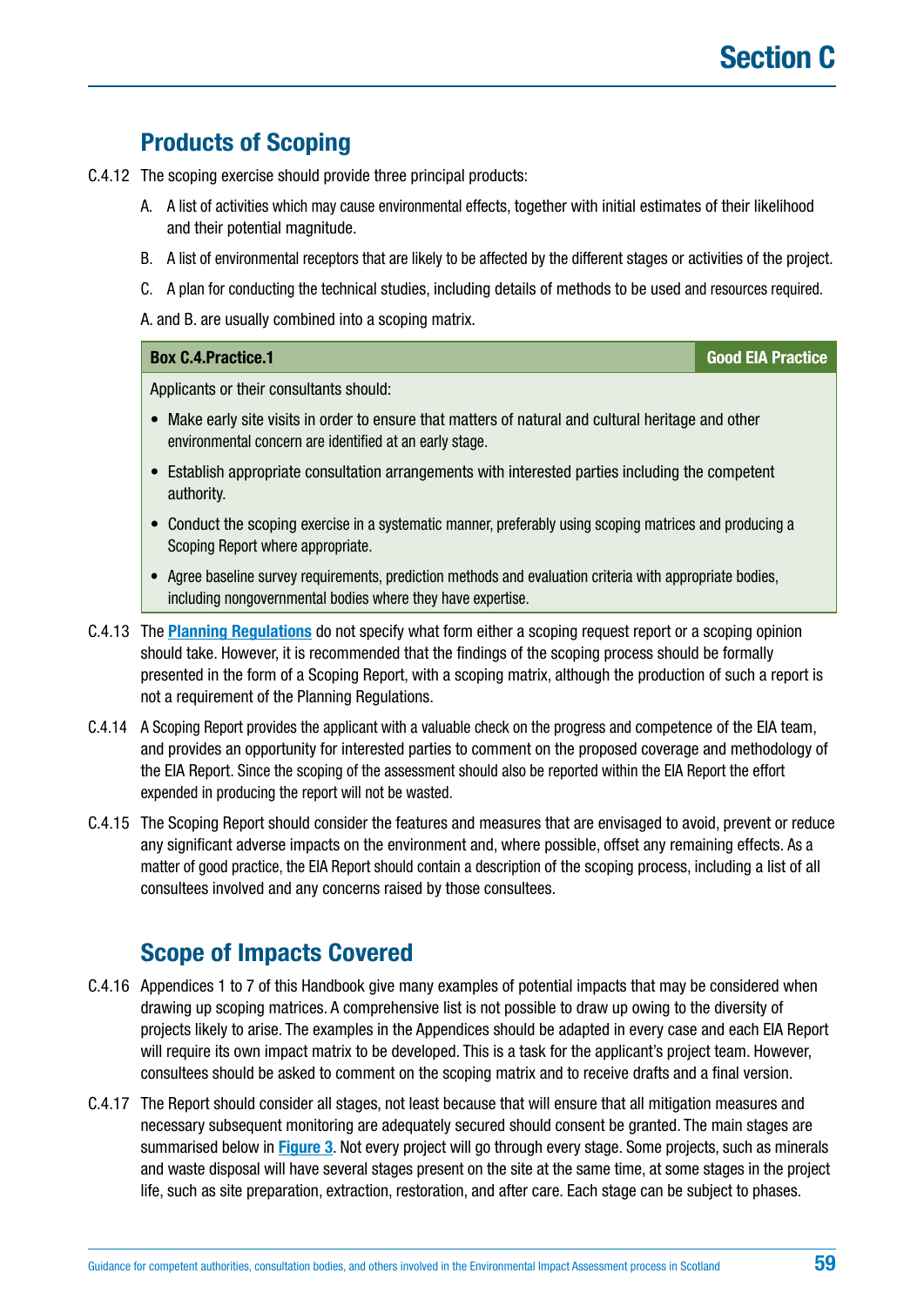# **Section C**

#### **Box [C.4.Advice](http://C.4.Advice).1 Key advice** *C.4.Advice Key advice*

When commenting, consultation bodies need to bear in mind the different stages in the life of a project. Often an EIA Report will concentrate on operational stages, some will include construction and/or restoration stages, but few will include all the stages of a proposal unless prompted to do so.

- C.4.18 The impacts of associated infrastructure that will be essential for a project's operation should be covered (such as grid connections from an electricity generator). The impacts of new developments which are likely to follow on from the project in question should also be considered (such as a new runway following the development of a new terminal at an existing airport).
- C.4.19 The impacts that arise from the use of natural resources (land, soil, water and biodiversity) for the project and insofar as possible their sustainable availability and other factors detailed in Schedule 4 of the **[Planning](https://www.legislation.gov.uk/uksi/2017/571/contents/made)  [Regulations](https://www.legislation.gov.uk/uksi/2017/571/contents/made)** should be included in the EIA Report.
- C.4.20 Schedule 4 of the **[Planning Regulations](https://www.legislation.gov.uk/uksi/2017/571/contents/made)** identifies topic specific issues to be considered in relation to the use of natural resources. Among the key questions are whether the new development will:
	- 1. alter demand for raw materials to the extent that significant impacts may be caused by the need to supply these
	- 2. result in emissions of pollutants, noise vibration, heat and radiation, light or other significant effects
	- 3. risks to human health, cultural heritage or the environment
	- 4. cumulation of effects with existing or approved projects
	- 5. impact on the climate

The following examples illustrate the point:

- A major road may have a substantial requirement for aggregates that would have to be extracted from local sources due to the high transport cost of these materials. The related impacts should be addressed in the EIA Report.
- It would be reasonable to consider the impact of gas extraction for a new turbine if the demand for gas created by the turbine would lead to an increased rate of extraction such that additional infrastructure would be needed.
- An EIA might consider the impacts of North Sea capelin exploitation if that was the main natural resource for a fish meal factory.

## **Scoping an Application for Planning Permission in Principle**

C.4.21 Reference is made to section **[D.11](#page-101-0)** of this Handbook which sets out specific advice on applications for planning permission in principle, the powers that a planning authority has in respect of requiring more information to be submitted in respect of such applications, and also refers to important case law.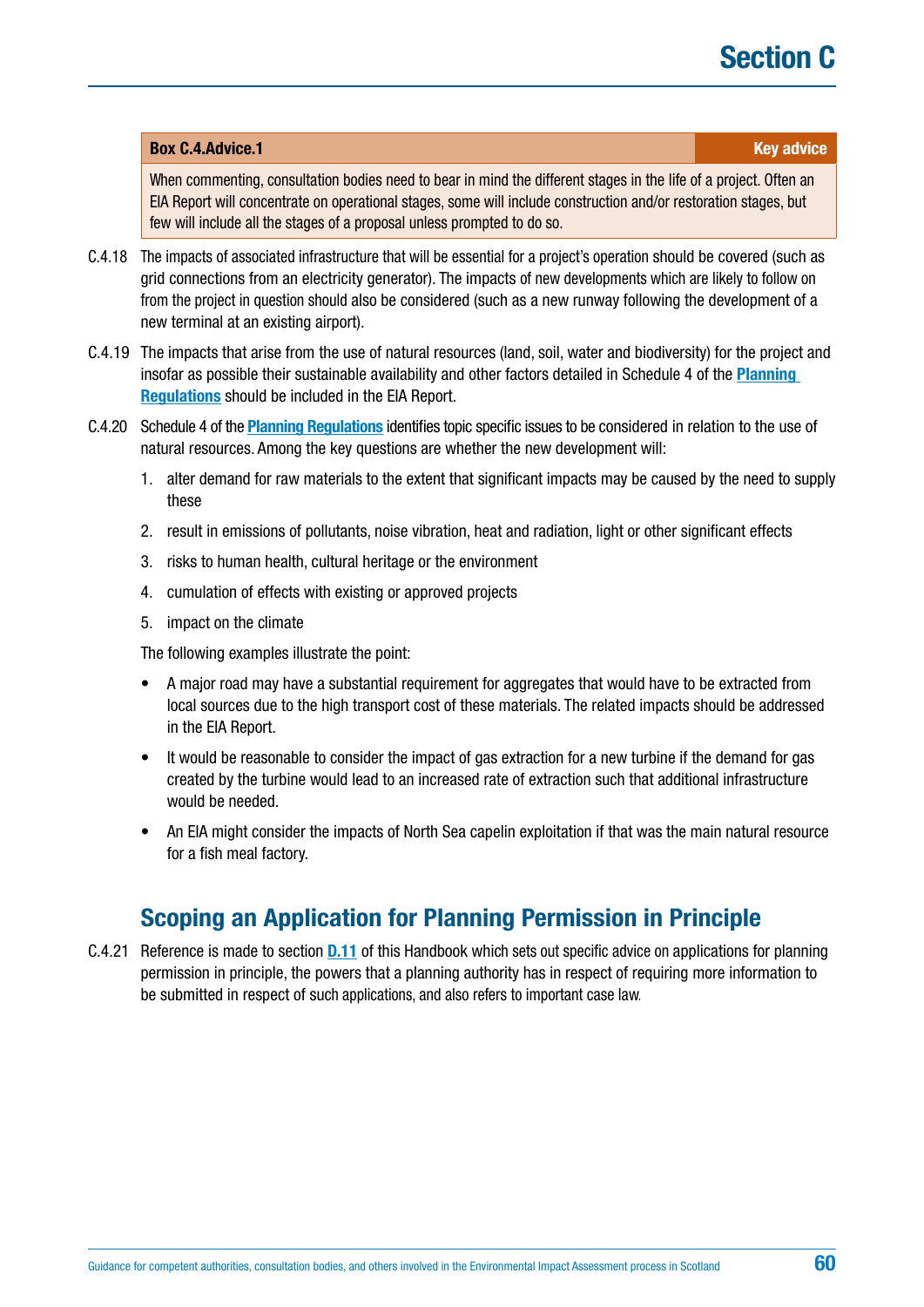## **Relevance of Designations to EIA Scoping**

- C.4.22 Whether or not an EIA Report has been required because of the project's potential impacts on a designated area, all natural and cultural heritage and other designations likely to be significantly affected should be addressed in an EIA Report. It is important, therefore, at the scoping stage, to ensure that the applicant is aware of and understands the significance and purpose of all relevant designations. The potential effects on the designation should be considered at this stage, and where they have the potential to be significant, should be included in the scope of the EIA. This should include reference to national, development plan and other policies relating to the designations. It is helpful if scoping reports set out how decisions have been made as to whether impacts have been scoped in or out.
- C.4.23 The designations in **[Box C.4.Info.2](#page-62-0)** above should be included in the EIA Report wherever applicable. On the other hand, the EIA Report should not focus entirely on designations. The Technical Appendices to this Handbook indicates the importance of assessing significant effects on all aspects of the natural and cultural heritage, whether or not they are subject to specific designations.

## **Selecting Methods for Impact Assessment**

- C.4.24 Whilst there can be no standard form of method for assessing the wide variety of impacts that may be encountered in an environmental assessment, the criteria in **[Box C.4.Info.3](#page-63-0)** may assist in considering the selection of methods on a case by case basis, particularly for ecological and geological assessments, reference should also be made to Appendices 1 - 7 of this Handbook.
- C.4.25 There should generally be less need to depart from the well-defined procedures set out in **[Appendix 2](#page-187-0)**, for landscape and visual impact assessment, although even here, there may be a need to consider the most appropriate form of visualisation, such as by way of computer generated photomontage, or computer generated visual envelopes and zones of visual influence.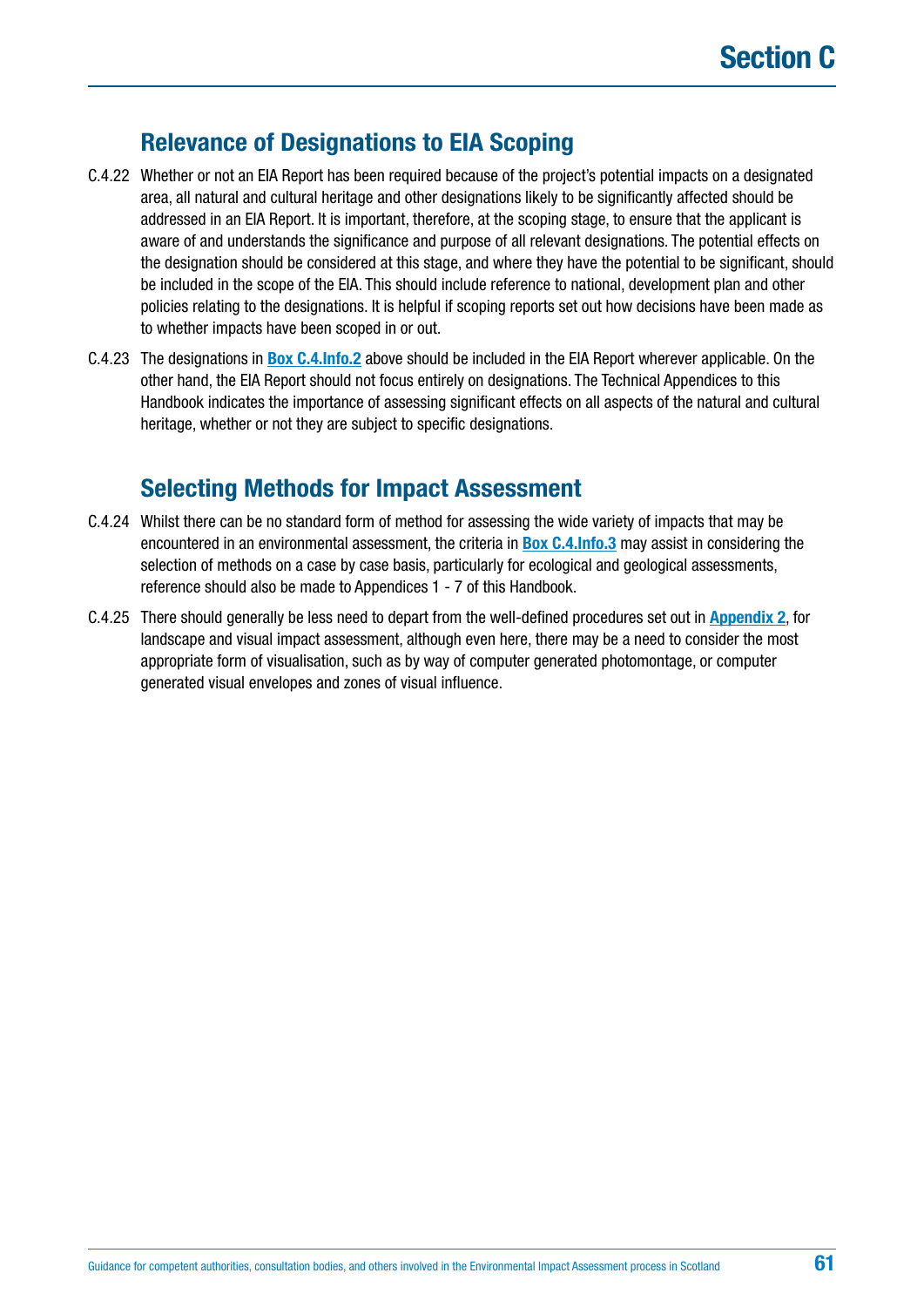## <span id="page-61-0"></span>**Figure 3 – Project Life Stages**

| <b>Overall Stages</b>                            | <b>Life Stage</b>                           | <b>Examples of Sources of Potential Effects</b>                                                                                                                                                                                                                                                                                                                                   |
|--------------------------------------------------|---------------------------------------------|-----------------------------------------------------------------------------------------------------------------------------------------------------------------------------------------------------------------------------------------------------------------------------------------------------------------------------------------------------------------------------------|
| <b>Pre Consent Stages</b>                        | <b>Site Finding</b>                         | Potential changes in management or use of sites, potential effects of<br>neglect and blight                                                                                                                                                                                                                                                                                       |
|                                                  | Site Investigation/ Exploration             | Physical impacts to site from equipment for drilling and testing,<br>anemometers and other testing and sampling equipment.                                                                                                                                                                                                                                                        |
|                                                  | <b>Environmental Surveys</b>                | Disturbance and other impacts resulting from natural heritage,<br>archaeological and other sampling and surveys.                                                                                                                                                                                                                                                                  |
| <b>Pre-Construction Stages</b>                   | Site Acquisition/ requisitioning            | Abandonment of normal land use or management whilst site acquired.<br>Neglect or removal of assets e.g. trees for timber value. Fencing may<br>change.                                                                                                                                                                                                                            |
|                                                  | Advance mitigation                          | Earth moving, planting and other mitigation works in advance of<br>commencement of main construction.                                                                                                                                                                                                                                                                             |
|                                                  | Site preparation                            | Permanent and temporary landtake, earth moving, soil stripping,<br>overburden removal, removal of site features, access, water abstraction<br>and drainage works, fencing.                                                                                                                                                                                                        |
| <b>Construction Stages</b>                       | Construction                                | Storage and handling of materials, construction activities, earth moving,<br>soil and sub soil compaction and stripping, blasting, drilling, piling, water<br>abstraction and drainage works, construction of tunnels and culverts,<br>access by vehicles plant and equipment, compounds, parking, accidental<br>spillages, noise, vibration, light, disruption to public access. |
|                                                  | <b>Restoration of Construction</b><br>Works | Translocation from other sites, seeding, turfing, planting and cultivating.<br>Compounds, use of plant and equipment, vehicular access, storage of<br>materials, movement, soil and sub soil handling, testing and site<br>investigations/surveys.                                                                                                                                |
|                                                  | Commissioning                               | Testing, repairing, altering, moving and otherwise modifying project, often<br>at short notice.                                                                                                                                                                                                                                                                                   |
| <b>Operational</b><br><b>Stages</b>              | <b>Operational Phase</b>                    | Gaseous and particulate emissions, noise, vibration, disturbance, effluents,<br>light, water abstraction and discharges, vehicular access and parking.                                                                                                                                                                                                                            |
|                                                  | Monitoring                                  | Monitoring investigations, surveys etc., repair, maintenance, replacement,<br>emergencies (foreseen and unforeseen), increased maintenance and repair<br>as project ages.                                                                                                                                                                                                         |
| <b>Decommissioning and</b><br><b>Restoration</b> | Decommissioning                             | Run-down in outputs, changes in balance of emissions and effluents,<br>changes in noise and disturbance, light, water abstraction and discharges,<br>fluctuations in outputs and activity                                                                                                                                                                                         |
|                                                  | Demolition/removal                          | Storage and handling of materials, demolition activities, earth moving, soil<br>compaction, blasting, drilling, water abstraction and drainage works,<br>tunnels, culverts, access by vehicles plant and equipment, compounds,<br>parking, accidental spillages, noise, vibration, light, disruption to public<br>access.                                                         |
|                                                  | Restoration                                 | Translocation from other sites, seeding, turfing, planting and cultivating.<br>Compounds, use of plant and equipment, vehicular access, storage                                                                                                                                                                                                                                   |
|                                                  |                                             | of materials, movement, soil and sub soil handling, testing and site<br>investigations/surveys                                                                                                                                                                                                                                                                                    |
|                                                  | <b>After Care</b>                           | Testing and site investigations/surveys, continuing effects of translocation<br>from other sites, seeding, turfing, planting and cultivating                                                                                                                                                                                                                                      |
|                                                  | Ongoing management                          | Restrictions on after use of land and ongoing management options as a<br>result of project having occurred                                                                                                                                                                                                                                                                        |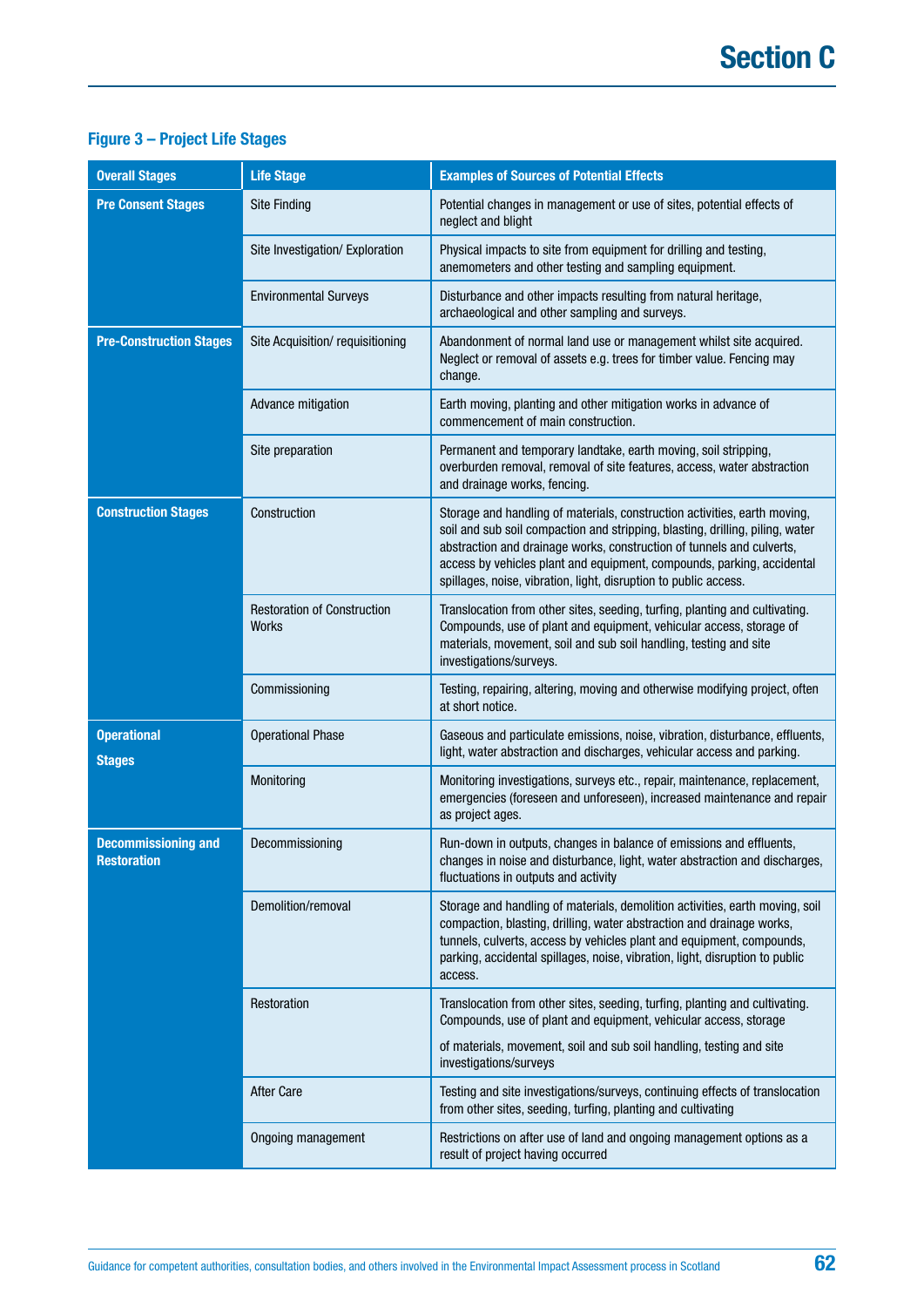## <span id="page-62-0"></span>**Box [C.4.Info.](http://C.4.Info)2 Key information**

## **Designations to be considered in EIA and their relative importance**

## **International:**

- Special Protection Areas (and pSPAs)
- Special Areas of Conservation (and cSACs)
- Sites of Community Importance
- Ramsar Sites (and proposed Ramsar Sites)
- World Heritage Sites
- Biosphere Reserves
- Biogenetic Reserves

## **National:**

- National Parks
- National Scenic Areas
- Inventory Gardens and Designed Landscapes
- Inventory Historic Battlefields
- Scheduled Monuments
- Listed Buildings (Category A)
- National Nature Reserves
- Sites of Special Scientific Interest
- Geological Conservation Review Sites
- Nature Conservation Review Sites
- Marine Nature Reserves
- Areas of Special Protection
- EC Salmonid and Cyprinid Fisheries
- Aquifer Protection Zones
- Environmentally Sensitive Areas (ESAs)
- Marine Protected Areas
- Historic Marine Protected Areas
- Marine Conservation Zones

## **Regional/Local:**

- Conservation Areas
- Country Parks
- Regional Parks
- RSPB Nature Reserves
- Statutory Local Nature Reserves
- Tree Preservation Orders
- Areas of Great/High Landscape Value
- Other local landscape designations
- Ancient Semi Natural Woodland
- Scottish Wildlife Trust Reserves
- Woodland Trust Sites
- Royal Society for the Protection of Birds
- Nature Reserves
- Listed Wildlife Sites (SWT)
- Sites of Importance for Nature Conservation (or local system variant)
- Regionally Important Geological/Geomorphological **Sites**
- Unscheduled archaeology
- Listed buildings (Category B and C)
- Non-inventory Gardens and Designed Landscapes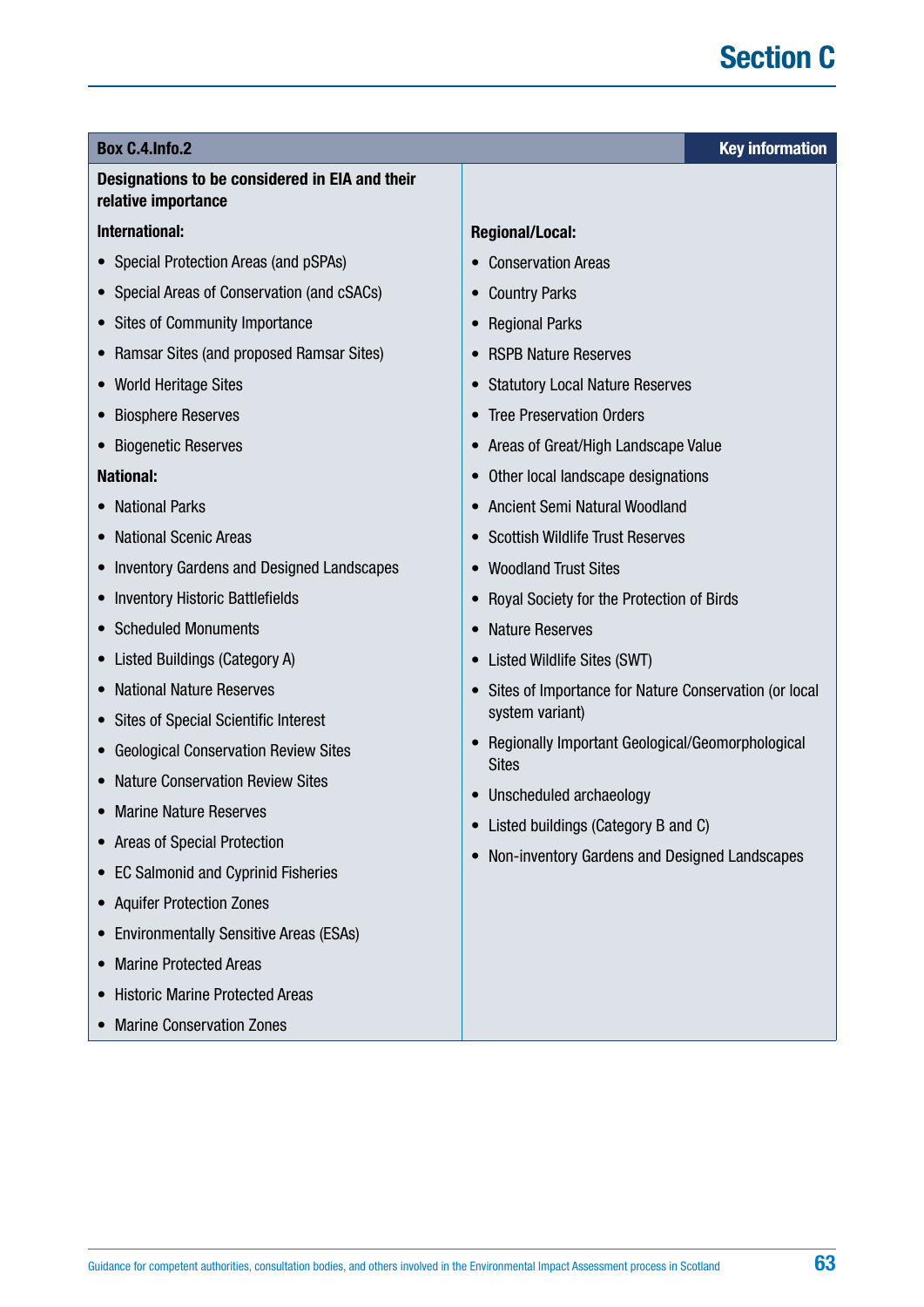# **Section C**

## <span id="page-63-0"></span>**Box [C.4.Info.](http://C.4.Info)3 Key information**

#### **Suggested Criteria for Selecting Impact Assessment Methods**

- The predicted nature and scale of the impacts.
- The overall timescales of the different phases of the project.
- The practicability of the work required.
- The expertise and experience required and its availability to the EIA team.
- The importance of environmental issues in the assessment of the particular project.
- The requirements of information gathering and the availability and accessibility of the information.
- The geographical scale and location of the project.
- The extent of field survey required.
- The need for laboratory work, GIS, computer modelling and other resources and sophisticated techniques of limited availability.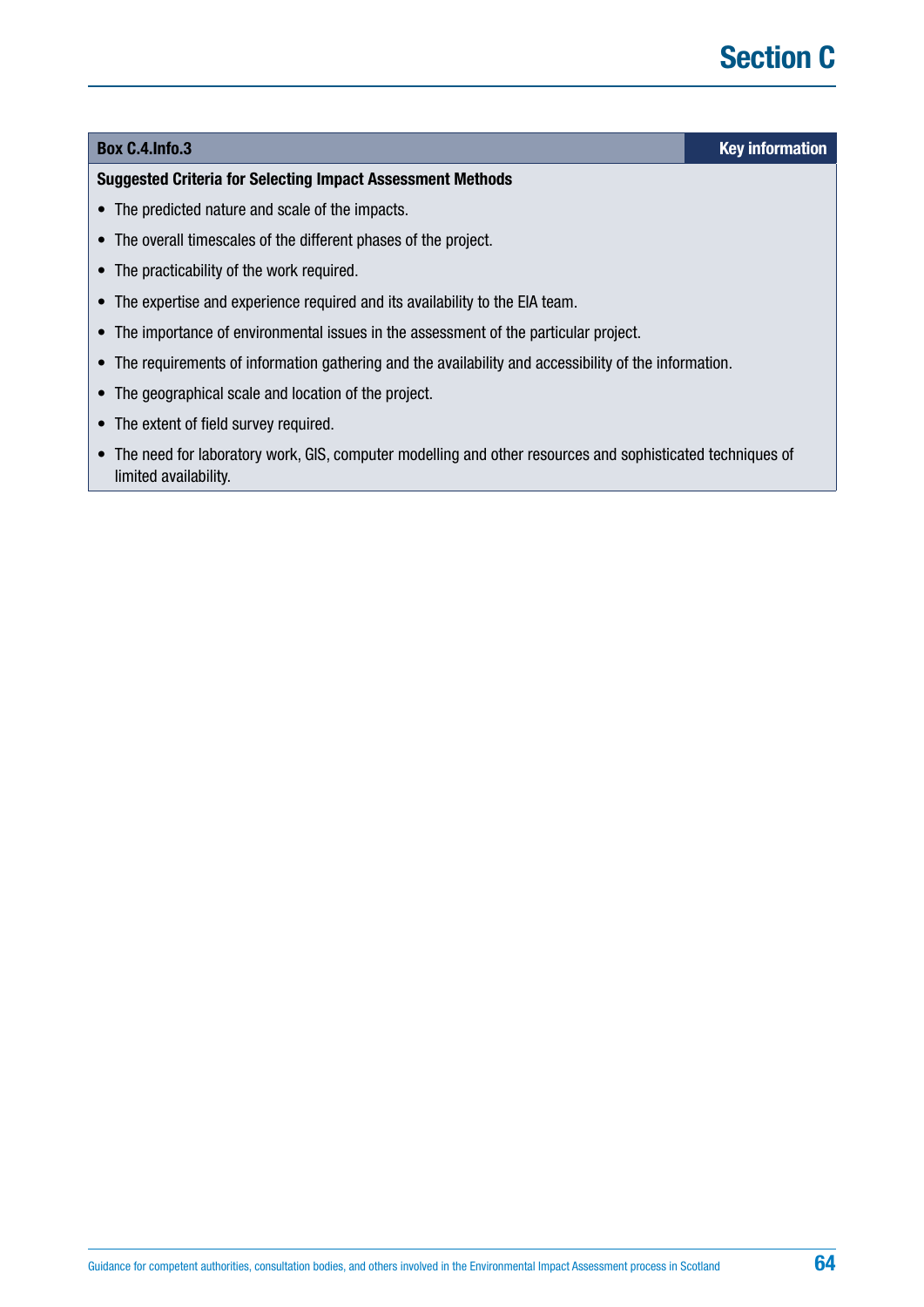# **C.5 Provision of information**

## **Statutory Provisions and Government Guidance**

C.5.1 The consultation bodies have a statutory duty to take reasonable steps to organise and keep up to date any environmental information relevant to their functions, and to actively and systematically disseminate the information to the public generally. This includes information listed in Reg.4(2) of the **[Environmental](http://www.legislation.gov.uk/ssi/2004/520/contents/made)  [Information \(Scotland\) Regulations](http://www.legislation.gov.uk/ssi/2004/520/contents/made)** 2004 (the Environmental Information Regulations). They also have an explicit duty to provide relevant environmental information held by them to further the EIA process, particularly providing it to applicants preparing an EIA Report, (Reg.5 the Environmental Information Regulations and Reg.19 the **[Planning Regulations](https://www.legislation.gov.uk/uksi/2017/571/contents/made)**). Note that Reg.19 of the Planning Regulations clearly states that any authority, body or person required to provide information under the Planning Regulations shall not be required to provide information which it is entitled or is bound to hold in confidence. They also have duties to provide advice and assistance to applicants as indicated below (**[C.5.9](#page-65-0)**).

## **Provision of Information**

- C.5.2 In addition to this duty the **[Planning Regulations](https://www.legislation.gov.uk/uksi/2017/571/contents/made)** also make provision for the mandatory release of environmental information, on request, to an applicant or their agents or consultants) preparing an EIA Report. It applies to all public bodies and specifically to consultation bodies (see the Planning Regulations at Reg.19).
- C.5.3 The duty to provide the information on request applies throughout the EIA process including the early stages of preparation of an EIA Report. An applicant is not bound to provide the consultation bodies with full details of the project when asking for the information. The **[Planning Regulations](http://www.legislation.gov.uk/ssi/2017/102/contents/made)** (Reg.19) state that it is sufficient to identify "the land and the nature and purpose of the development" and the "main environmental consequences to which the person giving the notice proposes to refer to" in the EIA Report.
- C.5.4 However, the **[Environmental Information Regulations](http://www.legislation.gov.uk/ssi/2004/520/contents/made)** are more specific about the duties of the consultation bodies and what is expected of the applicant. Reg.5(2) requires the public authority to provide information to an applicant on request in 20 working days and to ensure, as far as practicable, that the information provided is up to date, accurate and comparable (Reg.5(3)). The applicant may request the information to be provided in a particular form or format (Reg.6) and the consultation bodies shall comply unless either it is reasonable to make the information available in another form or format, or it is publicly available and easily accessible to the applicant in another form or format.
- C.5.5 The 20 day period for supply of information may be extended by up to a further 20 days if the volume or complexity of the information requested makes it impractical for the consultation bodies to provide it in 20 days (Reg.7 **[Environmental Information Regulations](http://www.legislation.gov.uk/ssi/2004/520/contents/made)**). The consultation bodies can make a reasonable charge for providing certain types of information (Reg.8 Environmental Information Regulations).
- C.5.6 In exceptional cases, Reg.10 of the **[Environmental Information Regulations](http://www.legislation.gov.uk/ssi/2004/520/contents/made)** makes provision for the consultation bodies to refuse to provide environmental information requested by an applicant but these cases will be rare.
- C.5.7 The competent authorities have duties to inform the consultation bodies when they know of a case where the EIA Regulations will apply but an applicant may approach the consultation bodies before the competent authority, and they have a duty to provide the information requested, if the applicant says it is in connection with the EIA Regulations.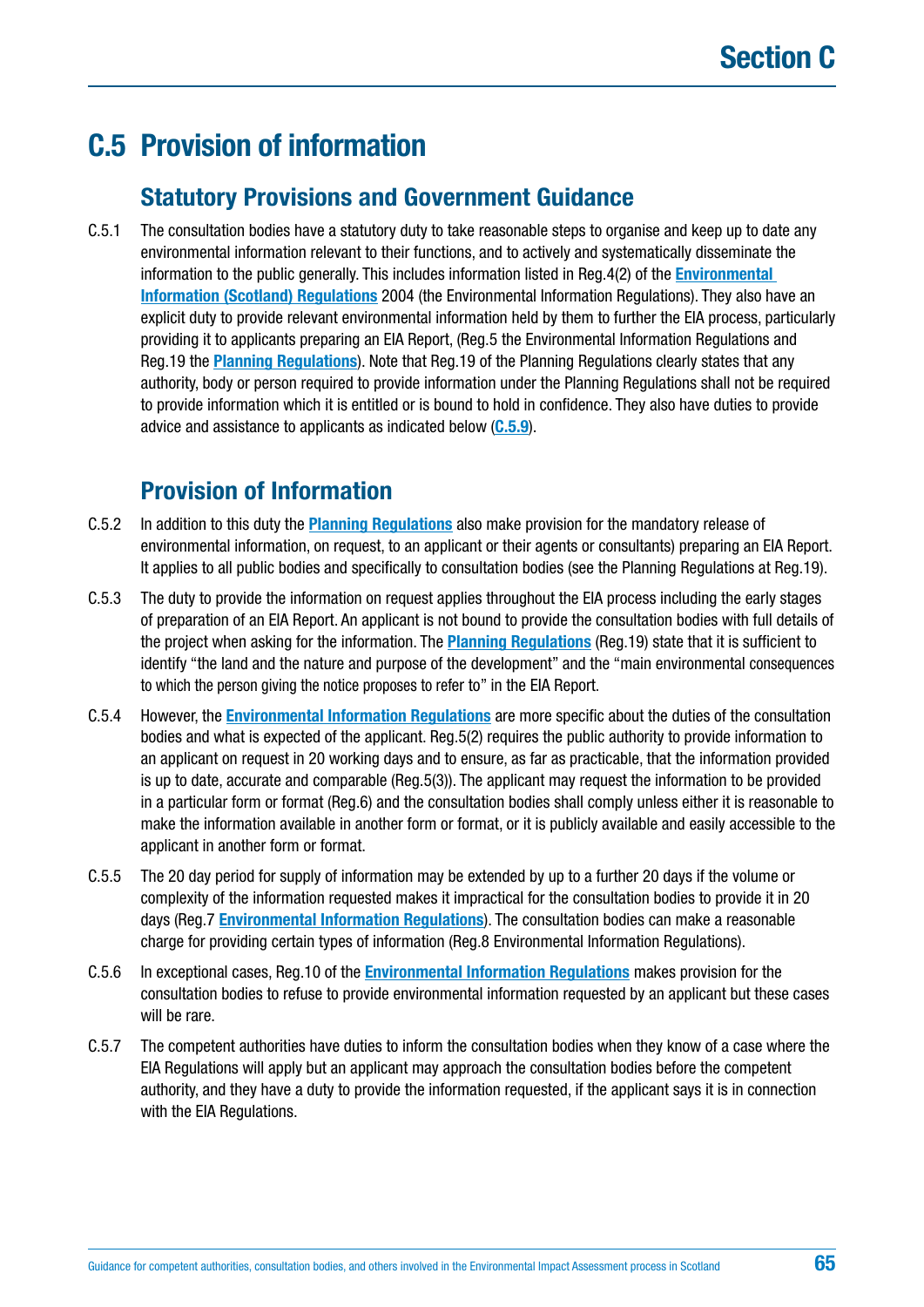<span id="page-65-0"></span>C.5.8 Applicants should not simply ask for all information held by a consultation body for a particular site or area. The applicant may consult the consultation bodies to see whether they hold information relevant to the EIA Report. The EIA Regulations require the consultation bodies to "enter into consultation with that person to determine whether it has in its possession any information which he or they consider relevant to the preparation of the environmental statement and, if they have, the authority shall make that information available to that person." (See, for example, the **[Planning Regulations](https://www.legislation.gov.uk/uksi/2017/571/contents/made)** at Reg.19(5).

## **Duty to Provide Advice and Assistance**

- C.5.9 Reg.9 of the **[Environmental Information Regulations](http://www.legislation.gov.uk/ssi/2004/520/contents/made)** requires the consultation bodies to provide advice and assistance, so far as reasonable, to applicants and prospective applicants. Where a request for information has been formulated in too general a manner, the consultation bodies shall ask the applicant as soon as possible, and in any event within the 20 days period, to provide more particulars in relation to the request and should assist the applicant in providing those particulars. However, if the consultation bodies operate in accordance with a code of practice produced by the Scottish Ministers under Reg.18 of the Environmental Information Regulations, the duty to provide advice and assistance will be deemed to have been met by compliance with the code.
- C.5.10 The EIA regulations do not override the Environmental Information Regulations, but sit alongside them and are intended to be complementary to them. Both sets of regulations seek to apply the requirements of EC Directives (in the case of the Environmental Information Regulations, via **[The Freedom of Information](http://www.legislation.gov.uk/asp/2002/13/contents)**  [Scotland Act 2002](http://www.legislation.gov.uk/asp/2002/13/contents)<sup>,</sup> which itself is intended to comply with the **EC Directive 2003/4/EC on Public Access to [Environmental Information](http://eur-lex.europa.eu/LexUriServ/LexUriServ.do?uri=OJ:L:2003:041:0026:0032:EN:PDF)**.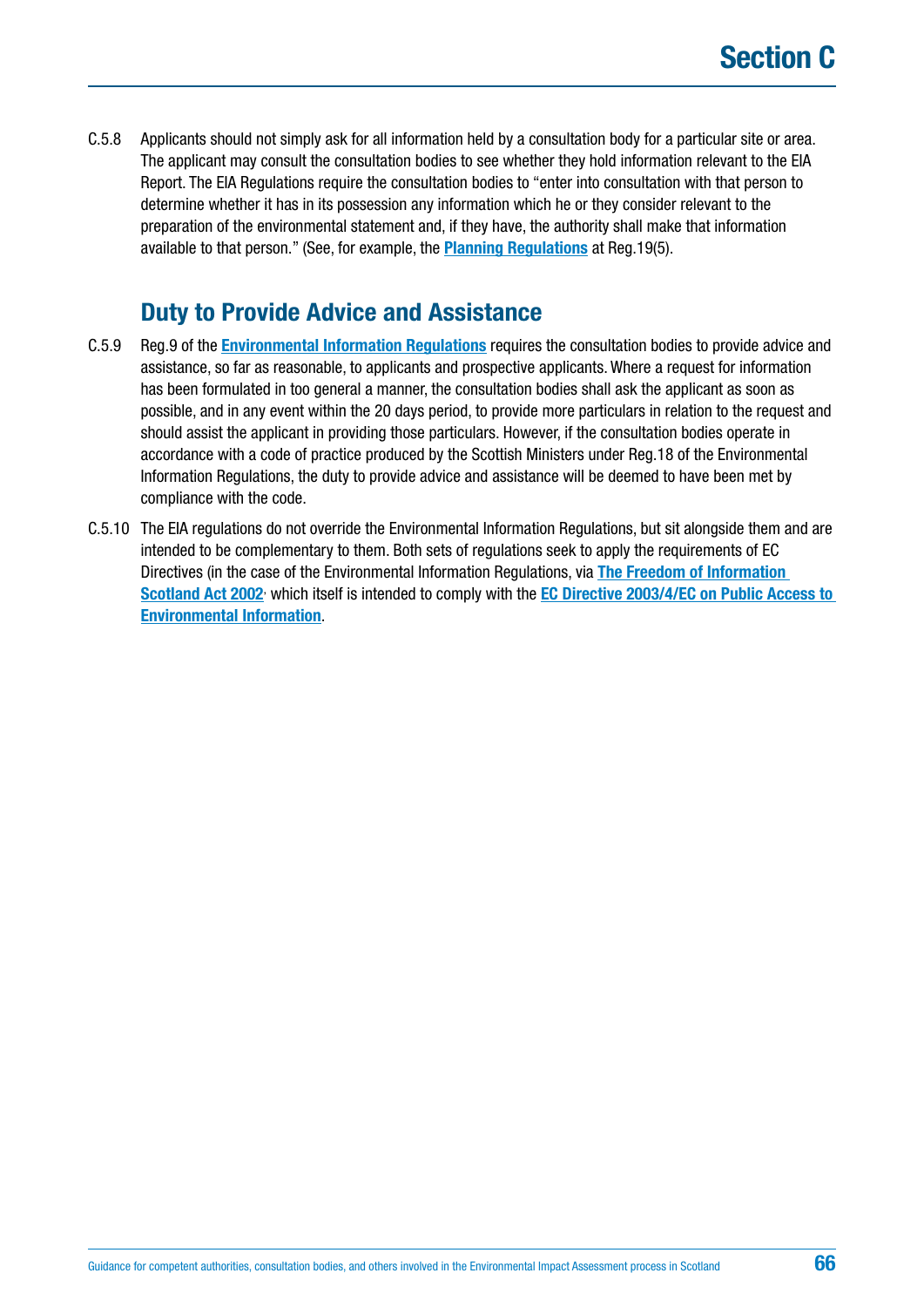# <span id="page-66-0"></span>**C.6 Describing baseline environmental information**

## **Statutory Provisions and Government Guidance**

C.6.1 Contributing to the analysis of baseline information is a non-statutory part of the process. However, the applicant must include the information in the EIA Report so this is a necessary procedure for the applicant. Guidance on this stage is also provided in **[PAN 1/2013](http://www.gov.scot/Publications/2013/08/6471)**.Where a Habitats Regulation Assessment is required as well as the environmental impact assessment the processes should be co-ordinated (Regulation 53 of the **[Planning Regulations](https://www.legislation.gov.uk/uksi/2017/571/contents/made)**). **[Useful guidance](http://ec.europa.eu/environment/eia/pdf/EIA_guidance_EIA_report_final.pdf)** can be found on the EU website.

## **The Developer's Responsibilities**

- C.6.2 Collecting baseline information on the environment ought to be a relatively straightforward part of the EIA process but it is often done inadequately. Unless there is a clear understanding of the baseline and how that may change without the changes that would be brought about by the project, there is little hope of the EIA Report accurately predicting and mitigating the impacts of the proposal.
- C.6.3 Information gathering should be comprehensive in respect of the significant environmental issues to be addressed in the EIA Report. Field work should be carefully planned, bearing in mind the seasonal constraints on some work such as ornithological, botanical, landscape and archaeological surveys. Environmental information sources should be identified and the relevant central and local government authorities and agencies should be consulted. Local communities and voluntary bodies should also be consulted as these groups can provide invaluable information. The technical appendices  $1 - 7$  also provide further guidance on topic specific assessment requirements.

## **Box [C.6.Practice](http://C.6.Practice).1 Good EIA Practice**

## **Baseline Information**

The gathering of appropriate baseline information is a critical part of the EIA process. Information to be included within EIA Reports is set out in schedule 4 of the **[Planning Regulations](https://www.legislation.gov.uk/uksi/2017/571/contents/made)**. Using that information the following points offer advice on the thorough collection of data to support an assessment of impacts.

- The **level of information** gathered should be proportionate to the project, and the importance of potential receptors.
- The **study areas** identified should be appropriate for the scale and extent of the project this should be agreed with any relevant consultees.
- The **survey subjects, methods, emphasis, timing and level of detail** should be consulted on and agreed.
- The **best and most up to date information** available should be used. This should include verification of existing records and project specific field survey.
- **Influences on baseline** that would lead to a change in the absence of the project should be identified.
- All **relevant aspects of receptors** should be included. For heritage assets this will include taking into account the site and its setting, as an example.
- **Gaps, limitations and assumptions** made in the gathering of data should be acknowledged. Where possible it should be made clear how they will be addressed in the assessment.
- Baseline information must be underpinned by a **clear understanding of designated sites**, their purpose, reasons for designation and the implications of this in EIA.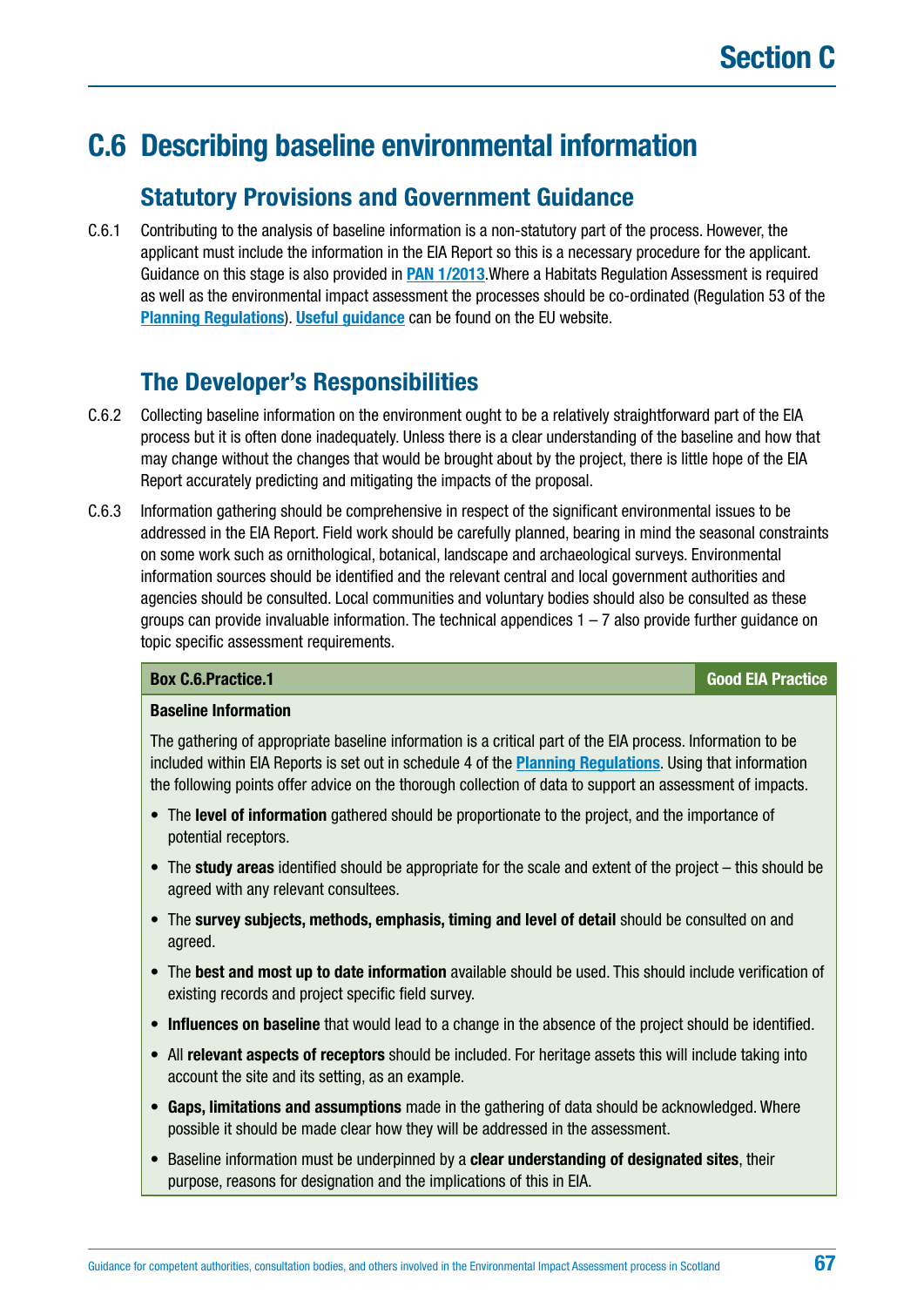## **Box [C.6.Info.](http://C.6.Info)1 Key information**

#### **Field Surveys**

The applicant should undertake field surveys in every case where natural and cultural heritage effects are likely to be significant or effects cannot be predicted at the scoping stage. Where relevant this should include:

- landscape and visual surveys
- archaeological surveys;
- habitat and species surveys
- surveys of natural features and processes
- outdoor recreation/access surveys

These will be essential to adequately inform landscape, visual, historic environment, ecological, marine, earth heritage and outdoor recreation impacts in EIA Reports.

Wherever ecological impacts are expected to affect botanical interests or habitats supporting animal species of interest, vascular plants should normally be surveyed to at least establish National Vegetation Communities (NVC) as this information is likely to be needed to inform ecological assessment. In habitats where lower plants are important constituents of the vegetation (for example moorland, Sphagnum mires) bryophytes and lichens should also be surveyed. For similar reasons, benthic communities should be included in marine surveys. Landscape character assessments are an essential pre-requisite to effective landscape impact assessment.

C.6.4 Where a long lead time on the EIA Report allows, it may be possible to monitor changes in existing conditions prior to the submission of the EIA Report. This would allow trends in ecological or landscape change or marine or other natural processes to be investigated and should be encouraged, although it is rarely possible to do this.

## **Integrating Natural and Cultural Heritage Issues**

- C.6.5 Owing to the different professional skills involved, it is common practice in EIA Reports to address environmental issues separately, for example:
	- Landscape and visual impacts
	- Ecological Impacts
	- Impacts on the marine environment, marine systems and coastal processes
	- Cultural heritage impacts
	- Geological and soil impacts: earth heritage
	- Public amenity/recreation impacts: outdoor access
- C.6.6 In many EIA Reports even these sections or chapters can be subdivided, each being written by a separate author with specialist knowledge of, for example, aquatic or terrestrial ecology. In order to ensure authoritative assessment the practice of different authors each presenting their conclusions should be encouraged, but the EIA Report team co-ordinator should ensure that all of these differing elements are consistent and drawn together in an integrated and understandable presentation.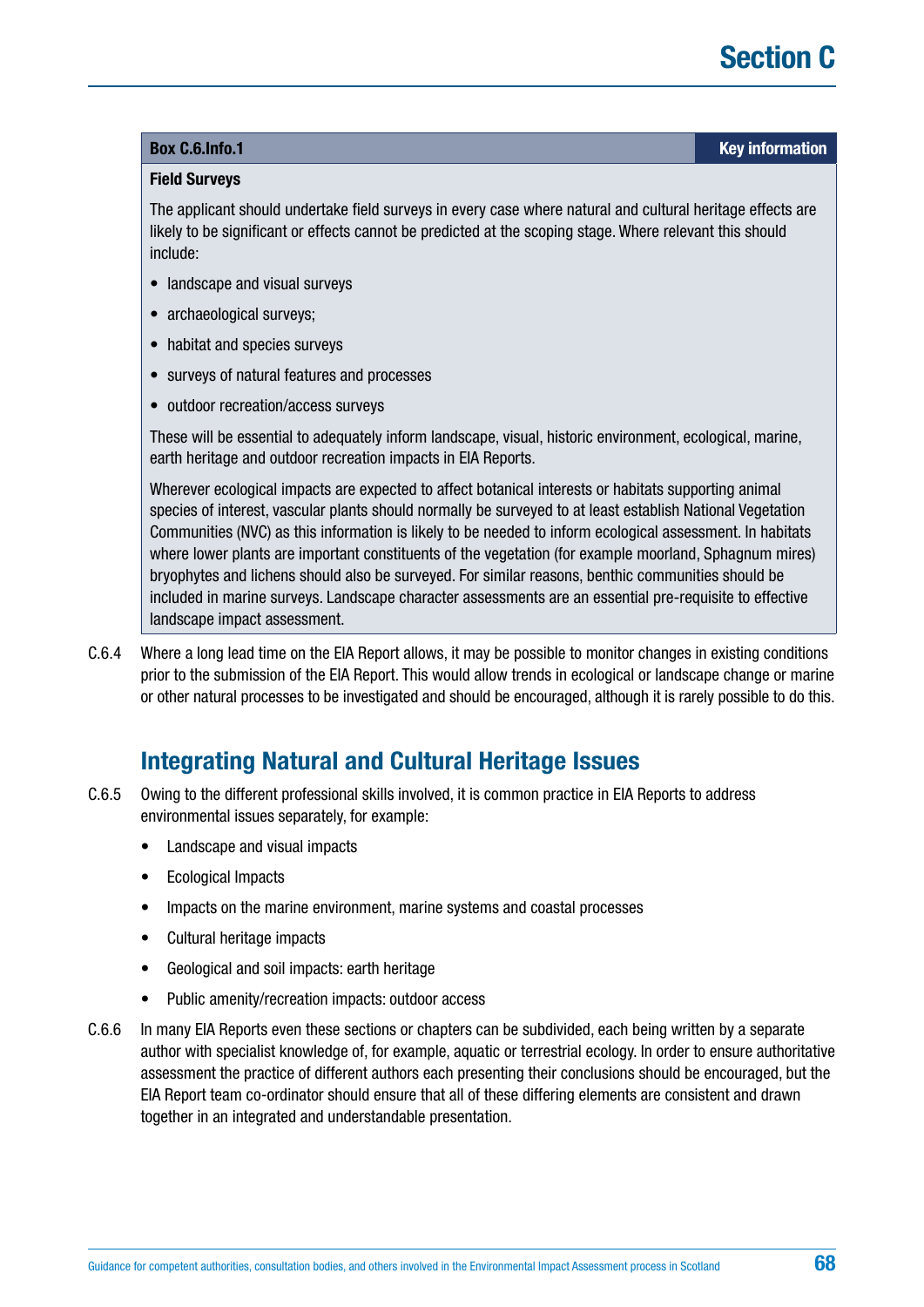# **Section C**

#### **Box [C.6.Advice](http://C.6.Advice).1 Key advice Research 2014 Key advice**

#### **The Approach to Baseline Information**

When discussing or commenting on a (draft) EIA Report, competent authorities and consultation bodies should encourage rigorous assessment by appropriately qualified and experienced professionals, with specialists used where appropriate, and the facility in the EIA Report for all of their respective assessments to be clearly and consistently set out. For example the Report should be prepared by a competent expert in terms of Regulation 5(5)(a) of the **[Planning Regulations](https://www.legislation.gov.uk/uksi/2017/571/contents/made)** and the competent authorities must ensure that they have access to sufficient expertise to assess the EIA Report.

However, competent authorities and consultation bodies should also encourage an integrated approach to natural and cultural heritage issues. The interrelationships between landscape, visual, terrestrial, aquatic and marine ecological and earth heritage information and the implications for the enjoyment of, access to and better appreciation of the natural heritage should be clearly set out.

Competent authorities and consultation bodies should encourage different aspects of the natural and cultural heritage to be assessed on a common basis wherever possible. For example landscape and ecological assessments may be able to use the same broad scales of significance so the significance of the different effects on the natural and cultural heritage can be directly compared.

C.6.7 It is possible, and in many cases even likely, that baseline conditions reported in an EIA Report may change by the time the project is commenced on site, or becomes operational. This should, where possible, be anticipated in the EIA Report by predicting future change in absence of the project. However, additional projects may have come forward and received consent or even have been constructed before the subject project is undertaken, owing to different lead times and consenting procedures. Where projects A or B are subject to applications for consent at the time of preparation of the EIA Report for project C, the statement should assess the effects of baseline plus project C; the effects of the baseline plus project  $A +$  project C; baseline plus project B + project C; and baseline plus projects  $A + B + C$ ; and so forth. The competent authority should be consulted about the combinations of projects to be assessed.

The competent authority is required to include confirmation in a decision to grant planning permission that the reasoned conclusion for the decision remains up to date.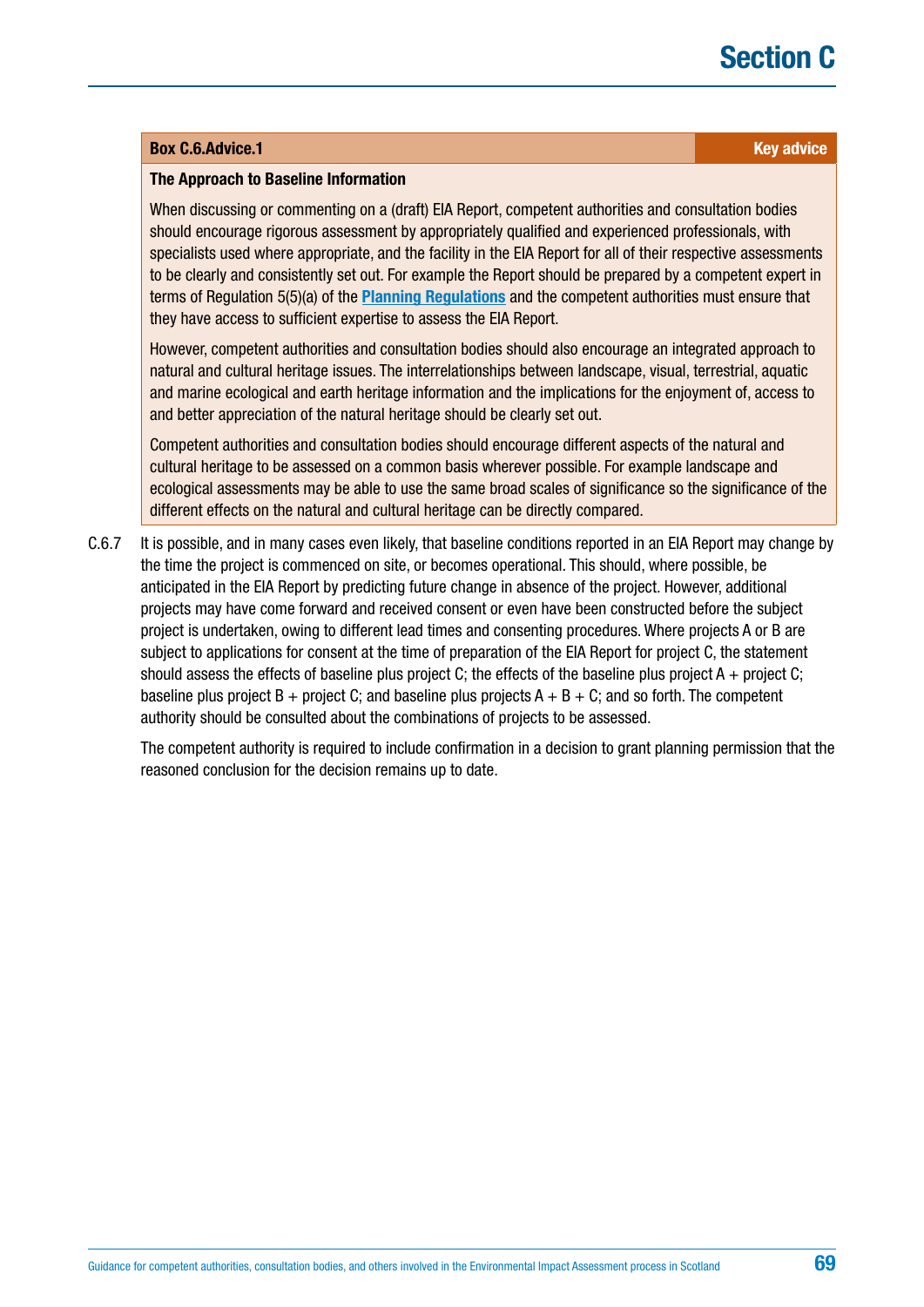# **C.7 Predicting environmental impacts**

## **Statutory Provisions and Government Guidance**

C.7.1 A prediction of environmental effects must be included in an EIA Report so this is a necessary procedure for the applicant. Guidance on this stage is also provided in **[PAN 1/2013](http://www.gov.scot/Publications/2013/08/6471)** at paragraph 5.1 onwards.

## **Impact Prediction**

- C.7.2 Predicting and describing significant environmental impacts is a statutory requirement to include in an EIA Report, reference is made to **C.4** above and Appendices 1 - 7 of this Handbook.
- C.7.3 Predicting the effects of a proposed project is a fundamental stage in EIA. One of the main purposes of the EIA Report is to clearly explain what the impacts of a proposal would be. The impacts should always be included in the Non-Technical Summary (NTS) in a way that is understandable to the general public. However, this is not always easy in respect of technically complex issues.
- C.7.4 Predicting environmental impacts involves two main elements of work:
	- Anticipating, modelling, predicting or forecasting the changes that would be brought about by the project at all of its life stages, often compared to baseline, and/or predicted changes without the project (see **[C.8.4](#page-72-0)** below).
	- Explaining, in a rational, consistent, impartial and transparent way, the significance of the changes.
- C.7.5 The results of changes or other effects of the project are usually referred to as "impacts".
- C.7.6 The effectiveness of impact prediction in EIA Reports varies considerably. Given the constraints of sometimes inadequate available information, the evolving nature of modelling and predictive techniques, the lack of understanding as to how the environment may respond to some impacts and the extensive reliance of the process on professional judgment, it is not surprising that this element of the EIA process had been widely criticised. The EIA Regulations implemented in 2017 assist in further improvement.
- C.7.7 Appendices 1 7 of this Handbook contain more detailed advice on best practice techniques for predicting impacts and assessing and explaining their significance. It is likely that competent authorities will need specialist advice in respect of some aspects of EIA, from the consultation bodies and others.
- C.7.8 Different effects may be experienced at different stages in a project's life (such as site preparation, construction, operation, decommissioning or restoration (see also **[Figure 3](#page-61-0)**)). The EIA Report should clearly set out the effects on the natural and cultural heritage interests and their interrelationships with each other and with other environmental effects.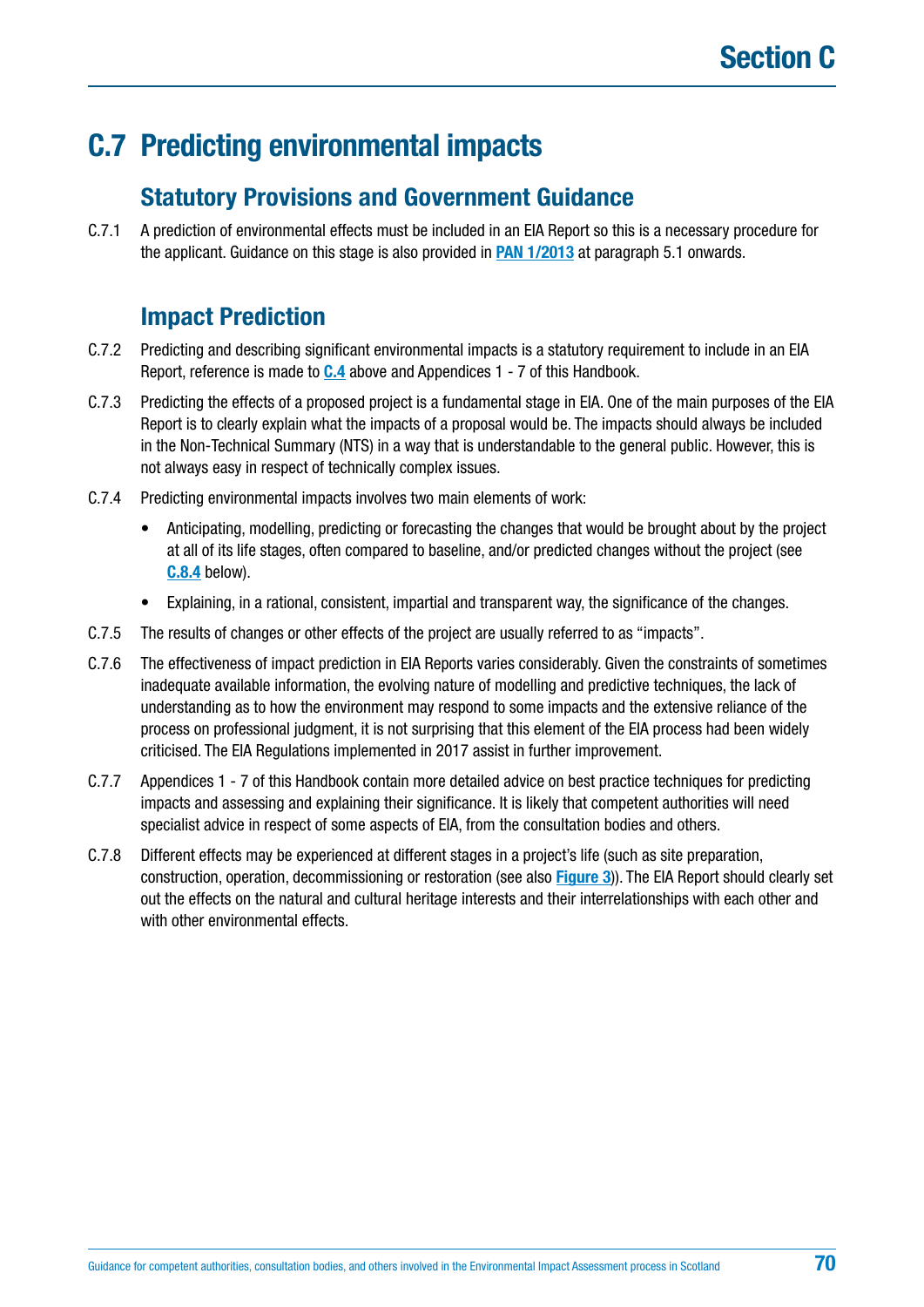# **Section C**

#### **Box [C.7.Advice](http://C.7.Advice).1 Key advice**

#### **The Approach to Impact Prediction**

Consultation bodies should adopt a practical and rational approach to commenting on the effectiveness of impact prediction. If there are concerns over the approach to impact prediction, it will usually be helpful to establish the area of disagreement. For example, can the baseline information be agreed and can methods of survey or analysis, or prediction, or models, or criteria / thresholds etc. be agreed?

If there is a difference of judgement or opinion, consultation bodies should express and justify the way in which it differs and any reasons that can be given as to how the difference of opinion may arise. The EIA Report should not be criticised if the evidence base is accurate and the difference is simply one of professional judgement, unless it is clear that the judgement is irrational, extreme or inconsistent with standard practice.

As a minimum competent authorities and consultees should check that an EIA Report fairly and consistently describes:

- A. the sensitivity of the environmental resource
- B. the magnitude of change in absolute terms where possible and relative terms elsewhere
- C. the likelihood of the impacts occurring
- D. the certainty with which impacts have been identified
- E. the comparison with the do nothing alternative (see **[C.8.4](#page-72-0)** below) and other alternative solutions that are feasible and practical
- F. mitigation and consideration given to alternatives
- G. the significance of the impacts

| <b>Box C.7.Info.1</b>                                                    |                                     | <b>Key information</b> |
|--------------------------------------------------------------------------|-------------------------------------|------------------------|
| <b>Types of impact</b>                                                   |                                     |                        |
| The effects of a proposal may be:                                        | one-off, intermittent or continuous |                        |
| predictable or unpredictable                                             | certain or uncertain                |                        |
| direct or indirect                                                       | avoidable or unavoidable            |                        |
| positive (beneficial) or negative (harmful)<br>$\bullet$                 | reversible or irreversible          |                        |
| temporary or permanent                                                   | localised or widespread             |                        |
| short, medium or long-term                                               | small or large                      |                        |
| immediate or delayed                                                     | individual or cumulative            |                        |
| These factors may contribute to the level of significance of the impact. |                                     |                        |

C.7.9 This will usually require factual information. Prediction of impacts should be as objective and, where possible, as quantified as possible. However, there will often be uncertainties so a range of potential results may need to be considered with an explanation about the nature of the uncertainties associated with predictions.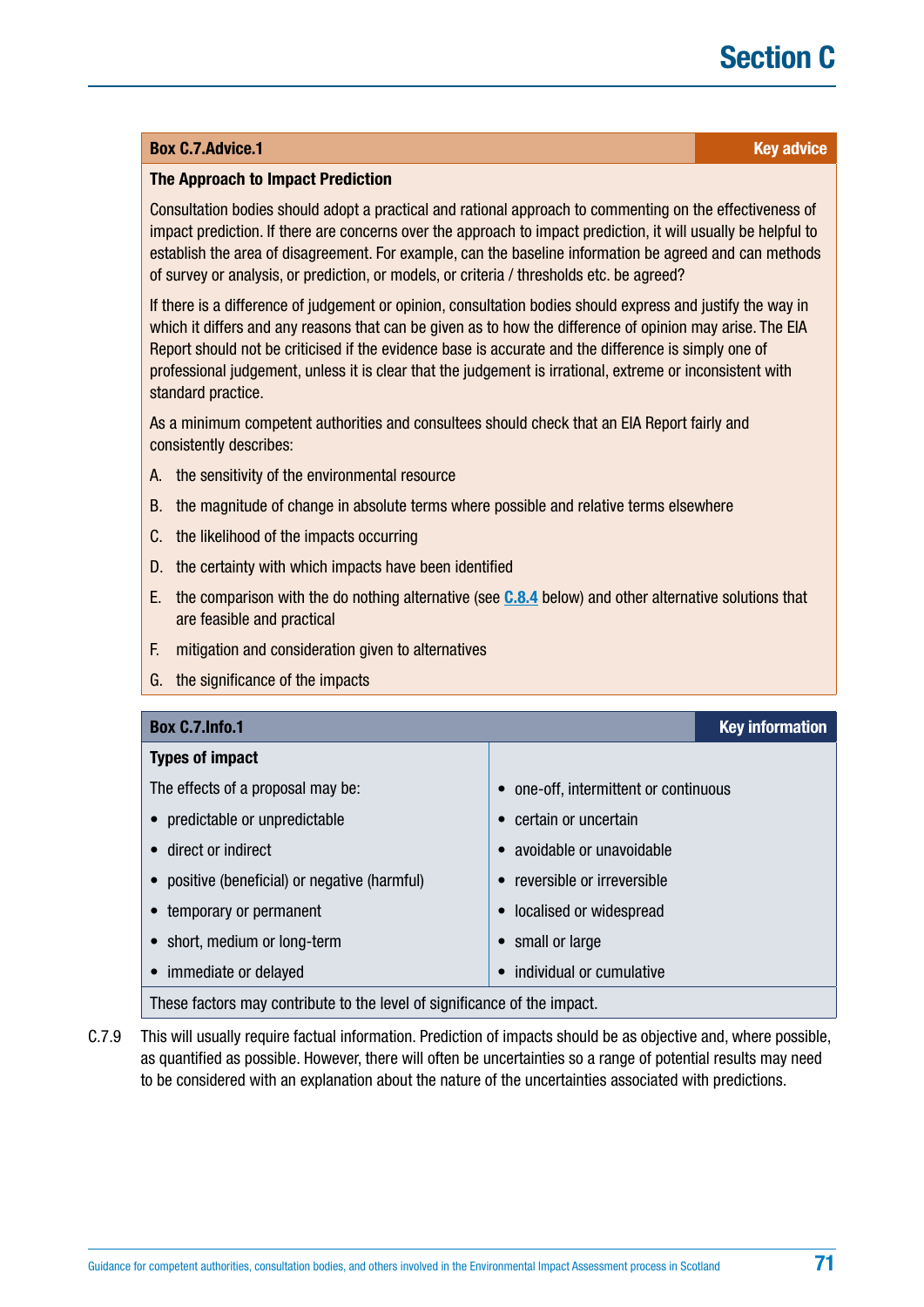C.7.10 The Information required for impact prediction will generally include:

- The likelihood of the impact occurring at the magnitude anticipated
- The likely duration of the impact and whether it would be continuous, intermittent, immediate or delayed
- The extent to which the impact could be reversed
- The feasibility and effectiveness of any measures designed to mitigate the impact
- The cumulative effects of different impacts in this project
- The cumulative effects of the same or different impacts in this and other projects
- The risk and effects of unscheduled, emergency or accidental events and the effects of the resulting activity
- C.7.11 In terms of biodiversity, the magnitude of change should generally be expressed in absolute terms and relatively in terms of percentage change to habitat area or species population or net gains and losses of important landscape features. Given the likelihood of uncertainties, the degree of confidence in the predictions as to the magnitude of effects should also be indicated. The status of the site will generally be a factual expression in relative terms of the international, national, regional or local importance of landscape, habitats or species, and cultural heritage interests. The assessment of sensitivity will require a professional and sometimes subjective judgement. This usually takes account, for example, of the distribution, population, rarity or vulnerability to change of the habitats and species in nature conservation terms; the distribution, character and special interests of heritage assets and their setting and the vulnerability of landscapes to loss of local character or distinctiveness.
- C.7.12 By way of example, **[Figure 4](#page-72-0)** is an illustration of a matrix showing the magnitude of changes in the landscape. Landscape impact magnitude is based, amongst other things, on the extent of change to the landscape resource, the duration, scale and nature of the change and the impact of the change on the character of the landscape and its tolerance for accommodating change. This is an example only, each EIA will require its own matrix designed to meet the particular circumstances.
- C.7.13 The impacts should be considered in the light of any information available or reasonably obtainable about the capacity of environments to accommodate change. Limits of acceptable change can sometimes be defined and these are particularly relevant to EIA procedures.

| <b>Substantial magnitude</b>   | Significant changes, over a significant area, to key characteristics or features or to<br>the landscape's character or distinctiveness for more than 2 years.                                                                                           |
|--------------------------------|---------------------------------------------------------------------------------------------------------------------------------------------------------------------------------------------------------------------------------------------------------|
| <b>Moderate magnitude</b>      | Noticeable but not significant changes for more than 2 years or significant changes<br>for more than 6 months but less than 2 years, over a significant area, to key<br>characteristics or features or to the landscape's character or distinctiveness. |
| <b>Slight magnitude</b>        | Noticeable changes for less than 2 years, significant changes for less than 6<br>months, or barely discernible changes for any length of time.                                                                                                          |
| <b>Negligible or no change</b> | Any change would be negligible, unnoticeable or there are no predicted changes.                                                                                                                                                                         |

#### **Figure 4 – Example of Scale of Magnitude of Changes to the Landscape Resource**

C.7.14 Where limits cannot or should not be defined, a broader approach, assessing the capacity of habitats or landscapes to accommodate change, in more general, relative terms could be used. The SNH national programme of **[Landscape Character Assessments](https://www.nature.scot/professional-advice/landscape-change/landscape-character-assessment)** is a particularly important resource contributing to the EIA process. These assessments should be used in every case. They are likely to be the best available baseline information for landscape assessment and the most authoritative source of comment on the sensitivity of landscapes, based more on their character and distinctiveness. Assessment should focus on landscape character rather than designations, although designations will need to be considered in the light of their policy implications (see section **[C.6](#page-66-0)** above).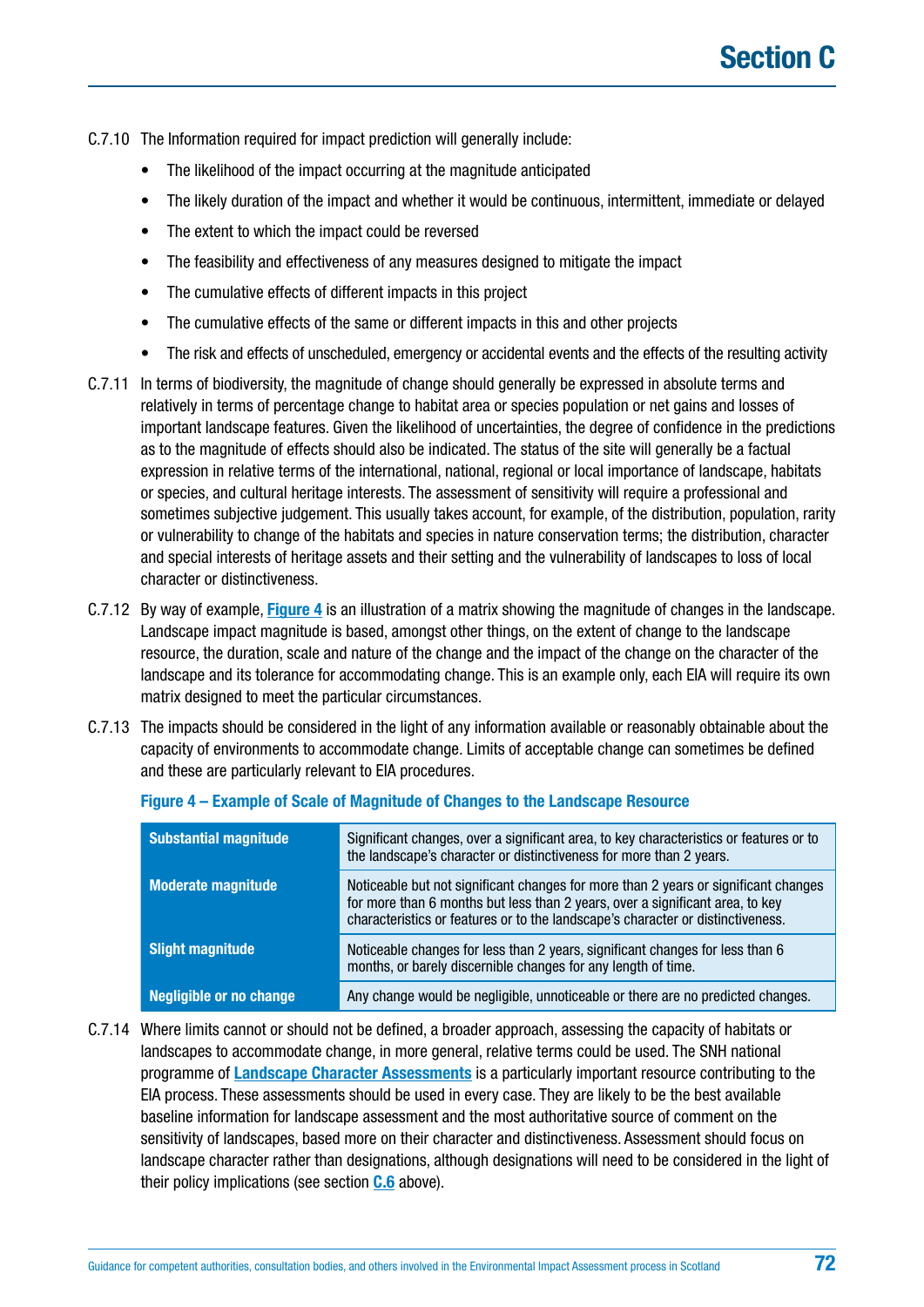# <span id="page-72-0"></span>**C.8 Assessing the significance of impacts**

## **Statutory Provisions and Government Guidance**

C.8.1 The EIA Report should include a description of the nature, scale and significance of the effects. It should also consider measures and means of mitigating, avoiding and offsetting any significant adverse effects, so this is a necessary procedure for the applicant. It will also be a necessary procedure for consultees to consider the significance of the effects in order to make representations to the competent authority. Guidance on this stage is also provided in **[PAN 1/2013](http://www.gov.scot/Publications/2013/08/6471)** at paragraphs 4.10.

# **The Significance of Impacts**

- C.8.2 Assessing the significance of impacts relies, at least in part, on value judgements, including placing weight or value on the environment likely to experience the change although some value may have been established through the designation process. The significance of impacts at this stage should relate back to the impacts deemed to be significant at the scoping stage (section **[C.4](#page-56-0)** above). It is also possible that new environmental effects may come to light in the assessment process because it should be iterative. Essentially, an EIA is undertaken to address impacts that are considered to be significant having taken account of the requisite information, so it should have revealed the impacts that will occur and how important they will be. The EIA should also identify and detail methods of mitigating or avoiding identified significant adverse impacts on the environment.
- C.8.3 The significance of change is also related to the duration, timing and extent of effects, the degree of certainty in the prediction of impacts and the likelihood of irreversible changes occurring. For example, an effect which is unlikely, or the likelihood of which is uncertain, may nevertheless be significant if it would be a very serious or irreversible adverse effect, if it did occur. This is the basis of the "precautionary principle", see section **[E.1](#page-106-0)** below.
- C.8.4 The significance of the effects of a proposed development should be considered in the context of changes that will occur regardless of whether the project goes ahead or not, the "do nothing alternative". The "donothing" comparison, or in some cases, such as road improvements, the "do-minimum" comparison, is a projection of the existing data to provide a baseline for comparison to show how the site would change if the project did not go ahead. The "do-nothing" comparison examines trends currently occurring at the site, including likely management, land use changes, effects of climate change (e.g. species migration) or other interventions, and assesses the significance of these changing conditions. The "do-nothing" comparison, however, should be used in a reasonable way. It should genuinely predict likely change, on a realistic basis, for example by including the effects of projects which already have consent but are not yet implemented. It should not take the best possible comparison for the purpose of the EIA Report, in order to try to demonstrate that the project proposed would have less adverse, or even beneficial, effects over a "do nothing" prediction that is not likely to materialise.
- C.8.5 Reasonable alternatives, for example, if the project went ahead in a different form or at a different location, should normally be considered. This will reveal the full picture of the project's effects and the least damaging option. If alternatives have been considered they should be included in the EIA Report with an explanation as to why they were rejected.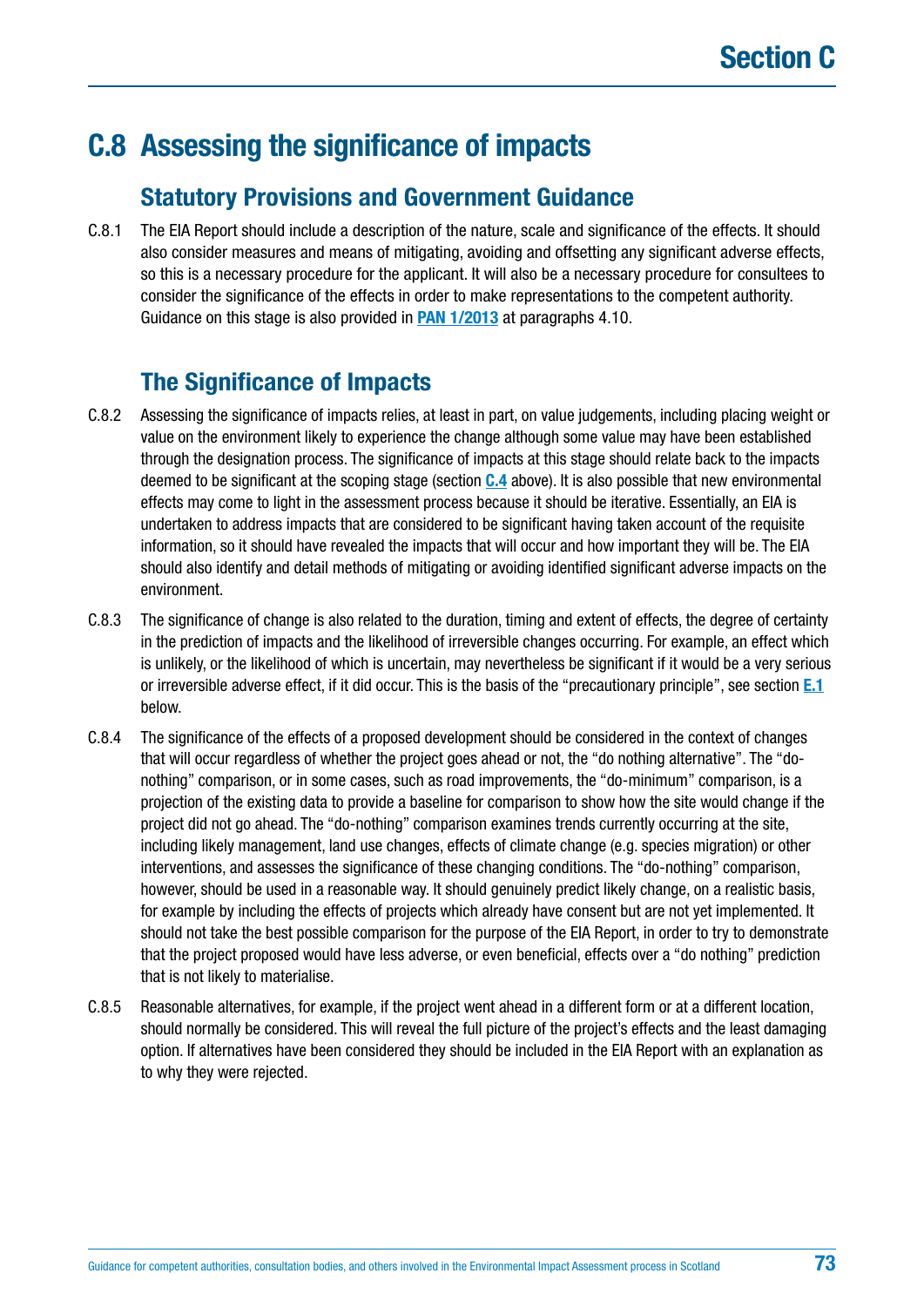#### **Box [C.8.Info.](http://C.8.Info)1 Key information**

#### **Factors Affecting Significance of Impacts**

The significance of an impact is topic specific and is a matter of professional or expert judgement. The technical appendices to this handbook provide guidance on assessing impacts for a number of environmental topics.

However in general it is arrived at from an analysis of:

- The importance of the receptor and/or the sensitivity of the environment to change, including its capacity to accommodate the kinds of changes the project may bring about
- The amount and type of change, often referred to as the impact magnitude which includes the timing, scale, size and duration of the impact
- The likelihood of the impact occurring which may range from certainty to a remote possibility
- Comparing the impacts on the environment which would result from the project with the changes that would occur without the project- often referred to as the "do-nothing" or "do minimum" comparison

The significance of the impacts of the project should then be expressed, usually in relative terms, based on the principle that the more sensitive the resource, the more likely the changes and the greater the magnitude of the changes, compared with the do nothing comparison, the greater will be the significance of the impact.

C.8.6 A matrix can be used for considering the significance of impacts. This may combine the work previously undertaken for the assessment in respect of baseline information about the relative importance of the resource and impact prediction. The sensitivity of the resource can be analysed from the baseline information and may be summarised and classified in a matrix. Figure 5 is an example specific to landscape impact assessment. Readers should also refer to the technical appendices for other topic areas.

| <b>High Sensitivity</b>   | Key characteristics and features, identified by systematic landscape character<br>assessment, which contribute significantly to the distinctiveness and character of<br>the landscape character type. Designated landscapes e.g. National Parks, NSAs and<br>AGLVs and landscapes identified as having low capacity to accommodate proposed<br>form of change. |
|---------------------------|----------------------------------------------------------------------------------------------------------------------------------------------------------------------------------------------------------------------------------------------------------------------------------------------------------------------------------------------------------------|
| <b>Medium Sensitivity</b> | Other characteristics or features of the landscape that contribute to the character<br>of the landscape locally. Locally valued landscapes which are not designated.<br>Landscapes identified as having some tolerance of the proposed change subject to<br>design and mitigation etc.                                                                         |
| <b>Low Sensitivity</b>    | Landscape characteristics and features that do not make a significant contribution<br>to landscape character or distinctiveness locally, or which are untypical or<br>uncharacteristic of the landscape type. Landscapes identified as being generally<br>tolerant of the proposed change subject to design and mitigation etc.                                |

#### **Figure 5 – Example of Scale of Sensitivity of Landscape Receptors**

C.8.7 The significance matrix can combine the information about the sensitivity of the resource, in this case the landscape resource, with the information previously compiled about the magnitude of impacts, of the kind shown in Figure 4 above. Combining the two sets of analysis, from **[Figures 4](#page-72-0)** and **5**, enables a simple matrix of significance to be compiled as shown in **[Figure 6](#page-74-0)**.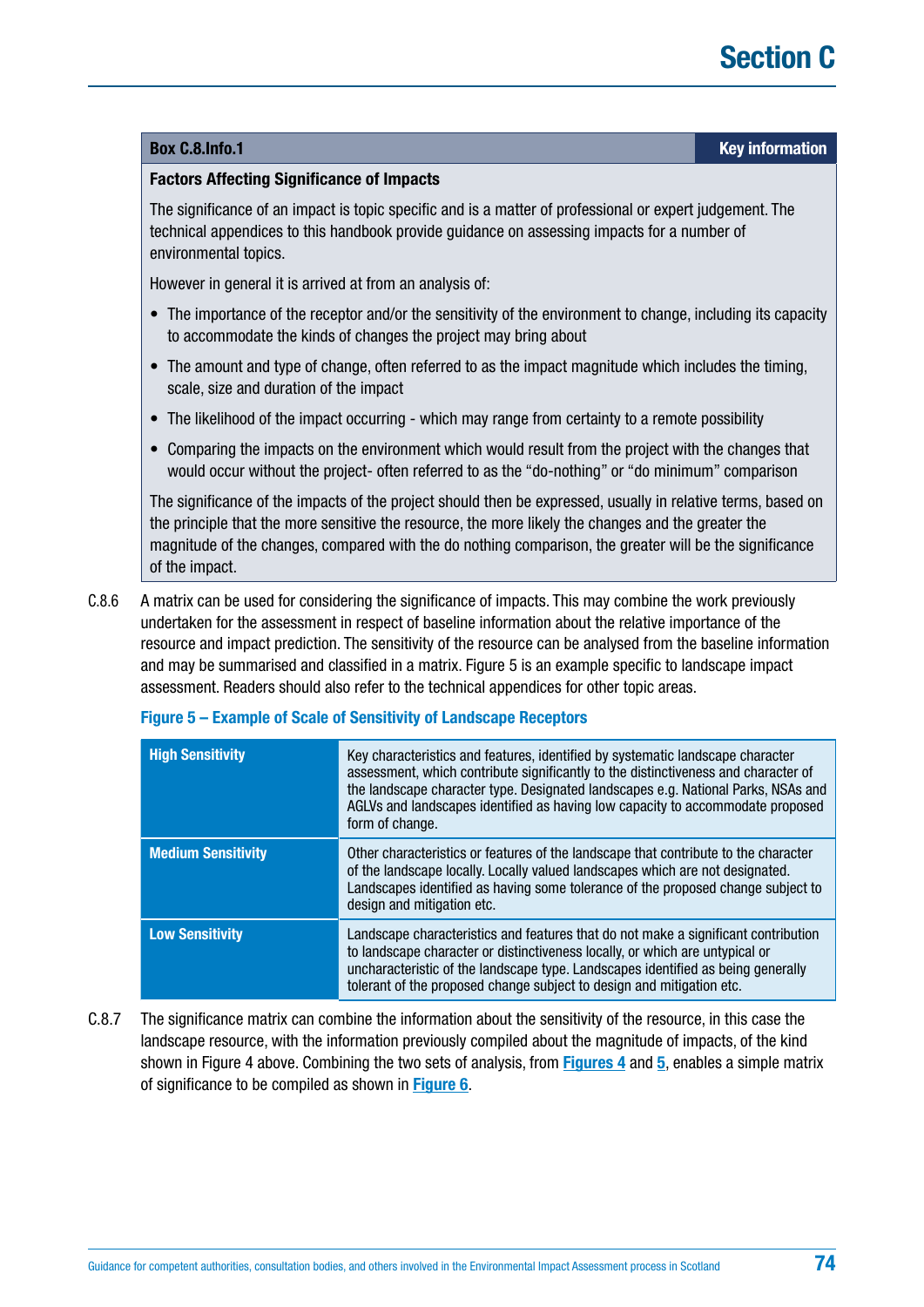#### <span id="page-74-0"></span>**Figure 6 – Example of a Matrix Showing Impact Significance Related to Sensitivity and Magnitude of Change**

| <b>Sensitivity of</b><br>environmental<br>receptor | <b>Magnitude of Change</b> |                 |               |                        |  |  |
|----------------------------------------------------|----------------------------|-----------------|---------------|------------------------|--|--|
|                                                    | <b>Substantial</b>         | <b>Moderate</b> | <b>Slight</b> | <b>Negligible/None</b> |  |  |
| <b>High</b>                                        | <b>Major</b>               | <b>Major</b>    | Moderate      | Negligible/None        |  |  |
| <b>Medium</b>                                      | <b>Major</b>               | Moderate        | <b>Minor</b>  | Negligible/None        |  |  |
| <b>Low</b>                                         | Moderate                   | <b>Minor</b>    | <b>Minor</b>  | Negligible/None        |  |  |

C.8.8 The construction of the matrix for weighing the significance of landscape and visual impacts should be adapted to fit individual cases or types of cases. For example, a significance matrix for natural or cultural heritage impacts may look like the example in **Figure 6**. The impacts are individually ranked for their significance on the basis of the sensitivity of the resource and the magnitude of the change, a high sensitivity resource and high magnitude of change would result, selfevidently, in an impact of major significance. It is suggested that shaded impacts of major or moderate significance, in **Figure 6**, would be changes that would be regarded as likely significant effects in the EIA process, which at screening stage would trigger the submission of an EIA Report.

C.8.9 Beneficial and adverse impacts should be treated in the same way.

| <b>Box C.8.Advice.1</b>                                                                                                                                                     | <b>Key advice</b> |
|-----------------------------------------------------------------------------------------------------------------------------------------------------------------------------|-------------------|
| The Approach to Impact Significance                                                                                                                                         |                   |
| Competent authorities and consultation bodies should check that all EIA Reports:                                                                                            |                   |
| • clearly set out the sensitivity of the resource                                                                                                                           |                   |
| • identify the magnitude and likelihood of change, compared with at least the baseline information but<br>preferably compared with the do nothing or do minimum alternative |                   |
| • explain the significance of all relevant impacts in a systematic, impartial, consistent and rational way<br>that is clearly described in the EIA Report                   |                   |

of specialists such as landscape architects, ecologists, historic environment specialists and others who may place varying weight on the many factors involved. This naturally leads to differences of opinion. The EIA Report should therefore set out the basis of these judgements so that others can see the weight attached to different factors and can understand the rationale of the assessment. The EIA Report should clearly explain how the impact significance has been derived.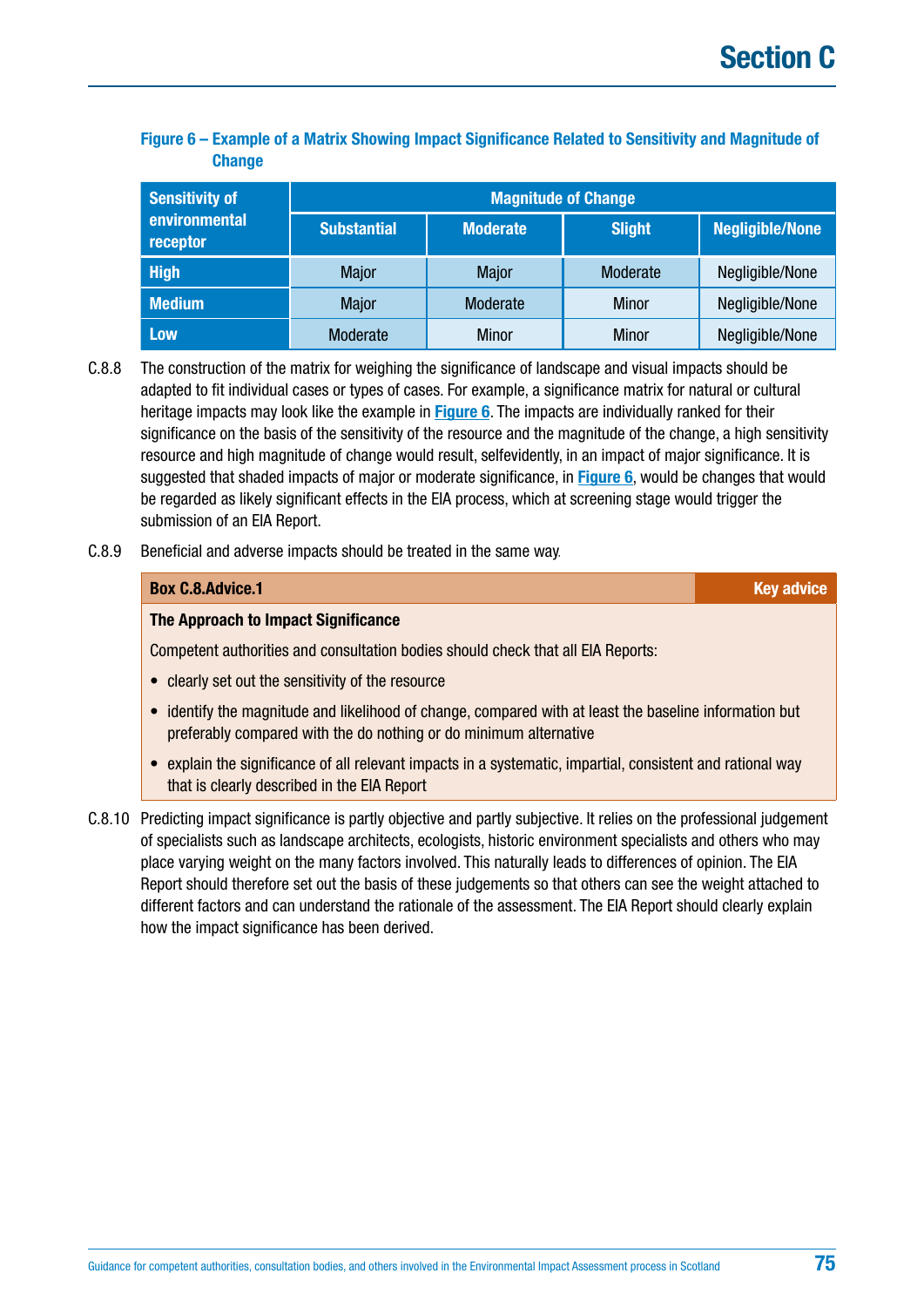# **Section C**

#### **Box [C.8.Advice](http://C.8.Advice).2 Key advice** *C.8.Advice.2* **Key advice**

#### **Comments on Significance**

Consultees should not seek to criticise an EIA Report merely because it expresses conclusions which do not accord with their conclusions.

Wherever possible, comments should identify why the conclusions are different so the competent authority may judge the basis of the two different assessments.

Consultees should indicate how and where impact prediction in the EIA Report is inappropriate, for example where:

- inappropriate predictive techniques have been used
- impacts have been omitted
- the sensitivity of the resource is under-estimated, (for example, if insufficient attention has been paid to reasons why areas have been designated)
- any aspect of the timing, scale, size or duration of the impact has been omitted or inappropriately applied to the assessment
- the impacts are not compared adequately or appropriately with the do nothing or other relevant alternatives
- the scale of impact significance is unclear, inconsistent, inappropriate or partial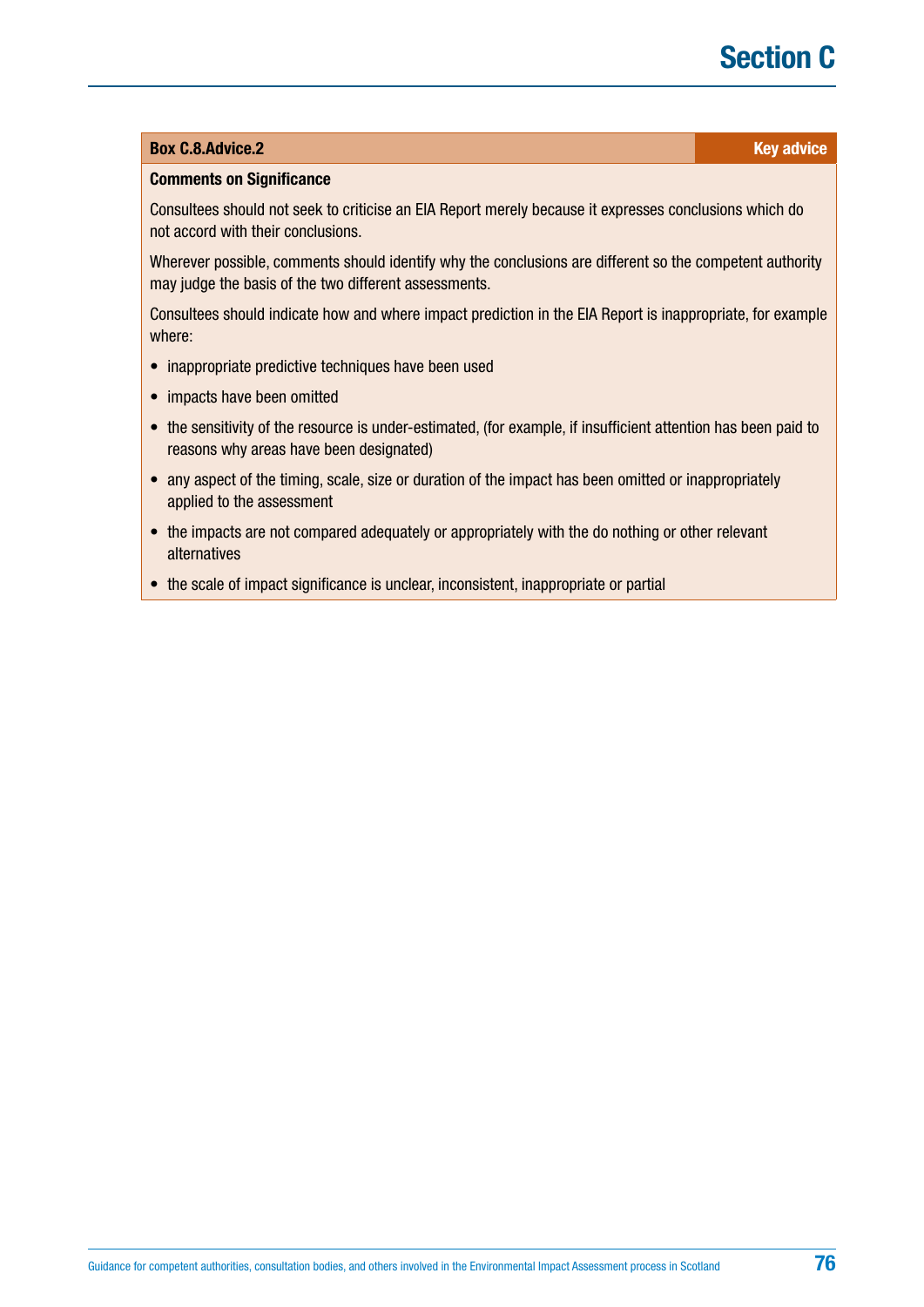# <span id="page-76-0"></span>**C.9 Mitigating measures and enhancement**

## **Statutory Provisions and Government Guidance**

- C.9.1 The EIA Report must include a description of the mitigation measures (Schedule 4 of the **[Planning](https://www.legislation.gov.uk/uksi/2017/571/contents/made)  [Regulations](https://www.legislation.gov.uk/uksi/2017/571/contents/made)**). It is a necessary procedure for consultation bodies to consider the effectiveness of mitigation in order to make representations to the competent authority who must ensure that the decision notice includes a description of the mitigation measures as well as any monitoring measures.
- C.9.2 Mitigation measures are a statutory requirement to include in an EIA Report, enhancement is not. Reference is made to **[B.6](#page-37-0)**, **[C.4](#page-56-0)** above and Appendices 1-6 of this Handbook. Guidance on this stage is also provided in **[PAN](http://www.gov.scot/Publications/2013/08/6471)  [1/2013](http://www.gov.scot/Publications/2013/08/6471)** at paragraphs 4.30 onwards.

# **Introduction**

- C.9.3 One of the main purposes of EIA is to ensure that potentially significant environmental effects of proposed projects are avoided or reduced. This can be achieved by many different measures which might include:
	- locating the project so as not to affect environmentally sensitive locations
	- using construction, operation and restoration methods or processes which reduce environmental effects
	- designing the whole project carefully to avoid or minimise environmental impacts
	- introducing specific measures into the project design, construction, decommissioning and restoration that will reduce or compensate for adverse effects

# **Counter-acting measures**

- C.9.4 In the EIA process it will be important to consider four potentially distinct kinds of counter-acting measures for the effects of a project on the environment as follows:
	- Avoidance
	- Cancellation
	- Reduction
	- Remedial/Compensatory

Consideration should also be given to potential enhancement measures, and the possibility of creating a net environmental benefit.

C.9.5 Avoidance, cancellation, reduction, and remedial or compensatory measures in the context of the EIA Regulations are all measures to prevent, reduce and where possible offset any significant adverse effect on the environment. The word "mitigation" has a specific meaning and common usage in environmental assessment which is wider than the dictionary definition related to reducing the severity of something. Mitigation can sometimes be used as a generic term for a wide range of counter-acting measures, all of which, as the **[EIA Directive](http://ec.europa.eu/environment/eia/pdf/EIA_Directive_informal.pdf)** and EIA Regulations prescribe, are intended to "prevent, reduce and where possible offset any significant adverse effect on the environment".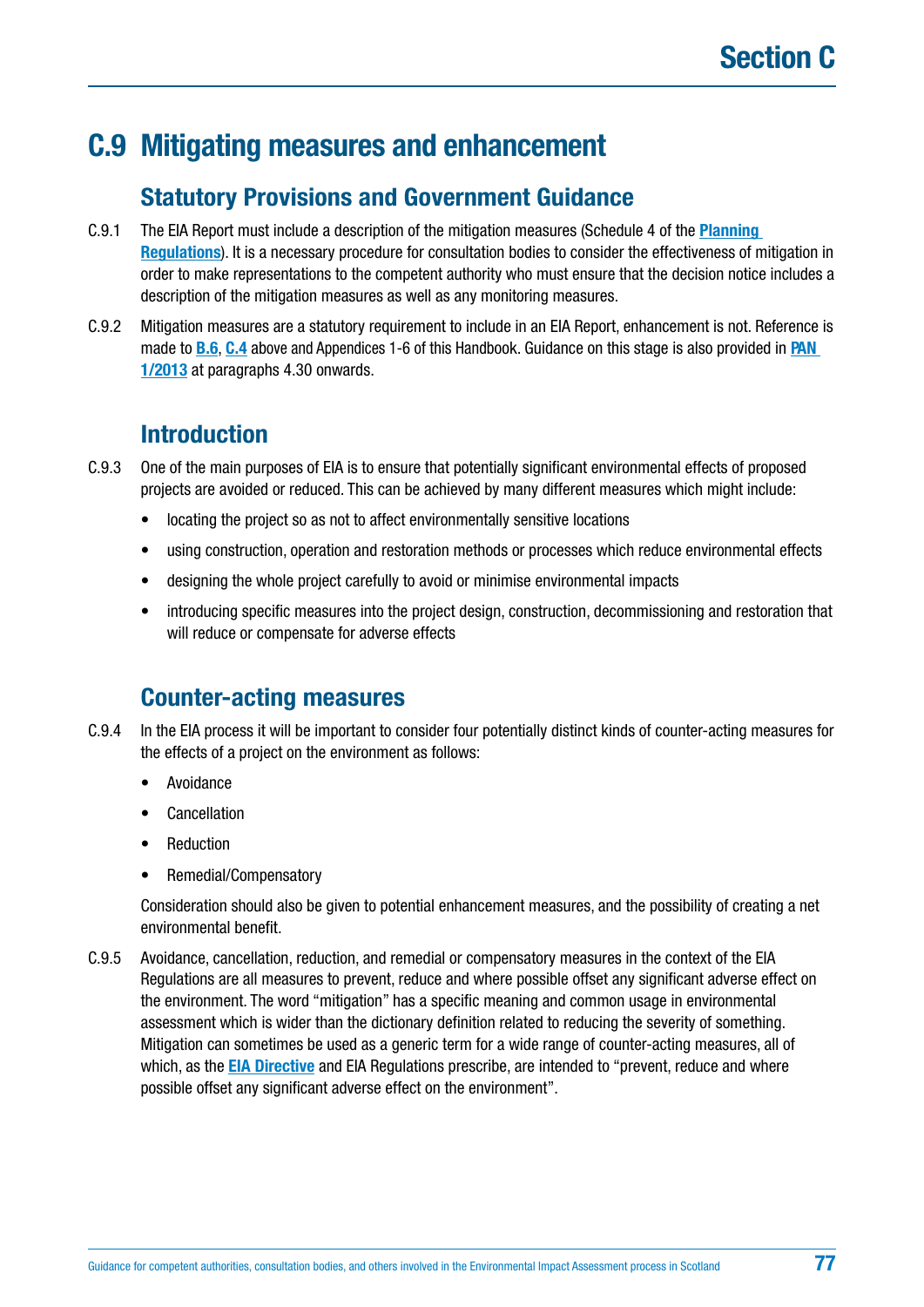### **Avoidance measures**

C.9.6 These are intended to stop or prevent effects from occurring, or to eliminate (completely remove or get rid of) the risk of them occurring, perhaps by relocating a project away from a sensitive area, or removing from a project the element that may cause an adverse effect. Successful avoidance measures mean there will be no adverse effect.

## **Cancellation measures**

C.9.7 Are intended to completely neutralise or fully negate the adverse nature of effects. There will be an effect, but its negative outcomes will be cancelled out. For example, a filter may cancel the impact of emissions by stopping their impact before it takes place.

### **Reduction measures**

C.9.8 These are intended to make effects smaller or less in amount, degree, size or likelihood, either by reducing the effect itself, or the likelihood of it occurring, or both. These measures may so reduce the adversity of the effect, or they become so unlikely, that they are no longer of concern. There will, nevertheless, be a residual effect, it may be necessary to check that the residual effects of one proposed change do not exacerbate the effects of others, by way of cumulative, combined or synergistic processes.

### **Compensatory measures**

C.9.9 In environmental assessment these measures are only taken into account after a decision has been made. They are intended to at least try to recompense, or otherwise make up for, or off-set, the adverse effects of a proposed change that could or would occur and would be of concern. Thus, an important negative effect is anticipated and environmental loss or harm is likely to occur. However, it has been decided that the project should nevertheless go ahead, and the compensatory measures try to make amends. The objective should be that the recompense is made in time to make good the environmental benefit or function that would be affected.

# **Application of counter-acting measures**

- C.9.10 These distinctions must be included and described in every EIA Report (see **[B.6](#page-37-0)** and **[C.4](#page-56-0)** above). It should be noted, however, that they may need to be applied in specific and different ways in the context of **[the](http://www.legislation.gov.uk/uksi/1994/2716/contents/made)  [Conservation \(Natural Habitats &c\) Regulations 1994](http://www.legislation.gov.uk/uksi/1994/2716/contents/made)** and the **[Conservation of Habitats and Species](http://www.legislation.gov.uk/uksi/2010/490/contents/made)  [Regulations 2010](http://www.legislation.gov.uk/uksi/2010/490/contents/made)** as amended, particularly in relation to compensatory measures. Enhancement, or net benefit, or new benefit, may be offered by the proposer.
- C.9.11 A proposal should not be considered as enhancement unless the measures are genuine enhancement because the loss or damage to the cultural and natural heritage is less than the benefit of the "enhancement" proposed or the measures are more akin to compensatory measures.
- C.9.12 The distinction is also relevant to consultation bodies. For example, a project may result in adverse ecological effects, on existing habitats, that cannot be mitigated, such as loss of an important peatland area. It may also result in genuine landscape enhancement elsewhere. The one is not a compensation for the other.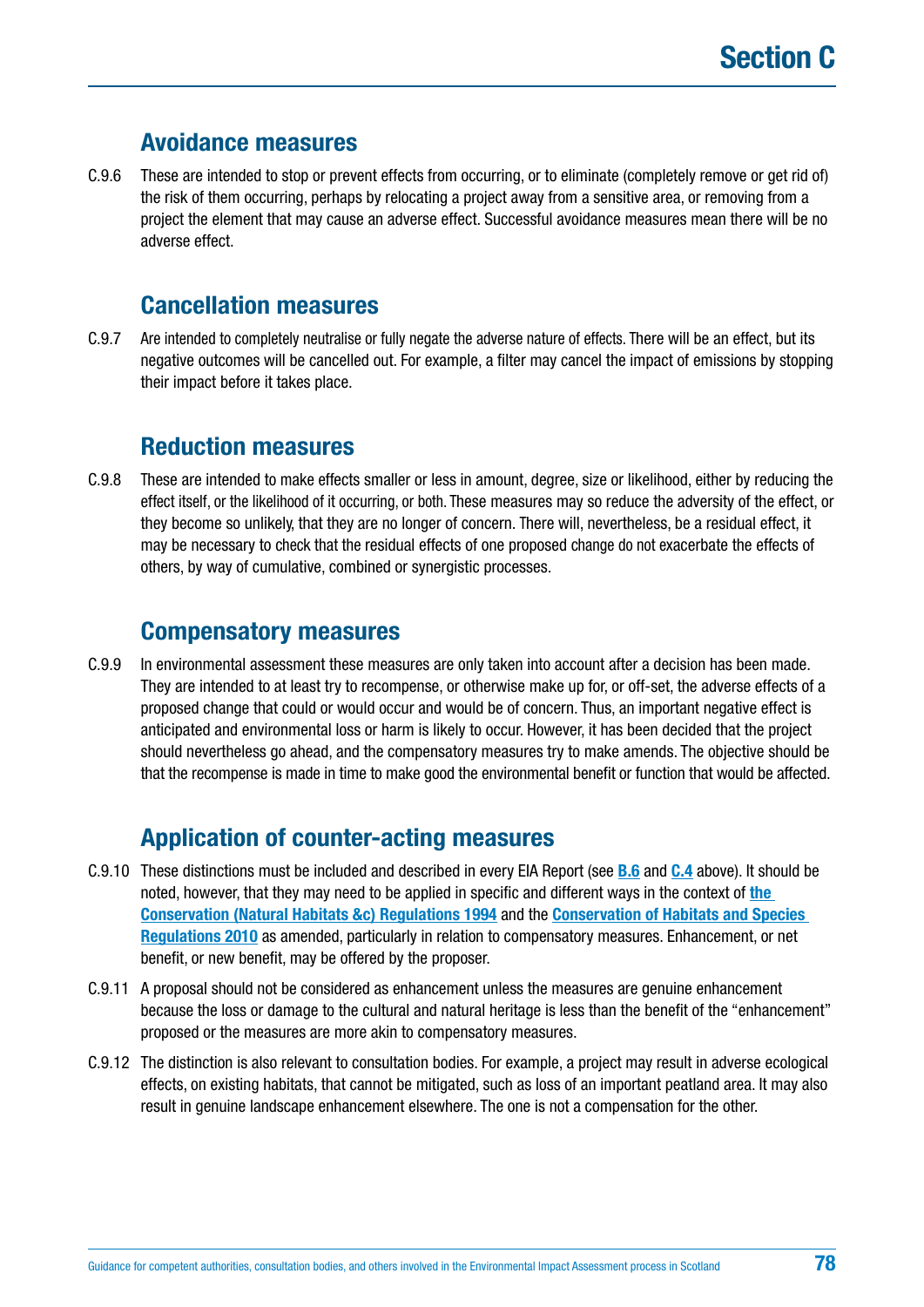- C.9.13 In another example, a project may result in a significant adverse impact on the setting of a heritage asset for which the applicant has proposed improved site interpretation. In this case the proposed interpretation measures will not lessen the severity of the impact of the project and the interpretation proposals could only be considered as compensatory measures. In both cases the loss and the benefit must be evaluated as separate issues. Likewise, a competent authority may need to weigh the significance of harm to the natural or cultural heritage perhaps with enhancement of other environmental conditions.
- C.9.14 Applicants are entitled to include environmental enhancement in their EIA Report. Whilst most EIA Reports have tended to focus on mitigation, applicants may perceive an opportunity to help to persuade a competent authority to grant consent by offering some form of enhancement, to tip the balance in favour of the project.
- C.9.15 In many cases there will be opportunities to encourage enhancement of the natural heritage, especially where the existing ecological interest is low or a landscape has been degraded. Mineral or waste restoration schemes and woodland planting schemes often offer potential for genuine enhancement where the harm to the natural heritage is insignificant.
- C.9.16 However, it should be borne in mind that enhancement cannot be insisted upon.

| Box C.9.Info.1                                                                                                                                                                                                                                                                                                         | <b>Key information</b> |
|------------------------------------------------------------------------------------------------------------------------------------------------------------------------------------------------------------------------------------------------------------------------------------------------------------------------|------------------------|
| <b>Mitigation compensation and enhancement</b>                                                                                                                                                                                                                                                                         |                        |
| <b>Mitigating measures</b> or mitigation are the measures taken to avoid, cancel or reduce adverse impacts of<br>the project. In EIA terms, these can include the following:                                                                                                                                           |                        |
| • Avoidance measures eliminate or avoid any adverse impacts, and may include alternative or 'do<br>nothing' options.                                                                                                                                                                                                   |                        |
| • Cancellation measures nullify or cancel out the effects of a project before they can have a negative<br>impact.                                                                                                                                                                                                      |                        |
| • Reduction measures minimise or at least reduce adverse impacts of the project that have not been<br>avoided or cancelled out.                                                                                                                                                                                        |                        |
| • Compensatory measures or compensation are other measures taken to (at least try to) offset or<br>compensate for residual adverse effects which have not been avoided, cancelled out or reduced to<br>insignificant levels or risks.                                                                                  |                        |
| <b>Enhancement/Net Benefit/New Benefit</b> is the genuine enhancement of the environmental interest of a<br>site or area because adverse effects are limited in scope and scale, and the project includes improved<br>management or new habitats or features, which are better than the prospective management, or the |                        |

C.9.17 The effectiveness of mitigation and other counter-acting measures, their reliability and certainty, and the commitment to ensuring their practical implementation should be addressed in the EIA Report (See section **[D.3](#page-90-0)**). The environmental effects of these measures themselves should also be assessed. Measures may have been added at a late stage and may not have been assessed in the EIA Report. The measures themselves may have significant environmental effects, for example through further habitat loss or by the obstruction of wildlife corridors or intrusion into the landscape or obstruction of views or by increasing impacts on the setting of heritage assets.

habitats or features present there now. There is, therefore, a net or new benefit to the environment.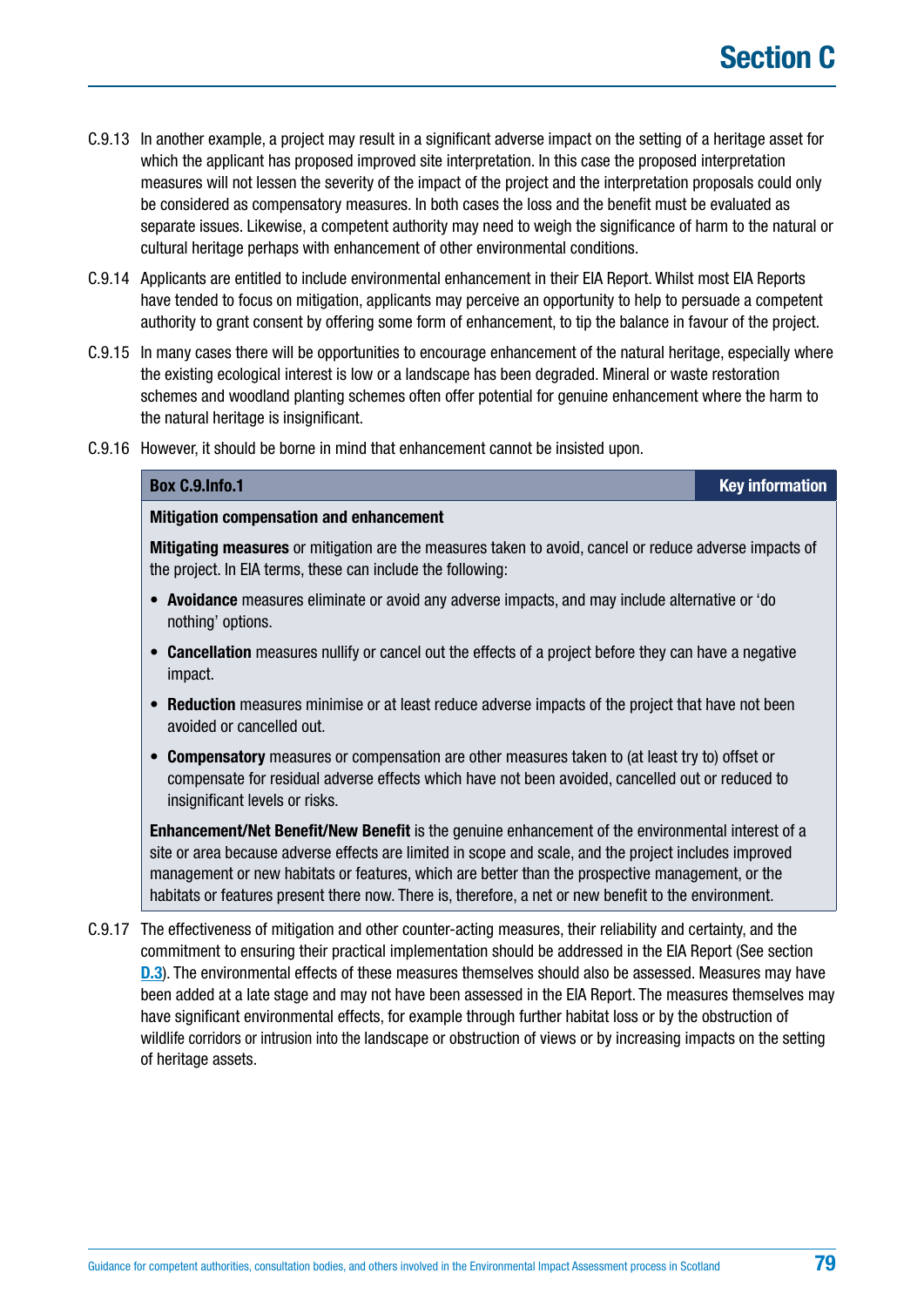#### **Box [C.9.Advice](http://C.9.Advice).1 Key advice** *C.9.Advice.1* **Key advice**

#### **The Approach to mitigation**

There is a well-established approach to the use of counter-acting measures.

Generally, competent authorities and consultation bodies should promote a sustainable approach and give priority to:

- Firstly, avoiding or cancelling adverse impacts on the environment.
- Secondly, minimising or at least reducing adverse effects on the environment that have not been avoided or cancelled out.
- Finally, compensating for the adverse effects that cannot be further reduced.

In parallel with this prioritised approach encourage opportunities to enhance the environment.

- C.9.18 The effectiveness of measures such as habitat recreation, restoration, revegetation or habitat or species translocation should be considered on their merits in the circumstances of each case. However, bearing in mind the general experience of habitat and species translocation, this should normally be regarded as a last resort when destruction of individuals of the species is inevitable; that is, a rescue operation.
- C.9.19 Guaranteeing and committing to mitigation is a vital aspect of EIA procedures and mitigation measures should always be subject to legally enforceable commitments in the project application or related conditions and legal agreements, see further section **[E.3](#page-110-0)** below. The competent authority's decision will include a description of any mitigation measures that are required and a description of the monitoring measures that are required to ensure that the mitigation is effective.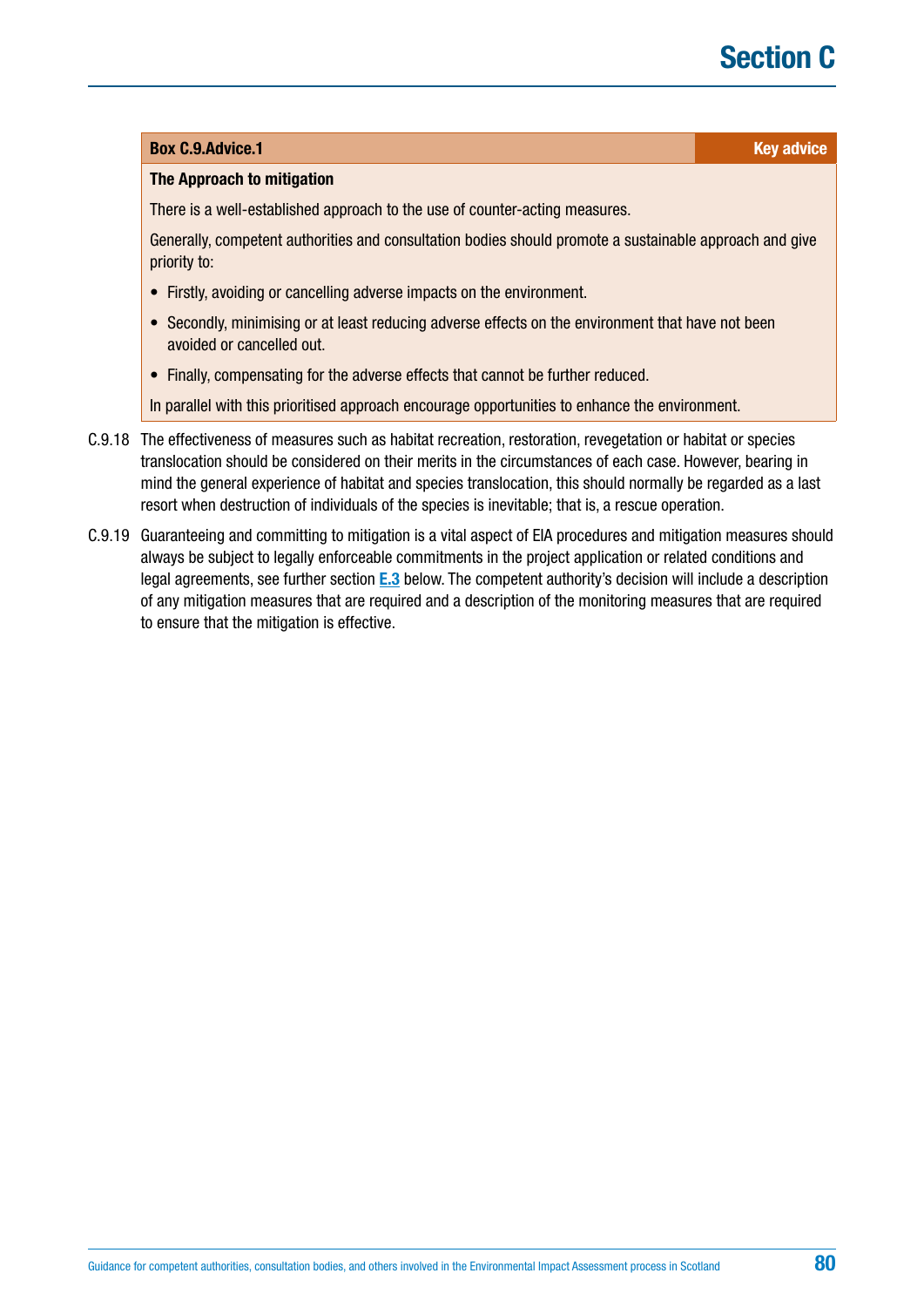# **C.10 Presentation of information in the EIA Report**

## **Statutory Provisions and Government Guidance**

- C.10.1 There are statutory duties on applicants to include certain matters in an EIA Report (see **[B.6](#page-37-0)** above). There are statutory powers for competent authorities to require the inclusion of certain matters in an EIA Report. However, the way in which these matters are presented in the EIA Report is a matter for the applicant, a non-statutory procedure, which may involve discussion with consultees.
- C.10.2 The **[Planning Regulations](https://www.legislation.gov.uk/uksi/2017/571/contents/made)** do not specify how environmental information should be presented in an EIA Report, except to say that a Non-Technical Summary (NTS) must be included. In practice, NTSs are often separately bound and more widely distributed and available. Guidance on this stage is also provided in **[PAN](http://www.gov.scot/Publications/2013/08/6471)  [1/2013](http://www.gov.scot/Publications/2013/08/6471)** at paragraphs 4.22 and 5.5. PAN 1/2013 suggests that the NTS should focus on the key points of the EIA Report, helping to direct decision-makers to the main findings of, and the mitigation measures proposed within, the Report.

### **Presentation**

- C.10.3 Presentation therefore depends largely on the importance of the various issues in the EIA Report. Where no significant cultural or natural heritage issues arise the EIA Report may simply refer to them in a general chapter on other environmental effects or information. Where cultural or natural heritage issues are significant they should be addressed to the extent necessary in the main body of the EIA Report although larger EIA Reports may have separate volumes containing detailed information about specific issues. Topic reports in Appendices are a common and accepted feature of EIA Reports.
- C.10.4 The size of an EIA Report will depend on the range and complexity of issues and no standard size can be given. **[IEMA's research](https://www.iema.net/assets/uploads/Special%20Reports/iema20special20report20web.pdf)** 2011, has found that many practitioners are frustrated with the length of ES and have concerns about the value these documents give to consenting authorities, let alone wider groups such as the public. Too much detail can distract and deter readers and make key issues difficult to appreciate.
- C.10.5 EIA Reports are usually supplied as a CD or DVD and distribution in this form is compliant subject to the caveats explained in paragraphs **D.1.8** and **D.1.9** [below.](#page-84-0)

#### **Box [C.10.Advice.](http://C.10.Advice)1 Key advice**

EIA Reports should be compliant but proportional to the nature, scale and significance of effects; they should be rigorously edited, focused on key issues and should not contain so much detail that they distract readers from important environmental effects, or so lengthy and technical that they deter people from reading them.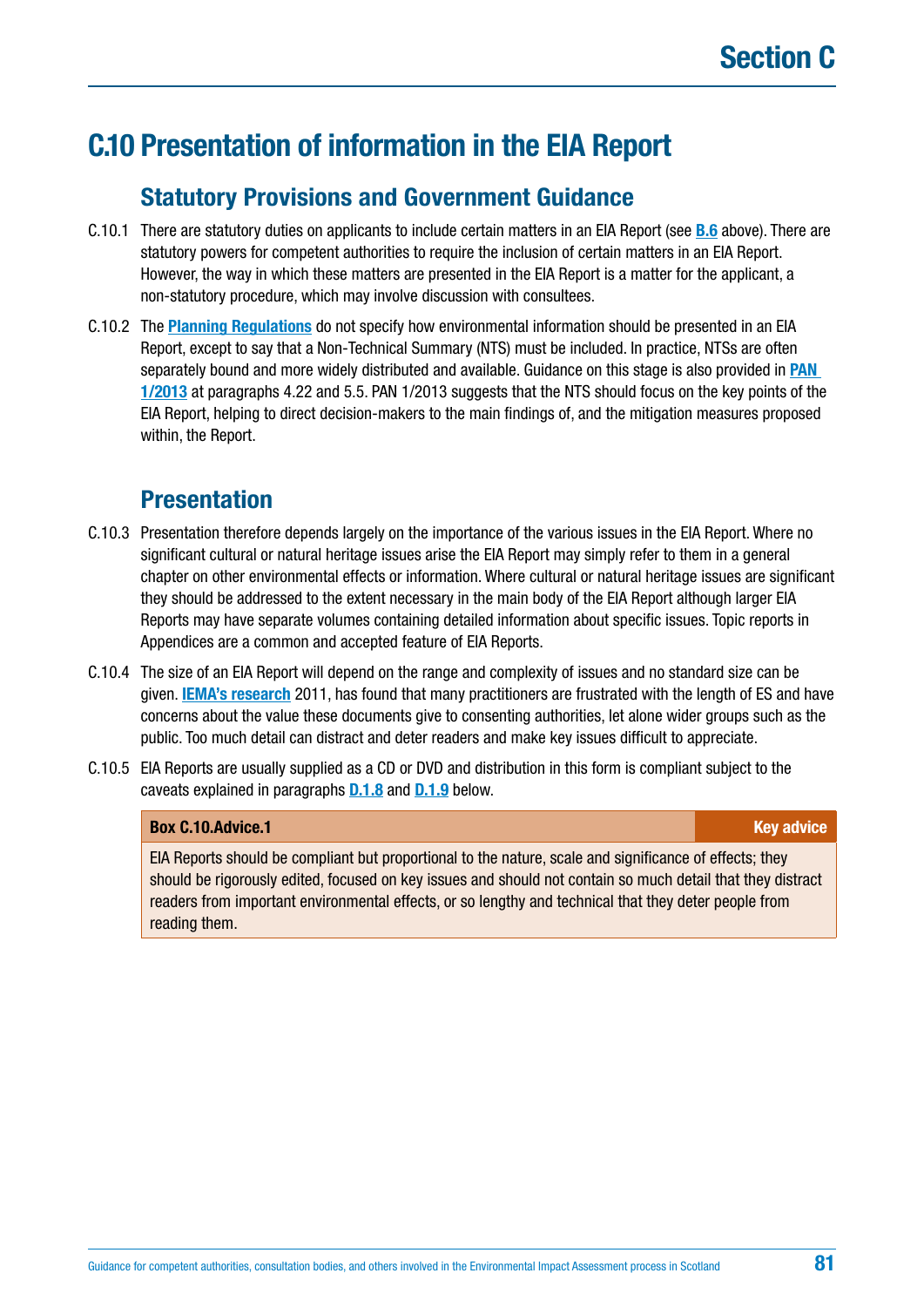# **Section C**

#### **Box [C.10.Practice](http://C.10.Practice).1 Good EIA Practice**

#### **Presentation of EIA Reports**

EIA Reports should be:

- adequate for the purpose but succinct and not over-detailed
- clear and understandable
- consistent in content and presentation across issues
- well, but not lavishly, presented with the effective use of maps, diagrams, charts, drawings, illustrations, photographs, sketches, photo montages, tables and matrices to reduce text and explain complex issues and with summaries and key conclusions highlighted
- scientifically sound, but with the minimum use of scientific and technical language, with glossaries and the use of common names for species and an annex for scientific nomenclature wherever possible
- inclusive of source data to allow readers to interpret this for themselves but with detailed information in appendices or separate volumes to avoid cluttering the main text of the assessment
- logical in its structure, presenting a clear description of the project, baseline information, prediction of effects and their significance, before mitigation measures, and then describing the mitigation measures and the residual effects of the project (including their significance) taking mitigation into account
- free standing and not reliant on key information in another document especially if that document is not publicly available
- based wherever possible on standard methods or standard forms of presentation that will be familiar at least to other specialists or professionals advising the competent authority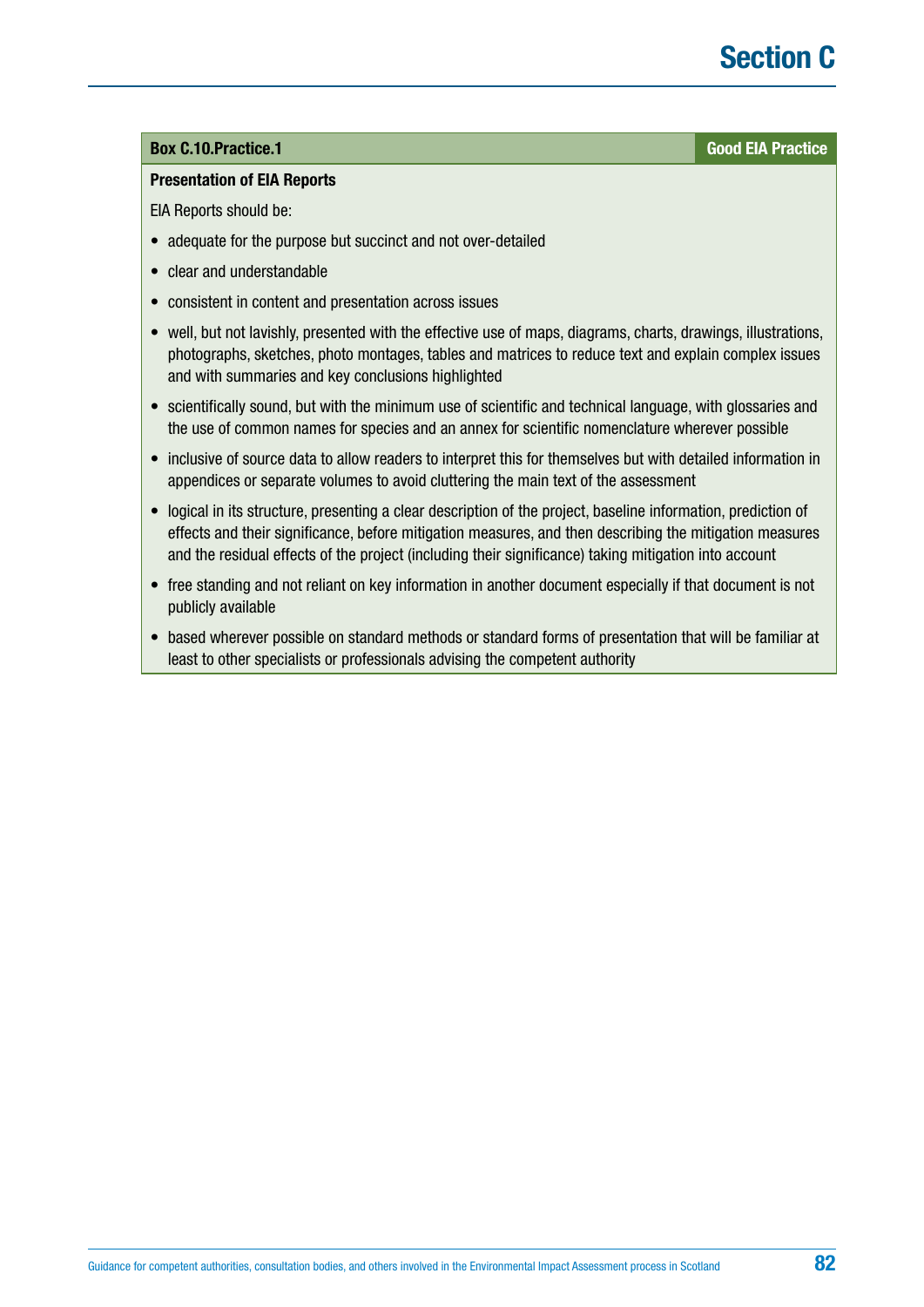# **D. Consideration of the EIA Report**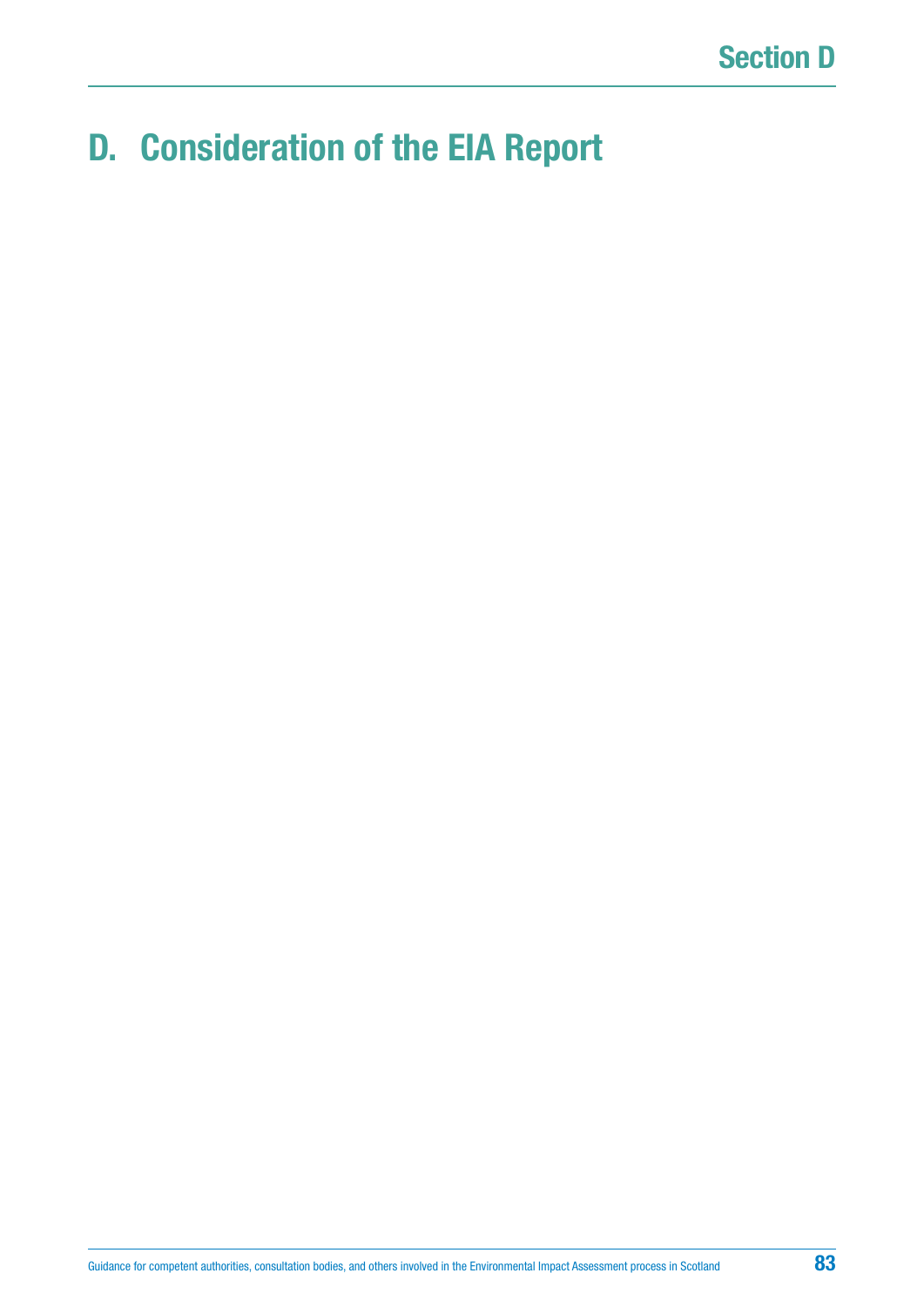# **D.1 Submission of the EIA Report and project application**

### **Statutory Provisions and Guidance**

D.1.1 The competent authority has a statutory duty to consult the consultation bodies and to publicise every EIA Report. The consultation bodies should respond in every case. The form of their response is not prescribed in the **[Planning Regulations](https://www.legislation.gov.uk/uksi/2017/571/contents/made)**, which refer only to them making "representations".

## **The Competent Authority's Role**

- D.1.2 The competent authority is the body responsible for making the decision as to whether the project should be given consent, permission, a licence or other kind of authorisation. It may be the Scottish Ministers, a planning authority, SEPA or other statutory authorities such as the Forestry Commission.
- D.1.3 With regard to their duties in respect of an EIA Report a competent authority must:
	- 1. Register and publicise the application and EIA Report as required by the EIA Regulations and take account of any representations received from the public.
	- 2. Notify other bodies and consult in accordance with the Planning Regulations and take account of any representations received.
	- 3. Not grant consent or other authorisation unless they have reached a reasoned conclusion on the significant effects of the development on the environment.
	- 4. If granting consent, must record on the face of the permission or other authorisation that they have taken account of the environmental information.
	- 5. Notify their decision in accordance with the EIA Regulations.
- D.1.4 The competent authority is responsible for evaluating the EIA Report to ensure it addresses all of the relevant environmental issues and that the information is presented accurately, clearly and systematically. The competent authority must ensure that they have, or have access to as required, sufficient expertise to examine the EIA Report. The competent authority should be prepared to challenge the findings of the EIA Report if it believes they are not adequately supported by scientific evidence. If it believes that key issues are not fully addressed, or not addressed at all, it must request additional information. The authority has to ensure that it has in its possession all relevant environmental information so that it may reach a reasoned conclusion as to the significant effects of the development on the environment, before it makes its decision whether to grant permission. It is too late to address the issues after permission has been granted.
- D.1.5 The competent authority may also:
	- seek and take the advice or representations of bodies other than the consultees named in regulations
	- require the applicant to submit additional environmental information
	- refuse the application
	- grant consent subject to conditions or limitations over and above those set out in the EIA Report and the application
- D.1.6 The applicant must submit sufficient copies of the EIA Report to the competent authority to enable them to undertake the statutory consultations plus one copy for the Scottish Ministers (if they are to determine the application) and one further additional copy. As an alternative a single copy of the EIA Report may be submitted electronically to the competent authority to send on to consultees provided it satisfies the requirements listed below.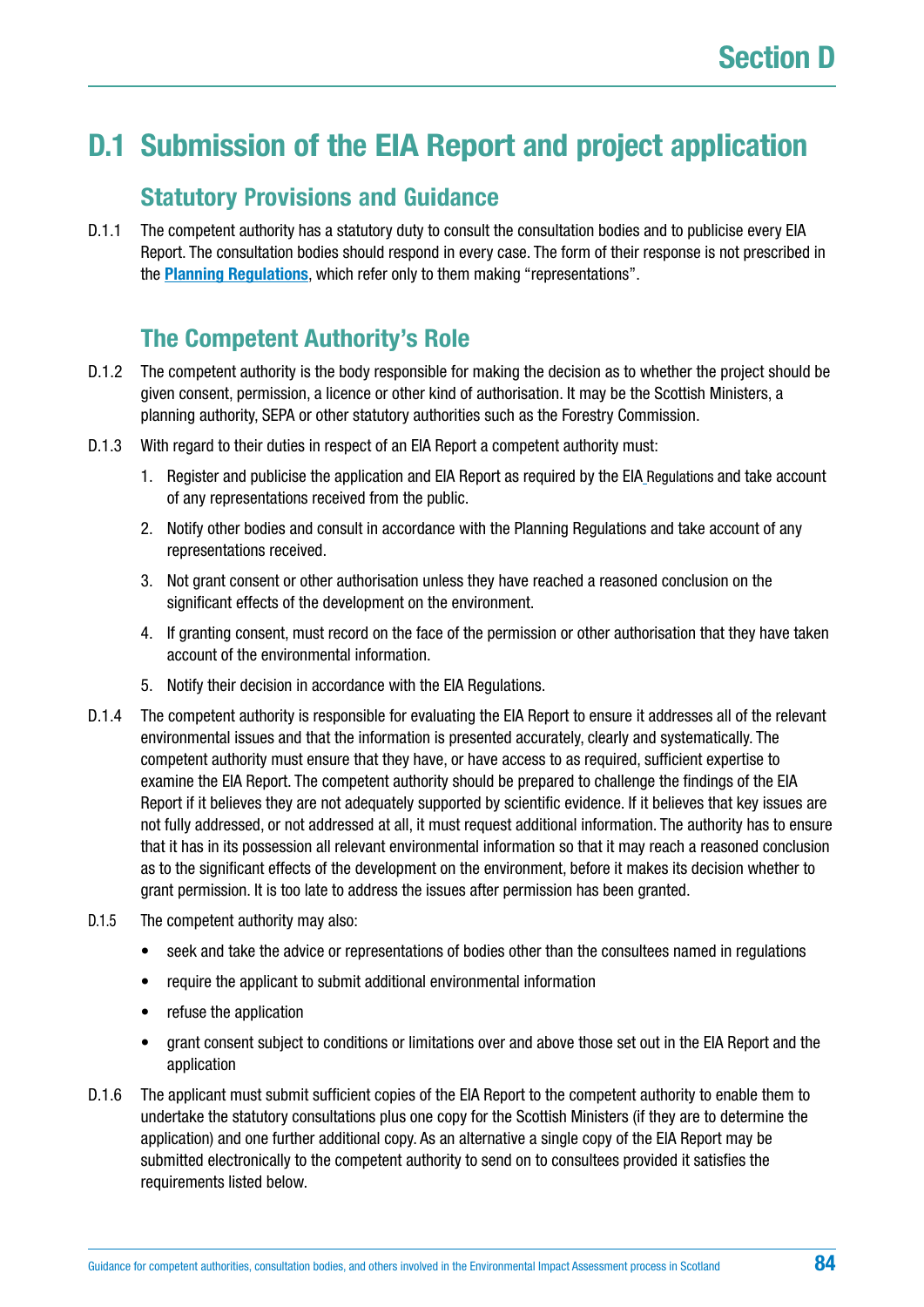- <span id="page-84-0"></span>D.1.7 Under the provisions of regulations 43 to 45 of the **[Planning Regulations](https://www.legislation.gov.uk/uksi/2017/571/contents/made)** and regulation 47 of the **[Town and](http://www.legislation.gov.uk/ssi/2013/155/contents/made)  [Country Planning \(Development Management Procedure\) \(Scotland\) Regulations 2013](http://www.legislation.gov.uk/ssi/2013/155/contents/made)**, EIA Reports and planning applications (and associated documentation), may be distributed electronically and (with the exceptions noted at **D.1.8** below) notices under the Planning Regulations will be deemed to have been given on condition that the electronic communication (email and attachment(s)) of the document (statement or notice) is:
	- 1. capable of being accessed by the recipient
	- 2. is legible in all material respects, that is, it is available to no lesser extent than if it were provided to the recipient in hard copy (see regulation 43 of the Planning Regulations)
	- 3. sufficiently permanent that it can be used for subsequent reference
- D.1.8 Regulation 43(4) of the **[Planning Regulations](https://www.legislation.gov.uk/uksi/2017/571/contents/made)** sets out the instances when electronic communication cannot be used in the EIA process in respect of an applicant serving any notice under regulation 20 of the Planning Regulations on those with an interest in neighbouring land, in respect of any transboundary consultation with other EEA States or in respect of any projects in other EEA which are likely to have significant effects on the environment in Scotland.
- D.1.9 EIA Reports are increasingly available on CD or DVD and distribution in this form is compliant subject to the above caveats.
- D.1.10 In all cases, it is important that it is clear as to what the proposal is that is applied for. In granting consent, the competent authority will permit the proposal applied for as described in the application and the plans submitted with it (subject to any conditions or modifications); this may or may not be exactly the same as the proposal described and assessed in the EIA Report. It may be important to differentiate between information in the EIA Report about the proposal and information on the environmental impacts of the proposal. Where there is any discrepancy between information on the application plans and information in the EIA Report, it is the information in the plan that will normally prevail and which will be granted permission – this should be clarified in the conditions imposed on the consent.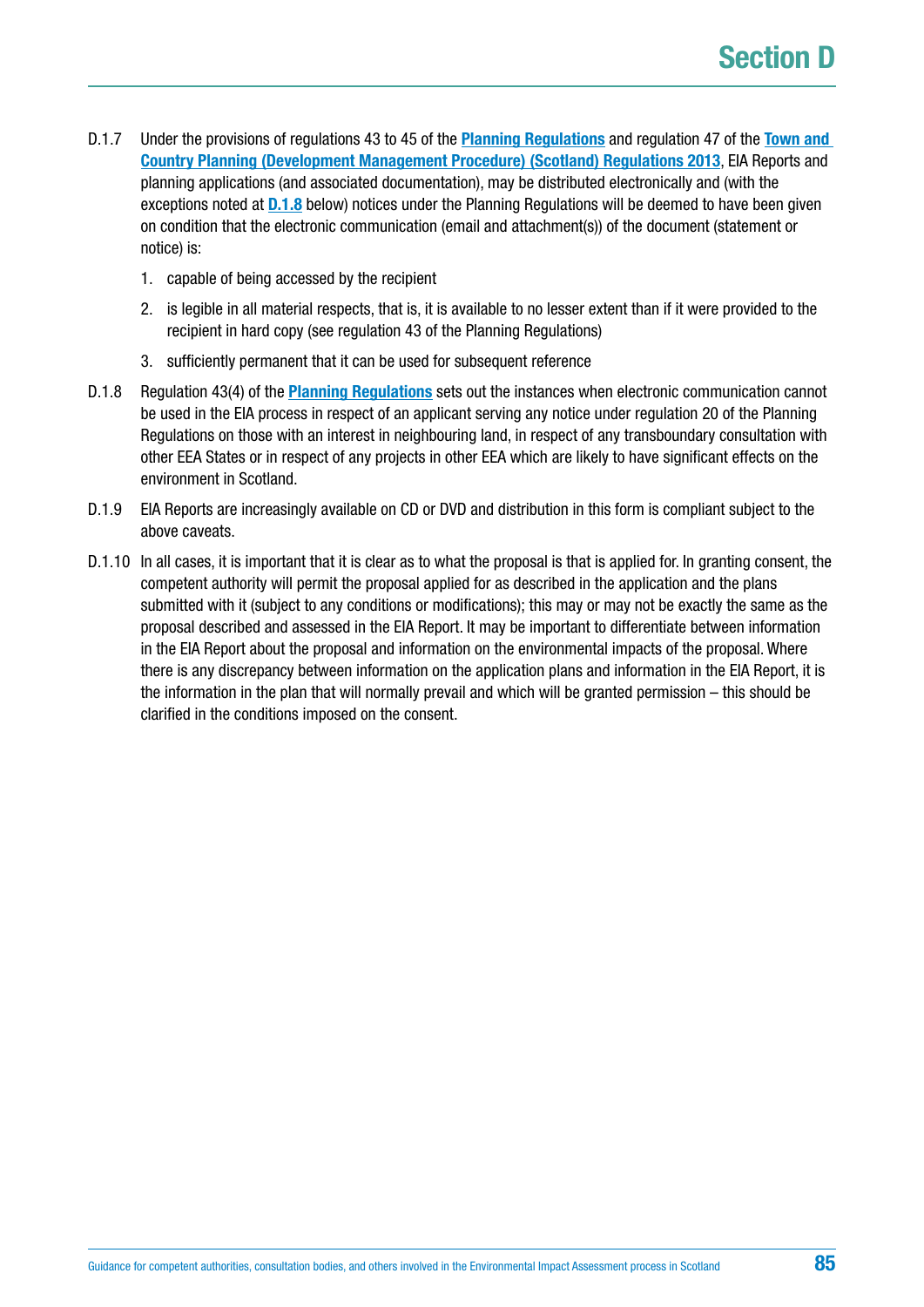# **D.2 Consultation and publicity**

## **Statutory Provisions and Government Guidance**

- D.2.1 The competent authority has a statutory duty to consult the "consultation bodies" (the consultees identified in the regulations for the relevant EIA regime). They also have discretion to consult any other public body which they consider likely to have an interest in the proposed development by reason of that body's specific environmental responsibilities or local and regional competencies. Reference below to "consultees" includes both consultation bodies and any other bodies consulted.
- D.2.2 The **[Planning Regulations](https://www.legislation.gov.uk/uksi/2017/571/contents/made)** prescribe the procedures to be adopted by competent authorities in respect of consultations and publicity. Every EIA Report must be accessible to the public and must be publicised. Planning related EIA Reports must be placed on deposit in the planning authority's office and on the application website for at least 4 weeks, and must be advertised by notices in newspapers to enable the public to make representations about the project and its environmental effects and to comment on the EIA Report. It is likely that publicity and consultation on the EIA Report and consultation under the planning legislation will be combined to provide the public with a single, accessible process to comment on the proposal. Neighbouring landowners, occupiers and lessees must also be notified (regulation 20 of the Planning Regulations, also **[Circular 1/2017](http://www.gov.scot/Publications/2017/05/6292)** paragraph 107. Guidance on this stage is also provided in **[PAN](http://www.gov.scot/Publications/2013/08/6471)  [1/2013](http://www.gov.scot/Publications/2013/08/6471)** at paragraph 4.21 and Table 1).
- D.2.3 In addition, to ensure compliance with the Directive, the **[Planning Regulations](https://www.legislation.gov.uk/uksi/2017/571/contents/made)** require some competent authorities to consult certain bodies in respect of every EIA Report and other bodies in respect of particular types of EIA Report or where a project is in a particular type of location.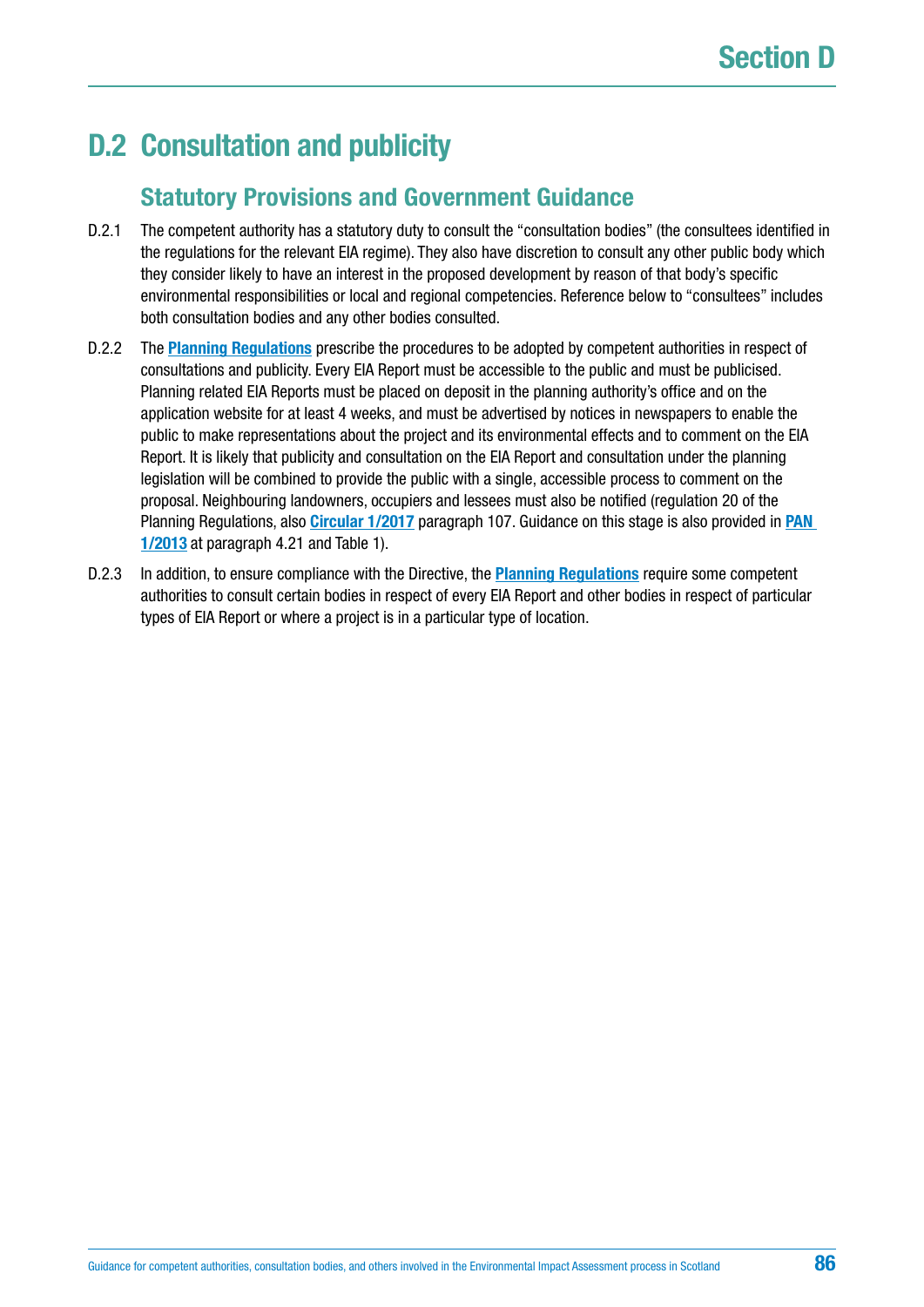# **Section D**

### D.2.4 Comparison of publicity requirements between EIA regimes

| <b>Publicity</b><br><b>requirements</b>                       | <b>EIA Regs 17</b>                                                                                                                                                                                        | <b>EIA Forestry 17</b>                                                                                                                                                                                   | <b>EIA Offshore 99</b>                                                                                                                                                                                                                                                                                                                                                                        | <b>EIA Gas Trans 99</b>                                                                                                                                           | <b>EIA Nuclear 99</b>                                                                                                                                                                                                                                                          | <b>EIA Electricity 17</b>                                                                                                                                                                                                                                                                                                                      | <b>EIA Pipelines 00</b>                                                                                                                                                                                                                                                                                                                                                                                           | <b>EIA Agriculture 17</b>                                                                                                                                                                                                                                                          | <b>EIA Trans &amp; Works 07</b>                                                                                                                                                                                                                                                                                                                                                                                                                                                                                                                                                                                                    | <b>EIA Marine Works 17</b>                                                                                                                                                                                                                                                                                                                                   | <b>EIA Roads 17</b>                                                                                                                                                                                                                                                                                                                                                                    |
|---------------------------------------------------------------|-----------------------------------------------------------------------------------------------------------------------------------------------------------------------------------------------------------|----------------------------------------------------------------------------------------------------------------------------------------------------------------------------------------------------------|-----------------------------------------------------------------------------------------------------------------------------------------------------------------------------------------------------------------------------------------------------------------------------------------------------------------------------------------------------------------------------------------------|-------------------------------------------------------------------------------------------------------------------------------------------------------------------|--------------------------------------------------------------------------------------------------------------------------------------------------------------------------------------------------------------------------------------------------------------------------------|------------------------------------------------------------------------------------------------------------------------------------------------------------------------------------------------------------------------------------------------------------------------------------------------------------------------------------------------|-------------------------------------------------------------------------------------------------------------------------------------------------------------------------------------------------------------------------------------------------------------------------------------------------------------------------------------------------------------------------------------------------------------------|------------------------------------------------------------------------------------------------------------------------------------------------------------------------------------------------------------------------------------------------------------------------------------|------------------------------------------------------------------------------------------------------------------------------------------------------------------------------------------------------------------------------------------------------------------------------------------------------------------------------------------------------------------------------------------------------------------------------------------------------------------------------------------------------------------------------------------------------------------------------------------------------------------------------------|--------------------------------------------------------------------------------------------------------------------------------------------------------------------------------------------------------------------------------------------------------------------------------------------------------------------------------------------------------------|----------------------------------------------------------------------------------------------------------------------------------------------------------------------------------------------------------------------------------------------------------------------------------------------------------------------------------------------------------------------------------------|
| <b>Responsibility for</b><br>publicising EIA<br><b>Report</b> | Planning authority;<br>applicant pays costs.                                                                                                                                                              | Commissioners;<br>applicant pays costs.                                                                                                                                                                  | The relevant undertaker<br>(i.e. the applicant).                                                                                                                                                                                                                                                                                                                                              | The relevant gas<br>transporter (i.e. the<br>applicant).                                                                                                          | The relevant licensee<br>(i.e. the applicant)                                                                                                                                                                                                                                  | The relevant developer<br>(i.e. the applicant)                                                                                                                                                                                                                                                                                                 | The applicant                                                                                                                                                                                                                                                                                                                                                                                                     | <b>Scottish Ministers;</b><br>applicant pays costs.                                                                                                                                                                                                                                | The applicant                                                                                                                                                                                                                                                                                                                                                                                                                                                                                                                                                                                                                      | Scottish Ministers but<br>note SM have power to<br>direct the applicant to<br>undertake publicity<br>requirements.                                                                                                                                                                                                                                           | <b>Scottish Ministers</b>                                                                                                                                                                                                                                                                                                                                                              |
| Min. no. of days for<br>representations                       | $30 \text{ days}$                                                                                                                                                                                         | 30 days                                                                                                                                                                                                  | 30 days                                                                                                                                                                                                                                                                                                                                                                                       | 30 days                                                                                                                                                           | 30 days                                                                                                                                                                                                                                                                        | 30 days                                                                                                                                                                                                                                                                                                                                        | 30 days                                                                                                                                                                                                                                                                                                                                                                                                           | 30 days                                                                                                                                                                                                                                                                            | 30 days                                                                                                                                                                                                                                                                                                                                                                                                                                                                                                                                                                                                                            | 30 days                                                                                                                                                                                                                                                                                                                                                      | 42 days                                                                                                                                                                                                                                                                                                                                                                                |
| <b>Means of publicity</b><br>required                         | Advert in Edinburgh<br>Gazette, newspaper<br>local to project and<br>application website.<br>Copies of EIA Report to<br>be available on<br>application website and<br>at office of planning<br>authority. | Advert in Edinburgh<br>Gazette, newspaper<br>local to project and<br>application website.<br>Copies of EIA Report to<br>be available on<br>application website and<br>at office of the<br>Commissioners. | Advert in such<br>newspapers as the<br>Secretary of State may<br>direct and on a public<br>website relating to the<br>project application.<br>Copies of EIA Report to<br>be available on the<br>relevant public website<br>and at an address in the<br>UK, chosen with regard<br>to the location of any<br>persons likely to be<br>interested in, or<br>affected by, the relevant<br>project. | Advert in Edinburgh<br>Gazette, newspaper<br>local to project (for two<br>successive weeks) and<br>on a public website<br>relating to the project<br>application. | Advert in at least one<br>newspaper circulating<br>in the local area where<br>the project is located<br>and any other<br>newspaper specified by<br>the ONR.<br>Copies of EIA Report to<br>be available at an<br>address in the locality<br>of the power station or<br>reactor. | Advert in Edinburgh<br>Gazette, newspaper<br>local to project and<br>application website.<br>Copies of EIA Report to<br>be available at an<br>address as stated in the<br>adverts for the project.<br>Once the planning<br>authority has received a<br>copy of the EIA Report,<br>it is required to publish<br>it on the planning<br>register. | Advert in Edinburgh<br>Gazette, some further<br>means which the<br>Ministers may specify<br>with a view to bringing<br>the application to the<br>attention of those in the<br>vicinity and on a public<br>website relating to the<br>project application.<br>Copies of EIA Report to<br>be available on the<br>relevant public website<br>and at an address in the<br>in the locality of the<br>pipeline project. | Advert in Edinburgh<br>Gazette, newspaper<br>local to project and<br>application website.<br>Copies of EIA Report to<br>be available on<br>application website and<br>at a public building for<br>inspection (no further<br>specification as to<br>location given in the<br>Regs). | Advert in Edinburgh<br>Gazette, and an advert<br>in at least one<br>newspaper local to<br>project (for two<br>successive weeks).<br>Copies of EIA Report to<br>be available for<br>inspection at a public<br>building in the area<br>within which the project<br>will take place.<br>Depending on the<br>nature of the works<br>required for the project,<br>the applicant may also<br>be required to display<br>notices at specific<br>locations at/ near to the<br>application land.<br>The Scottish Ministers<br>are also required to<br>publish details of the<br>project on the relevant<br>website for such<br>applications. | Advert in Edinburgh<br>Gazette, a newspaper<br>likely to bring the<br>application to the<br>attention of those in the<br>vicinity and on a public<br>website relating to the<br>project application.<br>Copies of EIA Report to<br>be available at a public<br>building for inspection<br>(no further specification<br>as to location given in<br>the Regs). | Advert in Edinburgh<br>Gazette, and an advert<br>in at least one<br>newspaper local to<br>project and on the<br>website used by the<br>Scottish Govt to<br>publicise applications<br>for such projects.<br>Copies of EIA Report to<br>be available on<br>application website and<br>for inspection at a<br>public building in the<br>area within which the<br>project will take place. |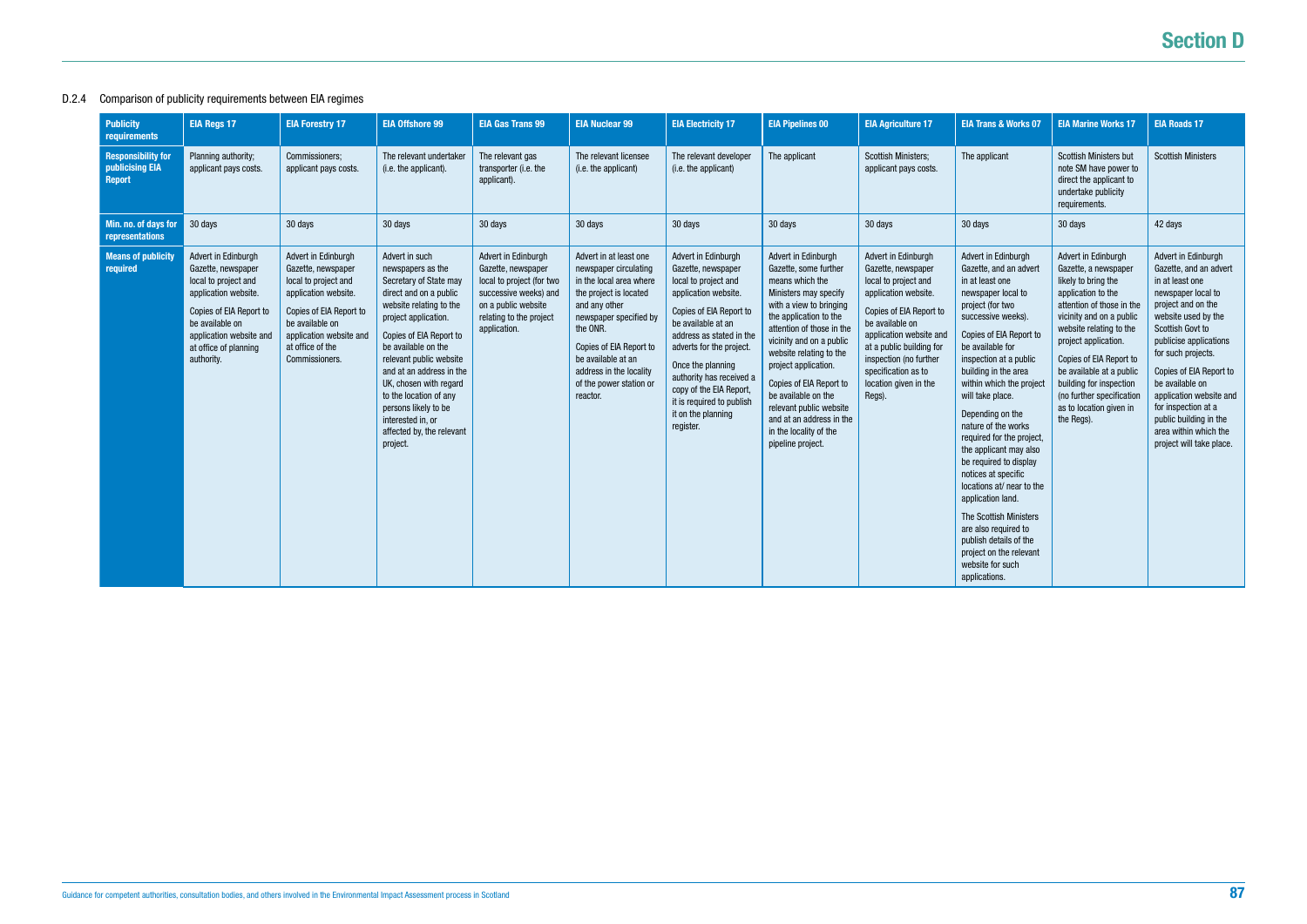# **The Consultation Bodies**

- D.2.5 The consultees (where they are not the competent authority making the decision) will vary depending on the nature of the development and the relevant EIA regulations (a comparison of the different statutory consultees required by the various EIA regimes is provided in the key information table below) but can include:
	- The Planning Authority
	- Adjacent planning authorities whose area may be affected
	- Scottish Natural Heritage
	- The Scottish Environment Protection Agency (SEPA)
	- Historic Environment Scotland
	- Scottish Water
	- The Health and Safety Executive (but not for roads EIA)
	- The Scottish Ministers
	- Other bodies designated by statutory provision as having specific environmental responsibilities and which the relevant planning authority or the Scottish Ministers, as the case may be, considers are likely to have an interest in the application, and
	- For marine fish farming any district salmon fishery board in whose area the proposed development is to be situated (regulation 40 of the **[Planning Regulations](https://www.legislation.gov.uk/uksi/2017/571/contents/made)**).
- D.2.6 These consultees have a duty to provide the applicant, on request, with any relevant information in their possession, which may assist in the preparation of the EIA Report, the regulation 19(5) of the **[Planning](https://www.legislation.gov.uk/uksi/2017/571/contents/made)  [Regulations](https://www.legislation.gov.uk/uksi/2017/571/contents/made)**, (see also **[C.5](#page-64-0)** above).
- D.2.7 The **[Planning Regulations](https://www.legislation.gov.uk/uksi/2017/571/contents/made)** also require that consultees are informed of the submission of an EIA Report in conjunction with a development application, supplied with a copy of the EIA Report, and given an opportunity to comment on its contents. Such comments should be supplied to the competent authority to assist in the decision. The time allowed to respond under the Planning Regulations is not less than 30 days after the date on which the copy of the EIA Report was sent.
- D.2.8 There is no statutory provision for consultation with members of the general public during the preparation of an EIA Report. Pre-application consultation is a requirement, however, in respect of applications for national and major developments in terms of the **[Town and Country Planning \(Scotland\) Act 1997](https://www.legislation.gov.uk/ukpga/1997/8/contents)**. Applicant/s may, however, legally prepare an EIA Report without informing the competent authority or consultees beforehand. If this occurs, the consultees must be informed upon the Authority's receipt of the EIA Report. There are three obligations on applicant/s applicant/sin this regard:
	- A. a notice should be placed in a local newspaper and in the Edinburgh Gazette by the planning authority advertising the deposit of the EIA Report and its availability and the applicant must pay the cost of this publicity
	- B. a reasonable number of copies of the EIA Report should be made available to the public (regulation 25 of the **[Planning Regulations](https://www.legislation.gov.uk/uksi/2017/571/contents/made)**) but a charge may be made
	- C. notice must be given to everyone with a legal interest in neighbouring land
- D.2.9 Electronic communication cannot be used for the notices served on those with a legal interest in neighbouring land, but the statement can be distributed electronically in accordance with the **[Planning Regulations](https://www.legislation.gov.uk/uksi/2017/571/contents/made)** (see further **[D.1.8](#page-84-0)** above).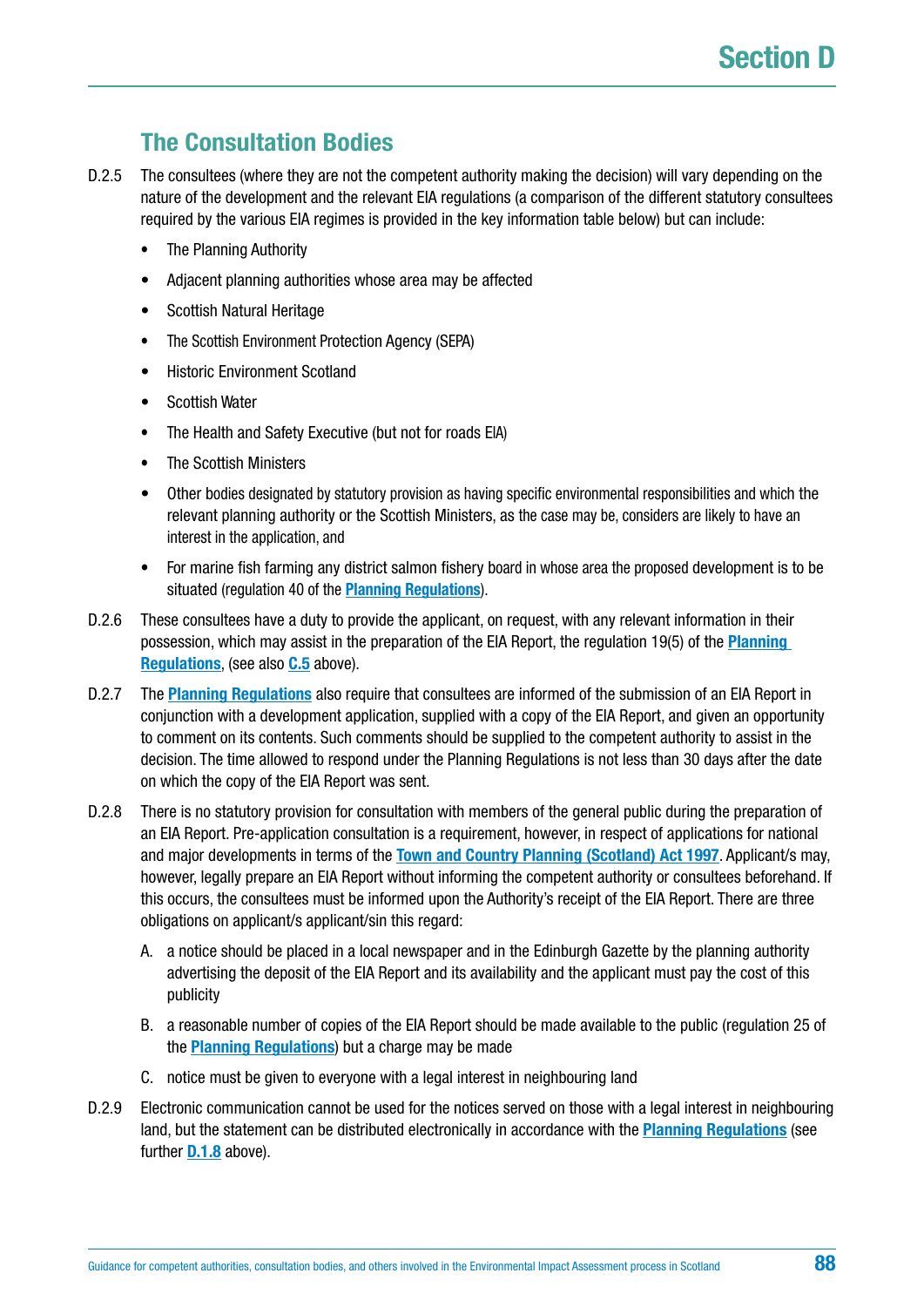| <b>Consultation</b><br>requirements       | Who are the statutory consultees?                                                                                                                                                                                                                                          | Min. no. of days for<br>consultation period                               |  |
|-------------------------------------------|----------------------------------------------------------------------------------------------------------------------------------------------------------------------------------------------------------------------------------------------------------------------------|---------------------------------------------------------------------------|--|
| <b>EIA Regs 17</b>                        | Any adjoining planning authority, HES, SEPA, SNH, Scottish<br>Water.                                                                                                                                                                                                       | 30 days                                                                   |  |
| <b>EIA Forestry 17</b>                    | Planning authority, HES, SEPA, SNH, any other relevant body<br>with relevant environmental responsibilities.                                                                                                                                                               | 30 days                                                                   |  |
| <b>EIA Offshore 99</b>                    | Secretary of State to provide undertaker with list of public<br>bodies it considers likely to be interested in the relevant<br>project by reason of either their particular environmental<br>responsibilities or local or regional competence.                             | 30 days                                                                   |  |
| <b>EIA Gas Trans 99</b>                   | Planning authority, HES, SEPA, SNH, any other relevant body<br>with relevant environmental responsibilities which the<br>Secretary of State considers is likely to have an interest in<br>the pipe-line works in question.                                                 | 30 days                                                                   |  |
| <b>EIA Nuclear 99</b>                     | Planning authority, roads authority, SEPA, SNH.                                                                                                                                                                                                                            | Such reasonable time<br>as the ONR may<br>specify.                        |  |
| <b>EIA Electricity 17</b>                 | Planning authority, HES, SEPA, SNH.                                                                                                                                                                                                                                        | 30 days                                                                   |  |
| <b>EIA Pipelines 00</b>                   | Planning authority, SEPA, SNH, any other relevant body with<br>relevant environmental responsibilities which the Secretary<br>of State considers is likely to have an interest in the<br>pipe-line works in question.                                                      | 30 days                                                                   |  |
|                                           | Note there is also provision for the Secretary of State to<br>serve on the applicant a notice specifying those<br>consultation bodies to whom the applicant should send<br>copies of the EIA Report.                                                                       |                                                                           |  |
| <b>EIA Agriculture 17</b>                 | HES, SEPA, SNH, any other relevant body with<br>environmental responsibilities which the Scottish Ministers<br>considers is likely to have an interest in the project.                                                                                                     | 30 days                                                                   |  |
| <b>EIA Trans &amp;</b><br><b>Works 07</b> | Planning authorities in the project area, any National Park in<br>the project area, HES, SPEA, SNH.                                                                                                                                                                        | 30 days                                                                   |  |
| <b>EIA Marine Works</b><br>17             | Planning authorities in the project area, HES, SEPA, SNH,<br>any other relevant body with environmental responsibilities<br>which the Scottish Ministers considers is likely to have an<br>interest in the project.                                                        | 30 days or a longer<br>period as agreed<br>between SM and<br>consultee(s) |  |
| <b>EIA Roads 17</b>                       | Planning authorities in the project area, any National Park in<br>the project area, HES, SPEA, SNH, any other relevant or<br>statutory body with environmental responsibilities which<br>the Scottish Ministers considers is likely to have an interest<br>in the project. | 42 days                                                                   |  |

#### D.2.10 Comparison of consultation requirements between EIA regimes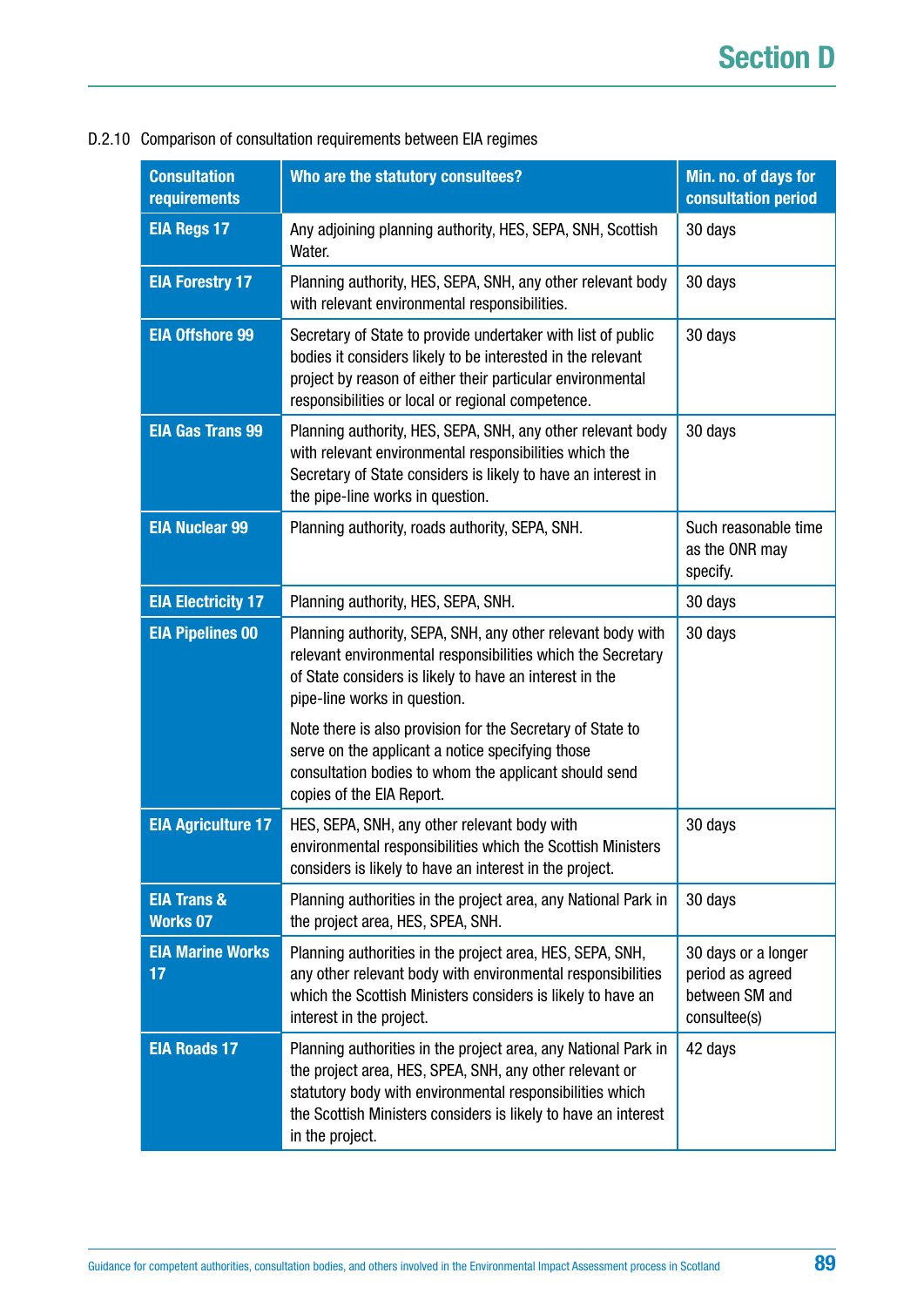## **Additional information and evidence**

D.2.11 See section **[D.6](#page-93-0)** below for the consultation arrangements in respect of additional information submitted after the original EIA Report. In essence, the additional material must be subject to the same consultation and publicity as the original EIA Report.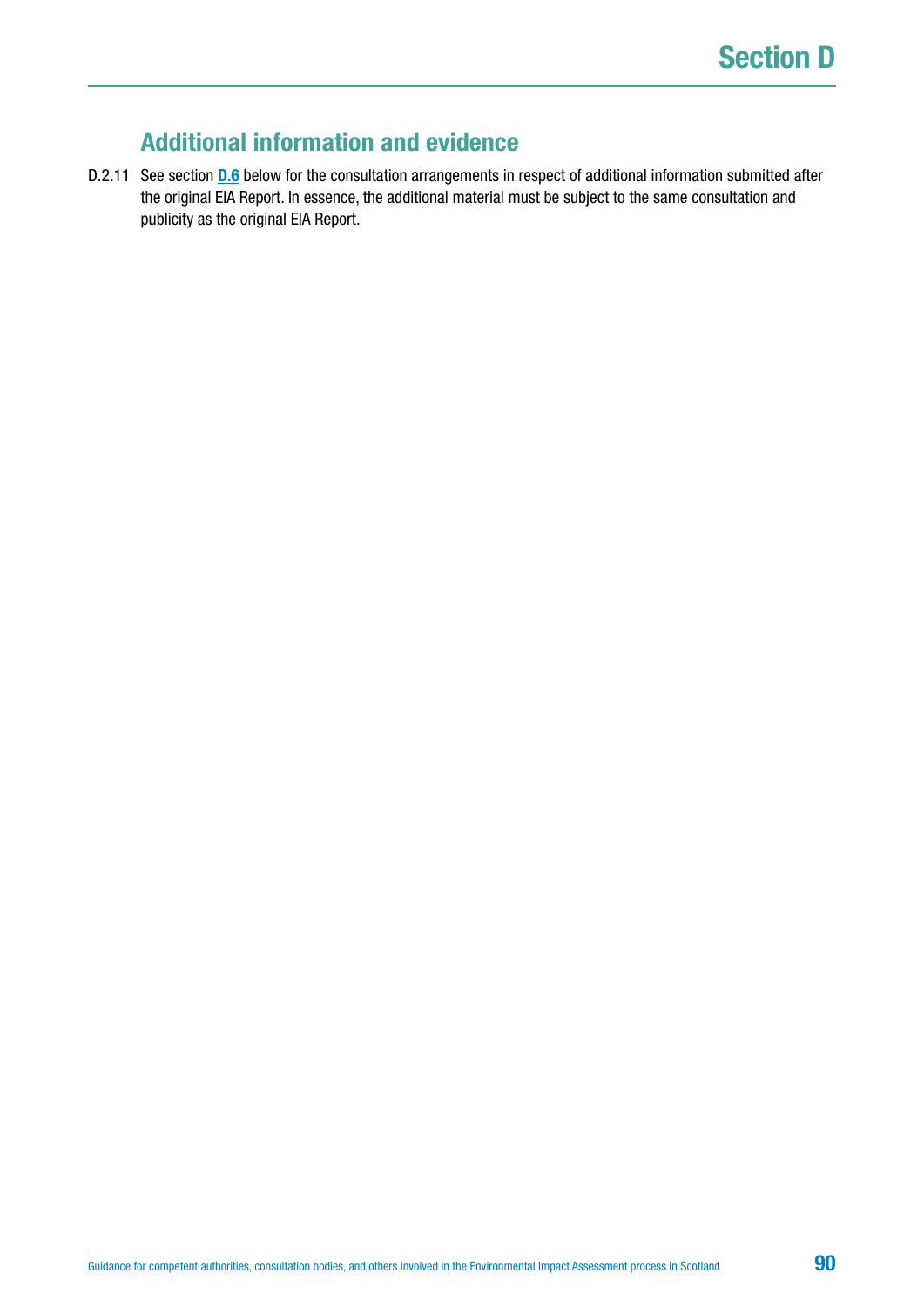# <span id="page-90-0"></span>**D.3 Liaison with the competent authority and the developer**

### **Statutory Provisions and Government Guidance**

- D.3.1 The competent authority has a statutory duty to consult the consultation bodies, and to publicise every EIA Report. In turn, consultees are expected to engage with the applicant and the competent authority in respect of applications for national and major developments.
- D.3.2 Consultees should maintain such liaison with the competent authority as may be necessary in the circumstances of each case. Sometimes it will be sufficient to respond to the application and EIA Report in writing in one step. Often, however, there will be advantages in a dialogue between consultees and the competent authority and often the applicant too. Pre-application consultation by the applicant with both the competent authority and consultees is also generally recognised as good practice. EIA, at its best, is an interactive process with each of the main parties informing and influencing the others.

| <b>Key advic</b> |
|------------------|
|                  |

#### **Liaison**

**Box [D.3.Advice](http://D.3.Advice).1** 

Dialogue and liaison between consultation bodies, the competent authority and the applicant will generally improve understanding of the project, the environmental issues, and the effects of the project and the views of the consultees. It will usually increase the effectiveness of the EIA process and the influence of consultees on the decision.

Correspondence between the applicant and consultees should normally be copied to the competent authority.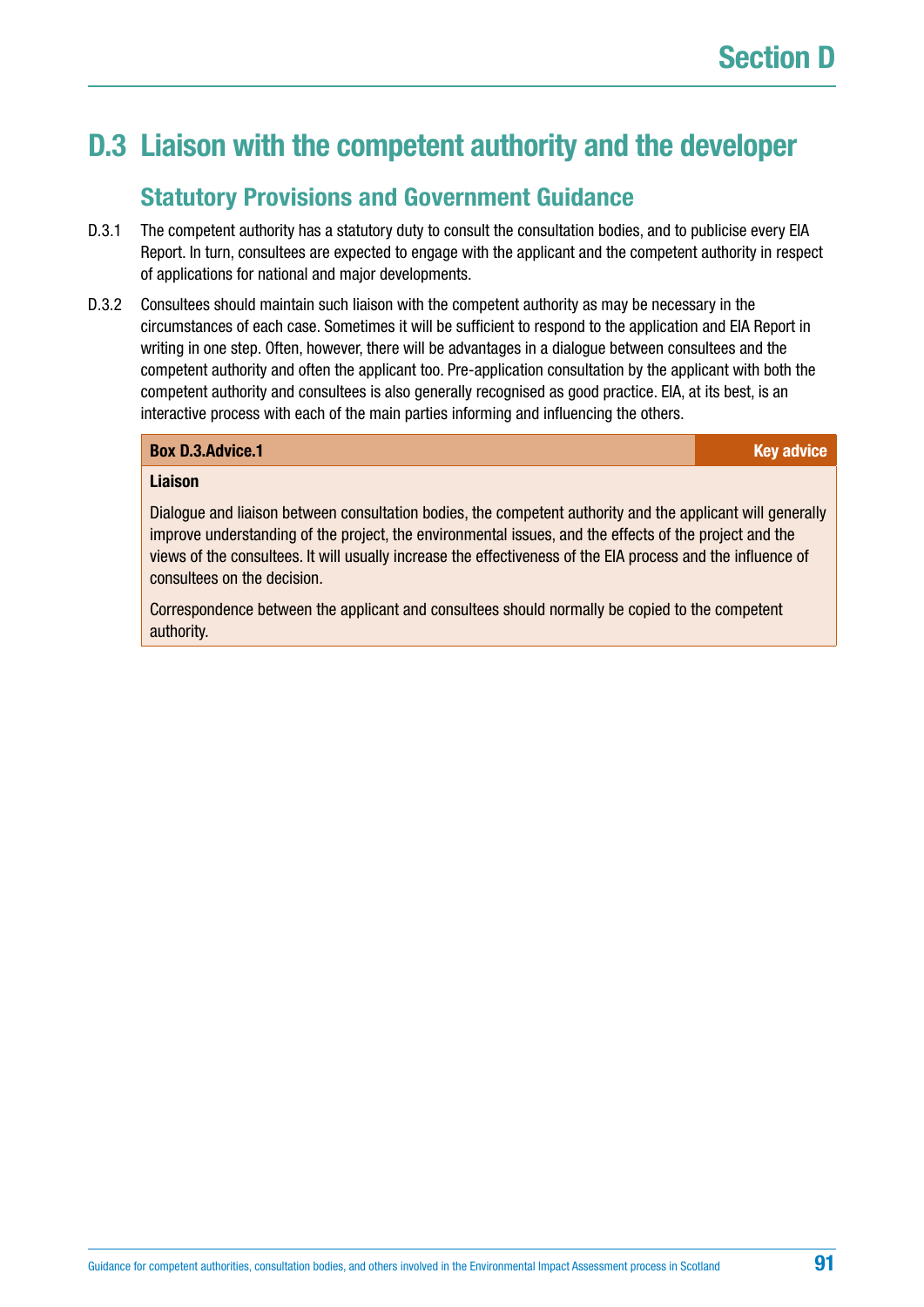# **D.4 Wider consultation and dissemination**

## **Statutory Provisions and Government Guidance**

D.4.1 The competent authority has a statutory duty to consult the consultation bodies, and to publicise every EIA Report. Guidance on this stage is also provided in **[PAN 1/2013](http://www.gov.scot/Publications/2013/08/6471)** at paragraph 4.21 and Table 1.

# **Wider Consultation**

- D.4.2 It is a matter for the competent authority to decide who should be consulted beyond the consultation bodies. However, it is open to consultees to suggest or recommend that other bodies should also be notified or consulted. This is particularly important where other bodies are known to hold important and relevant information and/or expertise.
- D.4.3 Whilst it may be convenient to share copies of the application and EIA Report, copying EIA Reports may be restricted by copyright; the permission of the authors or applicant will need to be sought. Many consultants or applicants will supply further copies, either free or at a reasonable cost or other bodies could go to the locations where the EIA Report is lodged. EIA Reports are most often supplied on CD or DVD or are available on the competent authority's website and distribution in this form is compliant subject to the caveats in **[D.1.8](#page-84-0)** above.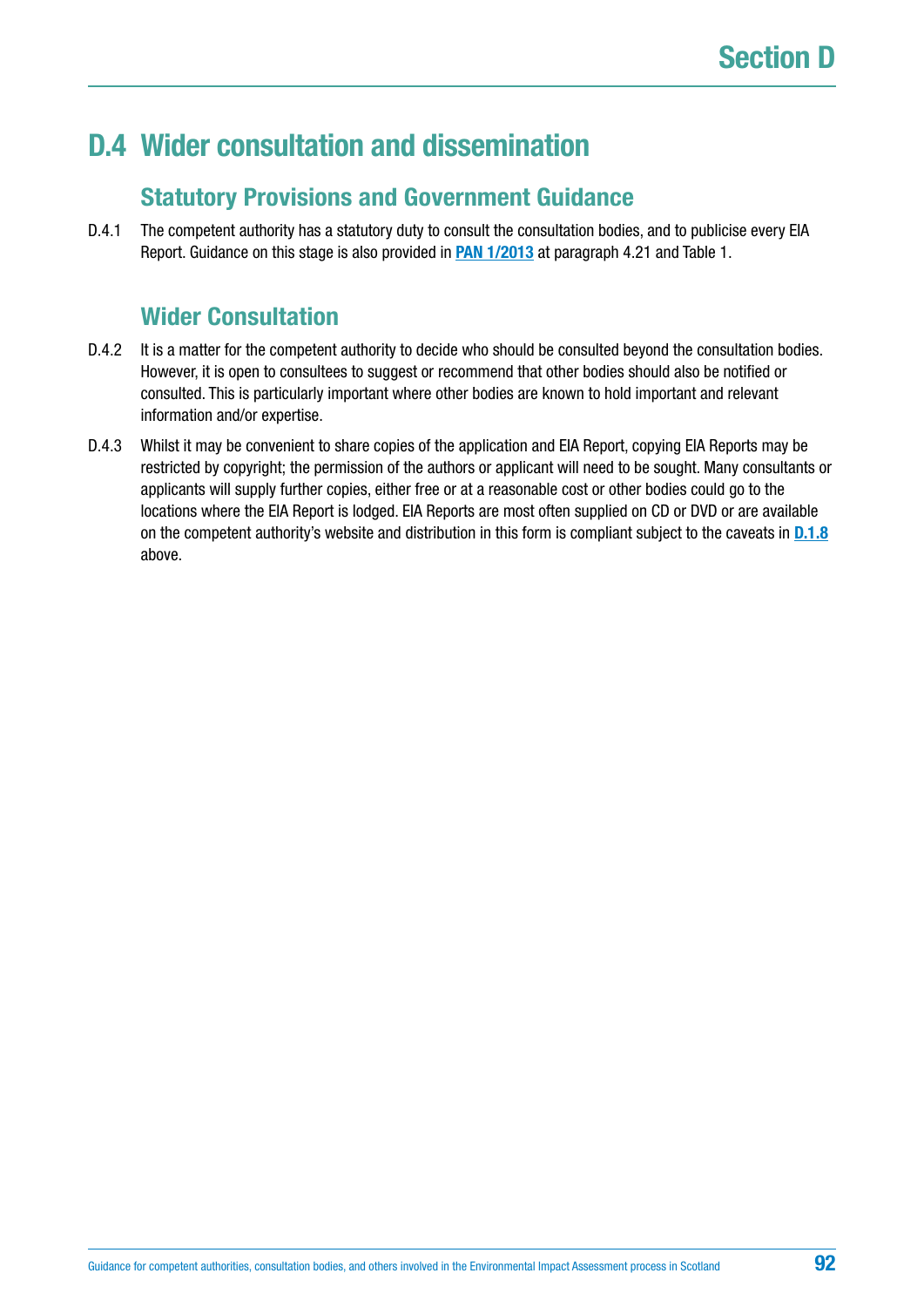# **D.5 Transboundary environmental effects**

## **Statutory Provisions and Government Guidance**

- D.5.1 Guidance on the Government's procedures for transboundary EIA are given in paragraphs 121 123 of **[Circular 1/2017](http://www.gov.scot/Publications/2017/05/6292)** and statutory requirements are in Regs.41-42 the **[Planning Regulations](https://www.legislation.gov.uk/uksi/2017/571/contents/made)**.
- D.5.2 Electronic communication cannot be used for transboundary consultations see further **[D.1.8](#page-84-0)** above.
- D.5.3 When an EIA Report is sent to the Scottish Ministers by the competent authority, this enables the Ministers to consider whether the proposed development is likely to have significant effects on the environment of another EEA State. Similarly, in the event that the Government receives a consultation from another EEA State about a project that may affect Scotland, it will consult the competent authorities and consultation bodies affected.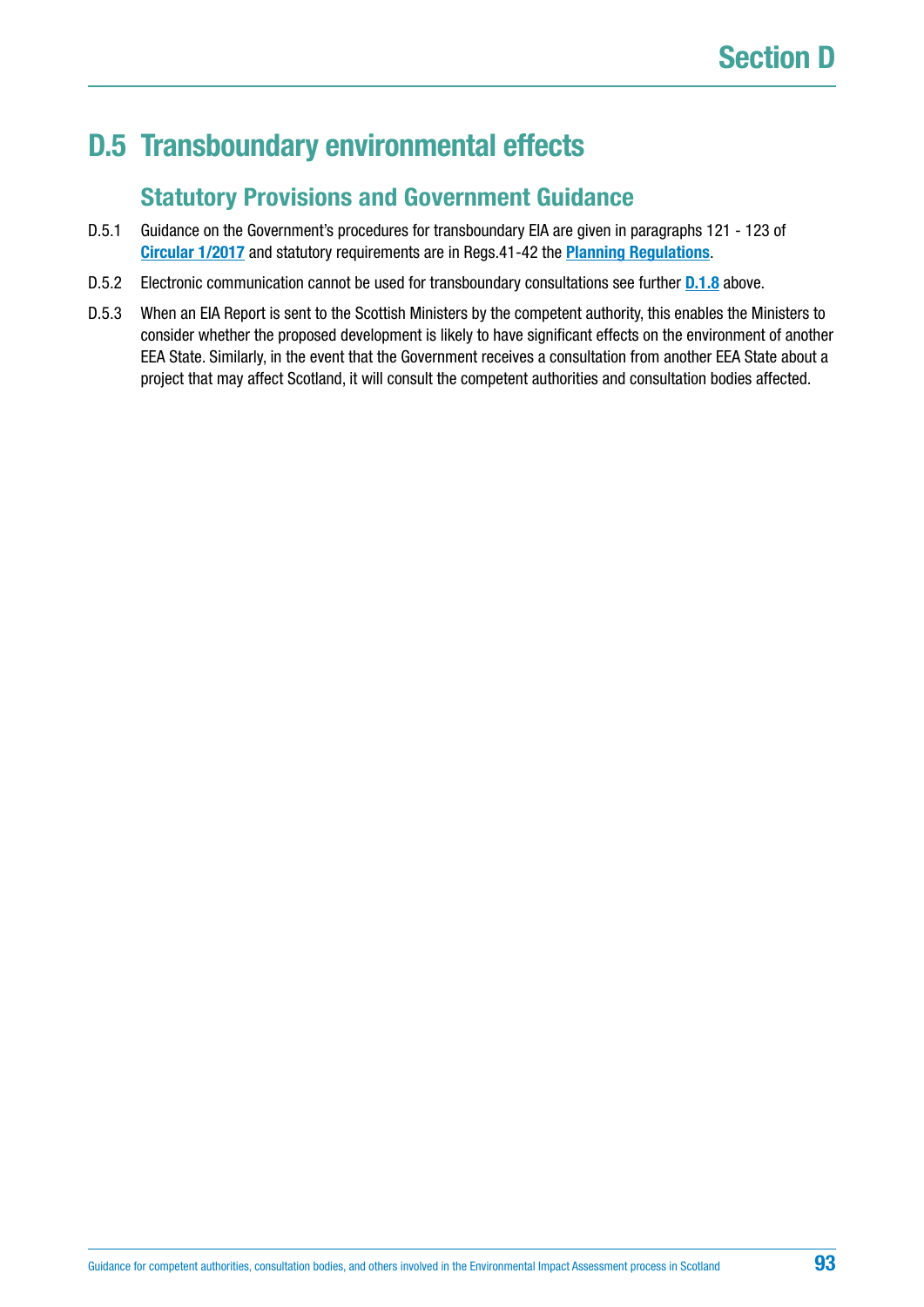# <span id="page-93-0"></span>**D.6 Requesting additional information evidence**

## **Statutory Provisions and Government Guidance**

D.6.1 The competent authority has the statutory power to require certain additional information to be submitted by the applicant under the provisions of each of the EIA regulations, for example, Reg.26 of the **[Planning](https://www.legislation.gov.uk/uksi/2017/571/contents/made)  [Regulations](https://www.legislation.gov.uk/uksi/2017/571/contents/made)** (see further **[Circular 1/2017](http://www.gov.scot/Publications/2017/05/6292)** at paragraphs –116 - 120. Guidance on this stage is also provided in **[PAN 1/2013](http://www.gov.scot/Publications/2013/08/6471)** at paragraphs 4.27 and 4.28).

#### **Box [D.6.Advice](http://D.6.Advice).1 Key advice** *Reserve EXISTENTIAL CONTRACT: A CONTRACT: CONTRACT: CONTRACT: CONTRACT: CONTRACT: CONTRACT: CONTRACT: CONTRACT: CONTRACT: CONTRACT: CONTRACT: CONTRACT: CONTRACT: CONTRACT: CONTRACT: CONTRA*

#### **Requests for Additional Information**

If a consultation body seeks more information this should generally be through the competent authority. In exceptional circumstances, for example where that authority is not will to request the information, the consultee may approach the applicant directly. In such cases it is vital that the information is submitted to the competent authority, not just the consultee, in order that it can be publicised.

Information should only be requested when it is essential, not merely desirable, to the decision on the project, or where it would influence conditions that may be imposed, or where it could influence the view of a consultation body or competent authority in a substantive way.

Consultees should act expeditiously in requesting further additional information so that the decision making process is not unnecessarily impeded. Requests should normally be made during the routine consultation period, but a competent authority can ask for further additional information at any time before deciding the application

Requests for additional information should have regard to the feasibility and practicality of obtaining it and the timescale and cost.

All requests should be:

- reasonable
- normally be made via the competent authority
- made promptly and in one step if possible
- D.6.2 It is important to bear in mind that the costs and delays involved in obtaining and submitting additional information can be considerable. EIA is not an opportunity to obtain information that is desirable for other purposes, although information obtained as a necessity in an EIA case may, of course, contribute to environmental knowledge generally.
- D.6.3 Repeated requests for more and more information can be very frustrating to the applicant and competent authority and can indicate a lack of clarity of thought initially on the part of the body making repeated requests. However, it is reasonable to expect that, from time to time, new information may prompt an obvious need for yet additional information.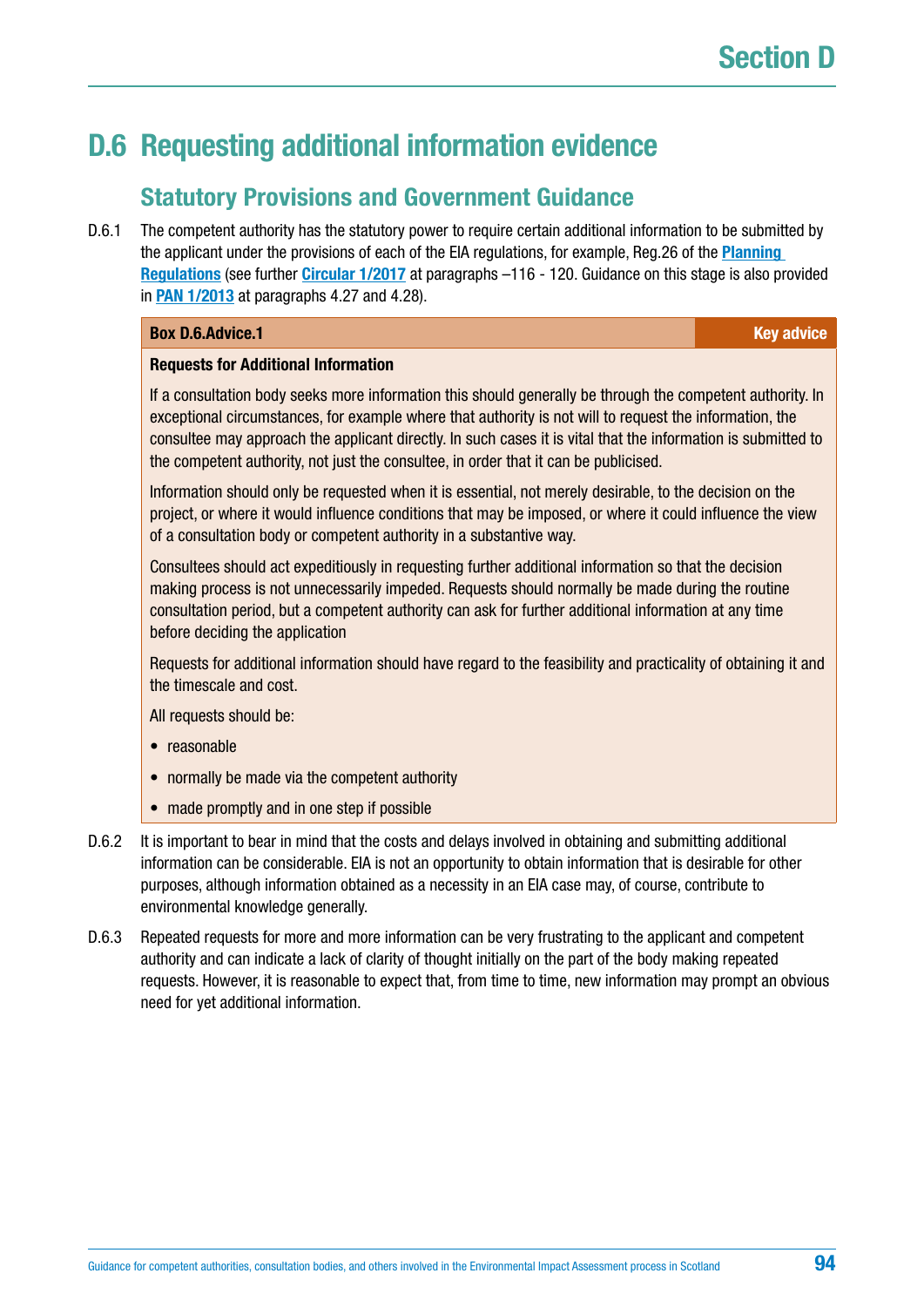## **Requesting additional information for Planning Applications**

- D.6.4 In respect of full planning applications, the planning authority has the power to require additional information to be submitted under two statutory provisions, namely:
	- 1. Regulation 26 of the **[Planning Regulations](https://www.legislation.gov.uk/uksi/2017/571/contents/made)**, requiring submission of:
		- a. any additional information which in the opinion of the planning authority is directly relevant to reaching a reasoned conclusion on the significant effects of the development on the environment (if the competent authority believe this information to be missing – referred to as "supplementary information" they are under an obligation to request it); or
		- b. evidence to verify any information in the EIA Report (the competent authority has discretion as to whether or not to request any such information); or
	- 2. Regulation 24 of the **[Town and Country Planning \(Development Management Procedure\) \(Scotland\)](http://www.legislation.gov.uk/ssi/2013/155/contents/made)  [Regulations 2013](http://www.legislation.gov.uk/ssi/2013/155/contents/made)**.
- D.6.5 When requesting planning authorities to require additional information, reference can be made to the EIA regulations, the **[Development Management Procedure \(Scotland\) Regulations 2013](http://www.legislation.gov.uk/ssi/2013/155/contents/made)**, (the DMR), and paragraphs 116-120 of **[Circular 1/2017](http://www.gov.scot/Publications/2017/05/6292)**.
- D.6.6 A request for additional information on the planning application should be made under regulation 24 of the DMR. A request for further work on the EIA should be made under the EIA regulations. A clear distinction should be made wherever possible.
- D.6.7 If the applicant refuses to make available additional information and/or the planning authority will not support a consultee's request, or the planning authority agrees with the applicant that additional information is not necessary, the consultee will have to accept that the information will not be obtained. The result may be that they have no choice but to object to the application and, if necessary, ask that the case be referred to the Scottish Ministers for their own determination.
- D.6.8 A consultee should always take care to identify what additional information is required and should be able to justify this request clearly. Most planning authorities will use their powers to require additional information to be submitted rather than merely going straight for a refusal of permission.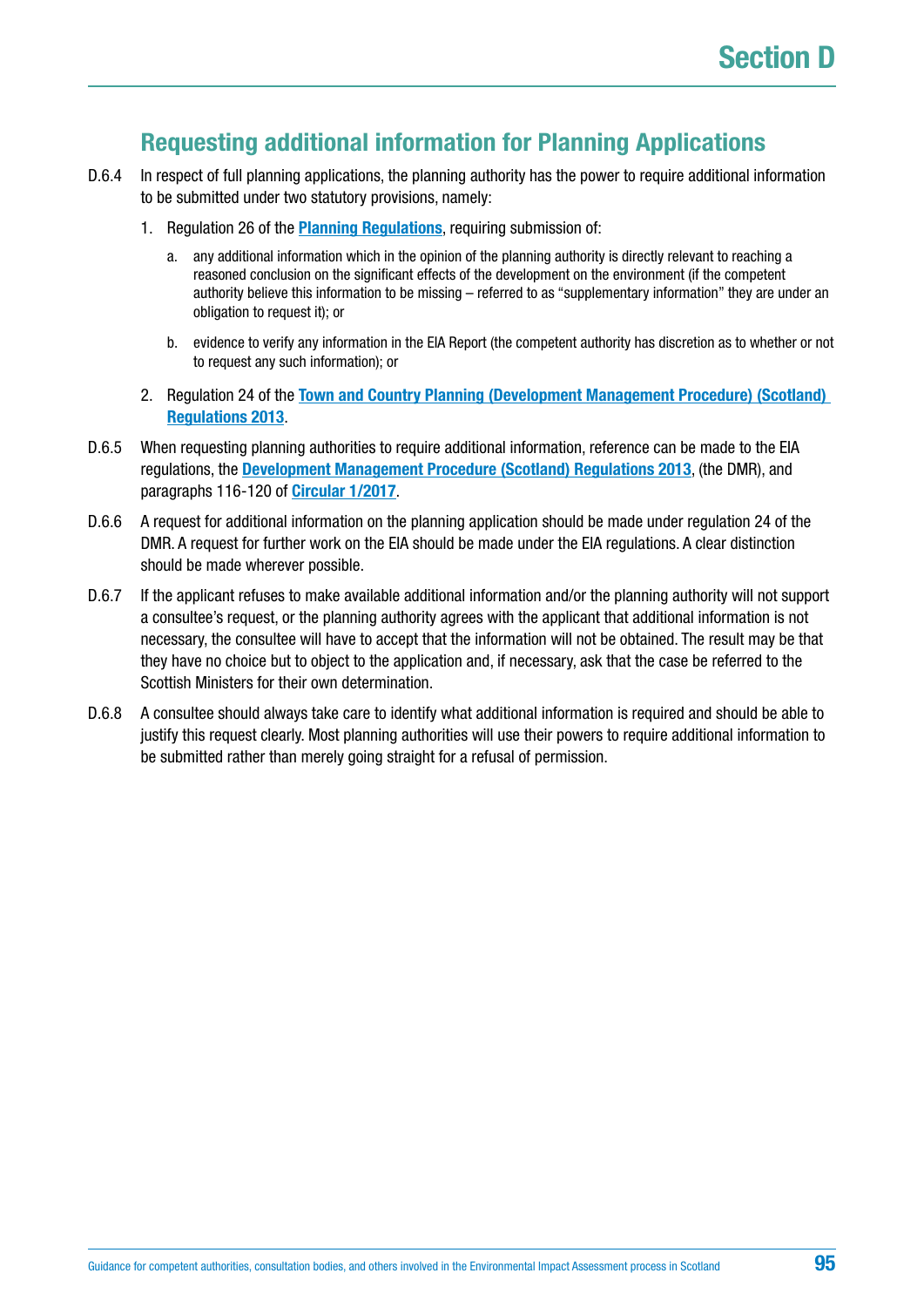# <span id="page-95-0"></span>**D.7 Modifications to the project**

### **Modifications**

- D.7.1 The fact that a project is subject to the EIA process does not preclude modifications or amendments to it during the consideration of the application. These may be made during the EIA process, after the EIA Report has been submitted. Indeed, the iterative process of EIA is very likely to lead to consultees or the competent authority seeking changes to the proposals to avoid or further reduce environmental effects. Equally, the applicant may wish to make changes to help satisfy concerns expressed by the competent authority, consultation bodes or the public.
- D.7.2 Where they would meet a consultee's concerns, modifications should be encouraged both before and after the consultation response has been submitted (indeed, it may be the consultation responses that initiate the discussions about modifications).

#### **Box [D.7.Advice](http://D.7.Advice).1 Key advice** *Reserve EXISTENTIAL CONTRACT: A CONTRACT: CONTRACT: CONTRACT: CONTRACT: CONTRACT: CONTRACT: CONTRACT: CONTRACT: CONTRACT: CONTRACT: CONTRACT: CONTRACT: CONTRACT: CONTRACT: CONTRACT: CONTRA*

#### **Negotiating Changes**

A consultee should consider whether to open negotiations, with the competent authority and / or the applicant, to affect changes to the proposals, if they conclude that:

- more or different mitigation would be appropriate
- adverse effects could be avoided, cancelled, reduced or compensated
- new benefits could be achieved

It is open to a consultee, throughout the EIA process to negotiate modifications to a project via the competent authority. If necessary, the consultee can ask an applicant to modify the project if the competent authority will not require the applicant to do so (see D.6.5 above). However, if the applicant does agree to modify the project, it is vital that the modification is submitted formally to the competent authority. Modifications provided solely to the consultee, and not to the competent authority as an amendment to the application will not constitute any part of the application, nor will they constitute any part of the permission if granted.

- D.7.3 Most competent authorities accept modifications and ensure that it is clear which scheme is consented, if a consent is issued (e.g. by imposing a condition referring to revised plans). From a procedural point of view, whether the modifications can be accepted as an amendment, without a new application being made, is a decision for the competent authority alone.
- D.7.4 The key questions will be:
	- Are the modifications are so extensive as to amount to a different project proposal? If so, a new application should be made
	- Are the modifications are significant but not extensive? If so, a new application is generally not required but the competent authority should re-consult and re-notify and republicise the proposal.
	- Are the modifications are not so significant as to merit re-consultation and republicising generally, but may be appropriate for selected consultees to comment or whether no consultees need comment.
- D.7.5 Any substantive amendments or additions to the EIA Report, whether requested by the competent authority or submitted voluntarily by the applicant, must be publicised and consulted on in a similar way as the original statement. Regulation 27 of the **[Planning Regulations](https://www.legislation.gov.uk/uksi/2017/571/contents/made)** refers. What constitutes a substantive amendment or addition to an EIA Report will depend on the individual circumstances of a particular project and is a decision for the competent authority.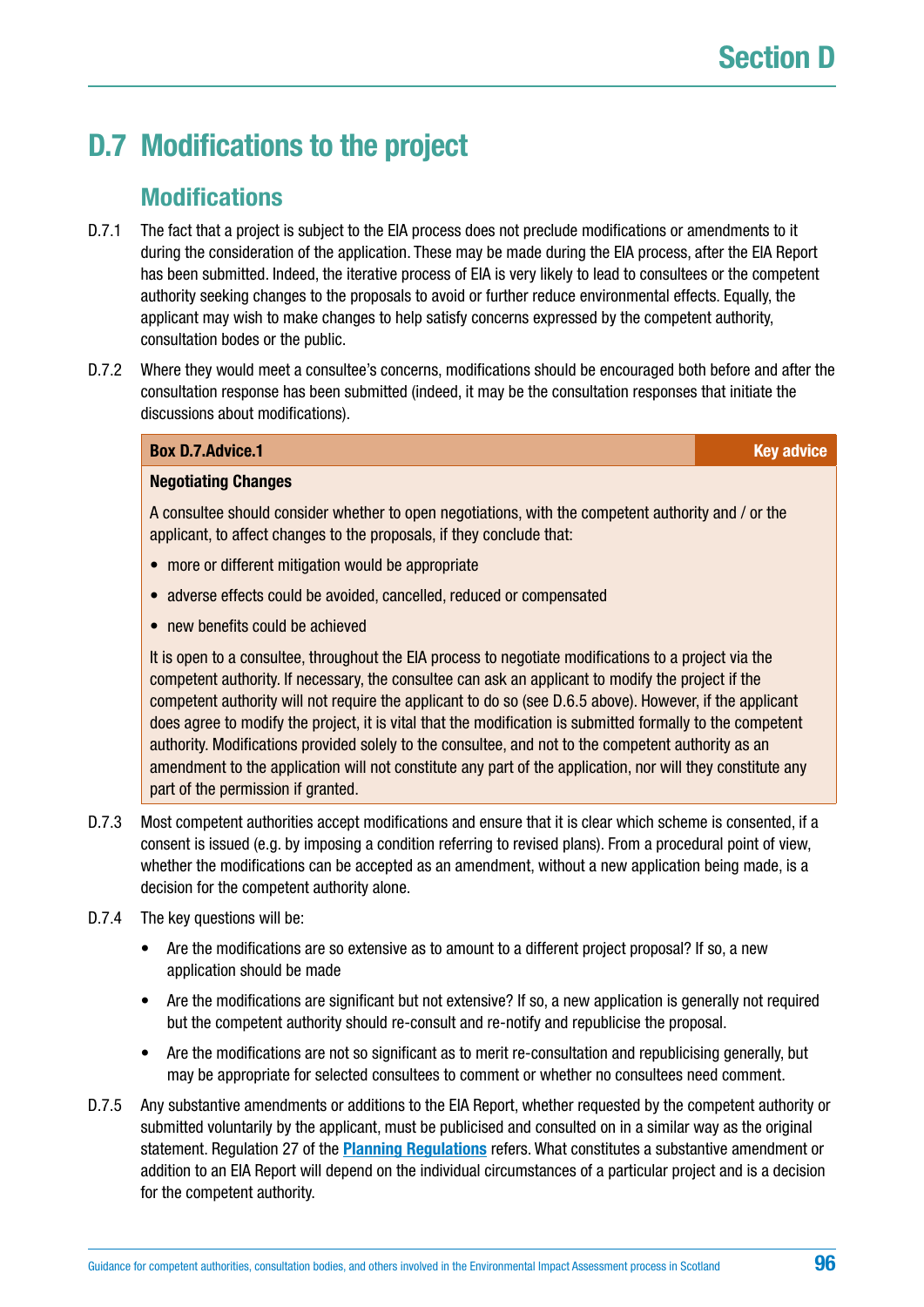# **D.8 Additional Information and Evidence Relating to EIA Reports**

# **Statutory Provisions and Government Guidance**

- D.8.1 A competent authority has the statutory powers to require additional environmental information to be submitted, for example in regulation 26 of the **[Planning Regulations](https://www.legislation.gov.uk/uksi/2017/571/contents/made)**. This may be in the form of a Revised or Supplementary EIA Report or otherwise. However, it should be noted that submission of documents called Supplementary or Revised EIA Reports is a convention, which often occurs in practice, but is not a statutory process or term. The planning regulations only refer to additional information either in the form of "supplementary information" being required and submitted or to "evidence as may reasonably be required to verify any information contained in the EIA report".
- D.8.2 Where the competent authority has decided to accept a modification it will need to consider whether a new or revised or supplementary EIA Report is necessary. The determining factor will be whether the project still the project that was assessed in the original EIA Report, or a different project in ways that mean the effects of the project have not been adequately assessed.

**Box [D.8.Info.](http://D.8.Info)1 Key information**

The final decision on the application must take account of the environmental information for that project, as it would be consented. It follows that it would not be appropriate to consider environmental information about another form of the project.

# **Supplementary and Revised EIA Reports**

- D.8.3 A supplementary EIA Report is submitted where the original EIA Report was incomplete or further work on environmental effects has been undertaken, (whether or not the project has been modified since the original application and EIA Report were submitted). A supplementary EIA Report may be submitted, to add to the original, to ensure that all of the relevant environmental information is considered by the competent authority. The supplementary EIA Report may include a revision of the whole or part of the original document or additions that are needed to cover the additional information. A supplementary EIA Report should make clear which parts of the original EIA Report are being supplemented or revised.
- D.8.4 Whatever the reason for the new or revised or supplementary EIA Report, the competent authority will subject it to publicity and consultation in the same way as the original EIA Report, for example, see regulation 27 of the **[Planning Regulations](https://www.legislation.gov.uk/uksi/2017/571/contents/made)** and **[Circular 1/2017](http://www.gov.scot/Publications/2017/05/6292)** at paragraphs –116-120). Even if the additional information is submitted voluntarily the competent authority must follow the publicity and consultation requirements where the information is of a substantive nature.
- D.8.5 If additional environmental information is submitted as part of an appeal procedure, it will need to be publicised and consultation bodies notified. This will allow their advice to be submitted to the Reporter before a decision is made or before an Inquiry opens. An exception to the publicity requirements under the **[Planning](https://www.legislation.gov.uk/uksi/2017/571/contents/made)  [Regulations](https://www.legislation.gov.uk/uksi/2017/571/contents/made)** is made in situations where the additional information is provided for the purposes of a planning inquiry, the request for the additional information states that it is to be provided for the purpose of an inquiry and the additional information is required to be publicised as part of the inquiry.
- D.8.6 Revised EIA Reports may be submitted where the original needs extensive or partial revision. They are treated as additional environmental information under the regulations, in the same way as supplementary EIA Reports.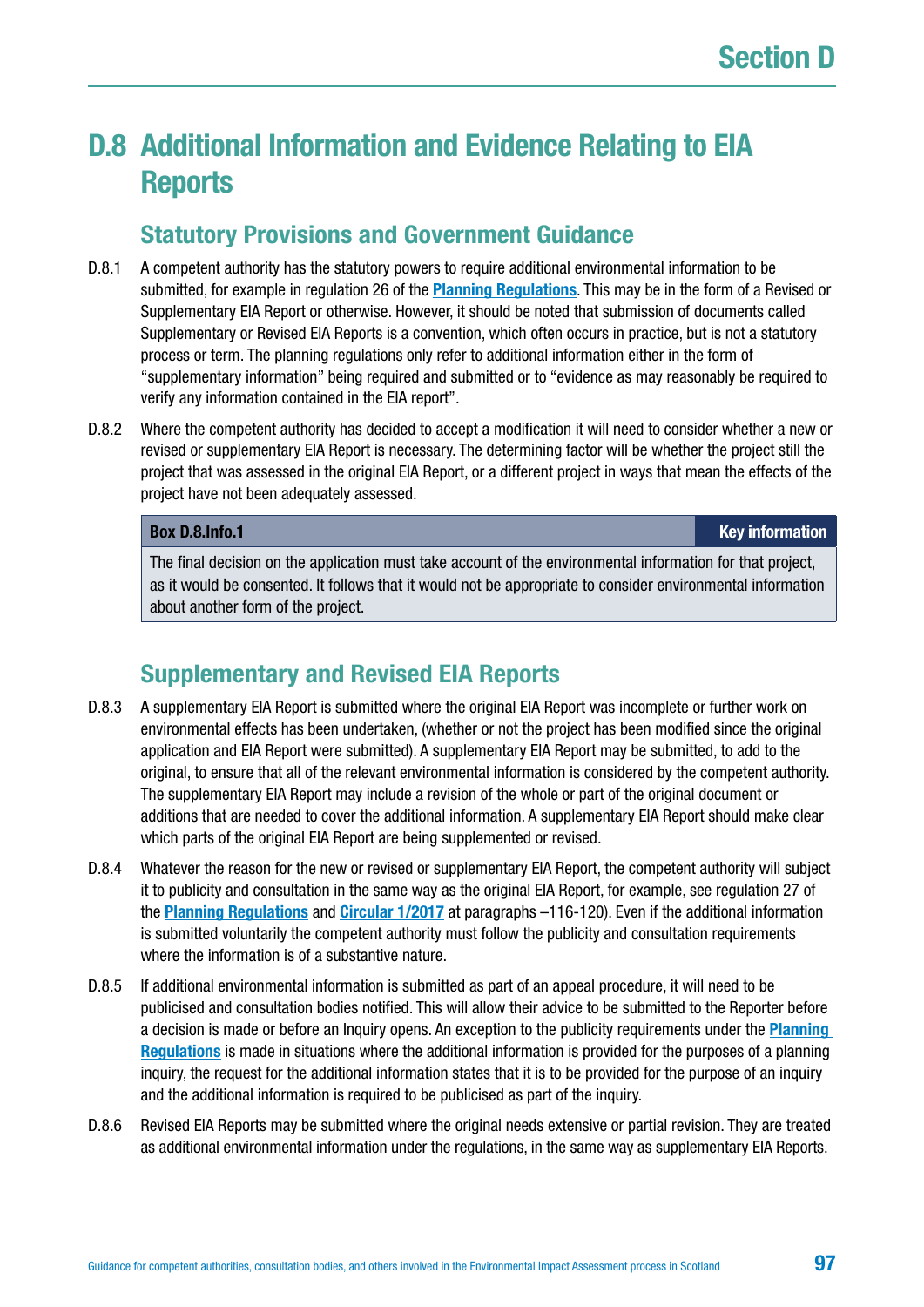# **Deciding about Submissions**

- D.8.7 Deciding the extent to which environmental information should be resubmitted as a result of modifications to the project is sometimes difficult to ascertain. There are no statutory provisions or procedures and a competent authority may need help from the consultation bodies in deciding whether:
	- A. The project is so extensively different that a new application and new EIA Report is required.
	- B. The project is significantly different and the EIA Report should be revised (with consultation on the revision) or added to by a supplementary EIA Report (with consultation following).
	- C. The project and its environmental effects are not so significantly different as to invalidate the original EIA Report and consultation and publicity responses about the original documentation will remain valid.
- D.8.8 Like the decision on whether to require an EIA Report in the first instance, the decision as to whether a new or supplementary or revised EIA Report is required, and the procedures for dealing with the submission, are all a matter for the competent authority. However, it will need to comply with the regulations in respect of publicity and consultation in respect of all additional information or any other information submitted, whether it is submitted as a supplementary or revised EIA Report or in any other form.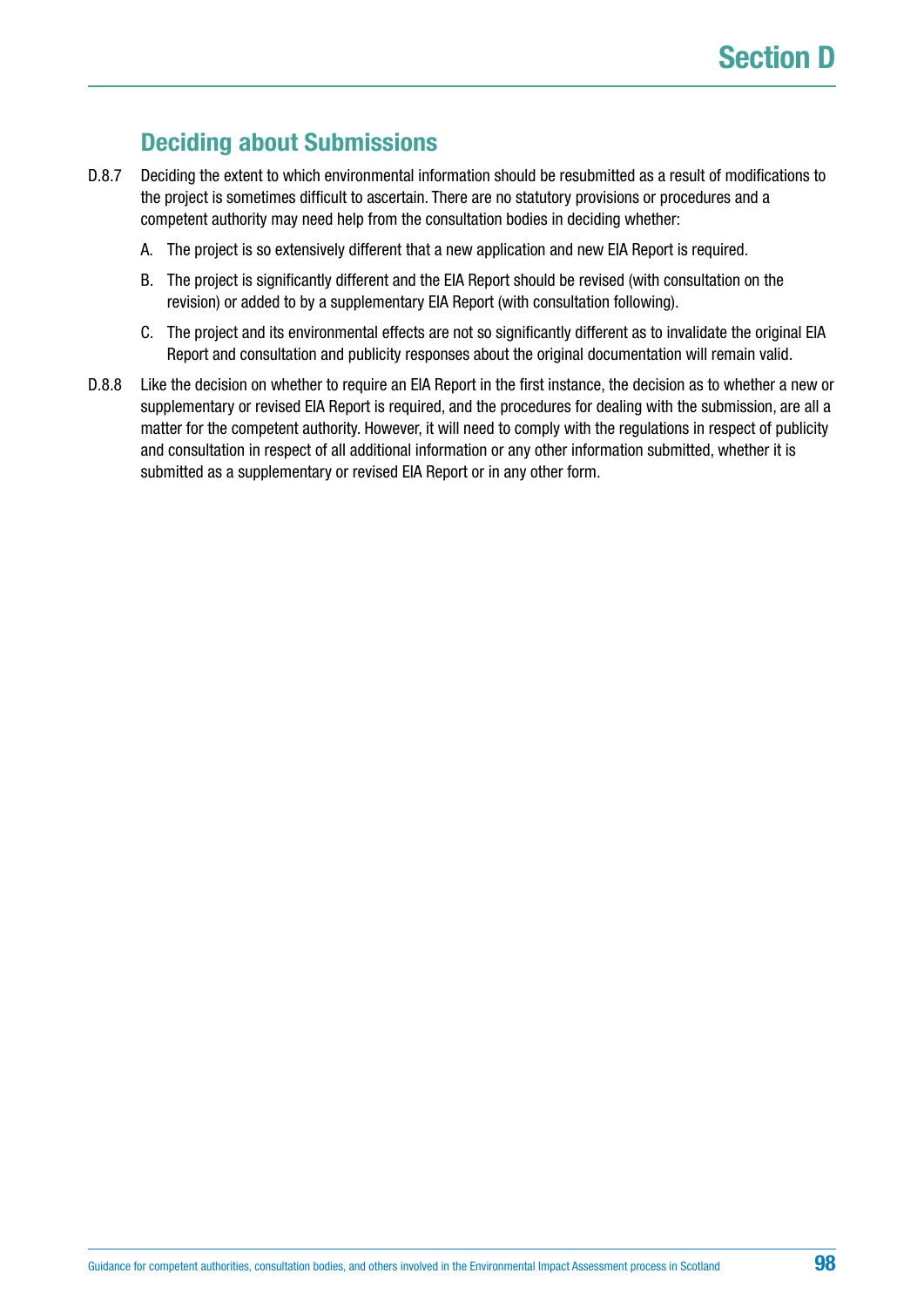# **D.9 Reviewing the EIA Report**

## **Statutory Provisions and Government Guidance**

- D.9.1 The competent authority has a statutory duty to consider the environmental information before granting consent to any project subject to the EIA process.
- D.9.2 **[PAN 1/2013](http://www.gov.scot/Publications/2013/08/6471)** provides useful guidance on this stage, paragraphs 4.23 4.26 discuss the process of evaluation of the EIA Report and its review.

# **Reviewing EIA Reports**

- D.9.3 In addition to the advice in Scottish Government guidance, as set out in **[Circular 1/2017](http://www.gov.scot/Resource/0051/00518122.pdf)** and **[PAN 1/2013](http://www.gov.scot/Publications/2013/08/6471)**, this Handbook includes an **[Attachment](#page-165-0)** which is a review package for the scoping and reviewing of an EIA Report. These are intended to be helpful working tools for adaptation by users to meet particular circumstances. They will hopefully assist in a more systematic and logical approach to these stages for EIA. They are not intended either to replace any existing formal review procedures undertaken by competent authorities or consultation bodies, or to establish inflexible or standardised approaches to good practice. Users are positively encouraged to extend, reduce or otherwise adapt the frameworks suggested to suit particular needs.
- D.9.4 The **[guidance published by the EC](http://ec.europa.eu/environment/eia/pdf/EIA_guidance_EIA_report_final.pdf)**, may also be helpful during the review of an EIA Report.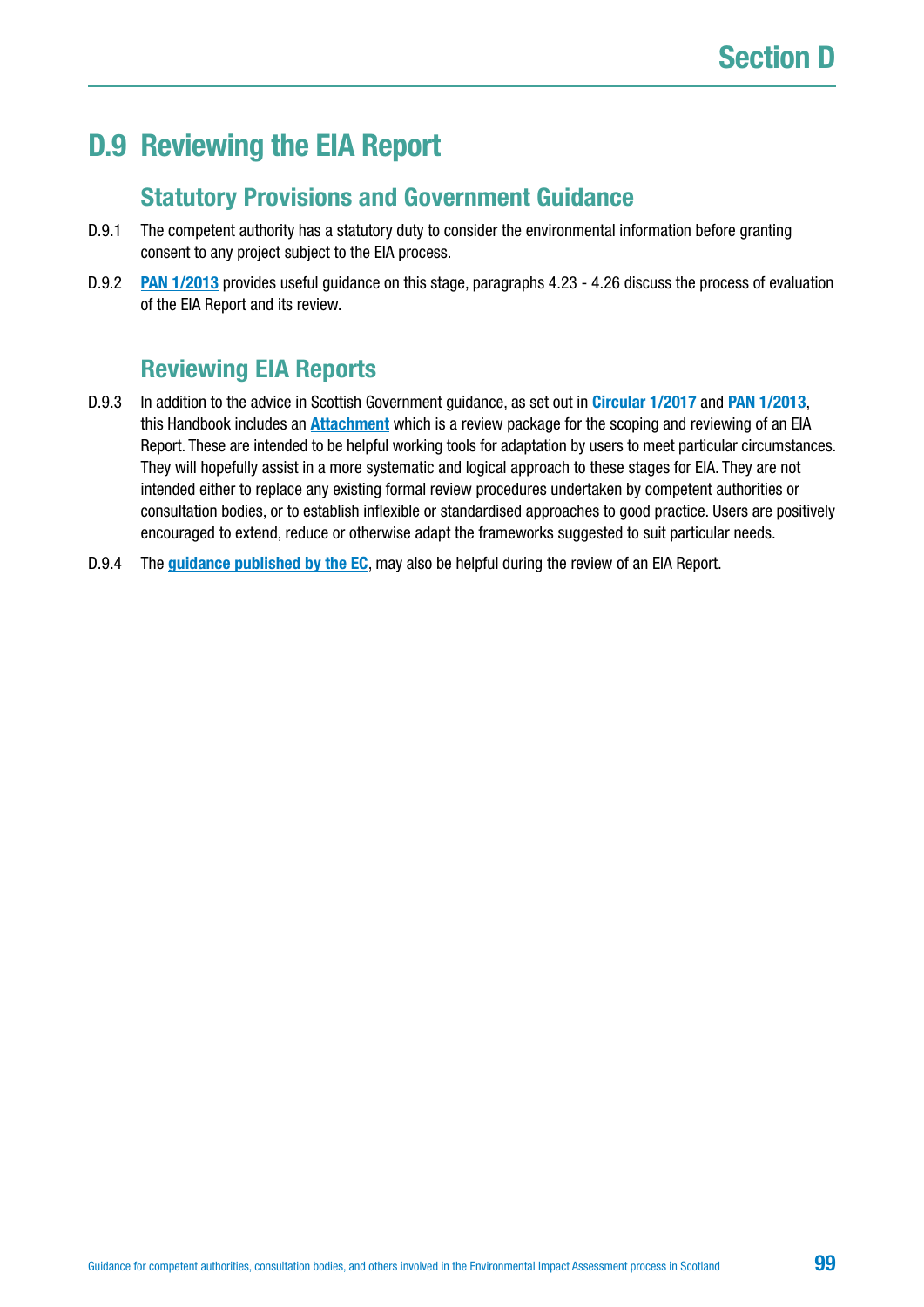# **D.10 Formulating a consultation response**

### **Statutory Provisions and Government Guidance**

D.10.1 The competent authority has a statutory duty to consider the environmental information before granting consent to any project subject to the EIA process. Consultees should also provide advice to the competent authority on matters within their remit, where advice is requested. A Consultee's response is a part of the environmental information that the competent authority must consider (e.g. Reg.2 the **[Planning Regulations](https://www.legislation.gov.uk/uksi/2017/571/contents/made)**).

## **Consultee's Role**

D.10.2 Consultation bodies will review the EIA Report and comment on the application for the proposal. They may assist the competent authority, and advise on the adequacy and conclusions of the environmental information.

# **The Consultation Response**

D.10.3 Whilst the consultee's comments on the EIA Report and the letter making representations about the project itself are separate things, the representations about the acceptability of the project will clearly be informed and supplemented by the information in and comments on the EIA Report. Reference is made to section **[C.9](#page-76-0)** above, relating to requests for mitigation, even if the project, in principle, is acceptable.

#### **Box [D.10.Info](http://D.10.Info).1 Key information**

#### **The Environmental Information**

The environmental information is not just the EIA Report submitted by the applicant, but also any additional information submitted by the applicant, the comments of the Consultees and the public when received by the competent authority.

- D.10.4 Therefore, the comments of a consultee should cover matters which it considers important which have been omitted from the EIA Report, as well as those which have been covered by the document. All of this information must be considered by the competent authority, and should be material to their decision.
- D.10.5 The consultation responses should include an evaluation of the importance of impacts. This should address whether the affected resource is of international, national, regional or local importance, and the degree to which the impact will affect the resource.
- D.10.6 It should be noted that comments on the contents of an EIA Report are, technically speaking, distinct from the consultation body's formal response to the application for development consent. The comments on the EIA Report are considered to be environmental information which inform the authority in its decision, whereas the response to the application is the consultee's view as to the best course of action available to the authority and the extent to which this view is, or is not, supported by the EIA Report.
- D.10.7 Thus, comments on an EIA Report might be to the effect that the EIA Report accurately describes the impacts of a proposal, that the consultee agrees with the EIA Report that these impacts are significant and that the mitigation measures proposed in the EIA Report would not adequately address these impacts, although a modification of them would do so. The consultee's response to the application would therefore be that it advises against granting consent to the proposal because of the significant impacts detailed in the EIA Report, but would be minded to lift this objection if the suggested modified mitigation measures were incorporated into the conditions for the consent.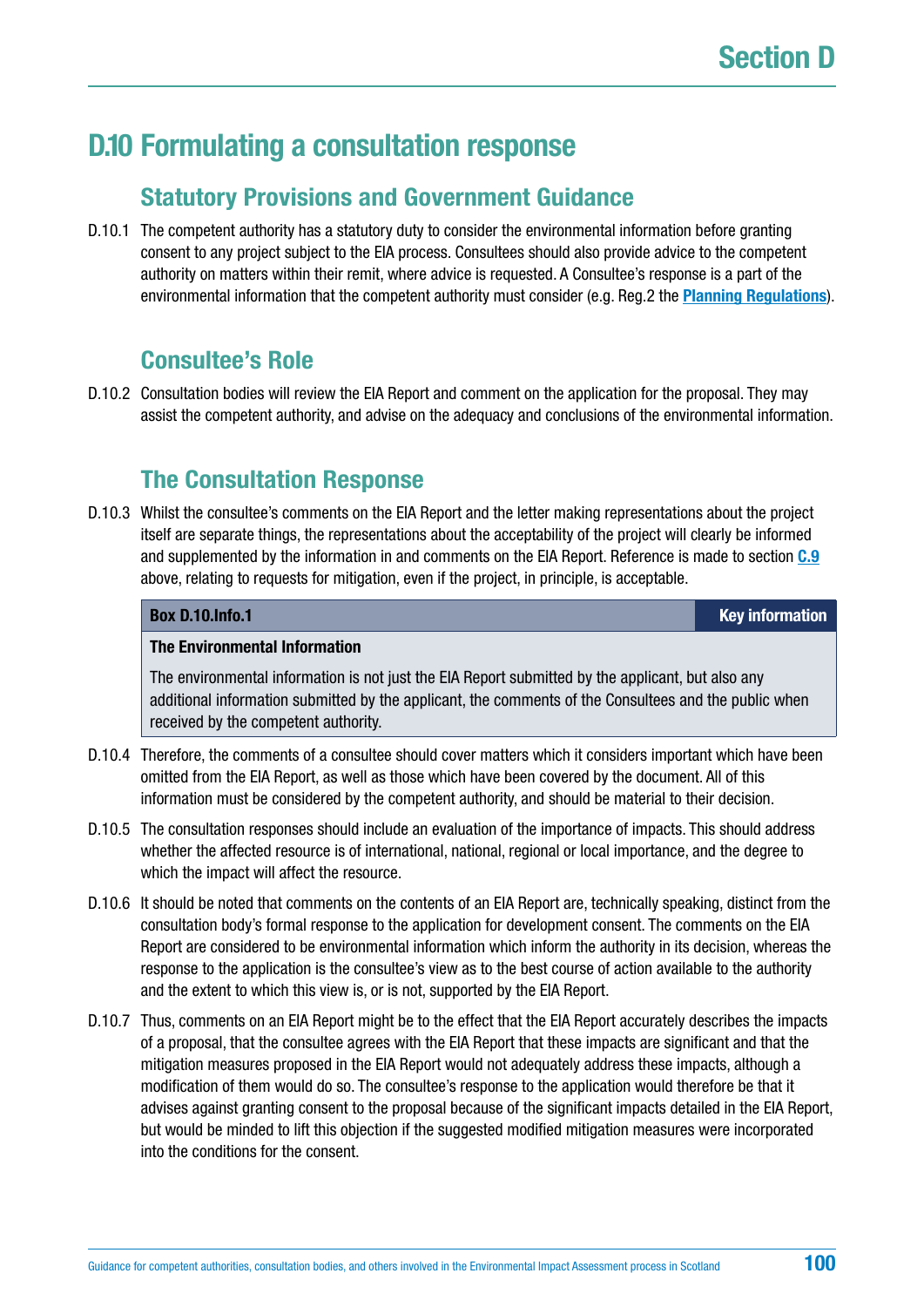# **Section D**

#### **Box [D.10.Advice.](http://D.10.Advice)1 Contract Contract Contract Contract Contract Contract Contract Contract Contract Contract Contract Contract Contract Contract Contract Contract Contract Contract Contract Contract Contract Contract Con**

#### **Representations**

Comments should cover the following points:

- the accuracy of the EIA Report (especially baseline information and the prediction of impacts)
- the coverage of the EIA Report whether there are important omissions, and whether the emphasis on the different impacts is appropriate
- with respect to omissions of matters which the consultee considers to be important: the issues involved and further work required to address them
- the level of confidence that the Consultee has in the findings (including the degree of uncertainty)
- whether the consultee agrees with the evaluation of significance of the impacts identified
- whether the mitigating or compensatory measures are satisfactory or not, whether any monitoring measures are required to gauge the effectiveness of any mitigation measures identified
- the adequacy of proposals in the EIA Report for monitoring impacts and responding to them

In cases where the EIA Report is of a particularly poor standard, it may be appropriate for the consultee to make only a general, not a detailed response.

It is advisable to distinguish clearly between the two parts of a consultation response – those on the project and those on the EIA Report.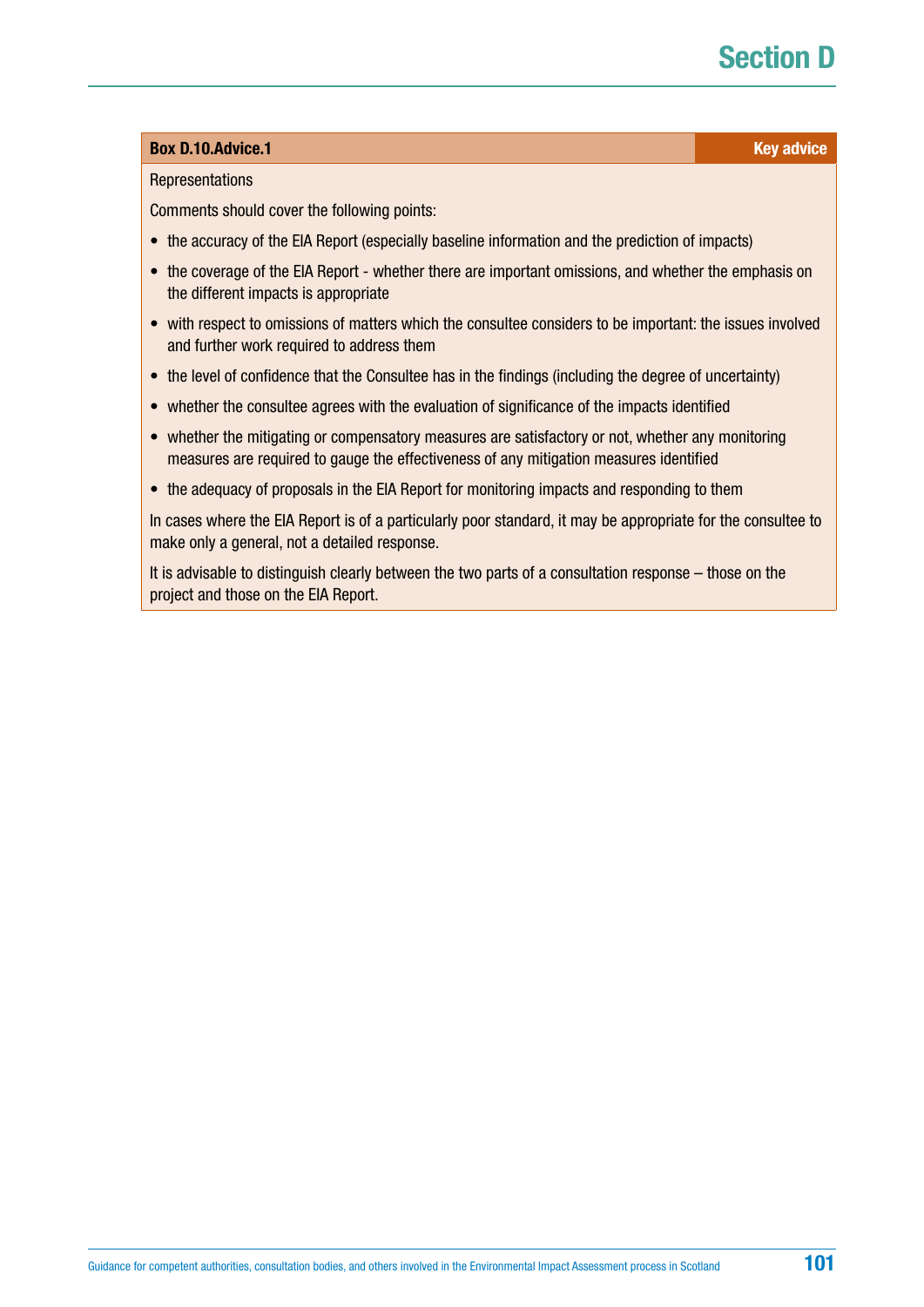# **D.11 Planning permission in principle and approval of matters specified in conditions**

# **Introduction**

D.11.1 This section draws together commentary and advice about how planning permission in principle and the approval of matters specified in conditions are considered to be 'multi-stage consents' and thus EIA procedures can apply at any stage if necessary. Further relevant advice is found in sections **[B.4](#page-21-0)**, **[C.4](#page-56-0)** and **[D.6](#page-93-0)** above.

# **Applying the EIA Regulations to Applications for Planning Permission in Principle**

#### **Box [D.11.Info](http://D.11.Info).1 Key information**

For "multi-stage consents", the environmental effects of a project must be identified and assessed at the stage of applying for planning permission in principle.

A further EIA Report may require to be prepared when the subsequent application for approval of matters specified in conditions is made. This will depend on the extent to which the environmental effects have been identified at the planning permission in principle stage.

When granting planning permission in principle, the need for further EIA can be avoided if sufficiently stringent conditions are attached to the consent to ensure the project remains with the development parameters as established in the EIA prepared for the planning permission in principle application.

Applicants can retain some flexibility in relation to how a project is developed but any alternatives will require to have been assessed as part of the EIA and be within the scope of the planning permission in principle that has been granted.

- D.11.2 Where it applies, the **[Directive](http://ec.europa.eu/environment/eia/pdf/EIA_Directive_informal.pdf)** requires EIA to be carried out prior to the grant of "development consent". Development consent is defined as "the decision of the competent authority or authorities which entitled the applicant to proceed with the development". Under the UK planning system, it is the planning permission that usually enables the applicant to proceed with the development, but in the case of planning permissions in principle, development cannot begin until further approvals are obtained, so making the process a multi-stage consent. Consequently, the courts have ruled, as discussed below, that EIA can apply to approvals of matters specified in conditions following the grant of planning permission in principle. In short, the processes for preparing, consulting on and publicising the EIA Report may be required to be carried out twice: firstly for the application for planning permission in principle and then again when the applications for approval of matters specified in conditions are submitted.
- D.11.3 In the first place, the planning permission and the conditions attached to it must be designed to prevent the development from taking a form - and having effects - different from what was considered during EIA. This was confirmed in the case of R v SSTLR ex parte Diane Barker (2007).
- D.11.4 The cases of R v Rochdale MBC ex parte Tew (1999) and R v Rochdale MBC ex parte Milne (2000) set out the approach that planning authorities need to take when considering EIA in the context of an application for outline planning permission if they are to comply with the Directive and the Regulations. Both cases dealt with a legal challenge to a decision of the authority to grant outline planning permission for a business park. In both cases an Environmental Statement (now termed an "EIA Report") was provided. In ex parte Tew the Court upheld a challenge to the decision and quashed the planning permission. In ex parte Milne, the Court rejected the challenge and upheld the authority's decision to grant planning permission.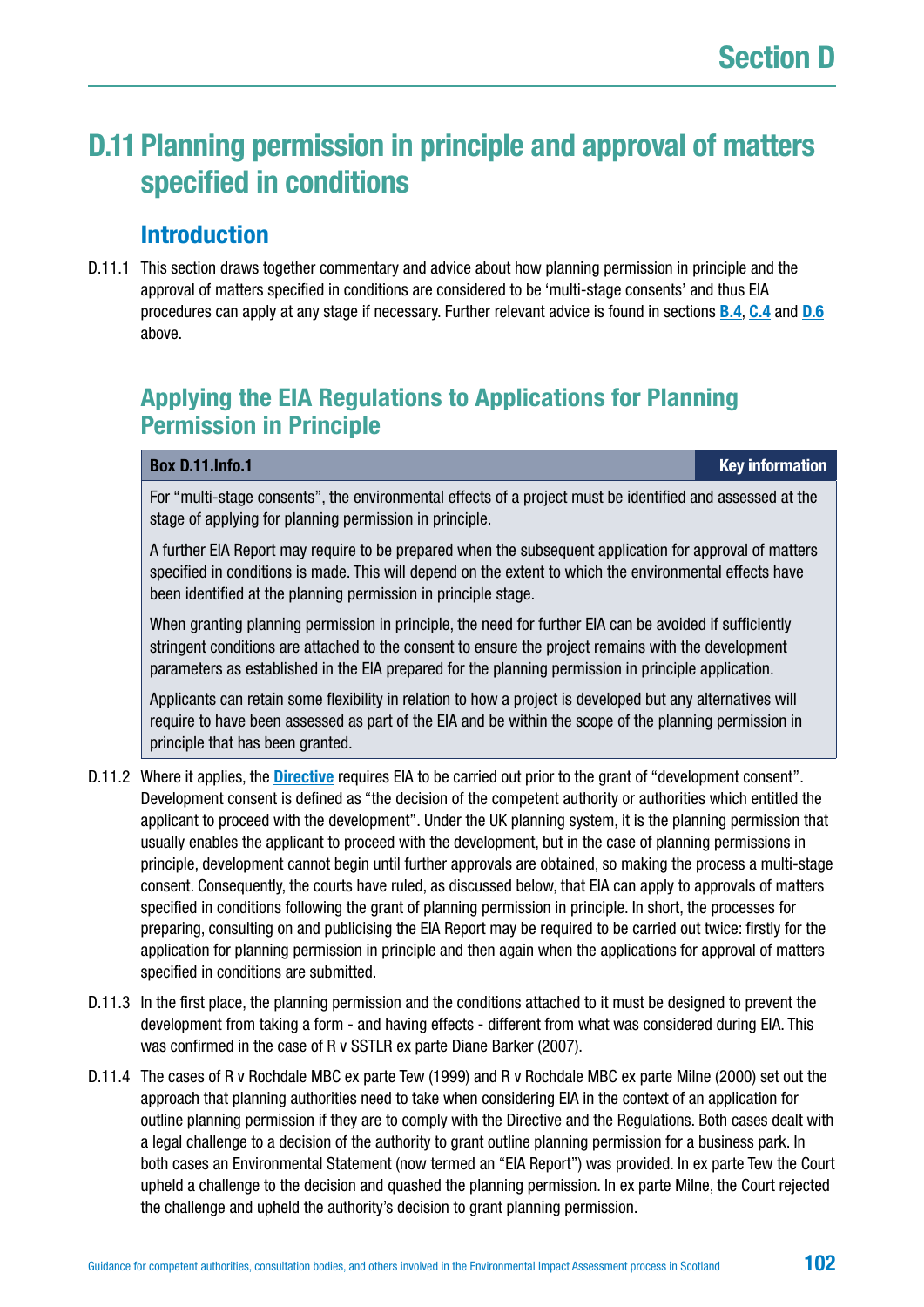# **Section**

#### D.11.5 The following case studies give more detail on this.

#### **Box [D.11.Case](http://D.11.Case).1 Key advice**

#### **R v Rochdale MBC ex parte Tew (1999)**

In ex parte Tew, the authority authorised a scheme based on an illustrative master plan showing how the development might be developed, but with all details left to reserved matters. The EIA Report assessed the likely environmental effects of the scheme by reference to the illustrative master plan. However, there was no requirement for the scheme to be developed in accordance with the master plan and in fact a very different scheme could have been built, the environmental effects of which would not have been properly assessed. The Court held that description of the scheme was not sufficient to enable the main effects of the scheme to be properly assessed, in breach of Schedule 4 of the **[Planning Regulations](https://www.legislation.gov.uk/uksi/2017/571/contents/made)**.

#### **Box [D.11.Case](http://D.11.Case).2 Key advice** *Research <b>COVID-2012* **Key advice** *Research <b>COVID-2012* **Key advice**

#### **R v Rochdale MBC ex parte Milne (2000)**

In ex parte Milne, the EIA Report was more detailed; a Schedule of Development set out the details of the buildings and likely environmental effects, and the master plan was no longer merely illustrative.

Conditions were attached to the permission "to tie the outline permission for the business park to the documents which comprise the application". The outline permission was restricted so that the development that could take place would have to be within the parameters of the matters assessed in the EIA Report. Reserved matters would be restricted to matters that had previously been assessed in the EIA Report. Any application for approval of reserved matters that went beyond the parameters of the EIA Report would be unlawful, as the possible environmental effects would not have been assessed prior to approval.

The Judge emphasised that the Directive and Regulations required the permission to be granted in the full knowledge of the likely significant effects on the environment. This did not mean that developers would have no flexibility in developing a scheme. But such flexibility would have to be properly assessed and taken into account prior to granting outline planning permission (now permission in principle).

He also commented that the EIA Report need not contain information about every single environmental effect. The Directive refers only to those that are likely and significant. To ensure it complied with the Directive the authority would have to ensure that these were identified and assessed before it could grant planning permission.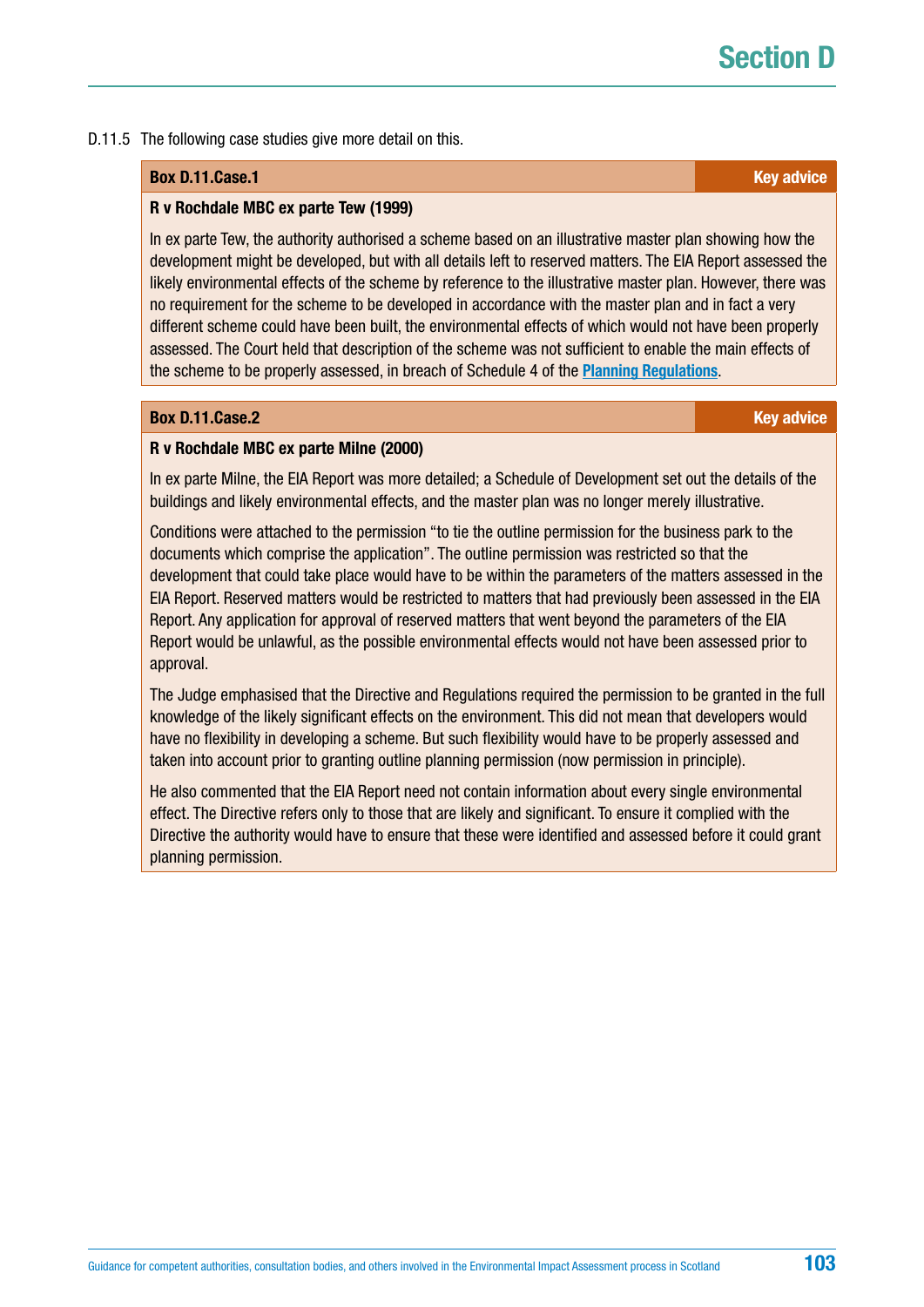# **Section**

#### **Box [D.11.Case](http://D.11.Case).3 Case study**

#### **R v SSTLR ex parte Diane Barker (2007)**

The Court of Appeal in ex parte Diane Barker (2001) confirmed this approach and there are some general conclusions that can be drawn about applications for planning permission in principle:

An application for a "bare" permission in principle, with all matters specified in conditions for later approval, consent or agreement is extremely unlikely to comply with the requirement of the Regulations:

- When granting permission in principle, the permission must be "tied" to the environmental information provided in the EIA Report, and considered and assessed by the authority prior to permission being granted. This can usually be done by conditions although it would also be possible to achieve this by a planning agreement (under section 75 of the Planning Act).
- An example of a condition was referred to in ex parte Milne (2000): "The development on this site shall be carried out in substantial accordance with the layout included within the Development Framework document submitted as part of the application and shown on (a) drawing entitled 'Master Plan with Building Layouts'". The reason for this condition was given as "The layout of the proposed Business Park is the subject of an Environmental Impact Assessment and any material alteration to the layout may have an impact which has not been assessed by that process." (See paragraphs 28 and 131 of the judgment).
- Developers are not precluded from having a degree of flexibility in how a scheme may be developed. But each option will need to have been properly assessed and be within the remit of the permission in principle.
- Development carried out pursuant to a subsequent approval, consent or agreement for a matter that does not fall within the remit of the permission in principle will be unlawful, unless the application for approval, consent or agreement under the condition was itself subject to EIA.
- In circumstances where it does not become apparent until after planning permission in principle has been granted for a development falling within the ambit of EIA development that the project is likely to have significant effects on the environment, an assessment would have to be carried out at the approval of matters specified in conditions stage before consent could be given for the development.

#### D.11.6 [Circular 1/2017](http://www.gov.scot/Publications/2017/05/6292)<sup>,</sup> paragraphs -138-140 provide the following advice on outline applications:

*In cases where a consent procedure comprises more than one stage (a 'multi-stage consent'), one stage involving a principal decision and the other an implementing decision which cannot extend beyond the parameters set by the principal decision, the European Court of Justice has made clear that the effects which a project may have on the environment must be identified and assessed at the time of the procedure relating to the principal decision. (Cases C-201/02 (see* **[Paragraph B.7.4\)](#page-95-0)** *and* **[C-508/03](http://curia.europa.eu/juris/liste.jsf?language=en&num=C-508/03)** *refer.) However, the courts have equally made clear that if those effects are not identified or identifiable at the time of the principle decision, assessment must be undertaken at the subsequent stage.*

*If sufficient information is given with the application for planning permission (whether an application for planning permission in full, or for planning permission in principle), it ought to be possible for the authority to determine whether the EIA obtained at that stage will take account of all potential environmental effects likely to follow as consideration of an application proceeds through the multi-stage process. Furthermore, if when granting planning permission the authority ensures the permission is conditioned by reference to the development parameters considered in the ES, it will normally be possible for an authority to treat the EIA at the permission stage as sufficient for the purposes of granting any subsequent multi stage consents. In this way authorities can seek to minimise the risk that new environmental information comes to light at a later stage which, had it been known about previously, would have resulted in the principle decision being refused or which subsequently requires additional mitigation measures to be imposed.*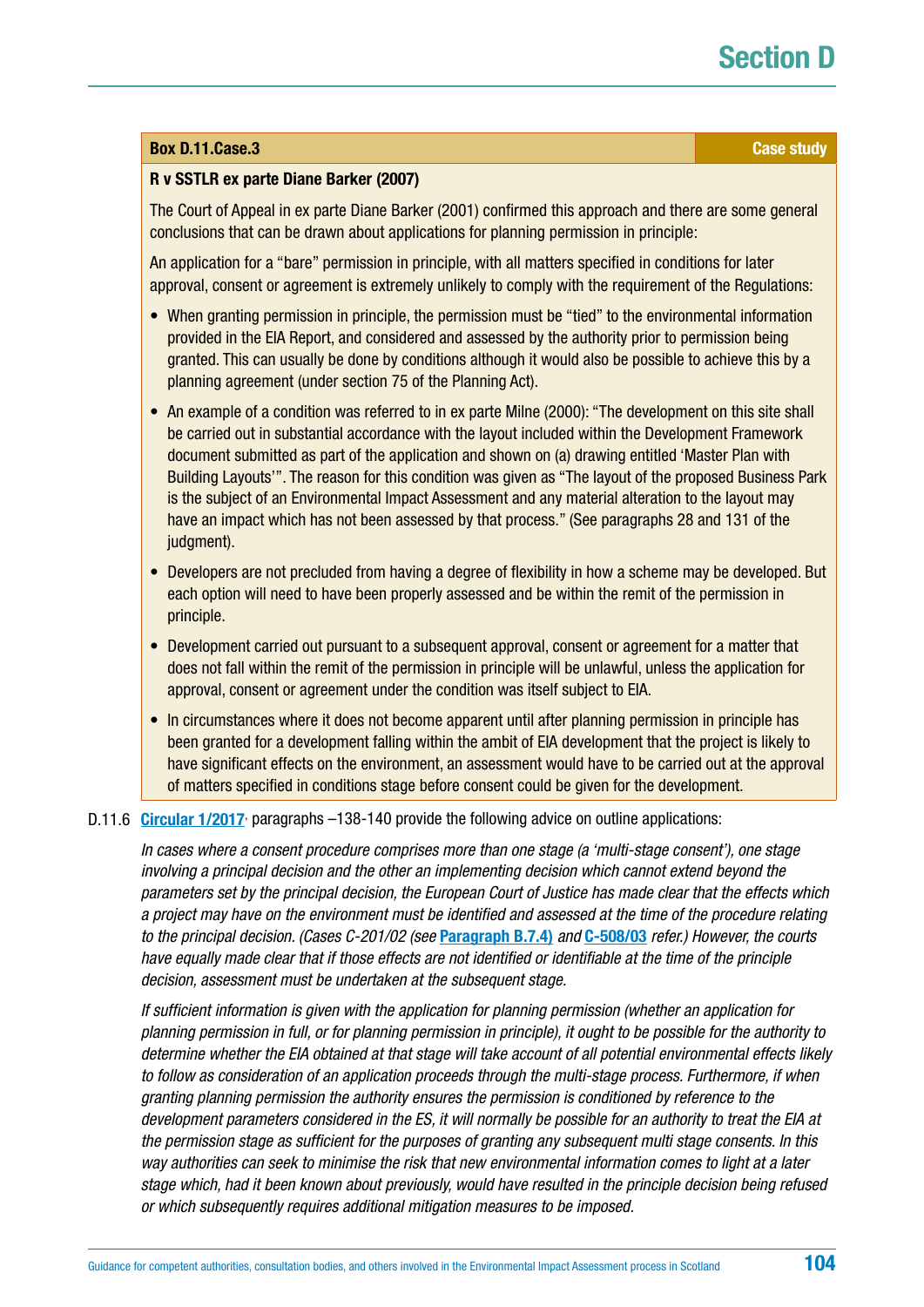*The ruling in case* **[Commission v UK \(C-508/03\)](http://curia.europa.eu/juris/liste.jsf?language=en&num=C-508/03)** *has made it clear that there may be circumstances in which certain significant effects on the environment are not identifiable at the time of the procedure relating to the implementing decision. In the event the assessment of those effects should be carried out in the course of the subsequent stage.* 

## **Requesting additional information for Applications for Permission in Principle**

- D.11.7 When any planning application is made for permission in principle, the planning authority will need to satisfy themselves that they have sufficient information available on the environmental effects of the proposal to enable them to determine whether or not planning permission should be granted in principle. If the information available in the EIA Report at this stage is insufficient to determine whether the proposal is acceptable in principle, the planning authority should require such information to be submitted, as it is reasonably necessary to assess the likely environmental effects of the proposal, or they should refuse planning permission, possibly with an indication that a detailed application would be considered if it is supported by an EIA Report.
- D.11.8 In addition to the powers, described in section **[D.6](#page-93-0)** above:
	- A. under regulation 26 of the **[Planning Regulations](https://www.legislation.gov.uk/uksi/2017/571/contents/made)**, to require additional environmental information or evidence to support the EIA Report
	- B. under regulation 24 of the **[Town and Country Planning \(Development Management Procedure\)](http://www.legislation.gov.uk/ssi/2013/155/contents/made)  [\(Scotland\) Regulations 2013](http://www.legislation.gov.uk/ssi/2013/155/contents/made)** requiring any additional information in order to enable them to deal with the application
- D.11.9 The nature of the additional information that may be required is dependent on the nature of the proposal and the nature of the environmental sensitivities of the site. A proposal on or near a bog or mire, for instance, may require details of access and road drainage so that their hydrological effects can be assessed. Where there are landscape and visual sensitivities, the siting, mass, and height of the main components of the proposal, and possibly ancillary development such as roads or car parks will be necessary. Each proposal, however, is unique and will have to be considered carefully.
- D.11.10 **[Circular 1/2017](http://www.gov.scot/Publications/2017/05/6292)** provides important advice in respect of determining applications for multi-stage consents in paragraphs 141 - 149, which are not reiterated here, but may equally apply to applications for permission in principle. It relates to the need to supersede earlier screening opinions and advice on the submission of revised and updated EIA Reports.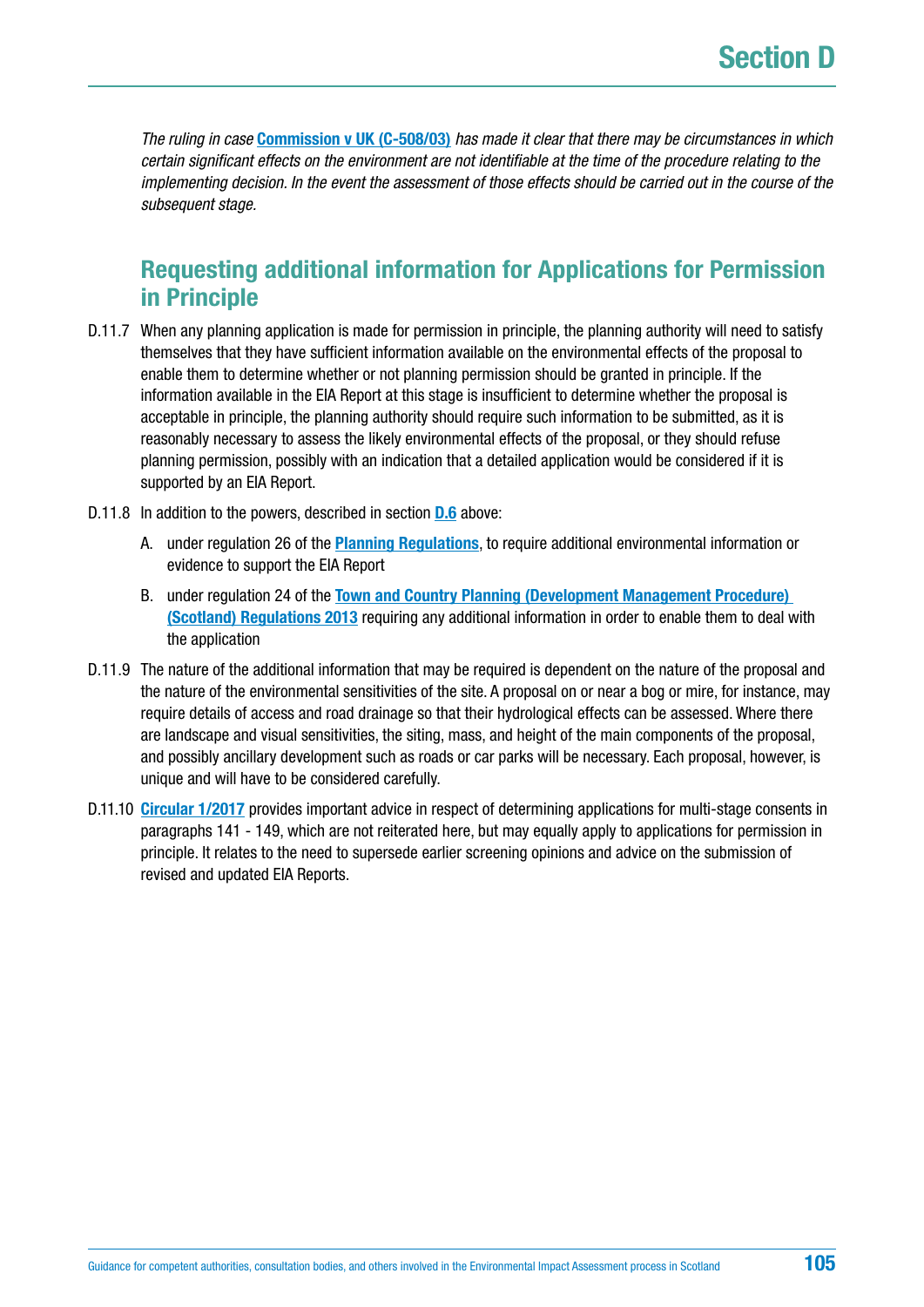# **E. Decision Making and Implementation**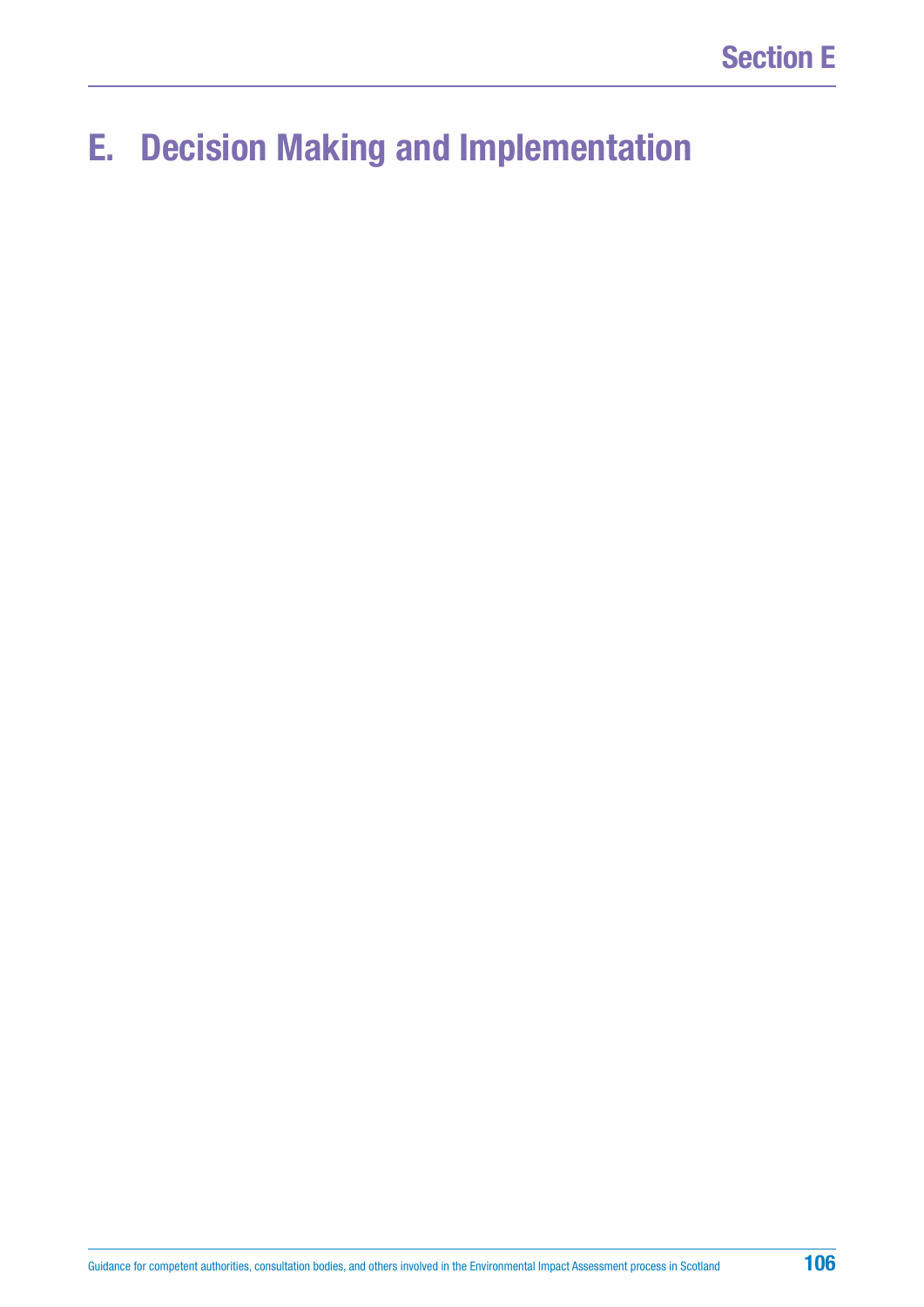# <span id="page-106-0"></span>**E.1 Adopting the precautionary principle**

## **The Precautionary Principle**

**Box [E.1.Info.](http://E.1.Info)1 Key information**

#### **The Precautionary Principle**

The **[precautionary principle](http://eur-lex.europa.eu/summary/glossary/precautionary_principle.html)** is detailed in **[Article 191 of the Treaty on the Functioning of the European](http://eur-lex.europa.eu/legal-content/EN/AUTO/?uri=celex:12016E191)  [Union](http://eur-lex.europa.eu/legal-content/EN/AUTO/?uri=celex:12016E191)**. It aims at ensuring a higher level of environmental protection through preventative decision-taking in the case of risk. However, in practice, the scope of this principle is far wider and also covers consumer policy, European Union (EU) legislation concerning food and human, animal and plant health.

- E.1.1 Competent authorities should adopt the precautionary principle in considering environmental information and when deciding whether to give consent to projects, in accordance with Government policy (see paragraph 204 of **[SPP](http://www.gov.scot/Resource/0045/00453827.pdf)**). This principle is particularly relevant to the EIA process. Generally, decisions should be based on the best scientific and other information available.
- E.1.2 The EIA Report should ensure that this is available to the decision maker. The environmental information should make clear, or as clear as possible, the environmental effects and consequences of the project. However, there are bound to be limitations in many cases where prediction is uncertain, for example where it is based largely on professional judgement using assumptions that are themselves uncertain. Comparison with the effects of other projects elsewhere is often not available and sometimes it is not practical or feasible to obtain all the information desirable, such as where considerable costs or long timescales are involved.
- E.1.3 The principle was described in the **[Rio Declaration 1992](http://www.un.org/documents/ga/conf151/aconf15126-1annex1.htm)** which set out the "precautionary approach":

*Where there are threats of serious or irreversible damage, lack of full scientific certainty shall not be used as a reason for postponing cost-effective measures to prevent environmental degradation.*

- E.1.4 This wording indicated that the principle can be applied to all forms of environmental damage that might arise and should not be confined only to the actions of government.
- E.1.5 Paragraph 204 of **[SPP \(2014\)](http://www.scotland.gov.uk/Resource/Doc/300760/0093908.pdf)** states:

*Planning authorities should apply the precautionary principle where the impacts of a proposed development on nationally or internationally significant landscape or natural heritage resources are uncertain but there is sound evidence indicating that that significant irreversible damage could occur. The precautionary principle should not be used to impede development without justification. If there is any likelihood that significant irreversible damage could occur, modifications to the proposal to eliminate the risk of irreversible damage should be considered. If there is uncertainty, the potential for research, surveys or assessments to remove or reduce uncertainty should be considered.*

- E.1.6 In cases where a designated European site as defined by Regulation 10 of the **[Conservation \(Natural](http://www.legislation.gov.uk/uksi/1994/2716/contents/made)  [Habitats &c\) Regulations 1994 No.2716 as amended](http://www.legislation.gov.uk/uksi/1994/2716/contents/made)** ("the 1994 Habitats Regulations") may be affected, Regulation 48 and 48A of the 1994 Habitats Regulations and Regulation 61 of the **[Conservation of Habitats](http://www.legislation.gov.uk/uksi/2010/490/contents/made)  [and Species Regulations 2010 No. 490](http://www.legislation.gov.uk/uksi/2010/490/contents/made)** ("the 2010 Conservation of Habitats Regulations"), embody the precautionary principle in the requirement to grant consent (subject to the derogations in Regulation 49 of the 1994 Habitats Regulations and Regulation 62 of the 2010 Conservation of Habitats Regulations respectively) only if the competent authority has ascertained that the project will not adversely affect the integrity of the site. The duty is to establish that there would be no harm to the integrity of the site.
- E.1.7 For additional information on the application of the precautionary principle see **[Practical Guidance on](https://www.sniffer.org.uk/Handlers/Download.ashx?IDMF=27cf3a7a-4141-4e24-9bf9-26207847f153)  [Applying the Precautionary Principle \(2006\)](https://www.sniffer.org.uk/Handlers/Download.ashx?IDMF=27cf3a7a-4141-4e24-9bf9-26207847f153)** and **[Applying the Precautionary Principle – An Overview](http://www.envirobase.info/PDF/SNIFFER_UKCC05.pdf)  [\(May 2005\)](http://www.envirobase.info/PDF/SNIFFER_UKCC05.pdf)** both published by the Scotland and Northern Ireland Forum for Environmental Research (SNIFFER).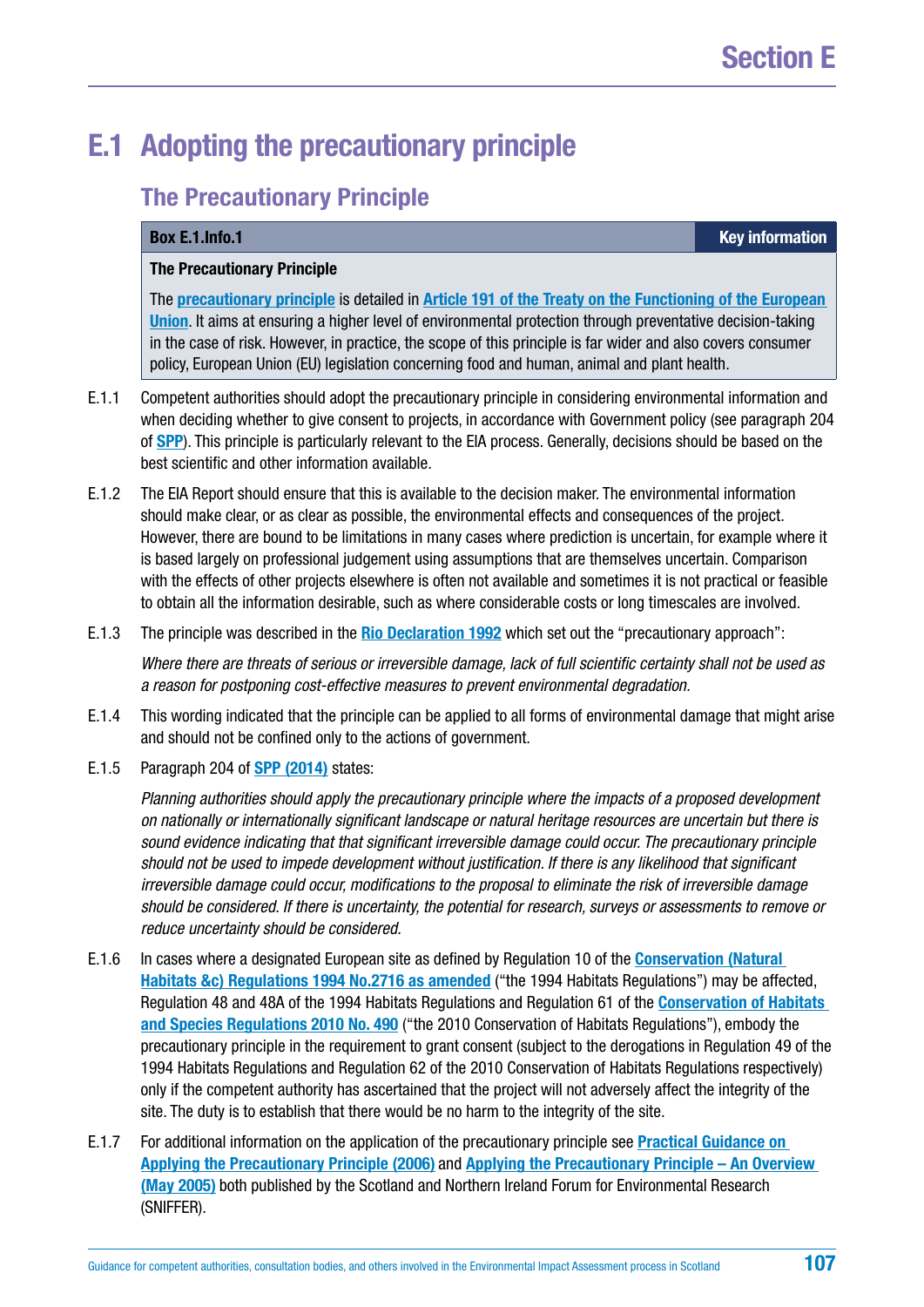# **E.2 Relationship of EIA with the development plan and other consent procedures**

### **Role of EIA**

E.2.1 It is important to bear in mind that the EIA process is only one part of the decision making procedure and that the EIA Report is only one part of the EIA process. **[PAN 1/2013](http://www.gov.scot/Publications/2013/08/6471)** reflects the **[Circular 1/2017](http://www.gov.scot/Publications/2017/05/6292)** and continues to aim to promote improved integration between EIA and the Habitats Regulation Appraisal (HRA) development management process (see paragraph 1.2 and 4.21 of the PAN, on publicity and consultation requirements for example).

# **Planning Related Decisions**

- E.2.2 When dealing with a planning application, a planning authority must decide whether the application is in accordance with the development plan unless material considerations indicate otherwise (see the **[Planning](https://www.legislation.gov.uk/ukpga/1997/8/contents)  [Act](https://www.legislation.gov.uk/ukpga/1997/8/contents)** section 25). The environmental information is a material consideration. The EIA Report is an important part of the environmental information. There is no requirement for the planning authority or Reporter or Scottish Ministers to agree with or to adopt or reject the conclusions of an EIA Report, or to adopt the advice of the consultation bodies. However, they must take all of this information it into account, and, if granting permission, state in their decision that they have taken the environmental information into account (see Reg.3 the **[Planning Regulations](https://www.legislation.gov.uk/uksi/2017/571/contents/made)**).
- E.2.3 EIA Reports relating to development requiring planning permission should directly relate the environmental effects of the project to all the relevant development plan policies. It should be clear from the EIA Report whether the development is in accordance with the development plan. Whether or not it is in accordance with the development plan, it is open to the proposer to state in the EIA Report or in his submissions explaining the proposals to the planning authority, what other material considerations may be relevant to the planning decision.

# **Other Decisions**

E.2.4 These same principles generally apply to all competent authorities and all decision making procedures. However, please note that the decision making context is not uniform across all EIA Regulation Regimes and development plan is not directly relevant in all cases. It should always be borne in mind that the EIA process is intended to inform the decision not to direct what decision should be made.

## **Assessment under the Habitats Directive and Regulations – Natura 2000 sites**

E.2.5 If a project would be likely to have a significant effect on a Natura 2000 site in Great Britain, and it is not necessary for the management of that site, then the decision maker must follow the procedures in Regulations 48, 48A and 49 of the 1994 Habitats Regulations and/or Regulations 60 and 61 of the 2010 Conservation of Habitats Regulations and carry out an appropriate assessment. As noted above, this requirement will apply to proposals outside of a Natura 2000 site which would be likely to have a significant effect on that site, as well as proposals in a Natura 2000 site which would be likely to have a significant effect on the site (see **[B.8](#page-44-0)** above).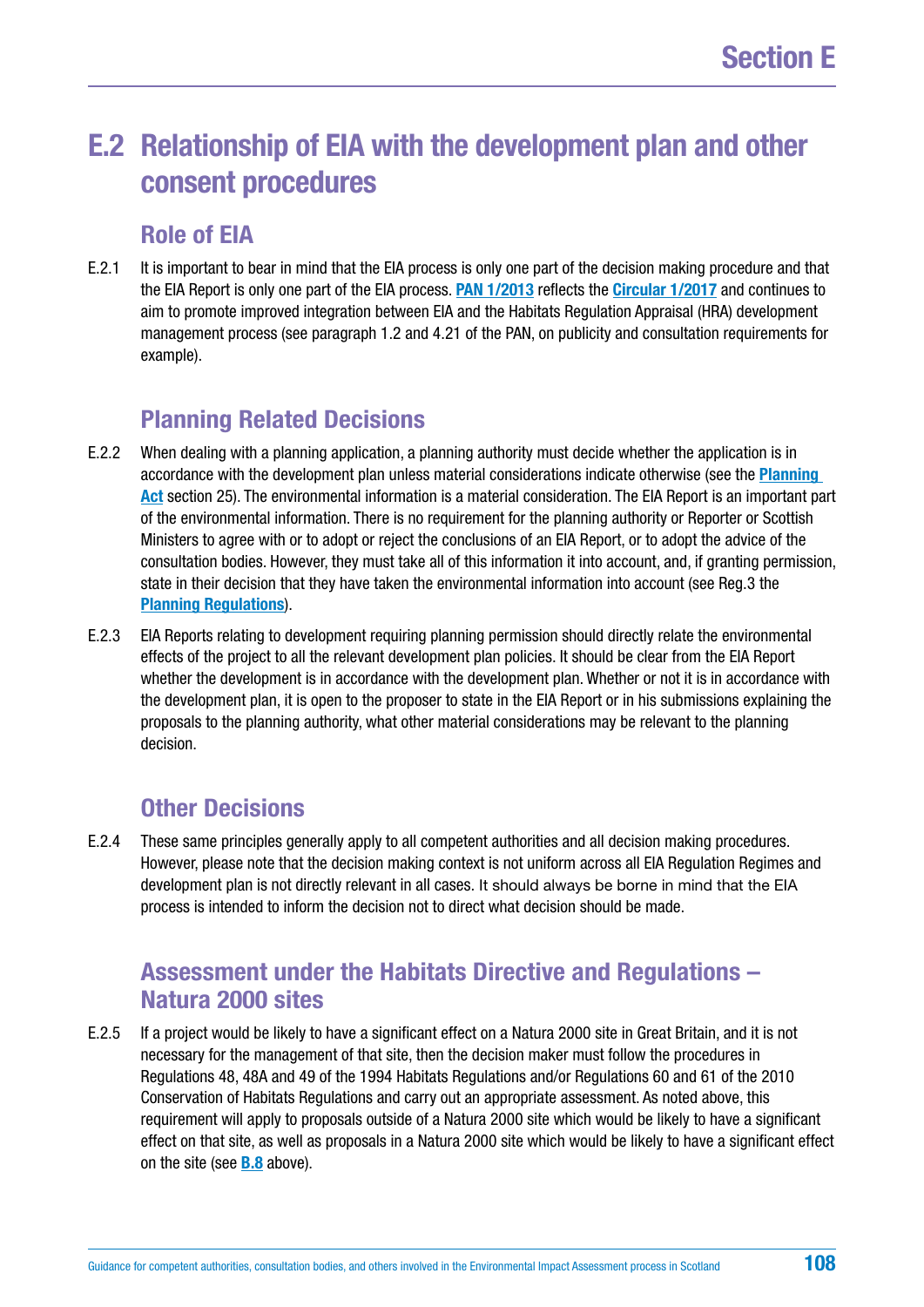- E.2.6 The appropriate assessment is not the same as an EIA under the provisions of the EIA Regulations. Compliance with the **[EIA Directive](http://ec.europa.eu/environment/eia/pdf/EIA_Directive_informal.pdf)** is achieved through the EIA process which should run alongside and concurrently with the "appropriate assessment" under the 2010 Conservation of Habitats Regulations in compliance with the **[Habitats Directive](http://ec.europa.eu/environment/nature/legislation/habitatsdirective/index_en.htm)** (see also **[Box B.4.Info.2](#page-23-0)** above). Neither procedure overrides the other; both must be followed where both sets of Regulations apply. In many cases, plans or projects that will be subject to an appropriate assessment will need an EIA Report to be prepared under the EIA Regulations.
- E.2.7 The EIA Report will address all likely significant environmental effects of the development. The appropriate assessment will only address the effects on the Natura 2000 sites although this will necessitate consideration of the effects of the proposal on the internationally important habitats and/or species for which the site is or will be designated or classified. It will be appropriate to use the information assembled for the EIA Report when carrying out the appropriate assessment under the Habitats Regulations.

#### **Box [E.2.Practice](http://E.2.Practice).1 Good EIA Practice**

It is helpful if relevant EIA Reports clearly identified, under a specific heading, the likely significant effects on the Natura 2000 sites and their internationally important habitats and/or species.

- E.2.8 Regulation 53 of the EIA **[Planning Regulations](https://www.legislation.gov.uk/uksi/2017/571/contents/made)** states that where a development is EIA development and also requires a Habitats Regulation Assessment, the planning authority (or Scottish Ministers as the case may be) must, where appropriate ensure that the HRA and the EIA are coordinated. (As at 24 November 2017, paragraph 75 of **[1/Circular 2017](http://www.gov.scot/Resource/0051/00518122.pdf)** incorrectly refers to Regulation 54(1).)This is affirmed by **[PAN 1/2013](http://www.gov.scot/Publications/2013/08/6471)** (updated in 2017) which states that it would be useful for the EIA to identify any likely significant effects on a European site and ensure that it contains information necessary to help the competent authority to make an assessment as to whether or not there will be a detrimental effect on the conservation interest (see page 21, PAN 1/2013).
- E.2.9 It should also be noted that, in Natura 2000 site casework, the consideration as to whether the proposal would be likely to have a significant effect on the site is to be made in view of the site's conservation objectives. These should be provided to the applicant by SNH at the earliest opportunity in relevant cases. The applicant should seek guidance on the assessment from SNH. If the information for the appropriate assessment under Regulation 48 and 48A of the 1994 **[Habitats Regulations](http://www.legislation.gov.uk/uksi/1994/2716/contents/made)** and/or Regulation 61 of the 2010 **[Conservation of](http://www.legislation.gov.uk/uksi/2010/490/contents/made)  [Habitats Regulations](http://www.legislation.gov.uk/uksi/2010/490/contents/made)** is to be included in the EIA Report, it should include an assessment of each of the site's qualifying interest features in view of the conservation objectives for those interests.
- E.2.10 The other main implication of the Habitats Regulations is that there is a greater need for the proposer to consider and set out alternative solutions, showing why there are none or why they must be rejected, so that the competent authority may determine whether there are alternative solutions under the procedures in Regulation 49 of the 1994 Habitats Regulations and/or Regulation 61 and 62 of the 2010 Conservation of Habitats Regulations, should it be necessary to apply either Regulation.

### **Influence of the EIA Process**

- E.2.11 The EIA process can be extremely influential on the decision making process. The Planning Authority (or the Scottish Ministers as the case may be) "must ensure" that they have, or have access as necessary to, sufficient expertise to examine the EIA Report.
- E.2.12 Specialist advice and guidance usually comes from consultation bodies or other well- informed commentators. Generally, the comments of these bodies are considered carefully and weight is attached to EIA Reports, where the consultees consider to be well prepared, balanced and competent (see section **[D.10](#page-99-0)**). It follows that poorly or ill-prepared EIA Reports can form an obstacle to a timely decision as these can often lead to requests for additional information.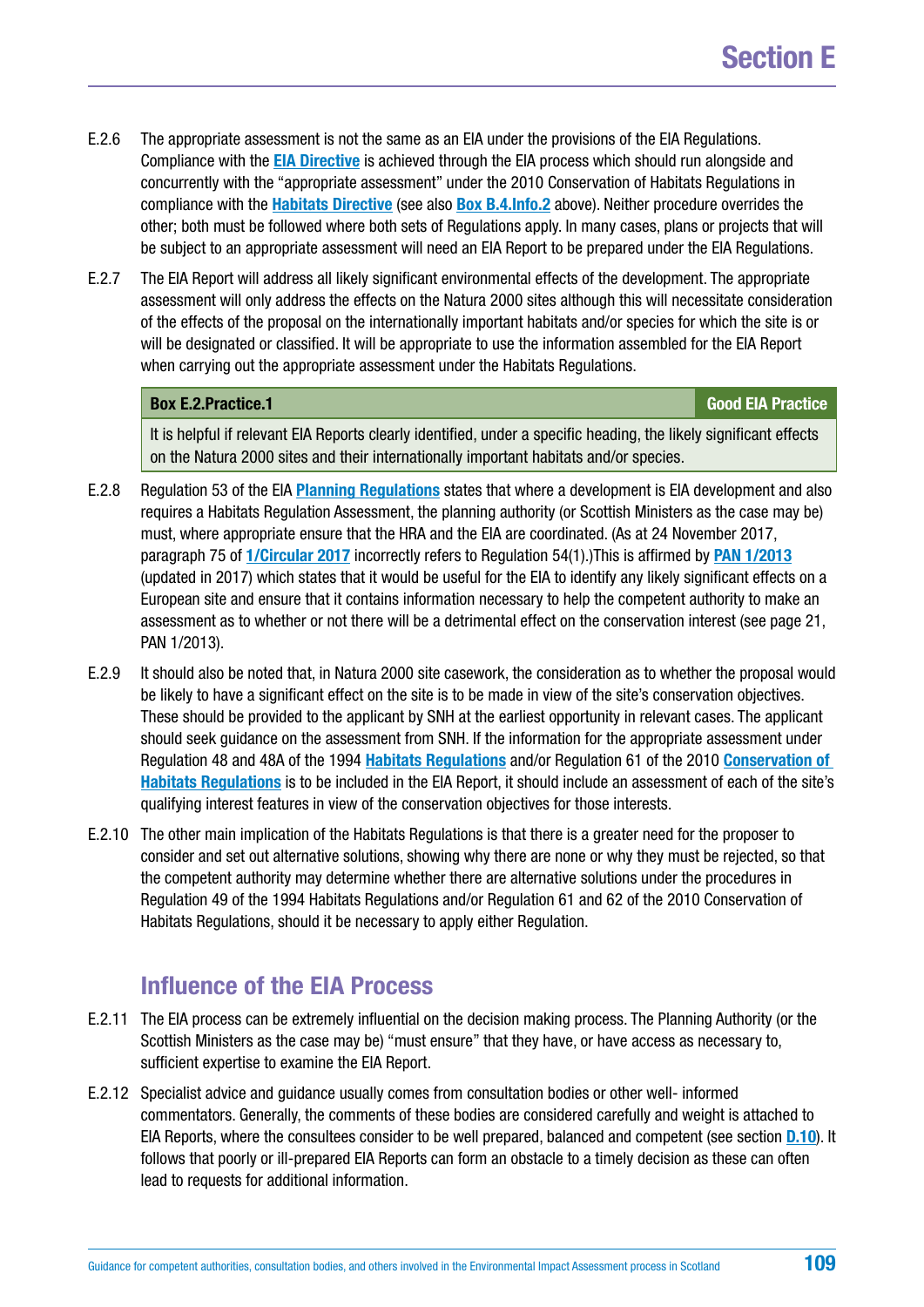- E.2.13 It should be noted that it is an offence for any person (or bodies corporate), in order to obtain a particular decision on an EIA application to:
	- i. knowingly or recklessly make a false or misleading statement in a material particular
	- ii. with intent to deceive, use a document which is false or misleading in a material particular
	- iii. to withhold any material information with intent to deceive

Any person guilty of such an offence is liable to a fine.

- E.2.14 Well balanced, thoroughly prepared, impartial, clear and comprehensive statements expedite the decision making process, reducing the need to apply precautionary restrictions and increasing confidence that the project would be responsibly undertaken with a commitment to mitigation.
- E.2.15 The involvement of consultees, both those named in regulations and others, is vital to the process. Clearly specified and reasoned advice on the requirement or otherwise for screening, scoping, survey information, analysis, prediction and mitigation are usually received positively by competent authorities and applicant/s. As a result of consultation responses, EIA Reports are frequently improved or supplemented, the effect of mitigating measures enhanced and projects modified.

#### **Box [E.2.Advice.](http://E.2.Advice)1 Key advice**

#### **Consultation responses**

It is vital that consultees concentrate on making representations about the project - clearly setting out their opinion as to the effects on the environment and the significance of the effects.

These representations can, and should, draw upon the information in the EIA Report and indicate whether the conclusions in the EIA Report are a sound basis for informing the competent authority as to the effects on the environment.

Detailed comments on the EIA Report may assist the competent authority and may be important. Response should not, however, focus entirely on the strengths or weaknesses of the EIA Report.

The consultee's response should clearly distinguish between the formal response to the application, which should be in the covering letter, and the comments on the EIA Report, which might usefully be included in an Annex to the consultee's main response.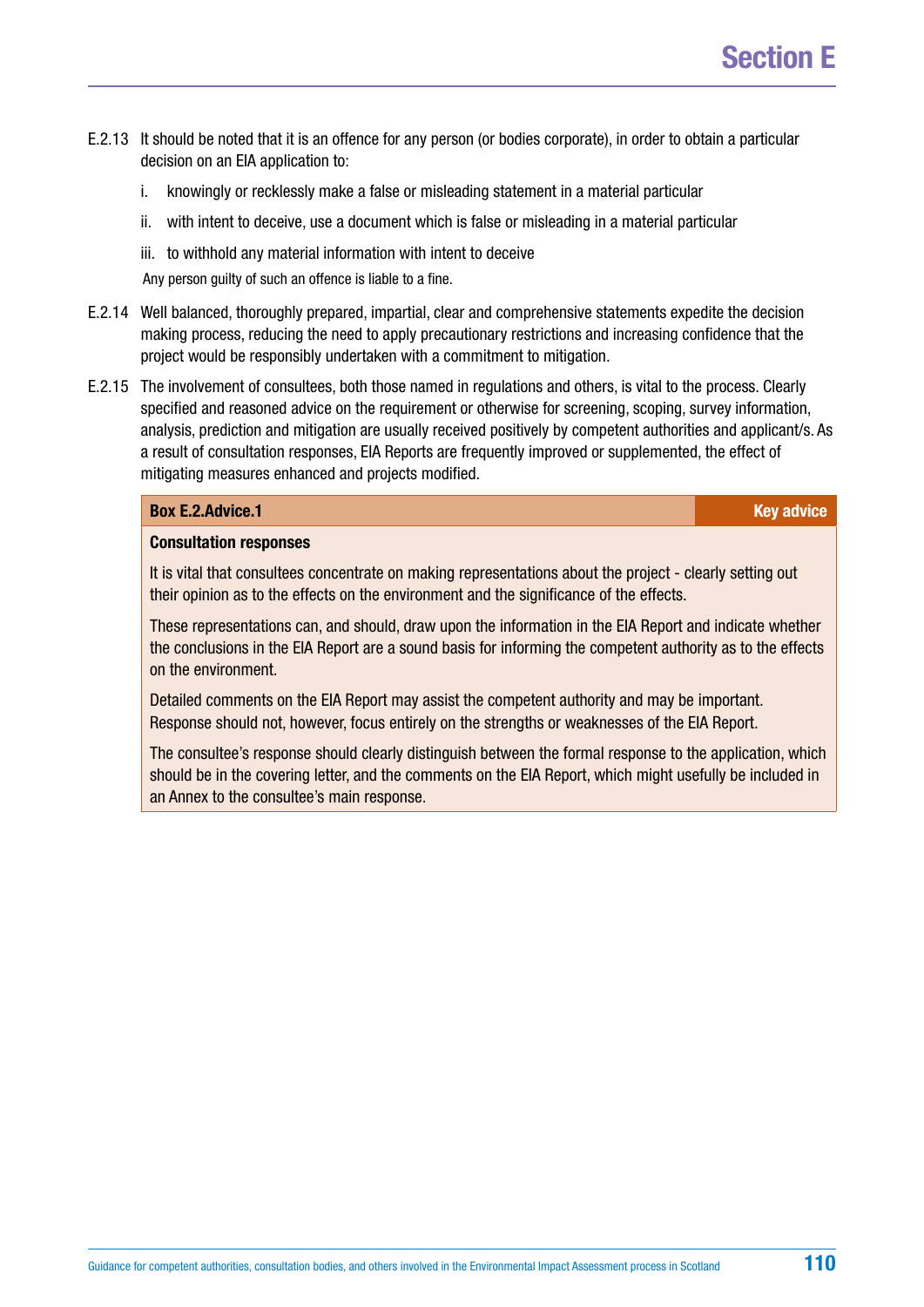# <span id="page-110-0"></span>**E.3 Guaranteeing commitments and compliance**

#### **Statutory Provisions and Government Guidance**

E.3.1 The competent authority has statutory powers to impose conditions, restrictions or limitations on the project consent and/or to enter into legal agreements to guarantee compliance with the terms of the consent. **[Circular 1/2017](http://www.gov.scot/Publications/2017/05/6292)** endorses the approach in this section of the handbook at paragraphs 132 – 134. **[PAN](http://www.gov.scot/Publications/2013/08/6471)  [1/2013](http://www.gov.scot/Publications/2013/08/6471)** gives guidance on the use of planning conditions and legal agreements at paragraph 4.31.

#### **Conditions and other Limitations**

- E.3.2 The granting of consent for a project almost always relies on conditions that are intended to limit or restrict the proposal and on the implementation of the mitigating measures. Without the conditions and the mitigation the project would be environmentally unacceptable.
- E.3.3 The **[EIA Directive](http://ec.europa.eu/environment/eia/pdf/EIA_Directive_informal.pdf)** and the EIA Regulations do not require the implementation of the mitigation measures specified in the EIA Report or elsewhere. The implementation and enforcement is left to the consenting procedures.
- E.3.4 It is not sufficient, therefore, for an EIA Report merely to indicate what the mitigating measures would be. They must each be clearly identified (a statutory requirement of the EIA Regulations, see **[Box B.6.Info.2](#page-38-0)** above); and should be guaranteed in the event of the project proceeding.
- E.3.5 It is not likely to be sufficient for a condition on a consent to merely state that the proposal shall be "in accordance with the EIA Report". **[Circular 1/2017](http://www.gov.scot/Publications/2017/05/6292)** at paragraph 133 and **[PAN 1/2013](http://www.gov.scot/Publications/2013/08/6471)** at paragraph 4.31 state that this is unlikely to be valid unless the EIA Report is exceptional in the precision with which it specified mitigation measures. PAN 1/2013 recommends that planning authorities request a schedule of mitigation. This also has advantages for applicants as it can provide more certainty as to the requirements with which they must comply.
- E.3.6 The EIA Report and/or the decision notice should expressly state how the various measures will be implemented. These may include, for example, requirements of conditions on planning permissions and licences or legally binding agreements.
- E.3.7 Where there is need to impose a restriction on a development this can be done through the planning system either by the use of conditions or through a planning agreement under section 75 of **[the Town and Country](https://www.legislation.gov.uk/ukpga/1997/8/contents)  [Planning \(Scotland\) Act 1997](https://www.legislation.gov.uk/ukpga/1997/8/contents)**. Agreements under section 75 may be registered with the **[General Register](https://www.ros.gov.uk/services/registration/sasine-register)  [of Sasines](https://www.ros.gov.uk/services/registration/sasine-register)** or recorded on **[the Land Register of Scotland](https://www.ros.gov.uk/services/registration/land-register)**, making them binding on successors in title unless expressly drafted otherwise. Planning conditions are also enforceable against subsequent landowners. Such legally binding agreements or conditions can be enforced by the planning authority and have a good record of compliance which provides confidence for the public and interested bodies.
- E.3.8 Alternatively, **[Circular 1/2017](http://www.gov.scot/Publications/2017/05/6292)** at paragraph 134 urges applicants to consider adopting environmental management systems to demonstrate implementation of mitigation measures and to monitor their effectiveness.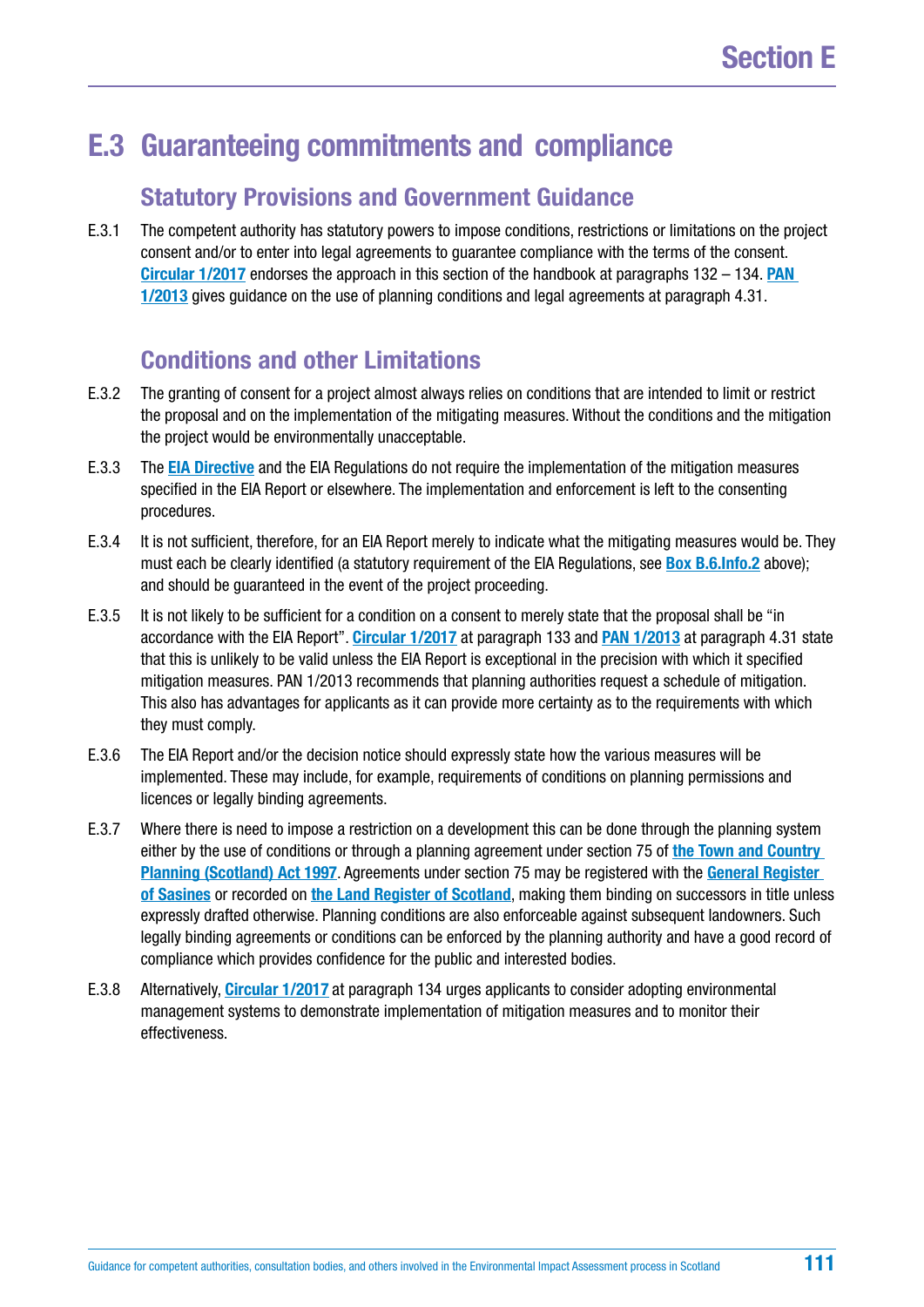#### **Box [E.3.Info.](http://E.3.Info)1 Key information**

#### **Conditions and Agreements**

In order for mitigation measures proposed in the EIA Report to be binding, they must form part of the application, conditions of consent, or other legal agreement (such as a section 75 Planning Agreement) between the competent authority and the applicant.

Monitoring impacts should be covered by a section 75 Agreement, or equivalent. Therefore, competent authorities and consultation bodies should ensure that appropriate provisions are made in the consent.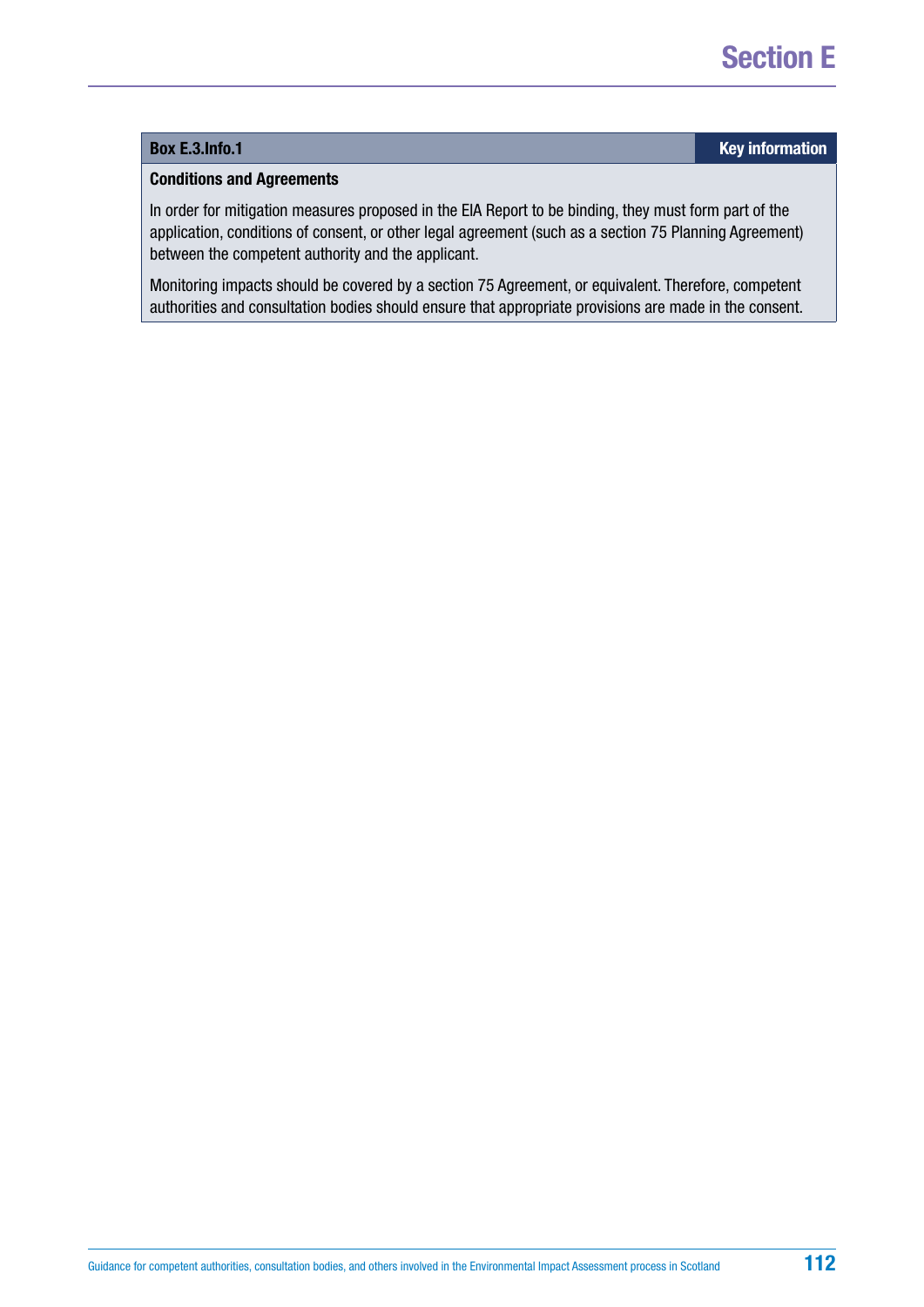# **E.4 The decision of the Competent Authority**

#### **Statutory Provisions and Government Guidance**

- E.4.1 Regulation 3 of the **[Planning Regulations](https://www.legislation.gov.uk/uksi/2017/571/contents/made)** states that the competent authority must not grant planning permission for EIA development unless an EIA has been carried out in respect of that development. It also states that in coming to a decision the proposals, the competent authority must take the environmental information into account.
- E.4.2 Regulation 31 of the **[Planning Regulations](https://www.legislation.gov.uk/uksi/2017/571/contents/made)** states that where an EIA application is determined by the planning authority, they must as soon as practicable send a copy of the decision notice to the Scottish Ministers and inform the public and those bodies consulted and make a copy of the decision notice available for public inspection at the planning authority office, on the application website and in the local newspaper or by any other means as are reasonable in the circumstances. Where an EIA application is determined by the Scottish Ministers, they must send a copy of the decision notice to the planning authority in the same terms as if it were a decision of the planning authority.

#### **The Decision**

- E.4.3 The competent authority will make its decision on whether to consent to the project. As referred to at **E.4.1** above, the EIA Regulations require that the environmental information must be taken into account. There is no duty on the competent authority to agree with the conclusions of the EIA Report or to accept the advice or recommendations of consultation bodies or the public. The duty is limited to taking all of the information into account. It is therefore open to the competent authority to grant consent to an environmentally damaging project or to refuse consent for an environmentally beneficial or benign project.
- E.4.4 Regulation 29 of the **[Planning Regulations](https://www.legislation.gov.uk/uksi/2017/571/contents/made)** confirms that where an EIA application is determined by the competent authority, the notification of the decision to be given to the developer (the decision notice) must be in a prescribed form and provide a summary of the environmental information and results of any consultations.
- E.4.5 For planning applications and all other EIA regimes, a copy of the decision notice must provide the following:
	- 1. any conditions to which the decision is subject
	- 2. the reasoned conclusion for making the decision
	- 3. a statement that the competent authority is satisfied that the reasoned conclusion is up to date
	- 4. a description of any mitigation or monitoring measures required
	- 5. information regarding the right to challenge the validity of the decision and the procedures for doing so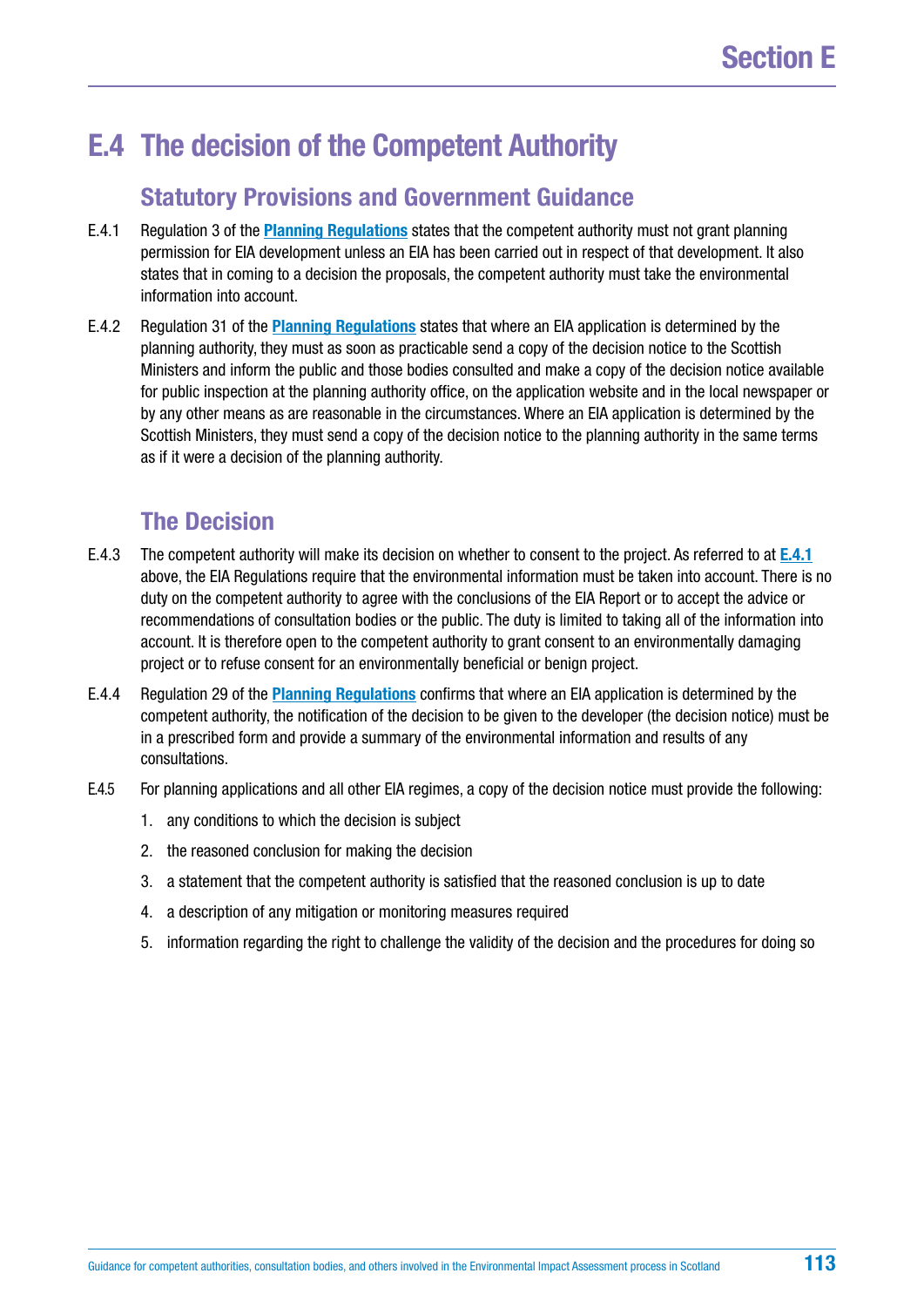# **E.5 Implementation and compliance**

#### **Statutory Provisions and Government Guidance**

- E.5.1 The applicant has a statutory duty to comply with the terms of the consent. The competent authority has statutory powers to enforce compliance.
- E.5.2 The EIA Regulations requires a competent authority to consider whether monitoring measures are required and also whether any provision should be made for appropriate remedial action. Enforcement may also rely on interested parties such as consultation bodies or local residents drawing any non-compliances to the attention of the competent authority. Consultees may not be made aware of the commencement of the project.
- E.5.3 The extent of monitoring for compliance with terms and conditions, which consultees relied on in the decision to grant consent, needs to be judged on a case by case basis, depending on the issues involved, the resources required and available, and the resources of the competent authority and the proposer.
- E.5.4 Where any conditions are placed on a project consent, legal agreements put in place they are legally enforceable by the competent authority. **[PAN 1/2013](http://www.gov.scot/Publications/2013/08/6471)** at 4.31 suggests that planning obligations should only be used exceptionally to secure mitigation. In most cases, a condition should be sufficient to regulate appropriate mitigation and monitoring.
- E.5.5 Review, reassessment and remedial measures are statutory procedures in terms of the EIA Regulations and may be required by conditions on a project consent, or by legal agreements.

#### **Compliance and mitigation measures**

- E.5.6 Many EIA Reports will contain a project programme indicating the likely start and end dates of the main phases of the project, assuming consent is granted. However, the length of time it will take to obtain the consent can often render these inaccurate. Such programmes may therefore be out of date by the time the consent is issued. Applicants will usually be willing to advise consultation bodies and the competent authority of any revisions to programmes, on request.
- E.5.7 The degree of monitoring will vary according to the type of project and some phases may be more environmentally sensitive than others. For planning applications the key phases will usually be site preparation and construction and, at a later date, decommissioning and/or restoration. Many schemes will include advance mitigation works, such as advanced planting for screening and these may need to be checked. The consultation bodies may have asked for a schedule of mitigation within the EIA Report and this can also help to form the basis for a monitoring report.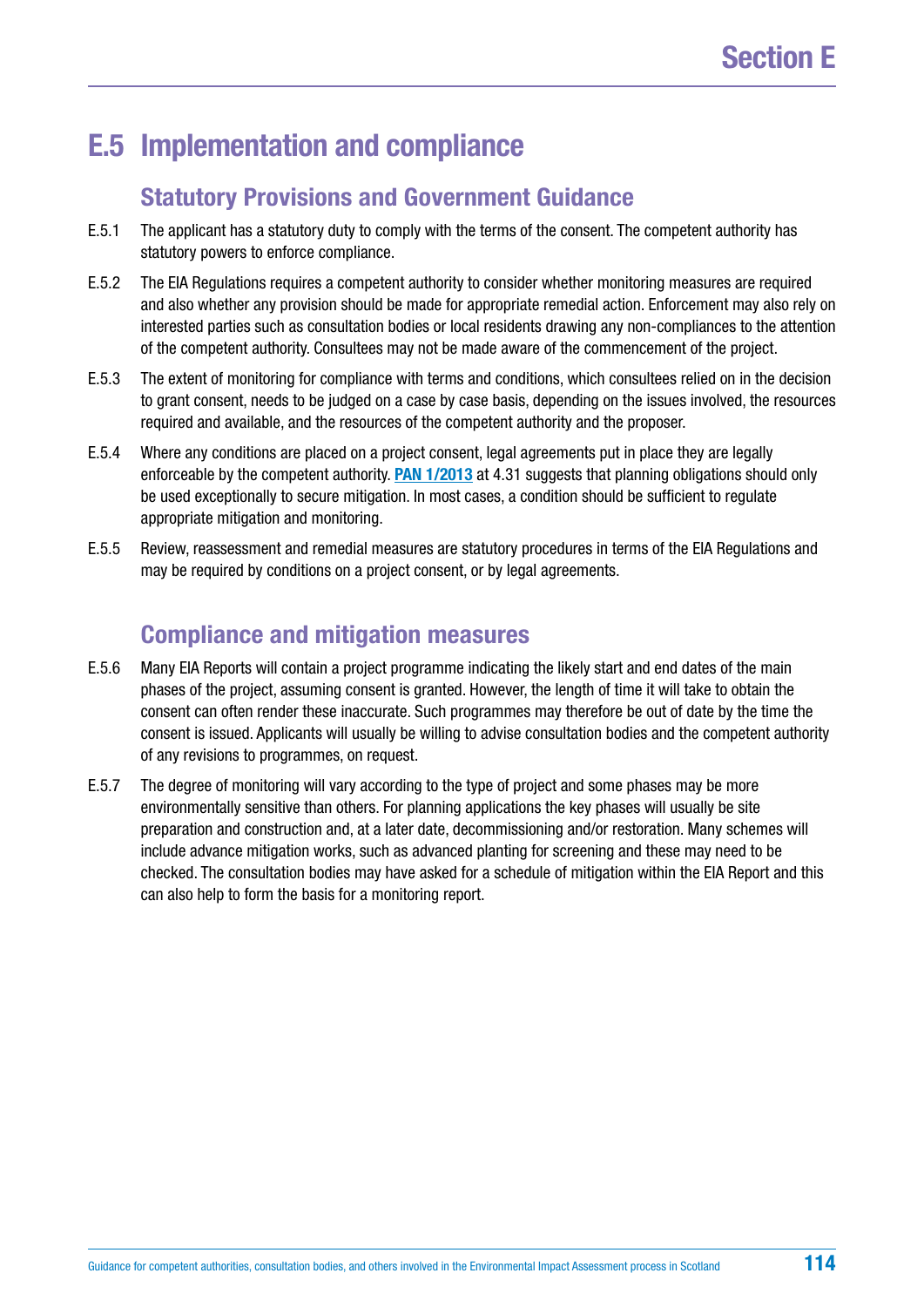#### **Box [E.5.Advice.](http://E.5.Advice)1 Key advice** *CON*

#### **The Approach to Monitoring**

Monitoring requirements for projects should be decided on a case by case basis. This will include considering:

- which projects should be monitored for compliance
- how such monitoring should be undertaken and by whom
- which of the counter-acting measures should be checked
- at which stages of the proposal monitoring should be undertaken

Consultation bodies should work closely with the competent authority to draw up appropriate conditions and agreements to ensure adequate monitoring. This maybe quarterly, annually, or on any other appropriate timescale, as appropriate to the nature of the concern. Provision should also be made for counter-acting measures (which could include financial and other guarantees). Whilst consultation bodies don't write or approve such conditions, advice can be provided as to the outcomes and overarching matters that should be secured by conditions or other agreements.

See sections **[E.2](#page-107-0)** and **[E3](#page-110-0)** above.

#### **Monitoring programmes**

- E.5.8 Implementation of mitigating measures may still not guarantee their success in reducing environmental effects. It is vital that the effectiveness of mitigation is monitored to ensure that it meets the standards and achieves the objectives anticipated in the decision. Monitoring can improve the future mitigation of similar developments. It may also be necessary where no mitigation was proposed or required because the proposal was not expected to cause significant environmental change.
- E.5.9 Post-project monitoring and review are appropriate to planning and other legal agreements and should be clearly described and guaranteed in the EIA consenting process. The EIA Report should contain a prescription for the implementation of mitigating measures, monitoring and review procedures with a clear commitment and readiness to accept conditions and legal agreements to ensure they are implemented at the right time and in appropriate ways.
- E.5.10 Consultation bodies may be able to make a valuable contribution to the design of monitoring, and will have the opportunity to comment on the adequacy of monitoring proposals set out in the EIA Report.
- E.5.11 Monitoring may be delegated to a range of bodies under other regulatory regimes, as appropriate, but with a view to avoiding duplication. Where monitoring measures are required, the competent authority must take steps to ensure those measures are implemented. However, monitoring will not usually be feasible unless it is financed by the proposer.
- E.5.12 To date, monitoring to verify the predictions of EIA has seldom been undertaken other than by Transport Scotland, though it may be possible to obtain data relevant to the topic where developments are situated in, or close to, sites where surveys are proceeding for other reasons. Marine Scotland also advocate monitoring in respect of offshore developments to improve the knowledge and understanding of effects on the marine environment.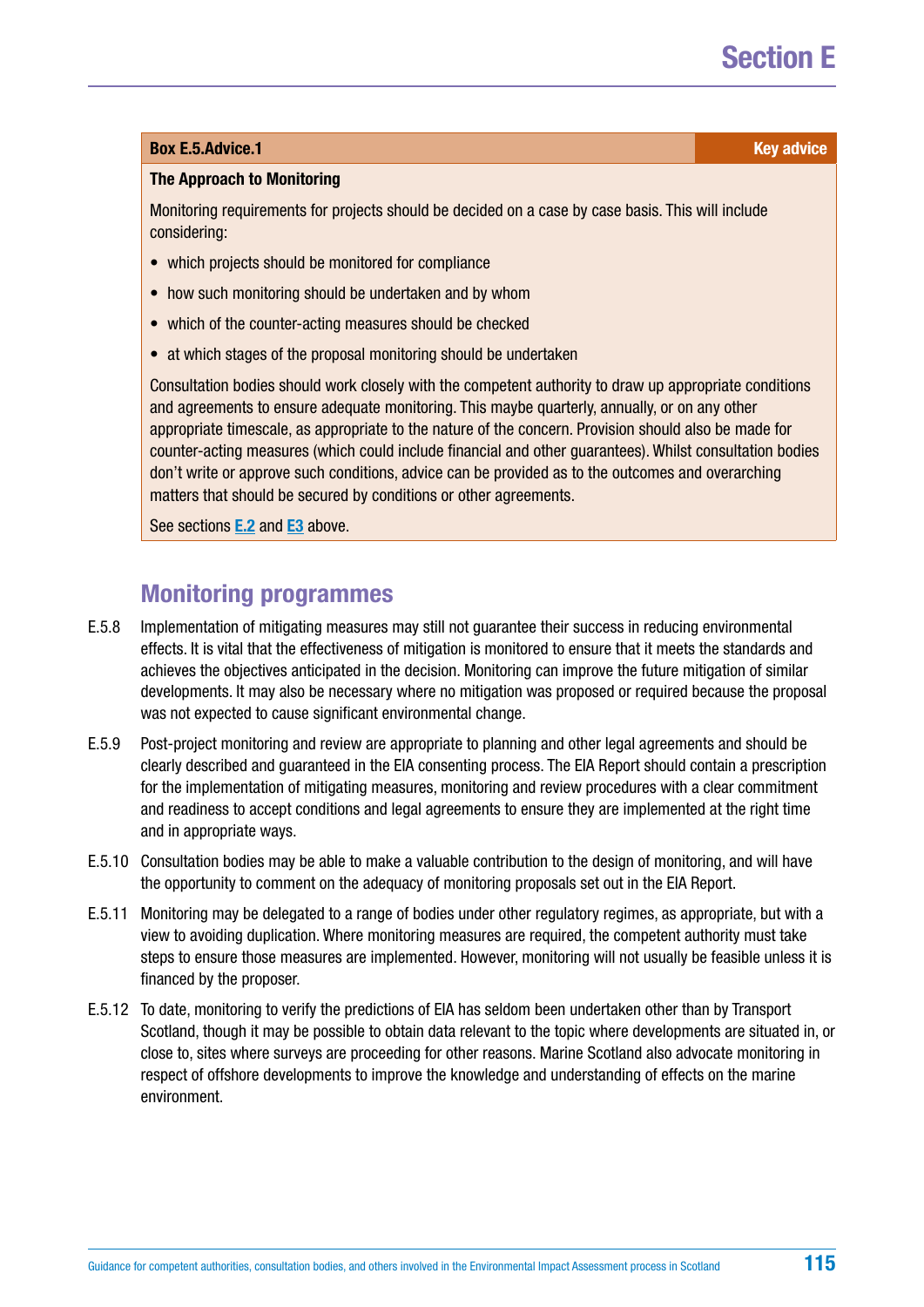#### **Box [E.5.Advice.](http://E.5.Advice)2 Key advice**

#### **Monitoring Programmes/Agreements**

Consultation bodies, where appropriate, should assist and advise in drawing up the schedule and methodology for monitoring. Where resources permit, they may also be able to help assess the results of monitoring and advise the competent authority accordingly.

The competent authority should consult the consultation bodies when it is considering whether to approve or amend mitigation schemes, wherever there are potentially significant environmental effects. It is for the competent authority to ensure that these conditions, monitoring and mitigation, are met.

If there is a timetable for receipt of details of monitoring and this is not met consultation bodies, other consultees and/or third parties are entitled to notify the competent authority and press them to take action. Similarly, if there is a time-table for agreeing and implementing mitigation measures and this is not met, or consultation bodies, other consultees and/or third parties believe it is not being met, they can alert the competent authority or press them to take action.

#### **Review and reassessment and remedial programmes**

- E.5.13 Provision must be made at the decision making stage to ensure that changes or remedial (i.e. corrective) action can be implemented effectively and quickly if monitoring reveals problems. Procedures for monitoring and the review of mitigation after the project has commenced, and for as long as may be necessary, are therefore essential if monitoring is to have a material effect.
- E.5.14 The key point about monitoring is that it should not be monitoring for its own sake. There may be occasions when monitoring simply to verify or validate the predictions in the EIA Report may be appropriate (to assist predictions in other, similar cases in the future). Usually monitoring will only be worthwhile if it is reinforced with effective review and remedial action mechanisms. These may include re-assessment of the project in the light of actual effects that occur, or may include observation and reporting on the nature and scale of effects and comparison with those predicted in the EIA Report.
- E.5.15 Reviews may need to include consultation. Often this can be accommodated by an annual report (or some other appropriate time scale) being submitted to the competent authority and consultation bodies by the proposer's consultants or the monitoring team. These reports could be considered at an annual review meeting where the relevant parties decide the effectiveness of the mitigation.
- E.5.16 Again, review is only worthwhile where there is a clear purpose to it. If there are no mechanisms whereby the proposer has agreed to adjust or otherwise change mitigation in the light of the monitoring and review, reviewing the monitoring will have little value.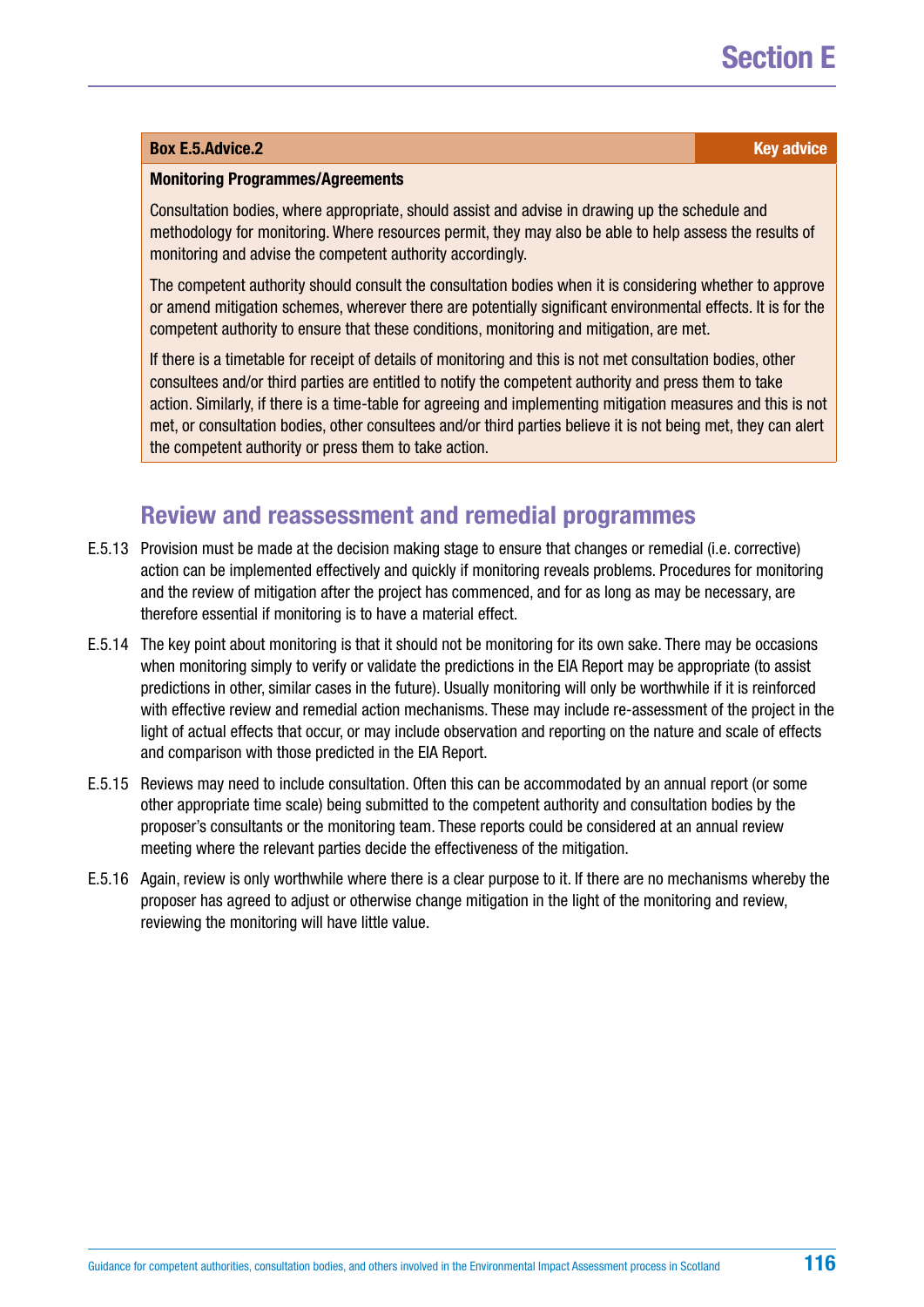#### **Box [E.5.Info.](http://E.5.Info)1 Key information**

#### **Guaranteeing Monitoring**

The decision of the competent authority in deciding to grant consent or authorisation for the project, or legally binding agreements drawn up at the time of the decision, should make clear what procedures will be put in place to review the monitoring and to change the mitigation if necessary.

They should indicate the following:

- who will review the effects
- who will report to whom
- who is responsible for taking decisions
- who will implement the changes to mitigation and other remedial works
- who will pay the costs of remedial work and corrective action

For planning applications/appeals, it is for the planning authority to determine whether a planning condition or a section 75 Agreement will be required.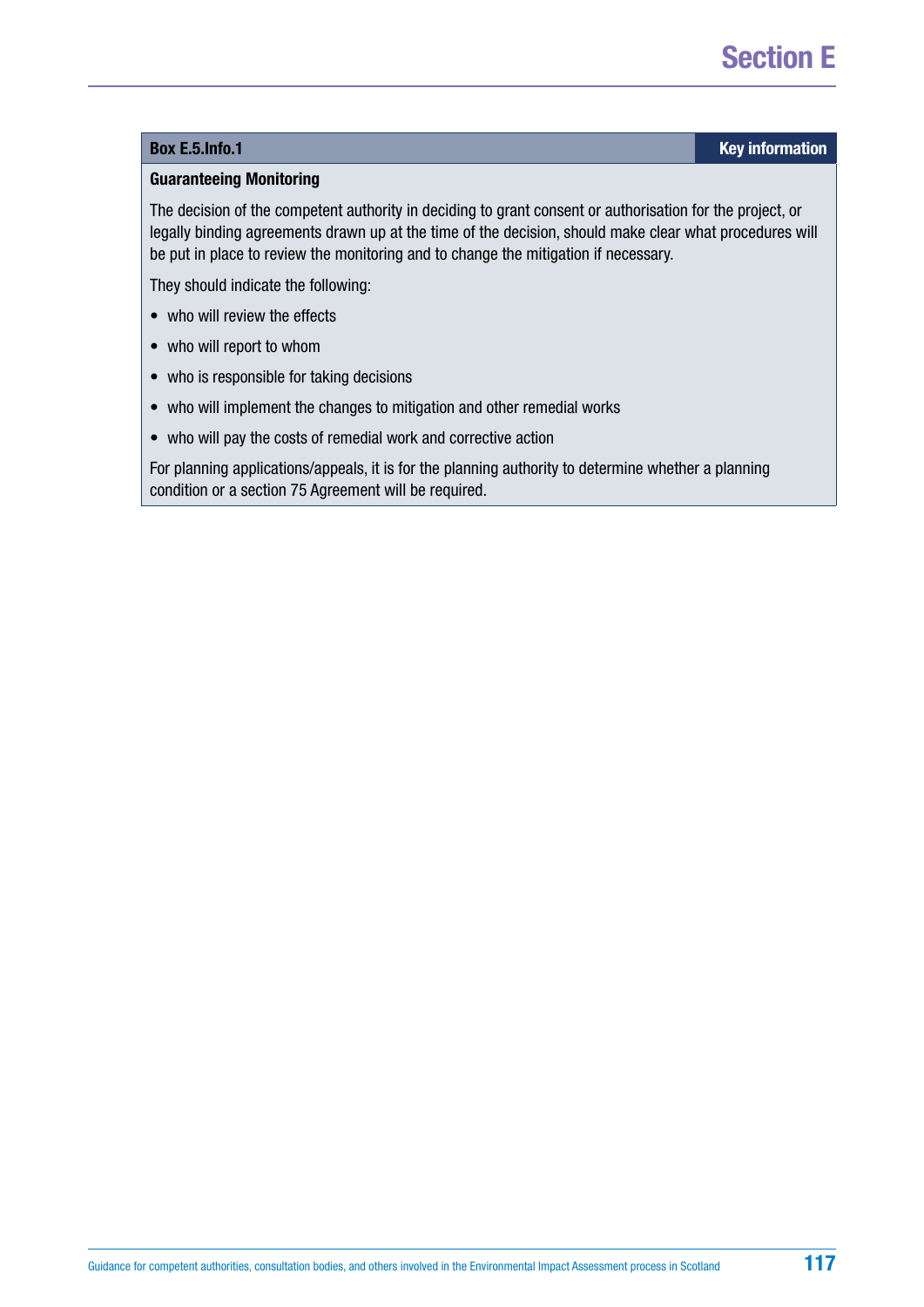# <span id="page-117-0"></span>**Glossary**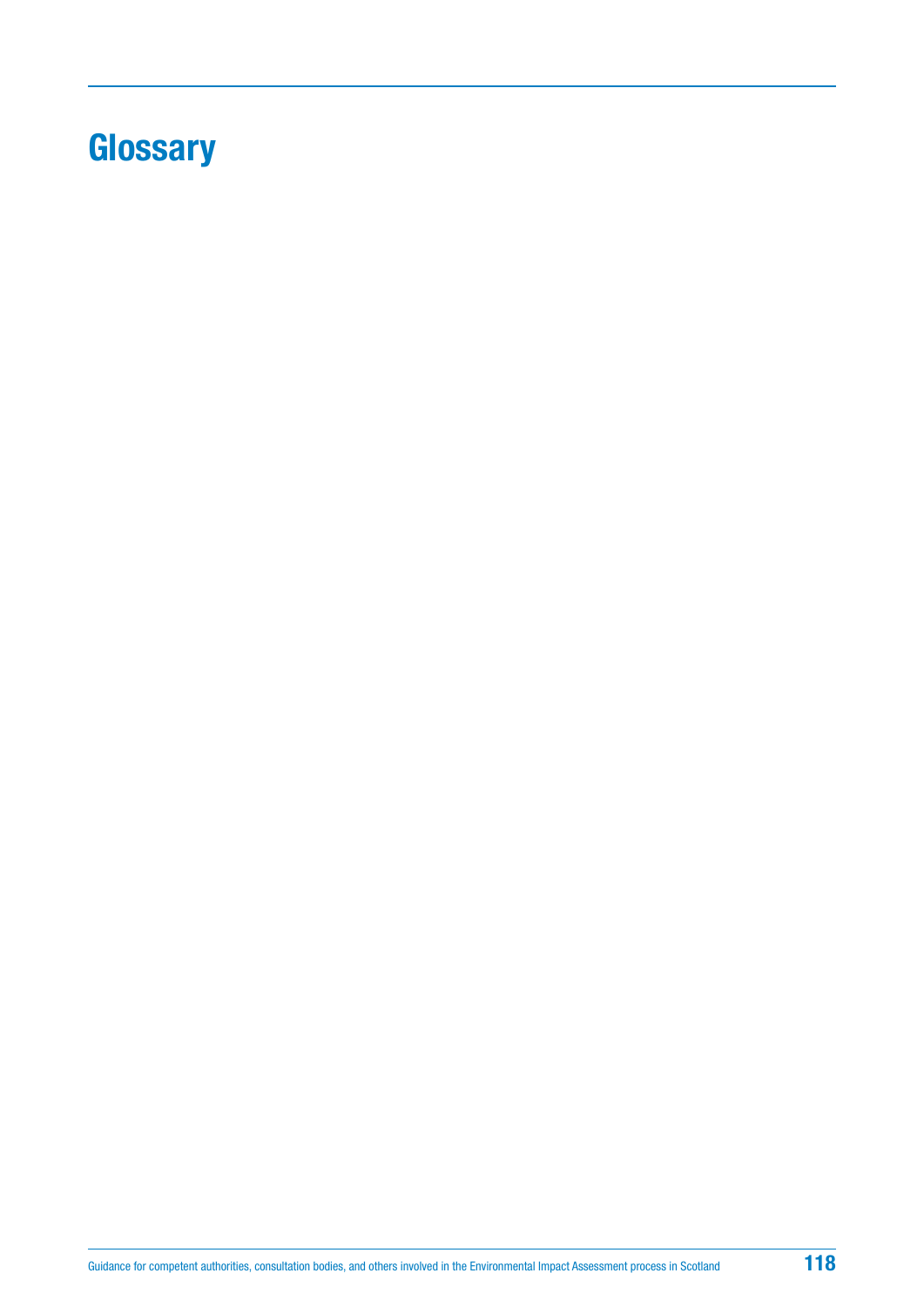# **Terminology**

#### **Additional Environmental Information**

**Related terms:** Further Environmental Information

Information submited after an initial EIA report. This may take the form of a supplementary EIA Report, or a revised EIA Report.

### **Alternative solutions**

These are alternative ways of achieving the objectives of a project. They may include:

- alternative locations that are suitable and available; or
- different approaches in terms of: design, manufacturing or other processes; the use of different forms of transport or energy; different sources for the supply of materials etc.

### **Applicant**

**Related terms:** Appellant; developer; project proposer

The term used in this Handbook to denote the proposer of a project. This may not always be a developer, dependent upon the EIA Regime. For the purposes of the document, it may also cover an appellant where a decision is being appealed.

### **Appropriate assessment**

**Related terms:** Habitats Regulations

For a competent authority to approve a proposal which will have likely significant effects on a Natura site, it must carry out an appropriate assessment (AA) and this must clearly show that the plan or project won't adversely affect the site's integrity.

### **Circular**

**[Planning circulars](http://www.gov.scot/Topics/Built-Environment/planning/publications/circulars)** are produced by the Scottish Government and contain guidance on policy implementation through legislative or procedural change.

### **Compensation**

#### **Related terms:** compensatory measures

Identified as a form of mitigation in **[the EIA PAN](http://www.gov.scot/Publications/2013/08/6471)**, compensatory or offsetting measures are considered to be the 'least preferred' mitigation option, only to be explored when options to avoid or reduce impacts have been exhausted. They are measures to recompense or make up for adverse effects, rather than altering the level of the effect itself.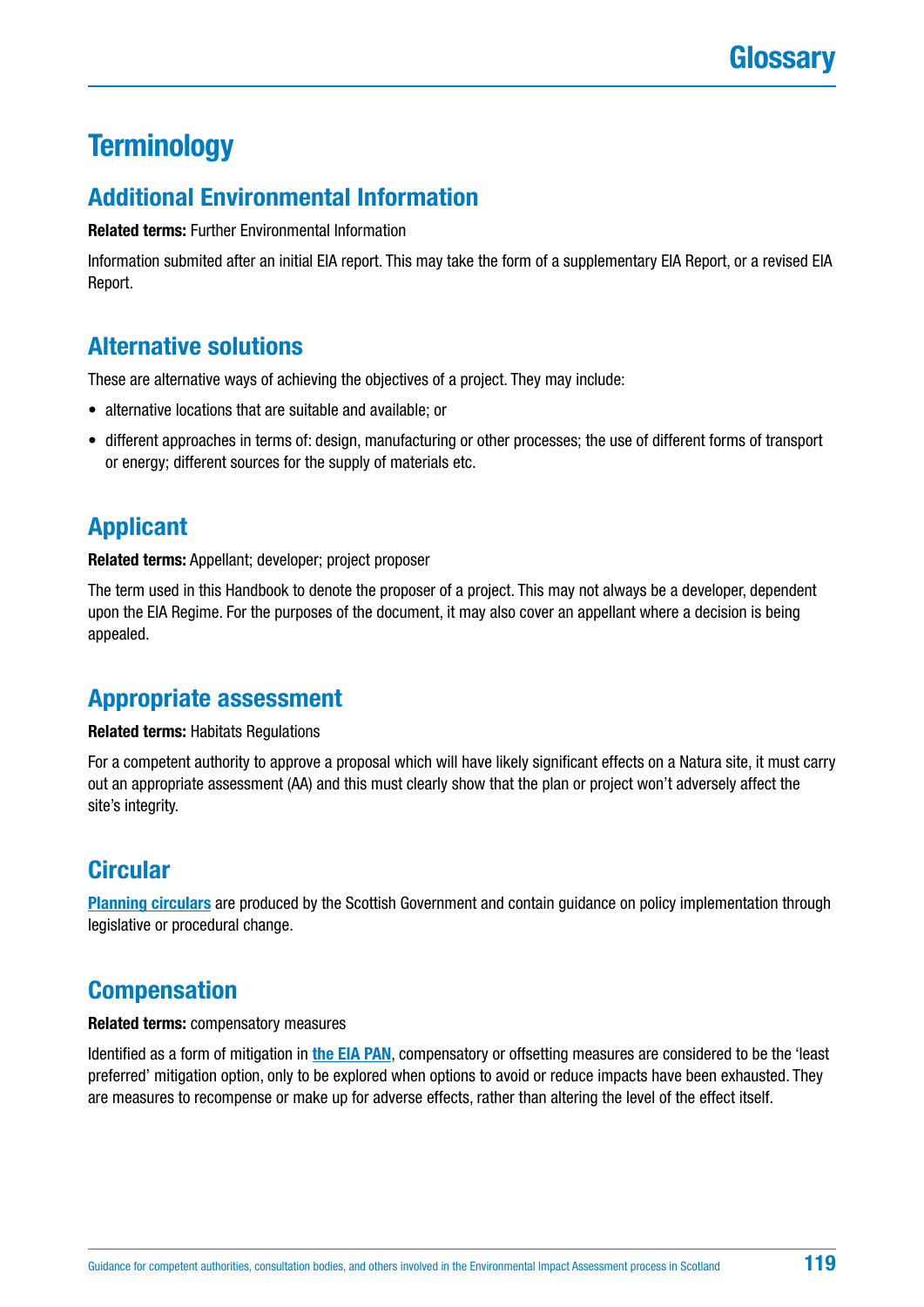

### **Competent authority**

**Related terms:** decision maker; planning authority; statutory authority; appropriate authority; consenting authority

This is the authority which determines the application for consent, permission, licence or other authorisation to proceed with a proposal. It is the authority that must consider the environmental information before granting any kind of authorisation. For example, for projects requiring planning permission this will usually be the planning authority, but in some cases may be the Scottish Ministers.

#### **Consultation body**

**Related terms:** consultee; statutory consultee

A public body named in the EIA Regulations which must be consulted on EIA Reports and scoping requests.

#### **Crown Estate Scotland**

Crown Estate Scotland is a public corporation which manages land and property owned by the Monarch in right of the Crown.

#### **Crown Land/The Crown**

Is a generic term for land held by Her Majesty the Queen, as Monarch and certain other royal land and all Government held land, for example land held by the Ministry of Defence and land owned by the Scottish Ministers including prisons, Trunk Roads and Motorways.

#### **Do-nothing comparison**

**Related terms:** Do-minimum comparison

Or in some cases, such as road improvements, the "do-minimum" comparison, is a projection of the existing data to provide a baseline for comparison to show what changes, if any, would take place if the project did not go ahead, or what the conditions would be on the road, railways, etc., if the project was not undertaken.

#### **EIA development**

Development of a type listed in Schedule 1 or Schedule 2 of the EIA Regulations.

#### **EIA Directive, the**

#### **Related terms:** The Directive

The requirement for EIA comes from **[European Directive 2011/92/EU](http://eur-lex.europa.eu/legal-content/EN/TXT/?uri=celex%3A32011L0092)**, which is amended by **[Directive 2014/52/EU](http://eur-lex.europa.eu/legal-content/EN/TXT/?uri=celex%3A32014L0052)**. This is referred to in the Handbook as 'the Directive' or 'the **[EIA Directive](http://ec.europa.eu/environment/eia/pdf/EIA_Directive_informal.pdf)**'.

### **EIA Regulations**

Any of the sets of regulations which bring the EIA Directive through into Scottish Law. A full list is given in the **[Legislation](#page-129-0)** part of the References section, and **[Annex 1](#page-137-0)** of this Handbook.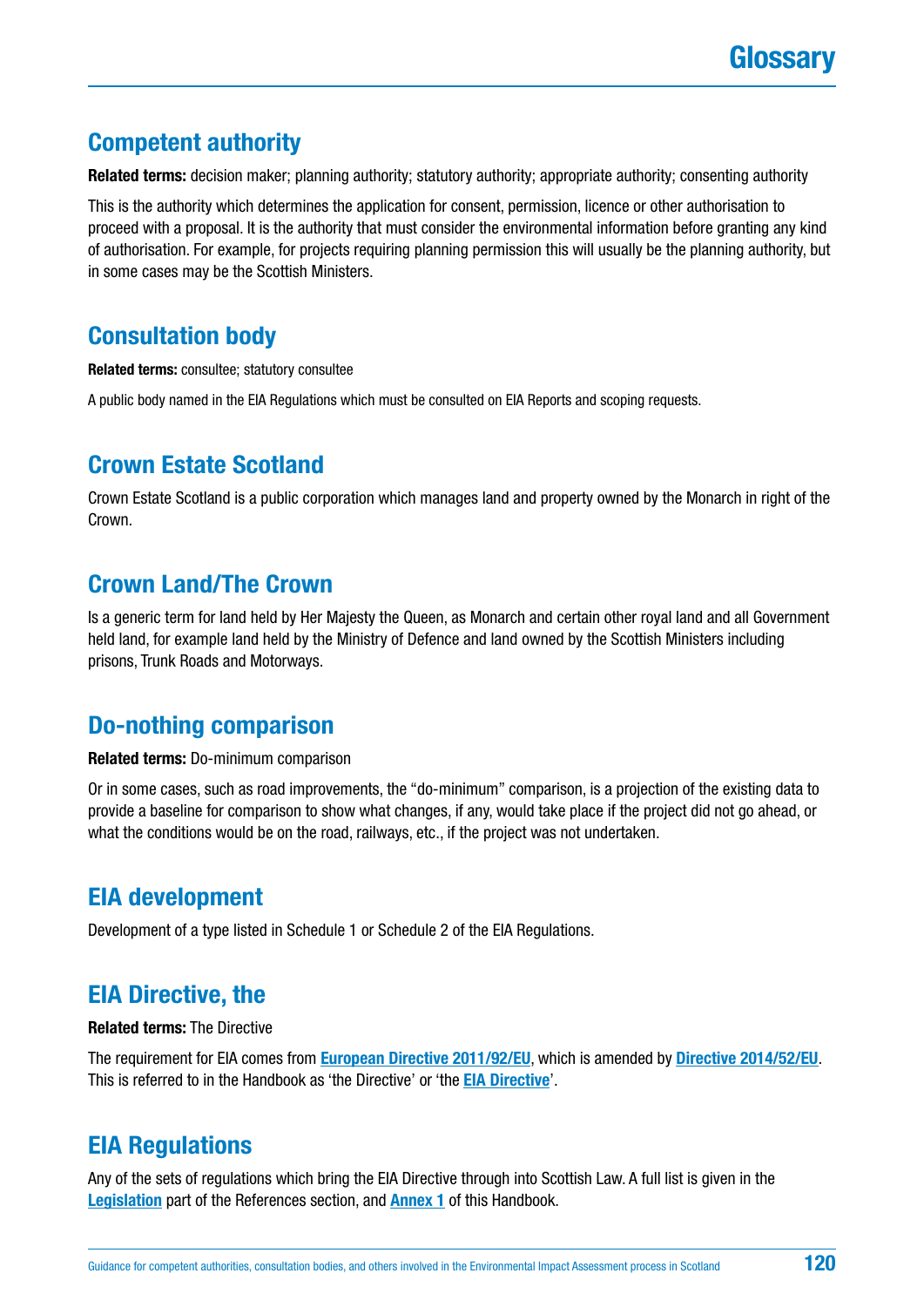## **EIA Report**

#### **Related terms:** EIAR; Environmental Statement; ES

Applications for EIA development must be accompanied by an EIA Report (or EIAR). It is the applicant's responsibility to prepare the EIA report. There is no statutory provision as to the form of an EIA report but it must constitute a 'single and accessible compilation'. The EIA Report is one output from the environmental impact assessment process and forms an important part of the environmental information. Prior to the 2017 EIA regulations, this was called an 'Environmental Statement' or ES.

### **Enhancement/Net Benefit/New Benefit**

In natural heritage terms, this is the genuine (as opposed to asserted) improvement of the natural heritage interest of a site or area, for example, because adverse effects are limited in scope and scale, and the project includes measures to improve the physical state or management of landscapes or habitats, or new landscape features or habitats, which are better than they are at present. There is, therefore, a net or new benefit to the natural heritage.

## **Environmental Impact Assessment**

#### **Related terms:** EIA

Is the whole process of gathering environmental information; describing a development or other project; predicting and describing the environmental effects of the project; defining ways of avoiding, reducing or compensating for these effects; consulting the general public and specific bodies with responsibilities for the environment; taking all of this information into account before deciding whether to allow the project to proceed and ensuring that the measures prescribed to avoid, reduce or compensate for environmental effects are implemented.

### **Environmental Information**

This is the information that must be taken into account by the decision maker (the competent authority) before granting any kind of authorisation in any case where the EIA process must be applied. It includes the EIA Report, including any further or any other information, any representations made by any body required by the EIA Regulations to be invited to make representations, and any representations duly made by any other person about the environmental effects of the proposal.

### **European site**

As defined by the **[1994 Habitats Regulations](http://www.legislation.gov.uk/uksi/1994/2716/contents/made)**. European sites are 'sensitive areas' under the EIA regulations.

#### **Exempt development**

Any project which would normally require EIA but has been deemed to be exempt by Scottish Ministers.

### **Habitats Directive**

**[EU Directive 92/43/EEC](http://eur-lex.europa.eu/legal-content/EN/TXT/?uri=CELEX:31992L0043)** - The **[Habitats Directive](http://ec.europa.eu/environment/nature/legislation/habitatsdirective/index_en.htm)** ensures the conservation of a wide range of rare, threatened or endemic animal and plant species. Some 200 rare and characteristic habitat types are also targeted for conservation in their own right.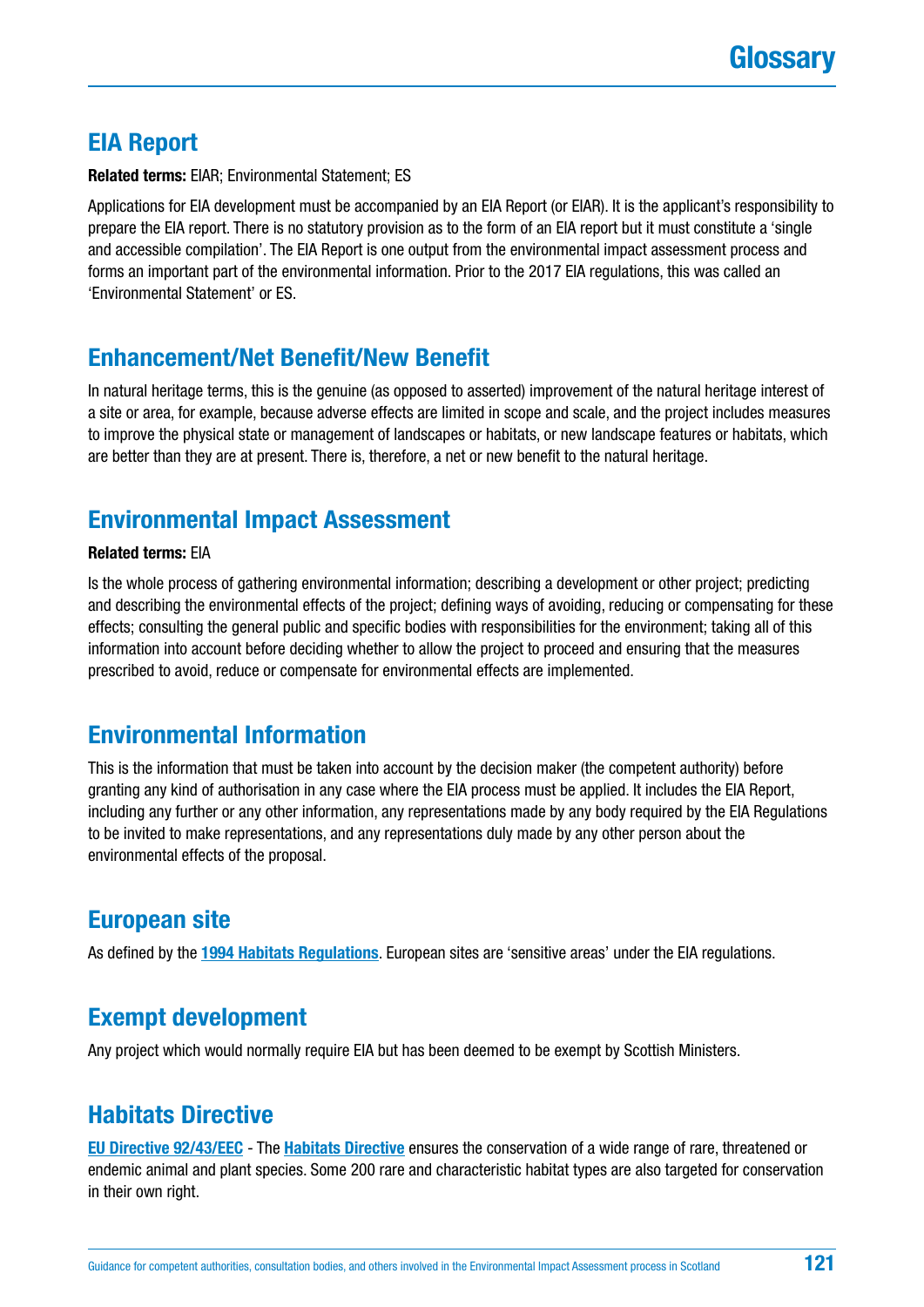### **Habitats Regulations**

The regulations which bring the **[Habitats Directive](http://ec.europa.eu/environment/nature/legislation/habitatsdirective/index_en.htm)** through to Scottish Law. They require all competent authorities must consider whether any plan or project will have a 'likely significant effect' on a Natura site.

#### **Heritage assets**

Features, buildings or places that provide physical evidence of past human activity identified as being of sufficient value to this and future generations to merit consideration in the planning system.

### **Inquiry**

**Related terms:** PLI; Public Local Inquiry

A Public Local Inquiry, or PLI, or Inquiry, is a further procedure used as part of an appeal process where the reporter requires more information than that provided in the appeal documents. It invloves people presenting their case in person in front of the reporter who has been appointed to make the decision on the appeal.

#### **Iterative**

(Of a process) Repeated until the best solution has been found. In the context of EIA, it can be understood as the process of assessment and reassessment until the best environmental fit is achieved.

### **Landscape Character Assessments**

Landscape Character Assessment is a standard method used to identify, describe, classify and map what's distinctive about our landscapes. **[SNH's website](https://www.nature.scot/professional-advice/landscape-change/landscape-character-assessment)** has more detailed information.

#### **Matrix**

A matrix is a grid used to store or display data in a structured format. It is often used synonymously with a table, which contains horizontal rows and vertical columns.

### **Matters specified in conditions**

**Related terms:** Reserved matters

See planning permission in principle.

### **Mitigation**

#### **Related terms:** Mitigating measures

Measures to avoid, reduce, cancel or compensate for adverse effects.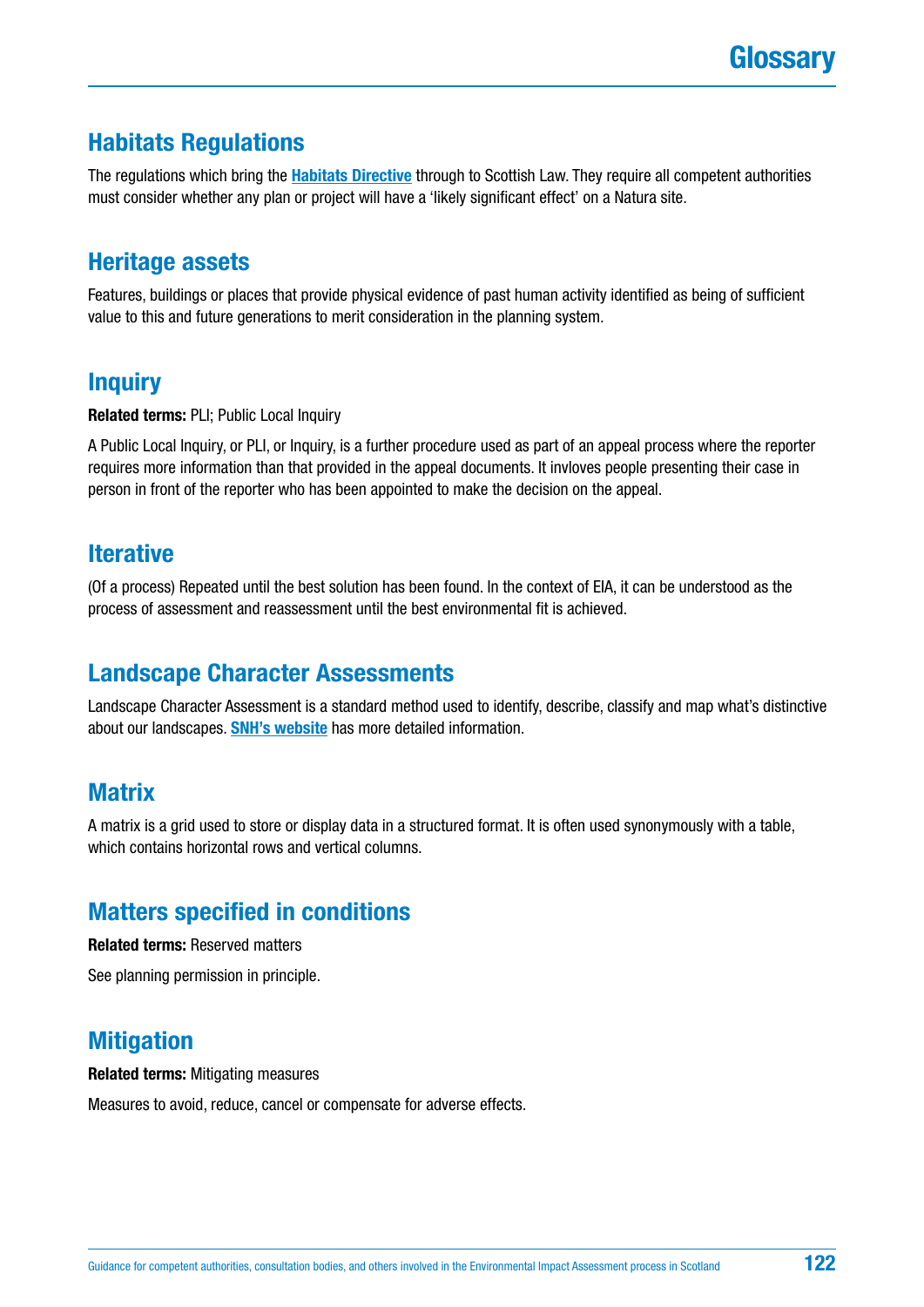#### **Multi-stage consent**

A consent procedure comprises more than one stage, one stage involving a principal decision and the other an implementing decision which cannot extend beyond the parameters set by the principal decision. In the Scottish planning system, this would most commonly relate to applications for planning permission in principle (PPP), and subsequent applications for approval of matters specified in conditions.

#### **Natura sites**

Special Areas of Conservation (SACs) and Special Protection Areas (SPAs).

### **Planning Act, the**

**[Town and Country Planning \(Scotland\) Act 1997](https://www.legislation.gov.uk/ukpga/1997/8/contents)**

#### **Planning Advice Note**

Scottish Government **[guidance notes on planning procedures](http://www.gov.scot/Topics/Built-Environment/planning/publications/pans)**.

### **Planning permission in principle**

**Related terms:** Outline planning permission; matters specificed in conditions; multi-stage consent

If planning permission in principle is granted, the developer submits application(s) for approval, consent or agreement of 'Matters Specified in Conditions' see further Regulations 10–12 (**[Town and Country Planning \(Development](http://www.legislation.gov.uk/ssi/2013/155/contents/made)  [Management Procedure\) \(Scotland\) Regulations 2013](http://www.legislation.gov.uk/ssi/2013/155/contents/made)**). When all of these are approved development may begin. This procedure is known as a multi-stage consent process. It replaced the outline planning permission and reserved matters procedures.

### **Planning Regulations, the**

**[The Town and Country Planning \(Environmental Impact Assessment\) \(Scotland\) Regulations 2017](http://www.legislation.gov.uk/ssi/2017/102/contents/made)**

### **Precautionary principle**

**Related terms:** Precautionary approach

The precautionary principle is detailed in **[Article 191 of the Treaty on the Functioning of the European Union](http://www.lisbon-treaty.org/wcm/the-lisbon-treaty/treaty-on-the-functioning-of-the-european-union-and-comments/part-3-union-policies-and-internal-actions/title-xx-environment-climate-change/479-article-191.html)**. It aims at ensuring a higher level of environmental protection through preventative decision-taking in the case of risk. However, in practice, the scope of this principle is far wider and also covers consumer policy, European Union (EU) legislation concerning food and human, animal and plant health.

#### **Processing agreement**

A processing agreement is a project management tool for a planning application. Processing agreements can be used to set out the key processes involved in determining an application, identify what information is required, and from whom, and set the timescales for the delivery of various stages of the process.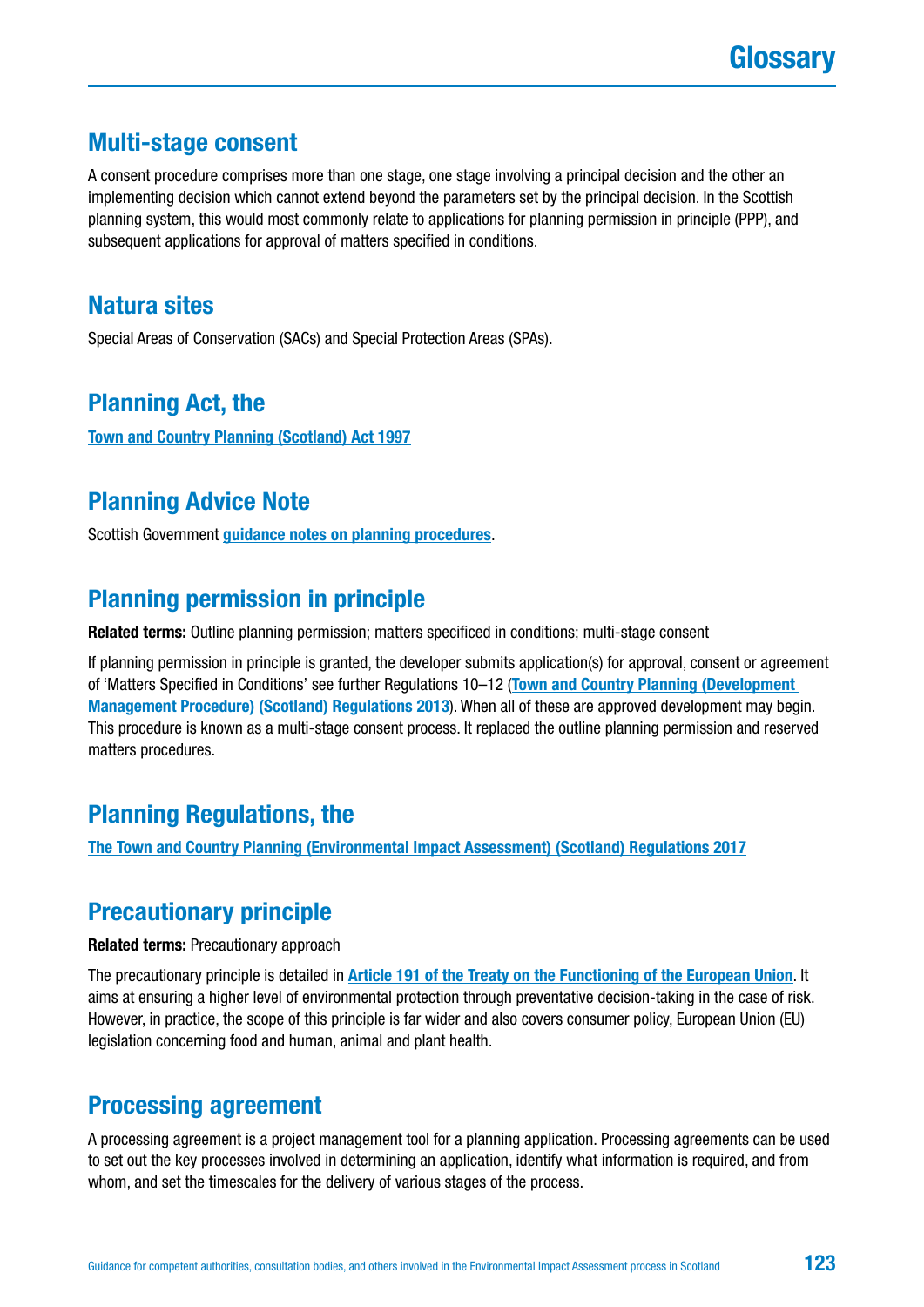#### **Ramsar**

Ramsar sites are classified under the **[Convention on Wetlands of International Importance](https://www.ramsar.org/)**. Every Ramsar site in Scotland is also part of the Natura 2000 network – either as a Special Protection Area (SPA) or Special Area of Conservation (SAC).

#### **Reporter**

The person appointed to decide an appeal, or, in the case of a called in decision, to write a report to inform Scottish Ministers in their decision making.

## **Revised EIA Report**

**Related terms:** Updated EIA Report

Additional environmental information submitted to a compentent authority in the form of an altered EIA Report.

### **Rochdale envelope**

The Rochdale Envelope allows an applicant to describe its project within a number of agreed parameters for the purposes of an EIA and undertake assessment based on the maximum extents of the parameters. This provides the applicant with a level of flexibility on the final iteration of the project.

## **Schedule 1**

**Related terms:** Annex 1

Schedule 1 of the **[Planning Regulations](http://www.legislation.gov.uk/ssi/2017/102/contents/made)**, which lists projects given in Annex 1 of the **[EIA Directive](http://ec.europa.eu/environment/eia/pdf/EIA_Directive_informal.pdf)**. EIA is required for Schedule 1 these projects.

## **Schedule 2**

#### **Related terms:** Annex 2

Schedule 2 of the **[Planning Regulations](http://www.legislation.gov.uk/ssi/2017/102/contents/made)**, which lists projects given in Annex 2 of the **[EIA Directive](http://ec.europa.eu/environment/eia/pdf/EIA_Directive_informal.pdf)**. EIA is required for these Schedule 2 projects if they are likely to have significant effects on the environment.

## **Schedule 3**

Schedule 3 of the **[Planning Regulations](http://www.legislation.gov.uk/ssi/2017/102/contents/made)**, which sets out selection criteria for screening projects of a type listed in Schedule 2. These are given in 3 categories:

- Characteristics of the development
- Location of the development
- Characteristics of the potential impact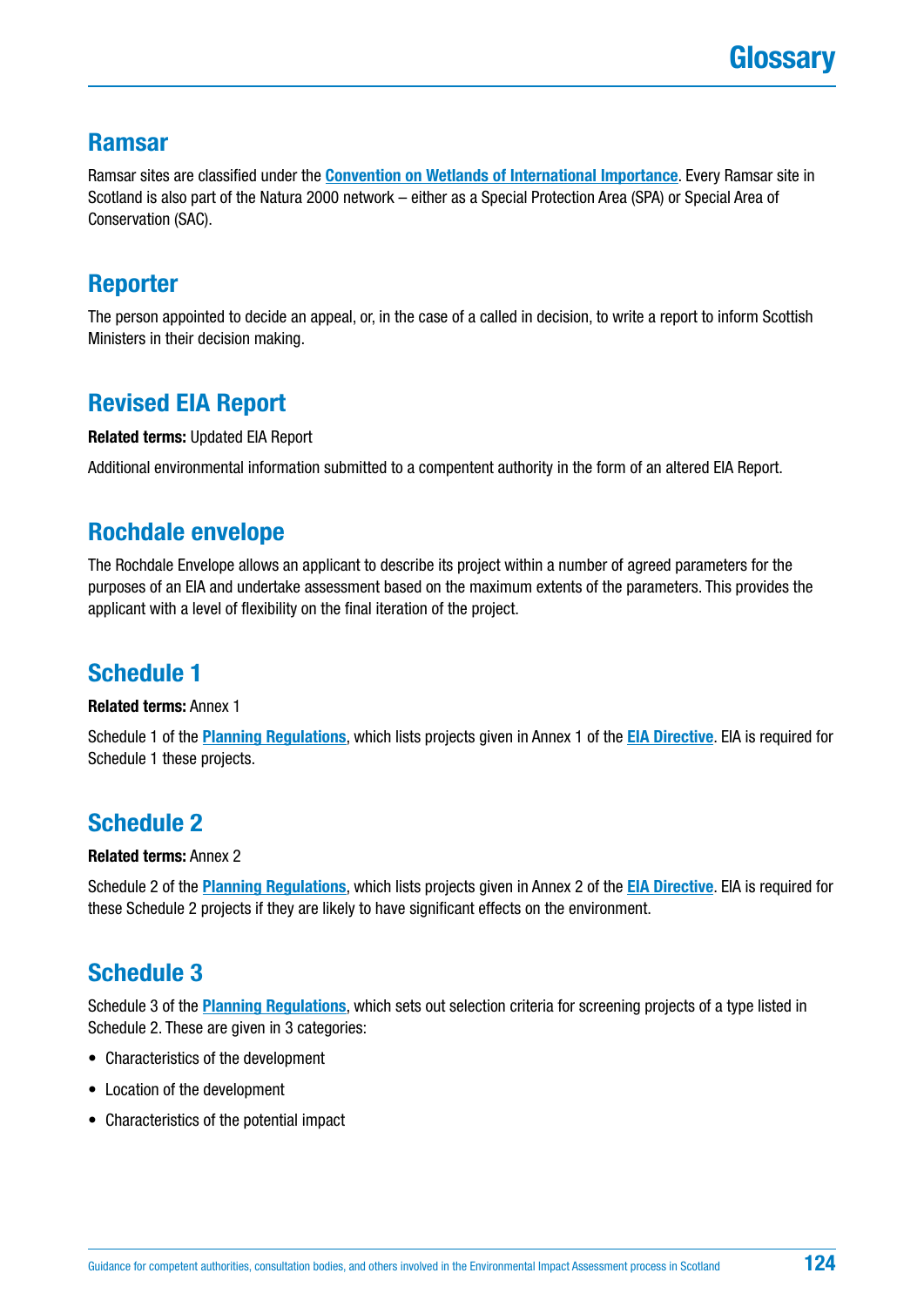### **Scheduled monument**

Monuments included on the schedule (list) of monuments of national importance. The aim of scheduling is to preserve our most significant sites and monuments as far as possible in the form in which they have been passed down to us today. Scheduled monuments are identified as a 'sensitive area' in the EIA Regulations.

### **Scoping**

**Related terms:** scoping direction; scoping opinion; scoping report; scoping request

An applicant may ask the competent authority for their formal opinion on the information to be supplied in the EIA Report (a 'scoping opinion'). Scottish Ministers may make a 'scoping direction' where a competent authority fails to adopt a scoping opinion within defined timescales. Where a scoping opinion has been adopted or a scoping direction issued the EIA report must be based on that opinion or direction.

### **Screening**

**Related terms:** screening direction; screening opinion; screening report; screening request

Before submitting an application for Schedule 2 development, the applicant may make a 'screening request', asking the competent authority to adopt a screening opinion - to decide whether or not the application is for EIA Development. Scottish Ministers may make a 'screening direction' regarding development at any stage prior to final consent being granted.

### **Section 75 Agreement**

**Related terms:** English section 106

Planning obligations (known as section 75 Agreements in Scotland and section 106 Agreements in England and Wales) are contracts entered into between a landowner and the planning authority.

### **Sensitive area**

All developments of a type listed in Schedule 2 to be located in such areas must be screened for the need for EIA. The 'sensitive areas' are:

- Sites of Special Scientific Interest
- Land subject to Nature Conservation Orders
- European Sites
- National Scenic Areas
- World Heritage Sites
- Scheduled Monuments
- National Parks
- Marine Protected Areas
- Areas of deep peaty soils (**[Forestry Regulations](http://www.legislation.gov.uk/ssi/2017/113/contents/made)** only)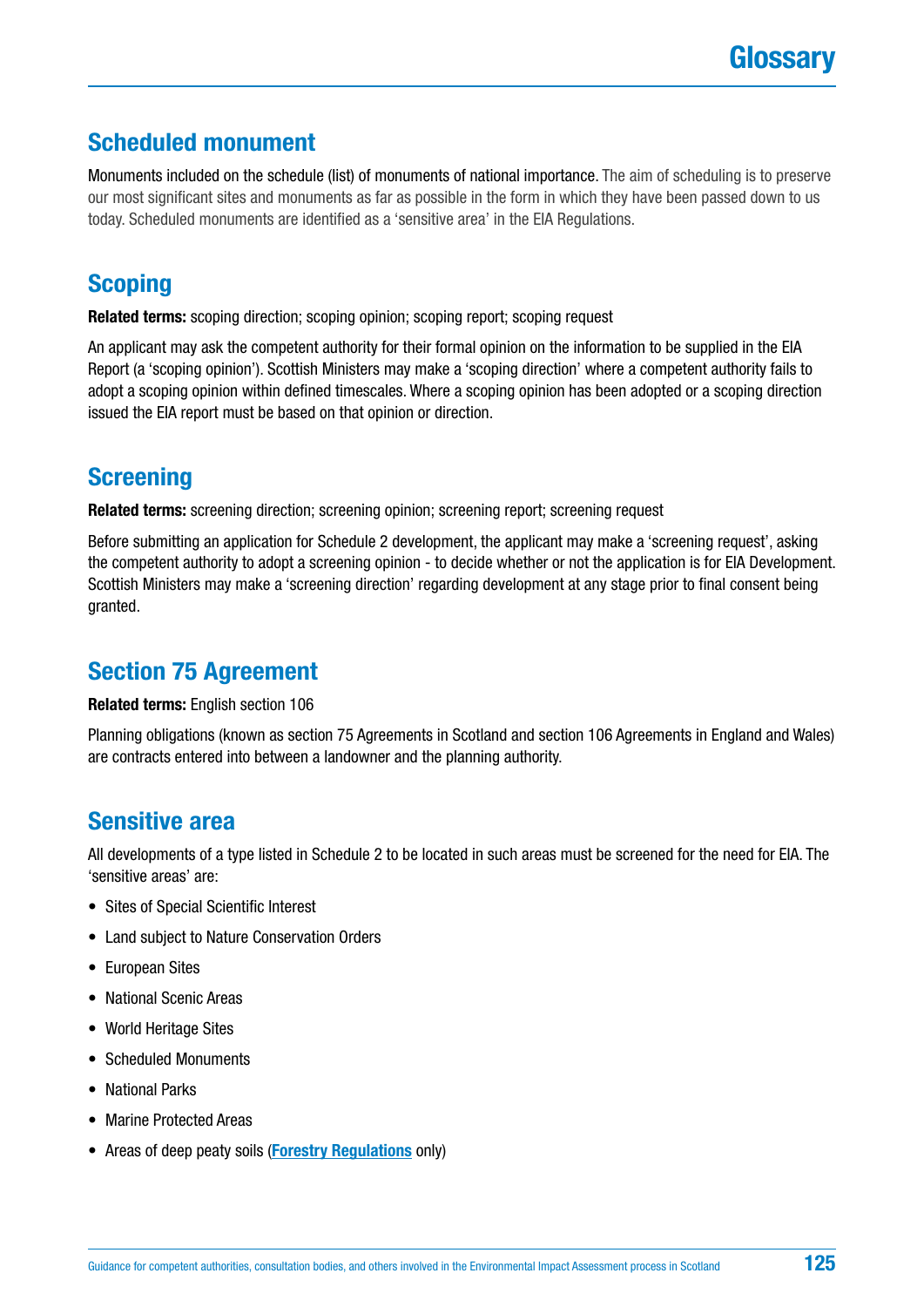### **Setting**

The way the surroundings of a historic asset or place contribute to how it is understood, appreciated and experienced.

## **Special area of conservation**

A Special Area of Conservation (SAC) protects one or more special habitats and/or species – terrestrial or marine – listed in the **[Habitats Directive](http://ec.europa.eu/environment/nature/legislation/habitatsdirective/index_en.htm)**.

### **Special protection area**

Special Protection Areas (SPAs) are selected to protect one or more rare, threatened or vulnerable bird species listed in Annex I of the **[Birds Directive](http://ec.europa.eu/environment/nature/legislation/birdsdirective/index_en.htm)**, and regularly occurring migratory species.

### **Strategic Environmental Assessment**

#### **Related terms:** SEA

This is the whole process of considering the environmental effects of certain public plans and programmes, including development plans, under the **[Environmental Assessment \(Scotland\) Act 2005](https://www.legislation.gov.uk/asp/2005/15/contents)**.

### **Supplementary EIA Report**

Where the original EIA Report was incomplete or further work on environmental effects has been undertaken, (whether or not the project has been modified since the original application and EIA Report were submitted) a supplementary EIA Report may be submitted, to add to the original, to ensure that all of the relevant environmental information is considered by the competent authority. The supplementary EIA Report may include a revision of the whole or part of the original document or additions that are needed to cover the additional information.

### **Transboundary project**

A project that is located in more than one EEA state.

### **Wednesbury principles**

A standard of unreasonableness used in assessing an application for judicial review of a public authority's decision. A reasoning or decision is Wednesbury unreasonable (or irrational) if it is so unreasonable that no reasonable person acting reasonably could have made it.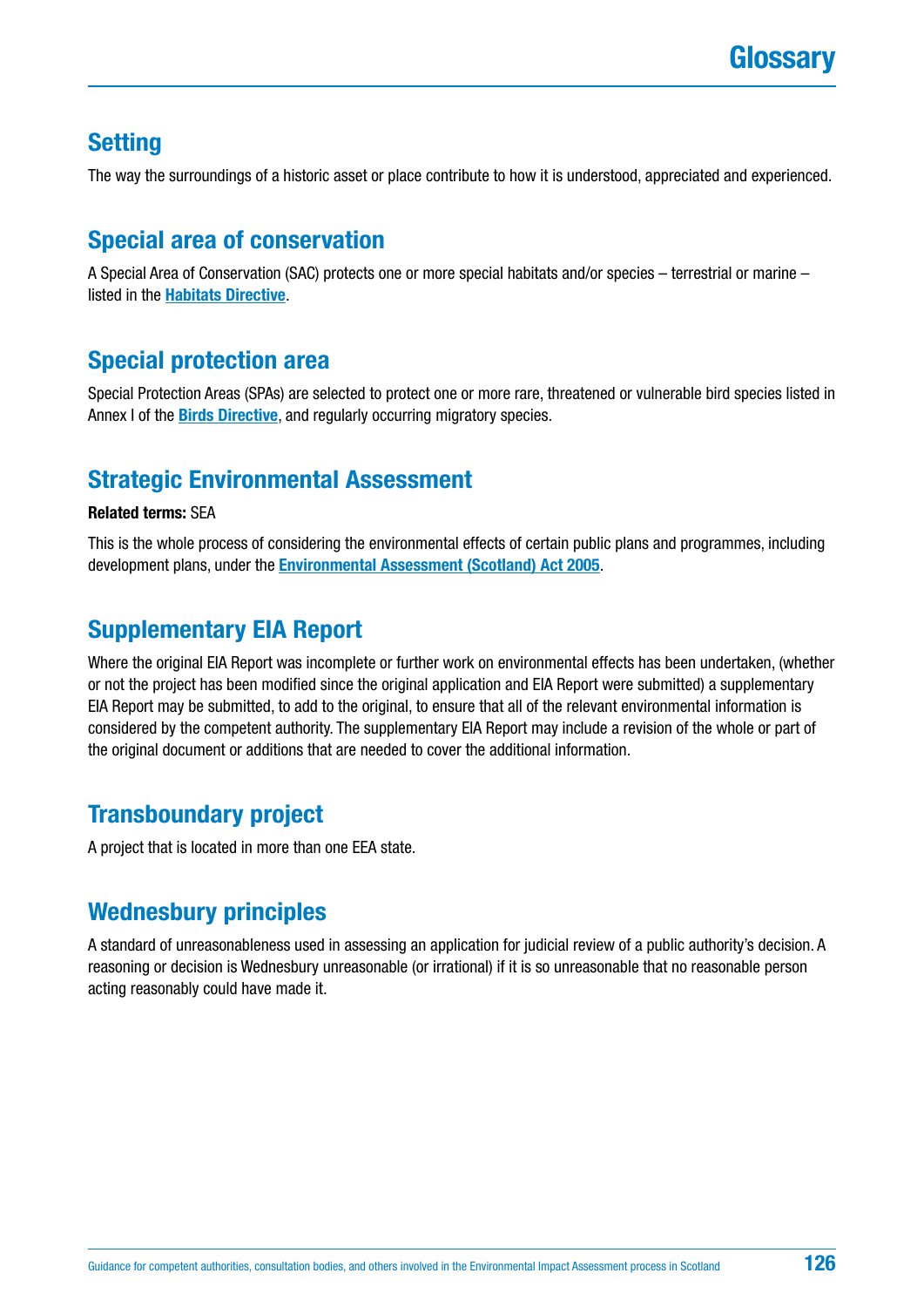# <span id="page-126-0"></span>**Abbreviations**

# **Legislation short form names**

| <b>Short Name</b>                  | <b>Full details</b>                                                                                                                                                                                                                                                                                              |
|------------------------------------|------------------------------------------------------------------------------------------------------------------------------------------------------------------------------------------------------------------------------------------------------------------------------------------------------------------|
| <b>EIA Agriculture 17</b>          | The Agriculture, Land Drainage and Irrigation Projects (Environmental Impact<br>Assessment) (Scotland) Regulations 2017                                                                                                                                                                                          |
| <b>EIA Electricity 17</b>          | The Electricity (Environmental Impact Assessment) (Scotland) Regulations 2017                                                                                                                                                                                                                                    |
| <b>EIA Forestry 17</b>             | The Forestry (Environmental Impact Assessment) (Scotland) Regulations 2017                                                                                                                                                                                                                                       |
| <b>EIA Gas Trans 99</b>            | Public Gas Transporters (Pipeline Works) (Environmental Impact Assessment)<br>Regulations 1999 (as amended)                                                                                                                                                                                                      |
| <b>EIA Marine Works 17</b>         | Marine Works (Environmental Impact Assessment) (Scotland) Regulations 2017                                                                                                                                                                                                                                       |
| <b>EIA Nuclear 99</b>              | Nuclear Reactors (Environmental Impact Assessment for Decommissioning)<br>Regulations 1999 (as amended)                                                                                                                                                                                                          |
| <b>EIA Offshore 99</b>             | Offshore Petroleum Production and Pipelines (Assessment of Environmental Effects)<br>Regulations 1999 (as amended)                                                                                                                                                                                               |
| <b>EIA Offshore Gen 02</b>         | The Electricity Act 1989 (Requirement of Consent for Offshore Generating Stations)<br>(Scotland) Order 2002                                                                                                                                                                                                      |
| <b>EIA Pipelines 00</b>            | Pipeline Works (Environmental Impact Assessment) Regulations 2000 (as amended)                                                                                                                                                                                                                                   |
| <b>EIA Regs 17</b>                 | The Town and Country Planning (Environmental Impact Assessment) (Scotland)<br>Regulations 2017                                                                                                                                                                                                                   |
| <b>EIA Roads 17</b>                | The Roads (Scotland) Act 1984 (Environmental Impact Assessment) Regulations 2017<br>(which amends the Roads (Scotland) Act 1984 (RSA 1984);                                                                                                                                                                      |
| <b>EIA Trans &amp; Works Rules</b> | The Transport and Works (Scotland) Act 2007 (Applications and Objections Procedure)<br>Amendment Rules 2007 (as amended)                                                                                                                                                                                         |
| <b>FRM 17</b>                      | The Flood Risk Management (Flood Protection Schemes, Potentially Vulnerable Areas<br>and Local Plan Districts) (Scotland) Amendment Regulations 2017 (which amends the<br>Flood Risk Management (Flood Protection Schemes, Potentially Vulnerable Areas and<br>Local Plan Districts) (Scotland) Regulations 2010 |
| <b>Marine Fish 13</b>              | The Town and Country Planning (Marine Fish Farming) (Scotland) Regulations 2013                                                                                                                                                                                                                                  |
| <b>MSA 2010</b>                    | Marine (Scotland) Act 2010                                                                                                                                                                                                                                                                                       |
| TaWR 17                            | The Transport and Works (Scotland) Act 2007 (Environmental Impact Assessment)<br>Regulations 2017 (SSI 2017 138) (which amends the Transport and Works (Scotland)<br>Act 2007)                                                                                                                                   |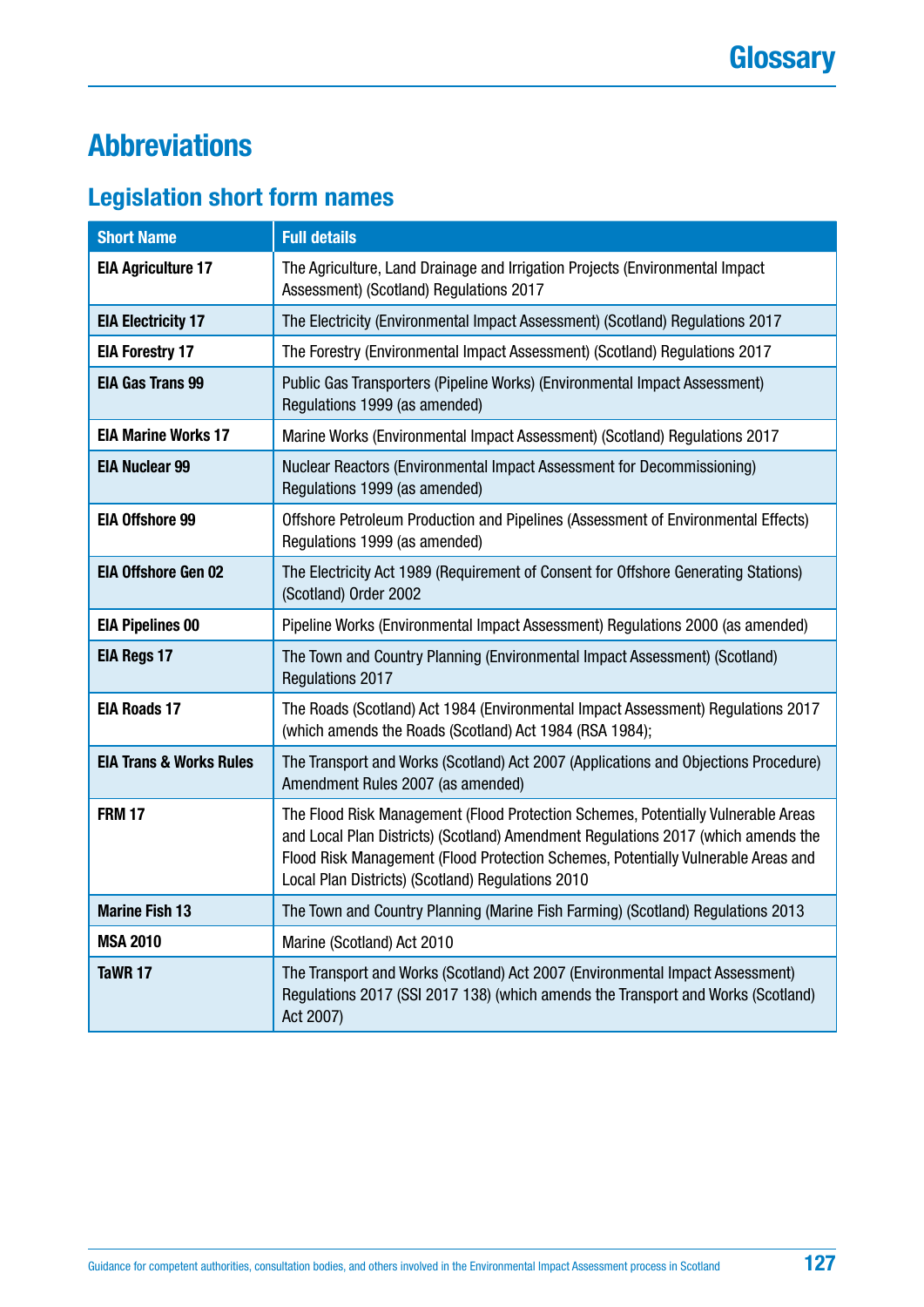# **Acronyms**

| <b>Term</b>     | <b>Meaning</b>                                                                                                                                 |
|-----------------|------------------------------------------------------------------------------------------------------------------------------------------------|
| <b>CEC</b>      | <b>Crown Estate Commissioner</b>                                                                                                               |
| <b>DMR/DMPR</b> | Development Management Regulations/Procedure - The Town and Country Planning<br>(Development Management Procedure) (Scotland) Regulations 2013 |
| E, S & W        | <b>England Scotland and Wales</b>                                                                                                              |
| EC              | <b>European Commission</b>                                                                                                                     |
| <b>ECJ</b>      | <b>European Court of Justice</b>                                                                                                               |
| EEA             | European Economic Area                                                                                                                         |
| EZ`             | <b>Enterprise Zone</b>                                                                                                                         |
| FC              | <b>Forestry Commission</b>                                                                                                                     |
| GB              | <b>Great Britain</b>                                                                                                                           |
| <b>HES</b>      | <b>Historic Environment Scotland</b>                                                                                                           |
| <b>HRA</b>      | <b>Habitats Regulations Appraisal/Assessment</b>                                                                                               |
| N <sub>1</sub>  | Northern Ireland                                                                                                                               |
| <b>ONR</b>      | <b>Office for Nuclear Regulation</b>                                                                                                           |
| PA              | <b>Planning Authority</b>                                                                                                                      |
| PAN             | <b>Planning Advice Note</b>                                                                                                                    |
| PP              | <b>Planning Permission</b>                                                                                                                     |
| <b>PPP</b>      | Planning Permission in Principle                                                                                                               |
| <b>PPS</b>      | Plans, Policies and Strategies                                                                                                                 |
| SAC             | Special Area of Conservation                                                                                                                   |
| <b>SEA</b>      | <b>Strategic Environmental Assessment</b>                                                                                                      |
| <b>SEPA</b>     | <b>Scottish Environmental Protection Agency</b>                                                                                                |
| <b>SM</b>       | <b>Scottish Ministers</b>                                                                                                                      |
| <b>SNH</b>      | Scottish Natural Heritage                                                                                                                      |
| <b>SPA</b>      | <b>Special Protection Area</b>                                                                                                                 |
| <b>SPP</b>      | <b>Scottish Planning Policy</b>                                                                                                                |
| <b>SPZ</b>      | <b>Simplified Planning Zone</b>                                                                                                                |
| <b>TCP</b>      | Town and Country Planning                                                                                                                      |
| <b>UK</b>       | United Kingdom of Great Britain and Northern Ireland inc territorial waters                                                                    |
| ZTV             | Zone of theoretical visibility                                                                                                                 |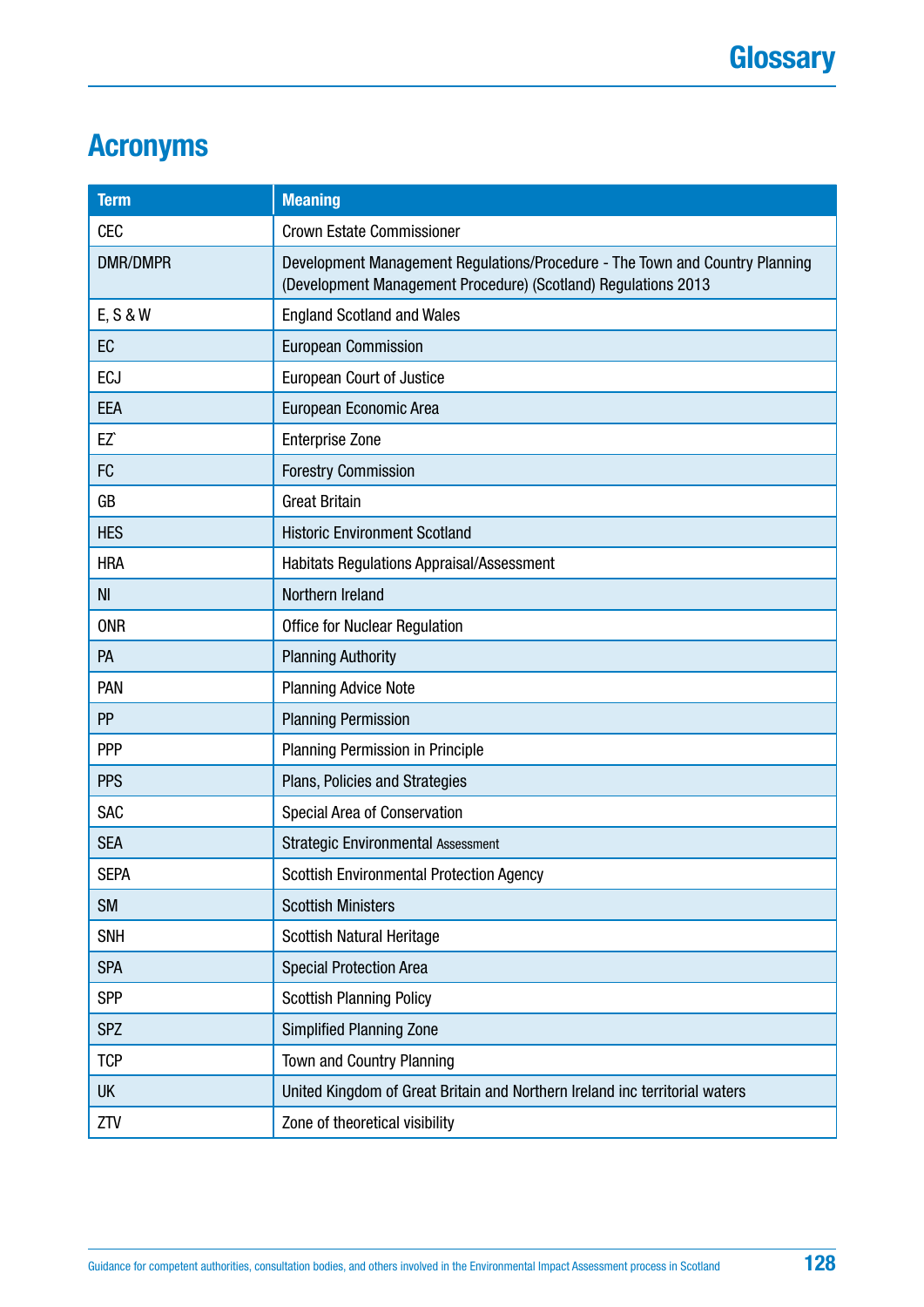# **References**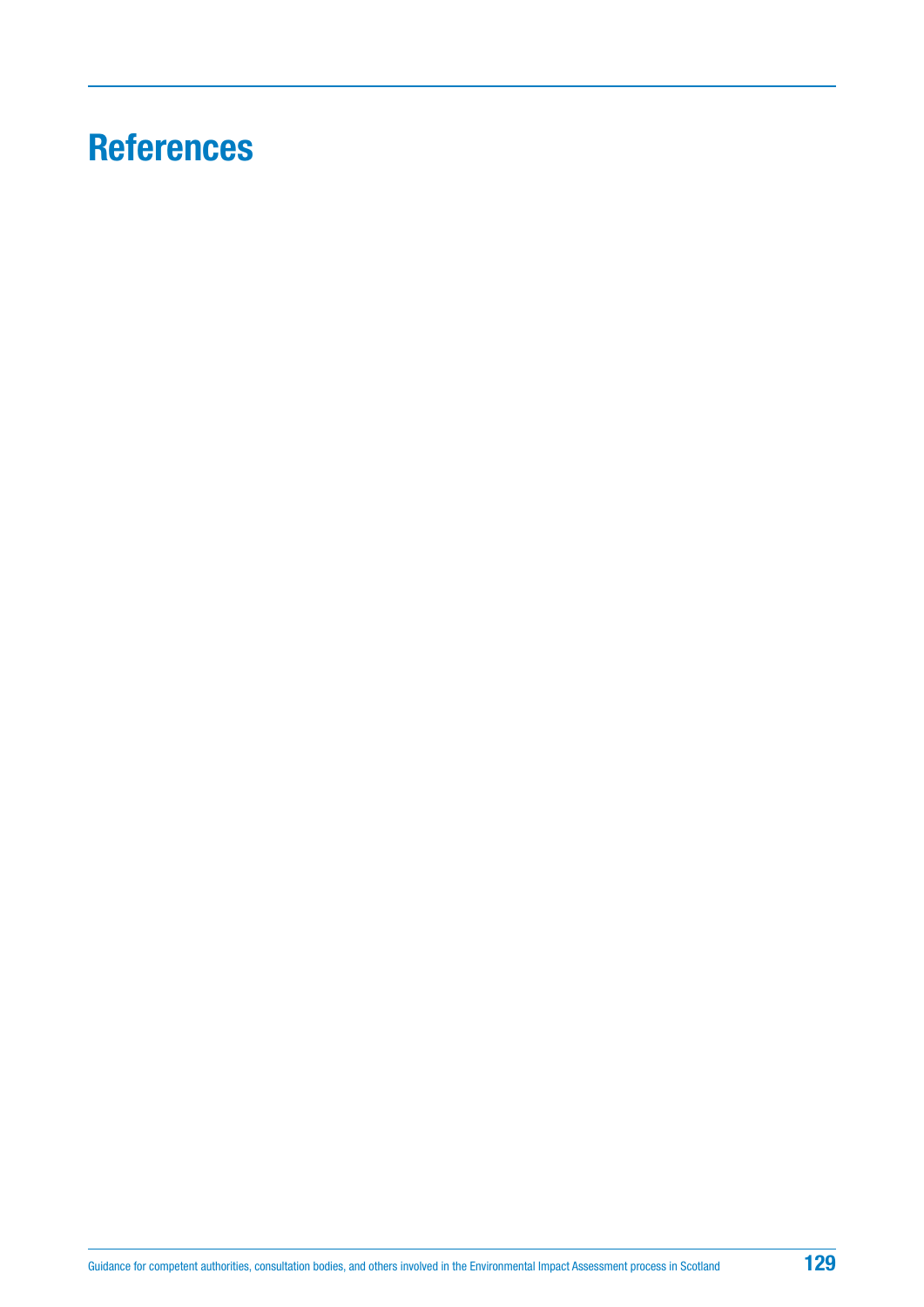# <span id="page-129-0"></span>**Current legislation**

This includes EIA legislation and other legislation relevant to the EIA procedures.

The **[Glossary](#page-117-0)** gives the short form name for each piece of legislation.

#### **The Roads (Scotland) Act 1984** (**[1984 c.54](https://www.legislation.gov.uk/ukpga/1984/54/contents)**)

Applies EIA procedures to certain roads and bridges by way of additions and amendments to the Act made by the EIA Regs 17 (In tables in this Handbook this statute is abbreviated to '**RSA 84**').

#### **The Town and Country Planning (Development Management Procedure) (Scotland) Regulations 2013** (**[Scottish](http://www.legislation.gov.uk/ssi/2013/155/contents/made)  [Statutory Instrument 2013 No. 155](http://www.legislation.gov.uk/ssi/2013/155/contents/made)**)

Contains provisions for requiring additional information on planning applications under Regulation 24 (see Section D.6 of this Handbook); and for the Scottish Ministers to issue Directions about EIA under Regulations  $30 - 35.$ 

#### **The Town and Country Planning (Scotland) Act 1997** (**[1997 c.8](https://www.legislation.gov.uk/ukpga/1997/8)**)

Provides the Scottish Ministers with the power to make regulations governing the EIA process generally, to add further types of projects to Schedule 2 of the EIA Regs 17 and to make directions to planning authorities. (In tables in this Handbook this statute is abbreviated to '**1997 Act**'.)

#### **The Town and Country Planning (Environmental Impact Assessment) (Scotland) Regulations 2017** (**[Scottish](http://www.legislation.gov.uk/ssi/2017/102/contents/made)  [Statutory Instrument 2017 No. 102](http://www.legislation.gov.uk/ssi/2017/102/contents/made)**)

The Town and Country Planning (Environmental Impact Assessment) (Scotland) Regulations 2017 (EIA Regs 17), re-enact and update, with amendments and savings, the Town and Country Planning (Environmental Impact Assessment) (Scotland) Regulations 2011.

The EIA Regs 17 impose procedural requirements in relation to the consideration of applications for planning permission under the Town and Country Planning (Scotland) Act 1997, development by local planning authorities and restrict the grant of planning permission by Simplified Planning Zones (SPZ), Enterprise Zones and the Town and Country Planning (General Permitted Development) (Scotland) Order 1992.

All development in schedule 1 of the EIA Regs 17 requires an EIA. Development in Column 1 of the table in Schedule 2 which is either to be carried out in a sensitive area or satisfies a threshold or criterion in Column 2 of that table ("Schedule 2 Development") requires an EIA if it is likely to have significant effects on the environment. Development which requires EIA is referred to in the EIA Regs 17 as "EIA Development". (In tables in this Handbook these Regulations are abbreviated to '**EIA Regs 17**'.)

#### **The Forestry (Environmental Impact Assessment) (Scotland) Regulations 2017** (**[Scottish Statutory Instrument](http://www.legislation.gov.uk/ssi/2017/113/contents/made)  [2017 No. 113](http://www.legislation.gov.uk/ssi/2017/113/contents/made)**)

Apply EIA procedures to forestry works, including afforestation and re- afforestation as regulated by the Forestry Commission through grant schemes and other measures under the Forestry Acts. In tables in this Handbook these Regulations are abbreviated to '**EIA Forestry 17**'.

**The Offshore Petroleum Production and Pipelines (Assessment of Environmental Effects) Regulations 1999** (**[Statutory Instrument 1999 No 360](http://www.legislation.gov.uk/uksi/1999/360/contents/made)**) as amended by **the Offshore Petroleum Production and Pipe-lines (Environmental Impact Assessment and other Miscellaneous Provisions) (Amendment) Regulations** (**[Statutory](http://www.legislation.gov.uk/uksi/2017/582/contents/made)  [Instrument 2017 No. 582](http://www.legislation.gov.uk/uksi/2017/582/contents/made)**)

Apply EIA procedures to offshore oil industry and pipeline projects. In tables in this Handbook these Regulations are abbreviated to '**EIA Offshore 99**'.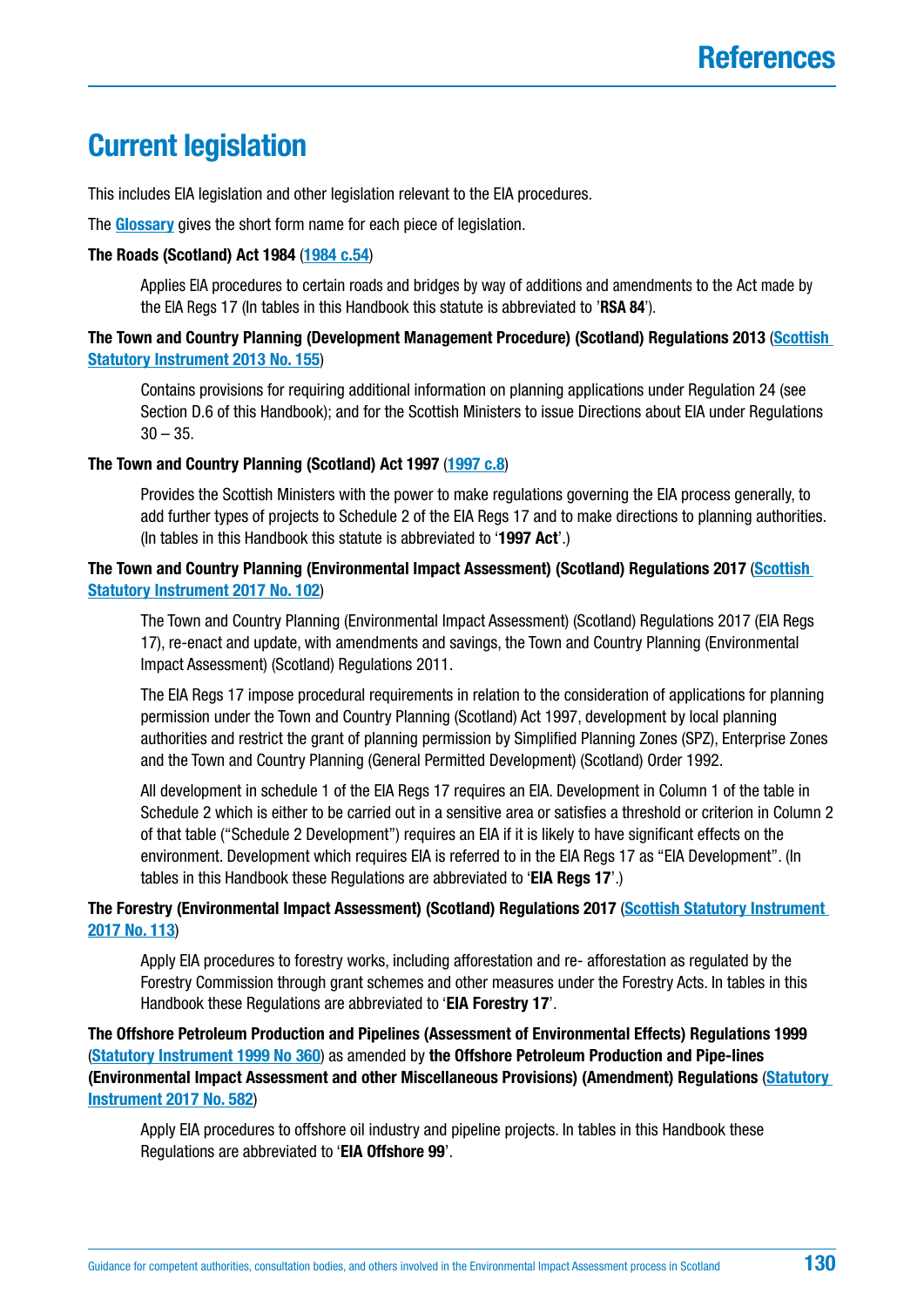**The Public Gas Transporter Pipe- line Works (Environmental Impact Assessment) Regulations 1999** (**[Statutory](https://www.legislation.gov.uk/uksi/1999/1672/contents/made)  [Instrument 1999 No 1672](https://www.legislation.gov.uk/uksi/1999/1672/contents/made)**) as amended by **the Offshore Petroleum Production and Pipe-lines (Environmental Impact Assessment and other Miscellaneous Provisions) (Amendment) Regulations 2017** (**[Statutory](http://www.legislation.gov.uk/uksi/2017/582/contents/made)  [Instrument 2017 582](http://www.legislation.gov.uk/uksi/2017/582/contents/made)**)

Apply EIA procedures to new gas pipelines and related infrastructure. In tables in this Handbook these Regulations are abbreviated to '**EIA Gas Trans 99**'.

**The Nuclear Reactors (Environmental Impact Assessment for Decommissioning) Regulations 1999** (**[Statutory](https://www.legislation.gov.uk/uksi/1999/2892/contents/made)  [Instrument 1999 No 2892](https://www.legislation.gov.uk/uksi/1999/2892/contents/made)**) as amended by the Nuclear Reactors (Environmental Impact Assessment for Decommissioning) (Amendment) Regulations 2006 2006/657

Apply EIA procedures to the decommissioning of nuclear reactors. In tables in this Handbook these Regulations are abbreviated to '**EIA Nuclear 99**'.

#### **The Electricity (Environmental Impact Assessment) (Scotland) Regulations 2017** (**[Scottish Statutory](https://www.legislation.gov.uk/ssi/2017/101/introduction/made)  [Instrument 2017 101](https://www.legislation.gov.uk/ssi/2017/101/introduction/made)**)

Apply EIA procedures to electricity generating power stations and overhead lines in Scotland. In tables in this Handbook these Regulations are abbreviated to 'EIA Electricity 17'.

The Pipeline Works (Environmental Impact Assessment) Regulations 2000 (SI 2000 No. 1928) as amended by Offshore Petroleum Production and Pipe-lines (Environmental Impact Assessment and other Miscellaneous Provisions) (Amendment) Regulations (SI 2017 No 582)

Apply EIA procedures to pipeline projects. In tables in this Handbook these Regulations are abbreviated to '**EIA Pipelines 00**'.

#### **The Environmental Information (Scotland) Regulations 2004** (**[Scottish Statutory Instrument 2004 No 520](http://www.legislation.gov.uk/ssi/2004/520/pdfs/ssi_20040520_en.pdf)**)

Transpose requirements of the Freedom of Information (Scotland) Act 2002 and EC Directive 90/313/EEC on public access to environmental information, requires all public authorities to collect, maintain, disseminate and make available environmental information relevant to their functions.

#### **The Agriculture, Land Drainage and Irrigation Projects (Environmental Impact Assessment) (Scotland) Regulations 2017** (**[Scottish Statutory Instrument 2017 No 114](https://www.legislation.gov.uk/ssi/2017/114/contents/made)**)

The Agriculture, Land Drainage and Irrigation Projects (Environmental Impact Assessment) (Scotland) Regulations 2017 revoke and re-enact and update with savings the Environmental Impact Assessment (Agriculture) (Scotland) Regulations 2006 and Part IV of the Environmental Impact Assessment (Scotland) Regulations 1999.

In tables in this Handbook these Regulations are abbreviated to '**EIA Agriculture 17**'.

The EIA Agriculture 2017 Regulations implement in relation to the use of uncultivated land or semi-natural areas for intensive agricultural purpose, the restructuring of rural land holdings on agricultural land, irrigation and land drainage. Furthermore, they place a prohibition on beginning or carrying out a project for agriculture, irrigation or restructuring without first obtaining a screening opinion (subject to thresholds).

#### **The Environmental Impact Assessment (Miscellaneous Amendments) Regulations 2017** (**[Scottish Statutory](http://www.legislation.gov.uk/ssi/2017/168/contents/made)  [Instrument 2017 No 168](http://www.legislation.gov.uk/ssi/2017/168/contents/made)**)

These Regulations make minor changes and corrections to the EIA Electricity 17, EIA Regs 17, the EIA Forestry 17, the EIA Agriculture 17 and the EIA Marine Works 17.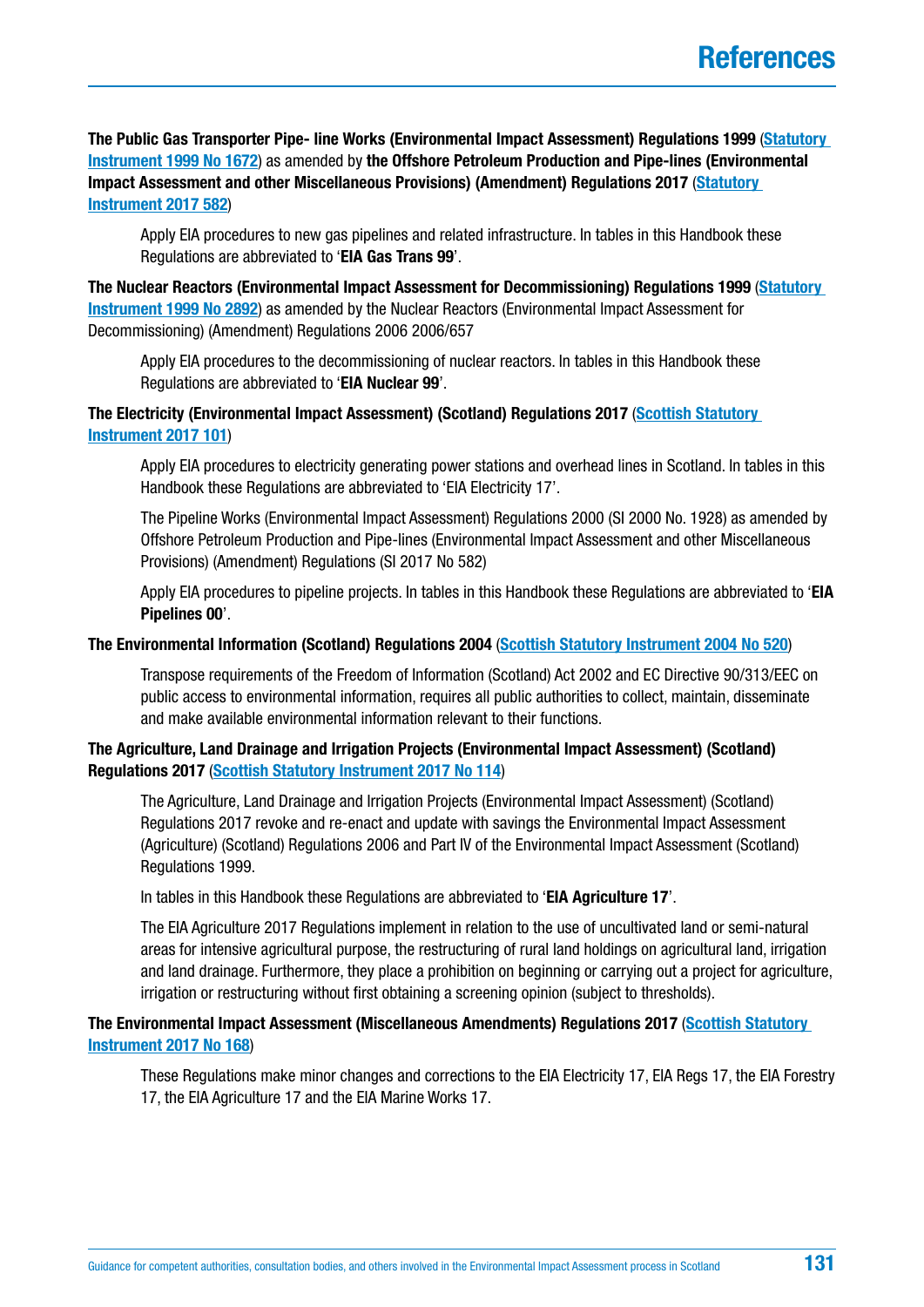#### **The Town and Country Planning (Marine Fish Farming) (Scotland) Regulations 2013** (**[Scottish Statutory](https://www.legislation.gov.uk/ssi/2013/277/contents/made)  [Instrument 2013 No 277](https://www.legislation.gov.uk/ssi/2013/277/contents/made)**)

The Town and Country Planning (Marine Fish Farming) (Scotland) Regulations 2013 revoke the Town and Country Planning (Marine Fish Farming) (Scotland) Regulations 2007 and also revoke the Town and Country Planning (Marine Fish Farming) (Scotland (Amendment) Regulations 2011 and 2012 and set out how an application for planning permission for the operation of a marine fish farm is to be made to the Scottish Ministers under section 31A of the Town and Country Planning (Scotland) Act 1997

In tables in this Handbook these Regulations are abbreviated to '**Marine Fish 13**'.

**The Transport and Works Scotland Act 2007 (Applications and Objections Procedure) Rules 2007** (**[Scottish](http://www.legislation.gov.uk/ssi/2007/570/contents/made)  [Statutory Instrument 2007 No 570](http://www.legislation.gov.uk/ssi/2007/570/contents/made)**) as amended **by the Transport and Works (Scotland) Act 2007 (Applications and Objections Procedure) Amendment Rules 2017** (**[Scottish Statutory Instrument 2017 No 74](https://www.legislation.gov.uk/ssi/2017/74/introduction/made)**)

The Transport and Works (Scotland) Act 2007 (Applications and Objections Procedure) Amendment Rules 2017 implement the amendments to Directive 2011/92/EU made by Council Directive 2014/52/EU to procedures in connection with the authorisation by the SM of a transport system (e.g. tram or railway) or inland waterway by way of an Order under the Transport and Works (Scotland) Act 2007. It provides for a pre- application scrutiny process by SM, including a review of the EIA Report by SNH and SEPA so that they may comment on the final draft proposals. In tables in this Handbook these Regulations are abbreviated to '**EIA Trans & Works 07**'

#### **Marine Works (Environmental Impact Assessment) (Scotland) Regulations 2017** (**[Statutory Instrument](https://www.legislation.gov.uk/ssi/2017/115/introduction/made)  [2017 No 115](https://www.legislation.gov.uk/ssi/2017/115/introduction/made)**)

The Marine Works (Environmental Impact Assessment) (Scotland) Regulations 2017 replaced the Marine Works (Environmental Impact Assessment) Regulations 2007 in order to transpose Directive 2014/52/EU which amended the 2011 Directive.

Key Changes include:

Environmental Impact Assessment Process, Screening, EIA Report, Decisions and Monitoring, Objectivity and Conflict of Interest, Offences, Transitional Arrangements, Multistage Consents, Thresholds, Consultation, Impact Assessments and Financial Effects.

In addition:

The Environmental Impact Marine Works (Environmental Impact Assessment) (Scotland) Regulations 2017 repealed the Marine Works (Environmental Impact Assessment) Regulations 2007 and apply EIA procedures to fish farms in marine waters (fresh water fish farms are covered by the EIA Regs 17 above).

In tables in this Handbook these Regulations are abbreviated to '**EIA Marine Works 17**'

#### **Electricity Works (Environmental Impact Assessment) (Scotland) Regulations 2017** (**[Scottish Statutory](https://www.legislation.gov.uk/ssi/2017/101/introduction/made)  [Instrument 2017 No 101](https://www.legislation.gov.uk/ssi/2017/101/introduction/made)**)

The Electricity Works (Environmental Impact Assessment) (Scotland) Regulations 2017 updates and replaces the Electricity Works (Environmental Impact Assessment) (Scotland) (Regulations 2000 (as amended in 2008) in order to implement Directive 2014/52/EU. In tables in this Handbook these Regulations are abbreviated to '**EIA Electricity 17**'.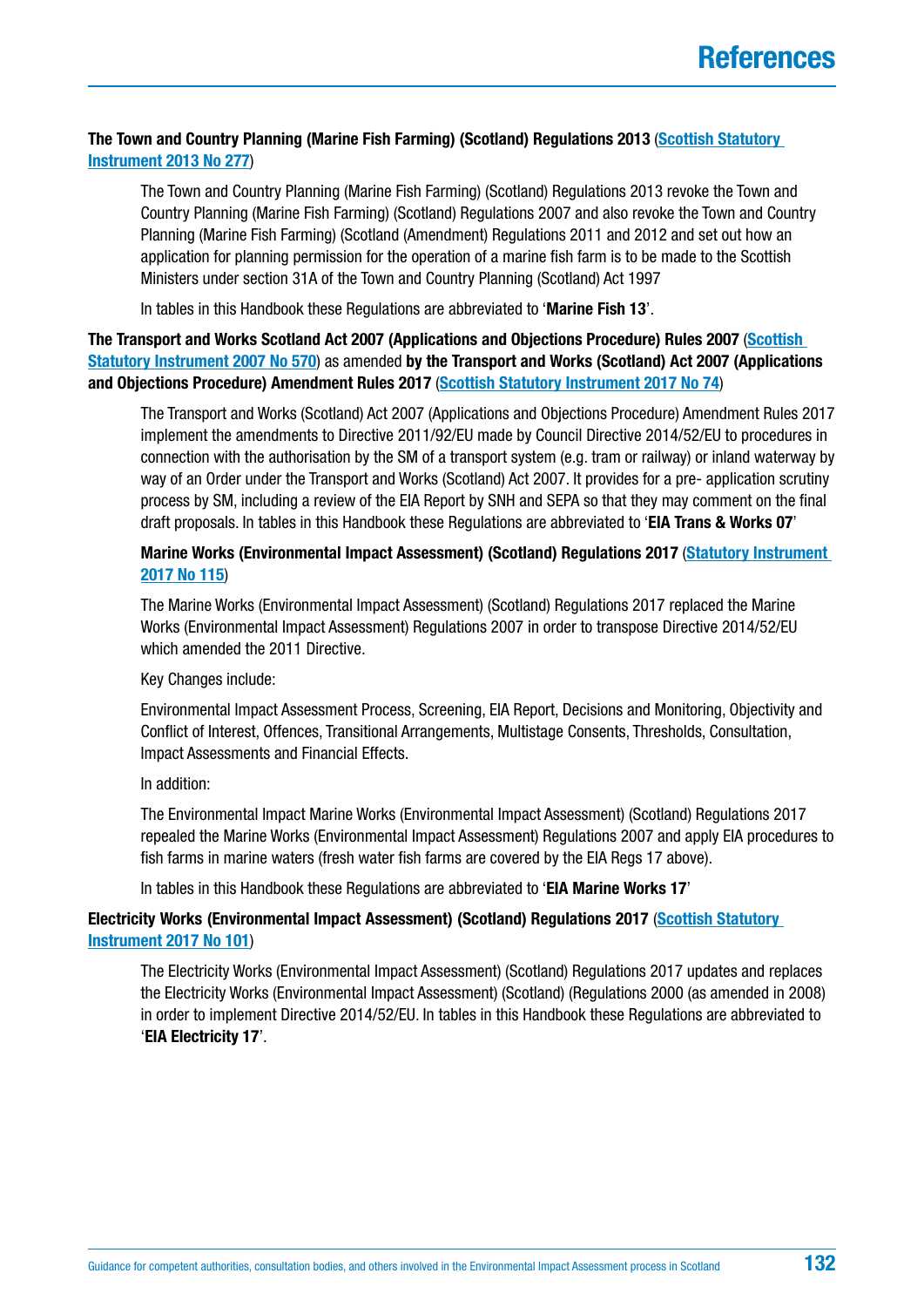# **Current guidance**

These references are given in date order.

Hyperlinks are given to online version of the documents.

1. **Scottish Executive Development Department [Circular 3/2003](http://www.gov.scot/Publications/2003/11/18481/28782)**: **The Environmental Impact Assessment (Water Management) (Scotland) Regulations 2003 Nov 2003**

> Explains the regulations that amend the definition of development to include carrying out of irrigation or drainage or other water management works for agriculture so making such projects potentially EIA development subject to the **[EIA Regulations \(1999\)](http://www.legislation.gov.uk/ssi/1999/1/contents/made)**.

2. **Scottish Executive Development Department, [PAN 51](http://www.gov.scot/Publications/2006/10/20095106/0): Planning Environmental Protection and Regulation, revised 2006**

> This Planning Advice Note provides background information and advice on good practice in the planning process with reference to pollution control and other forms of environmental protection, with obvious relevance to the EIA process.

3. **Scottish Executive Environment and Rural Affairs Department (SEERAD), [Guidelines on Environmental](http://www.gov.scot/Resource/Doc/30701/0044119.pdf)  [Impact Assessment \(EIA\) for Agriculture](http://www.gov.scot/Resource/Doc/30701/0044119.pdf) December 2007**

> Provides guidance on the 2006 EIA Regulations relating to Agriculture including the consenting and screening procedures, but the content of this guidance is under review.

4. **Scottish Government, [Guidance on the Electricity Works \(Environmental Impact Assessment\)](http://www.gov.scot/Topics/Business-Industry/Energy/Infrastructure/Energy-Consents/Guidance/EIA-Amendment-Regs-2008)  [\(Scotland\) Amendment Regulations 2008,](http://www.gov.scot/Topics/Business-Industry/Energy/Infrastructure/Energy-Consents/Guidance/EIA-Amendment-Regs-2008) reviewed Jan 2016**

Provides guidance on the EIA process, public notices and judicial review for electricity works in Scotland.

5. **Scottish Government, [Circular 1/2017](http://www.gov.scot/Publications/2017/05/6292): The Town and Country Planning (Environmental Impact Assessment) (Scotland) Regulations 2017 May 2017** 

> This Circular provides comprehensive guidance on the EIA process with particular emphasis on projects requiring planning permission. It includes special cases such as the review of old mineral permissions and multi-stage consents.

6. **Scottish Executive Development Department, [PAN 1/2013:](http://www.gov.scot/Publications/2013/08/6471) Environmental Impact Assessment June 2017** 

> This Planning Advice Note provides background information and advice on good practice in the EIA. It has been updated to take account of the 2017 Regulations. The Principal Regulations and Circular 1/2017take precedence over the advice contained in the PAN.

7. **Forestry Commission Scotland, [Environmental Impact Assessment for Forestry Projects](http://scotland.forestry.gov.uk/images/corporate/pdf/environmental-impact-assessment-for-forestry-projects.PDF) Feb 2018**

Provides guidance on the 2006 EIA Regulations relating to Forestry including the consenting and screening procedures. This Guidance is in the process of being updated – refer to Forestry Commission website for latest guidance.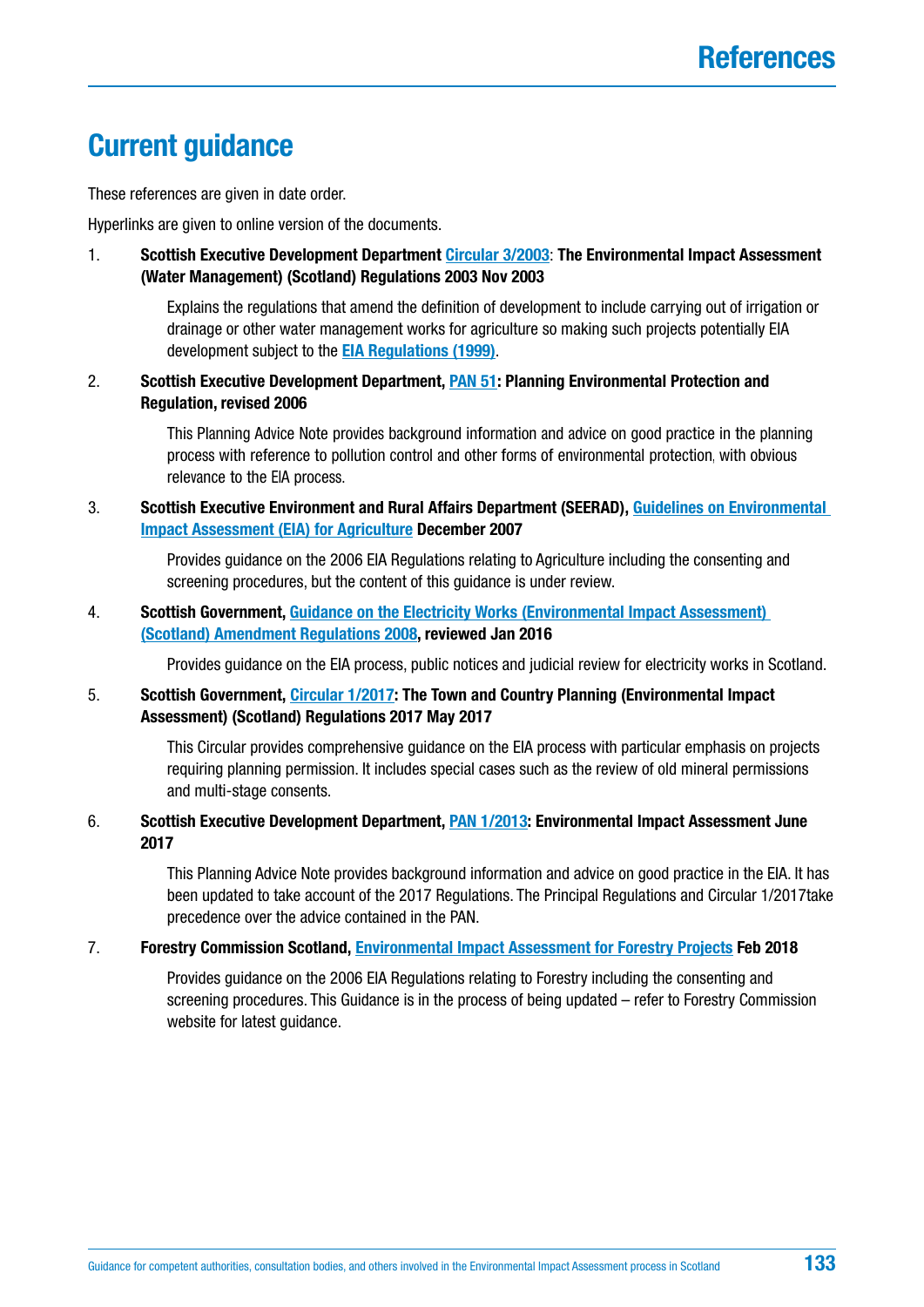# **Legal cases**

Cases are given in date order.

The common short name for the case is given in bold.

Links to detailed references in the text are given.

- 1. European Court of Justice, Aannemersbedrijf PK Kraaijeveld BV versus Gedeputeerde Staten van Zuid-Holland October 24 (1996) (**Dutch Dykes**) Case C-72/95. (**[Box B.4.Case.2](#page-23-0)**)
- 2. Regina v St Edmundsbury Borough Council, ex parte **Walton** (1999) [1999 JPL 805] (**[Paragraph C.1.3](#page-48-0)**)
- 3. Regina v Rochdale MBC ex parte (1) Andrew Tew, (2) George Daniel Milne, (3) Steven Garner Queens Bench Division, Sullivan J., (1999) [2000 JPL 54] (**[Box D.11.Case.1](#page-102-0)**)
- 4. R (**Hardy**) v Cornwall County Council (2000) [2001 JPL 786] [2001] Env.L.R. 25 (**[Paragraph B.7.2](#page-42-0)**)
- 5. **Berkeley** v Secretary of State Environment Transport and the Regions (2000) [JPL 2001 58] (**[Box B.7.Case.1](#page-42-0)**)
- 6. Regina v Rochdale MBC ex parte **Milne** (2000) [2001 JPL 470] (**[Box D.11.Case.2](#page-102-0)**)
- 7. ECJ WWF v **Bozen** [2000] 2 P.L.R. 1 (**[Paragraph B.7.4](#page-95-0)**)
- 8. Regina v Secretary of State Environment Transport and the Regions ex parte **Diane Barker** (2001) (**[Box D.11.](#page-103-0) [Case.3](#page-103-0)**)
- 9. Regina on the application of **Lebus** v South Cambridgeshire DC (2002) [2003 JPL 466] (**[Box B.4.Case.4](#page-24-0)**)
- 10. **Fernback** and Others v Harrow LBC (2000) [2001 EWHC Admin 278; 2002 Env LR 10] (**[Box C.1.Case.1](#page-50-0)**)
- 11. **Gillespie** v First Secretary of State and Bellway Urban Renewal (TLR 7/4/2003) [14 LS Gaz R 30] and Bellway Urban Renewal Southern v Gillespie [2003] EWCA Civ 400 (**[Box B.4.Case.4](#page-24-0)**)
- 12. **Goodman** and another v Lewisham London Borough Council (2003) [TLR 21/2/03] [Env.L.R.28] (**[Box](#page-23-0)  [B.4.Case.2](#page-23-0)**)
- 13. R (**Jones**) v Mansfield DC [2004] Env.L.R. 21 (**[Box B.4.Case.2](#page-23-0)**)
- 14. R (**Delina Wells**) v Secretary of State Transport, Local Government and the Regions [2004] 1. C.M.L.R. 31 and ECJ C – 201/02 (**[Paragraph B.7.4](#page-42-0)**)
- 15. R (**Hart District Council**) v The Secretary of State for Communities and Local Government Luckmore Ltd, Barratt Homes Ltd case CO/7623/2007, [2008] EWHC 1204 (Admin); 2008 WL 2148207 (**[Box B.4.Case.15](#page-34-0)**)
- 16. R (**Baker**) v Bath and North East Somerset District Council [2009] EWHC 595 (Admin) (**[Box B.2.Case.1](#page-18-0)**)
- 17. Umweltanwalt von **Karnten** v Karntner Landesregierung 10 December 2009, Case C-205/08 (**[Paragraph](#page-25-0)  [B.4.26](#page-25-0)**)
- 18. **Zeb** v Birmingham City Council [2009] EWHC 3597 (Admin) (**[Section C.1](#page-48-0)**)
- 19. R (**Cooperative Group Ltd**) v Northumberland County Council [2010] EWHC 373 (Admin) (**[Box B.4.Case.10](#page-30-0)**)
- 20. **Brown** v Carlisle City Council [2010] EWCA Civ 523 (**[Box B.4.Case.5](#page-27-0)**)
- 21. R (**Bateman**) v South Cambridgeshire District Council [2011] EWCA Civ 157 (**[Section C.1](#page-48-0)**)
- 22. European **Commission v Ireland** 3 March 2011, Case C-50/09 (**[Box B.4.Case.3](#page-24-0)**)
- 23. **Save Britain's Heritage** v Secretary of State for Communities and Local Government [2011] EWCA Civ 334 (**[Box B.4.Case.4](#page-24-0)**)
- 24. **Bowen-West** v Secretary of State for Communities and Local Government [2012] EWCA Civ 321 (**[Paragraph](#page-27-0)  [B.4.23](#page-27-0)**)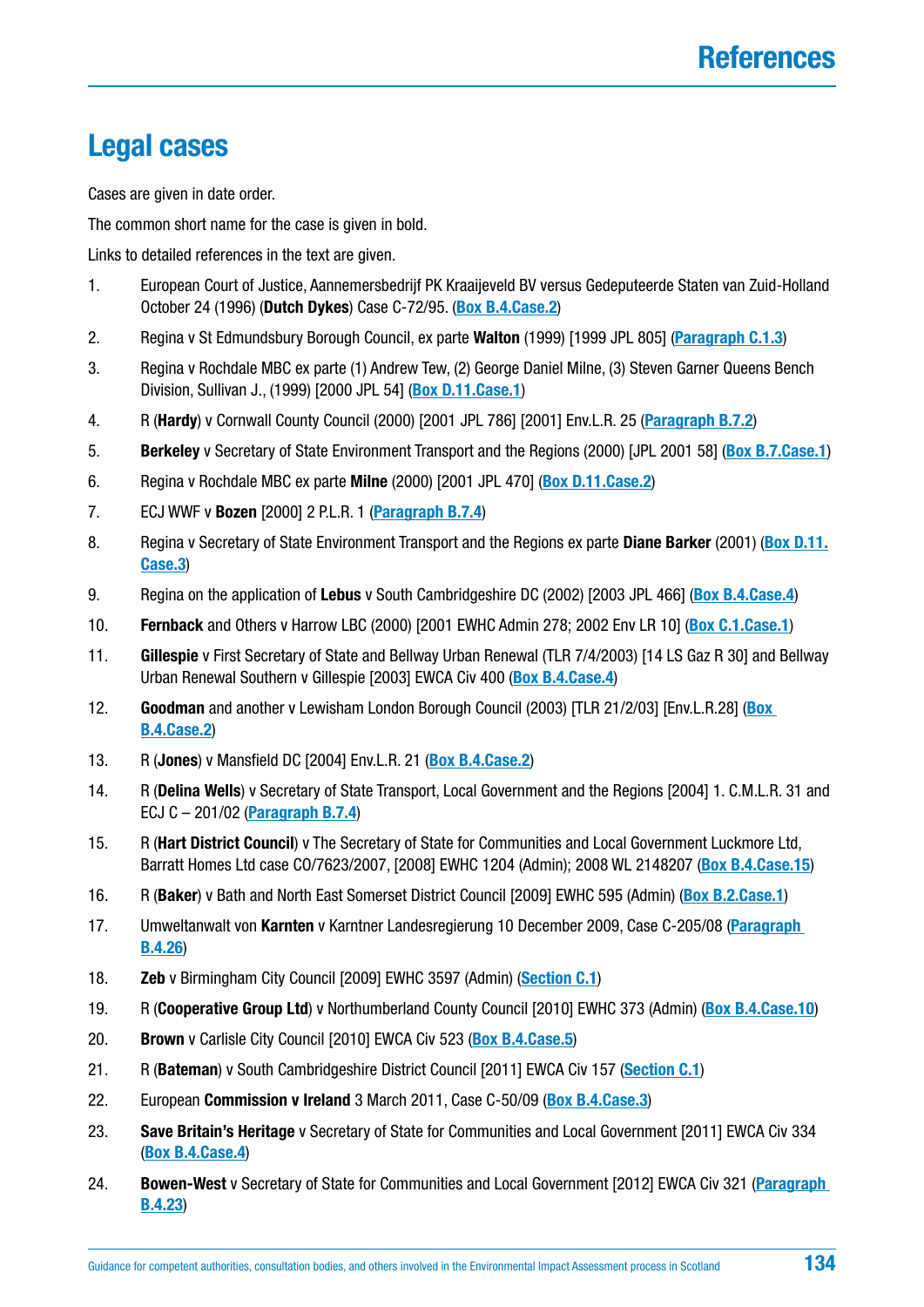- 25. R (**Berky**) v Newport City Council [2012] EWCA Civ 378 (**[Section C.1](#page-48-0)**)
- 26. **Threadneedle** Property Investments Ltd v Southwark London Borough Council [2012] EWHC 855 (Admin) (**[Box B.4.Case.1](#page-22-0)**)
- 27. R (**Loader**) v Secretary of State for Communities and Local Government [2012] EWCA Civ 869 (**[Box](#page-30-0)  [B.4.Case.9](#page-30-0)**)
- 28. R **(Long) v Monmouthsire** County Council [2012] EWHC 3130 (Admin) (**[Section C.1](#page-48-0)**)
- 29. Re **Alternative A5 Alliance**'s Application for Judicial Review [2013] NIQB 30 (**[Box B.4.Case.14](#page-33-0)**)
- 30. R (**Burridge**) v Breckland District Council [2013] EWCA Civ 228 (**[Box B.4.Case.7](#page-28-0)**)
- 31. R (**Catt**) v Brighton and Hove City Council [2013] EWHC 977 (Admin) (**[Paragraph B.4.32](#page-29-0)**)
- 32. R (**Treagus**) v Suffolk County Council [2013] EWHC 950 (Admin) (**[Box B.4.Case.13](#page-33-0)**)
- 33. **Feeney** v Secretary of State for Transport [2013] EWHC 1238 (Admin) (**[Paragraph B.4.40](#page-33-0)**)
- 34. R (**Save Britain's Heritage**) v Secretary of State for Communities and Local Government [2013] EWHC 2268 (**[Box B.4.Case.6](#page-28-0)**)
- 35. **Friends of the Earth Ltd's Application for Judicial Review**, Re Queen's Bench Division (Northern Ireland), [2016] NIQB 91 (**[Box B.4.Info.1](#page-22-0)**)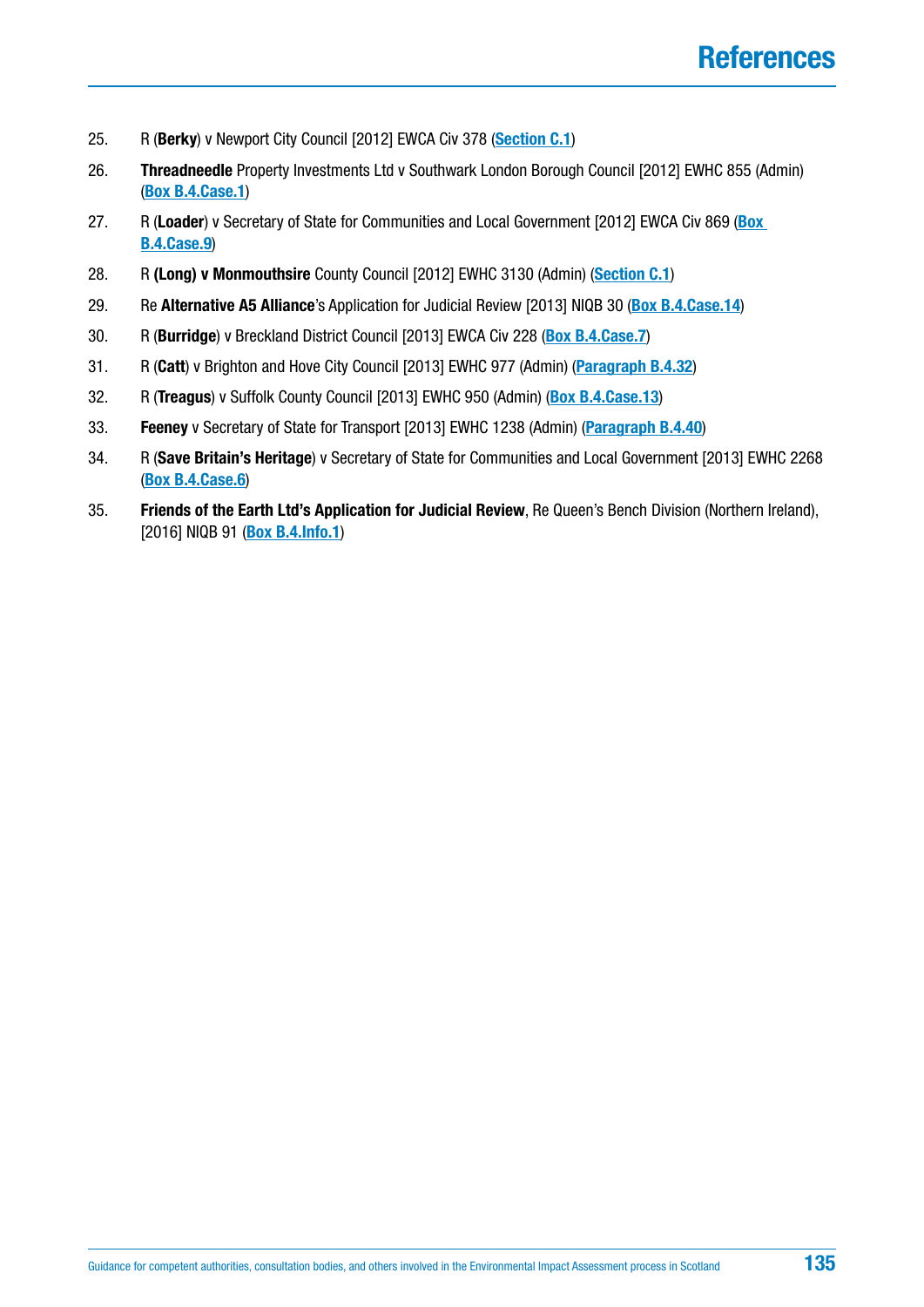# **Annotated references**

1. Scottish Government Planning **Circular 1/2017**: Environmental Impact Assessment Regulations 2017: **[http://](http://www.gov.scot/Resource/0051/00518122.pdf) [www.gov.scot/Resource/0051/00518122.pdf](http://www.gov.scot/Resource/0051/00518122.pdf)**

> This Circular provides comprehensive guidance on the Planning Regulations with a particular focus on the EIA process for planning applications (including multi-stage consents) and the review of old mineral permissions.

2. Scottish Executive Development Department **PAN 1/2013**, Environmental Impact Assessment: **[http://www.](http://www.gov.scot/Resource/0043/00432581.pdf) [gov.scot/Resource/0043/00432581.pdf](http://www.gov.scot/Resource/0043/00432581.pdf)**

> This Planning Advice Note provides advice on good practice in the EIA process for planning authorities and consultation bodies and seeks to promote three key principles; integration with the development management process, proportionate EIA focusing on significant environmental impacts and efficiency (updated in May 2017 to reflect the Planning Regulations).

3. Codified Directive 2011/92/EU of the European Parliament and of the Council of 13 December 2011 (the **EIA Directive**) on the assessment of the effects of certain public and private projects on the environment.

> Directive 85/337/EC is the original Directive which triggered statutory EIA and there have been various extensive revisions since it was first introduced. In 2011, the original Directive and its various amendments were consolidated into Directive 2011/92/EU subsequently amended by Directive 2014/52/EU.

4. Town and Country Planning (Environmental Impact Assessment) (Scotland) Regulations 2017 (the **Planning Regulations**): **[http://www.legislation.gov.uk/ssi/2017/102/pdfs/ssi\\_20170102\\_en.pdf](http://www.legislation.gov.uk/ssi/2017/102/pdfs/ssi_20170102_en.pdf)**

> Note that there are various other regulations applicable to other regimes with further information provided in Annexe 2 to this Handbook.

5. Directive 2003/35/EC (the **Public Participation Directive**): **<http://eur-lex.europa.eu/LexUriServ/LexUriServ.do?uri=CELEX:32003L0035:EN:HTML>**

> The Public Participation Directive was introduced to align European law with the Aarhus Convention on Access to Information, Public Participation in Decision-Making and Access to Justice in Environmental Matters.

- 6. Institute of Environmental Assessment, Guidelines for Baseline Ecological Assessment, 1995, Spons.
- 7. Institute of Environmental Assessment/The Landscape Institute, Guidelines for Landscape and Visual Impact Assessment, 2013, Third Edition, Routledge.

These guidelines present general guidance on good practice in the preparation of landscape and visual impact assessments.

8. Chartered Institute of Ecology and Environmental Management, Guidelines for Ecological Impact Assessment in the UK and Ireland – Terrestrial, Freshwater and Coastal, second edition, Jan 2016.

> Please note, at the time of publication, these guidelines are currently being amalgamated with the Marine and Coastal Guidelines in ref (9) below.

9. Chartered Institute of Ecology and Environmental Management, Guidelines for Ecological Impact Assessment in Britain and Ireland: Marine and Coastal, August 2010.

> These guidelines build upon the June 2006 Guidelines to provide guidance on the ecological impact assessment for marine and coastal works. Please note, at the time of publication, these guidelines are currently being amalgamated with the Marine and Coastal Guidelines in ref (8) above.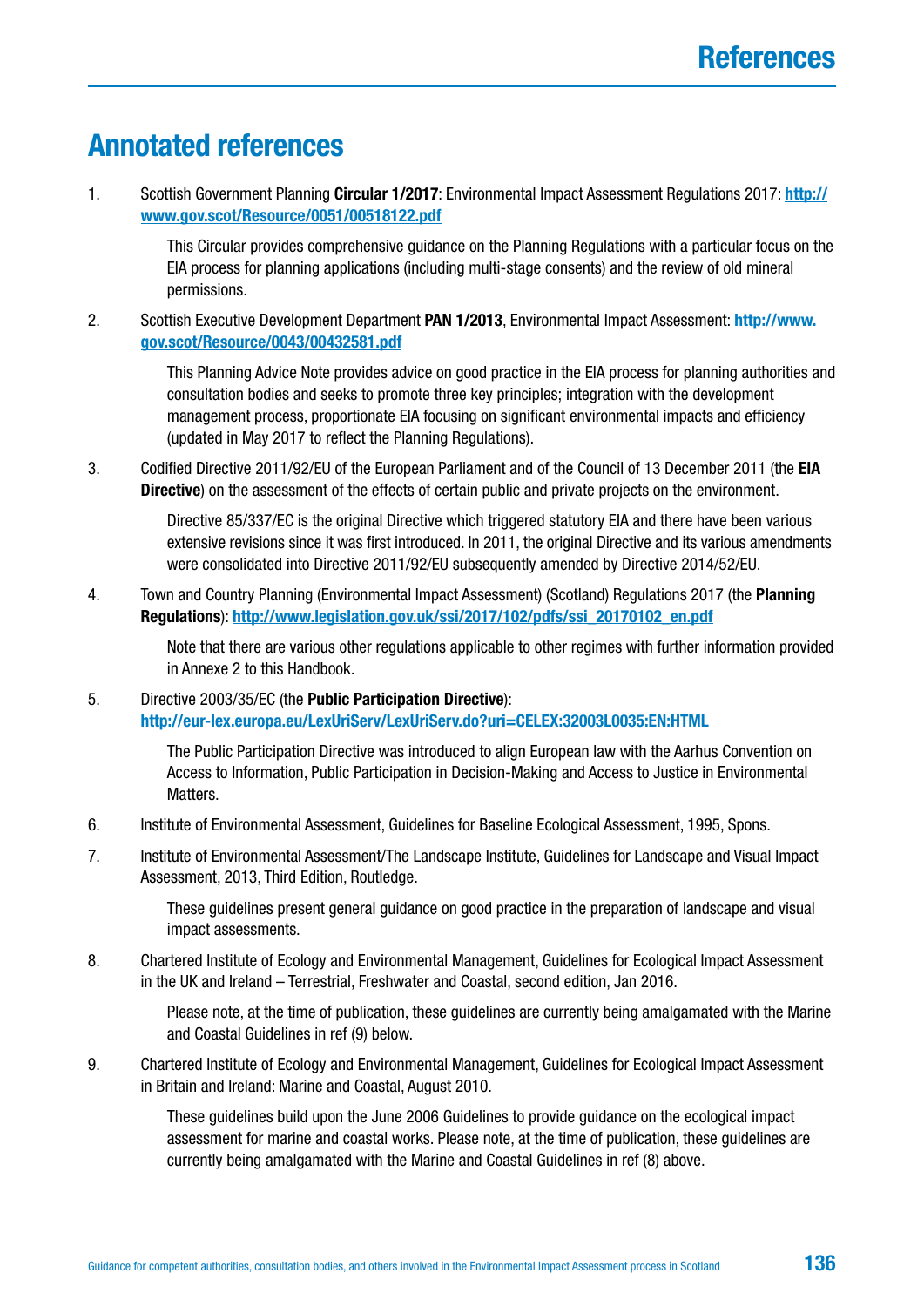10. Environmental Information (Scotland) Regulations 2004 implementing the EC Directive 90/313/EC on Freedom of Access to Information on the Environment (the **Environmental Information Regulations**): **[http://www.](http://www.legislation.gov.uk/ssi/2004/520/contents/made) [legislation.gov.uk/ssi/2004/520/contents/made](http://www.legislation.gov.uk/ssi/2004/520/contents/made)**

> EC Directive ensuring that the public has a right of access to environmental information, applied in the UK through the Environmental Information (Scotland) Regulations 2004.

11. European Commission, Directive 85/337/EEC on the assessment of the effects of certain public and private projects on the environment (**EIA Directive**): Interpretation of definitions of certain project categories of Annex I and II of the EIA Directive, 2008.

> Guidance from the European Commission on their suggested interpretation of the various categories of projects listed in Annex I and II of the EIA Directive. It should be noted that the interpretations in this document are the views of the Commission and ultimately it is for the ECJ to interpret the EIA Directive.

12. European Commission, Environmental Impact Assessment of Projects: Rulings of the Court of Justice, 2013.

This guidance document discusses rulings of the ECJ and opinions of the Advocate-General in some of the most important ECJ cases on EIA.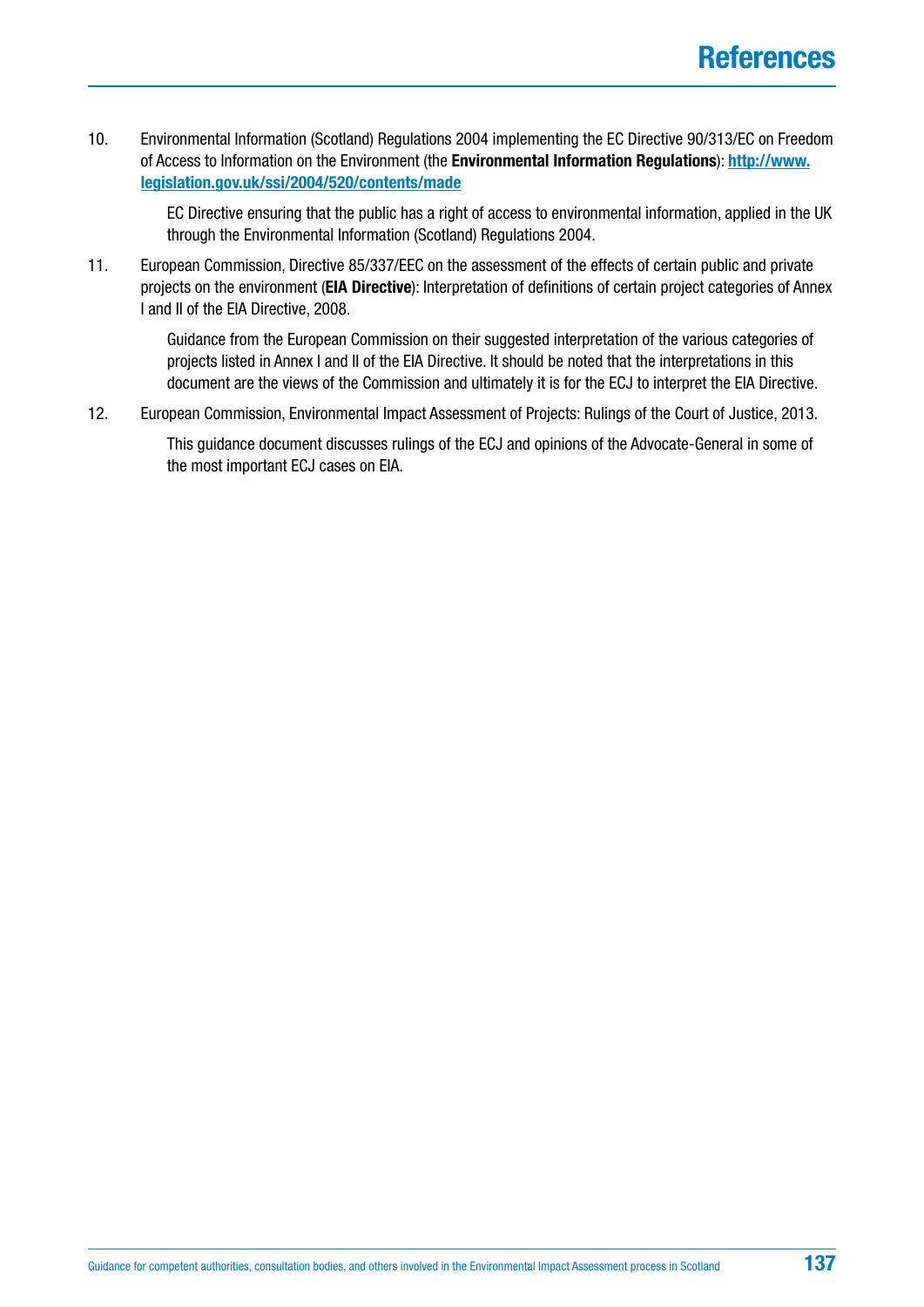# <span id="page-137-0"></span>**Annex 1: Legislation information at a glance**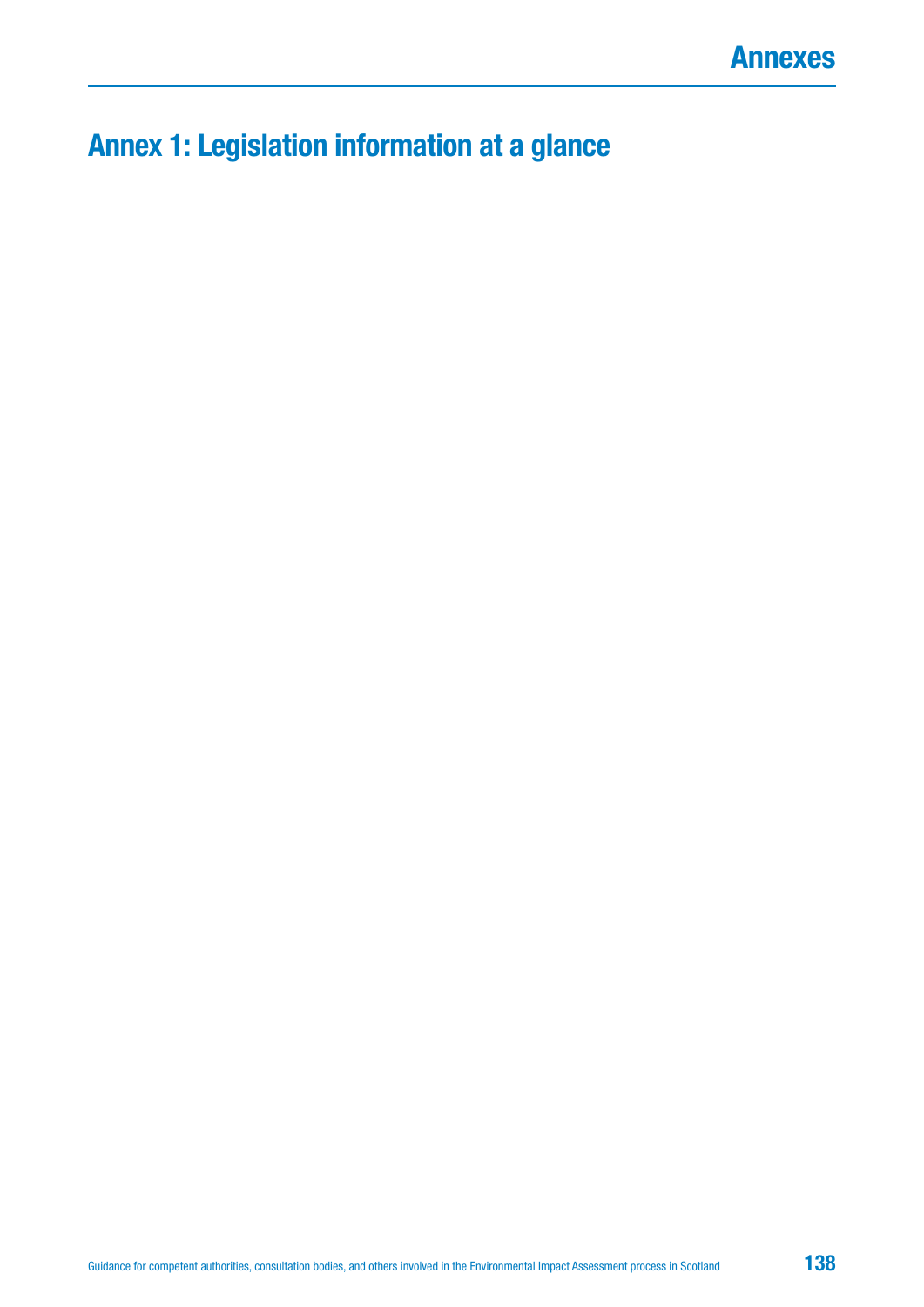#### **Figure 7: The Application of EIA Regulations by Sector and Project Type**

Abbreviations used in this table are defined in the **[Abbreviations section of the Glossary](#page-126-0)**.

#### A **[full list of current legislation](#page-129-0)** is given in the References section of the Handbook.

| <b>Sector</b>            | <b>Project type</b>                                                                                                                                                    | <b>EIA Regulations</b>     |  |  |  |
|--------------------------|------------------------------------------------------------------------------------------------------------------------------------------------------------------------|----------------------------|--|--|--|
| Agriculture              | Buildings for intensive animal rearing                                                                                                                                 | EIA Regs 17                |  |  |  |
|                          | Development for irrigation and water management schemes                                                                                                                |                            |  |  |  |
|                          | Land claim from the sea                                                                                                                                                |                            |  |  |  |
|                          | Land drainage and flood prevention / control                                                                                                                           | EIA Regs 17 and EIA        |  |  |  |
|                          | Conversion of uncultivated land and semi-natural areas for<br>intensive agricultural purposes and for projects for large scale<br>restructuring of rural land holdings | <b>Agriculture Regs 17</b> |  |  |  |
|                          | Abstraction of water, irrigation, drainage and other water<br>management projects for agriculture                                                                      |                            |  |  |  |
|                          | Installations for intensive marine fish farming                                                                                                                        | <b>EIA Marine Fish 17</b>  |  |  |  |
| Aquaculture              | Installations for intensive fresh water fish farming                                                                                                                   | EIA Regs 17                |  |  |  |
| Coastal projects         | Claiming land from the sea                                                                                                                                             | EIA Regs 17 and            |  |  |  |
|                          | Coast protection works                                                                                                                                                 | Flood Risk Regs 17         |  |  |  |
|                          | Flood banks and other flood prevention and control                                                                                                                     |                            |  |  |  |
|                          | Land drainage schemes                                                                                                                                                  | EIA Agriculture 17         |  |  |  |
| <b>Energy production</b> | Coal, gas or oil fired power stations                                                                                                                                  | <b>EIA Electricity 17</b>  |  |  |  |
| and storage              | Marine barrages for electricity generation                                                                                                                             |                            |  |  |  |
|                          | Nuclear power stations                                                                                                                                                 |                            |  |  |  |
|                          | Tidal and wave energy utilisation for electricity generation                                                                                                           |                            |  |  |  |
|                          | Development for hydroelectric schemes                                                                                                                                  | EIA Regs17                 |  |  |  |
|                          | Development for wind turbine generators (wind farms)                                                                                                                   |                            |  |  |  |
|                          | Development for industrial briquetting of coal or lignite                                                                                                              |                            |  |  |  |
|                          | Development for steam or hot water generation                                                                                                                          |                            |  |  |  |
|                          | Exploratory drilling for energy production                                                                                                                             |                            |  |  |  |
|                          | Geothermal drilling and utilisation                                                                                                                                    |                            |  |  |  |
|                          | Oil refineries                                                                                                                                                         |                            |  |  |  |
|                          | Surface storage of natural gas and other fossil fuels                                                                                                                  |                            |  |  |  |
|                          | Underground storage of combustible gases                                                                                                                               |                            |  |  |  |
|                          | Offshore oil and gas production                                                                                                                                        | EIA Offshore 99            |  |  |  |
|                          | Offshore electricity generating stations                                                                                                                               | <b>EIA Electricity 17</b>  |  |  |  |
|                          | Offshore oil and gas pipelines                                                                                                                                         | EIA Offshore 99            |  |  |  |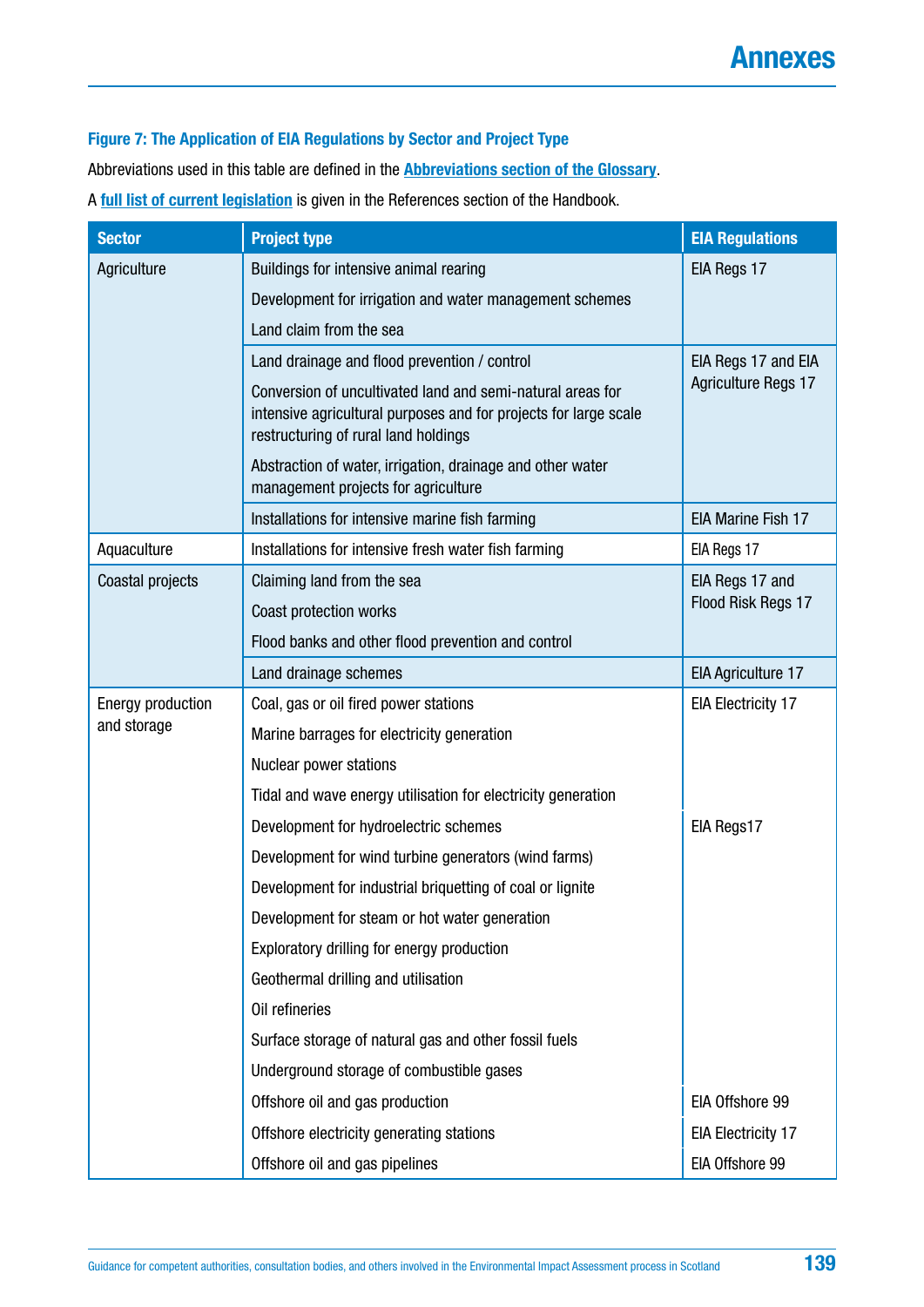# **Annexes**

| <b>Sector</b>                | <b>Project type</b>                                                                                                                               | <b>EIA Regulations</b>    |  |
|------------------------------|---------------------------------------------------------------------------------------------------------------------------------------------------|---------------------------|--|
| <b>Energy Transmission</b>   | Overhead Electricity power lines                                                                                                                  | <b>EIA Electricity 17</b> |  |
|                              | Gas pipelines                                                                                                                                     | EIA Gas Trans 99          |  |
|                              | Oil/petroleum pipelines                                                                                                                           |                           |  |
|                              | Pipelines for transmission of steam or hot water                                                                                                  | <b>EIA Pipelines 00</b>   |  |
|                              | Decommissioning of nuclear power stations and other reactors                                                                                      | <b>EIA Nuclear 99</b>     |  |
| Energy                       | Disposal of pulverised or other fuel ash                                                                                                          | EIA Regs 17               |  |
| decommissioning<br>and waste | Drilling to store nuclear waste                                                                                                                   |                           |  |
|                              | Development for processing, re-processing and storing radioactive<br>waste                                                                        |                           |  |
|                              | Afforestation including natural regeneration, reforestation and<br>deforestation                                                                  |                           |  |
| Forestry                     | Forestry tracks and quarries                                                                                                                      | EIA Forestry 17           |  |
|                              | Development for pulp/paper/board mills                                                                                                            | EIA Regs 17               |  |
| Industrial<br>Development    | Development for all forms of industrial processing, re-processing,<br>manufacturing, assembling, packing, testing etc., and industrial<br>estates | EIA Regs 17               |  |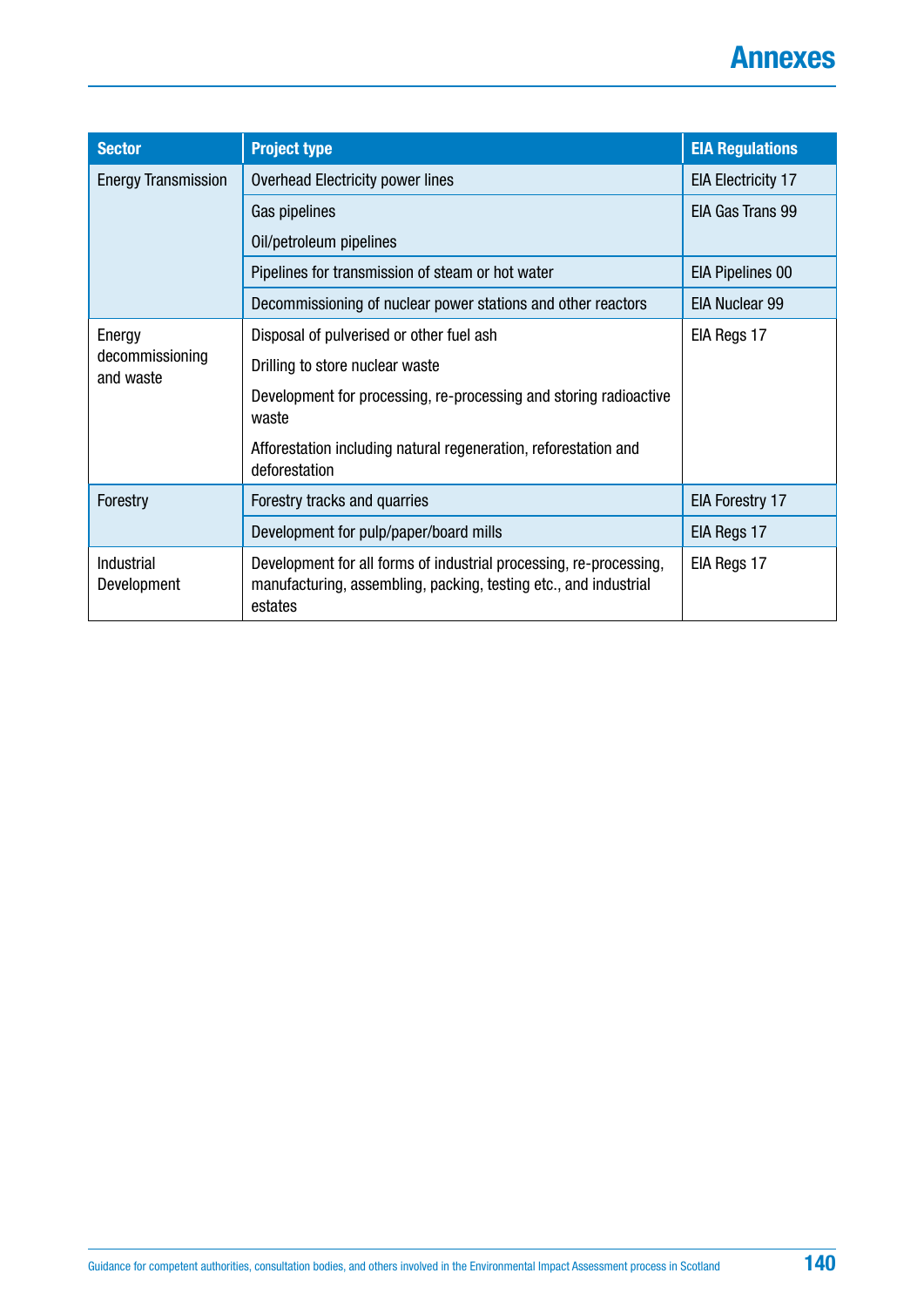**Figure 7: The Application of EIA Regulations by Sector and Project Type (Continued)** Abbreviations used in this table are defined in the **[Abbreviations section of the Glossary](#page-126-0)**. A **[full list of current legislation](#page-129-0)** is given in the References section of the Handbook.

| <b>Sector</b>             | <b>Project type</b>                                               | <b>EIA Regulations</b>     |  |  |
|---------------------------|-------------------------------------------------------------------|----------------------------|--|--|
| Leisure, sport and        | Camping and caravanning sites                                     | EIA Regs 17                |  |  |
| recreation                | Golf courses and associated developments                          |                            |  |  |
|                           | Hotels, spas and similar complexes                                |                            |  |  |
|                           | Leisure centres                                                   |                            |  |  |
|                           | <b>Marinas</b>                                                    |                            |  |  |
|                           | Motor racing circuits and test tracks                             |                            |  |  |
|                           | Multiplex cinemas                                                 |                            |  |  |
|                           | Ski-runs, ski-lifts, cable cars, funicular railways               |                            |  |  |
|                           | Sport stadiums                                                    |                            |  |  |
|                           | Theme parks                                                       |                            |  |  |
| <b>Mineral extraction</b> | Disposal of mineral waste                                         | EIA Regs 17                |  |  |
|                           | <b>Exploratory deep drilling</b>                                  |                            |  |  |
|                           | Extraction of minerals at the surface by open casting/quarrying   |                            |  |  |
|                           | Extraction of minerals by underground mining                      |                            |  |  |
|                           | <b>Fluvial dredging</b>                                           |                            |  |  |
|                           | Peat extraction (commercial)                                      |                            |  |  |
|                           | Installations for the processing of specified minerals / products |                            |  |  |
|                           | Marine dredging                                                   | <b>EIA Marine Works 17</b> |  |  |
|                           | Review of old mineral permissions                                 | EIA Regs 17                |  |  |
| <b>Transport and</b>      | Docks, harbours, ports, piers and jetties and ferry terminals     | <b>EIA Marine Works 17</b> |  |  |
| communications            | Airfields, airports, runways                                      | EIA Regs 17                |  |  |
|                           | Intermodal trans-shipment facilities and terminals                |                            |  |  |
|                           | Motorway service areas                                            |                            |  |  |
|                           | Inland waterways and canals/canalisation for transport            | EIA Trans & Works 07       |  |  |
|                           | Railways, light railways and tram systems                         |                            |  |  |
|                           | Pipelines to carry chemicals                                      | <b>EIA Pipelines 00</b>    |  |  |
|                           | Roads                                                             | EIA Regs 17                |  |  |
| Urban developments        | Business parks, industrial estates and employment developments    | EIA Regs 17                |  |  |
|                           | Housing estates                                                   |                            |  |  |
|                           | New settlements                                                   |                            |  |  |
|                           | Retail parks and other retail developments                        |                            |  |  |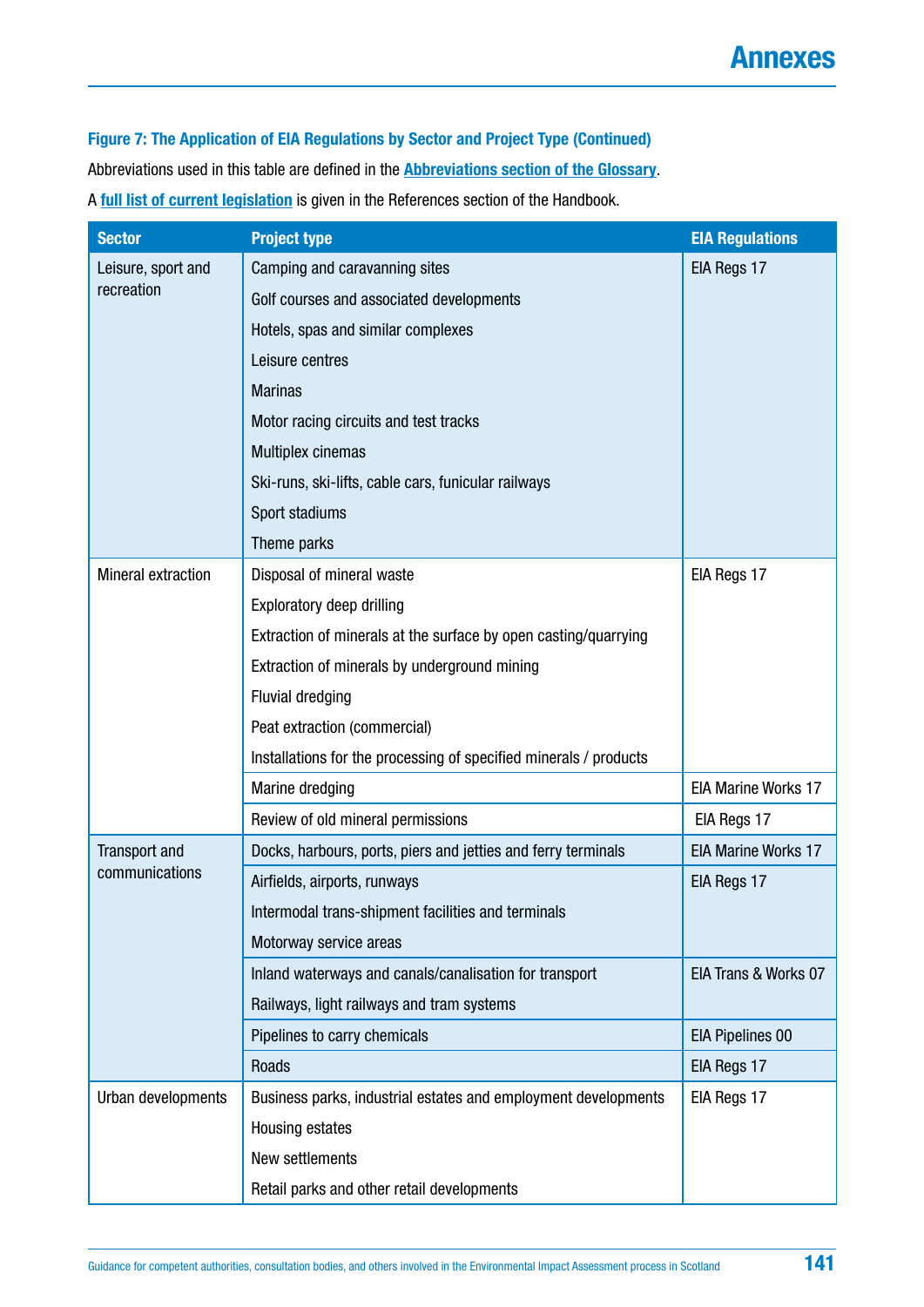

| <b>Sector</b>    | <b>Project type</b>                                     | <b>EIA Regulations</b>     |
|------------------|---------------------------------------------------------|----------------------------|
| Waste Management | Deposit of dredgings on land                            | EIA Regs 17                |
|                  | Disposal of mineral waste or hazardous wastes           |                            |
|                  | Incinerators and other installations for waste disposal |                            |
|                  | Landfill and land-raise                                 |                            |
|                  | Scrap yards                                             |                            |
|                  | Sludge deposition                                       |                            |
|                  | Waste water treatment plants and outfalls               |                            |
|                  | Deposit of dredgings at sea                             | <b>EIA Marine Works 17</b> |
|                  | Dams and installations designed to hold or store water  |                            |
| Water            | Development for abstraction from river systems          | EIA Regs 17                |
|                  | Development for artificial recharge systems             |                            |
|                  | Development for abstraction from ground waters          |                            |
|                  | Development for water treatment and supply              |                            |
|                  | Development for transfer of water between river basins  |                            |
|                  | Long distance aqueducts                                 | <b>EIA Marine Works 17</b> |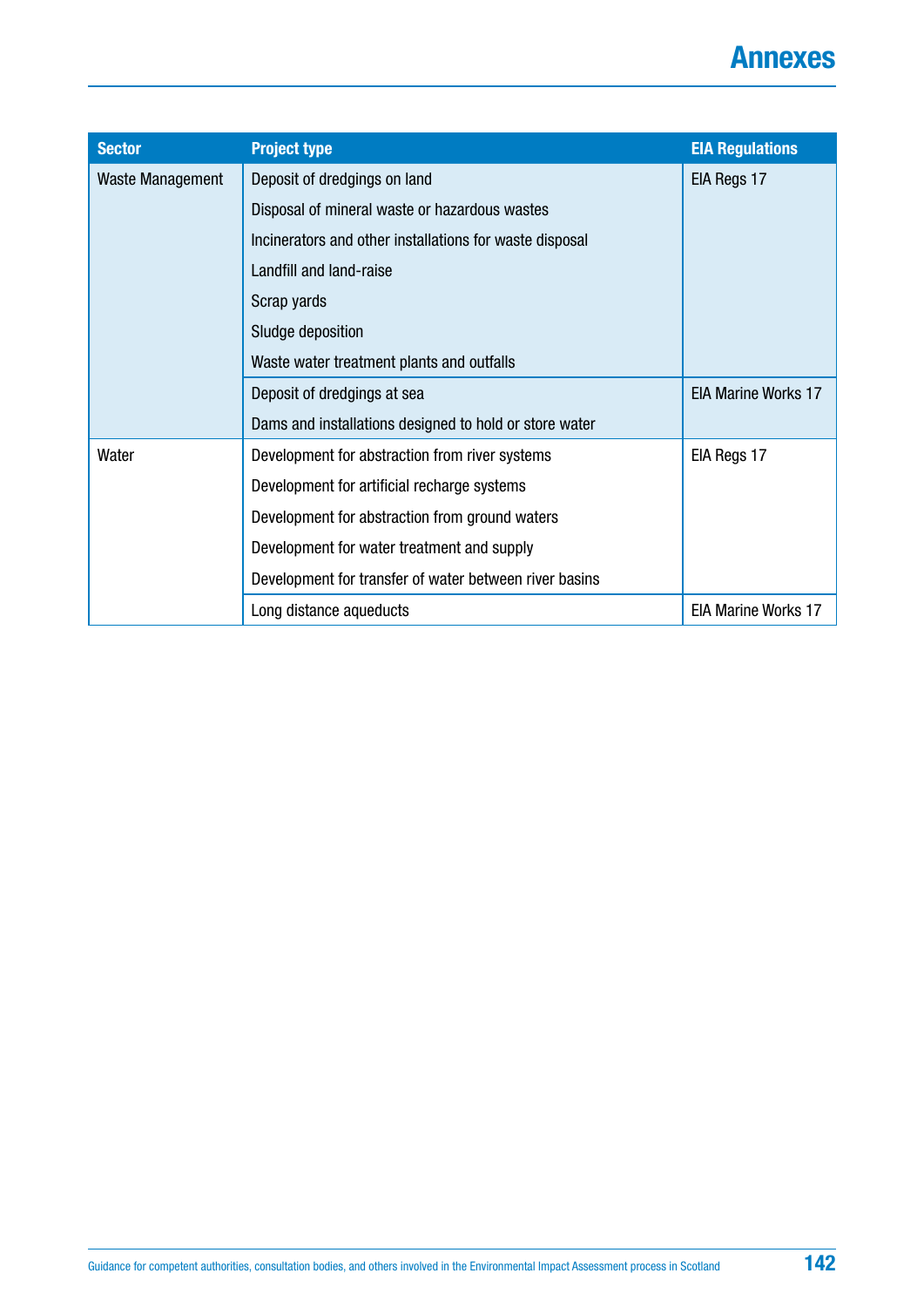# **Annexes**

#### **Figure 8: Key information and references in each of the EIA Regulations**

Terminology used in this table is explained in **[Figure 9](#page-145-0)** below.

Abbreviations used in this table are defined in the **[Abbreviations section of the Glossary](#page-126-0)**.

A **[full list of current legislation](#page-129-0)** is given in the References section of the Handbook.

|                                                 | <b>Project Type</b>                                                                                                                                                                                                                                                |                                                                                                                 |                                                                             |  |
|-------------------------------------------------|--------------------------------------------------------------------------------------------------------------------------------------------------------------------------------------------------------------------------------------------------------------------|-----------------------------------------------------------------------------------------------------------------|-----------------------------------------------------------------------------|--|
| <b>Key information</b>                          | Dev requiring PP including Marine fish farms                                                                                                                                                                                                                       | <b>Review of Old Mineral Permissions (ROMP)</b>                                                                 | <b>Motorways and trunk roads</b>                                            |  |
| <b>Competent authority</b>                      | PA or Scottish Ministers                                                                                                                                                                                                                                           | PA or Scottish Ministers                                                                                        | <b>Scottish Ministers</b>                                                   |  |
| <b>Consent Procedure</b>                        | Planning permission under TCP (Scotland) Act 1997                                                                                                                                                                                                                  | Review process of Mineral Permissions granted between 1948<br>and 1982 and all later permissions every 15 years | SM decide to proceed or make order under Sch 1<br>Roads (Scotland) Act 1984 |  |
| <b>EIA Regulations</b>                          | EIA Regs 17                                                                                                                                                                                                                                                        | EIA Regs 17                                                                                                     | EIA Roads 17 (which had the effect of directly<br>amending the RSA 1984)    |  |
| <b>Jurisdiction</b>                             | Scotland                                                                                                                                                                                                                                                           | Scotland                                                                                                        | Scotland                                                                    |  |
| <b>Statutory Instrument</b>                     | SSI 2017/102                                                                                                                                                                                                                                                       | SSI 2017/102                                                                                                    | SSI 2017 No. 137                                                            |  |
| <b>Came into force</b>                          | 16.5.2017                                                                                                                                                                                                                                                          | 16.5.2017                                                                                                       | 16.5.2017                                                                   |  |
| Interpretation                                  | Reg 2                                                                                                                                                                                                                                                              | Reg 2                                                                                                           | s151 to 152                                                                 |  |
| <b>Compliance</b>                               | Reg 3 (48 for fish farming)                                                                                                                                                                                                                                        | Regs 3 and 38                                                                                                   | Reg 5 substitutes 20A and 20B and inserts sections<br>20C to 20G RSA 1984   |  |
| <b>Screening</b>                                | Reg 6 -16                                                                                                                                                                                                                                                          | Regs 6 -16and 38                                                                                                | S 20C and 55A                                                               |  |
| <b>Scoping</b>                                  | Reg 17 - 19                                                                                                                                                                                                                                                        | Regs 17 - 19and 38                                                                                              | N/A                                                                         |  |
| <b>Application without EIA Report</b>           | Reg 11 -16                                                                                                                                                                                                                                                         | Regs11 -16 and 38                                                                                               | N/A                                                                         |  |
| <b>Consultation body to give info</b>           | Reg 18                                                                                                                                                                                                                                                             | Reg 18                                                                                                          | N/A                                                                         |  |
| <b>Publicity</b>                                | Reg 16, 20, 21                                                                                                                                                                                                                                                     | Reg 20, 21 and 38                                                                                               | Reg 5 substitutes 20A and 20B and inserts sections<br>20C to 20G            |  |
| <b>Consultations</b>                            | Reg 22 - 25                                                                                                                                                                                                                                                        | Reg 22 - 25 and 38                                                                                              | <b>RSA 1984</b>                                                             |  |
| <b>Further Information</b>                      | Reg 26 - 27                                                                                                                                                                                                                                                        | 26 - 27 and 38                                                                                                  | N/A                                                                         |  |
| <b>Transboundary</b>                            | Reg 41, 42                                                                                                                                                                                                                                                         | Reg 41, 42                                                                                                      | S 20F                                                                       |  |
| <b>Public consultation period</b>               | 30 days                                                                                                                                                                                                                                                            | 30 days                                                                                                         | 42 days                                                                     |  |
| <b>Consultation body consultation</b><br>period | 30 days                                                                                                                                                                                                                                                            | 30 days                                                                                                         | Opportunity to express an opinion within 42 days                            |  |
| <b>Final decision / records</b>                 | Reg 29-31                                                                                                                                                                                                                                                          | Regs 29-31                                                                                                      | Reg 9 amends para 7 of Sch 1 RSA 1984                                       |  |
| <b>Schedule 1 projects</b>                      | Sch <sub>1</sub><br>Note: Reg 37 states that no schedule 1 development can be granted planning permission by the adoption or approval of<br>a SPZ or through the designation or modification of an EZ.                                                             | Sch 1                                                                                                           | Sch 1                                                                       |  |
| <b>Schedule 2 projects</b>                      | Sch <sub>2</sub><br>Note: Reg 37 states that no schedule 1 development can be granted planning permission by the adoption or approval of<br>a SPZ or through the designation or modification of an EZ.                                                             | Sch <sub>2</sub>                                                                                                | Sch <sub>2</sub>                                                            |  |
| <b>Matters to consider</b>                      | Sch <sub>3</sub><br>A number of 'Special Cases' are detailed at Part 9 Reg 37 to 40. These being:<br>SPZ or $EZ - Reg$ 37;<br>ROMP applications - Reg 38; and<br>Applications for planning permission under s.242 of the 1997 Act (i.e. Urgent Crown Development). | Sch <sub>3</sub>                                                                                                | Sch 1A                                                                      |  |
| <b>Content of EIA Report</b>                    | Sch 4                                                                                                                                                                                                                                                              | Sch 4                                                                                                           | Sch 1A                                                                      |  |
|                                                 |                                                                                                                                                                                                                                                                    |                                                                                                                 |                                                                             |  |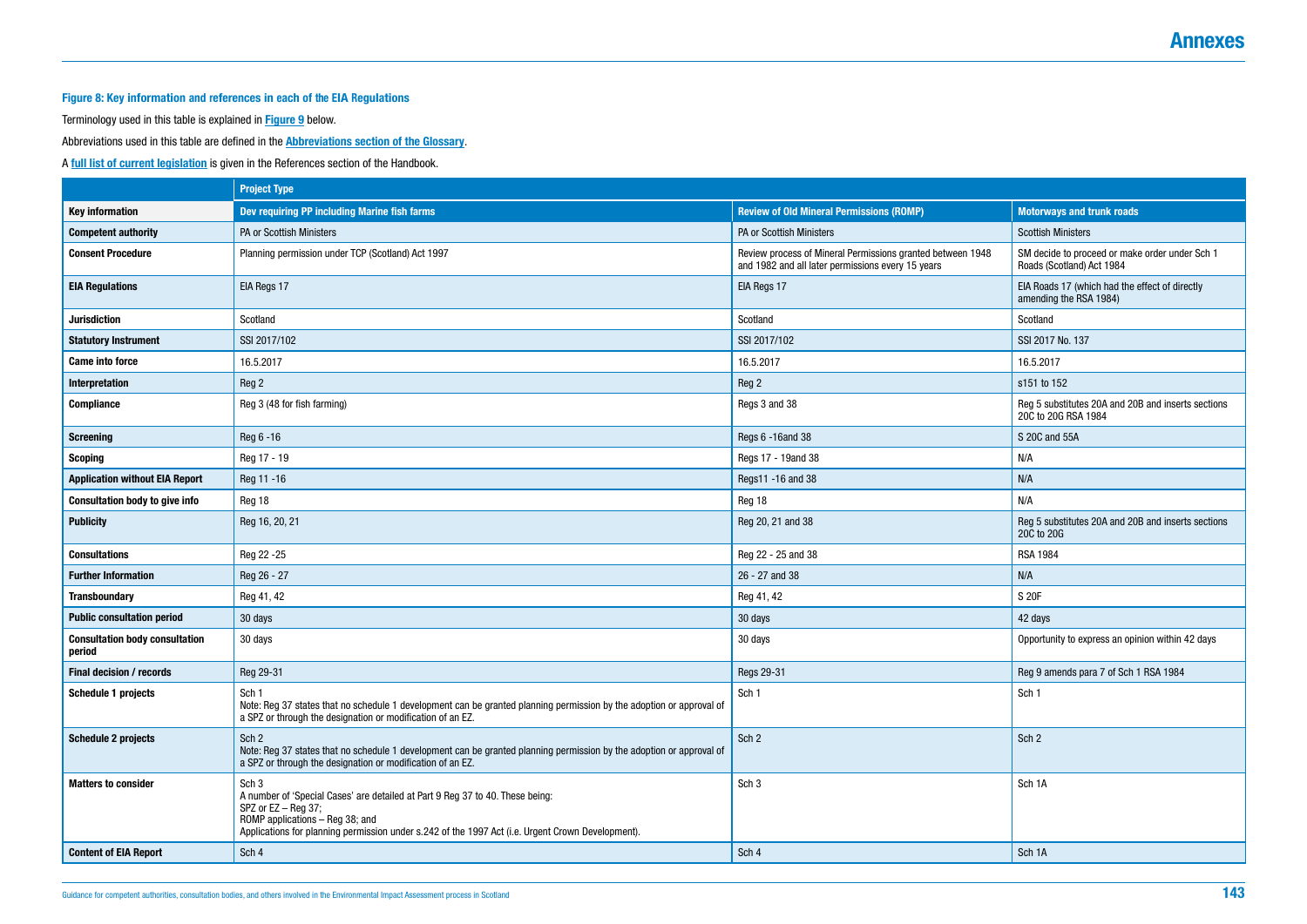#### **Figure 8: Key information and references in each of the EIA Regulations (Continued)**

Terminology used in this table is explained in **[Figure 9](#page-145-0)** below.

Abbreviations used in this table are defined in the **[Abbreviations section of the Glossary](#page-126-0)**.

A **[full list of current legislation](#page-129-0)** is given in the References section of the Handbook.

|                                                 | <b>Project type</b>                                   |                                                            |                                                                                   |                                                                                  |                                                                                                                   |
|-------------------------------------------------|-------------------------------------------------------|------------------------------------------------------------|-----------------------------------------------------------------------------------|----------------------------------------------------------------------------------|-------------------------------------------------------------------------------------------------------------------|
| <b>Key information</b>                          | <b>Drainage Improvements</b>                          | <b>Marine Fish Farming other than that</b><br>requiring PP | <b>Forestry Works</b>                                                             | <b>Agriculture - SemiNatural Areas &amp; Rural</b><br><b>Holdings</b>            | <b>Water Management for Agriculture</b>                                                                           |
| <b>Competent authority</b>                      | <b>Scottish Ministers</b>                             | <b>Scottish Ministers</b>                                  | FC or on appeal Scottish Ministers                                                | <b>Scottish Ministers</b>                                                        | <b>Scottish Ministers</b>                                                                                         |
| <b>Consent Procedure</b>                        | SM consent under Land Drainage<br>(Scotland) Act 1958 | SM consent under TCP (Scotland) Act 1997                   | Consent of the FC for afforestation,<br>deforestation, forest tracks and quarries | All projects to be screened, relevant projects<br>require consent under the Regs | Relevant irrigation or drainage or other<br>water management works for agriculture<br>require planning permission |
| <b>EIA Regulations</b>                          | EIA Agriculture 17                                    | EIA Marine Fish 17                                         | EIA Forestry 17                                                                   | <b>EIA Agriculture 17</b>                                                        | EIA Agriculture 17                                                                                                |
| <b>Jurisdiction</b>                             | Scotland                                              | Scotland                                                   | Scotland                                                                          | Scotland                                                                         | Scotland                                                                                                          |
| <b>Statutory Instrument</b>                     | SSI 2017/114                                          | SSI. 2017/115                                              | SSI 2017 113                                                                      | SSI 2017 114                                                                     | SSI 2017 114                                                                                                      |
| <b>Came into force</b>                          | 16.5.2017                                             | 16.5.2017                                                  | 16.05.2017                                                                        | 16.05.2017                                                                       | 16.05.2017                                                                                                        |
| Interpretation                                  | Reg 2                                                 | Reg 2                                                      | Reg 2                                                                             | Reg 2                                                                            | Reg 2                                                                                                             |
| <b>Compliance</b>                               | Reg 46                                                | Reg 4 & 12                                                 | Reg 4                                                                             | Reg 46                                                                           | Reg 46                                                                                                            |
| <b>Screening</b>                                | Reg 10                                                | Reg 4                                                      | $Reg 8 - 14$                                                                      | Regs 10                                                                          | Reg 10                                                                                                            |
| <b>Scoping</b>                                  | Reg 14                                                | Regs 14 - 15                                               | Reg 15 - 17                                                                       | Regs 14                                                                          | Reg 14                                                                                                            |
| <b>Application without EIA Report</b>           | N/A                                                   | N/A                                                        | N/A                                                                               | N/A                                                                              | N/A                                                                                                               |
| <b>Consultation body to give info</b>           | Reg 17                                                | Reg 14                                                     | Reg 17                                                                            | Reg 17                                                                           | Reg 17                                                                                                            |
| <b>Publicity</b>                                | Reg 17                                                | Regs 16 - 20                                               | Reg 18 - 20                                                                       | Reg 17                                                                           | Reg 17                                                                                                            |
| <b>Consultations</b>                            | Reg 17                                                | Reg 18                                                     | Reg 17                                                                            | Reg 17                                                                           | Reg 17                                                                                                            |
| <b>Further Information</b>                      | Reg 18                                                | Reg 21 22                                                  | Reg 13 - 14                                                                       | Reg 18                                                                           | Reg 18                                                                                                            |
| <b>Transboundary</b>                            | Reg 20                                                | Regs 30 - 31                                               | Reg 27                                                                            | Reg 20                                                                           | Reg 20                                                                                                            |
| <b>Public consultation period</b>               | 30 days Reg 17                                        | 30 days                                                    | 30 days                                                                           | 30 days (Reg 17)                                                                 | 30 days (reg 17)                                                                                                  |
| <b>Consultation body consultation</b><br>period | 30 days                                               | 30 days                                                    | 30 days                                                                           | 30 days (Reg 17)                                                                 | 30 days (reg 17)                                                                                                  |
| Final decision / records                        | Reg 22                                                | Regs 23 - 25                                               | Reg 24 and 26                                                                     | Reg 22                                                                           | Reg 22                                                                                                            |
| <b>Schedule 1 projects</b>                      | Sch 1                                                 | Sch <sub>1</sub>                                           | Sch <sub>1</sub>                                                                  | Sch 1                                                                            | Sch 1                                                                                                             |
| <b>Schedule 2 projects</b>                      | N/A                                                   | Sch <sub>2</sub>                                           | N/A                                                                               | N/A                                                                              | N/A                                                                                                               |
| <b>Matters to consider</b>                      | Sch <sub>2</sub>                                      | Reg 8 and Sch 4                                            | Sch 2 & 3                                                                         | Sch <sub>2</sub>                                                                 | Sch <sub>2</sub>                                                                                                  |
| <b>Content of EIA Report</b>                    | Sch <sub>3</sub>                                      | Sch 3 and 4                                                | Sch 1                                                                             | Sch <sub>3</sub>                                                                 | Sch <sub>3</sub>                                                                                                  |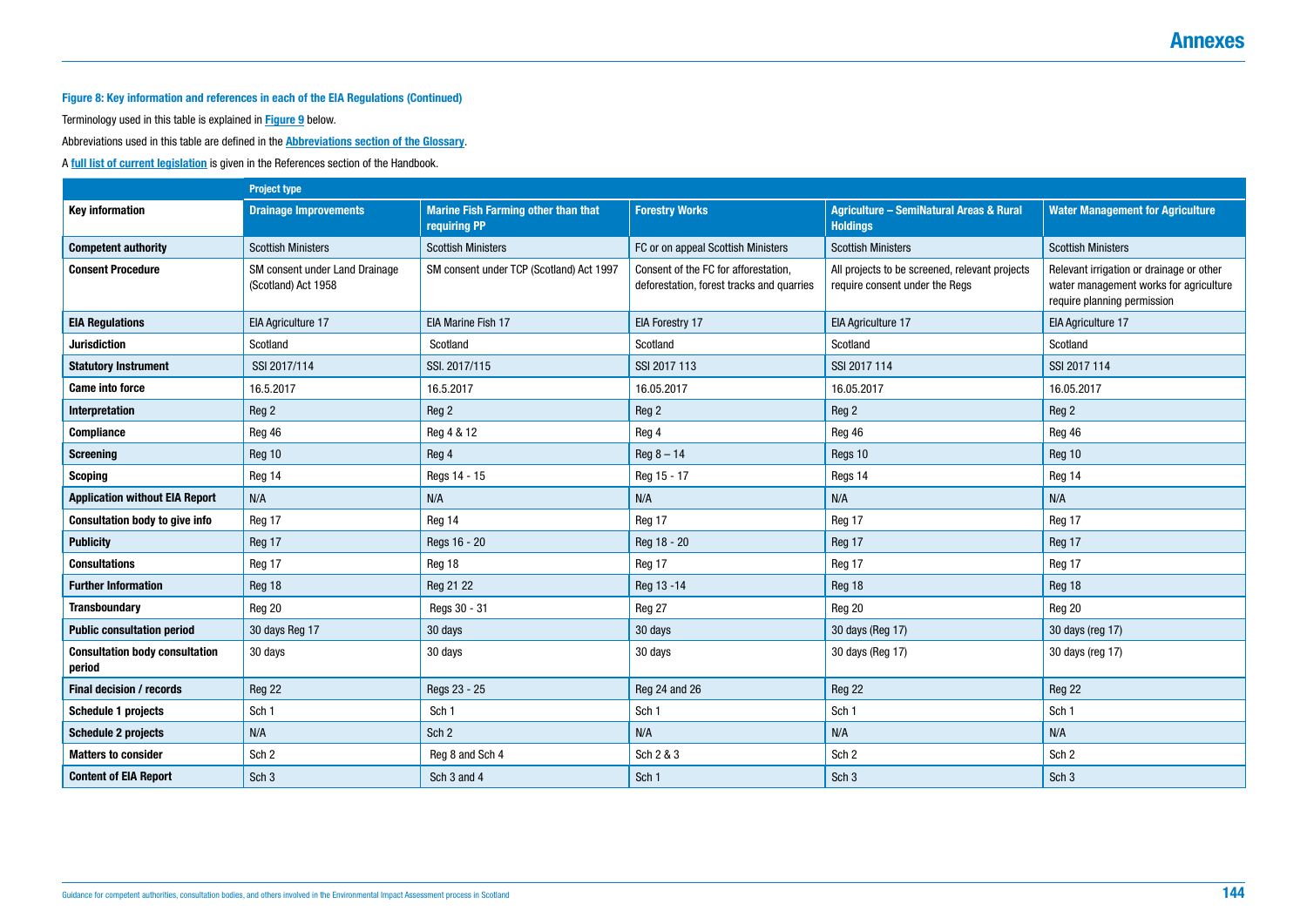

### **Figure 8: Key information and references in each of the EIA Regulations (Continued)**

Terminology used in this table is explained in **[Figure 9](#page-145-0)** below.

Abbreviations used in this table are defined in the **[Abbreviations section of the Glossary](#page-126-0)**.

A **[full list of current legislation](#page-129-0)** is given in the References section of the Handbook.

| <b>Gas Pipelines not requiring PP</b>                                                                           |
|-----------------------------------------------------------------------------------------------------------------|
| <b>Scottish Ministers</b>                                                                                       |
| Public Gas Transporter to submit an application to the Secretary of<br>State alongside Environmental Statement. |
| EIA Gas Trans 99                                                                                                |
| <b>Great Britain</b>                                                                                            |
| S.I. 1999/1672                                                                                                  |
| 15.7.1999                                                                                                       |
| Reg 2                                                                                                           |
| Reg 3                                                                                                           |
| Reg 6                                                                                                           |
| Reg 7                                                                                                           |
|                                                                                                                 |
| Reg 9                                                                                                           |
| Reg 10                                                                                                          |
| $Reg 10 + 11$                                                                                                   |
| Reg 11 and 11A                                                                                                  |
| Reg 13                                                                                                          |
| 30 days                                                                                                         |
| 30 days                                                                                                         |
| Reg 8                                                                                                           |
| Sch <sub>3</sub>                                                                                                |
| Sch <sub>3</sub>                                                                                                |
| Sch <sub>2</sub>                                                                                                |
| Sch 1                                                                                                           |

|                                              | <b>Project type</b>                                                                                                                             |                                                                                                                                                                                  |                                                                     |
|----------------------------------------------|-------------------------------------------------------------------------------------------------------------------------------------------------|----------------------------------------------------------------------------------------------------------------------------------------------------------------------------------|---------------------------------------------------------------------|
| <b>Key information</b>                       | Electricity power stations (over 50MW) and overhead lines                                                                                       | <b>Offshore Electricity generating stations over 1MW</b>                                                                                                                         | <b>Gas Pipelines not requiring PP</b>                               |
| <b>Competent authority</b>                   | <b>Scottish Ministers</b>                                                                                                                       | <b>Scottish Ministers</b>                                                                                                                                                        | <b>Scottish Ministers</b>                                           |
| <b>Consent Procedure</b>                     | All power stations on and offshore over 50MW require SM consent<br>under S36 (Power Station) or S37 (Overhead lines) of Electricity Act<br>1989 | All offshore generating stations driven wholly or mainly driven by<br>water or wind over 1MW require consent of SM under S36 of<br>Electricity Act 1989 EIA Electricity 17 apply | Public Gas Transporter to submit<br>State alongside Environmental S |
| <b>EIA Regulations</b>                       | <b>EIA Electricity 17</b>                                                                                                                       | <b>EIA Electricity 17</b>                                                                                                                                                        | EIA Gas Trans 99                                                    |
| <b>Jurisdiction</b>                          | Scotland                                                                                                                                        | Scotland                                                                                                                                                                         | <b>Great Britain</b>                                                |
| <b>Statutory Instrument</b>                  | SSI 2017 101                                                                                                                                    | SSI 2017 101                                                                                                                                                                     | S.I. 1999/1672                                                      |
| <b>Came into force</b>                       | 16.05.2017                                                                                                                                      | 16.05.2017                                                                                                                                                                       | 15.7.1999                                                           |
| <b>Interpretation</b>                        | Reg 2                                                                                                                                           | Reg 2                                                                                                                                                                            | Reg 2                                                               |
| <b>Compliance</b>                            | Reg 3                                                                                                                                           | Reg 3                                                                                                                                                                            | Reg 3                                                               |
| <b>Screening</b>                             | $Reg 6 - 9$                                                                                                                                     | Regs $6-9$                                                                                                                                                                       | Reg 6                                                               |
| <b>Scoping</b>                               | Reg 5                                                                                                                                           | Reg 5                                                                                                                                                                            | Reg 7                                                               |
| <b>Application without EIA Report</b>        | Reg 11                                                                                                                                          | Reg 11                                                                                                                                                                           |                                                                     |
| <b>Consultation body to give info</b>        | Reg 12 and 13                                                                                                                                   | Reg 12 and 13                                                                                                                                                                    | Reg 9                                                               |
| <b>Publicity</b>                             | Regs 14 - 18                                                                                                                                    | Regs 14 - 18                                                                                                                                                                     | Reg 10                                                              |
| <b>Consultations</b>                         | Regs 21 29 and 30                                                                                                                               | Regs 21, 29 and 30                                                                                                                                                               | $Reg 10 + 11$                                                       |
| <b>Further Information</b>                   | Regs 19 and 20                                                                                                                                  | Regs 19 and 20                                                                                                                                                                   | Reg 11 and 11A                                                      |
| <b>Transboundary</b>                         | Reg 29                                                                                                                                          | Reg 29                                                                                                                                                                           | Reg 13                                                              |
| <b>Public consultation period</b>            | 30 days                                                                                                                                         | 30 days                                                                                                                                                                          | 30 days                                                             |
| <b>Consultation body consultation period</b> | 30 days                                                                                                                                         | 30 days                                                                                                                                                                          | 30 days                                                             |
| <b>Final decision / records</b>              | Regs 21-23                                                                                                                                      | Regs 21 -23                                                                                                                                                                      | Reg 8                                                               |
| <b>Schedule 1 projects</b>                   | Sch 1                                                                                                                                           | Sch 1                                                                                                                                                                            | Sch <sub>3</sub>                                                    |
| <b>Schedule 2 projects</b>                   | Sch <sub>2</sub>                                                                                                                                | Sch <sub>2</sub>                                                                                                                                                                 | Sch <sub>3</sub>                                                    |
| <b>Matters to consider</b>                   | Sch 4                                                                                                                                           | Sch 4                                                                                                                                                                            | Sch <sub>2</sub>                                                    |
| <b>Content of EIA Report</b>                 | Sch 4                                                                                                                                           | Sch 4                                                                                                                                                                            | Sch 1                                                               |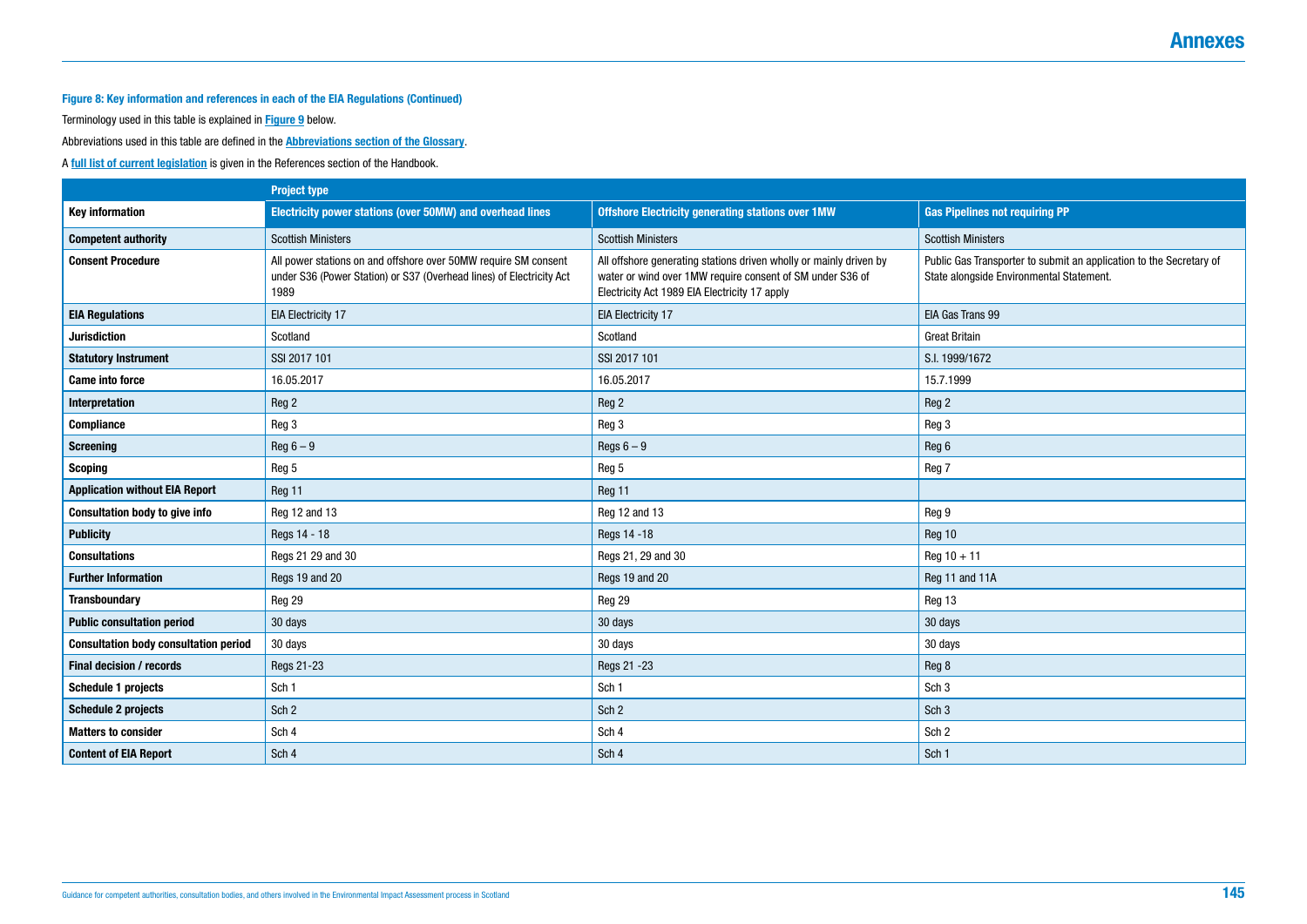### <span id="page-145-0"></span>**Figure 9: Terminology used in Figure 8**

| <b>Term</b>                   | <b>Meaning</b>                                                                                                     |
|-------------------------------|--------------------------------------------------------------------------------------------------------------------|
| <b>Interpretation</b>         | Interpretation, including definitions                                                                              |
| <b>Compliance</b>             | The requirement to comply with the regulations before granting consents                                            |
| <b>Screening</b>              | Screening to establish whether EIA will apply                                                                      |
| <b>Scoping</b>                | Scoping of the EIA Report                                                                                          |
| <b>Application without ES</b> | What happens where an application is made without an EIA Report                                                    |
| <b>SNH</b> to give info       | The provisions requiring SNH to give information to help the proposer compile the<br><b>EIA Report</b>             |
| <b>Publicity</b>              | The provisions for publicity                                                                                       |
| <b>Consultations</b>          | The requirements for consultations                                                                                 |
| <b>Further info</b>           | The powers to require additional information or evidence to be submitted                                           |
| <b>Transboundary</b>          | Provisions for dealing with potential transboundary effects affecting another EC<br>member state                   |
| <b>Public Cons period</b>     | The statutory minimum public consultation / notification period                                                    |
| <b>SNH Cons period</b>        | The statutory minimum period allowed for SNH to reply to a consultation (if<br>specified)                          |
| <b>Final decision/records</b> | The requirements for making and recording the Competent Authority's decision                                       |
| <b>Schedule 1 projects</b>    | The definition of schedule 1 projects                                                                              |
| <b>Schedule 2 projects</b>    | The definition of schedule 2 projects                                                                              |
| <b>Matters to consider</b>    | The matters to be considered when determining whether a project is EIA<br>development subject to the EIA procedure |
| <b>Content of EIA Report</b>  | The requirements for the content of EIA Report.                                                                    |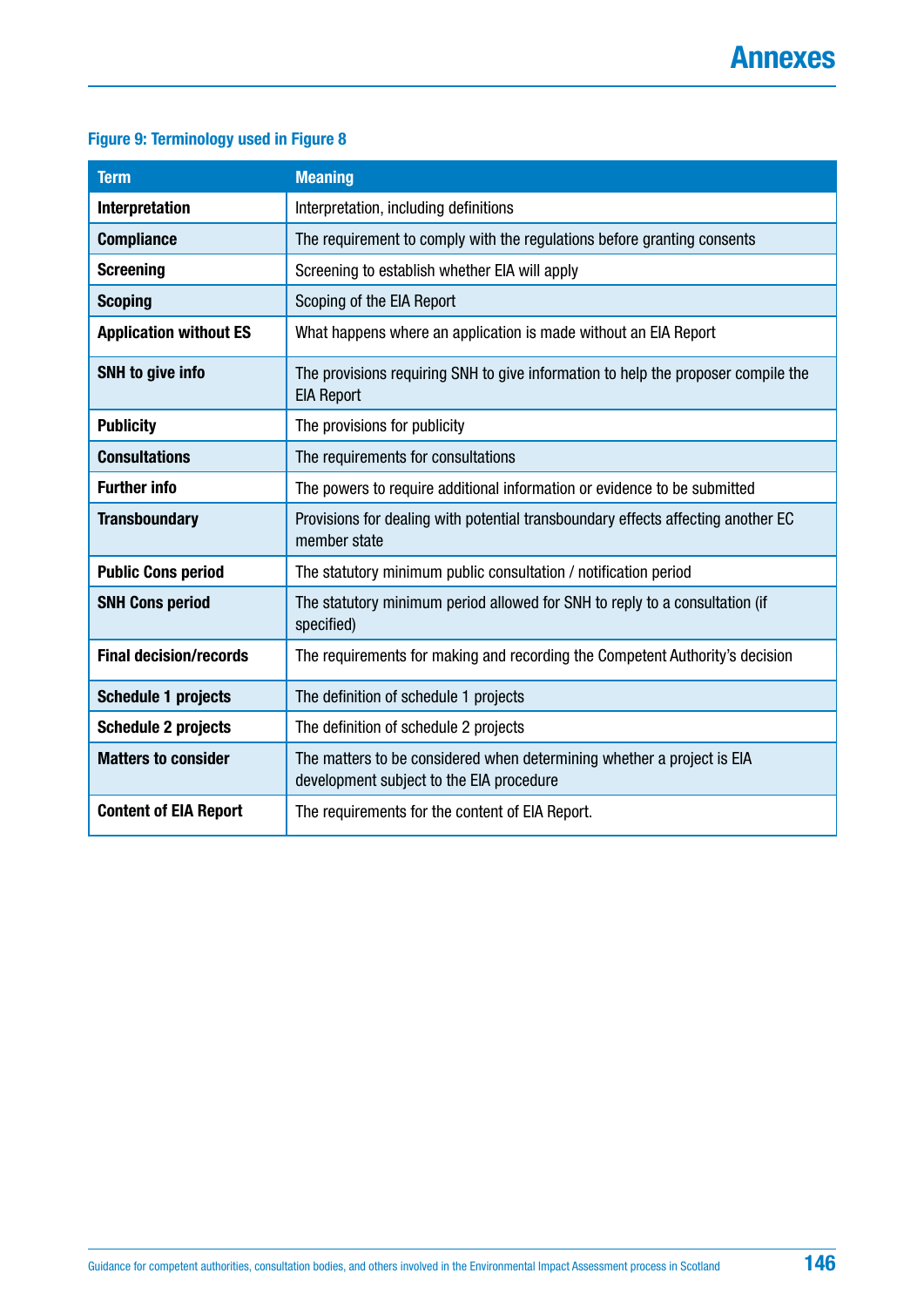

# **Annex 2: Projects requiring EIA**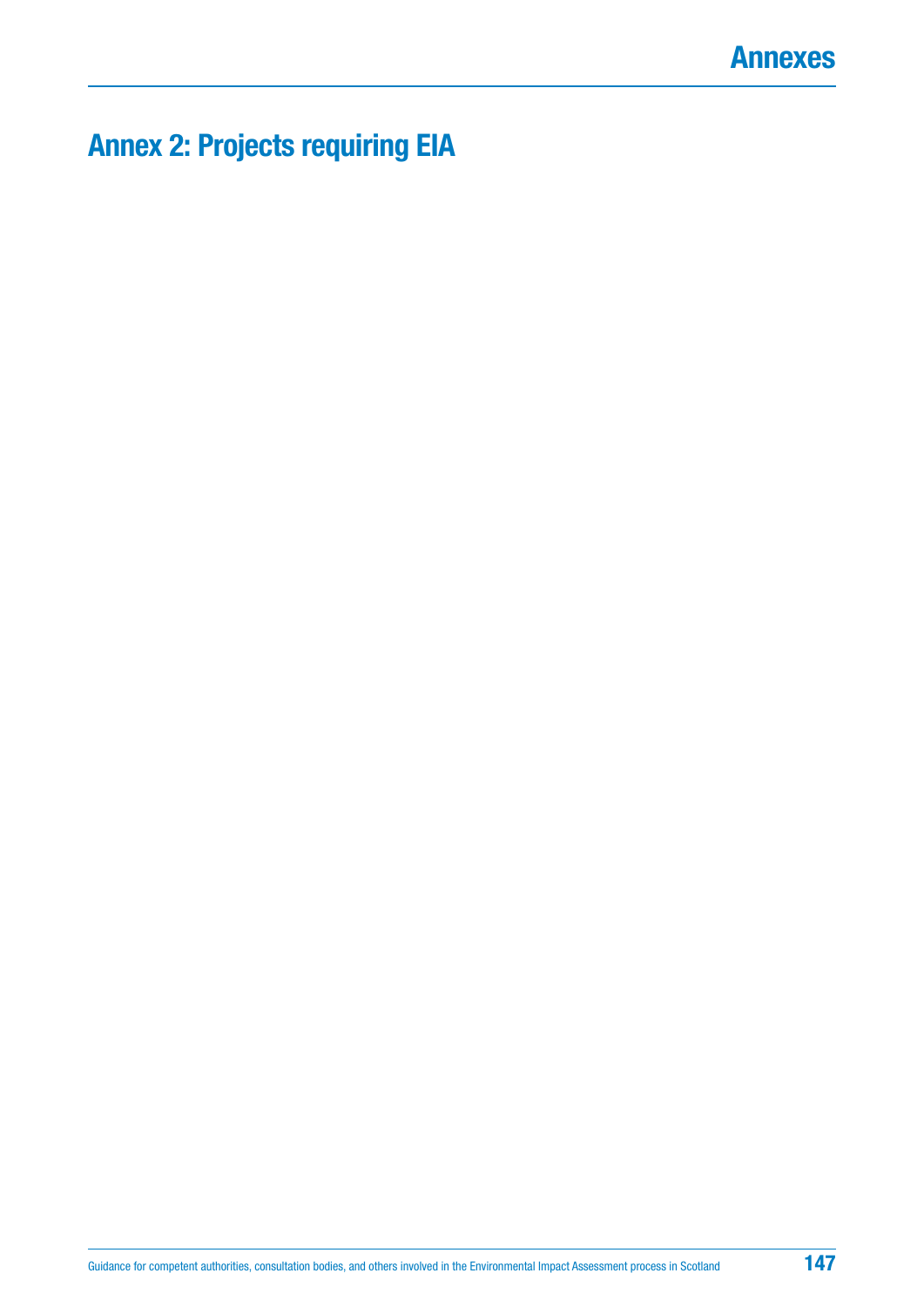## **Annex 1 Development**

Developments of a type identified in Annex 1 of the **[EIA Directive](http://ec.europa.eu/environment/eia/pdf/EIA_Directive_informal.pdf)** require EIA in every case. They are as follows:

- 1. Crude-oil refineries (excluding undertakings manufacturing only lubricants from crude oil) and installations for the gasification and liquefaction of 500 tonnes or more of coal or bituminous shale per day.
- 2. Thermal power stations and other combustion installations with a heat output of 300 megawatts or more and nuclear power stations and other nuclear reactors (except research installations for the production and conversion of fissionable and fertile materials, whose maximum power does not exceed one kilowatt continuous thermal load).
- 3. Installations for the reprocessing of irradiated nuclear fuel; installations designed for the production or enrichment of nuclear fuel; for the processing of irradiated nuclear fuel or high-level radioactive waste; for the final disposal of irradiated nuclear fuel; solely for the final disposal of radioactive waste; solely for the storage (planned for more than 10 years) of irradiated nuclear fuels or radioactive waste in a different site than the production site.
- 4. Integrated works for the initial smelting of cast-iron and steel. Installations for the production of non-ferrous crude metals (as described and further specified in Schedule 1(4) of the **[Planning Regulations](https://www.legislation.gov.uk/uksi/2017/571/contents/made)**).
- 5. Installations for the extraction of asbestos and for the processing and transformation of asbestos and products containing asbestos:
	- where the installation produces asbestos-cement products, with an annual production of more than 20,000 tonnes of finished products,
	- where the installation produces friction material, with an annual production of more than 50 tonnes of finished products, and
	- other cases where the installation will utilise more than 200 tonnes of asbestos per year.
- 6. Integrated chemical installations (as described and further specified in Schedule 1(6) of the **[Planning](https://www.legislation.gov.uk/uksi/2017/571/contents/made)  [Regulations](https://www.legislation.gov.uk/uksi/2017/571/contents/made)**).
- 7. Construction of motorways, express roads and other roads of four or more lanes and the realignment or widening of roads to provide 4 or more lanes where the road would be 10 km or more continuous length. Lines for long-distance railway traffic and airports with a basic runway length of 2,100m or more.
- 8. Trading ports and construction of piers for loading and unloading connected to land outside ports and also inland waterways and ports for inland-waterway traffic which permit the passage of vessels of over 1,350 tonnes.
- 9. Waste-disposal installations for the incineration or chemical treatment or landfill of hazardous waste.
- 10. Incineration or chemical treatment of non-hazardous wastes (installations with a capacity of more than 100 tonnes per day).
- 11. Ground water abstraction or artificial recharge schemes exceeding 10 million cubic metres per year.
- 12. Transfer of water resources other than piped drinking water between river basins above 100 million cubic metres per year or over 5% of flows where the abstracted river exceeds a flow of 2000 million cubic metres per year.
- 13. Waste water treatment plants (over 150,000 population equivalents).
- 14. Extraction of petroleum (more than 500 tonnes per day) and natural gas (over 500,000cubic metres per day).
- 15. Dams and similar installations, with water holdback capacity exceeding 10 million m.
- 16. Pipelines to transport oil, gas or chemicals (more than 40km long and 800mm diameter)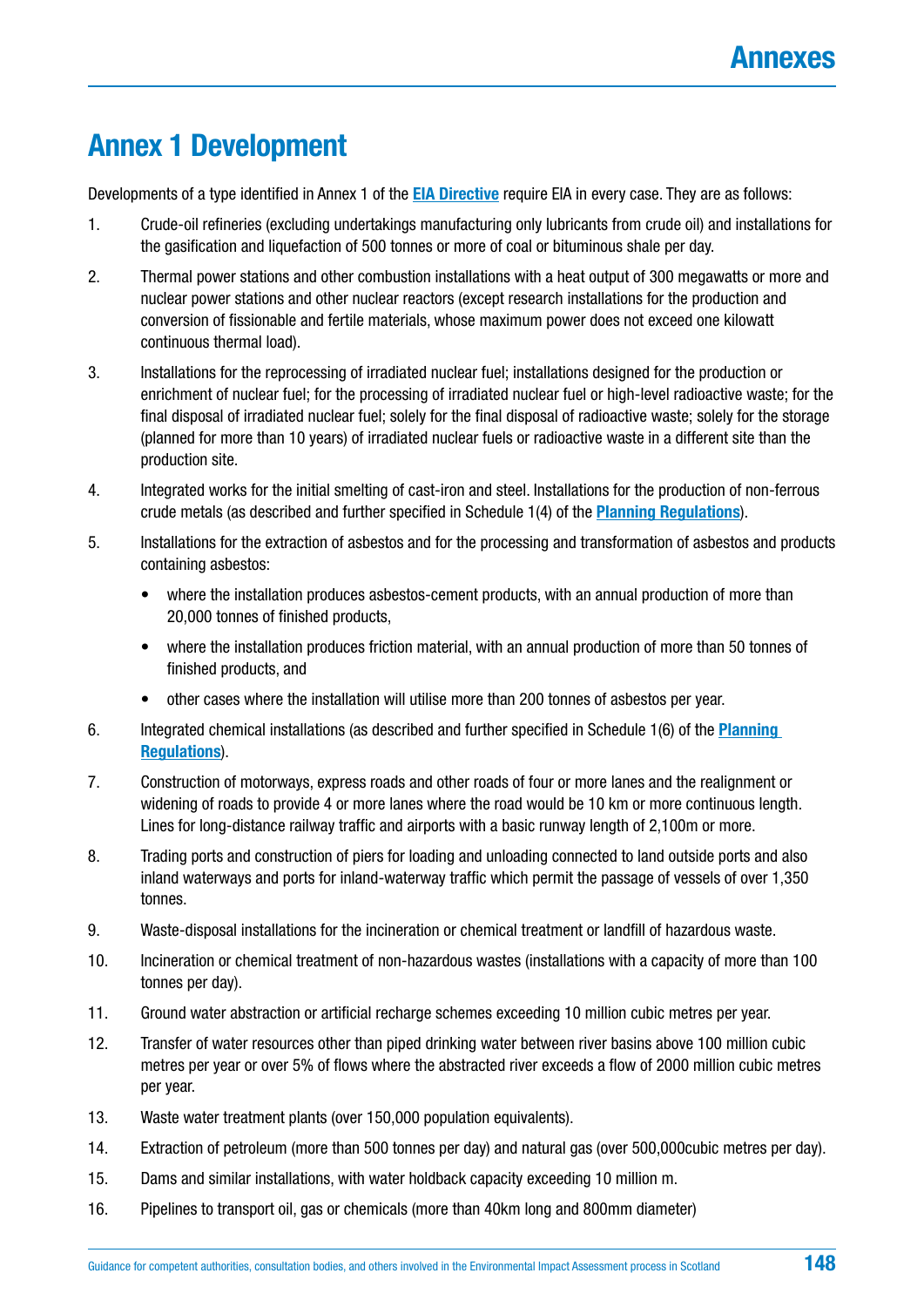- 17. Installations for intensive rearing of poultry or pigs above 85,000 broilers, 60,000 hens, 3,000 pigs over 30kg or 900 sows.
- 18. All pulp and those paper and board factories over 200 tonnes/day production.
- 19. Quarries and opencast mining (over 25 ha) and peat extraction (over 150 ha).
- 20. Installations for storage of petrol, petrochemical or chemical products (200,000 tonnes and over).
- 21. Storage sites for carbon dioxide in accordance with the CCs Directive.
- 22. Installations for capturing gases intended for storage under the CCS Directive where the capture is 1.5 Megatonnes or more per year.
- 23. Any change to or extension of development in this Annex 4 where the change or extension on its own meets the thresholds of this Annexe 4.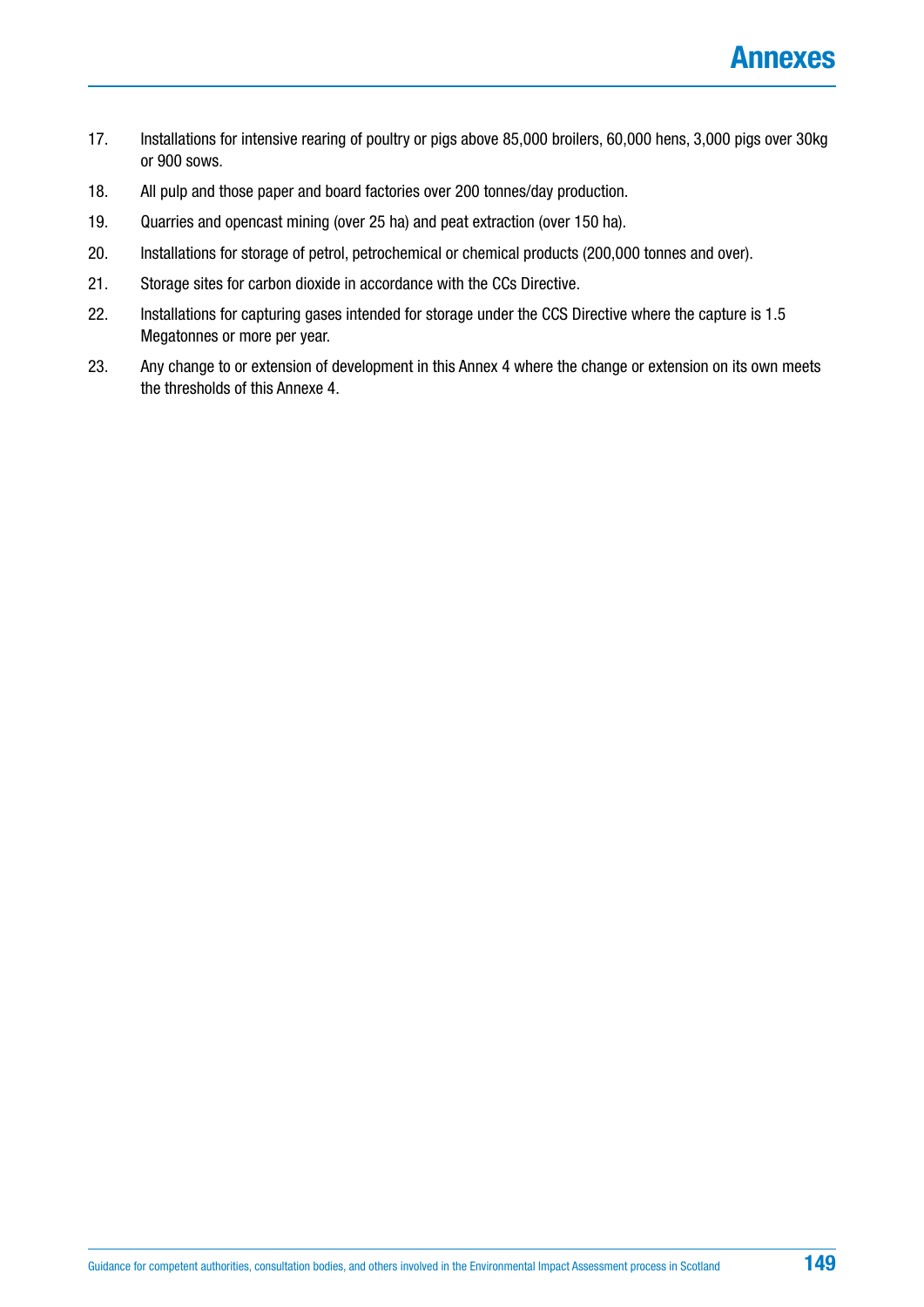## **Annex 2 Development**

Development of a type listed in Annex 2 of the **[EIA Directive](http://ec.europa.eu/environment/eia/pdf/EIA_Directive_informal.pdf)** requires assessment if it is likely to have significant effects on the environment by virtue of its nature, size or location.

| <b>Sector</b>                     | Column1:<br><b>Description of development</b>                                                                                        | Column 2:<br>Applicable thresholds/criteria                                                                                                                                                                                                                                                                                                                                                                                                   |
|-----------------------------------|--------------------------------------------------------------------------------------------------------------------------------------|-----------------------------------------------------------------------------------------------------------------------------------------------------------------------------------------------------------------------------------------------------------------------------------------------------------------------------------------------------------------------------------------------------------------------------------------------|
| 1. Agriculture and<br>aquaculture | 1(a) Projects for the use of uncultivated land or<br>seminatural areas for intensive agricultural<br>purposes                        | The area of the development exceeds 0.5 hectare                                                                                                                                                                                                                                                                                                                                                                                               |
|                                   | 1(b) Water management projects for agriculture,<br>including drainage projects but excluding<br>irrigation projects                  | i) the area of the works exceeds one hectare                                                                                                                                                                                                                                                                                                                                                                                                  |
|                                   | 1(c) Intensive livestock installations (unless<br>included in Schedule 1)                                                            | The area of new floorspace exceeds 500 square<br>metres                                                                                                                                                                                                                                                                                                                                                                                       |
|                                   | 1(d) Intensive fish farming                                                                                                          | (i) The installation resulting from the development<br>is designed to produce more than 10 tonnes of<br>dead weight fish per year;<br>(ii) where the development is situated in marine<br>waters, the development is designed to hold a<br>biomass of 100 tonnes or greater; or<br>(iii) the development will extend to 0.1 hectare or<br>more of the surface area of the marine waters,<br>including any proposed structures or excavations. |
|                                   | 1(e) Reclamation of land from sea                                                                                                    | All development                                                                                                                                                                                                                                                                                                                                                                                                                               |
| 2. Extractive<br><b>Industry</b>  | 2(a) Quarries, open-cast mining and peat<br>extraction (unless included in Schedule 1)                                               | All development except the construction of<br>buildings or other ancillary structures where the                                                                                                                                                                                                                                                                                                                                               |
|                                   | 2(b) Underground mining                                                                                                              | new floorspace does not exceed 1,000 square<br>metres                                                                                                                                                                                                                                                                                                                                                                                         |
|                                   | 2(c) Extraction of minerals by marine or fluvial<br>dredging                                                                         | All development                                                                                                                                                                                                                                                                                                                                                                                                                               |
|                                   | 2(d) Deep drillings, in particular -                                                                                                 | (i) In relation to any type of drilling, the area of the                                                                                                                                                                                                                                                                                                                                                                                      |
|                                   | (i) geothermal drilling;                                                                                                             | works exceeds 1 hectare; or<br>(ii) in relation to geothermal drilling and drilling for                                                                                                                                                                                                                                                                                                                                                       |
|                                   | (ii) drilling for the storage of nuclear waste<br>material;                                                                          | the storage of nuclear waste material, the drilling<br>is within 100 metres of any controlled waste                                                                                                                                                                                                                                                                                                                                           |
|                                   | (iii) drilling for water supplies;                                                                                                   |                                                                                                                                                                                                                                                                                                                                                                                                                                               |
|                                   | with the exception of drillings for investigating<br>the stability of the soil                                                       |                                                                                                                                                                                                                                                                                                                                                                                                                                               |
|                                   | 2(e) Surface industrial installations for the<br>extraction of coal, petroleum, natural gas and<br>ores, as well as bituminous shale | The area of the development exceeds 0.5 hectare                                                                                                                                                                                                                                                                                                                                                                                               |

#### **Figure 10: Schedule 2 Development**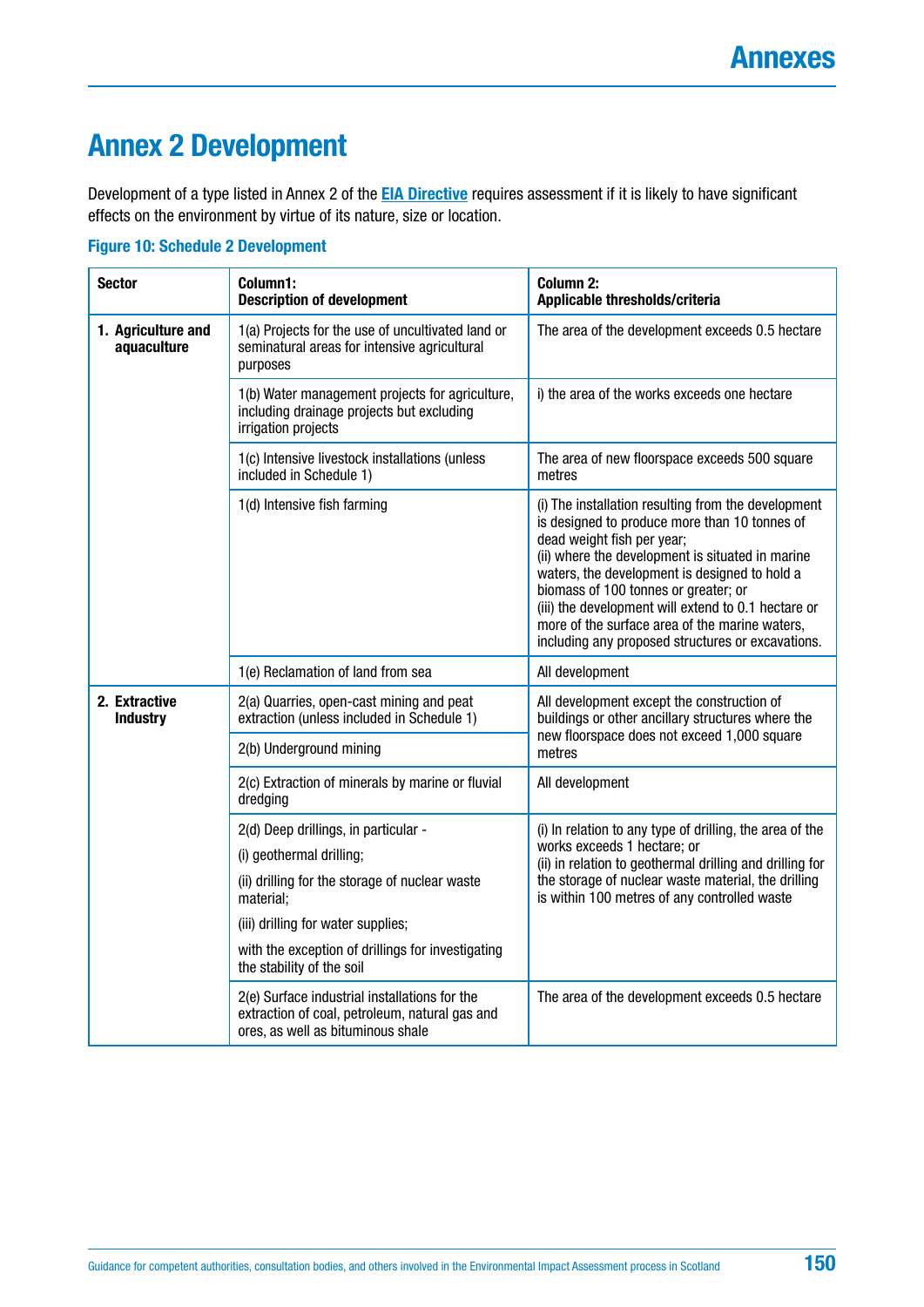| <b>Sector</b>      | Column1:<br><b>Description of development</b>                                                                              | Column 2:<br>Applicable thresholds/criteria                                                                                                                                                                                                     |  |
|--------------------|----------------------------------------------------------------------------------------------------------------------------|-------------------------------------------------------------------------------------------------------------------------------------------------------------------------------------------------------------------------------------------------|--|
| 3. Energy industry | 3(a) Industrial installations for the production of<br>electricity, steam and hot water (unless included<br>in Schedule 1) | The area of the development exceeds 0.5 hectare                                                                                                                                                                                                 |  |
|                    | 3(b) Industrial installations for carrying gas,<br>steam and hot water                                                     | The area of the works exceeds 1 hectare                                                                                                                                                                                                         |  |
|                    | 3(c) Surface storage of natural gas                                                                                        | (i) The area of any new building, deposit or                                                                                                                                                                                                    |  |
|                    | 3(d) Underground storage of combustible gases                                                                              | structure exceeds 500 square metres; or<br>(ii) a new building, deposit or structure is to be                                                                                                                                                   |  |
|                    | 3(e) Surface storage of fossil fuels                                                                                       | sited within 100 metres of any controlled waters                                                                                                                                                                                                |  |
|                    | 3(f) Industrial briquetting of coal and lignite                                                                            | The area of new floorspace exceeds 1,000 square<br>metres                                                                                                                                                                                       |  |
|                    | 3(g) Installations for the processing and storage<br>of radioactive waste (unless included in<br>Schedule 1)               | (i) The area of new floorspace exceeds 1,000<br>square metres; or<br>(ii) the installation resulting from the development<br>will require an authorisation or the variation of an<br>authorisation under the Radioactive Substances<br>Act 1993 |  |
|                    | 3(h) Installations for hydroelectric energy<br>production                                                                  | The installation is designed to produce more than<br>0.5 megawatts                                                                                                                                                                              |  |
|                    | 3(i) Installations for the harnessing of wind<br>power for energy production (wind farms)                                  | (i) The development involves the installation of<br>more than 2 turbines; or<br>(ii) the hub height of any turbine or height of any<br>other structure exceeds 15 metres.                                                                       |  |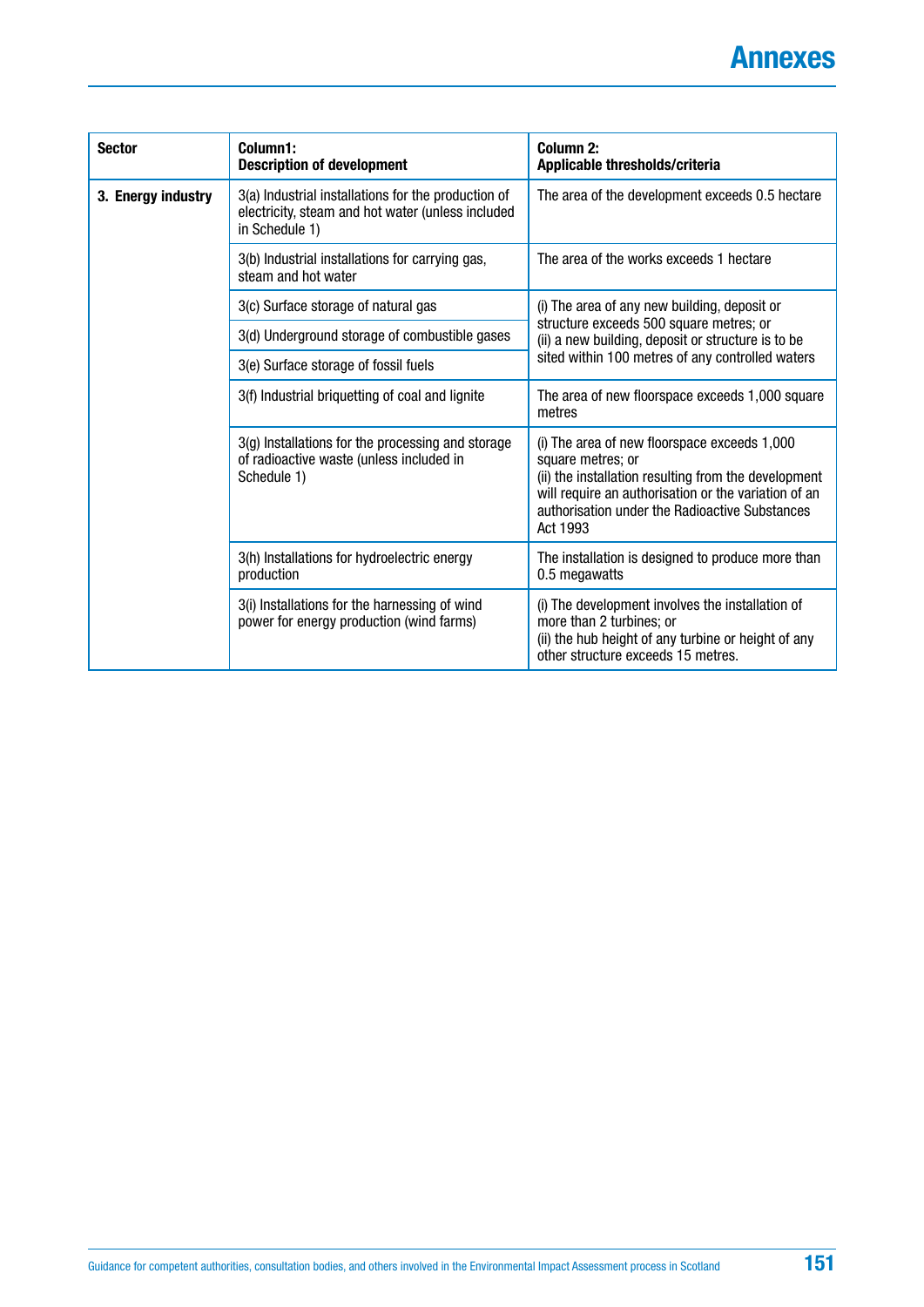| <b>Sector</b>                                | Column1:<br><b>Description of development</b>                                                                                                                                           | <b>Column 2:</b><br>Applicable thresholds/criteria        |
|----------------------------------------------|-----------------------------------------------------------------------------------------------------------------------------------------------------------------------------------------|-----------------------------------------------------------|
| 4. Production and<br>processing of<br>metals | 4(a) Installations for the production of pig iron or<br>steel (primary or secondary fusion) including<br>continuous casting                                                             | The area of new floorspace exceeds 1,000 square<br>metres |
|                                              | 4(b) Installations for the processing of ferrous<br>metals-                                                                                                                             |                                                           |
|                                              | (i) hot-rolling mills;                                                                                                                                                                  |                                                           |
|                                              | (ii) smitheries with hammers;                                                                                                                                                           |                                                           |
|                                              | (iii) application of protective fused metal coats                                                                                                                                       |                                                           |
|                                              | 4(c) Ferrous metal foundries                                                                                                                                                            |                                                           |
|                                              | 4(d) Installations for the smelting, including the<br>alloyage, of non- ferrous metals, excluding<br>precious metals, including recovered products<br>(refining, foundry casting, etc.) |                                                           |
|                                              | 4(e) Installations for surface treatment of metals<br>and plastic materials using an electrolytic or<br>chemical process                                                                |                                                           |
|                                              | 4(f) Manufacture and assembly of motor vehicles<br>and manufacture of motor-vehicle engines                                                                                             |                                                           |
|                                              | 4(g) Shipyards                                                                                                                                                                          |                                                           |
|                                              | 4(h) Installations for the construction and repair<br>of aircraft                                                                                                                       |                                                           |
|                                              | 4(i) Manufacture of railway equipment                                                                                                                                                   |                                                           |
|                                              | 4(j) Swaging by explosives                                                                                                                                                              |                                                           |
|                                              | 4(k) Installations for the roasting and sintering of<br>metallic ores                                                                                                                   |                                                           |
| 5. Mineral industry                          | 5(a) Coke ovens (dry coal distillation)                                                                                                                                                 | The area of new floorspace exceeds 1,000 square           |
|                                              | 5(b) Installations for the manufacture of cement                                                                                                                                        | metres.                                                   |
|                                              | 5(c) Installations for the production of asbestos<br>and the manufacture of asbestos-based<br>products (unless included in Schedule 1)                                                  |                                                           |
|                                              | 5(d) Installations for the manufacture of glass<br>including glass fibre                                                                                                                |                                                           |
|                                              | 5(e) Installations for smelting mineral substances<br>including the production of mineral fibres                                                                                        |                                                           |
|                                              | 5(f) Manufacture of ceramic products by burning,<br>in particular roofing tiles, bricks, refractory<br>bricks, tiles, stoneware or porcelain.                                           |                                                           |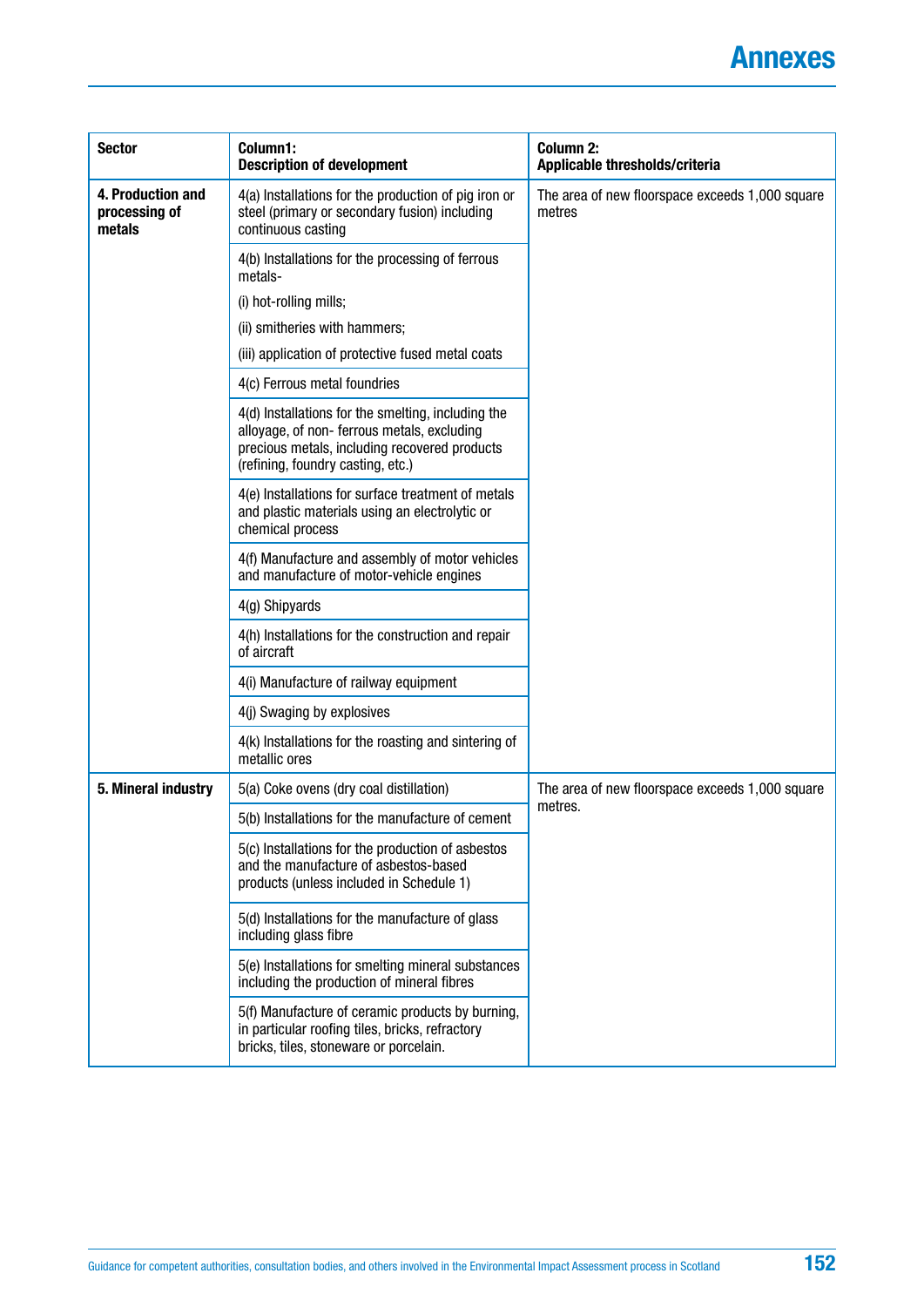| <b>Sector</b>                                               | Column1:<br><b>Description of development</b>                                                                                  | <b>Column 2:</b><br>Applicable thresholds/criteria                                                                |
|-------------------------------------------------------------|--------------------------------------------------------------------------------------------------------------------------------|-------------------------------------------------------------------------------------------------------------------|
| <b>6. Chemical</b><br>industry (unless                      | 6(a) Treatment of intermediate products and<br>production of chemicals                                                         | The area of new floorspace exceeds 1,000 square<br>metres                                                         |
| included in<br>Schedule 1)                                  |                                                                                                                                | (i) the area of any building or structure exceeds<br>0.05 hectare; or                                             |
|                                                             |                                                                                                                                | (ii) more than 200 tonnes of petroleum,<br>petrochemical or chemical products is to be<br>stored at any one time. |
|                                                             | 6(b) Production of pesticides and pharmaceutical<br>products, paint and varnishes, elastomers and<br>peroxides                 |                                                                                                                   |
|                                                             | 6(c) Storage facilities for petroleum,<br>petrochemical and chemical products                                                  |                                                                                                                   |
| 7. Food industry                                            | 7(a) Manufacture of vegetable and animal oils<br>and fats                                                                      | The area of new floorspace exceeds 1,000 square<br>metres.                                                        |
|                                                             | 7(b) Packing and canning of animal and<br>vegetable products                                                                   |                                                                                                                   |
|                                                             | 7(c) Manufacture of dairy products                                                                                             |                                                                                                                   |
|                                                             | 7(d) Brewing and malting                                                                                                       |                                                                                                                   |
|                                                             | 7(e) Confectionery and syrup manufacture                                                                                       |                                                                                                                   |
|                                                             | 7(f) Installations for the slaughter of animals                                                                                |                                                                                                                   |
|                                                             | 7(g) Industrial starch manufacturing installations                                                                             |                                                                                                                   |
|                                                             | 7(h) Fish-meal and fish-oil factories                                                                                          |                                                                                                                   |
|                                                             | 7(i) Sugar factories                                                                                                           |                                                                                                                   |
| 8. Textile, leather,<br>wood and paper<br><b>industries</b> | 8(a) Industrial plants for the production of paper<br>and board (unless included in Schedule 1)                                | The area of new floorspace exceeds 1,000 square<br>metres.                                                        |
|                                                             | 8(b) Plants for the pre-treatment (operations<br>such as washing, bleaching, mercerisation) or<br>dyeing of fibres or textiles |                                                                                                                   |
|                                                             | 8(c) Plants for the tanning of hides and skins                                                                                 |                                                                                                                   |
|                                                             | 8(d) Cellulose-processing and production<br><i>installations</i>                                                               |                                                                                                                   |
| 9. Rubber industry                                          | Manufacturing and treatment or elastomer-<br>based products.                                                                   | The area of new floorspace exceeds 1,000 square<br>metres.                                                        |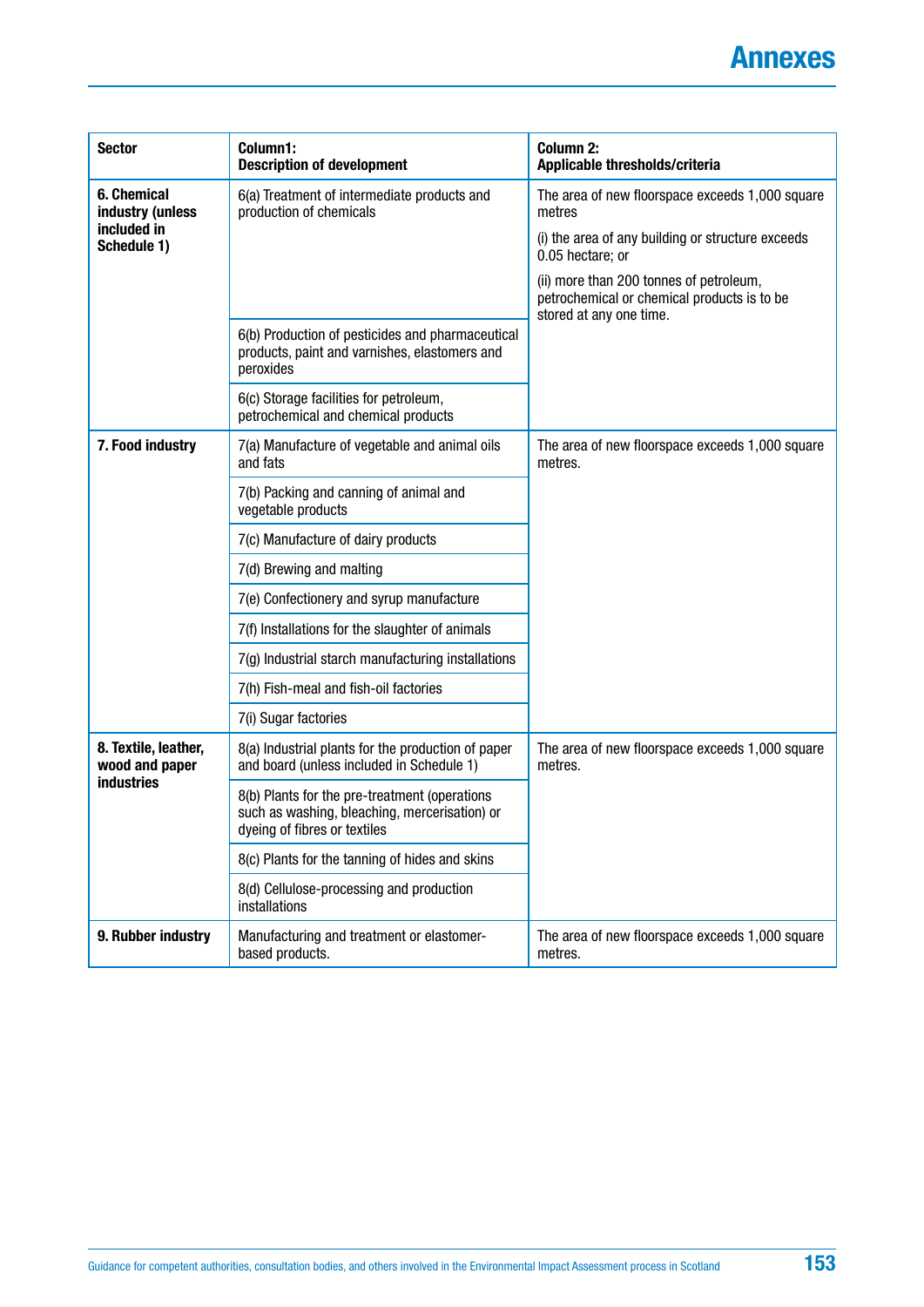| <b>Sector</b>      | Column1:<br><b>Description of development</b>                                                                                                                                                                                                                | <b>Column 2:</b><br>Applicable thresholds/criteria                                                                |
|--------------------|--------------------------------------------------------------------------------------------------------------------------------------------------------------------------------------------------------------------------------------------------------------|-------------------------------------------------------------------------------------------------------------------|
| 10. Infrastructure | 10(a) Industrial estate development projects                                                                                                                                                                                                                 | The area of the development exceeds 0.5 hectare.                                                                  |
| projects           | 10(b) Urban development projects, including the<br>construction of shopping centres and car parks,<br>sports stadiums, leisure centres and multiplex<br>cinemas                                                                                              |                                                                                                                   |
|                    | 10(c) Construction of intermodal transshipment<br>facilities and of intermodal terminals (unless<br>included in Schedule 1)                                                                                                                                  |                                                                                                                   |
|                    | 10(d) Construction of railways (unless included<br>in Schedule 1)                                                                                                                                                                                            | The area of the works exceeds 1 hectare.                                                                          |
|                    | 10(e) Construction of airfields (unless included in<br>Schedule 1)                                                                                                                                                                                           | (i) The development involves an extension to a<br>runway; or                                                      |
|                    |                                                                                                                                                                                                                                                              | (ii) the area of the works exceeds 1 hectare                                                                      |
|                    | 10(f) Construction of roads (unless included in<br>Schedule 1)                                                                                                                                                                                               | The area of the works exceeds 1 hectare.                                                                          |
|                    | 10(g) Construction of harbours and port<br>installations, including fishing harbours (unless<br>included in Schedule 1)                                                                                                                                      |                                                                                                                   |
|                    | 10(h) Inland-waterway construction not included<br>in Schedule 1, canalisation and floor-relief works                                                                                                                                                        |                                                                                                                   |
|                    | 10(i) Dams and other installations designed to<br>hold water or store it on a long-term basis<br>(unless included in Schedule 1)                                                                                                                             |                                                                                                                   |
|                    | 10(j) Tramways, elevated and underground<br>railways, suspended lines or similar lines of a<br>particular type, used exclusively or mainly for<br>passenger transport                                                                                        |                                                                                                                   |
|                    | 10(k) Oil and gas pipeline installations and                                                                                                                                                                                                                 | (i) The area of the works exceeds 1 hectare; or                                                                   |
|                    | pipelines for the transport of carbon dioxide<br>streams for the purposes of geological storage<br>(unless included in Schedule 1)                                                                                                                           | (ii) in the case of a gas pipeline, the installation<br>has a design operating pressure exceeding 7 bar<br>gauge. |
|                    | 10(I) Installations of long-distance aquaducts                                                                                                                                                                                                               |                                                                                                                   |
|                    | 10(m) Coastal work to combat erosion and<br>maritime works capable of altering the coast<br>through the construction, for example, of dykes,<br>moles, jetties and other sea defence works,<br>excluding the maintenance and reconstruction of<br>such works | All development                                                                                                   |
|                    | 10(n) Groundwater abstraction and artificial<br>groundwater recharge schemes not included in<br>Schedule 1                                                                                                                                                   | The area of the works exceeds 1 hectare.                                                                          |
|                    | 10(0) Works for the transfer of water resources<br>between river basins not included in Schedule 1                                                                                                                                                           |                                                                                                                   |
|                    | 10(p) Motorway service areas.                                                                                                                                                                                                                                | The area of the development exceeds 0.5 hectare.                                                                  |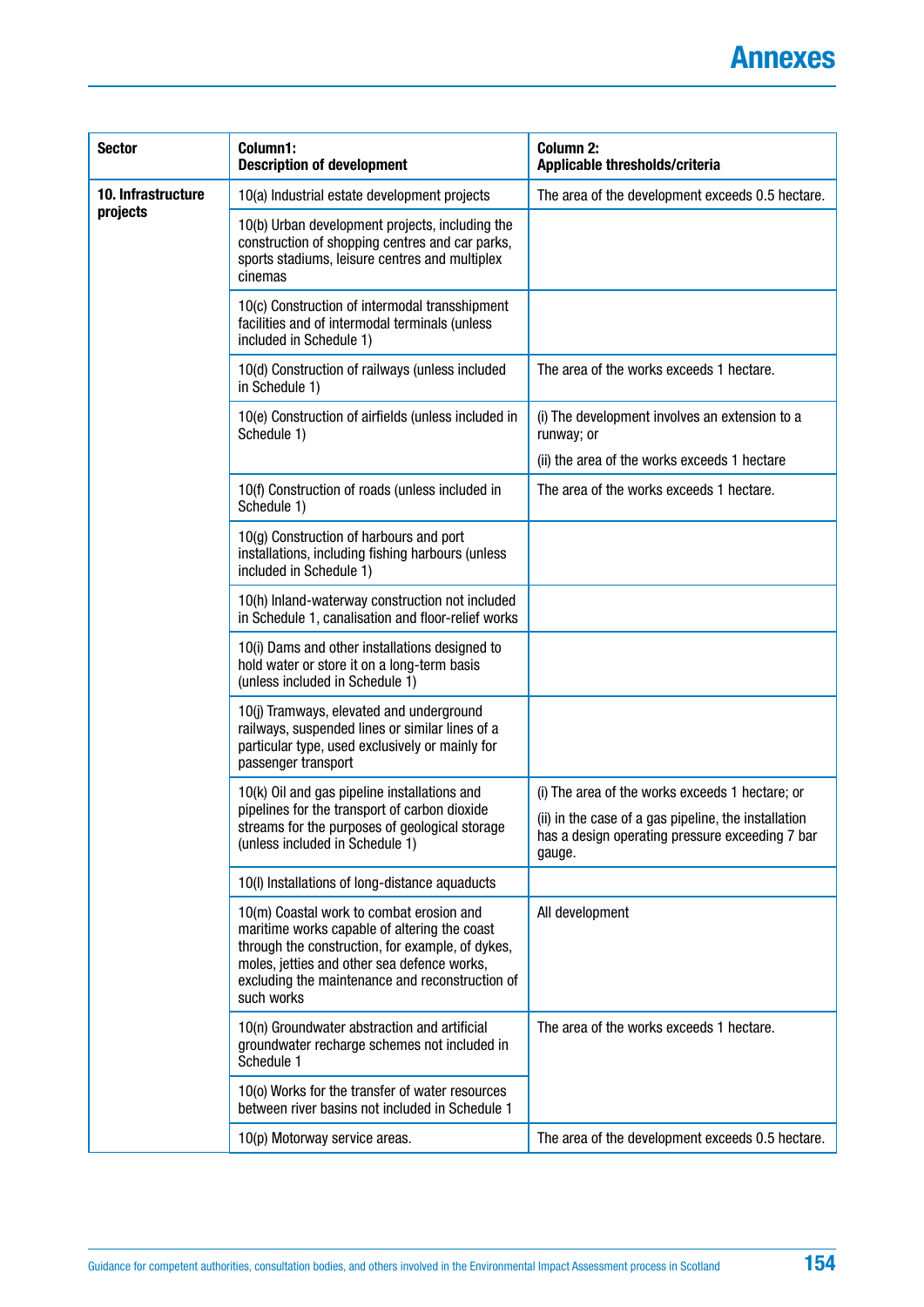| <b>Sector</b>      | Column1:<br><b>Description of development</b>                                                    | <b>Column 2:</b><br>Applicable thresholds/criteria                                                        |  |
|--------------------|--------------------------------------------------------------------------------------------------|-----------------------------------------------------------------------------------------------------------|--|
| 11. Other projects | 11(a) Permanent racing and test tracks for<br>motorised vehicles                                 | The area of the development exceeds 1 hectare.                                                            |  |
|                    | 11(b) Installations for the disposal of waste                                                    | (i) The disposal is by incineration; or                                                                   |  |
|                    | (unless included in Schedule 1)                                                                  | (ii) the area of the development exceeds 0.5<br>hectare;                                                  |  |
|                    |                                                                                                  | <b>or</b>                                                                                                 |  |
|                    |                                                                                                  | (iii) the installation is to be sited within 100 metres<br>of any controlled waters.                      |  |
|                    | 11(c) Waste-water treatment plants (unless<br>included in Schedule 1))                           | The area of development exceeds 1,000 square<br>metres                                                    |  |
|                    | 11(d) Sludge-deposition sites                                                                    | (i) The area of deposit or storage exceeds 0.5                                                            |  |
|                    | 11(e) Storage of scrap iron, including scrap<br>vehicles                                         | hectare; or<br>(ii) a deposit is to be made or scrap stored within<br>100 metres of any controlled waters |  |
|                    | 11(f) Test benches for engines, turbines or<br>reactors                                          | The area of new floorspace exceeds 1,000 square<br>metres                                                 |  |
|                    | 11(g) Installations for the manufacture of<br>artificial mineral fibres                          |                                                                                                           |  |
|                    | 11(h) Installations for the recovery or destruction<br>of explosive substances                   |                                                                                                           |  |
|                    | 11(i) Knackers' yards                                                                            |                                                                                                           |  |
| 12. Tourism and    | 12(a) Ski-runs, ski-lifts and cable cars and                                                     | (i) The area of the works exceeds 1 ha; or                                                                |  |
| leisure            | associated developments)                                                                         | (ii) the height of any building or other structure<br>exceeds 15 metres.                                  |  |
|                    | 12(b) Marinas                                                                                    | The area of the enclosed water surface exceeds<br>1,000 square metres.                                    |  |
|                    | 12(c) Holiday villages and hotel complexes<br>outside urban areas and associated<br>developments | The area of the development exceeds 0.5 ha.                                                               |  |
|                    | 12(d) Theme parks                                                                                |                                                                                                           |  |
|                    | 12(e) Permanent camp sites and caravan sites                                                     | The area of the development exceeds 1 ha.                                                                 |  |
|                    | 12(f) Golf courses and associated developments                                                   |                                                                                                           |  |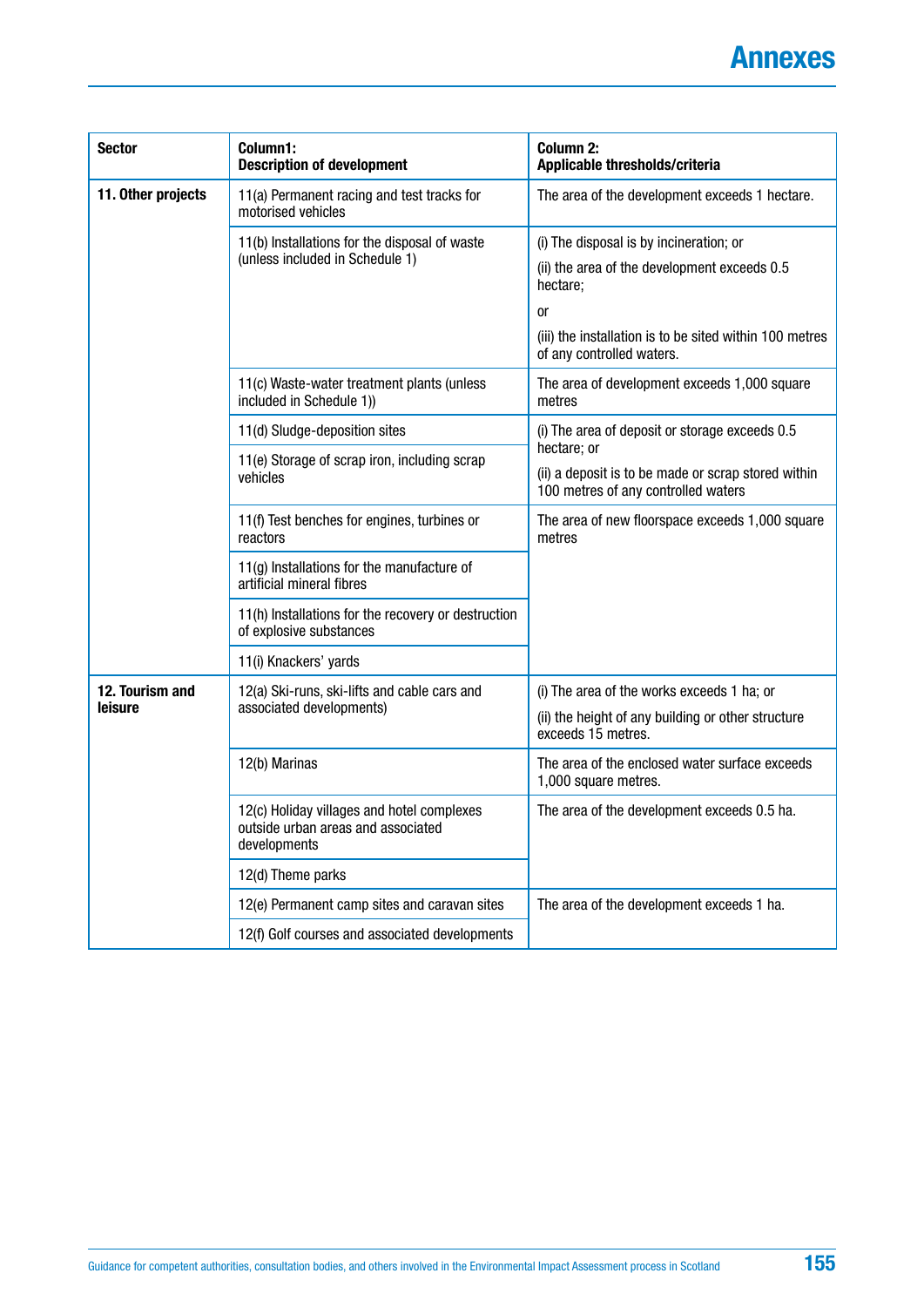| <b>Sector</b>                | Column1:<br><b>Description of development</b>                                                                                                                                                                                                                                                                                                                             | Column 2:<br>Applicable thresholds/criteria                                                                                                                                                                                                                                                                                                |  |
|------------------------------|---------------------------------------------------------------------------------------------------------------------------------------------------------------------------------------------------------------------------------------------------------------------------------------------------------------------------------------------------------------------------|--------------------------------------------------------------------------------------------------------------------------------------------------------------------------------------------------------------------------------------------------------------------------------------------------------------------------------------------|--|
| 13. Changes or<br>extensions | 13. Any change to or extension of development<br>of a description listed in Schedule 1 or in<br>paragraphs 1 to 12 of Column 1 of this table,<br>where that development is already authorised,<br>executed or in the process of being executed,<br>and the change or extension may have<br>significant adverse effects on the environment                                 | (i) In relation to development of a description<br>mentioned in Column 1 of this table, the<br>thresholds and criteria in the corresponding part<br>of Column 2 of this table applied to the<br>development as changed or extended<br>(ii) In relation to development of a description<br>mentioned in a paragraph in Schedule 1 indicated |  |
|                              | 14. Any change to or extension of development<br>of a description mentioned in Schedule 1 (other<br>than a change or extension following within<br>paragraph 23 of Schedule 1) where that<br>development is already authorised, executed or<br>in the process of being executed and the change<br>or extension may have significant adverse<br>effects on the environment | in Figure 11, the thresholds and criteria in Column<br>2 of the paragraph of this table indicated in Figure<br>11 applied to the development as changed or<br>extended                                                                                                                                                                     |  |
|                              | 15. Development of a description mentioned in<br>Schedule 1, undertaken exclusively or mainly for<br>the development and testing of new methods or<br>products and not used for more than two years.                                                                                                                                                                      | All development.                                                                                                                                                                                                                                                                                                                           |  |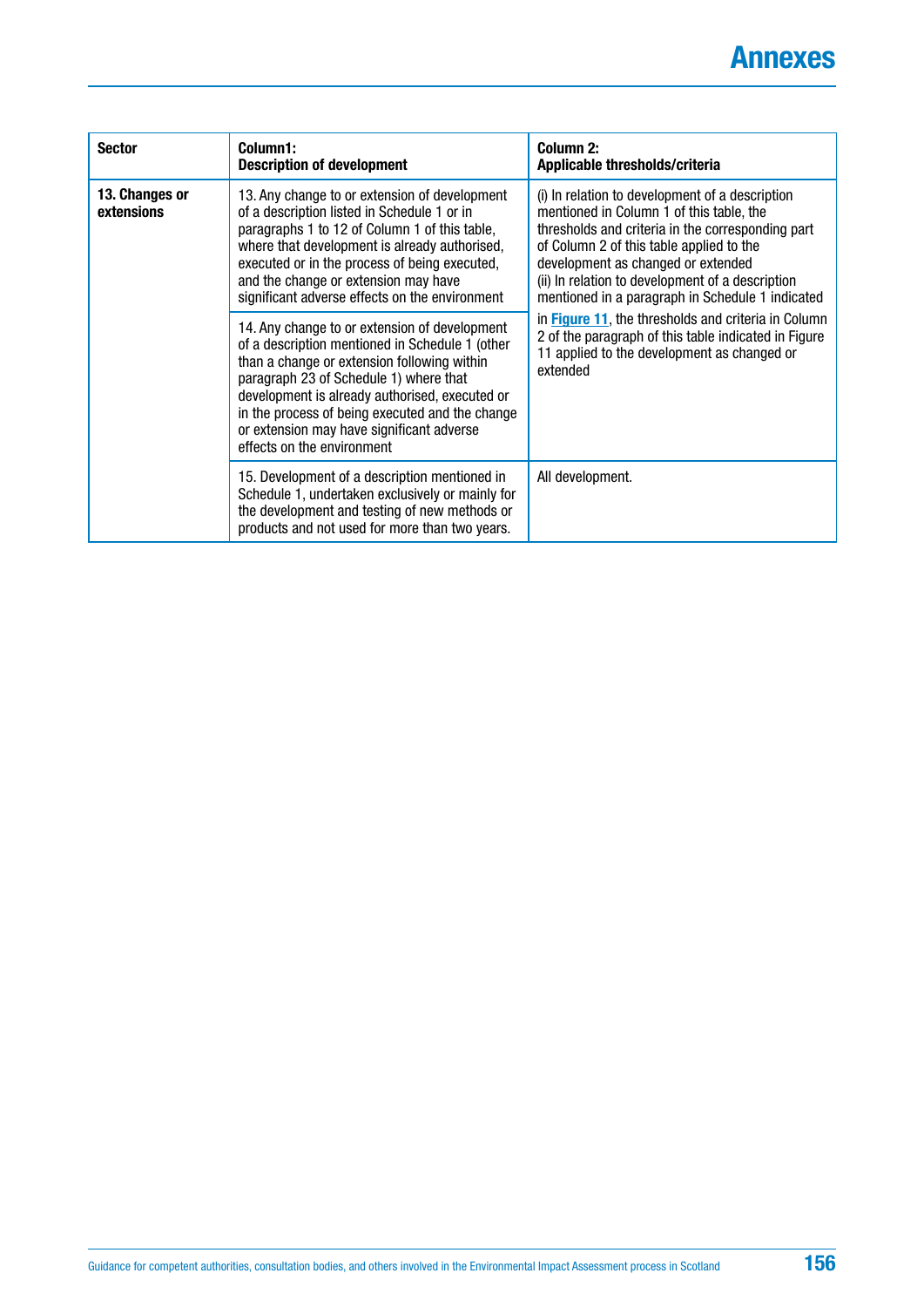### <span id="page-156-0"></span>**Figure 11: Schedule 1 Lookup Table**

| <b>Paragraph in Schedule 1</b> | <b>Paragraph in Figure 10</b>   |
|--------------------------------|---------------------------------|
| $\mathbf{1}$                   | 6(a)                            |
| 2(1)                           | 3(a)                            |
| 2(2)                           | 3(g)                            |
| 3                              | 3(g)                            |
| 4                              | 4                               |
| 5                              | $\overline{5}$                  |
| 6                              | 6(a)                            |
| 7(1)                           | 10(d) (in relation to railways) |
| 7(1)                           | 10(e) (in relation to airports) |
| $7(2)$ and $(3)$               | 10(f)                           |
| 8(1)                           | 10(h)                           |
| 8(2)                           | 10(g)                           |
| 9                              | 11(b)                           |
| 10                             | 11(b)                           |
| 11                             | 10(n)                           |
| 12                             | 10(0)                           |
| 13                             | 11(c)                           |
| 14                             | 2(e)                            |
| 15                             | 10(i)                           |
| 16                             | 10(k)                           |
| 17                             | 1(c)                            |
| 18                             | 8(a)                            |
| 19                             | 2(a)                            |
| 20                             | 6(c)                            |
| 21                             | 3(j)                            |
| 22                             | 3(j)                            |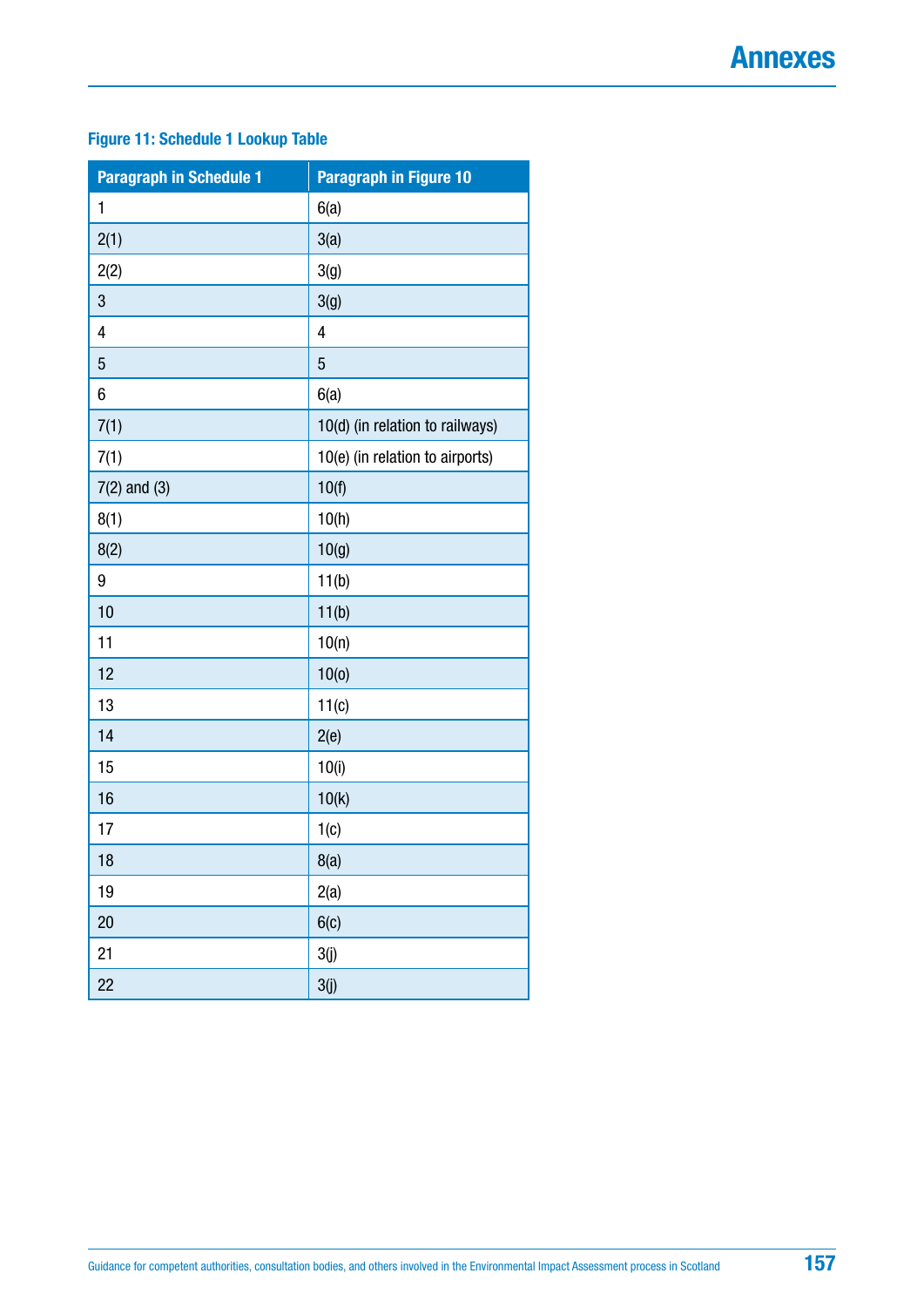## **Selection criteria for screening schedule 2 development**

These criteria are specified in Regulation 4(5) and Schedule 3 of the principal regulations. This is a reproduction of Schedule 3 of the Regulations as given in **[Circular 1/2017](http://www.gov.scot/Resource/0051/00518122.pdf)** (see also paragraphs 24, 28, 32, 53, of the Circular).

### **Characteristics of development**

- 1. The characteristics of development must be considered having regard, in particular, to:
	- a. the size and design of the development;
	- b. cumulation with other existing development and/or approved development;
	- c. the use of natural resources, in particular land, soil, water and biodiversity ;
	- d. the production of waste;
	- e. pollution and nuisances;
	- f. the risk of major accidents, and/or disasters which are relevant to the project concerned, including those caused by climate change, in accordance with scientific knowledge;
	- g. the risks to human health (for example due to water contamination or air pollution).

### **Location of development**

2. The environmental sensitivity of geographical areas likely to be affected by development must be considered having regard, in particular, to:-

- a. the existing and approved land use;
- b. the relative abundance, availability, quality and regenerative capacity of natural resources (including soil, land, water and biodiversity) in the area and its underground;
- c. the absorption capacity of the natural environment, paying particular attention to the following areas:
	- i. wetlands, riparian areas, river mouths;
	- ii. coastal zones and the marine environment;
	- iii. mountain and forest areas;
	- iv. nature reserves and parks;
	- v. european sites and other areas classified or protected under national legislation;
	- vi. areas in which there has already been a failure to meet the environmental quality standards, laid down in Community legislation and relevant to the project, or in which it is considered that there is such a failure;
	- vii. densely populated areas;
	- viii. landscapes and sites of historical, cultural or archaeological significance.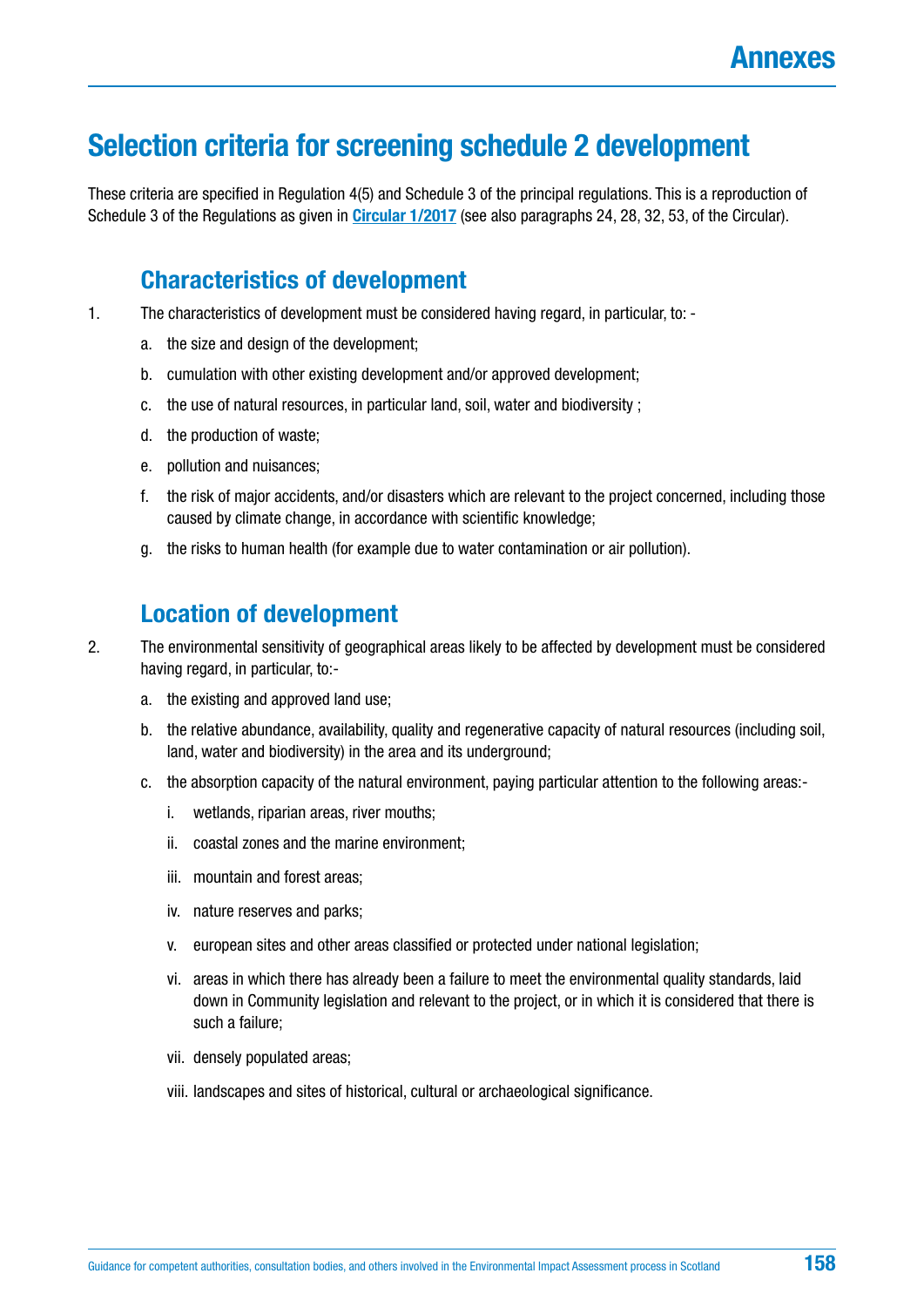## **Characteristics of the potential impact**

- 3. The potential significant effects of development must be considered in relation to criteria set out under paragraphs 1 and 2 above, with regard to the impact of the development on the factors specified in Regulation 3A(3),taking into account –
	- a. the magnitude and special extent of the impact (for example geographical area and size of the population likely to be affected);
	- b. the nature of the impact;
	- c. the transfrontier nature of the impact;
	- d. the intensity and complexity of the impact;
	- e. the probability of the impact;
	- f. the expected onset, duration, frequency and reversibility of the impact;
	- g. the cumulation of the impact with the impact of other existing and/or approved development;
	- h. the possibility of effectively reducing the impact.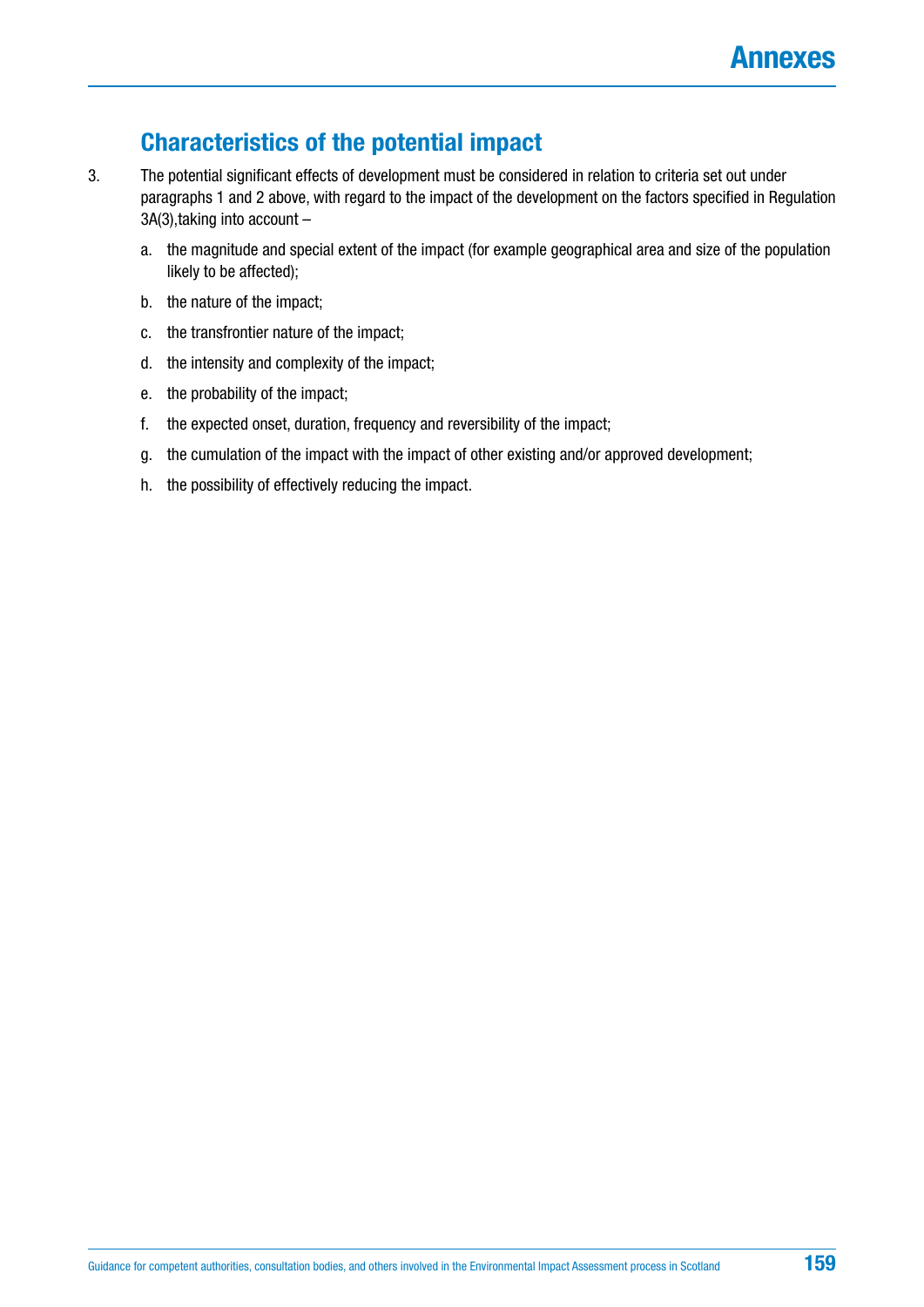## **Annex 3: Development of EIA in Scotland**

## **First UK Examples in Scotland**

The first examples of Environmental Impact Assessment in the UK occurred in Scotland, in the early 1970's, in relation to the major infrastructure developments for North Sea oil and gas installations on the Firth of Forth. These commendable early attempts to use the process of Environmental Impact Assessment were entirely voluntary. Environmental Impact Assessment was not introduced as a statutory requirement until 1988. This section briefly outlines the historical development of Environmental Assessment, internationally and nationally, to provide an understanding as to why the process was introduced, its original intentions and to shed light on the current approaches to Environmental Impact Assessment.

## **International Recognition of the Need for Environmental Impact Assessment**

A number of factors contributed to the international recognition of the need for and the development of Environmental Impact Assessment. These included:

- The apparent failure of traditional project appraisal techniques such as Cost/Benefit Analysis (CoBA) to account for intangible environmental effects.
- The growth of environmental awareness particularly in the United States.
- The recognition that the efficiency and profitability of some commercial projects had been affected by the consequent environmental changes they brought about and that unforeseen risks associated with such impacts could be environmentally damaging and commercially unacceptable.
- A number of widely reported disasters which highlighted the risks to the environment from human activities such as: the mercury poisoning from a factory in Minamata, Japan (1952-1960); recognition of the effects of the Aswan Dam on the fertility of the Nile valley; and the Torry Canyon oil spill in the English Channel (1967).

## **US Legislation 1969**

The first legislation requiring environmental assessment was enacted in the US in 1969. The National Environmental Policy Act was adopted by the Nixon administration in 1970. Amongst other things, the Act required federal agencies to include in every recommendation for legislation, and other major federal actions that may significantly affect the quality of the human environment, a detailed statement to assess:

- the environmental impacts of the proposed action
- any unavoidable adverse environmental effects should the proposal go ahead
- alternatives to the proposed action
- relationship between local short term uses of man's environment and the maintenance and enhancement of long term productivity
- any irreversible and irretrievable commitments of resources which would be involved

Despite considerable teething problems many of the NEPA's ideas and provisions became widely accepted and it formed a recognised model for Environmental Impact Assessment adopted or adapted by a number of countries around the world.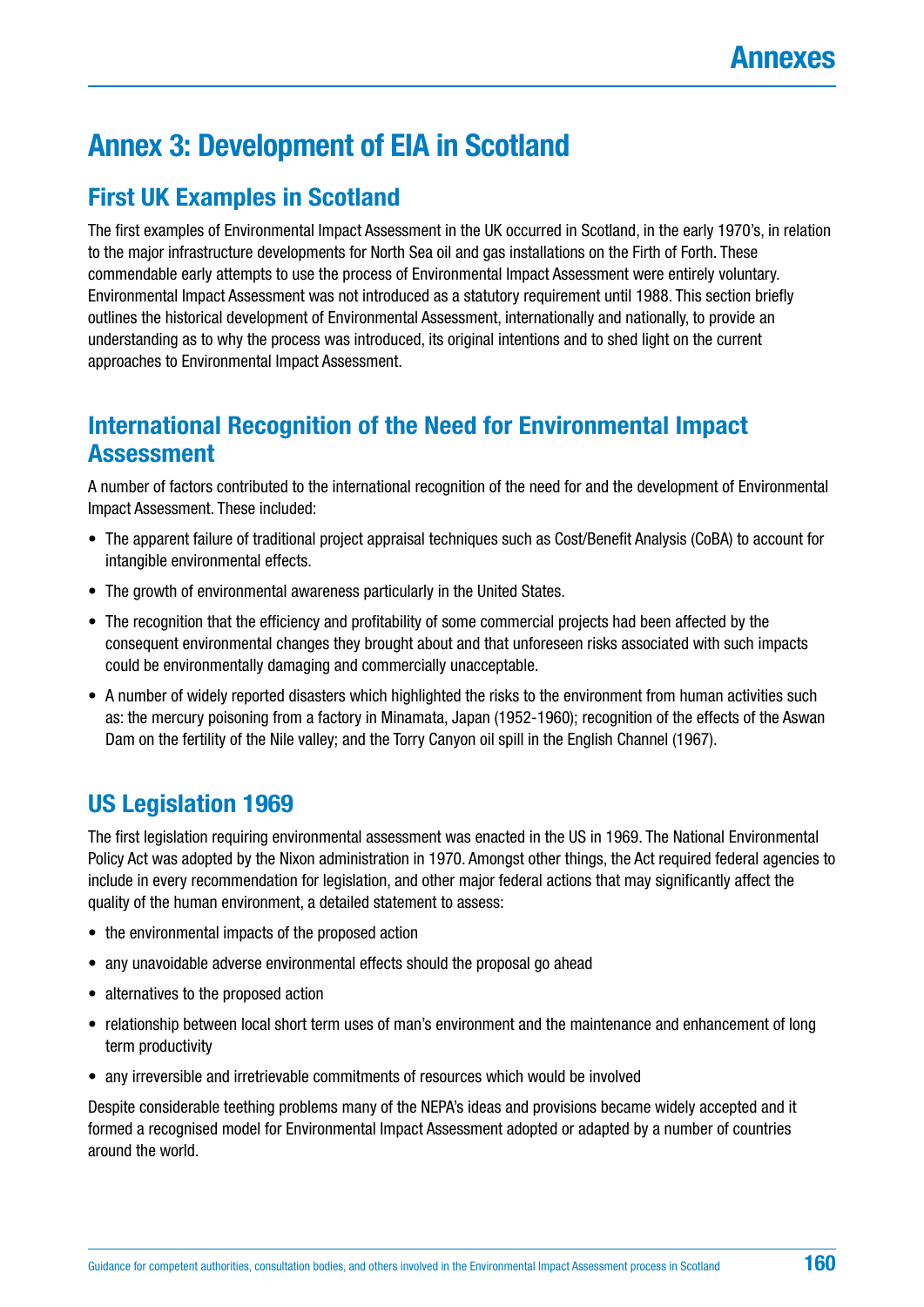## **Early UK Initiatives**

In the UK the Department of Environment commissioned a report in 1974 which was intended to examine the scope for and feasibility of introducing Environmental Impact Assessment into UK procedures. The report was produced by John Catlow and Geoffrey Thirlwall, in 1976, and eventually published by the Department in 1977(36). The recommendations of that report were progressed so slowly that they were eventually overtaken by the EC Directive requiring Member States to introduce domestic legislation to comply. This, effectively, led to the implementation of many of the recommendations in the 1977 report, but not all of the report's main conclusions have been adopted in statutory form, although many remain relevant as good practice rather than mandatory requirements.

For example, the 1977 report recognised that analysis should commence early in the preparation of the development proposal to be useful as a design tool and to examine alternatives; that analysis should include economic and social impacts as well as those affecting the physical environment; that the study should be carried out by a team of experts, from a wide range of disciplines, and should be supervised by the planning authority and proposer in cooperation; and that a responsible authority should determine what environmental impacts are likely to be relevant and therefore should be included in the analysis.

The 1977 report envisaged only a small number of projects ever being appropriate for Environmental Impact Assessment but it soon became evident from the EC Directive that many more projects would have to comply.

## **The First EC Directive**

The EC Directive itself had proved to be controversial. It had been circulated as a draft as early as 1980 but there had been severe delays in reaching a standard and policy acceptable to all Member States, some of whom already had Environmental Impact Assessment provisions of their own. Eventually, compromises were found and Environmental Assessment procedures were formally introduced into the European Community through **[the Directive 85/337/EEC](file:///\\HES.SCOT\SharedData\DCGROUP_LH1\Heritage\Strategic%20Team\Projects\SNH%20HES%20EIA%20Handbook\Work%20in%20progress%20-%20do%20not%20edit\Directive%2085\337\EEC)**, "The Assessment of the Effects of Certain Public and Private Projects on the Environment". It allowed three years for Member States to implement the proposals through national legislation. UK Regulations were first introduced just after the compliance date, in July 1988, but gaps in compliance have led to a continuing series of further Regulations, those relevant in Scotland being listed in Annexe 2 of this Handbook.

The principal aims of the Directive were:

- to ensure that the environmental consequences of new development were known and taken into account before any consent could be granted
- to encourage proposers to consider environmental concerns from the earliest stage of project planning and design, when potentially adverse effects can be most effectively and economically addressed

It follows from this second objective that proposers were responsible for having the analysis carried out, and needed to promote interaction between project design and environmental concerns.

The Directive consisted of 14 articles and 3 annexes. The major provisions are listed below:

- Member States must adopt 'all measures necessary' to ensure that 'before consent is given, projects likely to have significant effects on the environment by virtue, among other things, of their nature, size or location are made subject to an assessment with regard to their environmental effects'.
- Requirements may be integrated into the existing consent procedures of individual states which were allowed considerable discretion in implementation.
- Exemptions from Environmental Assessment requirements could be made in exceptional circumstances.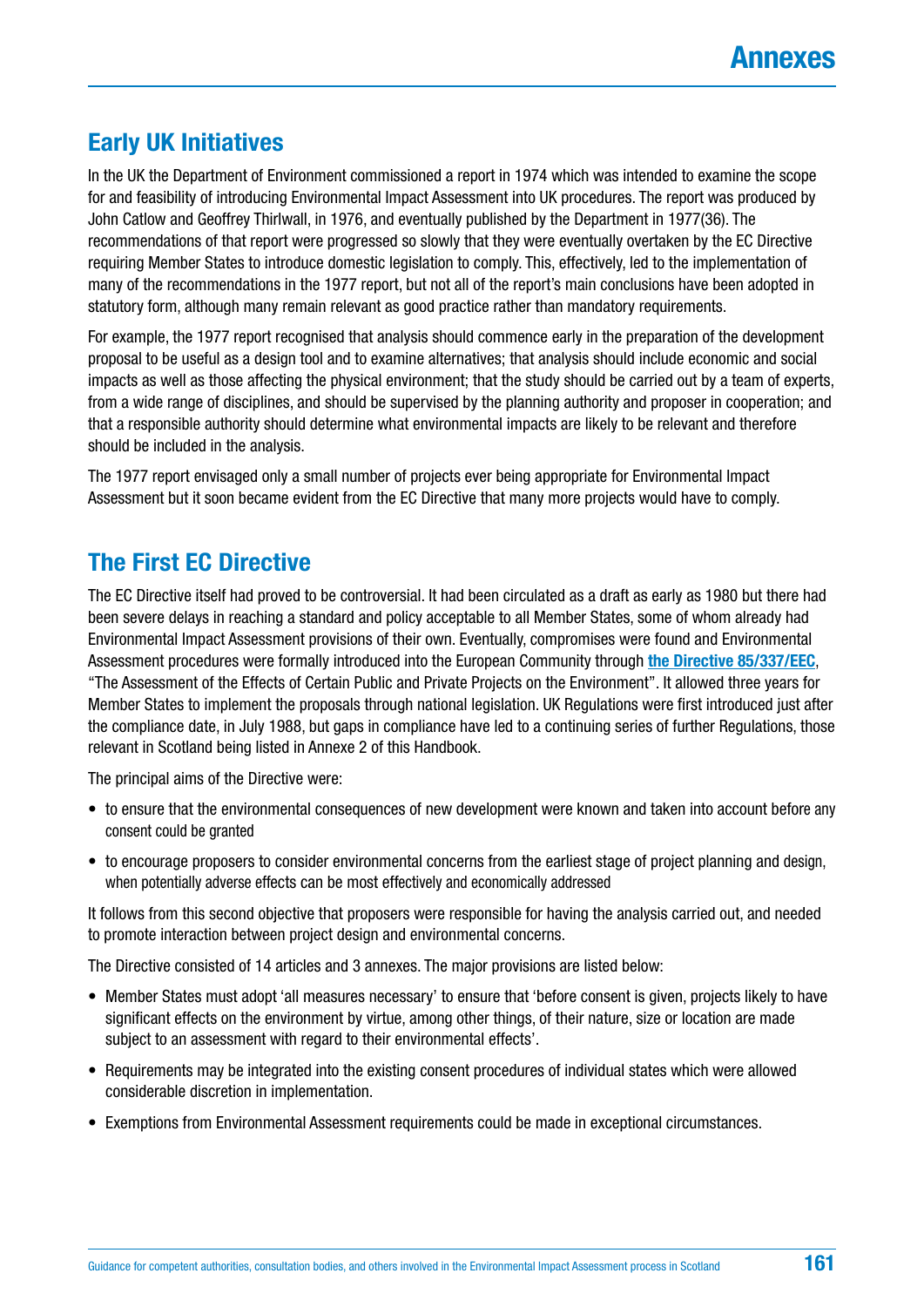- The types of development affected were those which were "likely to have significant effects on the environment" and were listed in two Annexes to the Directive: Schedule 1 Projects which should always be subject to Environmental Assessment; and Schedule 2 Projects which may be subject to Environmental Assessment 'if their characteristics so require'.
- Member States were required to develop criteria for deciding when projects listed in Schedule 2 should be subject to Environmental Assessment and to review these criteria periodically.
- The information which should be included in an Environmental Statement was specified, in Annex III, but the Directive did not prescribe assessment methods.

## **Experience of Statutory Environmental Assessment in the UK and Scotland**

Over 1000 environmental statements were submitted in the first five years following the introduction of statutory Environmental Assessment in the UK, in 1988. By February 1999, 347 Environmental Statements had been submitted in Scotland, in respect of all kinds of projects that are subject to Environmental Impact Assessment. 37 of these related to Schedule 1 projects, the others related mainly to minerals (92), waste (66), wind energy (27) and urban projects (32). Self-evidently, this far exceeds the number envisaged by the Government and means that Environmental Impact Assessment is now a well-established and by no means uncommon procedure. The number of Environmental Assessment cases further increased owing to the revised Regulations in 1999 widening the scope of projects requiring EIA.

### **Standards and Effectiveness of Environmental Assessment**

The debate about Environmental Assessment used to be focused on the number of projects that ought to be subject to assessment and whether there is a need for Environmental Impact Assessment in particular cases. However, it has extended to include a debate about the standards of Environmental Statements and the effectiveness of the procedures. Important research projects, separately undertaken on behalf of the IEA (26), DoE (27) and RSPB (25), have exhibited remarkably consistent conclusions which include a distinct improvement in the quality of Environmental Statements since about 1992.

This appears to be the direct consequence of several important factors, namely:

- the wider availability and use of published good practice guidance;
- the increasing level of experience of Environmental Impact Assessment particularly in consultancies that have prepared several Environmental Statements;
- a wider recognition that Environmental Assessment can be a useful and positive contribution to project design and management;
- the increasing proportion of Environmental Statements that have been subject to prior scoping and consultation;
- the increasing experience of proposers, Competent Authorities and consultees in dealing with Environmental Impact Assessment and knowing what information to require and how to deal with it.

The best Environmental Statements have been those which involved:

- thorough scoping and continuing consultation:
- experienced assessors working in well-co-ordinated, multi-disciplinary teams with qualified experts dealing with specific topics;
- thorough survey and diligent research to provide comprehensive and up to date information based on standard survey methods;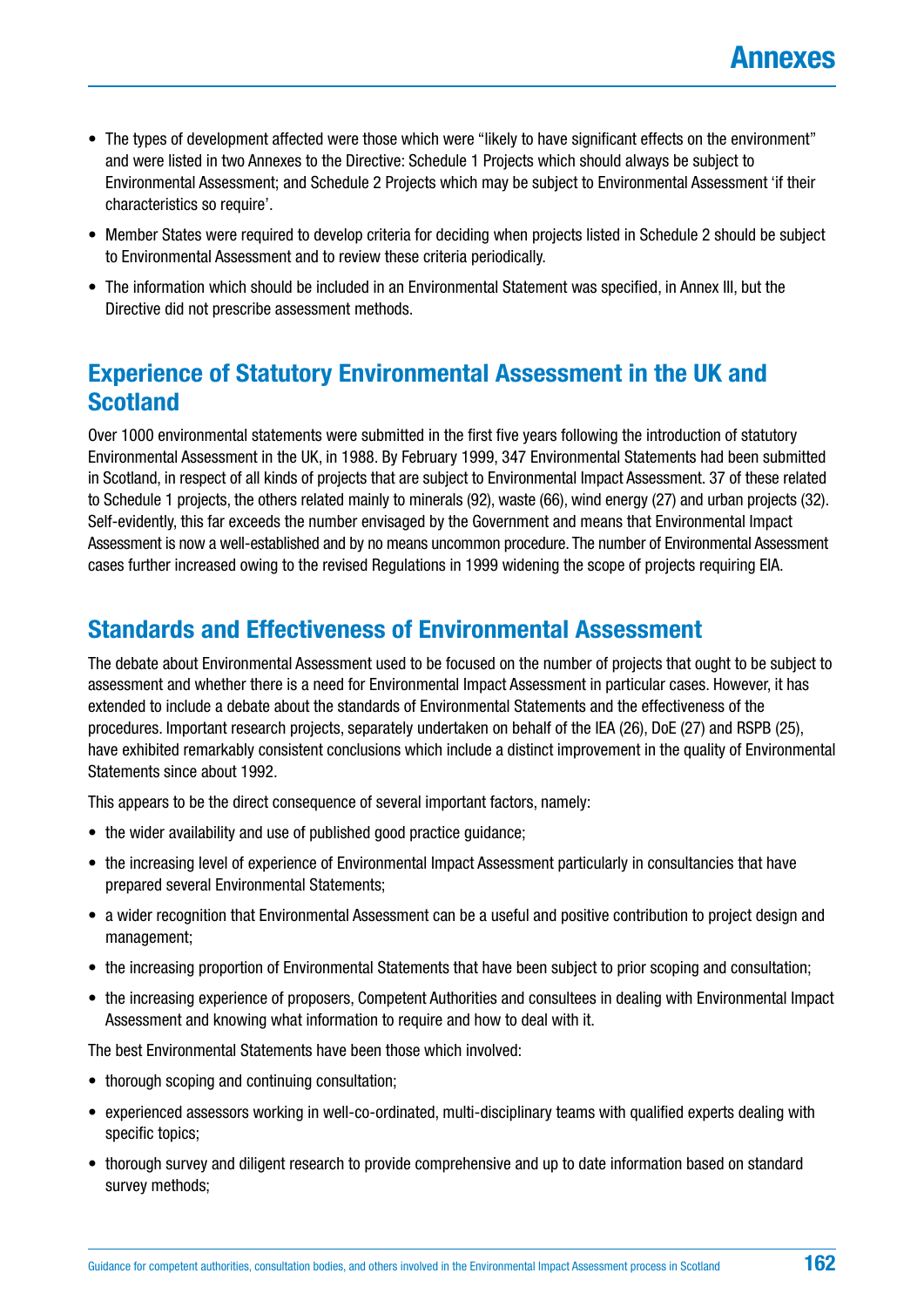- objective and impartial analysis of information using good practice techniques;
- clear identification of the nature, scale and significance of all relevant impacts;
- acknowledging limitations in data and understanding of impacts;
- a clear description of all mitigating measures, their effects and effectiveness and how they would be guaranteed;
- a commitment to mitigation, monitoring, review and remedial procedures.

The poorer Environmental Statement were those that:

- failed or inadequately attempted to carry out early liaison and scoping of the issues:
- failed or inadequately attempted to maintain consultation during the whole process;
- failed to address the full scope of effects or to describe the development adequately;
- relied only on existing, often out of date information;
- failed to provide clear baseline data;
- failed to identify all relevant impacts and/or failed to indicate their nature, scale or significance;
- did not address the policy context in which the project would be determined;
- failed to identify/describe all mitigating measures and their effects and effectiveness;
- did not indicate how mitigation could be guaranteed; and
- ignored monitoring.

## **The 1999 EIA Regulations**

In 1999, the Environmental Impact Assessment (Scotland) Regulations 1999 were introduced to take account of updates to the EIA Directive. The regulations introduced a number of changes related to:

- increasing the range of projects requiring to be assessed;
- taking account of Integrated Pollution Prevention and Control and integrating the provisions of the IPPC Directive 96/61/EC into the EIA process;
- the way in which potential international (transboundary) effects are to be considered;
- environmental interactions:
- screening the need for EIA and thresholds for determining whether assessment may be required;
- increased public information and accountability;
- scoping the content of the Environmental Statement;
- describing the alternatives considered; and
- applying assessment requirements to modifications and extensions of both Schedule 1 and Schedule 2 projects.

Advice on the practical implications of the 1999 Regulations was published in the form of Circular 15/1999 and PAN 58, which contained much more comprehensive guidance on good practice. The regulations together with the practical advice further raised the standards of assessment. It is widely acknowledged that the promotion of good practice by SNH through this Handbook and good practice seminars has further improved the effectiveness of Environmental Impact Assessment in Scotland.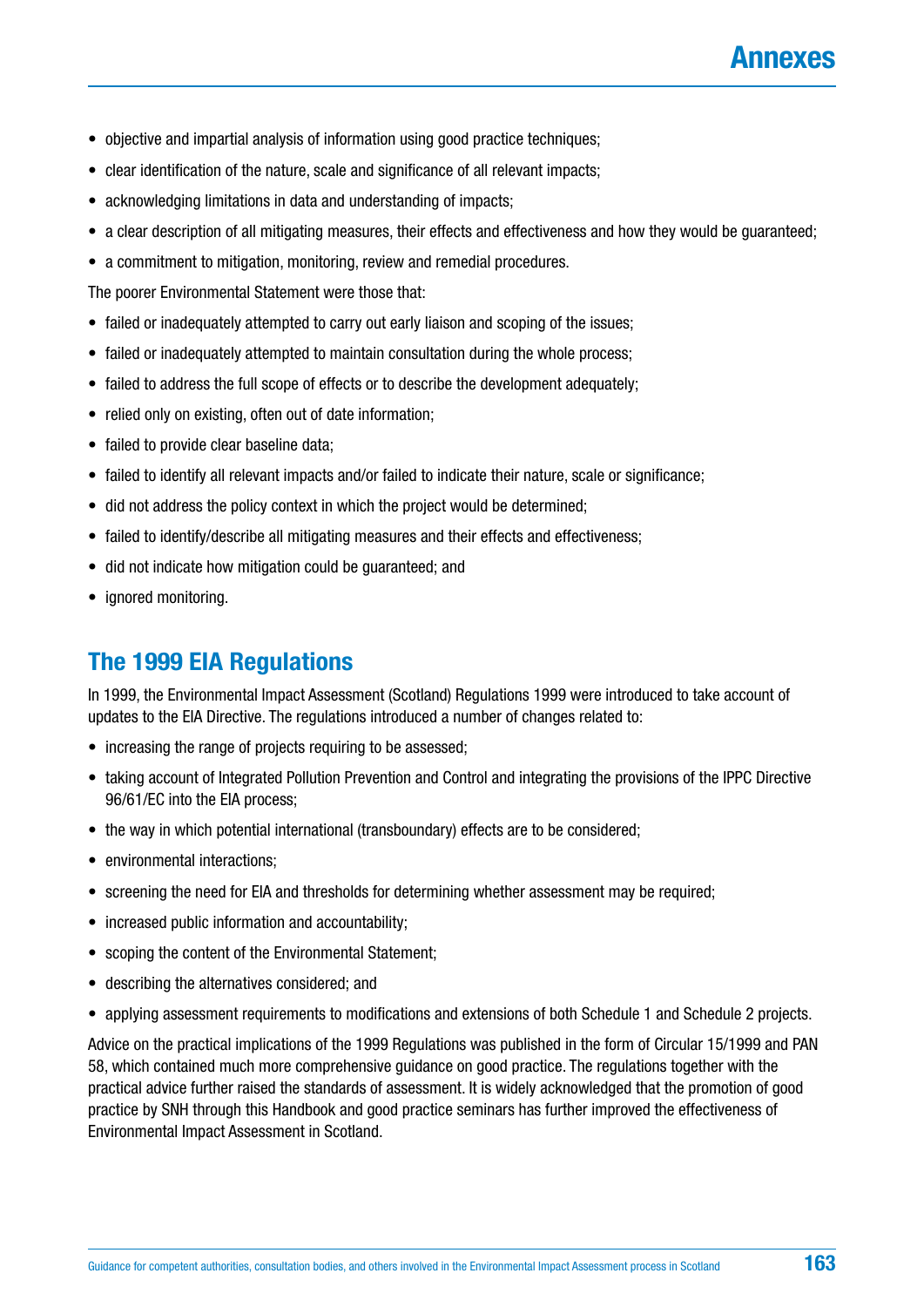## **The 2011 EIA Regulations**

In 2011, the Environmental Impact Assessment (Scotland) Regulations 2011 were introduced to consolidate, update and replace the Environmental Impact Assessment (Scotland) Regulations 1999 (as amended) which transpose European Directive 85/337/EEC (as amended) into the Scottish planning system. The key changes related to:

- Reasons for negative screening decisions: Following a preliminary ruling from the European Court of Justice in case ref: C-75/08, new provisions were made to clarify the requirement that, where Scottish Ministers or a Planning Authority issue a Screening Decision such that an EIA is not required, the reasons for that conclusion shall be made available on request; and
- Multi-stage consents: following amendments in 2007 applying EIA to reserved matters applications (i.e. applications for approval of matters specified in conditions attached to a planning permission in principle), new provisions were made requiring EIA (including revised/updated EIA) to be considered before approving applications for approval required by conditions attached to a planning permission; and
- Changes or extensions to existing development: following a ruling in the English High Court of Justice, introduction of new provisions determining the need to screen certain planning applications for changes or extensions to existing development.

A number of other miscellaneous changes were made which included changes to the circumstances in which the Health & Safety Executive is required to be consulted on an Environmental Statement to help achieve a more targeted approach to consultation. In addition, new categories of development to which EIA procedures apply in accordance with **[European Directive 2009/31/E](http://eur-lex.europa.eu/LexUriServ/LexUriServ.do?uri=OJ:L:2009:140:0114:0135:EN:PDF)** on the Geological Storage of Carbon Dioxide were added.

Advice on the practical implications of the 2011 Regulations was published in the form of Circular 15/1999 and **[PAN](http://www.gov.scot/Publications/2013/08/6471)  [1/2013](http://www.gov.scot/Publications/2013/08/6471)** (which replaced PAN 58).

## **The 2017 EIA Regulations**

In 2017, the **[Town and Country Planning \(Environmental Impact Assessment\) \(Scotland\) Regulations 2017](https://www.legislation.gov.uk/uksi/2017/571/contents/made)** revoked, re-enacted and updated, with amendments and savings, the Environmental Impact Assessment (Scotland) Regulations 2011.

The 2017 Regulations introduce a number of changes in terms of the factors and topics that are to be taken into account in the screening, scoping and assessment of any proposal. Many of the factors from the 2011 Regulations remain but greater detail is specified and new topics are introduced. For example; "soil" includes reference to organic matter, erosion, compaction and sealing, and "water" includes references to hydromorphological changes, quantity and quality. Human health is among the factors specifically mentioned in the 2017 Regulations.

For the avoidance of doubt, the 2011 Regulations will still apply where applications had been submitted before 16 May 2017.

The changes introduced by the 2017 Regulations are summarised as follows:

- Terminology change from 'Environmental Statement' to 'EIA Report'.
- In order to determine whether or not development is EIA development it is possible for the applicant to request from the planning authority a "screening opinion" or to the Scottish Ministers for a "screening direction". Any such opinion or direction must be made in accordance with specified criteria and include detail of the information to be included in the EIA Report. Any such information should take account of any proposed mitigation that removes or reduces identified significant impacts and any associated monitoring measures to secure that mitigation.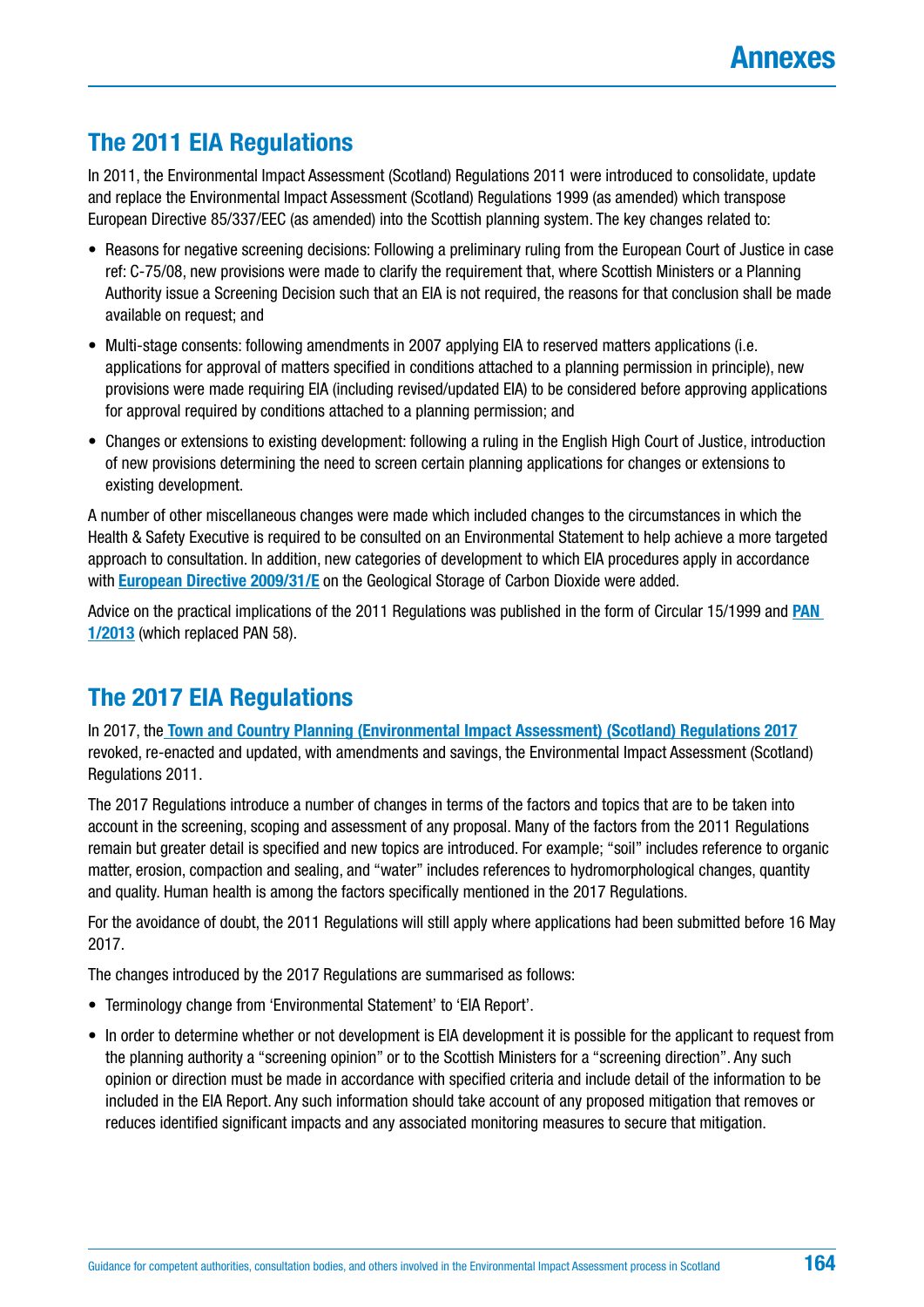- In detailing the information to be included within the EIA Report, the planning authority or the Scottish Ministers must consult bodies with environmental responsibilities before adopting a scoping opinion or scoping direction. Consultation bodies are thereafter required, if requested, to assist the preparation of the EIA Report by making information available to the applicant.
- Time limits that apply to the provision of screening and scoping opinions and directions remain generally unaltered. However, any request for screening opinions and directions should be addressed by the planning authority or by the Scottish Ministers within 21 days of receipt, unless a longer period of up to 90 days is agreed in writing (previously under the 2011 Regulations the period was unlimited). In exceptional circumstances relating to specified factors, the 90 day period can be extended by service of notice on the developer stating the justification.
- The applicant must ensure that a "competent expert" prepares an EIA Report and the planning authority must use "sufficient expertise" in examination of the EIA Report (albeit without definition of either term).
- There is greater emphasis on 'front-loading' by the provision of more information at the outset of the application process and subsequent reliance on that information including monitoring to ensure that proposed measures are implemented and the effects of a development are as anticipated. The additional information required must now include descriptions of:
	- − The proposed development;
	- − Reasonable alternatives relevant to the proposal and its specific characteristics and the reasons for selecting an option, including a comparison of the environmental effects. Reasonable alternatives may relate to the development design, technology, location and the size and scale of the project; and
	- − Relevant aspects of the current status of the environment and its likely evolution (in absence of the development)
- There is a prohibition on the grant of planning permission for EIA development unless an EIA is carried out and that the planning authority or the Scottish Ministers have first taken account of the environmental information which is before them (with an equivalent provision for the determination of multi-stage consent. A subsequent decision notice for a planning application for EIA development must also include a description of the mitigation measures and requisite monitoring.

Advice on the practical implications of the 2017 Regulations was published in the form of **[Circular 01/2017](http://www.gov.scot/Resource/0051/00518122.pdf)** and an update to **[PAN 1/2013](http://www.gov.scot/Publications/2013/08/6471)**.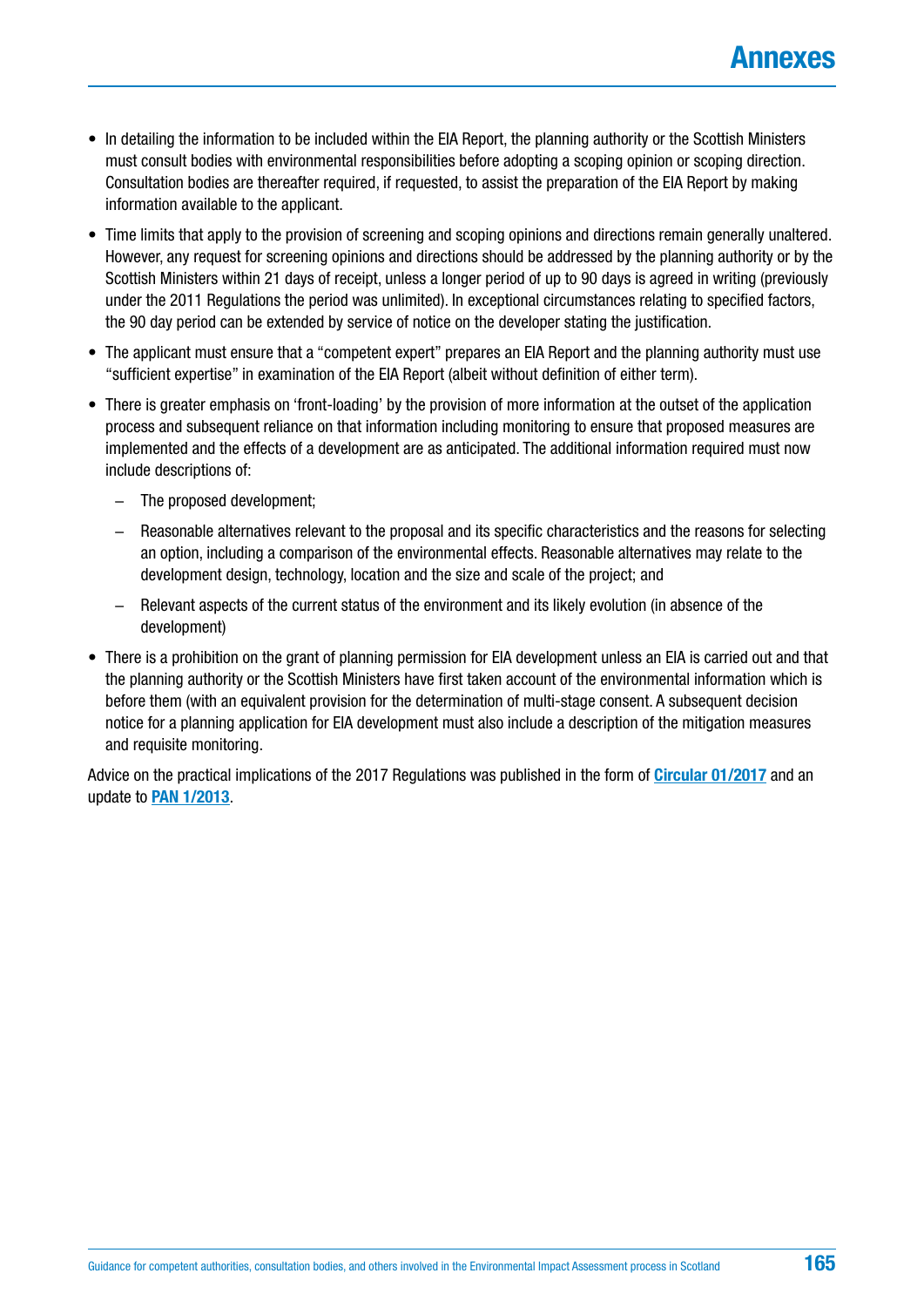## **Attachment A, Part 1 – Guide for the Consultation Bodies on the scoping of an environmental impact assessment report**

#### **(With emphasis on the cultural and natural heritage)**

#### **Note on Use of Part 1 of the Guide**

This is intended to assist Consultation Bodies in their responses to a scoping request from a developer. It is not intended, and should not be used, as a framework to enable developers or their agents to produce a scoping report. This is a separate exercise not covered here.

The scope of the guide is on cultural and natural heritage issues but users are encouraged to extend/replace/adapt these issues to cover those which are relevant to them, e.g. air quality etc.

Tick appropriate boxes or circle appropriate answers and compile a letter to, or action list for a meeting with, the developer and/or Competent Authority.

#### **1. Do you know the site?**

**Yes** Go to question 2

**No** Check the site and designated assets layers on GIS. Consider a site visit if possible or talk to someone who knows the site well, then, or in the meantime, go to question 2 and on the evidence available:

#### **2. Could the proposal affect a natural or cultural heritage designation or interest, including:**

| $\Box$ SAC (including Marine SAC)          | $\Box$ Sites in the Inventory of Garden  | $\Box$ LNR                            |
|--------------------------------------------|------------------------------------------|---------------------------------------|
| $\Box$ SPA (Including Marine SPA)          | or Designed Landscapes in<br>Scotland    | $\Box$ Non statutory wildlife site    |
| $\Box$ Ramsar Site                         | $\Box$ Category A Listed Building or its | $\Box$ Long Distance Route            |
| □ Marine Protected Areas                   | stetting                                 |                                       |
| $\Box$ European or other Protected species | $\Box$ Inventory Battlefield site        | $\Box$ Public right of way            |
| $\Box$ GCR Sites                           | $\Box$ National Park                     | $\Box$ Access area/route              |
| $\Box$ World Heritage Site                 | $\square$ NSA                            | $\Box$ Important soil interests       |
| $\Box$ SSSI (including SSSI with marine    | $\Box$ (L)BAP species or habitat         |                                       |
| features)                                  | $\Box$ Regional Park                     | $\Box$ Important geological interests |
| $\Box$ Scheduled monument or its setting   | $\Box$ agly                              | $\Box$ Important water interests      |
|                                            |                                          |                                       |

**Yes** If any boxes ticked you should consider whether the effect is likely to be significant. Go to Question 3.

**No** Go to Question 3

#### **3. Could the proposal have a significant effect on:**

- ❏ The character, integrity or distinctiveness of the landscape?
- ❏ The amenity or enjoyment of the landscape experience including its remoteness and wildness?
- ❏ Important, typical, distinctive or otherwise important landscape features?
- ❏ The historical/cultural interest of the landscape?

**Yes** consider and advise the Competent Authority of the guidance in Technical Appendix 2 of this Handbook, other good practice guides and how they may inform the EIA process. **Go to Question 4**.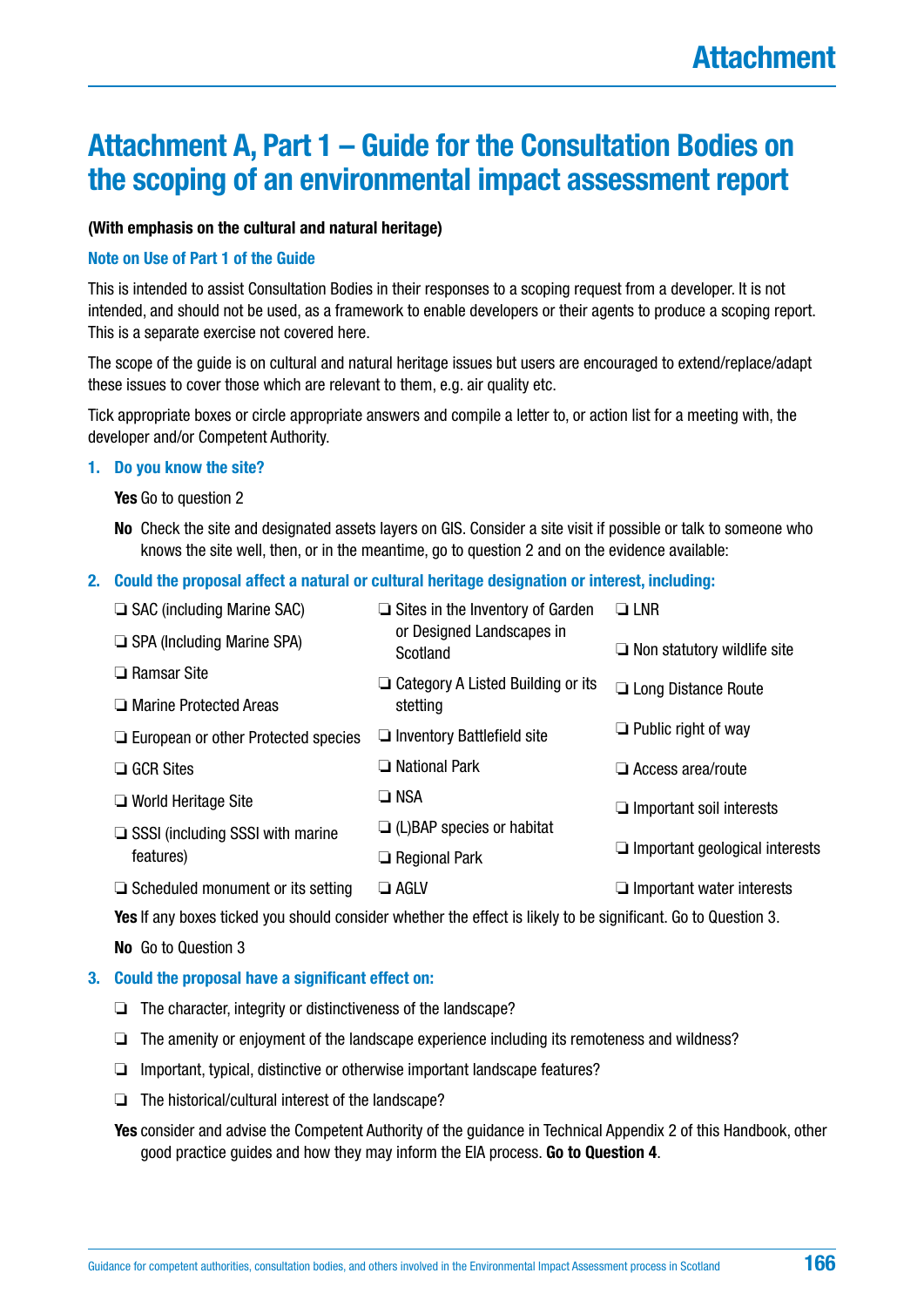**No** If your assessment at this stage leads you to conclude that none of the above the interests identified in 2 or 3 above that could be affected then it would be appropriate to inform the developer and the competent authority to scope out these interests (bearing in mind that they are very specific as listed above). You should highlight that the local authority planners/ heritage advisors will want to comment for their own interests on matters including local landscape or recreational designations, unscheduled archaeology, category B and C listed buildings and conservation areas.

#### **4. What in your view are the key environmental issues raised by the proposal?**

Use the table below to circle and note the important issues in terms of your remit.

| <b>Receptor (What may be affected)</b>                                            | <b>Issue (What the effect might be)</b> | Will it be covered in ES |
|-----------------------------------------------------------------------------------|-----------------------------------------|--------------------------|
| International/European designated nature<br>conservation sites (including marine) |                                         |                          |
| National designated nature conservation<br>sites (including marine)               |                                         |                          |
| Regionally and locally important nature<br>conservation sites                     |                                         |                          |
| European and other protected species                                              |                                         |                          |
| <b>National Park</b>                                                              |                                         |                          |
| <b>Regional Park</b>                                                              |                                         |                          |
| <b>NSA</b>                                                                        |                                         |                          |
| (L)BAP species or habitats                                                        |                                         |                          |
| <b>Inventory Designed landscape</b>                                               |                                         |                          |
| Category A listed building or its setting                                         |                                         |                          |
| Scheduled monument (site and/or<br>setting)                                       |                                         |                          |
| GCR site and other geological and<br>geomorphological interests                   |                                         |                          |
| World heritage site                                                               |                                         |                          |
| Inventory battlefield                                                             |                                         |                          |
| Landscape and visual amenity                                                      |                                         |                          |
| Important recreational/access interests                                           |                                         |                          |
| Air quality/climate                                                               |                                         |                          |
| Hydrology, river and other freshwater<br>interests                                |                                         |                          |
| soils                                                                             |                                         |                          |
| Other (Specify)                                                                   |                                         |                          |
| Other (Specify)                                                                   |                                         |                          |

Go to Question 5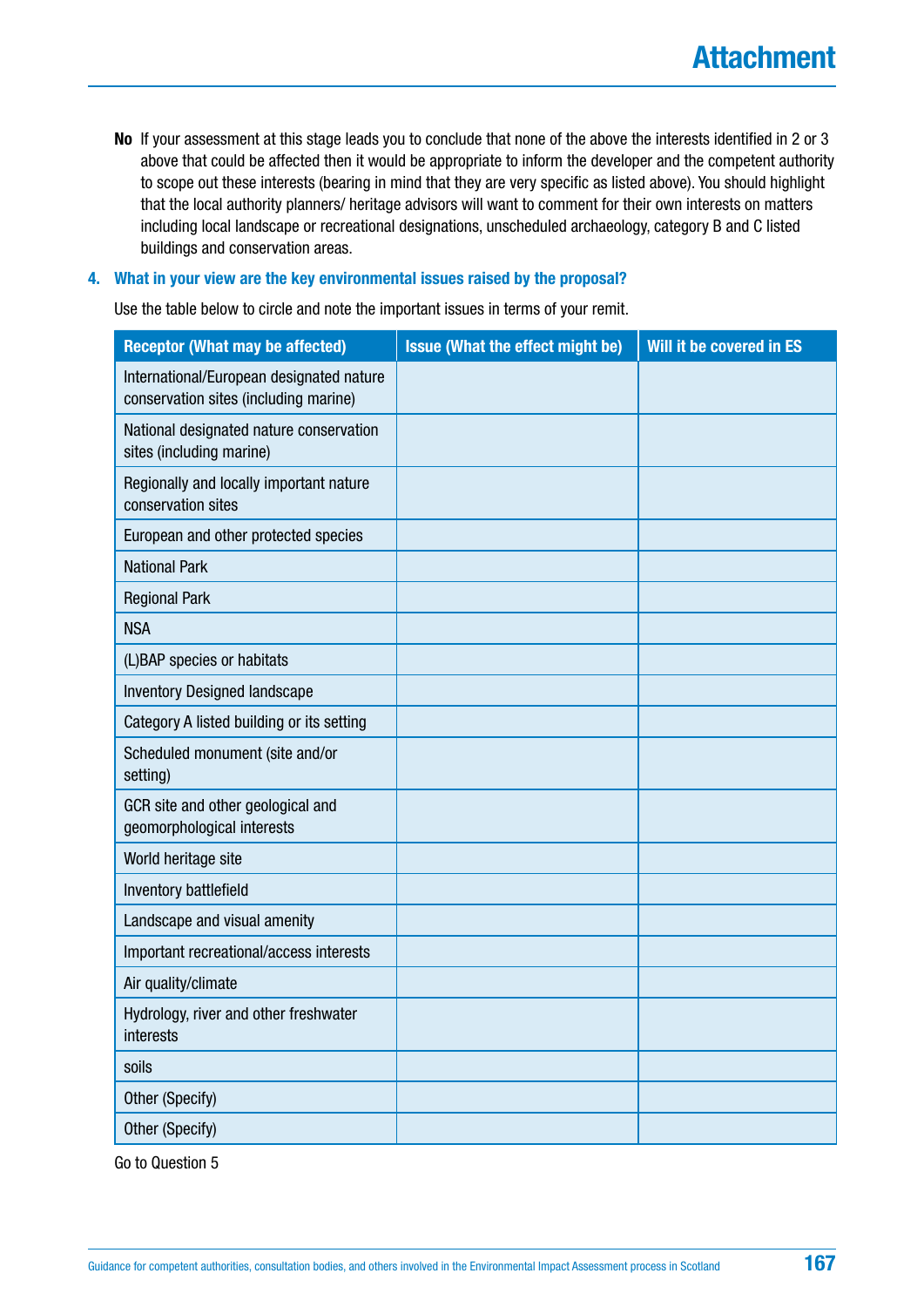**5. If there is evidence that any of these issues will not be addressed (or will not be appropriately addressed) in the Environmental Impact Assessment Report:**

**Yes** Include this issue in your letter or e-mail to the developer/Competent Authority, copying correspondence to developer/Competent Authority as appropriate. Go to question 6

**No** Go to question 6.

**6. Do you know of and agree with methodologies and timetables proposed for survey and assessment?**

**Yes** Go to Question 7.

- **No** Include this issue in your letter or e-mail to the developer/Competent Authority, copying in the developer/ Competent Authority as appropriate. Go to Question 7.
- **7. Will the environmental report consider alternative solutions e.g. other sites, designs or processes?**

**Yes** Go to Question 8.

- **No** Include this issue in your letter or e-mail to the developer/Competent Authority, copying in the developer/ Competent Authority as appropriate. Go to Question 8.
- **8. Are cumulative, combined or synergistic effects likely to be important in the assessment and if so do you agree with the proposed methodology and the projects to be assessed in combination?**

Yes Go to Question 9.

No No, include this issue in your letter or e-mail to the developer/Competent Authority recommending they consider what other plans or projects should be in the cumulative assessment. Go to Question 9.

#### **9. Is the EA co-ordinator aware of relevant information held by you?**

**Yes** Go to action point below.

**No** In response to scoping exercise, inform applicant of the information held by you and the arrangements for obtaining it. Go to action point below.

**Action Point** Go back to beginning and collate all relevant points of concern and action points and communicate with developer and/or Competent Authority.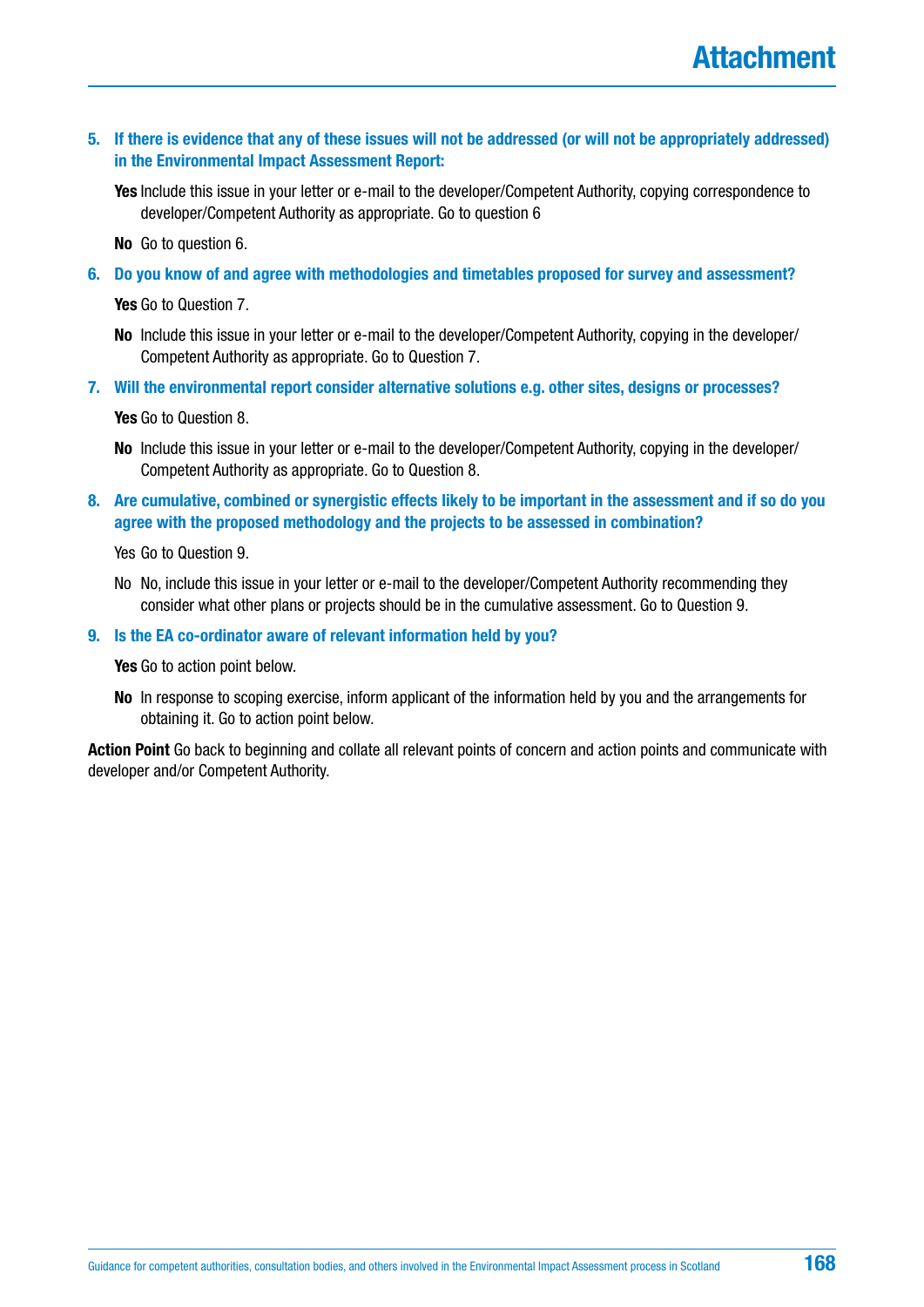## **Part 2 – Review of the environmental impact assessment report**

**Part 1 above, relating to scoping must be filled in before completing this Section.**

**The questions below are intended to guide the Consultation Body on the review of an Environmental Impact Assessment Report (EIAR) and the application proposal that it relates to.**

**Responses need to make clear whether they relate to the adequacy of an EIAR and/or to the suitability of a proposal.**

#### **Use the technical guidance in Parts C and D and Appendices 1 to 7 of the Handbook to help you to decide the answers to the questions.**

Circle the appropriate answers. Compile an action list and letter to the Competent Authority or annex to send with your consultation response to the Competent Authority.

- **1. Is the purpose and rationale of the project clearly described along with how it would be carried out at each phase of the development?**
	- ❑ Yes ❑ No Try and clarify with developer/Competent Authority, note deficiencies in EIAR in response to Competent Authority.
- **2. Is the description of the receiving environment accurate?**
	- ❑ Yes ❑ No Note in response to EIAR consultation.
- **3. Does the EIAR give an accurate account of the policy context against which the proposal and its effects will be considered?**
	- ❑ Yes ❑ No Note major omissions in response to EIAR consultation.
- **4. Does the EIAR properly acknowledge any deficiencies or uncertainties in the information base?**
	- ❑ Yes ❑ No Note deficiencies in response to EIAR consultation.
- **5. Does the EIAR adequately and accurately describe the existing status of natural heritage resources?**
	- ❑ Yes ❑ No Note errors/omissions in response to ES consultation.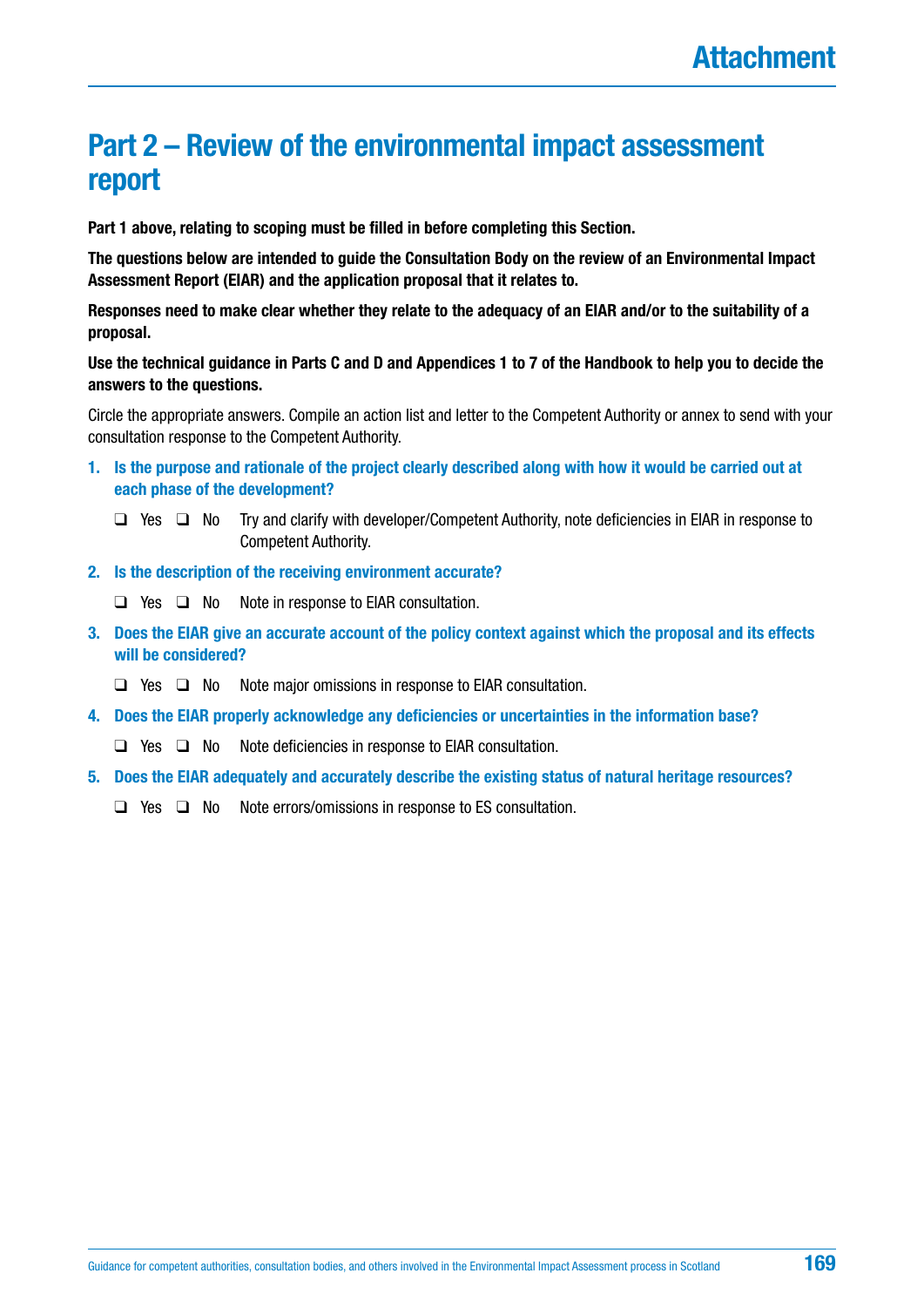Complete the table below as fully as possible but concentrate on the important effects.

| <b>Box Att.Advice.1</b>              | <b>Key advice</b>         |                            |                                                        |
|--------------------------------------|---------------------------|----------------------------|--------------------------------------------------------|
| <b>Environmental Effects</b>         | Is it identified in EIAR? | <b>Proposed Mitigation</b> | <b>Unavoidable, Residual</b><br><b>Adverse Effects</b> |
|                                      |                           |                            |                                                        |
|                                      |                           |                            |                                                        |
|                                      |                           |                            |                                                        |
|                                      |                           |                            |                                                        |
|                                      |                           |                            |                                                        |
|                                      |                           |                            |                                                        |
|                                      |                           |                            |                                                        |
|                                      |                           |                            |                                                        |
|                                      |                           |                            |                                                        |
| Describe any positive<br>enhancement |                           |                            |                                                        |

**6. Are the predictions of effects clear, comprehensive and reasonable?**

❑ Yes ❑ No Note concerns in response to EIAR consultation.

#### **7. Have indirect, knock-on and cumulative effects been considered?**

- ❑ Yes ❑ No Advise Competent Authority of possible secondary effects, and the need to take account of cumulative effects.
- **8. Will significant effects be avoided or adequately mitigated wherever possible?**
	- ❑ Yes ❑ No Advise Competent Authority accordingly.
- **9. Are the significant residual adverse impacts of the proposal adequately compensated for?**
	- ❑ Yes ❑ No Advise Competent Authority accordingly
- **10. Are there any proposals for enhancement that need to be weighed against the residual adverse impacts of the proposal?**
	- ❑ Yes ❑ No Advise Competent Authority accordingly.
- **11. Where necessary, has the EIAR guaranteed the mitigating measures and proposed an effective regime to monitor and redress adverse effects?**
	- ❑ Yes ❑ No Request that mitigation is guaranteed by conditions and/or legally binding agreements and that it includes effective monitoring review and remedial or corrective action as may be required.

If the EIAR is revised and resubmitted, fill in Part 2 again, marking the original sheet as "superseded". If supplementary information is submitted which changes your views, then amend answers on original sheet indicating that that amendment results from supplementary information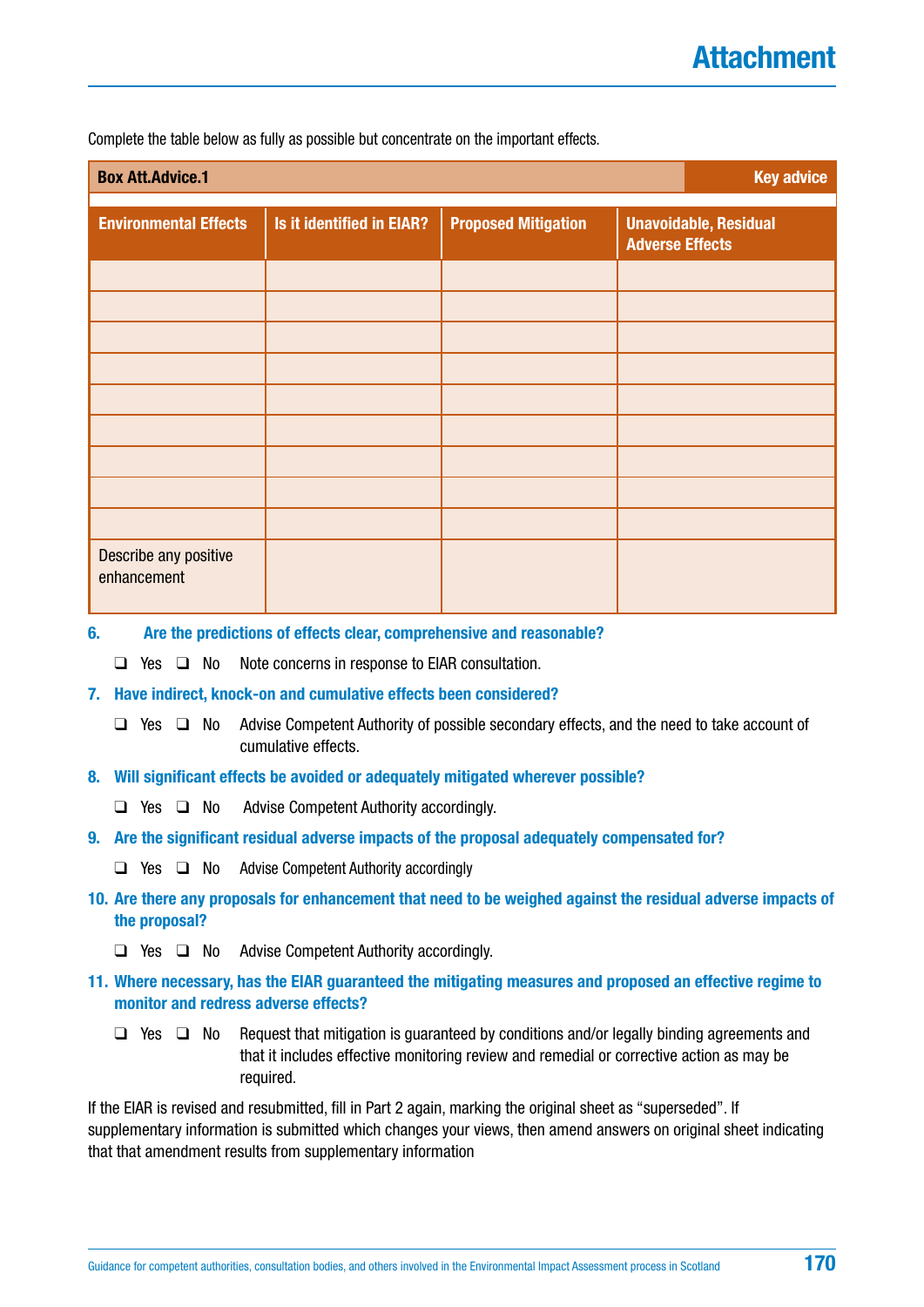## **Attachment**

#### **Key advice**

It is important to remember that our response should clearly distinguish between the formal response to the application and comments on the ES. The consultation on the application for consent and the consultation on the associated EIAR are two separate consultations made under two separate pieces of legislation. There may also be occasions where the proposal also requires another consent such as listed building consent. In practice we will nearly always receive consultations on relevant consent and the EIAR at the same time. A single, co-ordinated response should be issued for to these consultations, but keep comments on the ES clearly separate from the comments on the development proposal and any other relevant consents which we are commenting on.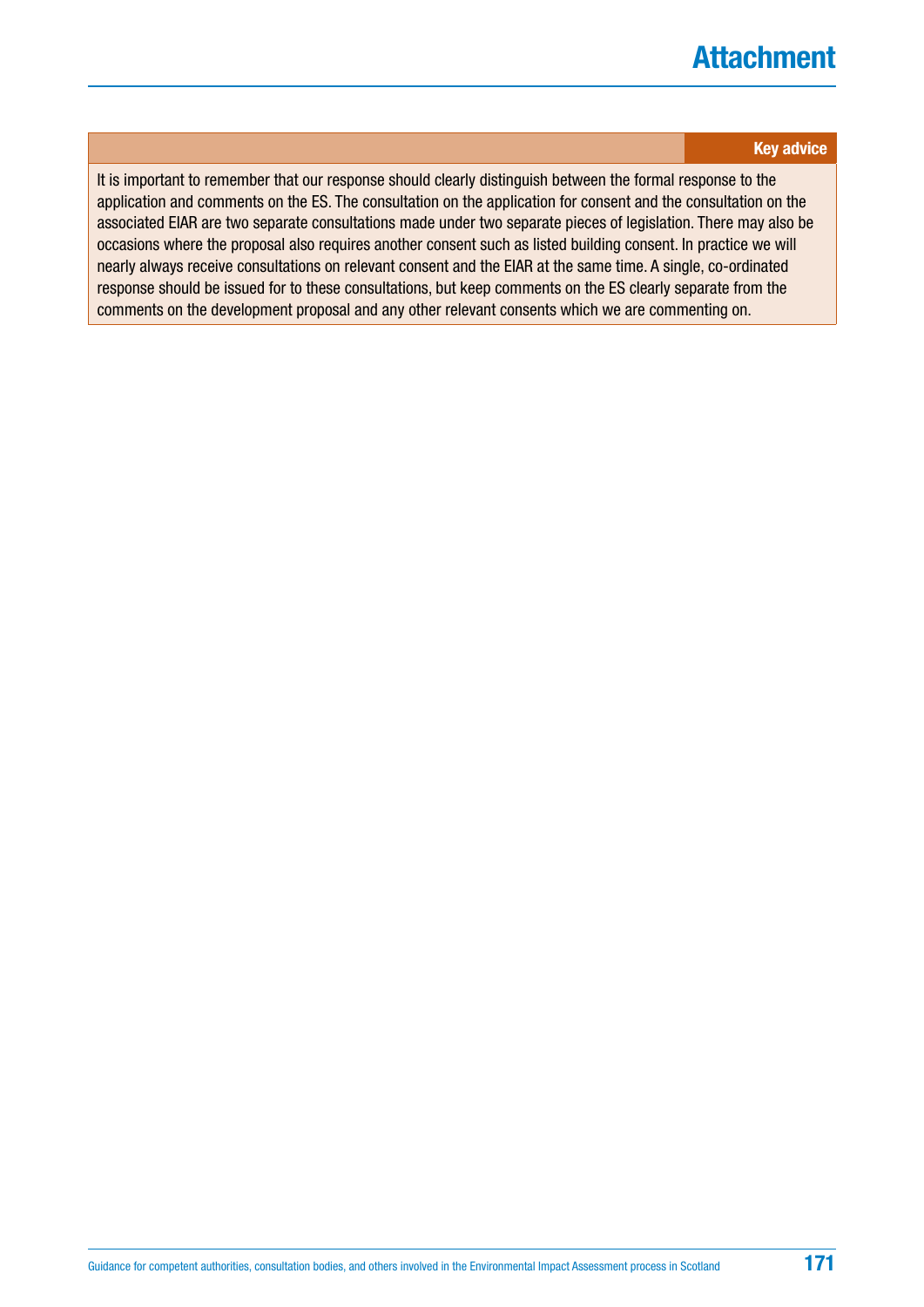## **Appendix 1: Cultural Heritage Impact Assessment**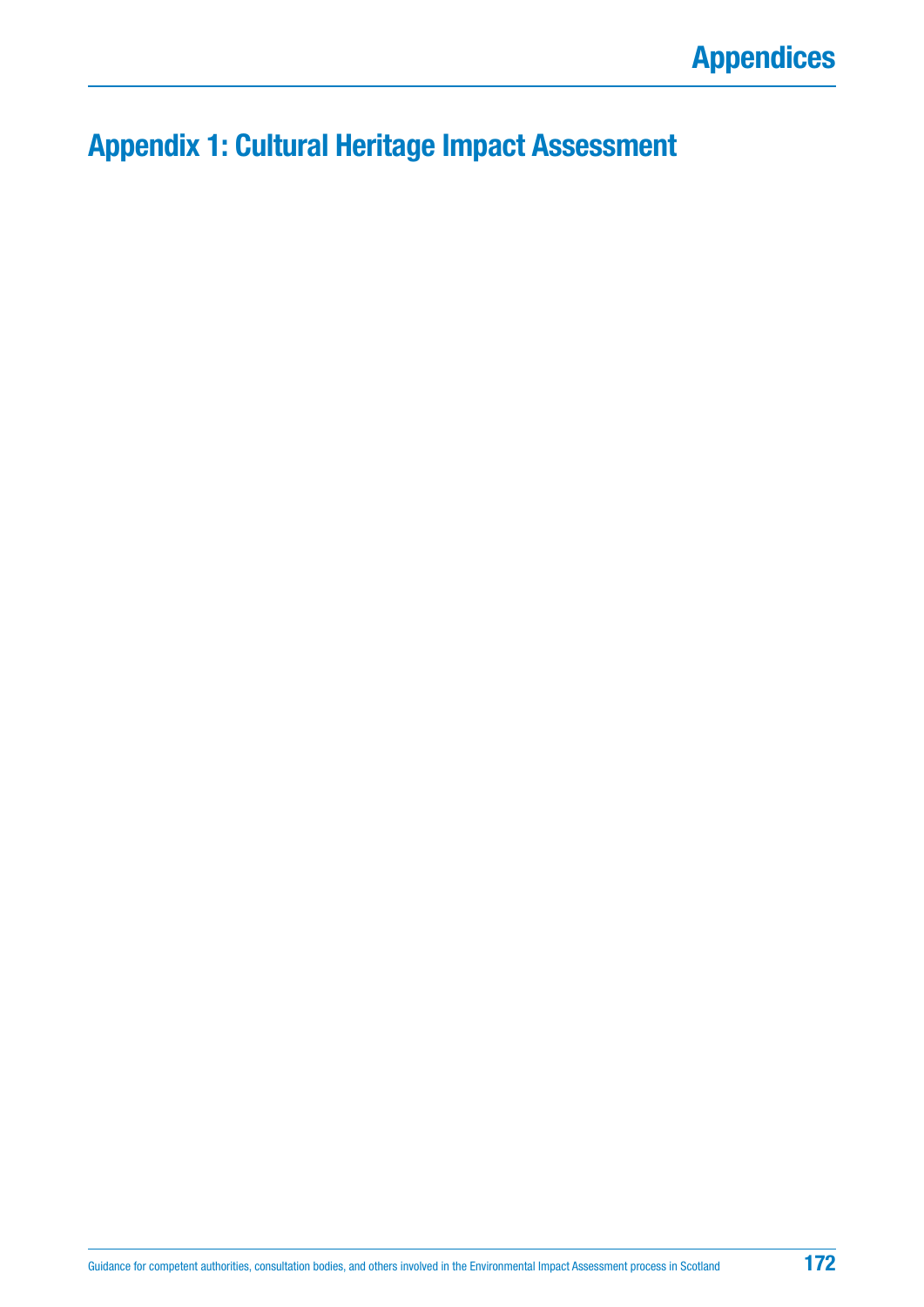## **Introduction**

- 1. This Appendix provides guidance relating to the assessment of a proposal's impacts upon cultural heritage in the context of the EIA process. Given the multiplicity of cultural heritage assets and the range of proposals that may be subject to EIA, it does not provide a rigid approach that must be adopted. Rather, it is intended to provide a framework for a transparent and consistent approach that is broadly applicable hence facilitating the robust application of professional judgement. As with the other Appendices, this should be read in conjunction with the general guidance provided elsewhere in the Handbook; relevant elements are highlighted in the following text. Key terms are defined in **[Box Ap1.Info.1](#page-174-0)**.
- 2. The historic environment as defined in **[Our Place in Time](http://www.gov.scot/Resource/0044/00445046.pdf)** is 'the physical evidence for human activity that connects people with place, linked with the associations we can see, feel and understand.' It is described as being 'a combination of physical things (tangible) and those aspects we cannot see – stories, traditions and concepts (intangible). It comprises a variety of structures, landscapes and features.' The historic environment is the product of millennia of human activity and is composed of a diverse range of elements, often referred to individually as heritage assets. These include archaeological sites and monuments and other historic features or places, such as marine losses, historic landscapes, gardens and designed landscapes, historic buildings and battlefields. The cultural significance of these assets, or ways in which they are valued, is equally diverse.
- 3. Some elements of Scotland's historic environment are designated. With the exception of Category B and C listed buildings and conservation areas, designations relate to assets considered to be of national or higher importance. In 2017 in Scotland there were:
	- a. 67,736 listed buildings;
	- b. 664 conservation areas;
	- c. 8142 scheduled monuments;
	- d. Nine historic marine protection areas (MPAs);
	- e. Six World Heritage Sites;
	- f. 367 inventory gardens and designed landscapes; and
	- g. 40 inventory battlefields.

Non-designated assets are less readily quantifiable, but an indication of their number is given by the number of records held by **[Canmore](https://canmore.org.uk/)**, the National Record of the Historic Environment, which contains over 300,000 entries. The greater part of the historic environment is not therefore designated. Whilst non-designated assets are most frequently of regional or local importance they still have the potential to meaningfully contribute to understanding of the past and many will be valued for their contribution to Scotland's economy, cultural identity and quality of life. Accordingly, **[Our Place in Time](http://www.gov.scot/Resource/0044/00445046.pdf)** sets out a vision for the historic environment that aims to increase understanding of the historic environment, protects it and values it.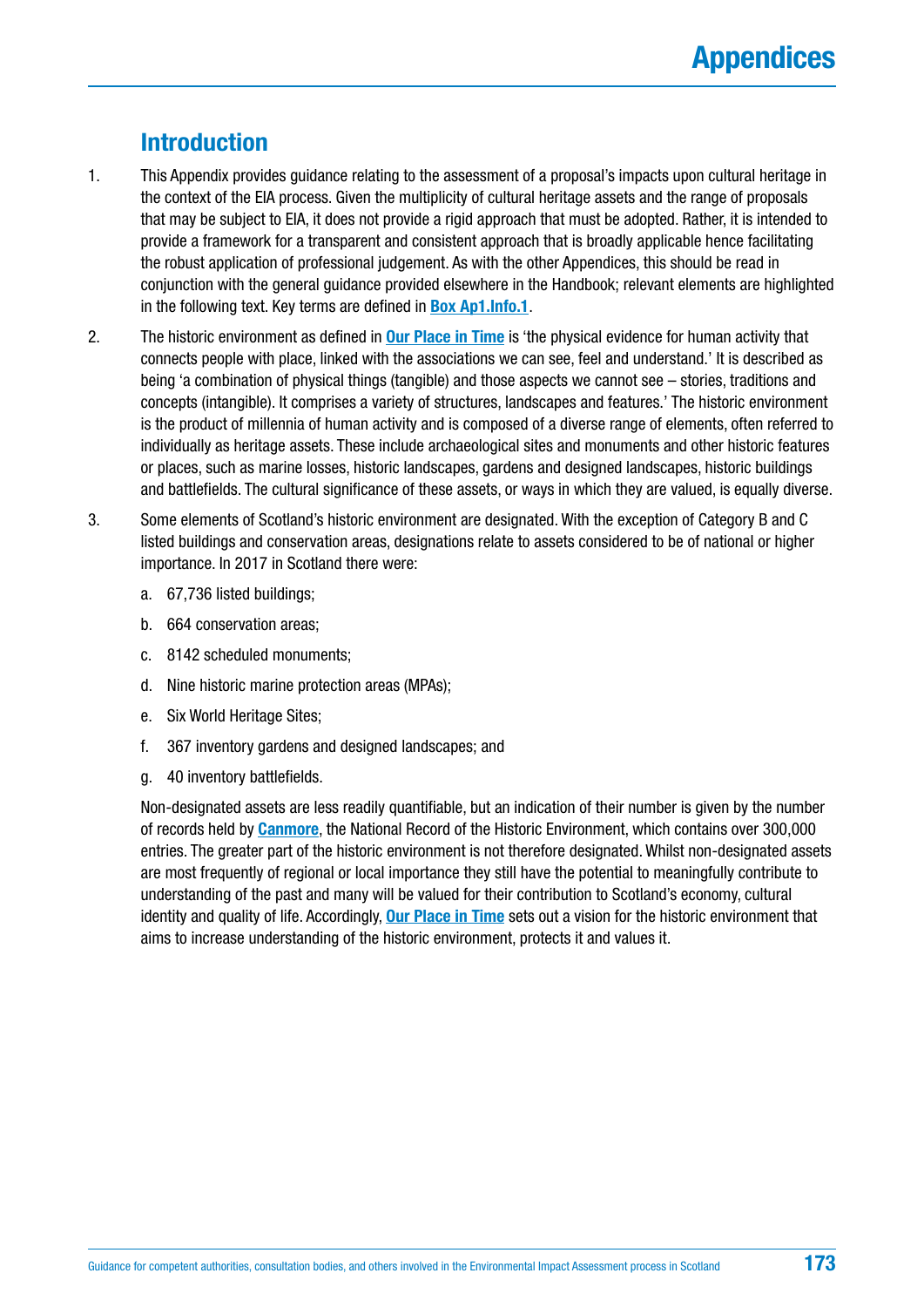- 4. This vision does not preclude change in the historic environment. The historic environment is not static; it develops and changes. For example, new buildings over time become a part of the historic environment, spatial and visual relationships can be lost and new ones created, whilst all elements are subject to natural processes, such as decay and erosion, and human interventions, such as development, reworking of the asset itself and changes in land management, that change both the asset and its setting. In addition, non-tangible cultural changes may occur that affect the ways in which an asset is valued, hence aspects of cultural significance may vary over time. Given this inherent dynamism, Historic Environment Scotland (HES) believes that protection of the historic environment is not about preventing change. However, change as a result of development should be managed sensitively and with understanding, to achieve the best outcome for the historic environment and for the people of Scotland. Specifically, change should be managed to protect and, where possible, enhance the cultural significance of heritage assets. To achieve this goal, planning decisions must be based on an appropriately detailed understanding of the affected assets' cultural significance, the ways in which the proposal will affect the assets and their setting and the resultant change in their cultural significance.
- 5. **[SPP 2014](http://www.gov.scot/Publications/2014/06/5823)** sets out the approach to realise these aims in the context of the planning system, stating that the planning system should:
	- *promote the care and protection of the designated and non-designated historic environment (including individual assets, related settings and the wider cultural landscape) and its contribution to sense of place, cultural identity, social well-being, economic growth, civic participation and lifelong learning; and*
	- *enable positive change in the historic environment which is informed by a clear understanding of the importance of the heritage assets affected and ensure their future use. Change should be sensitively managed to avoid or minimise adverse impacts on the fabric and setting of the asset, and ensure that its special characteristics are protected, conserved or enhanced.*
- 6. The EIA process provides a mechanism to identify the potential impacts of qualifying projects on the historic environment and to allow applicants, competent authorities, consultation bodies and the public to understand any likely significant effects. The process also allows applicants and consultees to discuss and agree mitigation measures necessary to avoid, reduce, or otherwise compensate for those effects. As noted above, the general principles relating to those parts of the EIA process are discussed in detail in the relevant sections of this handbook.
- 7. It is important to note that whilst relevant policies provide a framework for considering impacts, their application through cultural heritage impact assessment will always be based primarily on professional judgement. As such, differences in opinion will inevitably arise. It is therefore in the interests of all concerned that early discussions are held where there is potential for development to affect the historic environment and that the reasoning behind the conclusions of the assessment are clearly presented.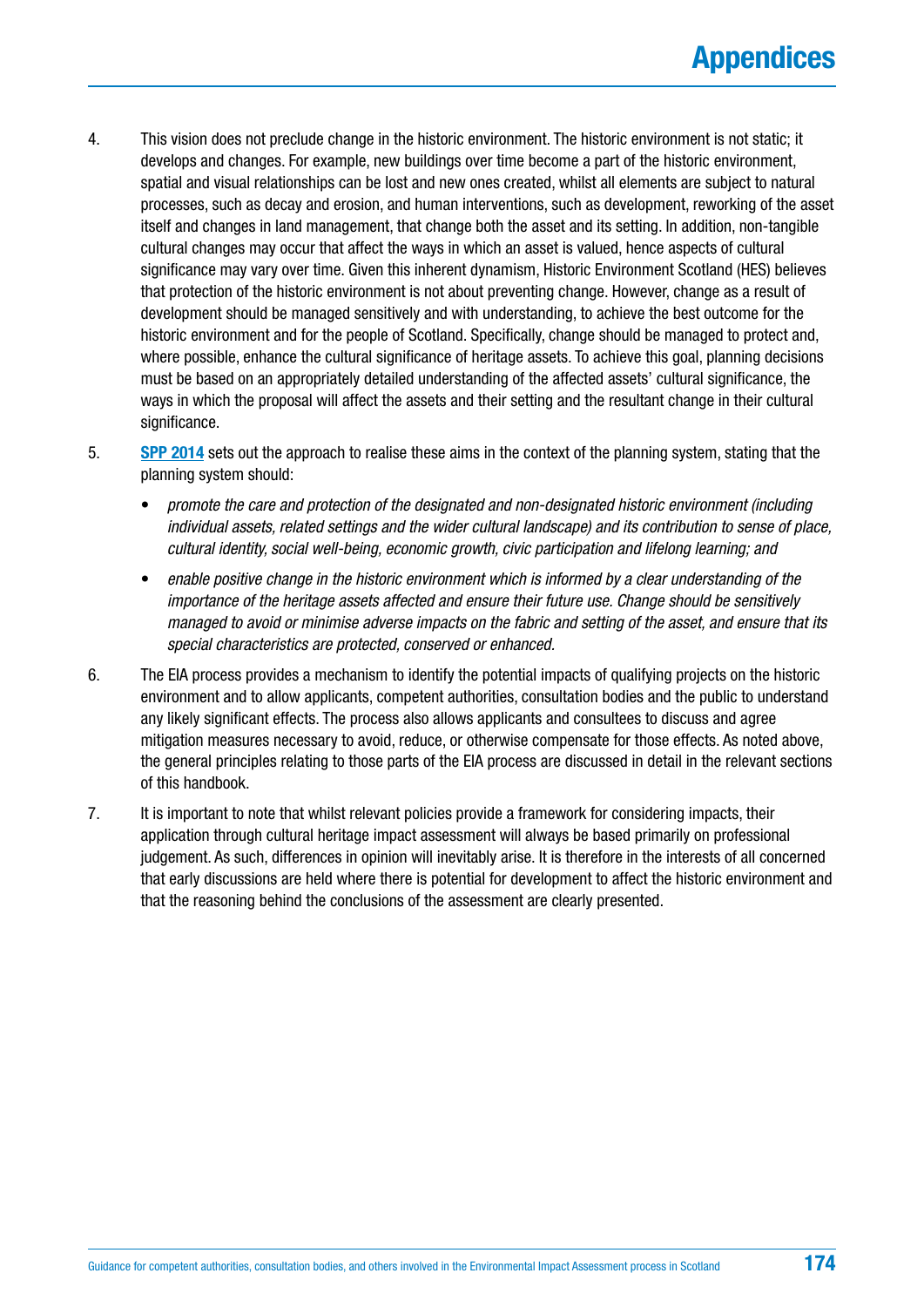## **Appendices**

#### <span id="page-174-0"></span>**Box [Ap1.Info.](http://Ap1.Info)1 Key information**

#### **Key Terms**

Precision and clarity in any assessment will be aided greatly by the consistent use of key terms. The following definitions have been applied in this Appendix:

**Cultural Significance** is a concept first introduced by the **[Burra Charter](http://australia.icomos.org/wp-content/uploads/The-Burra-Charter-2013-Adopted-31.10.2013.pdf)** (current edition 2013) and is now widely applied. It is a separate consideration from value (see below) and relates to the ways in which a heritage asset is valued by both specialists and the wider public. It may derive from factors including the asset's fabric, setting, context and associations. It applies to varying degrees to all of Scotland's historic environment. Cultural significance may change over time, for example as use changes or as understanding develops owing to new information or changes in ideas or values. **[Historic Environment Scotland Policy](https://www.historicenvironment.scot/archives-and-research/publications/publication/?publicationId=f413711b-bb7b-4a8d-a3e8-a619008ca8b5)  [Statement](https://www.historicenvironment.scot/archives-and-research/publications/publication/?publicationId=f413711b-bb7b-4a8d-a3e8-a619008ca8b5)** (HESPS) provides guidance on identifying and understanding the cultural significance of monuments and historic MPAs (Annex 1 and 4 respectively). This guidance is intended to assist HES in designating these particular classes of asset, nevertheless the terminology used provides a useful framework for discussing the cultural significance of other classes of asset.

**Designated Heritage Assets** comprise listed buildings, conservation areas, scheduled monuments, historic marine protection areas, World Heritage Sites, Inventory gardens and designed landscapes and Inventory battlefields. Such assets meet the relevant designation criteria provided in Annexes 1-6 of HESPS or, in the case of World Heritage Sites, are of outstanding universal value and meet one of the **[published](http://whc.unesco.org/en/criteria/)  [criteria](http://whc.unesco.org/en/criteria/)**; their value has therefore been established through the designation process.

**EIA Significance** is used to describe the relative importance of impacts, generally based on the magnitude of change and sensitivity of the receptor.

**Heritage Assets** are features, buildings or places that provide physical evidence of past human activity identified as being of sufficient value to this and future generations to merit consideration in the planning system. These may occur in isolation or form historic landscapes in combination with other heritage assets, which may in themselves be considered to form heritage assets in their own right.

**Sensitivity** is the term EIA practitioners use for value (see definition below) used to provide consistency across disciplines throughout the EIA Report.

**Setting** is defined in **[HES' Managing Change Guidance](https://www.historicenvironment.scot/archives-and-research/publications/publication/?publicationId=80b7c0a0-584b-4625-b1fd-a60b009c2549)** as 'the way the surroundings of a historic asset or place contribute to how it is understood, appreciated and experienced.'

The **Value** of a heritage asset reflects the relative importance of the asset as an element of the historic environment and is most commonly categorised as International, National, Regional and Local. Value may derive from a range of factors which are set out in the HESPS criteria for the determination of national importance in relation to monuments (Annex 1), historic marine protected areas (Annex 4), gardens and designed landscapes (Annex 5) and battlefields (Annex 6) and criteria for determining whether a building or area is of special architectural or historic interest (Annexes 2 and 3 respectively). The value of designated heritage assets has been established by the designation process. However, many assets are not designated and the assessor will need to establish such assets' value in order to carry out the impact assessment. In this context, the HESPS criteria will provide a transparent framework for establishing value and allow consistency in the consideration of designated and non-designated assets.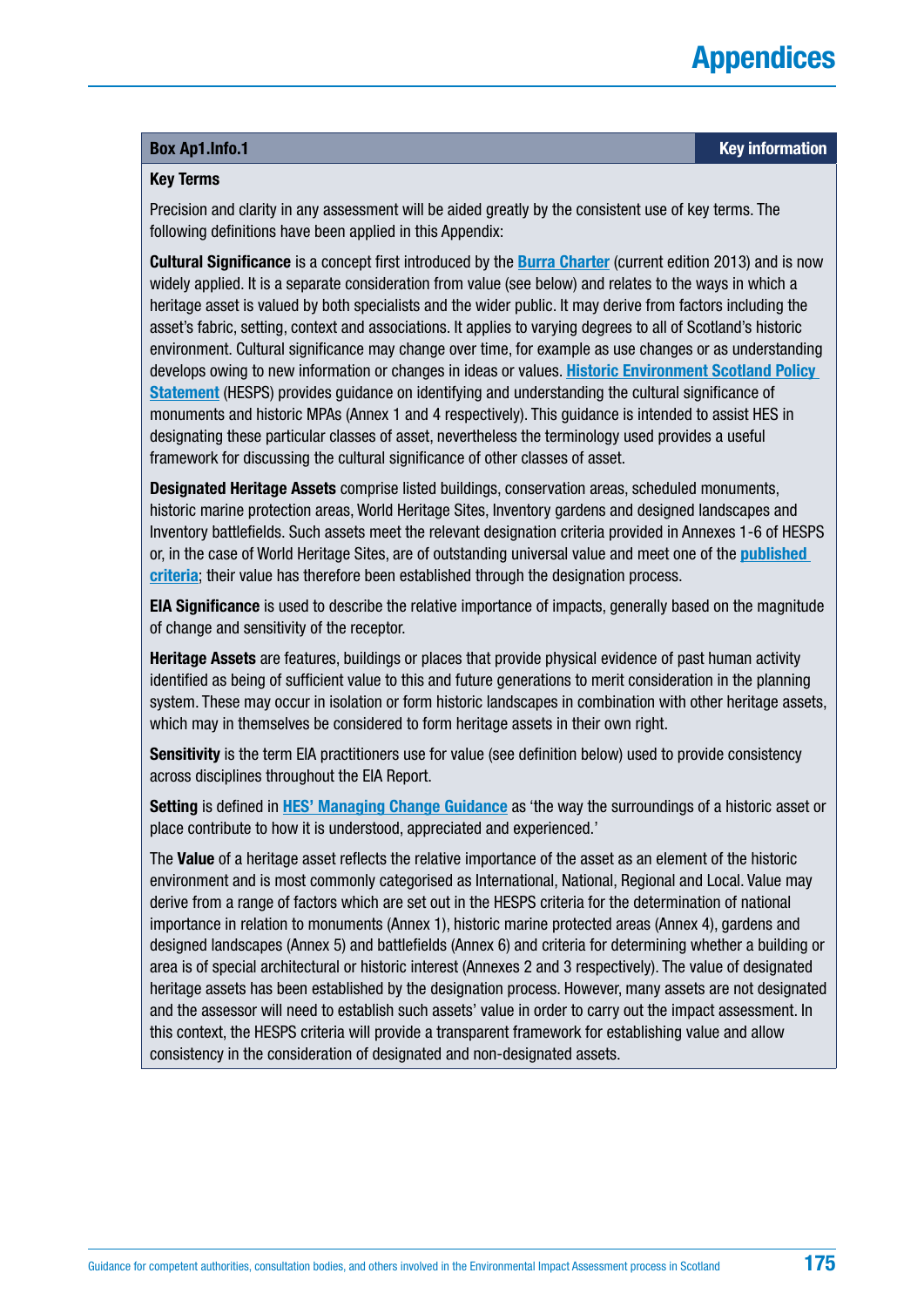### **Guidance**

- 8. There is no all-encompassing Scottish or UK wide guidance relating to Cultural Heritage Impact Assessment. Therefore this Appendix draws upon the available guidance contained in the following documents:
	- a. Chartered Institute for Archaeologists 2017 Standard and Guidance for Historic Environment Desk-Based Assessment:

**[http://www.archaeologists.net/sites/default/files/CIfAS%26GDBA\\_3.pdf](http://www.archaeologists.net/sites/default/files/CIfAS%26GDBA_3.pdf)**

- b. COWRIE 2007 Historic Environment Guidance for the Offshore Renewable Energy Sector: **[https://www.thecrownestate.co.uk/media/5876/km-ex-pc-historic-012007-historic-environment](https://www.thecrownestate.co.uk/media/5876/km-ex-pc-historic-012007-historic-environment-guidance-for-the-offshore-renewable-energy-sector.pdf)[guidance-for-the-offshore-renewable-energy-sector.pdf](https://www.thecrownestate.co.uk/media/5876/km-ex-pc-historic-012007-historic-environment-guidance-for-the-offshore-renewable-energy-sector.pdf)**
- c. COWRIE 2011 Offshore Geotechnical Investigations and Historic Environment Analysis: Guidance for the Renewable Energy Sector: **[https://www.historicenvironment.scot/media/2376/2011-01-offshore-geotechnical-investigations](https://www.historicenvironment.scot/media/2376/2011-01-offshore-geotechnical-investigations-and-historic-environment-analysis-guidance-for-the-renewable-energy-sector.pdf)[and-historic-environment-analysis-guidance-for-the-renewable-energy-sector.pdf](https://www.historicenvironment.scot/media/2376/2011-01-offshore-geotechnical-investigations-and-historic-environment-analysis-guidance-for-the-renewable-energy-sector.pdf)**
- d. Historic Environment Scotland 2016 Historic Environment Scotland Policy Statement June 2016: **[https://www.historicenvironment.scot/archives-and-research/publications/publication/?publicati](https://www.historicenvironment.scot/archives-and-research/publications/publication/?publicationId=f413711b-bb7b-4a8d-a3e8-a619008ca8b5) [onId=f413711b-bb7b-4a8d-a3e8-a619008ca8b5](https://www.historicenvironment.scot/archives-and-research/publications/publication/?publicationId=f413711b-bb7b-4a8d-a3e8-a619008ca8b5)**
- e. Historic Environment Scotland 2016 Historic Environment Circular 1: **[https://www.historicenvironment.scot/archives-and-research/publications/publication/?publicati](https://www.historicenvironment.scot/archives-and-research/publications/publication/?publicationId=ec209755-9bf8-4840-a1d8-a61800a9230d) [onId=ec209755-9bf8-4840-a1d8-a61800a9230d](https://www.historicenvironment.scot/archives-and-research/publications/publication/?publicationId=ec209755-9bf8-4840-a1d8-a61800a9230d)**
- f. Historic Environment Scotland's Managing Change in the Historic Environment series: **[https://www.historicenvironment.scot/advice-and-support/planning-and-guidance/legislation](https://www.historicenvironment.scot/advice-and-support/planning-and-guidance/legislation-and-guidance/managing-change-in-the-historic-environment-guidance-notes/)[and-guidance/managing-change-in-the-historic-environment-guidance-notes/](https://www.historicenvironment.scot/advice-and-support/planning-and-guidance/legislation-and-guidance/managing-change-in-the-historic-environment-guidance-notes/)**
- g. ICOMOS 2011 Guidance on Heritage Impact Assessments for Cultural World Heritage Properties: **[http://www.icomos.org/world\\_heritage/HIA\\_20110201.pdf](http://www.icomos.org/world_heritage/HIA_20110201.pdf)**
- h. Key Agencies Group National and Major Developments: An Agency Joint Statement on Pre-application Engagement: **<http://www.gov.scot/Resource/0048/00487380.pdf>**
- i. Scottish Government 2011 Planning Advice Note 2/2011: Planning and Archaeology: **<http://www.gov.scot/Resource/Doc/355385/0120020.pdf>**
- j. Scottish Government 2014 Scottish Planning Policy: **<http://www.gov.scot/Publications/2014/06/5823>**
- k. Scottish Government 2013 Planning Advice Note 1/2013: Environmental Impact Assessment (amended 2017): **<http://www.gov.scot/Publications/2013/08/6471/downloads>**
- l. Scottish Government 2017 Planning Circular 1 2017: Environmental Impact Assessment Regulations 2017: **<http://www.gov.scot/Publications/2017/05/6292>**
- m. Transport Scotland et al 2007 Design Manual for Roads and Bridges (DMRB) Vol 11, Section 3 Part 2: Cultural Heritage: **<http://www.standardsforhighways.co.uk/ha/standards/dmrb/vol11/section3/ha20807.pdf>**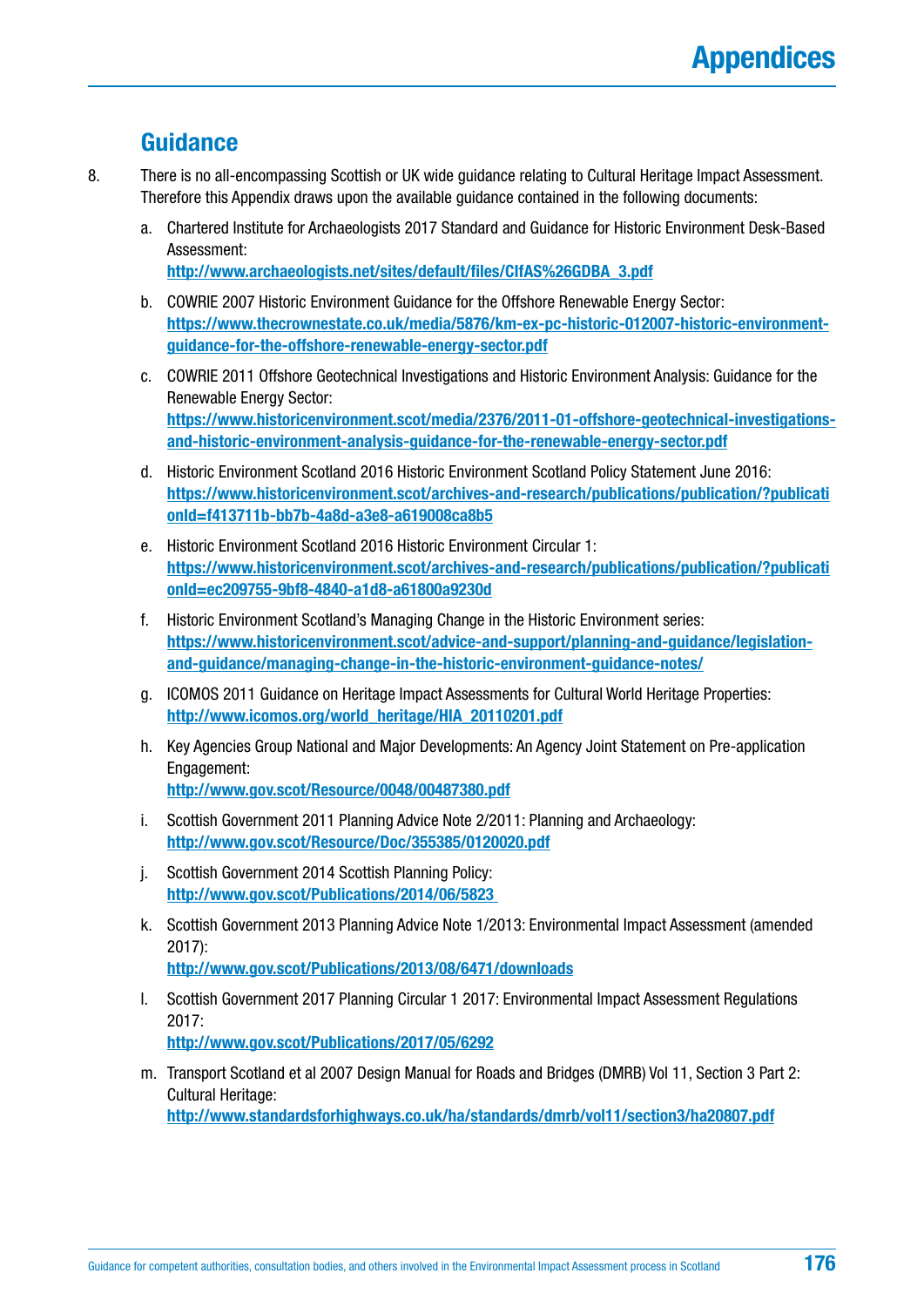## **The Role of HES and Local Authorities' Advisors**

- 9. Cultural heritage assets are a finite and non-renewable resource. The planning system seeks to manage change to avoid or minimise adverse impacts upon the fabric and setting of heritage assets and protect, enhance or conserve their special characteristics.
- 10. Heritage designations are intended to preserve heritage assets and their settings. **[SPP](http://www.gov.scot/Publications/2014/06/5823)** (para. 145) directs that permission should only be granted for proposals that adversely affect scheduled monuments or the integrity of their setting in exceptional circumstances and reiterates the **[statutory duty](https://www.legislation.gov.uk/ukpga/1997/9/section/59)** of the decision maker when considering a proposal that affects a listed building or its setting to have special regard to the desirability of preserving the building or its setting or any features of special architectural or historic interest (para 141). SPP broadly directs planning authorities to protect other designated assets.
- 11. In respect of non-designated archaeological assets, **[SPP](http://www.gov.scot/Publications/2014/06/5823)** directs that they should be preserved in situ wherever possible (para. 150), whilst other non-designated assets should be protected and preserved as far as possible, in situ wherever feasible.
- 12. Competent authorities will be assisted when considering the implementation of the policy above by HES and the local authorities' specialist advisors, as appropriate. Their roles in the EIA process are outlined below.
- 13. HES is a consultation body on all qualifying EIA projects in Scotland. The role of the consultation bodies is explained in Scottish Government guidance – **[Circular 1/2017](http://www.gov.scot/Publications/2017/05/6292)** and **[PAN 1/2013](http://www.gov.scot/Publications/2013/08/6471/downloads)** (as amended). Whilst this advice relates to the **[Planning Regulations](https://www.legislation.gov.uk/uksi/2017/571/contents/made)**, the general role of HES as a consultation body is the same across all EIA regimes. HES has a role in providing information to assist with the preparation of an EIA Report where notice has been given that an applicant intends to prepare one. Competent authorities are required to consult HES at the scoping stage before adopting a scoping opinion. Competent authorities are also required to consult HES on an EIA Report. Whilst there is no requirement for competent authorities to consult at screening stage, there may be circumstances where it is considered that additional advice from the consultation bodies would be helpful. Such requests should be targeted and identify the specific issue on which advice is being sought.
- 14. HES is also a statutory consultee in the planning process and provides advice and comment in relation to the following:
	- a. Scheduled monuments and their setting;
	- b. Category A listed buildings and their setting;
	- c. Inventory gardens and designed landscapes;
	- d. Inventory battlefields;
	- e. World Heritage Sites; and
	- f. development of land which is situated within 800 metres from any Royal Palace or Park, and might affect the amenities of that Palace or Park
- 15. With regard to historic marine protected areas, HES will be consulted indirectly through Marine Scotland in its capacity as advisor to Scottish Government.
- 16. HES will comment on:
	- a. screening where requested by a competent authority and where a specific issue has been identified;
	- b. scoping; and
	- c. the EIA report and the associated application for consent.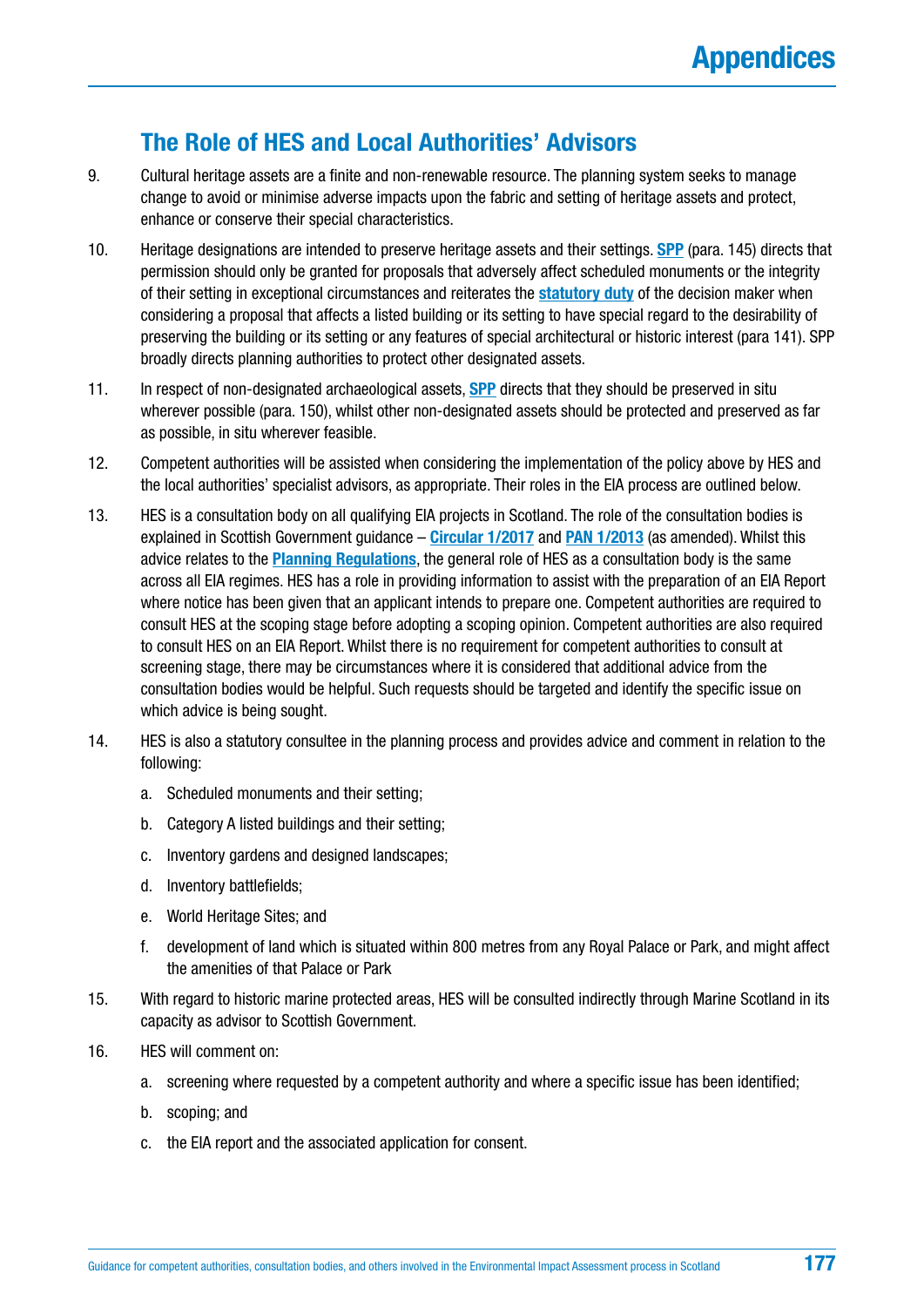- 17. In addition, HES is pleased to engage with applicants through the lifetime of a project. At the pre-application stage in line with the commitments made in the **[Key Agencies statement on pre-application engagement](http://www.gov.scot/Resource/0048/00487380.pdf)**, HES will provide advice on matters such as mitigation measures in relation to designated assets within HES' remit and the information necessary to support the application. HES will also provide information regarding non-designated assets and historic landscapes via **[Canmore](https://canmore.org.uk/)** and **[HLAmap](http://hlamap.org.uk/)**. At the post-consent stage, HES will advise on mitigation where it relates to scheduled monuments and hence requires scheduled monument consent.
- 18. As well as the designated assets listed above, local authorities' advisors provide advice, comment and information regarding:
	- a. Category B and C listed buildings;
	- b. Conservation areas; and
	- c. Non-designated assets such as non-scheduled archaeological assets, non-inventory historic gardens and designed landscapes, historic landscapes, non-listed buildings of architectural or historic interest.

### **Screening Report**

- 19. Section **[C.1](#page-48-0)** of the Handbook provides general guidance on screening.
- 20. Requests for a screening opinion should, where possible, identify whether the proposal may adversely affect landscapes and sites of historical, cultural or archaeological significance.

## **Preliminary Contact and Liaison**

- 21. Section **[C.3](#page-54-0)** of the Handbook provides general guidance on preliminary contact and liaison.
- 22. Given the stated aims of **[SPP](http://www.gov.scot/Publications/2014/06/5823)** with regard to the historic environment and its near ubiquitous nature, it is likely to be a key consideration in the design process, especially where designated heritage assets are involved. Applicants are therefore advised to engage with HES as early as possible where nationally important designated assets are potentially affected. HES will respond to pre-application consultations within 21 days.
- 23. As noted in the **[Key Agencies Group's joint statement on pre-application engagement](http://www.gov.scot/Resource/0048/00487380.pdf)** for national and major developments, experience has demonstrated that pre-application engagement is always most effective when led by planning authorities.

## **Scoping Report**

- 24. Section **[C.4](#page-56-0)** of the Handbook provides general guidance on scoping.
- 25. Effective scoping is key to the production of a cultural heritage assessment that is focussed on the potential significant impacts of the proposal and provides sufficient and proportionate information for these impacts to be understood. Provision of sufficient information at this stage will assist consultation bodies in providing meaningful responses with regard to information requirements, key concerns and mitigation.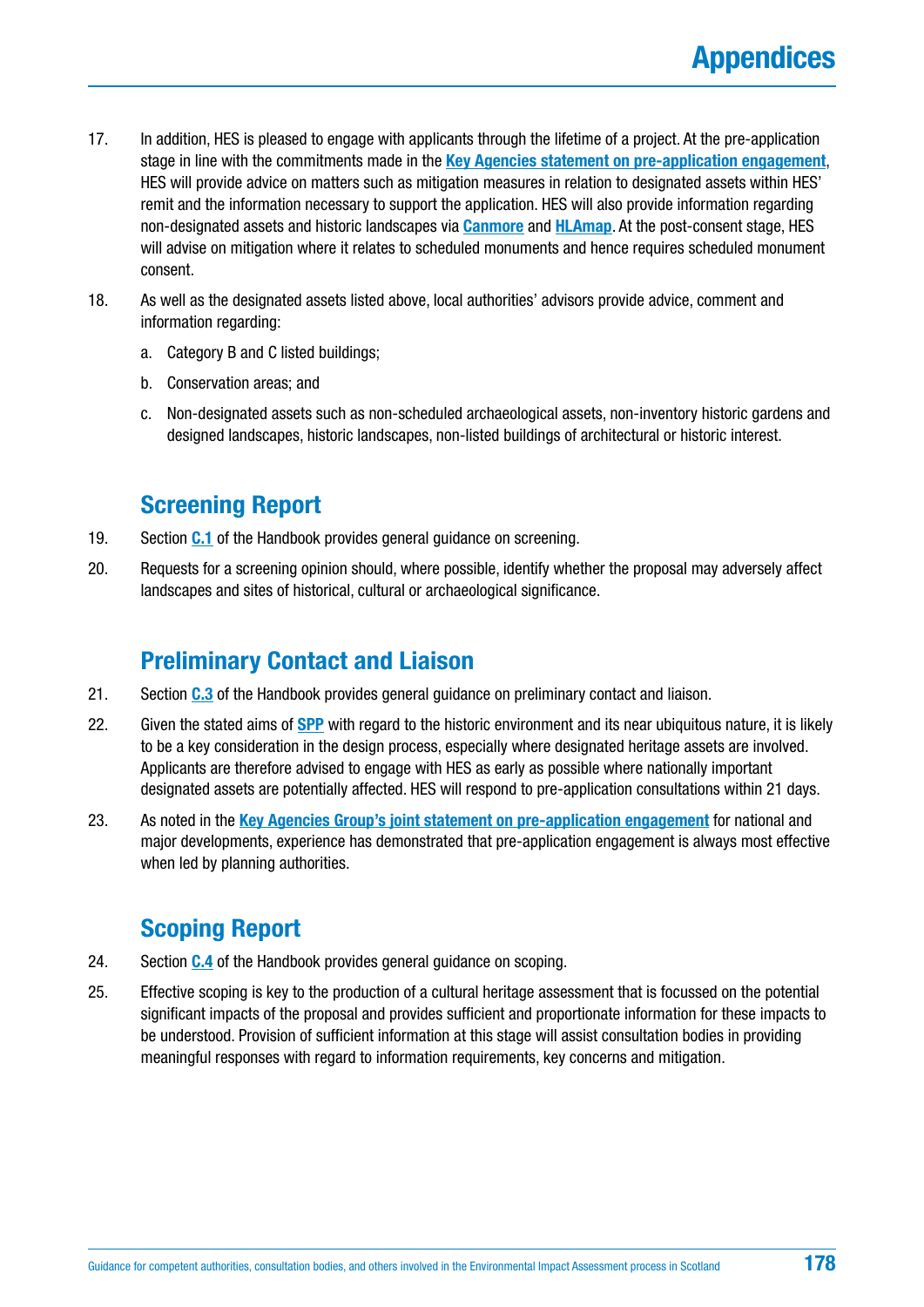- 26. The Cultural Heritage section of the Scoping Report should, as far as possible:
	- a. identify the relevant national and local policies and guidance;
	- b. summarise the available baseline information;
	- c. set out the scope of further baseline studies and surveys to be undertaken;
	- d. identify the likelihood of significant impacts and potential mitigation measures;
	- e. identify areas of uncertainty regarding the proposal, its potential impacts or the baseline that will necessitate further pre-application consultation;
	- f. identify additional supporting information to be presented, such as visualisations;
	- g. set out the proposed assessment methodology.
- 27. Appropriate study areas should be proposed for the gathering of data. These will be determined by a number of factors including the location, type and scale of proposal. In respect of setting impacts, the application of rigid study areas based on distances may not always be helpful. This approach can lead to large numbers of assets being unnecessarily considered by the assessment, leading to an unwieldy and excessively long EIA chapter. Conversely, the application of study areas that are too narrow can exclude assets that should be included in the assessment. Study areas must therefore be applied with discretion, and it will be helpful at the scoping stage to identify those assets that the assessment will focus upon. Techniques that can help with the identification of an appropriate study area include Zone of Theoretical Visibility (ZTV) analysis. Although ZTV analysis may not be helpful in more built up areas, it can give an indication of the likely visibility of a proposal thereby allow assist in the identification of an appropriate study area.
- 28. Where there is scope for cumulative effects to arise, the scope of the cumulative assessment should be identified as far as reasonably practicable. This may include the types of cumulative impact (see **[Box Ap1.](#page-182-0) [Info.2](#page-182-0)**) and the schemes to be considered.
- 29. HES will at this stage, as far as possible:
	- a. identify the likely key concerns and, where possible, mitigation measures;
	- b. identify likely requirements in terms of supporting information;
	- c. confirm acceptability or otherwise of the proposed approach to baseline data gathering and assessment.

### **Baseline Studies**

- 30. Section **[C.6](#page-66-0)** of the Handbook provides general guidance in relation to baseline studies.
- 31. Appropriate baseline data is essential to the identification and assessment of impacts and the development of mitigation measures as it provides an objective basis for all that follows. The requirements for the baseline will vary from project to project, but, as a guide, the baseline will:
	- a. Identify heritage assets within the proposal site;
	- b. Identify heritage assets in the surrounding area that may be affected by the proposal as a result of change within their setting;
	- c. Where appropriate, consider the potential for previously unrecorded archaeology to be affected by the proposal;
	- d. Describe the value and cultural significance of the potentially affected assets, and where relevant the contribution of setting to that cultural significance.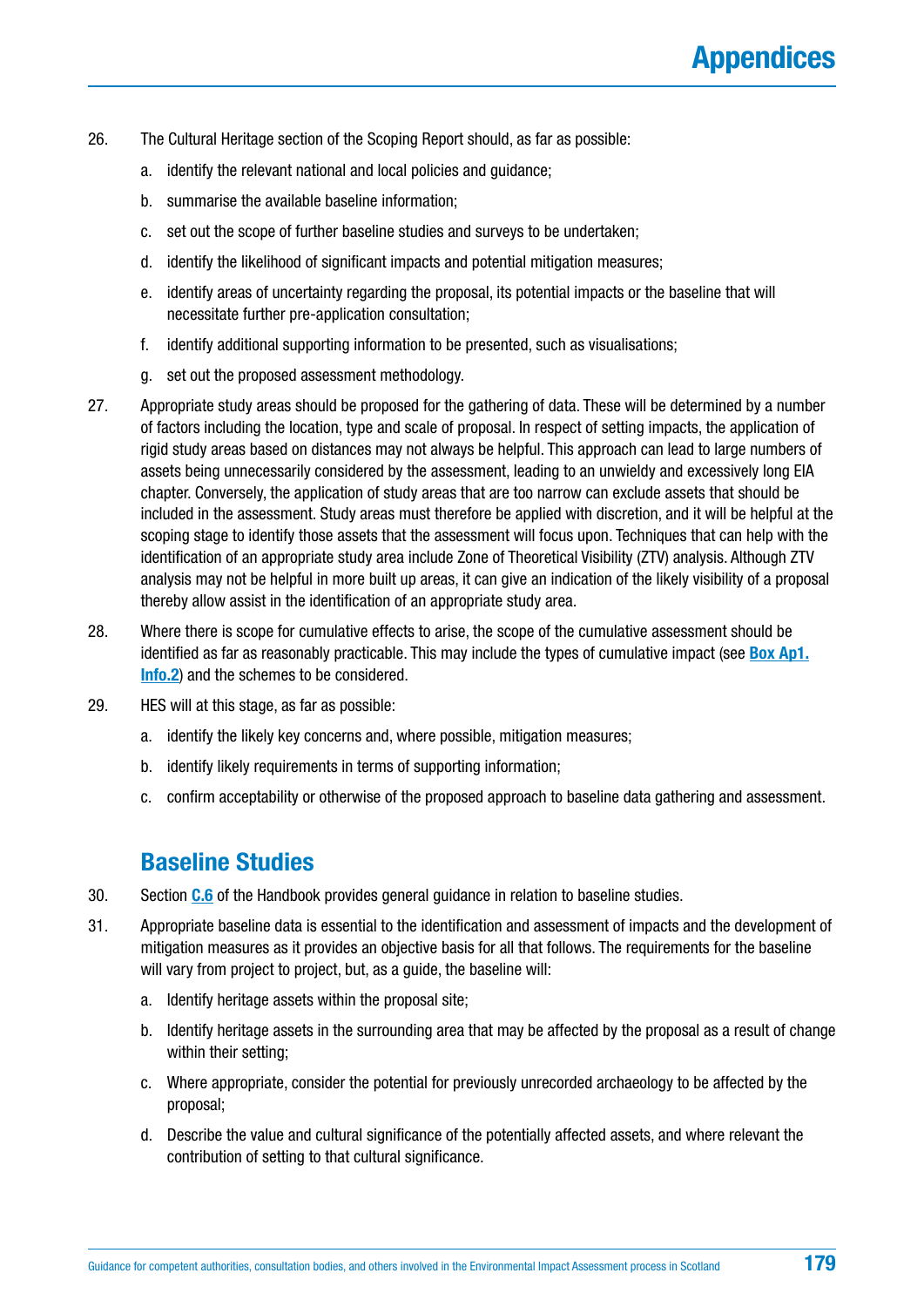- 32. The first phase of the baseline study will be desk-based and will draw upon Historic Environment Scotland databases, including **[Canmore](https://canmore.org.uk/)** and **[HLAmap](http://hlamap.org.uk/)**, Historic Environment Records (HERs), and documentary and specialist sources as appropriate. In addition to desk-based data gathering, site visits will generally be necessary in order to establish baseline conditions and to gain a full understanding of the relevant assets and their setting. Data may also be gathered regarding previous ground disturbance, topography and other factors affecting archaeological potential. Depending on the results of this work, further baseline studies may be necessary, such as archaeological evaluation, historic building recording or research.
- 33. When gathering baseline data regarding setting it is important that setting is not drawn too tightly. Based on **[Managing Change in the Historic Environment: Setting](https://www.historicenvironment.scot/archives-and-research/publications/publication/?publicationId=80b7c0a0-584b-4625-b1fd-a60b009c2549)** (HES 2016) the following should be identified/ recorded:
	- a. current landscape or townscape context, including land use, form and scale of neighbouring structures;
	- b. views to, from and across or beyond the asset;
	- c. key vistas both designed and fortuitous;
	- d. the prominence of the historic asset in views throughout the surrounding area;
	- e. aesthetic qualities, both designed and fortuitous;
	- f. general and specific views including foregrounds and backdrops;
	- g. views from within an asset outwards over key elements in the surrounding landscape, such as the view from the principal room of a house, or from a roof terrace;
	- h. relationships with other features, both built and natural; and
	- i. non-visual factors such as historical, artistic, literary, place name, or scenic associations, intellectual relationships (e.g. to a theory, plan or design), or sensory factors

In addition, dynamic and sequential views when approaching or moving around the asset may be relevant to its cultural significance. This is particularly likely to be the case in relation to extensive assets, such as designed landscapes and battlefields, where dynamic and sequential views may be key to an appreciation of design or the role of topography in events, for example.

- 34. The above list concentrates on aspects of setting that contribute positively to cultural significance, but the baseline survey should also gather information regarding detracting factors and neutral aspects of setting.
- 35. This is a non-exhaustive list and not all of the above will apply in all instances. The use of a fieldsheet, possibly drawing upon the results of desk-based research, may be helpful in order to guide structured recording of the setting and as an aide memoire. Such structured recording will assist in the production of a robust assessment.

## **Baseline Reporting**

- 36. The baseline report will generally:
	- a. Identify designated and non-designated heritage assets within the proposal site;
	- b. Identify relevant heritage assets in the surrounding area;
	- c. Provide an appropriately detailed narrative of the known history of the proposal site;
	- d. Where appropriate, identify the potential for previously unrecorded archaeology;
	- e. Identify areas of uncertainty and biases or gaps in the data.
	- f. Describe the cultural significance and value of relevant assets,
	- g. Where relevant, describe the setting of assets and the contribution of setting to cultural significance.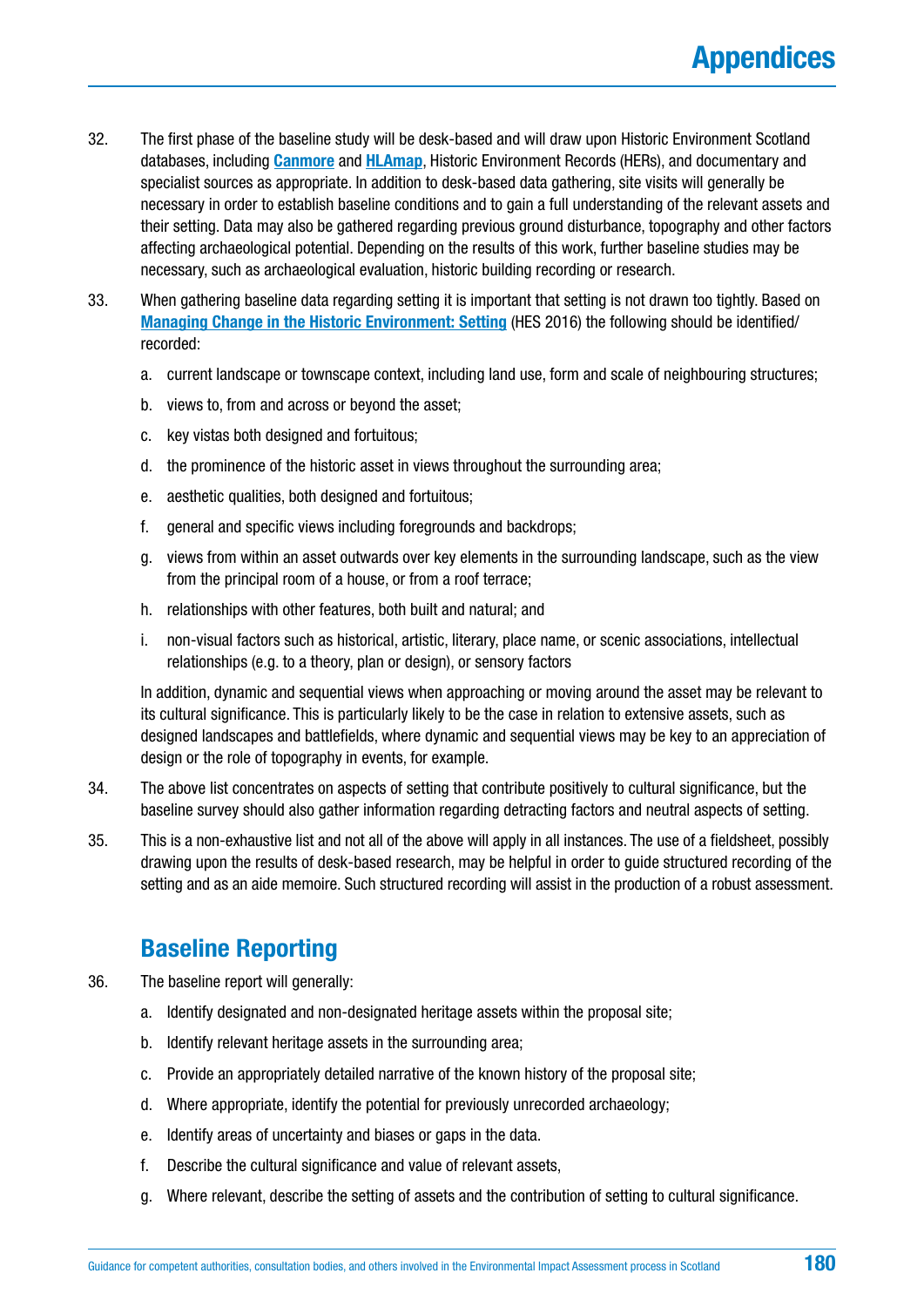- 37. The baseline may be presented in full in the EIA Report chapter or summarised in the chapter and presented in full in a technical appendix as appropriate. The latter has the advantages of resulting in the production of a standalone, neutral report that is suitable for archiving and allowing the Cultural Heritage chapter to focus on the impact assessment.
- 38. The baseline should seek to synthesise and present the available information in a logical way describing the history of the proposal site and, where relevant the surrounding landscape. It should describe the cultural significance of the relevant assets and identify their value as established by the designation process or, on a case by case basis for non-designated assets. Generally, this will be considered in terms of local, regional, national and international value. The value of designated assets should be established by their designation. which forms an integral part of the baseline situation. The identification of value of non-designated assets should be undertaken in a transparent fashion taking account of HER data, and relevant guidance, in particular designation criteria. Where the assessor considers that an asset no longer merits its designation or has changed to such an extent that this may affect the assessment, either HES should be consulted and an appropriate approach agreed or a formal request for the designation to be reviewed should be lodged with HES' Designation Team. Both approaches are separate from the baseline study, which is intended to describe the situation 'as is'.
- 39. Where appropriate, the baseline report should discuss the archaeological potential of the proposal site with reference to factors such as the distribution of known archaeology, topography and previous landuse or ground disturbance.
- 40. Cultural heritage assets may have strong emotional or other associations for individuals or groups. Such associations pose difficulties for the objective assessor; they may not be readily identifiable, change over time or have little basis in historical fact. Nevertheless, such associations may be an important part of an asset's cultural significance and therefore should be identified in the baseline study as far as reasonably practicable. Where subjective statements relating to aspects such as aesthetic experience, emotions and expectations of the visitor are made, the assumptions underpinning them should be clearly set out and areas of uncertainty highlighted.

### **Predicting the Impacts**

- 41. Section **[C.7](#page-69-0)** of the Handbook provides general guidance on predicting impacts.
- 42. In the context of cultural heritage impact assessment, the receptors are the heritage assets and impacts will be considered in terms of the change in their cultural significance. Proposals may result in beneficial impacts, for example where they actively preserve the asset's fabric or remove a negative element of the asset's setting, or adverse impacts, for example where the cultural significance of an asset is degraded by the loss of fabric or inappropriate change in its setting. Change in the setting of an asset may be entirely neutral in terms of the resultant change in the asset's cultural significance, but this will rarely be the case where the actual fabric is affected.
- 43. When considering setting impacts, visual change should not be equated directly with adverse impact. Rather the impact should be assessed with reference to the degree that the proposal affects those aspects of setting that contribute to the asset's cultural significance.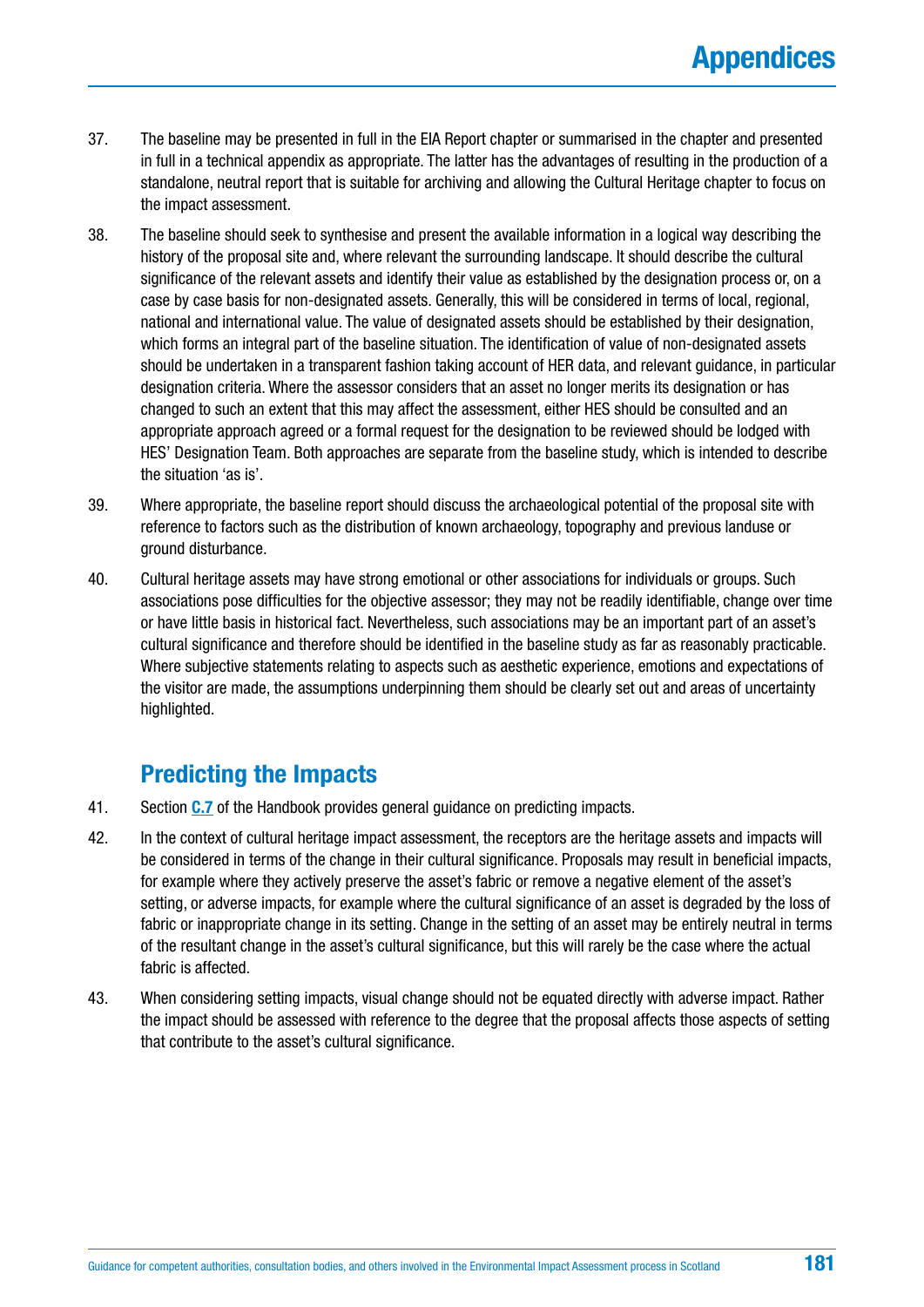44. **[Box C.7.Info.1](#page-70-0)** of the Handbook provides a list of types of impact; the following are the principal impact types affecting the historic environment:

#### a. **Direct Physical Impacts**

These occur where the physical fabric of the asset is removed or damaged as a direct result of the proposal, eg removal of archaeological deposits as a result of the excavation of foundation trenches. Such impacts will generally result from the construction phase and will be permanent.

#### b. **Indirect Physical Impacts**

These occur where the fabric is lost or preserved as a result of the proposal even though the asset lies at a remove from the proposal. Examples include damage to walls as a result of vibration from piling operations or blasting, the degradation of waterlogged deposits as a result of dewatering and changes in currents resulting in increased/decreased erosion. Such impacts may result at any stage of development and are likely to be permanent.

#### c. **Setting Impacts**

These are generally direct and result from the proposal causing change within the setting of a heritage asset that affects its cultural significance or the way in which it is understood, appreciated and experienced. Such impacts are generally, but not exclusively, visual, occurring directly as a result of the appearance of the proposal in the surroundings of the asset. However, they may relate to other senses or factors, such as noise, odour or emissions, or historical relationships that do not relate entirely to intervisibility, such as historic patterns of landuse and related historic features. Also, setting impacts may occur indirectly at some remove from the proposal, for example as a result in changes in traffic. Such impacts may occur at any stage of a proposal's lifespan and may be permanent, reversible or temporary (these terms should be defined in the EIA Report). There may be diurnal or seasonal variations, which should be identified and considered in the assessment.

### d. **Cumulative Impacts**

Cumulative impacts can relate to the physical fabric or setting of assets. They may arise as a result of impact interactions, either of different impacts of the proposal itself or between the impacts of other projects, or additive impacts resulting from incremental changes caused by the proposal together with other projects already in the planning system or allocated in a Local Development Plan.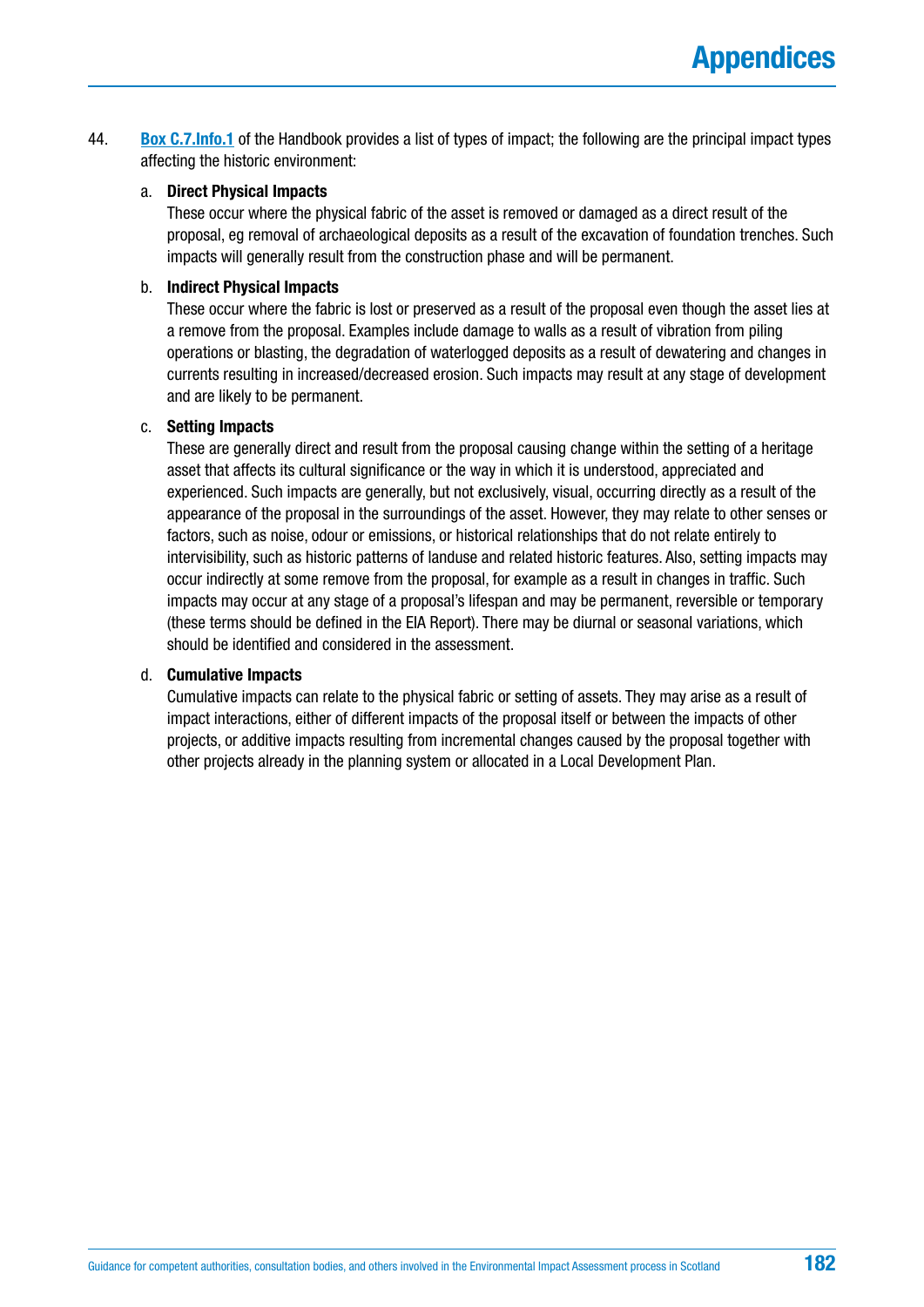#### **Box [Ap1.Info](http://Ap1.Info).2 Key information**

#### **Cumulative Impacts**

Cumulative impacts may occur in a variety of ways and may affect the fabric and/or setting of the asset in question. They may be considered to fall into two categories, additive and synergistic.

#### **Additive Impacts**

The magnitude of the combined impacts equals the sum of the individual impacts. Examples are given below.

Residential Proposal A removes 50% of a cropmark enclosure and Residential Proposal B removes the remaining 50%, resulting in complete loss rather than partial preservation. The cumulative impact occurs as a result of the proposals in combination. Such loss may also occur incrementally as a result of multiple developments.

Residential Proposal A is seen from the front of a historically isolated lodge and Residential Proposal B is seen from the rear. The cumulative impact results from the proposals being seen sequentially rather than in combination.

#### **Synergistic Impacts**

The magnitude of the combined impacts is greater than the sum of the individual impacts or the combined impacts interact to give rise to a new impact. Examples are given below.

Coastal Protection Scheme A in combination with Port Proposal A results in a change in the sediment regime along the coast, resulting in erosion and ultimately loss of coastal heritage assets that would be unaffected by either scheme in isolation.

Wind Farm Proposal A occupies part of a panoramic view from a listed building but its distance results in it having a negligible impact. Wind Farm Proposals B, C and D are similarly distant and would likewise have a negligible impact individually. However, taken together they will result in the panorama being dominated by turbines despite their distance from the viewer, leading to a substantially greater magnitude of impact.

Road Proposal A near a Picturesque designed landscape results in traffic noise and vehicle movement being experienced from parts of the landscape. Residential Proposal B can be glimpsed from other parts and Commercial Proposal C is glimpsed from other parts. Individually the proposals have a minor impact upon the designed landscape, but experienced sequentially as one moves through the designed landscape they result in an all-pervasive sense of modern intrusion that is at odds with its design principles, resulting in a substantially greater impact.

- 45. Significant impacts may arise as a result of ancillary aspects of the proposal, eg temporary infrastructure, such as construction compounds and access tracks, and service trenches, and from mitigation measures such as habitat management and landscaping planting. A full understanding of all stages of the proposal is therefore necessary.
- 46. Some impacts will change over time within a particular phase of the proposal's lifespan. For example, screening incorporated into the proposal as mitigation may only become effective over time, regeneration of vegetation in reinstated areas may take several years or there may be ongoing change in the landscape, perhaps as a result of forestry operations. Where this is the case, sufficient information should be presented for this to be understood; dialogue with other disciplines, in particular the landscape architect, and, where appropriate, visualisations illustrating change over time will help ensure that this development is fully understood. The information presented should be proportionate to the potential impact; proportionality will most readily be achieved through pre-application engagement with the consultation bodies and competent authority.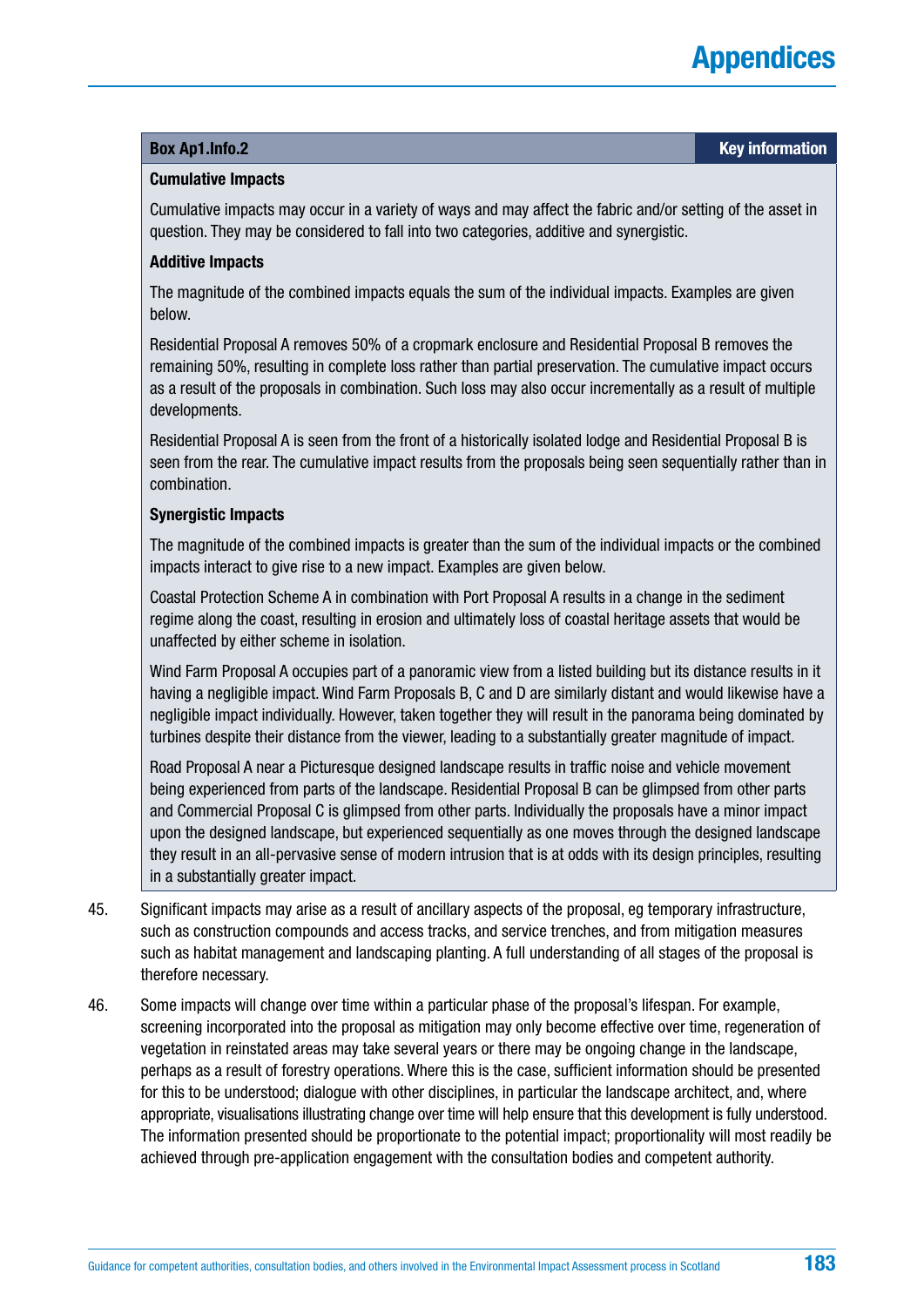- <span id="page-183-0"></span>47. The historic environment is subject to a wide range of processes that result in its condition being dynamic rather than static. Consequently, the impact should be considered with reference to the do-nothing scenario, which will identify on-going processes that are affecting the fabric or setting of the asset.
- 48. Cultural heritage impacts will rarely be quantifiable. As such, the assessment of impact magnitude will be led by professional judgement. It is important that this assessment process is presented transparently. Generally, a narrative approach will allow the assessor to set out their reasoning more clearly than a tabulated approach. However, in some instances the latter will be appropriate in view of the need for proportionality in the assessment. Guideline criteria will assist in the consistent and transparent application of professional judgement. Appendix 1 Figure 1 provides an example.

| <b>Magnitude</b>   | <b>Guideline Criteria</b>                                                                                                                                                                                 |                                                                                                                                                                              |  |  |
|--------------------|-----------------------------------------------------------------------------------------------------------------------------------------------------------------------------------------------------------|------------------------------------------------------------------------------------------------------------------------------------------------------------------------------|--|--|
|                    | <b>Adverse</b>                                                                                                                                                                                            | <b>Beneficial</b>                                                                                                                                                            |  |  |
| <b>Substantial</b> | Changes to the fabric or setting of a heritage<br>asset resulting in the complete or near<br>complete loss of its cultural significance, such<br>that it may no longer be considered a<br>heritage asset. | Preservation of the asset in situ where<br>it would be completely or almost<br>completely lost in the do-nothing<br>scenario.                                                |  |  |
| <b>Moderate</b>    | Changes to the elements of the fabric or<br>setting of the heritage asset that contribute to<br>its cultural significance such that this is<br>substantially altered.                                     | Changes to key elements of the asset's<br>fabric or setting that result in its cultural<br>significance being preserved, where they<br>would otherwise be lost, or restored. |  |  |
| <b>Slight</b>      | Changes to the elements of the fabric or<br>setting of the heritage asset that contribute to<br>its cultural significance such that this is<br>slightly altered.                                          | Changes that result in elements of the<br>asset's fabric or setting that detract<br>from its cultural significance being<br>removed.                                         |  |  |
| <b>Negligible</b>  | Changes to fabric or setting that leave significance unchanged.                                                                                                                                           |                                                                                                                                                                              |  |  |

#### **Appendix 1 Figure 1 – Example of Scale of Magnitude of Changes to the Historic Environment**

### **Assessing the Significance of Cultural Heritage Impacts**

- 49. Section **[C.8](#page-72-0)** of the Handbook provides general guidance on assessing impacts.
- 50. As with other EIA disciplines, the significance of impacts is determined with reference to a range of factors, including:
	- a. The asset's value (sensitivity);
	- b. The degree of change in its cultural significance resulting from the proposal (magnitude of impact);
	- c. The duration or frequency of the impact; and
	- d. The likelihood of the impact occurring.
- 51. Where an impact is deemed to be reversible, as opposed to temporary, this should be highlighted, but should not be factored into the assessment of significance.
- 52. The asset's value will be established at the baseline stage and in general its sensitivity for the purposes of impact assessment will follow directly from this. As there may be circumstances where other factors come into play, the relationship between value and sensitivity should be clearly articulated in the assessment. Appendix 1 Figure 2 provides an example of guideline criteria.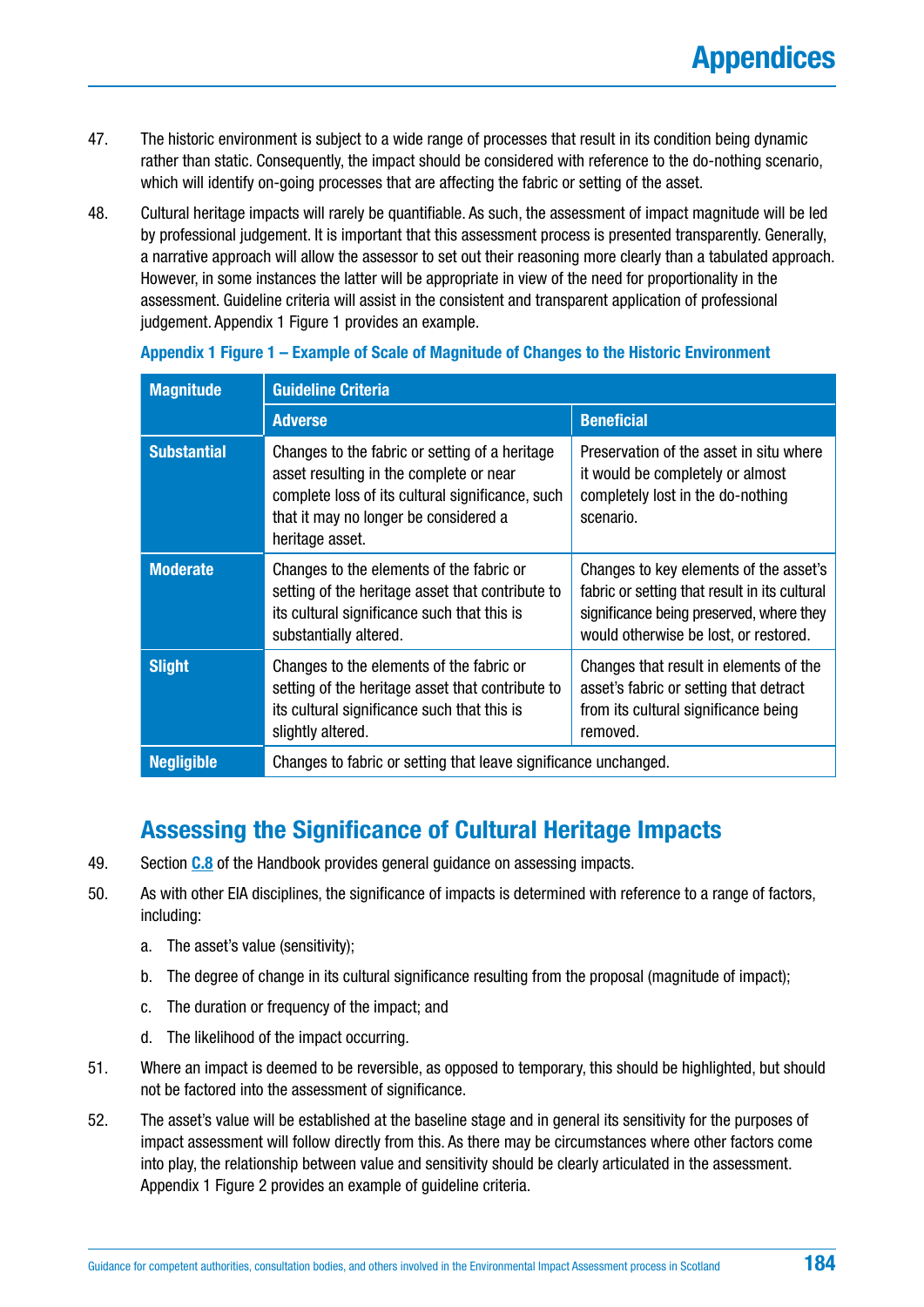| <b>Sensitivity</b> | <b>Guideline Criteria</b>                                                                                                                                                                                                                                                                                                                                                           |
|--------------------|-------------------------------------------------------------------------------------------------------------------------------------------------------------------------------------------------------------------------------------------------------------------------------------------------------------------------------------------------------------------------------------|
| <b>High</b>        | Assets valued at an international or national level, e.g. World Heritage Sites, scheduled<br>monuments, Category A listed buildings, Inventory gardens and designed landscapes,<br>Inventory battlefields, historic marine protected areas, some conservation areas and<br>non-designated assets that meet the relevant criteria for designation in the opinion of the<br>assessor. |
|                    | Category B or C-listed buildings where the existing designation does not adequately<br>reflect their value, in the opinion of the assessor.                                                                                                                                                                                                                                         |
| <b>Medium</b>      | Assets valued at a regional level, e.g. Category B listed buildings, some conservation<br>areas and non-designated assets of similar value in the opinion of the assessor.                                                                                                                                                                                                          |
|                    | Category C-listed buildings where the existing designation does not adequately reflect<br>their value, in the opinion of the assessor.                                                                                                                                                                                                                                              |
| <b>Low</b>         | Assets valued at a local level, e.g. Category C listed buildings, some conservation areas<br>and non-designated assets of similar value in the opinion of the assessor.                                                                                                                                                                                                             |

### **Appendix 1 Figure 2 – Example of Scale of Sensitivity of Historic Environment Receptors**

53. The determination of impact significance is a matter of professional judgement and the justification for the assessment of impact significance must be set out clearly. Matrices are frequently used in order to guide professional judgement and allow a degree of consistency across disciplines within the EIA Report. Where they are used, care must be taken to ensure that they are not applied in a mechanistic fashion or in a way that obscures the reasoning behind the assessment. **[Figure 7](#page-138-0)** of the Handbook provides an example of such a matrix.

### **Mitigation**

- 54. Section **[C.9](#page-76-0)** of the Handbook provides general guidance on mitigation.
- 55. The EIA Report must include a description of the mitigation measures that have been incorporated or will be implemented. In order of preference, mitigation measures in relation to cultural heritage impacts will generally include:

### **a. Avoidance measures**

These completely prevent impacts from occurring and are generally achieved at the site selection or design stage. Examples include locating the proposal so that it is does not affect key views and designing the proposal to preserve archaeology in situ. Measures employed during the construction phase, such as fencing off heritage assets to prevent accidental damage, are also assigned to this category.

### **b. Reduction measures**

These reduce the magnitude of adverse impacts and are again generally implemented at the design stage. Examples include the setting the proposal back from an asset to reduce its visibility in a key view or the development of an engineering solution to reduce the impact of foundations upon archaeological deposits.

#### **c. Compensatory or offsetting measures**

Where an impact has not been avoided the impact may be offset. Most commonly this will involve a programme of archaeological works to offset its physical loss. The degree to which such measures mitigate physical loss of fabric will depend on the asset in question.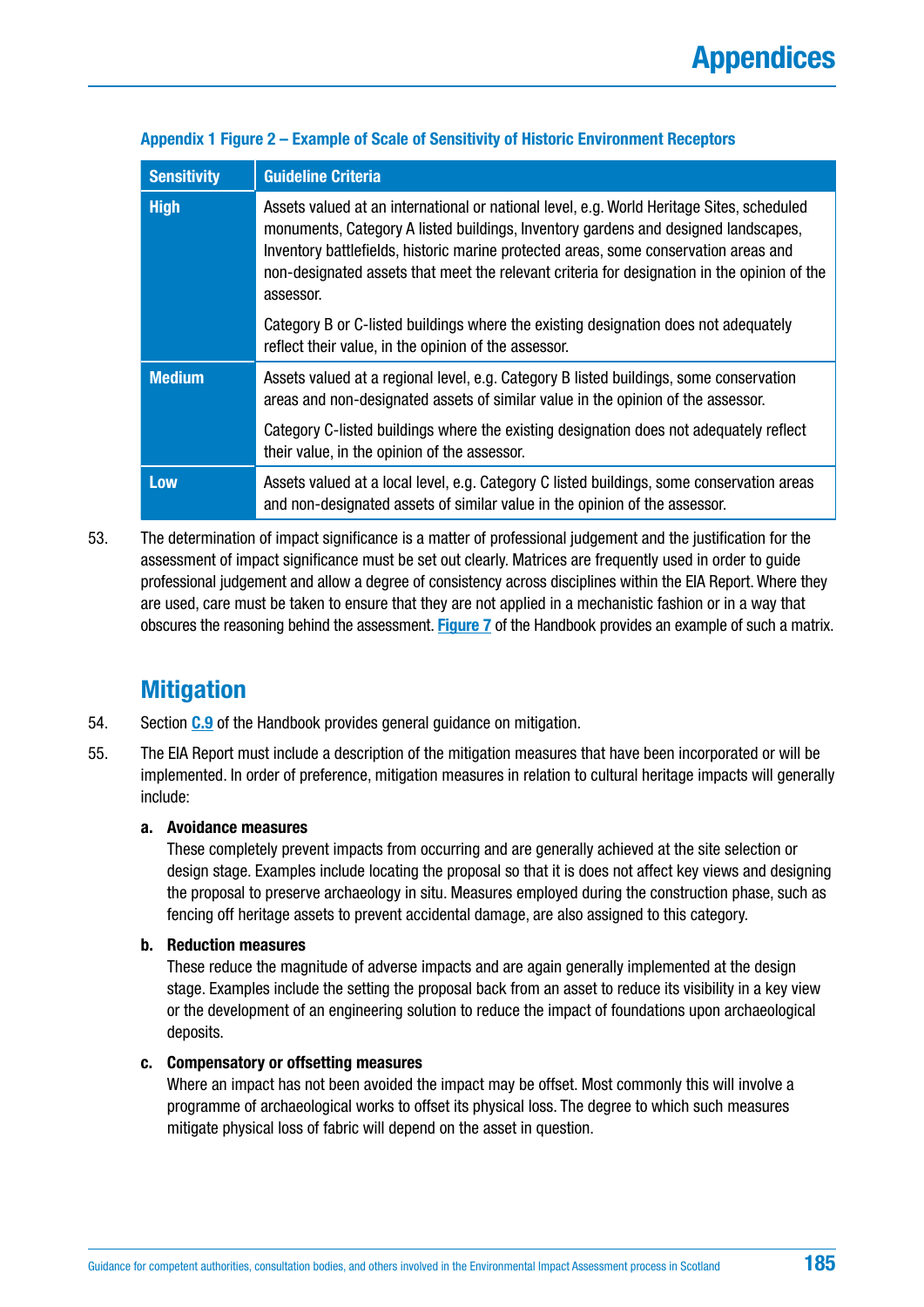#### **Box [Ap1.Info.](http://Ap1.Info)3 Key information**

#### **Programme of Archaeological Works**

A programme of archaeological works will comprise a suite of works intended to allow for the appropriate recording of an asset to offset its physical loss. The works will generally be staged in order to allow the significance of the asset, in particular its potential as a source of archaeological data, to inform the scope of works.

The programme of works will generally comprise:

- evaluation such as geophysical survey and trial trenching
- excavation or other detailed recording
- reporting and assessment followed by further analysis as appropriate
- publication in a specialist or popular journal where appropriate
- other measures to allow popular access to the results of the works such as interpretation boards or online resources may be appropriate

It should be noted that a programme of works can only ever offset the physical loss of the asset; it cannot be considered, in the strictest sense, to mitigate the impact or to constitute a beneficial impact as the asset itself is still lost. The degree to which recording may offset the physical loss of the asset will depend on the specific asset. For example, recording may almost completely offset the impact upon a buried archaeological feature with no surface expression, the cultural significance of which relates largely to its value as a potential source of archaeological data. In contrast, the loss of a structure, the cultural significance of which relates to its architectural interest and appearance in the landscape, will be offset to a lesser degree by recording.

- 56. Where cultural heritage mitigation measures have been incorporated in the site selection or design process these should be clearly identified in order that they may be taken into account when considering the impacts and the suitability of any further mitigation measures proposed.
- 57. In addition to mitigation measures, enhancement measures may be offered by the applicant, for example the proposal may allow for improved access to an asset or include measures to stabilise an asset, that is otherwise unaffected by the proposal. These are distinct from the above and must be considered as separate issues.

### **Monitoring**

58. Where appropriate, measures for the monitoring of mitigation measures and the proposal should be presented to ensure that mitigation is enacted effectively and that the actual impacts are consistent with the predicted impacts. This is particularly the case in relation to measures such as fencing off and planting of screening vegetation, where effectiveness may vary depending on factors such as the quality of work and rates of growth.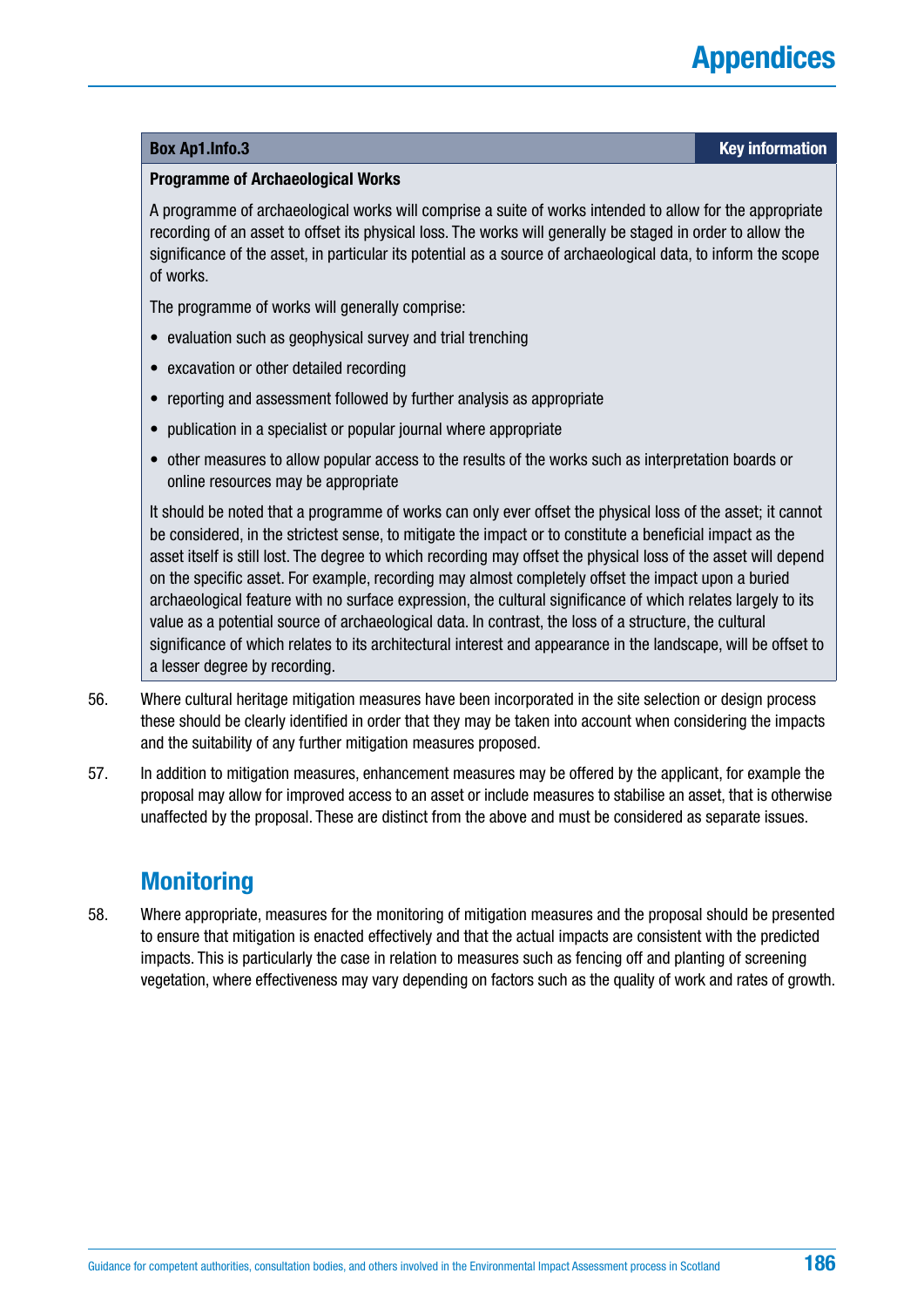### **Considering the EIA Report**

- 59. Section **[D.9](#page-98-0)** and **[D.10](#page-99-0)** of the Handbook provide general guidance on the evaluation of the EIA Report.
- 60. As a guide the following will aid in the evaluation of the EIA Report:
	- a. Does the report identify all the potential receptors that may be subject to significant impacts?
	- b. Does the report provide sufficient and proportionate information to understand the cultural significance of the affected assets and the potential impacts upon them at all stages of the proposal's lifespan?
	- c. Have sufficient visualisations been provided?
	- d. Is the assessment transparent and reasoned?
	- e. Are mitigation measures well thought through, achievable and effective?
	- f. Can residual impacts be reduced further through proportionate mitigation measures?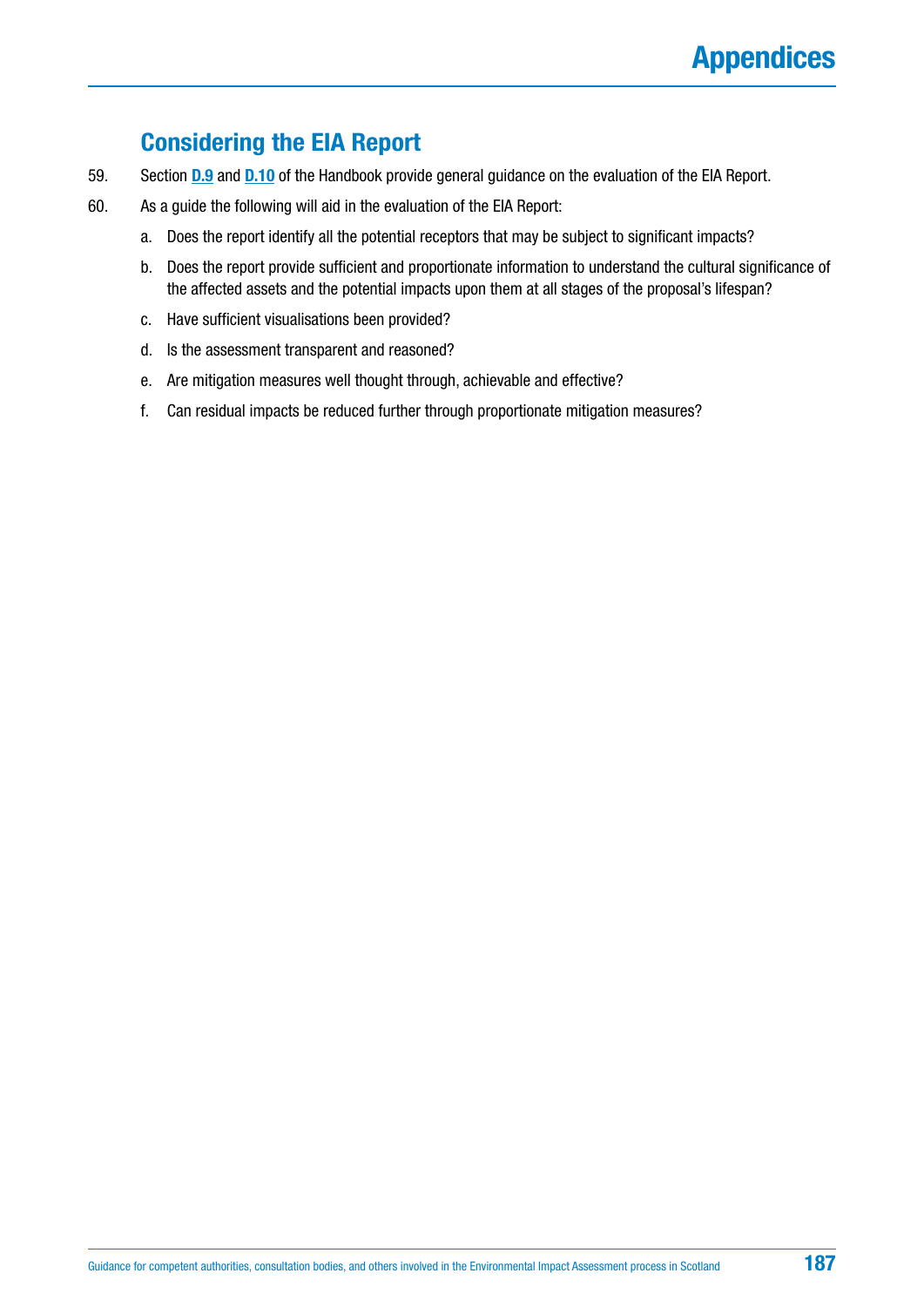# **Appendix 2: Landscape and Visual Impact Assessment**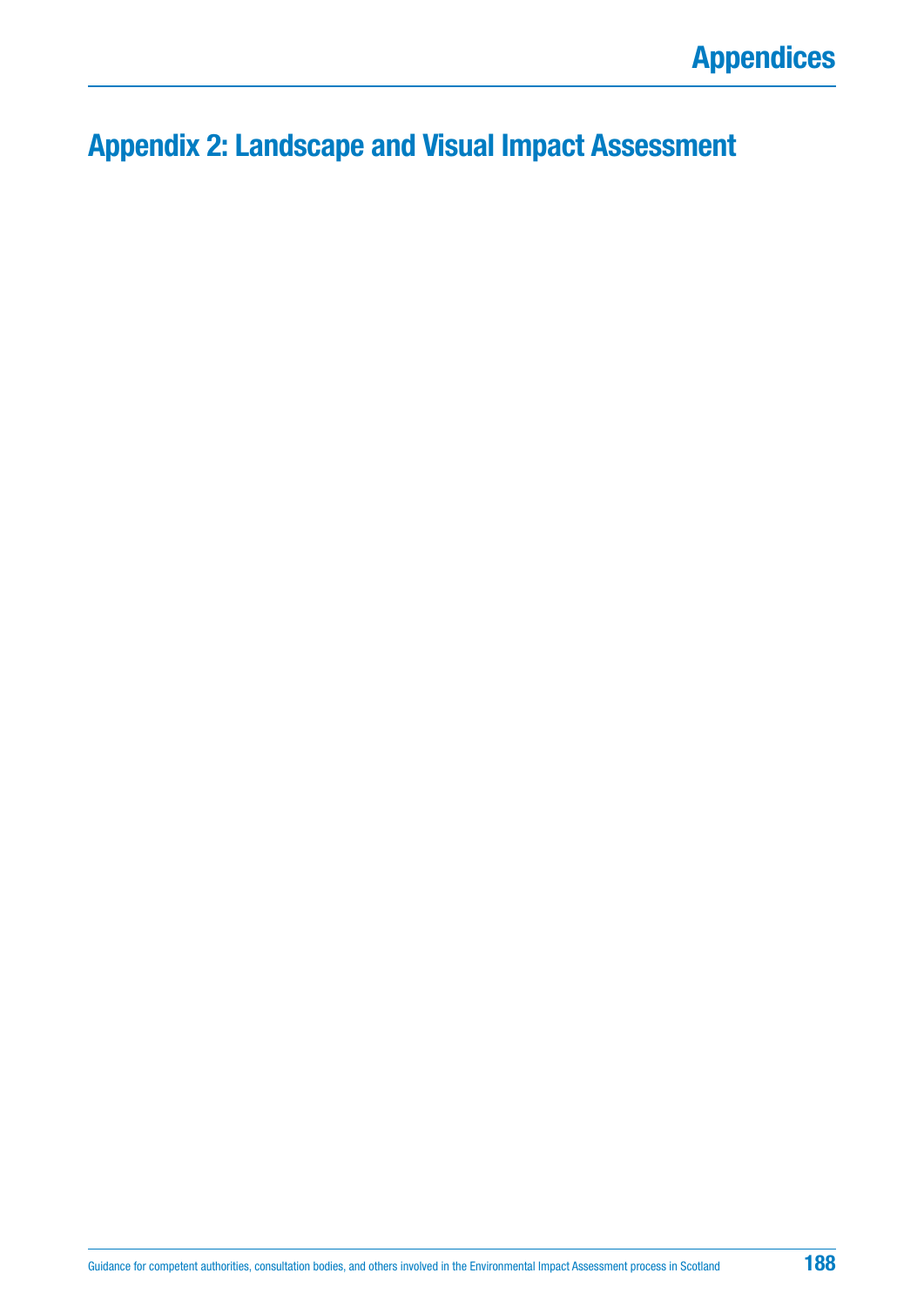For information on the assessment of landscape and visual impacts of wind energy developments please visit SNH's website: **[www.snh.org.uk](http://www.snh.org.uk)**

### **Introduction to This Appendix**

1. This Appendix explains in more detail the techniques for assessing the landscape and visual impacts of a proposal, within the overall framework of the EIA process. Essentially, many proposals are likely to change the landscape and the way in which people experience it. The techniques described are based on the current best practice guidance for a systematic approach to landscape and visual impact assessment developed by the Landscape Institute and the Institute of Environmental Management and Assessment with support from SNH. It is set out in the publication Guidelines for Landscape and Visual Impact Assessment, The Landscape Institute with the Institute of Environmental Management and Assessment, Routledge (3rd edition) 2013(the GLVIA) available from **<http://www.landscapeinstitute.org/publications/index.php>** and also Landscape Character Assessment Guidance for England and Scotland prepared on behalf of the Countryside Agency and SNH, 2002 available at **[http://www.snh.gov.uk/publications-data-and-research/publications/search](http://www.snh.gov.uk/publications-data-and-research/publications/search-the-catalogue/publication-detail/?id=295)[the-catalogue/publication-detail/?id=295](http://www.snh.gov.uk/publications-data-and-research/publications/search-the-catalogue/publication-detail/?id=295)**.

Other SNH publications relevant to the assessment of landscape and visual impacts are available from our website. They include topics such as onshore and offshore wind farms, hydroelectric schemes, aquaculture, and wild land:

- a. The Siting and Design of Aquaculture in the Landscape: Visual and Landscape Considerations: **[http://](http://www.snh.org.uk/pubs/detail.asp?id=113) [www.snh.org.uk/pubs/detail.asp?id=113](http://www.snh.org.uk/pubs/detail.asp?id=113)**;
- b. Guidance on Landscape/Seascape Capacity for Aquaculture: **[https://www.nature.scot/sites/default/](https://www.nature.scot/sites/default/files/2017-07/Publication) [files/2017-07/Publication%202008%20-%20Guidance%20on%20Landscape%20Seascape%20](https://www.nature.scot/sites/default/files/2017-07/Publication) [Capacity%20for%20Aquaculture.pdf](http://20Aquaculture.pdf)**
- c. Visualisations for Aquaculture: draft guidance note: **[https://www.nature.scot/sites/default/](https://www.nature.scot/sites/default/files/2017-09/Guidance%20Note%20-%20Visualisations%20for%20aquaculture.pdf) [files/2017-09/Guidance%20Note%20-%20Visualisations%20for%20aquaculture.pdf](https://www.nature.scot/sites/default/files/2017-09/Guidance%20Note%20-%20Visualisations%20for%20aquaculture.pdf)**
- d. Guidance on Hydroelectric Schemes and the Natural Heritage 2015: **[https://www.nature.scot/sites/](https://www.nature.scot/sites/default/files/2017-06/A1521095.pdf) [default/files/2017-06/A1521095.pdf](https://www.nature.scot/sites/default/files/2017-06/A1521095.pdf)**
- e. Offshore Renewables guidance on assessing the impact on coastal landscape and seascape Guidance for Scoping an Environmental Statement March 2012 **[https://www.nature.scot/sites/default/](https://www.nature.scot/sites/default/files/2017-07/A702206%20-Offshore%20Renewables%20-%20guidance%20on%20assessing%20the%20impact%20on%20coastal%20landscape%20and%20seascpae%20-%20Guidance%20for%20scoping%20an%20Environmental%20Statement%20-%2013%20March%202012.pdf) [files/2017-07/A702206%20-Offshore%20Renewables%20-%20guidance%20on%20assessing%20](https://www.nature.scot/sites/default/files/2017-07/A702206%20-Offshore%20Renewables%20-%20guidance%20on%20assessing%20the%20impact%20on%20coastal%20landscape%20and%20seascpae%20-%20Guidance%20for%20scoping%20an%20Environmental%20Statement%20-%2013%20March%202012.pdf) [the%20impact%20on%20coastal%20landscape%20and%20seascpae%20-%20Guidance%20](https://www.nature.scot/sites/default/files/2017-07/A702206%20-Offshore%20Renewables%20-%20guidance%20on%20assessing%20the%20impact%20on%20coastal%20landscape%20and%20seascpae%20-%20Guidance%20for%20scoping%20an%20Environmental%20Statement%20-%2013%20March%202012.pdf) [for%20scoping%20an%20Environmental%20Statement%20-%2013%20March%202012.pdf](https://www.nature.scot/sites/default/files/2017-07/A702206%20-Offshore%20Renewables%20-%20guidance%20on%20assessing%20the%20impact%20on%20coastal%20landscape%20and%20seascpae%20-%20Guidance%20for%20scoping%20an%20Environmental%20Statement%20-%2013%20March%202012.pdf)**
- f. Siting and Designing Wind Farms in the Landscape: **[https://www.nature.scot/siting-and-designing](https://www.nature.scot/siting-and-designing-wind-farms-landscape-version-3a)[wind-farms-landscape-version-3a](https://www.nature.scot/siting-and-designing-wind-farms-landscape-version-3a)**
- g. Assessing Cumulative Impacts of Onshore Wind Energy Developments (2012);
- h. Minerals and the Natural Heritage in Scotland's Midland Valley: **[http://www.snh.gov.uk/publications](http://www.snh.gov.uk/publications-data-and-research/publications/search-the-catalogue/publication-detail/?id=110)[data-and-research/publications/search-the-catalogue/publication-detail/?id=110](http://www.snh.gov.uk/publications-data-and-research/publications/search-the-catalogue/publication-detail/?id=110)**
- i. Visual Representation of Windfarms: Guidance SNH 2017. **[https://www.nature.scot/sites/default/](https://www.nature.scot/sites/default/files/2017-07/A2203860%20-%20Visual%20representation%20of%20wind%20farms%20-%20Guidance%20-%20Feb%202017.pdf) [files/2017-07/A2203860%20-%20Visual%20representation%20of%20wind%20farms%20-%20](https://www.nature.scot/sites/default/files/2017-07/A2203860%20-%20Visual%20representation%20of%20wind%20farms%20-%20Guidance%20-%20Feb%202017.pdf) [Guidance%20-%20Feb%202017.pdf](https://www.nature.scot/sites/default/files/2017-07/A2203860%20-%20Visual%20representation%20of%20wind%20farms%20-%20Guidance%20-%20Feb%202017.pdf)**

SNH's website also includes links to Scotland's Landscape Character Assessment. **[https://www.nature.scot/](https://www.nature.scot/professional-advice/landscape-change/landscape-character-assessment) [professional-advice/landscape-change/landscape-character-assessment](https://www.nature.scot/professional-advice/landscape-change/landscape-character-assessment)**. The national dataset currently consists of a series of reports, as pdf links or as hard copies. These are being reviewed and a web-based interactive map and descriptions of landscape character types will be available later in 2018.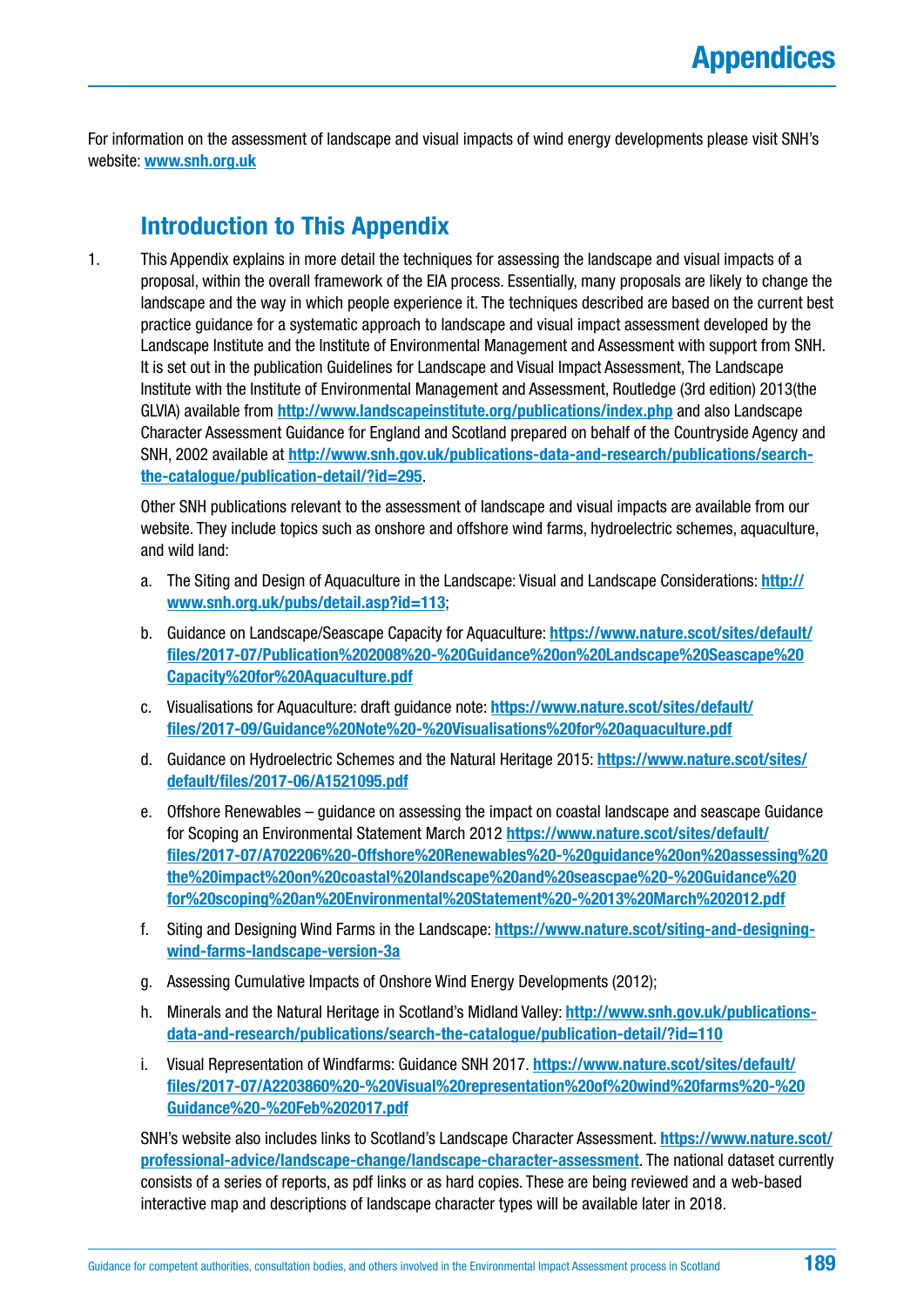### **Box [Ap2.Advice](http://Ap2.Advice).1 Key advice** *Apple <b>Apple 2014 Key advice*

If you require further guidance after reading this Appendix, you should refer to the above guidelines. SNH should be consulted at as early a stage as possible wherever landscape or visual impact issues may be significant.

### **Introduction to Landscape Planning and the Environmental Impact Assessment Process**

- 2. **[Box Ap2.Practice1](#page-190-0)** illustrates the key steps in landscape planning. It will be seen that these steps integrate with those of the EIA process. For example, looking at alternatives, developing mitigation measures and preparing a detailed assessment to inform the decision-making process.
- 3. In particular, EIA for landscape and visual impact assessments should include:
	- a. Screening a project to see if it should be subject to assessment.
	- b. Scoping of the assessment.
	- c. Pre-application discussions and consultation.
	- d. Description of development/proposal.
	- e. Baseline studies.
	- f. Identify impacts at each stage of the project, predict magnitude, durations, etc.
	- g. Mitigation.
	- h. Assess magnitude, duration etc. of residual impacts.
	- i. Assess significance of residual impacts.
	- j. Presentation of findings.
	- k. Consultation.
	- l. Analysis and reporting.
	- m. Decision.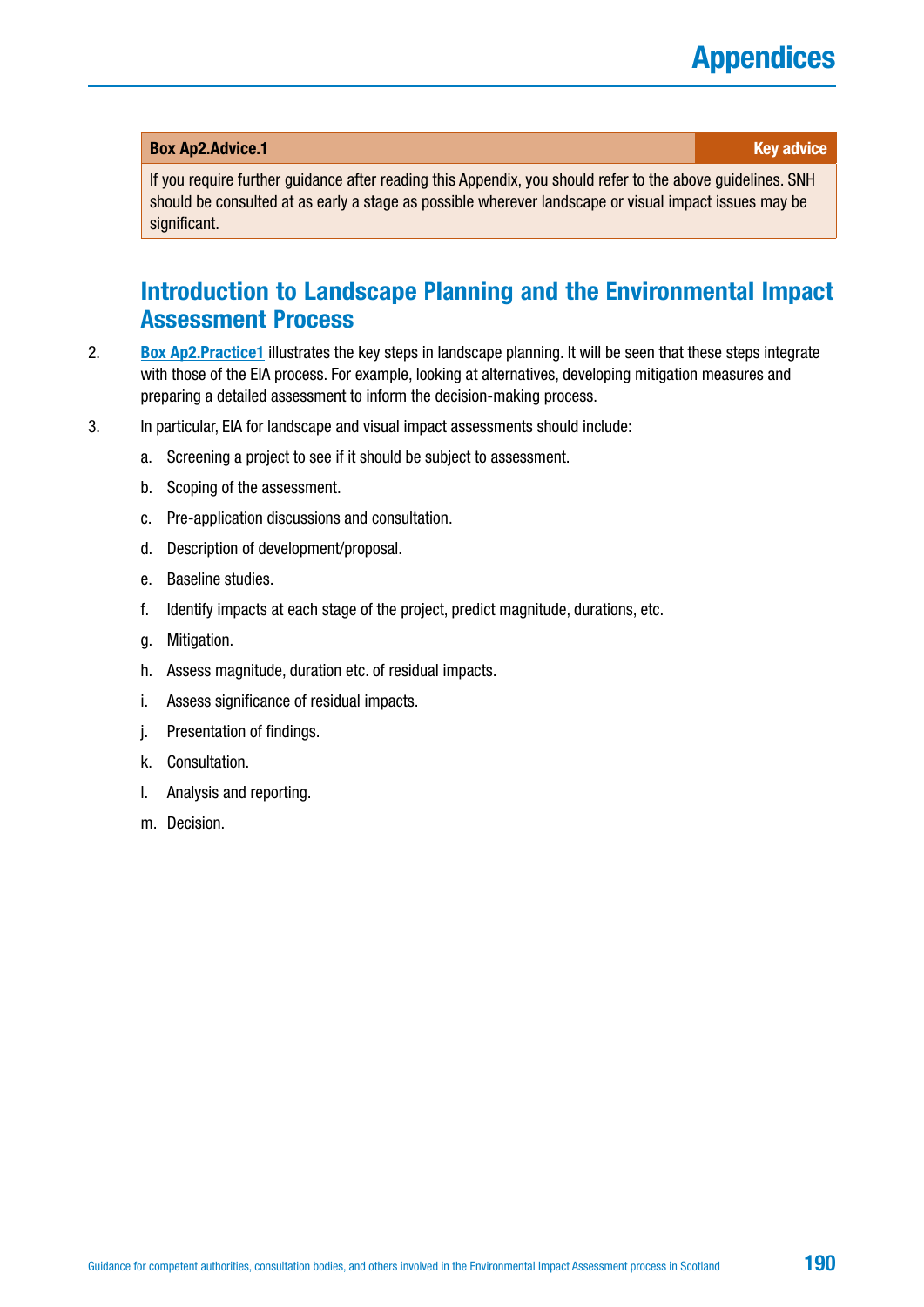#### <span id="page-190-0"></span>**Box [Ap2.Info.](http://Ap2.Info)1 Key information**

#### **The Approach to Landscape and Visual Impact Assessment**

- Landscape Observation and Description
- Appreciation of Landscape Character and Landscape Change
- Reading about, examining and understanding the proposal at various life stages
- Considering the assessment of the Landscape and Visual Impacts and their significance
- Considering whether the Environmental Statement is an acceptable basis to inform the decision
- Considering whether more or different mitigation is possible and seeking further information or discussing/negotiating changes
- Drafting a written consultation response
- 4. SNH will mainly be involved in screening, scoping, providing information and pre- application consultation procedures and again at the consultation stage of the application.
- 5. For consultees, the approach to appraisal of landscape and visual impacts will follow the sequence shown in **[Figure 1](#page-183-0)** below.

| <b>Box Ap2.Practice1</b>                                                                           | <b>Good EIA Practice</b> |
|----------------------------------------------------------------------------------------------------|--------------------------|
| <b>Key Steps in Landscape Planning</b>                                                             |                          |
| Understand nature of the landscape<br>$\bullet$                                                    |                          |
| Identify data, opportunities and constraints<br>$\bullet$                                          |                          |
| Modify location, layout, design etc. of all options to achieve best environmental fit<br>$\bullet$ |                          |
| Prepare strategies to avoid impacts and utilise opportunities<br>$\bullet$                         |                          |
| Compare options, select least harmful<br>$\bullet$                                                 |                          |
| Develop landscape masterplan<br>$\bullet$                                                          |                          |
| Prepare landscape and visual impact assessment<br>$\bullet$                                        |                          |
| Decision-making process<br>$\bullet$                                                               |                          |
| Detailed design and specification<br>$\bullet$                                                     |                          |
| Implementation<br>$\bullet$                                                                        |                          |
| After care, maintenance<br>$\bullet$                                                               |                          |
| Monitoring<br>$\bullet$                                                                            |                          |

- 6. The simplest definition of "Landscape" is "the appearance of the land". Landscape is everywhere and may comprise rural landscape, urban landscape (or townscape), urban fringe landscape, coastal landscape, seascape, etc.
- 7. However, human perceptions of place also include things that cannot be seen but which add to the appreciation of places; these are:
	- a. feelings generated by other senses touch, hearing, smell, taste;
	- b. feelings generated by a knowledge of the place (its cultural and historical associations with people, events, etc.);
	- c. feelings generated by past experience of the place, or similar places life experience.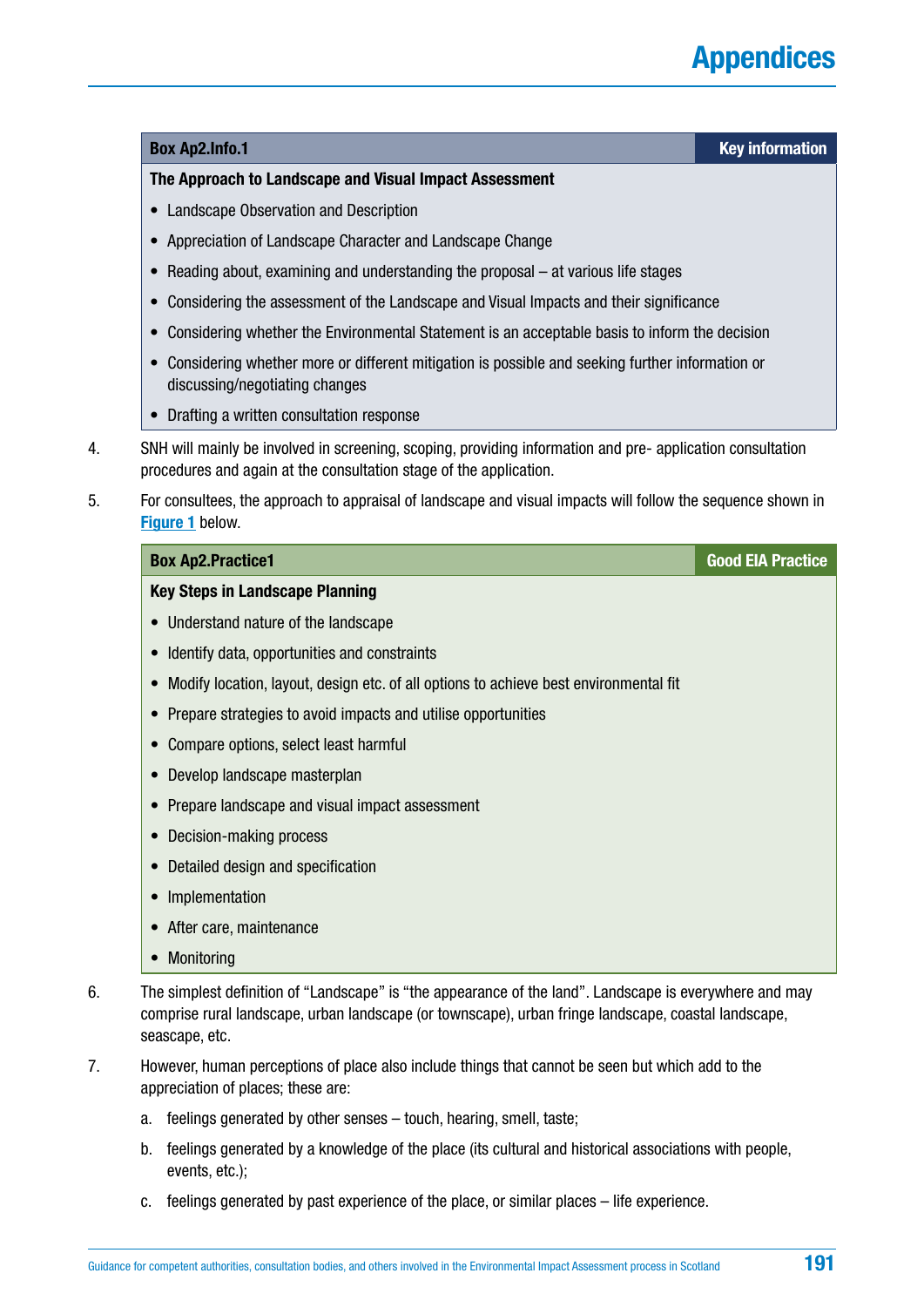- 8. These combine to give an experience of landscape perceived by all the senses sight, sound, smell, touch, taste – and by knowledge.
- 9. What is experienced is influenced by:
	- a. natural and semi-natural features and processes;
	- b. the use and management of the land by people now;
	- c. the result of the historical use and management of the land;
	- d. the cultural associations; and
	- e. human activity.
- 10. SNH takes a comprehensive view of landscape, taking account of more than just the visible components. We recognise that historical and cultural associations and the total experience of landscape through all the senses and through knowledge are integral to understanding landscape character.
- 11. SNH believes that all landscapes, everywhere, are important as:
	- a. an essential part of our natural heritage resource base;
	- b. a reservoir of archaeological and historical evidence;
	- c. an environment for plants and animals, the condition of which directly affects biodiversity conservation;
	- d. a resource that evokes sensual, cultural and spiritual responses essential to human wellbeing;
	- e. a recreational resource providing enjoyable health benefits;
	- f. an important part of our quality of life, not least as the habitat/environment in which we live.
- 12. Change is inherent in all landscapes. SNH's approach is to manage change not protect the status quo. SNH believes that a better understanding of landscape is essential to achieve environmental sustainability, having regard to the European Landscape Convention, see **[http://www.coe.int/t/dg4/cultureheritage/heritage/](http://www.coe.int/t/dg4/cultureheritage/heritage/Landscape/default_en.asp) [Landscape/default\\_en.asp](http://www.coe.int/t/dg4/cultureheritage/heritage/Landscape/default_en.asp)**

The EIA process is an important contribution to improving and informing decisions that may affect landscape and visual amenity. The 1:50,000 scale national programme of Landscape Character Assessments (see: **<https://www.nature.scot/professional-advice/landscape-change/landscape-character-assessment>** ) is also an important basis for consideration of likely landscape and visual effects. SNH's responses to EIA will be built upon the foundations provided by the individual Landscape Character Assessments.

13. EIA is about the appraisal of components of the landscape, appreciating the character or distinctiveness including attributes such as tranquillity, remoteness and wildness of landscape and how changes may affect all of these things. It is not about how individuals may respond to the landscape, or changes to it. People's responses to the landscape will vary as a result of their own personal aesthetic taste, tolerance of sound, preferences for smells and tastes, life experiences, philosophies, interests, education and knowledge. EIA should not try to consider people's personal responses to landscapes.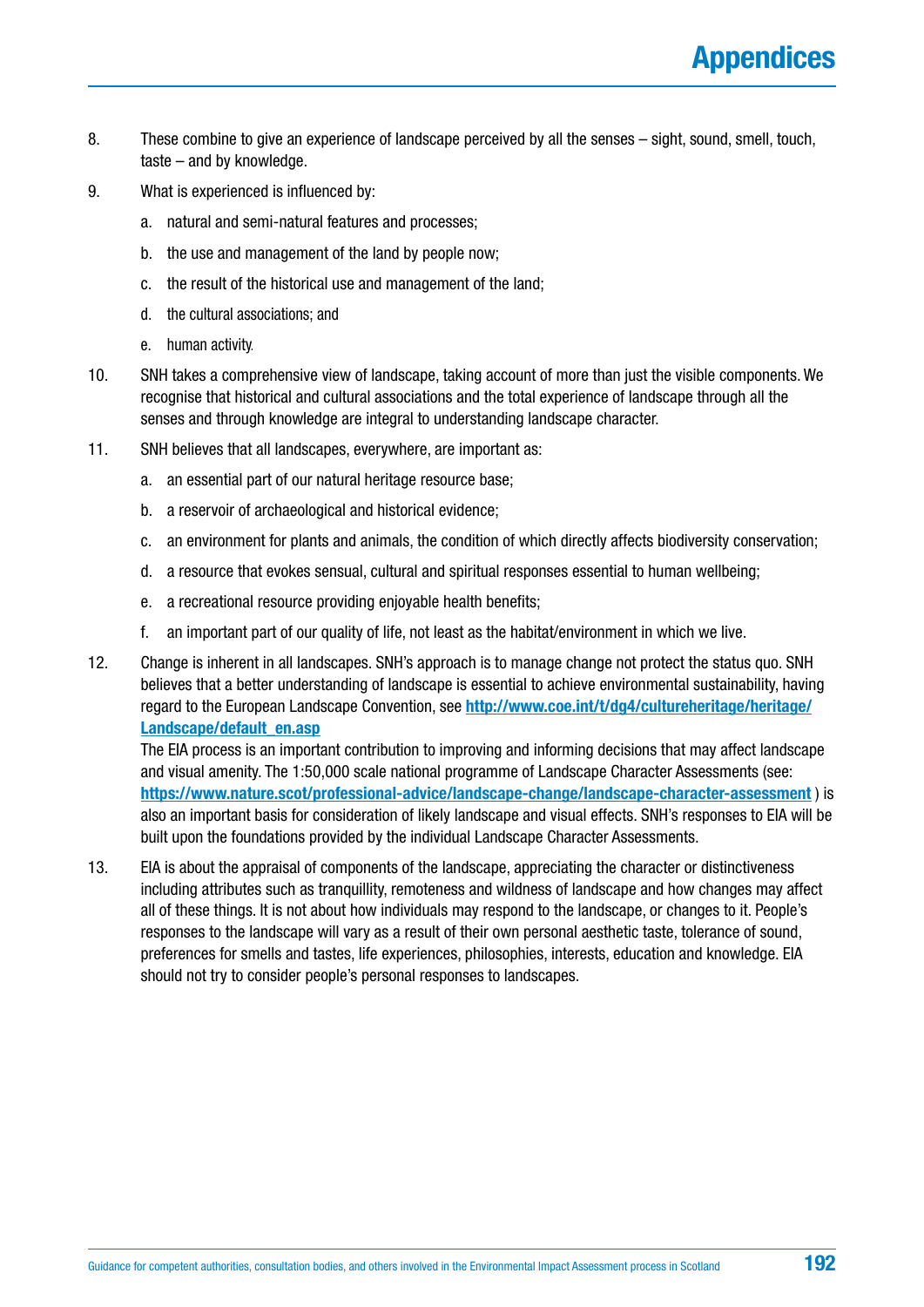### **Landscape and Visual Effects**

14. Landscape and visual impacts are related but different concepts.

**Landscape Impacts** are on the fabric, character and quality of the landscape. They are concerned with:

- a. Landscape components.
- b. Landscape character regional and local distinctiveness, tranquillity, wildness, etc.
- c. Special interests e.g. designations, conservation sites, cultural associations.

**Visual Impacts** are the effects on people of the changes in available views through intrusion or obstruction and whether important opportunities to enjoy views may be improved or reduced.

15. Landscape and visual impacts do not necessarily coincide. Landscape impacts can occur in the absence of visual impacts, for instance where a development is wholly screened from available views, but nonetheless results in a loss of landscape elements, and landscape character within the site boundary. Similarly, some developments, such as a new communications mast in an industrial area, may have significant visual impacts, but insignificant landscape impacts. However, such cases are very much the exception, and for most projects both landscape and visual impacts will need to be assessed.

### **Components of the Landscape**

16. The components of landscape and the influences on those components are fundamental to our appreciation of landscape character and its distinctiveness.

The components of the landscape are its features and characteristics. The landscape includes:

- a. Visible, physical, objective, tangible components, e.g. landform, buildings.
- b. Land cover, including different types of vegetation.
- c. The influence of human activity.

These can include non-visible components e.g. tranquillity, remoteness, wildness, sound and cultural associations; and intangible components such as scale, pattern, colour etc.

17. Landscape Impact Assessment would build on the relevant 1:50,000 LCA report to describe the baseline landscape (paragraph 5.12, GLVIA3). In order to structure the approach to observation and description, it is useful to have a Fieldsheet that acts as an aide-memoir. No standard Fieldsheet could be devised that would be appropriate to all the landscape types in Scotland. Example Fieldsheets 1, 2 and 3 at the end of this Appendix, entitled Landscape Observation and Description are designed to indicate the wide range of features and characteristics that may be found in Scotland, they are certainly not exhaustive, and should be modified in each case.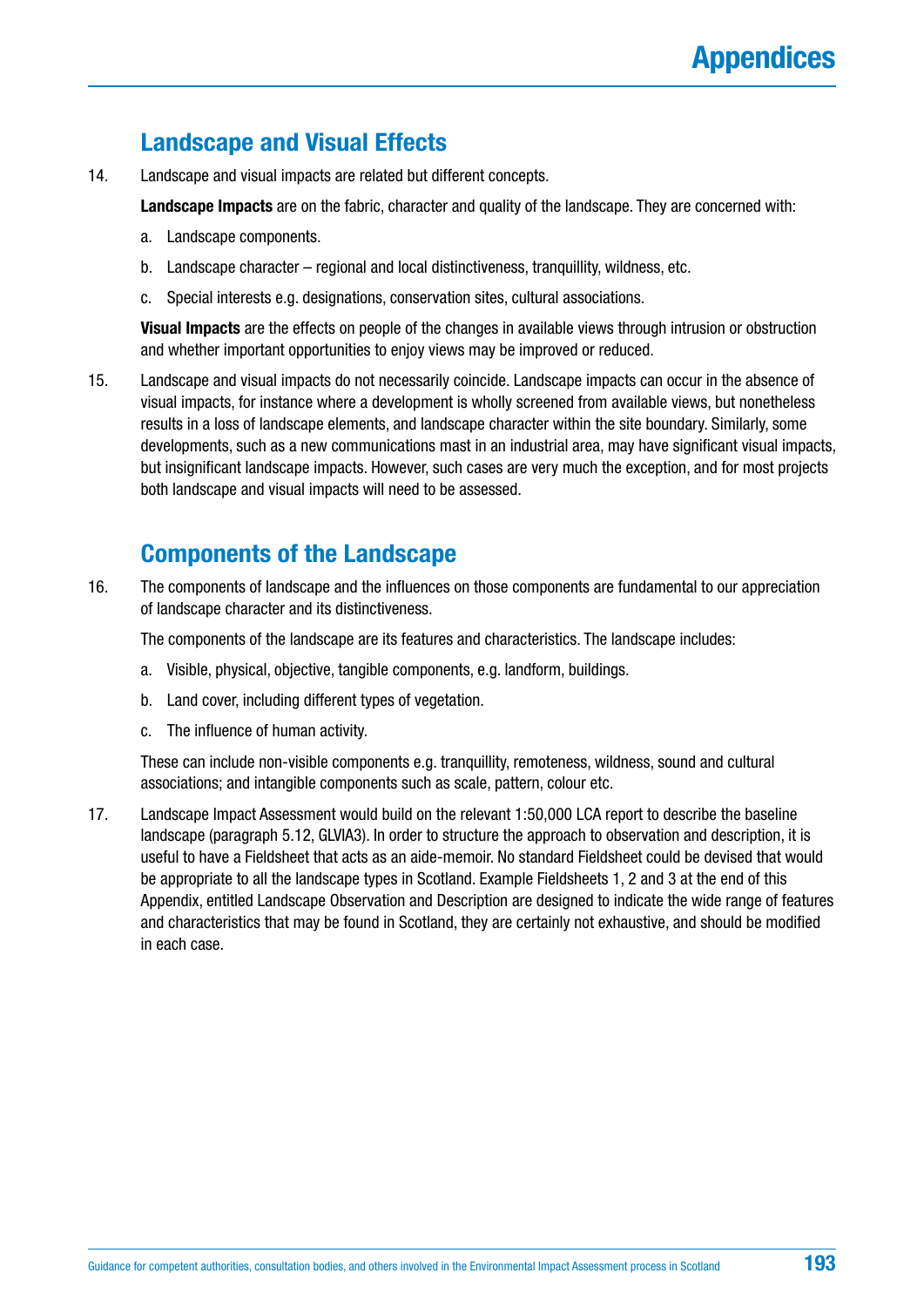## **Physical Features and Characteristics**

18. The physical features and characteristics can be grouped under 4 broad headings or categories (See Example Fieldsheets 1 and 2).

| <b>Box Ap2.Info.2</b>                                       | <b>Key information</b> |
|-------------------------------------------------------------|------------------------|
| The physical components of landscape                        |                        |
| • Landform (See Example Fieldsheet 1)                       |                        |
| • Land Cover and Land Use (See Example Fieldsheets 1 and 2) |                        |
| • Linear Features (See Example Fieldsheet 2)                |                        |
| • Single Point Features (See Example Fieldsheet 2).         |                        |

19. These broad categories can be subdivided (See Example Fieldsheets 1 and 2). For example:

Land Use and Land Cover divided into:

- a. water;
- b. forestry, woodland and trees;
- c. agriculture, fields and boundaries;
- d. settlements;
- e. other land uses.
- 20. All of these components are: real, physical, measurable, tangible–touchable as well as visible.
- 21. They can, therefore, be described with objectivity: a matter of fact, not opinion. We are not describing our responses to them, e.g. whether we like them or not, just whether they are there or not.
- 22. Some components will be more significant than others. The significant ones may contribute to the character of the landscape or may form conspicuous features within the landscape.
- 23. We are not making judgements about good or bad compositions or intrusive features. It is a matter of fact how these components combine and whether particular components occur uniquely or frequently.

### **Components of Landscape Experience**

- 24. Sometimes referred to as "Experiential Characteristics" and set out on Example **[Fieldsheet 3](#page-200-0)** at the end of this Appendix. These are not physical components but may include:
	- a. visible, spatial characteristics that cannot be touched but can be seen (e.g. colour or pattern);
	- b. characteristics that relate to our other senses, such as hearing, smell, taste (e.g. sounds odours and scents);
	- c. characteristics that are introduced by knowledge of the area (e.g. associations with people events or cultural heritage or artistic or literary works).

They are all included in the list of components in Box 3 and on Example **[Fieldsheet 3](#page-200-0)**).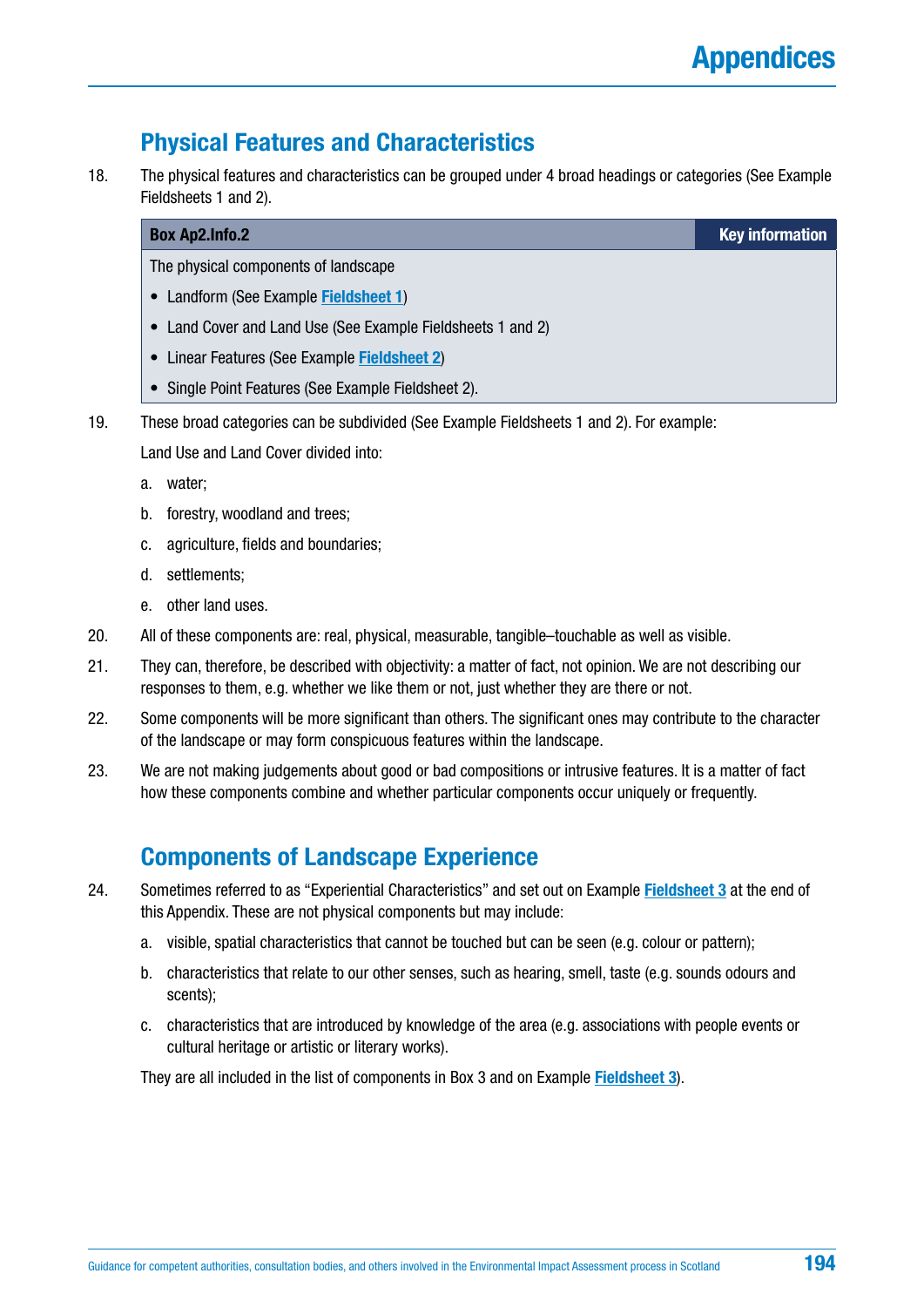#### **Box [Ap2.Info.](http://Ap2.Info)3 Key information**

#### **The Components of Landscape Experience**

**Visible:** Balance, colour, diversity, form, line, management, movement, openness, scale, texture

**Other Senses:** Sound, taste, smell

**Knowledge:** Historical associations, cultural associations (but factual things, not emotional things)

- 25. In turn, each of the visible components can be described in relative terms. They do not lend themselves to accurate measurement, like the physical characteristics, but they can be described within a range of common adjectives associated with the subject. For example: openness may be described as: tightly enclosed, confined, open or exposed. (See **[Example Fieldsheet 3](#page-200-0)**). These adjectives give us a fairly descriptive picture. See other descriptions on Example Fieldsheet 3 at the end of this Appendix.
- 26. These descriptions are subjective but, nevertheless, meaningful. The likelihood is that most people would describe a component in a particular landscape in the context of its location in Scotland, by using the same adjective. Context of location is important. What is open and large scale in the Western Highlands will be different to open, large scale landscapes in the Midland Valley of Scotland.
- 27. These descriptions do not relate to our responses to the landscape but our experience of it. If descriptive methods are approached in the right way, understanding, expression and appreciation of the landscape is valid.
- 28. It is also important to realise that because these components are capable of meaningful description they can also change if the landscape changes. Furthermore, most are capable of being changed by human activity, such as changes in land use or management or development.
- 29. For example, removing field boundaries will change the scale and openness. Mineral operations may change texture, colour, scale, balance, form, line, movement and sound.
- 30. These must, therefore, be important components in landscape character and need to be considered in landscape assessment.

### **Landscape Change**

- 31. Landscapes are dynamic. They change through natural processes e.g. maturity of woodlands, and natural systems – e.g. coastal accretion, river erosion. Most changes, however, are the result of human activity, land use, management or neglect.
- 32. Change is inevitable and can alter the landscape character making it more or less typical of its landscape type or even changing it to another landscape type altogether. Change in itself is not, therefore, necessarily negative. It can restore or enhance landscape character. Alternatively, it can damage, degrade or destroy landscape character. SNH seeks to manage change, usually in a way that sustains or improves landscape character.
- 33. Appreciation of landscape character what is significant, what is important is fundamental to landscape planning and management. When considering proposals for change we need to focus on those aspects that form the key components of the landscape and assess the changes to them that would occur:
	- a. anyway, as a result of trends and natural changes; and
	- b. as a result of the proposal that is subject to the EIA.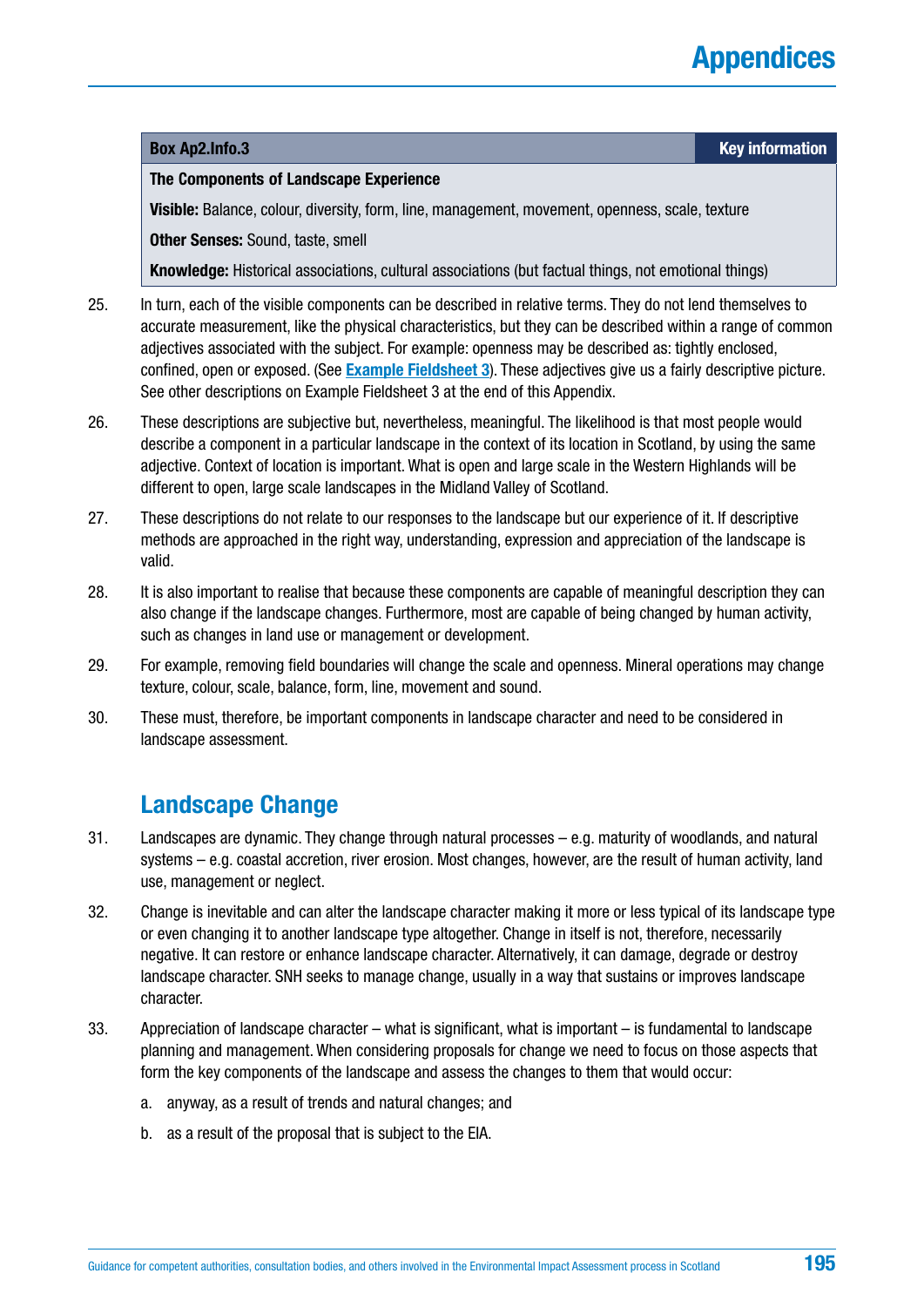### **Examining and understanding the proposal – at various life stages**

- 34. Landscape and visual impacts can arise from a variety of sources. They can be caused by changes in land use, for example mineral extraction, afforestation and land drainage; by the development of buildings and structures such as power stations, industrial estates, roads and housing developments; by changes in land management, such as intensification of agricultural use, which can be a vehicle for biological and landscape change; and, less commonly, by changes in production processes and emissions, for instance from quarries, chemical, food and textile industry plants.
- 35. In order to predict the changes that would result from a project it is necessary to fully understand the project itself. There will be relatively obvious points to familiarise yourself with, such as the location and size or scale of the development and the nature of the project – what it would look like and sound like. There will also be less obvious points to consider, such as the different stages that a project may go through. Reference should be made to the project life cycle at **[Figure 3](#page-61-0)** of the Handbook.
- 36. Means of access or of importing or exporting materials, or energy transmission, water supply etc. could all have landscape and visual impacts including indirect and off site impacts. The excavation of local borrow pits for construction materials, temporary or permanent disposal or storage of waste, top soil, sub soil, other overburdens and surface water or settlement lagoons could create new features in the landscape.
- 37. The project may necessarily need ancillary or related forms of development which have not been clearly identified and described in the proposal such as: construction yards or compounds; ancillary buildings or structures; jetties; lighting; security fencing; gantries, poles, masts, cranes or towers; signs and even sirens or other audible warning devices.
- 38. The design of the project may include mitigation measures. It is necessary to consider their form, scale, duration and location and how they would be constructed or implemented. How effective would they be and would they have landscape or visual impacts themselves?

### **Predicting the Landscape and Visual Impacts**

See **[Section C.7](#page-69-0)** of the Handbook and Example **[Fieldsheets 4](#page-201-0)** and **[5](#page-202-0)**.

- 39. Impact occurs when landscape or visual resources are affected. Where we have a proposal for assessment there will be: "receptors" things that will be affected, e.g.,
	- a. landscape that is there now;
	- b. people that are there now; and
	- c. "impacts" the changes that the landscape and the people would experience.
- 40. Receptors of landscape and visual impact may include physical and natural landscape and biological resources, special interests and groups of viewers. Receptors can be, e.g.,
	- a. Specific landscape components e.g. shoreline, hill or river
	- b. Areas of distinctive character
	- c. Valued landscapes such as local beauty spots or specific viewpoints
	- d. Historic, designed landscapes
	- e. People residents, workers, travellers
- 41. Reference should be made to the full range of types of impacts shown in **[Box C.7.Info.1](#page-70-0)** of the Handbook. (See also Example **[Fieldsheets 4](#page-201-0)** and **5**[\).](#page-202-0)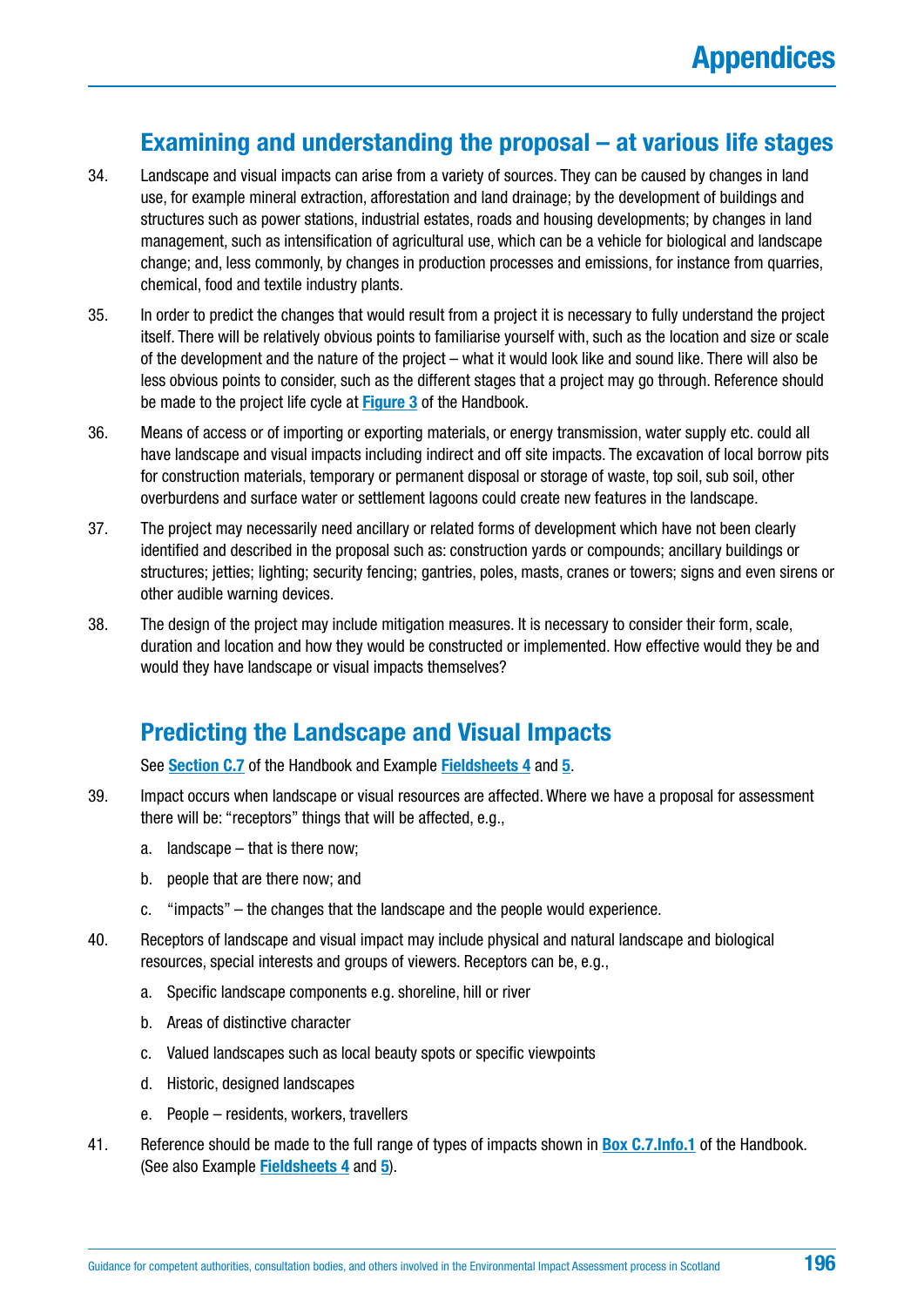### **Assessing the Significance of Landscape and Visual Impacts**

See **[Section C.8](#page-72-0)** of the Handbook and Example **[Fieldsheets 4](#page-201-0)** and **5** [b](#page-202-0)elow.

- 42. **[Section C.8](#page-72-0)** of the Handbook considers the assessment of the significance of impacts. Essentially this depends, amongst other things on:
	- a. the type of impact;
	- b. the magnitude or scale of the impact;
	- c. duration whether it is a permanent or temporary impact;
	- d. the importance of the receptor as a landscape component (or the number of people affected, what they are doing and the context of the view).
- 43. Significance thresholds can, therefore, be determined from different combinations of sensitivity and magnitude. In order to develop significance thresholds it is necessary first to classify the sensitivity of receptors and the magnitude of change according to reference points along a continuum, as shown in the examples in Figure 2 below. These can be used in Fieldsheets, as in Example **[Fieldsheet 4](#page-201-0)** and **[Fieldsheet 5](#page-202-0)** at the end of this Appendix. You should clearly distinguish between landscape and visual receptors and a useful way of ensuring that you do this is to use separate fieldsheets for landscape receptors and impacts (Example Fieldsheet 4) and visual receptors and impacts (Example Fieldsheet 5).
- 44. Reference should be made to **[Section C.8](#page-72-0)** of the Handbook, which explains the approach to expressing the significance of impacts in respect of landscape and visual impacts and other impacts which cannot be expressed in numerical or other objective ways.

It is expressed, for example, in a scale of 'major, moderate and low' but it must be stressed that this is only an example.

- 45. Every project will require its own set of criteria and thresholds, tailored to suit local conditions and circumstances, and it should be remembered that impacts can be positive as well as negative. The benefit of such a system, though, is to help separate fact from interpretation, and hence to simplify discussion and agreement on the significance of impacts. The Example Fieldsheets at the end of this Appendix use a four point "major/moderate/low/negligible" scale, again to illustrate different approaches that may be applicable in different circumstances.
- 46. Numerical scoring or weighting should be avoided. Attempting to attach precise numerical values to qualitative resources is rarely successful, and should not be used as a substitute for reasoned professional judgement.
- 47. Similarly for visual impact assessment, it may help to use a fieldsheet or checklist (again modified to the case) to structure the approach to assessment. When in the field, it is necessary to envisage the landscape with the development in place – add and subtract relevant features and consider what effect that would have. Visualisations, used with care and accuracy, can help to envisage the effects of the project in the landscape or view.
- 48. Landscape impacts in the checklist may usefully be grouped under "receptors" with a similar list to those used to describe the landscape components. Thus, you will be using a basis for assessing landscape and visual impact significance directly drawn from your landscape description and related to the key characteristics and features that you identified in your observations (assisted by the Landscape Character Assessment for the relevant area). This provides a rational and wellreasoned justification for assessment.
- 49. For each impact a level of significance can be assigned, such as major, moderate or low or negligible adverse or beneficial effect.
- 50. Similarly a fieldsheet/checklist can be used for assessing the Visual Impacts.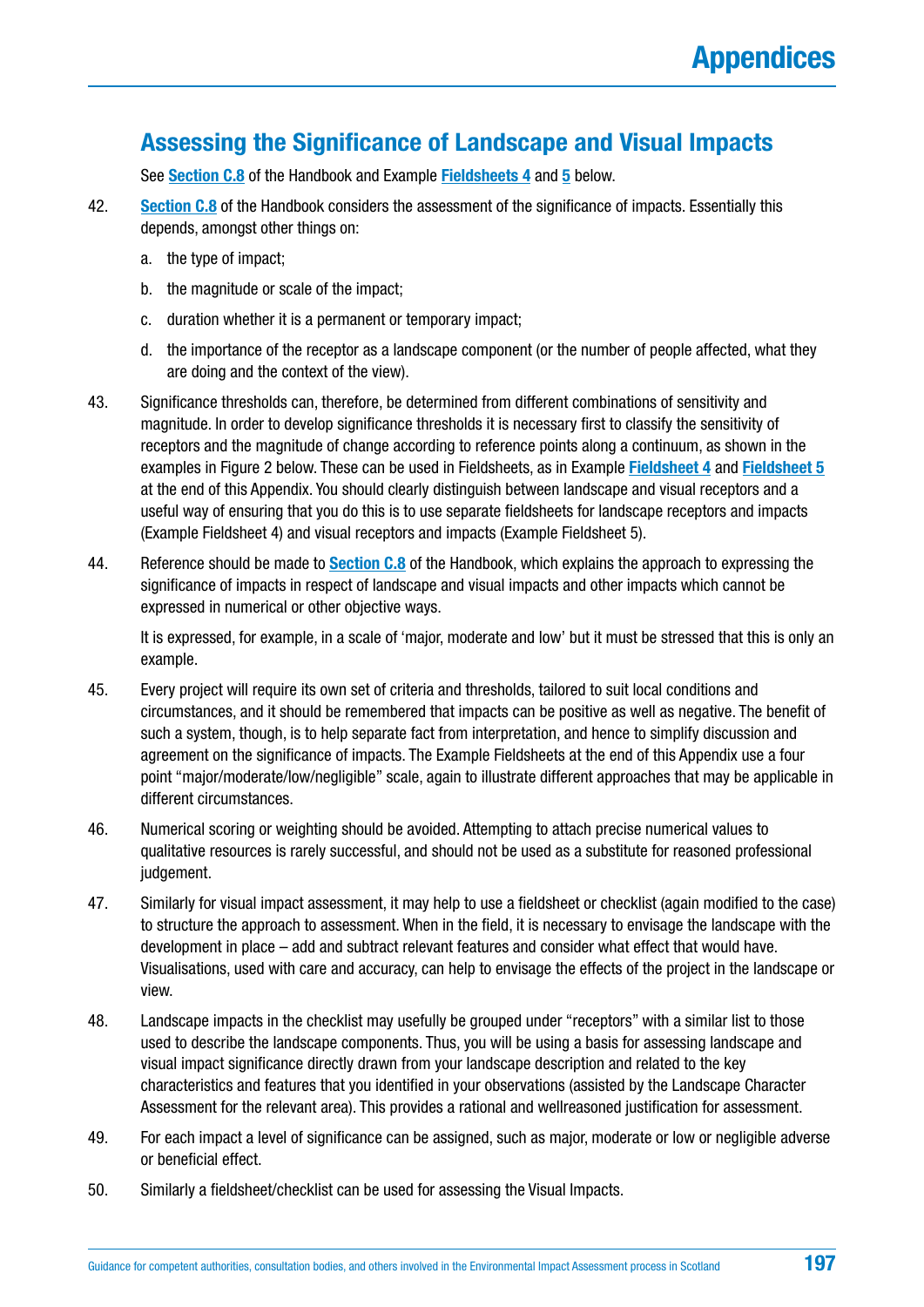51. The assessment relates to residual impacts – taking mitigation into account but remember that some mitigation will take time (screen planting) and some mitigation measures can have impacts themselves, e.g. screen mounds can obstruct views and look out of scale and place because of their size and shape.

### **Considering the EIA Report**

See Sections **[D.9](#page-98-0)** and **[D.10](#page-99-0)** of the Handbook

52. A key test is whether the Environmental Statement clearly distinguishes between landscape and visual impacts.

Does the Environmental Statement fully and fairly describe all relevant and significant landscape and visual impacts and does it assign appropriate levels of significance to these impacts?

53. It is not feasible to produce a comprehensive checklist of all the points that should be considered when appraising the adequacy and effectiveness of Environmental Statements, owing to the considerable scope of content, project types and methods of presentation. However, some of the points in Box 4 below will usually be worth considering.

| <b>Box Ap2.Practice.2</b>                                                                                                                | <b>Good EIA Practice</b> |
|------------------------------------------------------------------------------------------------------------------------------------------|--------------------------|
| Useful Tests to Apply to Environmental Statements in respect of                                                                          |                          |
| Landscape and Visual Impact Assessments                                                                                                  |                          |
| Does the EIA Report contain fair/accurate/appropriate illustrations?                                                                     |                          |
| Is there a Map showing relevant Zones of Theoretical Visibility (ZTV) and is it clear what they relate to<br>and how they were compiled? |                          |
| Are there before and after illustrations such as artist's impressions, sketches, photomontage or<br>computer aided montages or overlays? |                          |
| Are viewpoints fair and typical and comprehensive of relevant views?                                                                     |                          |
| Are maps diagrams and illustrations clear and is the text clear and unambiguous?                                                         |                          |
| Are options or alternatives adequately considered?                                                                                       |                          |
| Are mitigation measures adequately described and are their effects assessed?                                                             |                          |
| Are residual effects clearly identified and if so could they be further reduced at reasonable cost?                                      |                          |
|                                                                                                                                          |                          |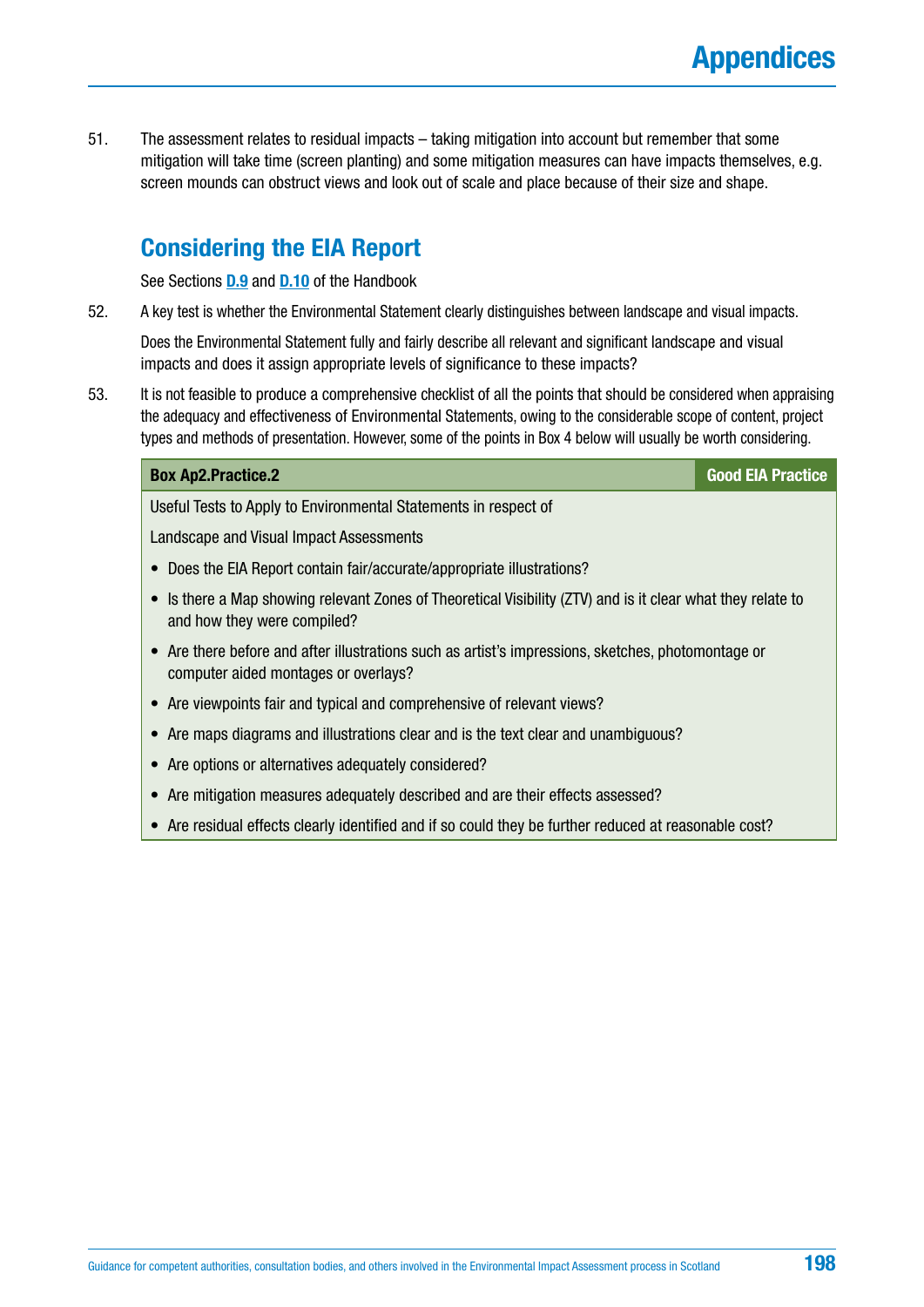### <span id="page-198-0"></span>**Appendix 2: EXAMPLE FIELDSHEET 1 - DESCRIPTION**

| <b>Location</b>                                                            |                          |                                  |                         |                       |
|----------------------------------------------------------------------------|--------------------------|----------------------------------|-------------------------|-----------------------|
| <b>Viewpoint</b>                                                           |                          |                                  |                         |                       |
| <b>Date</b>                                                                |                          |                                  |                         |                       |
| Visible, physical components of landform, its features and characteristics |                          |                                  |                         |                       |
| <b>High Plateau</b>                                                        | Peak                     | Knoll ridge                      | Spur/crags              | Outcrops              |
| Corrie/gully                                                               | Low plateau              | <b>Distinct hills</b>            | Rolling hills/slopes    | Glen valley           |
| Gorge                                                                      | Bench/terrace            | <b>Flats</b>                     | Wide basin              | <b>Confined basin</b> |
| Den                                                                        | <b>Hollows</b>           | Plain                            | Mounds/moraines         | Cliff                 |
| Coastal brae                                                               | Bay                      | Headland                         | <b>Beach</b>            | Intertidal            |
| <b>Notes</b>                                                               |                          |                                  |                         |                       |
| Land cover and land use - water                                            |                          |                                  |                         |                       |
| Sea                                                                        | Sea loch                 | Intertidal                       | Mud/sand                | <b>Delta</b>          |
| <b>Estuary</b>                                                             | Loch                     | Lochans                          | Pools                   | River                 |
| Whitewater                                                                 | <b>Burn</b>              | Drain/ditch                      | Canal                   | Waterfall             |
| Reservoir                                                                  |                          |                                  |                         |                       |
| <b>Notes</b>                                                               |                          |                                  |                         |                       |
| Land cover and land use - forestry, woodland and trees                     |                          |                                  |                         |                       |
| Coniferous plantation                                                      | Mixed plantation         | <b>Broadleaved</b><br>plantation | Seminatural<br>woodland |                       |
| Tree clumps/copses                                                         | Shelterbelts/tree lines  | Roadside tree belts              | Policy/parkland trees   |                       |
| <b>Hedgerow trees</b>                                                      | Notable single trees     |                                  |                         |                       |
| <b>Notes</b>                                                               |                          |                                  |                         |                       |
| Land cover and land use - agriculture                                      |                          |                                  |                         |                       |
| Arable                                                                     | Horticulture             | Intensive livestock              | Ley grassland           |                       |
| Permanent pasture                                                          | Unimproved grassland     | Rough hill grazing               | Moorland                |                       |
| <b>Animals:</b>                                                            | Cattle                   | Sheep                            | Pigs                    |                       |
|                                                                            | Poultry                  | <b>Horses</b>                    | Deer                    |                       |
| <b>Notes</b>                                                               |                          |                                  |                         |                       |
| Land cover and land use - fields and boundaries                            |                          |                                  |                         |                       |
| Stone dykes                                                                | Dykes with fencing       | Remnant dykes                    | Continuous<br>hedgerows |                       |
| Hedgerows with gaps                                                        | <b>Remnant hedgerows</b> | Lost hedgerows                   | Post and wire fencing   |                       |
| Post and rail fencing                                                      | High stone walls         | Stone pillars                    | Wooden/metal gates      |                       |
| <b>Beech hedges</b>                                                        | Hawthorn hedges          |                                  |                         |                       |
| <b>Field size</b>                                                          | Very large               | Large                            | Medium                  | Small                 |
| <b>Notes</b>                                                               |                          |                                  |                         |                       |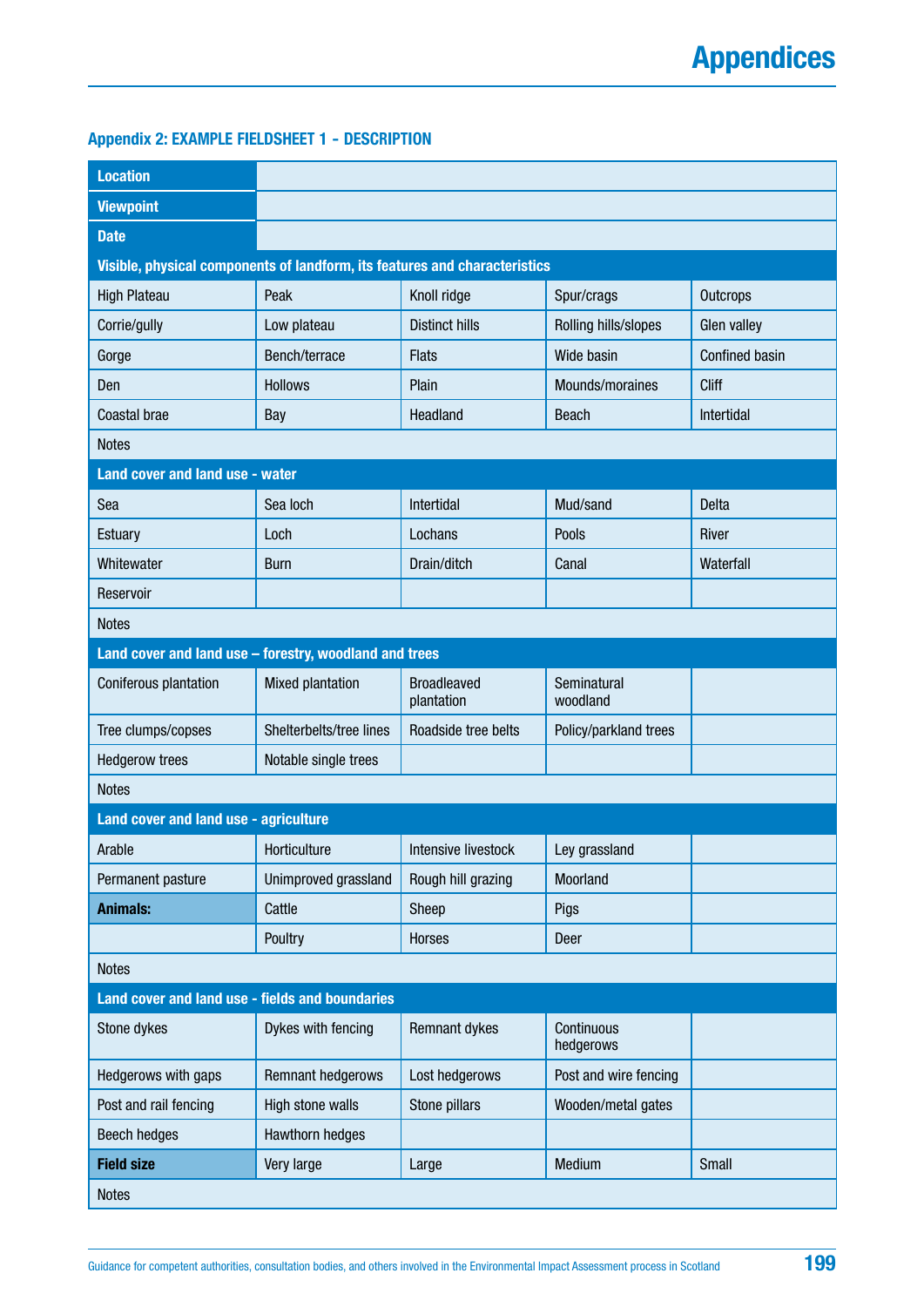### <span id="page-199-0"></span>**Appendix 2: EXAMPLE FIELDSHEET 2 - DESCRIPTION**

| <b>Location</b>                              |                     |                    |                              |                         |
|----------------------------------------------|---------------------|--------------------|------------------------------|-------------------------|
| <b>Viewpoint</b>                             |                     |                    |                              |                         |
| <b>Date</b>                                  |                     |                    |                              |                         |
| Land cover and land use - other uses         |                     |                    |                              |                         |
| Country park                                 | Urban park          | Nature reserve     | Car parks                    | Sports fields           |
| Golf course                                  | Angling             | Camping site       | Caravan site                 | Marine/boats            |
| Dock/harbour                                 | <b>Military</b>     | Open cast coal     | Sand and gravel              | Hard rock Industrial    |
| Industrial                                   | Warehousing         | Airfield           | Retail                       | <b>Utilities</b>        |
| <b>Notes</b>                                 |                     |                    |                              |                         |
| <b>Land cover and land use - Settlements</b> |                     |                    |                              |                         |
| Nucleated                                    | Scattered           | Linear             | Unplanned                    | Model/planned           |
| <b>Traditional</b>                           | Modern              | Mixed              | Frequent                     | Infrequent              |
| Absent                                       | Town                | Village/township   | Hamlet                       | Sprawling               |
| <b>Steadings:</b>                            | Regular             | Irregular          | Absent                       | Frequent                |
|                                              | Infrequent          | Small              | Medium                       | Large                   |
|                                              | <b>Traditional</b>  | Modified           | Extended                     | Converted               |
| <b>Notes</b>                                 |                     |                    |                              |                         |
| <b>Dominant Building Materials</b>           |                     |                    |                              |                         |
| Stone colour                                 | <b>Brick colour</b> | Render/colourwash  |                              |                         |
| Tile roof colour                             | Slate roof colour   | Stone roof colour  |                              |                         |
| <b>Notes</b>                                 |                     |                    |                              |                         |
| <b>Linear Features</b>                       |                     |                    |                              |                         |
| Motorway                                     | Main road           | <b>B</b> roads     | <b>Minor Roads</b>           | <b>Tracks</b>           |
| Bridleways/paths                             | Drove roads         | <b>Hill tracks</b> | Derelict/operational railway |                         |
| <b>Embankments</b>                           | Cuttings            | Power lines        | <b>High Voltage</b>          | Low voltage             |
| Rivers/watercourses                          | Overhead telephone  | Pipelines          | Coast/shoreline              |                         |
| <b>Notes</b>                                 |                     |                    |                              |                         |
| <b>Single point features</b>                 |                     |                    |                              |                         |
| Church                                       | Castle              | Ruin               | Folly / Obelisk              | Wind turbine            |
| Cairn                                        | <b>Bridge</b>       | Large house        | <b>Steadings</b>             | Signs                   |
| Mast/transmitter                             | Industrial site     | Tips/bings         | Quarry/mine                  | <b>Quarry buildings</b> |
| <b>Notes</b>                                 |                     |                    |                              |                         |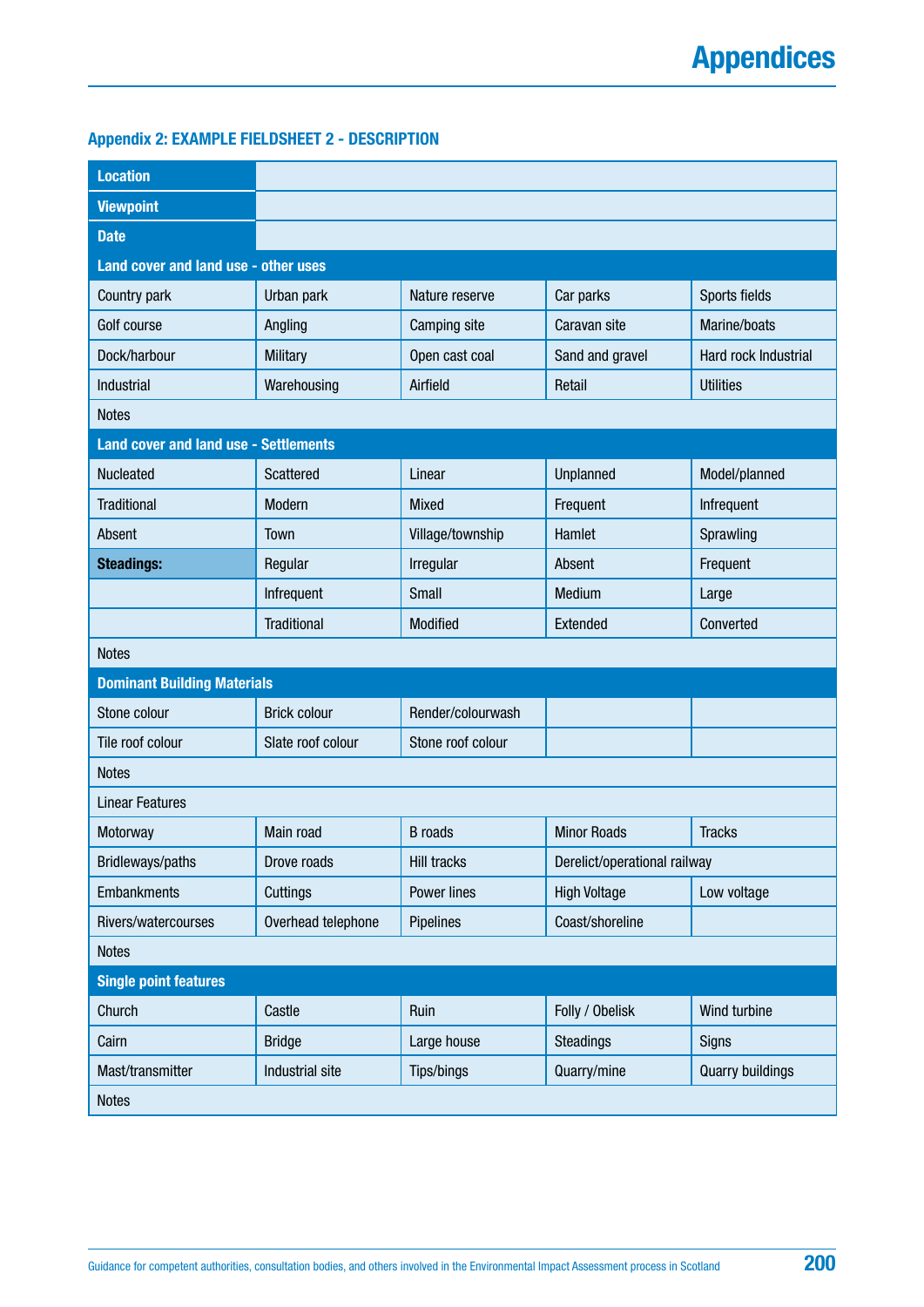### <span id="page-200-0"></span>**Appendix 2: EXAMPLE FIELDSHEET 3 - DESCRIPTION**

| <b>Location</b>                                                      |                         |                    |                   |                 |
|----------------------------------------------------------------------|-------------------------|--------------------|-------------------|-----------------|
| <b>Viewpoint</b>                                                     |                         |                    |                   |                 |
| <b>Date</b>                                                          |                         |                    |                   |                 |
| Components of landscape experience - visible/spatial characteristics |                         |                    |                   |                 |
| <b>SCALE</b>                                                         | Intimate                | Small              | Large             | Vast            |
| <b>OPENNESS</b>                                                      | <b>Tightly enclosed</b> | Confined           | <b>Open</b>       | Exposed         |
| <b>COLOUR</b>                                                        | Monochrome              | <b>Muted</b>       | Colourful         | Garish          |
| <b>TEXTURE</b>                                                       | Smooth                  | Varied texture     | Rough             | Craggy          |
| <b>DIVERSITY</b>                                                     | Uniform                 | Simple             | <b>Diverse</b>    | Complex         |
| <b>FORM</b>                                                          | Vertical                | Sloping            | Rolling           | Flat/horizontal |
| <b>LINE</b>                                                          | Straight                | Angular            | Curved            | <b>Sinuous</b>  |
| <b>BALANCE</b>                                                       | Harmonious              | <b>Balanced</b>    | <b>Discordant</b> | Chaotic         |
| <b>MOVEMENT</b>                                                      | Dead                    | Calm               | Active            | <b>Busy</b>     |
| <b>PATTERN</b>                                                       | Random                  | Organised          | Planned           | Formal          |
|                                                                      | Indistinct              | Irregular          | Regular           | Geometric       |
| <b>MANAGEMENT</b>                                                    | (Semi) Natural          | Derelict/disturbed | <b>Tended</b>     | Manicured       |
| Components of landscape experience - other senses                    |                         |                    |                   |                 |
| <b>SOUND</b>                                                         | <b>Silent</b>           | Quiet              | <b>Disturbed</b>  | <b>Noisy</b>    |
| <b>SMELL</b>                                                         | Fresh                   | Agricultural       | Coastal           | Industrial      |
| <b>OTHER</b>                                                         |                         |                    |                   |                 |

Notes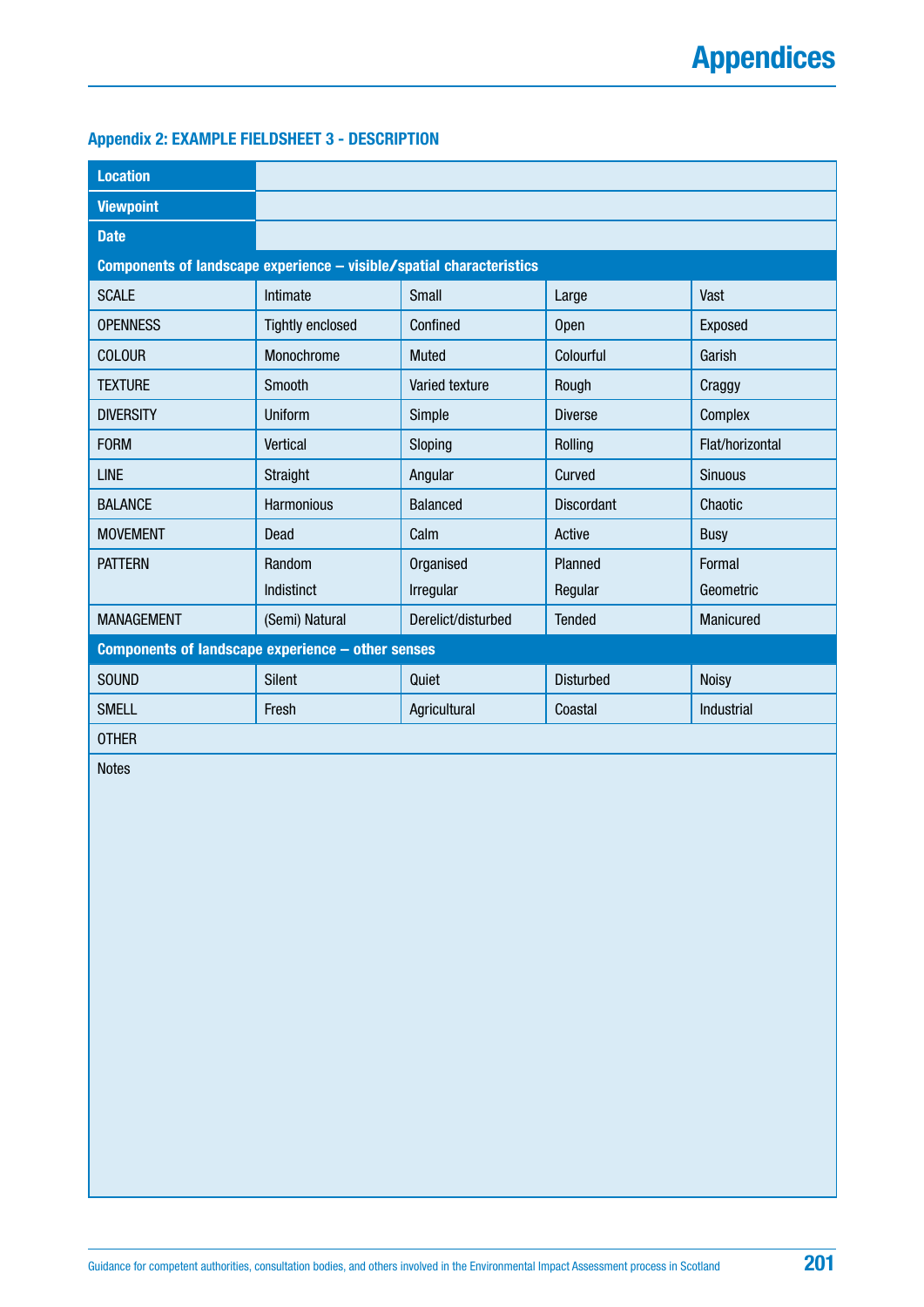### <span id="page-201-0"></span>**Appendix 2: EXAMPLE FIELDSHEET 4 - ASSESSMENT**

| <b>Location</b>                        |                     |                          |                                |
|----------------------------------------|---------------------|--------------------------|--------------------------------|
| <b>Viewpoint</b>                       |                     |                          |                                |
| <b>Date</b>                            |                     |                          |                                |
| Proposal                               |                     |                          |                                |
|                                        |                     |                          |                                |
| <b>Landscape receptors</b>             | <b>Sensitivity</b>  | <b>Impact</b>            | <b>Significance of impact</b>  |
| What will be affected?                 | How important is it | What will the effect be? |                                |
| Landform                               | High/Medium/Low     |                          |                                |
| Water                                  | High/Medium/Low     |                          |                                |
| Woodland and trees                     | High/Medium/Low     |                          |                                |
| Agriculture                            | High/Medium/Low     |                          |                                |
| <b>Fields and boundaries</b>           | High/Medium/Low     |                          |                                |
| Other land uses                        | High/Medium/Low     |                          |                                |
| Settlement pattern                     | High/Medium/Low     |                          |                                |
| <b>Linear features</b>                 | High/Medium/Low     |                          |                                |
| Point features                         | High/Medium/Low     |                          |                                |
| <b>Aspects of landscape experience</b> |                     |                          |                                |
| Colour                                 | High/Medium/Low     |                          | Major/Moderate/Low/ Negligible |
| <b>Texture</b>                         | High/Medium/Low     |                          | Major/Moderate/Low/ Negligible |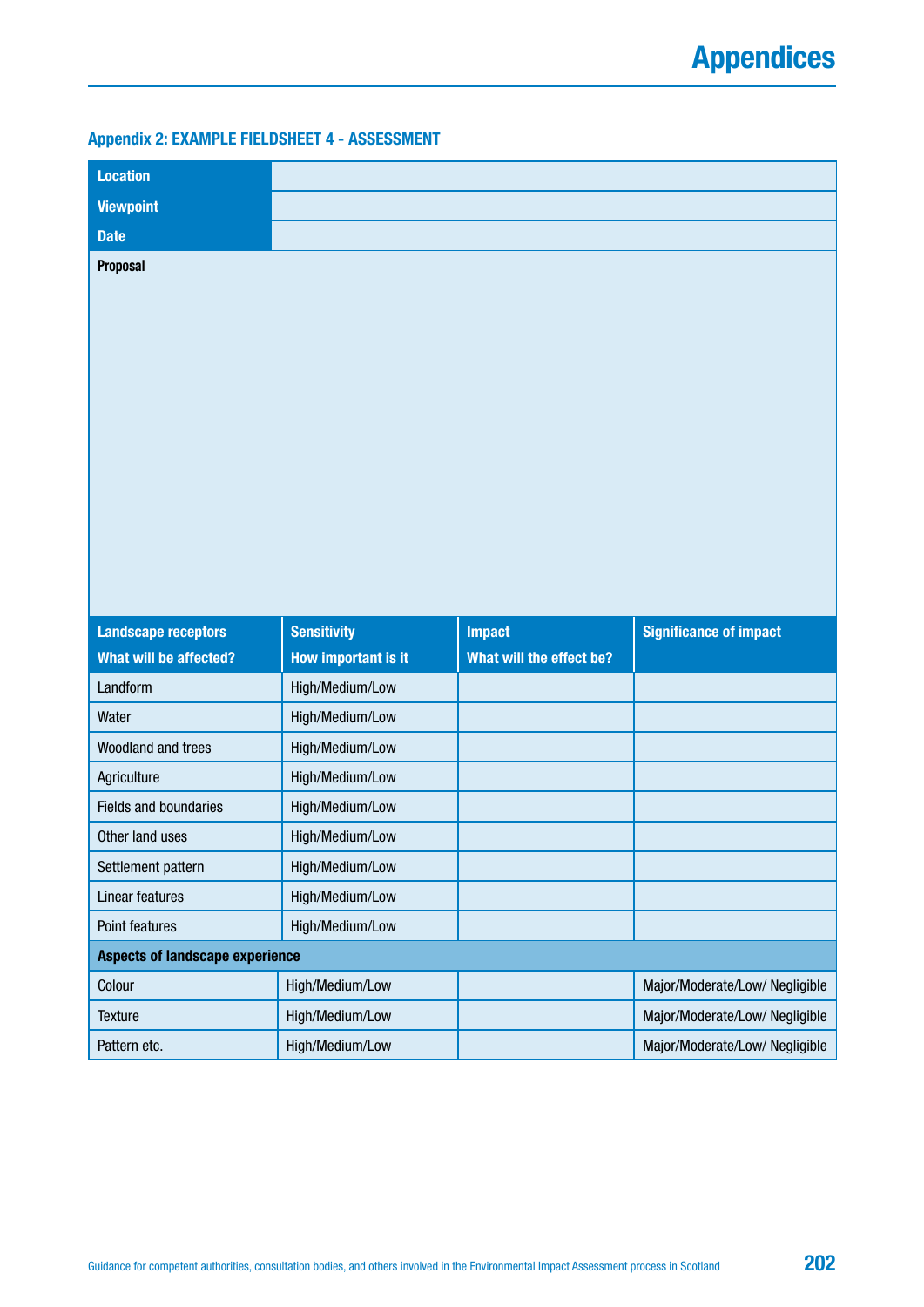### <span id="page-202-0"></span>**Appendix 2: EXAMPLE FIELDSHEET 5 - ASSESSMENT**

| <b>Location</b>                    |                                 |                                                |                                |
|------------------------------------|---------------------------------|------------------------------------------------|--------------------------------|
| <b>Viewpoint</b>                   |                                 |                                                |                                |
| <b>Date</b>                        |                                 |                                                |                                |
| <b>Proposal</b>                    |                                 |                                                |                                |
| <b>Visual receptors</b>            | <b>Sensitivity of viewpoint</b> | Impact: e.g. visual<br>intrusion / obstruction | <b>Significance of impacts</b> |
| Trunk roads and motorways          | High/Medium/Low                 |                                                | Major/Moderate/Low/ Negligible |
| A and B roads                      | High/Medium/Low                 |                                                |                                |
| <b>Minor roads</b>                 |                                 |                                                | Major/Moderate/Low/ Negligible |
|                                    | High/Medium/Low                 |                                                | Major/Moderate/Low/ Negligible |
| Rights of way                      | High/Medium/Low                 |                                                | Major/Moderate/Low/ Negligible |
| Important viewpoints               | High/Medium/Low                 |                                                | Major/Moderate/Low/ Negligible |
| Railways                           | High/Medium/Low                 |                                                | Major/Moderate/Low/ Negligible |
| Open space and recreation<br>areas | High/Medium/Low                 |                                                | Major/Moderate/Low/ Negligible |
| Public buildings                   | High/Medium/Low                 |                                                | Major/Moderate/Low/ Negligible |
| <b>Residential properties</b>      | High/Medium/Low                 |                                                | Major/Moderate/Low/ Negligible |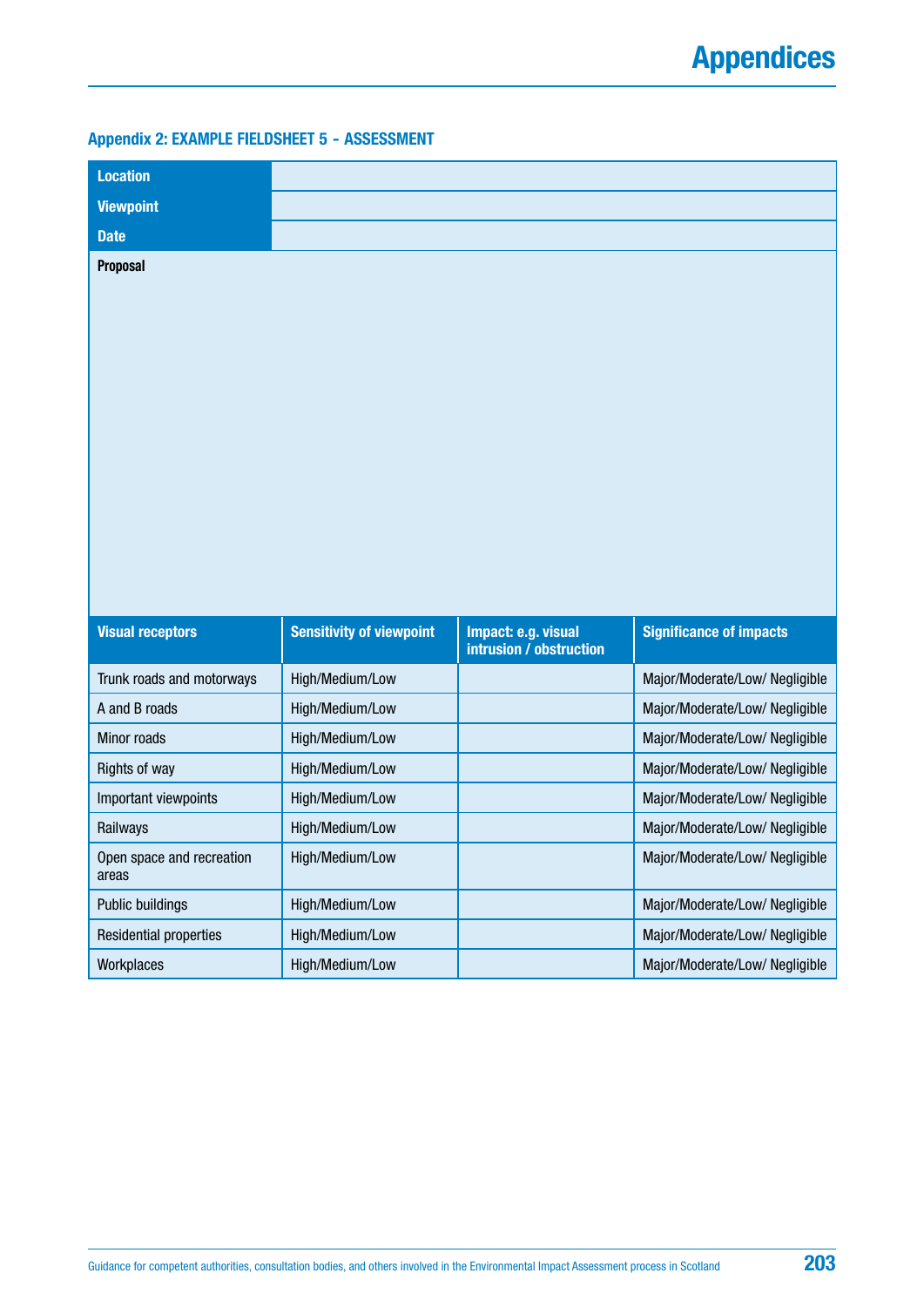# **Appendix 3: Ecological Impact Assessment**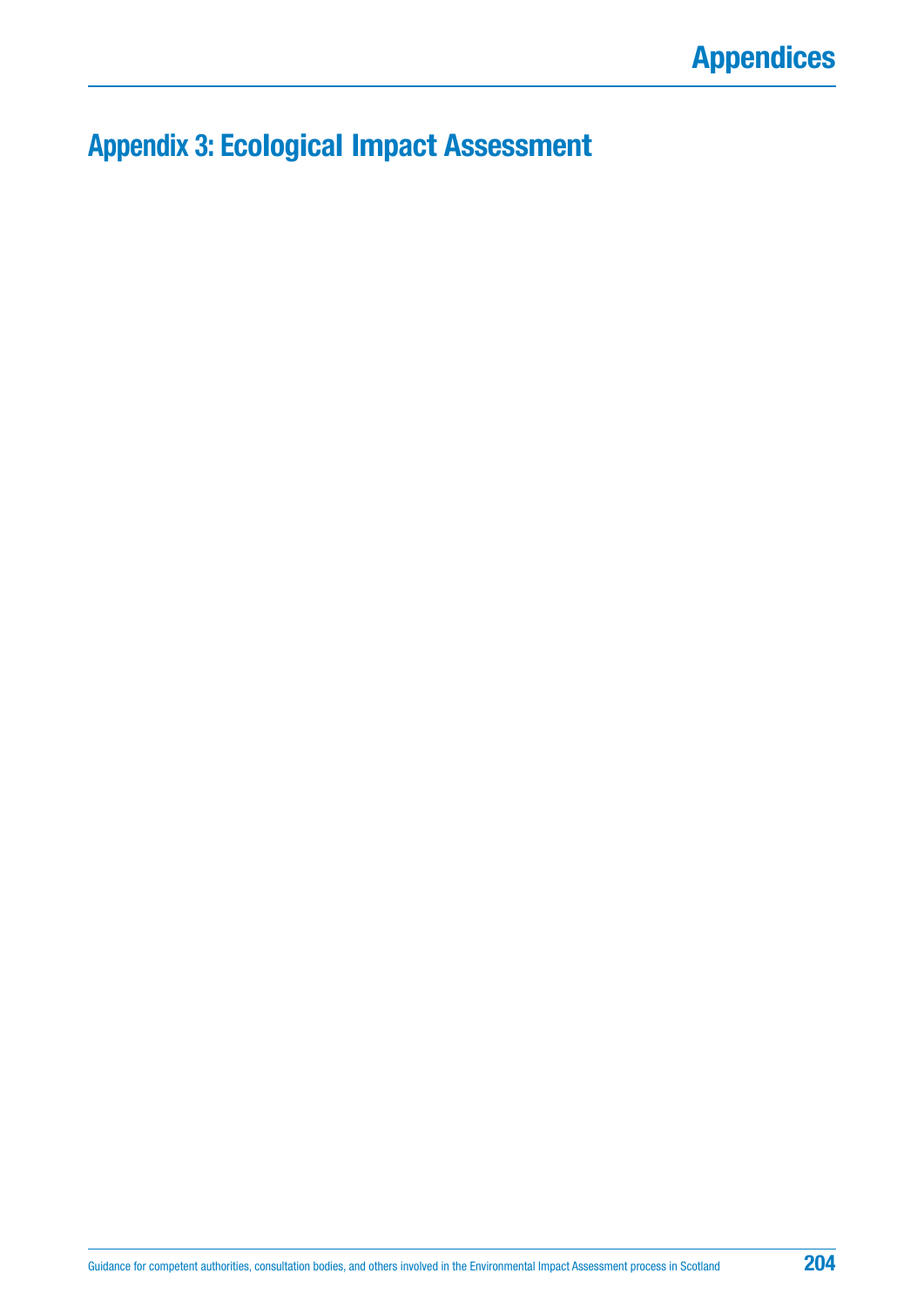### **Introduction**

1. This Appendix relates to the assessment of the ecological impacts of a project in the EIA process. For the UK there is now an authoritative best practice approach published by the Chartered Institute of Ecology and Environmental Management (CIEEM). They are the Guidelines for Ecological Impact Assessment in the United Kingdom: Terrestrial, freshwater and Coastal 2nd ed) dated January 2016 at: **[https://www.cieem.net/data/](https://www.cieem.net/data/files/Website_Downloads/Guidelines_for_Ecological_Impact_Assessment_2015.pdf)** [files/Website\\_Downloads/Guidelines\\_for\\_Ecological\\_Impact\\_Assessment\\_2015.pdf](https://www.cieem.net/data/files/Website_Downloads/Guidelines_for_Ecological_Impact_Assessment_2015.pdf)- and the Guidelines for Ecological Impact Assessment in Britain and Ireland: Marine and Coastal dated 2010 at: **[https://www.](https://www.cieem.net/data/files/Resource_Library/Technical_Guidance_Series/EcIA_Guidelines/Final_EcIA_Marine_01_Dec_2010.pdf) [cieem.net/data/files/Resource\\_Library/Technical\\_Guidance\\_Series/EcIA\\_Guidelines/Final\\_EcIA\\_](https://www.cieem.net/data/files/Resource_Library/Technical_Guidance_Series/EcIA_Guidelines/Final_EcIA_Marine_01_Dec_2010.pdf) [Marine\\_01\\_Dec\\_2010.pdf](https://www.cieem.net/data/files/Resource_Library/Technical_Guidance_Series/EcIA_Guidelines/Final_EcIA_Marine_01_Dec_2010.pdf)** refers to this guidance as the 'EcIA'. (Please note that both these Guidelines are in the process of being amalgamated into one comprehensive set.)

SNH supports the use of the Guidelines as a good quality standard and to help provide consistency in the EIA process. An overview of these guidelines is detailed below.

- 2. The guidelines update and build upon previous good practice guidance published in 1995 as Guidelines for Baseline Ecological Assessment written by the Institute of Environmental Management and Assessment and published by Spons, and in 2010 Guidelines for Ecological Impact Assessment in the United Kingdom
- 3. CIEEM emphasises that the purpose of EcIA is to provide decision-makers with clear and concise information about the likely significant ecological effects associated with a project. Good outcomes for biodiversity depend on input from ecologists at all stages in the decision making and planning process, from the early design of a project through to its implementation.
- 4. The Guidelines set standards for the assessment of the ecological impact of projects and plans, so as to improve the consideration of the needs of biodiversity and thereby reduce the impacts of any development. They can also be used, for example, to provide environmental information to accompany an application for consent, to guide a development brief or to inform a management plan.
- 5. The Guidelines aim to:
	- a. Promote a scientifically rigorous and transparent approach to Ecological Impact Assessment (EcIA).
	- b. Provide a common framework to EcIA in order to promote better communication and closer cooperation between ecologists involved in EcIA.
	- c. Provide decision-makers with relevant information about the ecological impacts associated with a project, positive and negative.
- 6. With the purpose of:
	- a. Ensuring structured ecological input at all stages of project design and implementation.
	- b. Obtaining best possible outcomes for biodiversity resulting from changes in land use and developments.
	- c. Improving the effectiveness of current EcIA practice on five key fronts through:
		- i. identifying and evaluating ecological features;
		- ii. characterising and quantifying impacts and assessing their significance;
		- iii. minimising negative impacts and maximising positive outcomes through the project design process
		- iv. identifying legal and policy implications and their consequences for decision making; and
		- v. identifying the role of stakeholders in achieving maximum benefits for biodiversity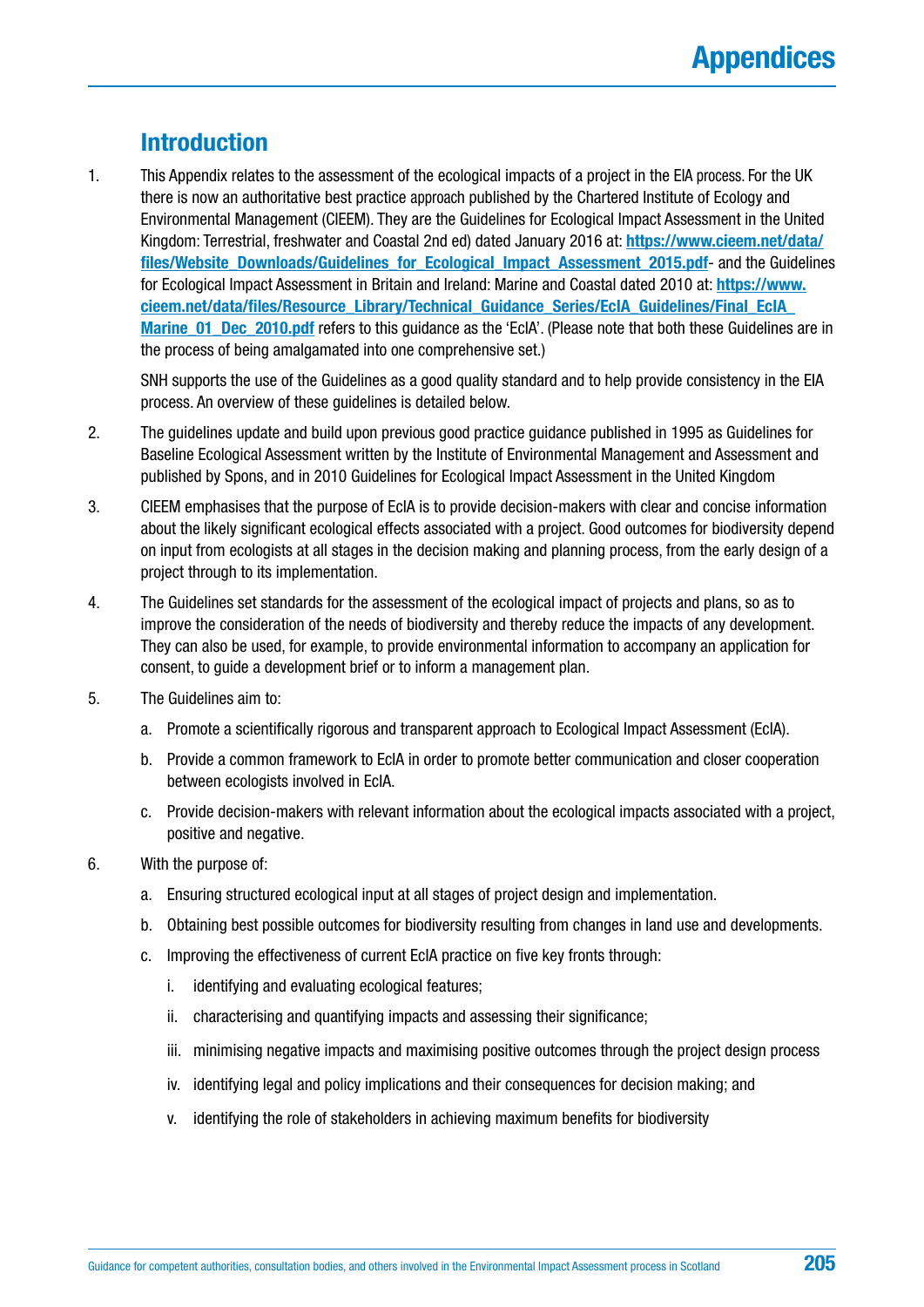7. It is essential that consideration of effects on biodiversity, flora and fauna in EIA are not limited to European protected species or the interest features of designated areas, such as Natura 2000 sites or Sites of Special Scientific Interest. All competent authorities (as Public Bodies in Scotland) have a duty under section 1 of the Nature Conservation (Scotland) Act 2004, to have regard to the conservation of biodiversity, especially those habitats and species of recognised importance in national strategies and local Biodiversity Action Plans, and which frequently occur widely throughout Scotland and outwith designated areas, see for example:**[http://](http://www.legislation.gov.uk/asp/2004/6/contents) [www.legislation.gov.uk/asp/2004/6/contents](http://www.legislation.gov.uk/asp/2004/6/contents)**

Furthermore, those involved in the assessment of ecological impacts must be aware of the requirements for obtaining a licence in respect of work with a wide range of protected species, including European Protected Species, see further: **[https://www.nature.scot/professional-advice/safeguarding-protected-areas-and](https://www.nature.scot/professional-advice/safeguarding-protected-areas-and-species/protected-species/legal-framework/habitats-directive-and-habitats-regulations/european)[species/protected-species/legal-framework/habitats-directive-and-habitats-regulations/european](https://www.nature.scot/professional-advice/safeguarding-protected-areas-and-species/protected-species/legal-framework/habitats-directive-and-habitats-regulations/european)**

- 8. The EcIA guidelines are intended for everyone involved in the EIA process. They are structured around the main stages in the EIA process mapped out in this Handbook. However, CIEEM again emphasise that although described in this staged way, it is important to recognise that EcIA is, like the whole EIA process, an iterative process, with early stages (notably project design and scoping) often revisited as the assessment proceeds.
- 9. In order to promote the methodologies set out by CIEEM and to avoid unnecessary duplication, this Appendix refers to the guidelines and provides links to each of the main EIA stages.
- 10. Chapter 2 of both the terrestrial and marine CIEEM guidelines refer to scoping procedures at: **[https://www.](https://www.cieem.net/data/files/Website_Downloads/Guidelines_for_Ecological_Impact_Assessment_2015.pdf) [cieem.net/data/files/Website\\_Downloads/Guidelines\\_for\\_Ecological\\_Impact\\_Assessment\\_2015.pdf](https://www.cieem.net/data/files/Website_Downloads/Guidelines_for_Ecological_Impact_Assessment_2015.pdf)  and [http://www.cieem.net/screening-and-scoping respectively.](http://www.cieem.net/screening-and-scoping)**
- 11. The scoping stage explains that it may not be appropriate or necessary to study all possible ecological impacts to the same level of detail. Effort must be focused on those features or resources that are sufficiently important to merit more detailed consideration. A clear rationale should be given for deciding which features and resources should be subject to more detailed consideration (a key purpose of scoping), to enable all those involved in the assessment to understand the reasoning behind the scope of investigations. Policy considerations will influence the criteria that will be appropriate for determining the threshold in any particular case; cumulative impacts should also be considered.
- 12. Chapter 3 of the terrestrial, freshwater and coastal guidelines explains about the importance of establishing a baseline to enable the decision maker to determine how conditions will change in light of the effects of a project. It is the predicted baseline conditions at the time the project will be implemented that dictates the baseline against which the impact of the proposal should be assessed. The baseline conditions for each ecological feature should be described clearly, objectively and succinctly using figures and plans where necessary. Where an extensive amount of survey data has been generated, this can be provided as appendices.
- 13. Chapter 4 of the terrestrial guidelines and Chapter 4 of the marine guidelines deal with the concept of ecological 'valuation', which is the assignment of values and importance to ecological features and resources, including those that have been designated for their nature conservation interest. These discussions are found at: **[https://www.cieem.net/data/files/Website\\_Downloads/Guidelines\\_for\\_Ecological\\_Impact\\_](https://www.cieem.net/data/files/Website_Downloads/Guidelines_for_Ecological_Impact_Assessment_2015.pdf) [Assessment\\_2015.pdf](https://www.cieem.net/data/files/Website_Downloads/Guidelines_for_Ecological_Impact_Assessment_2015.pdf)** and **<http://www.cieem.net/determining-value>**.
- 14. Like this Handbook, the CIEEM guidelines adopt the concept of 'significance' in the EcIA process. This subject is discussed in Chapter 5 of the terrestrial guidelines and Chapter 5 of the marine guidelines at: **[https://www.](https://www.cieem.net/data/files/Website_Downloads/Guidelines_for_Ecological_Impact_Assessment_2015.pdf) [cieem.net/data/files/Website\\_Downloads/Guidelines\\_for\\_Ecological\\_Impact\\_Assessment\\_2015.pdf](https://www.cieem.net/data/files/Website_Downloads/Guidelines_for_Ecological_Impact_Assessment_2015.pdf)** and **<http://www.cieem.net/impact-assessment>**. EIA must include a description of the ecologically significant impacts of a project and of how likely they are to occur. This, together with the value of the affected resource or feature, should then be given due consideration; firstly when identifying ways of avoiding harm to ecological interests, then when considering the need for mitigation and then in determining whether to give consent to a particular project and what conditions or legal obligations should be attached to this consent in order to safeguard ecological interests.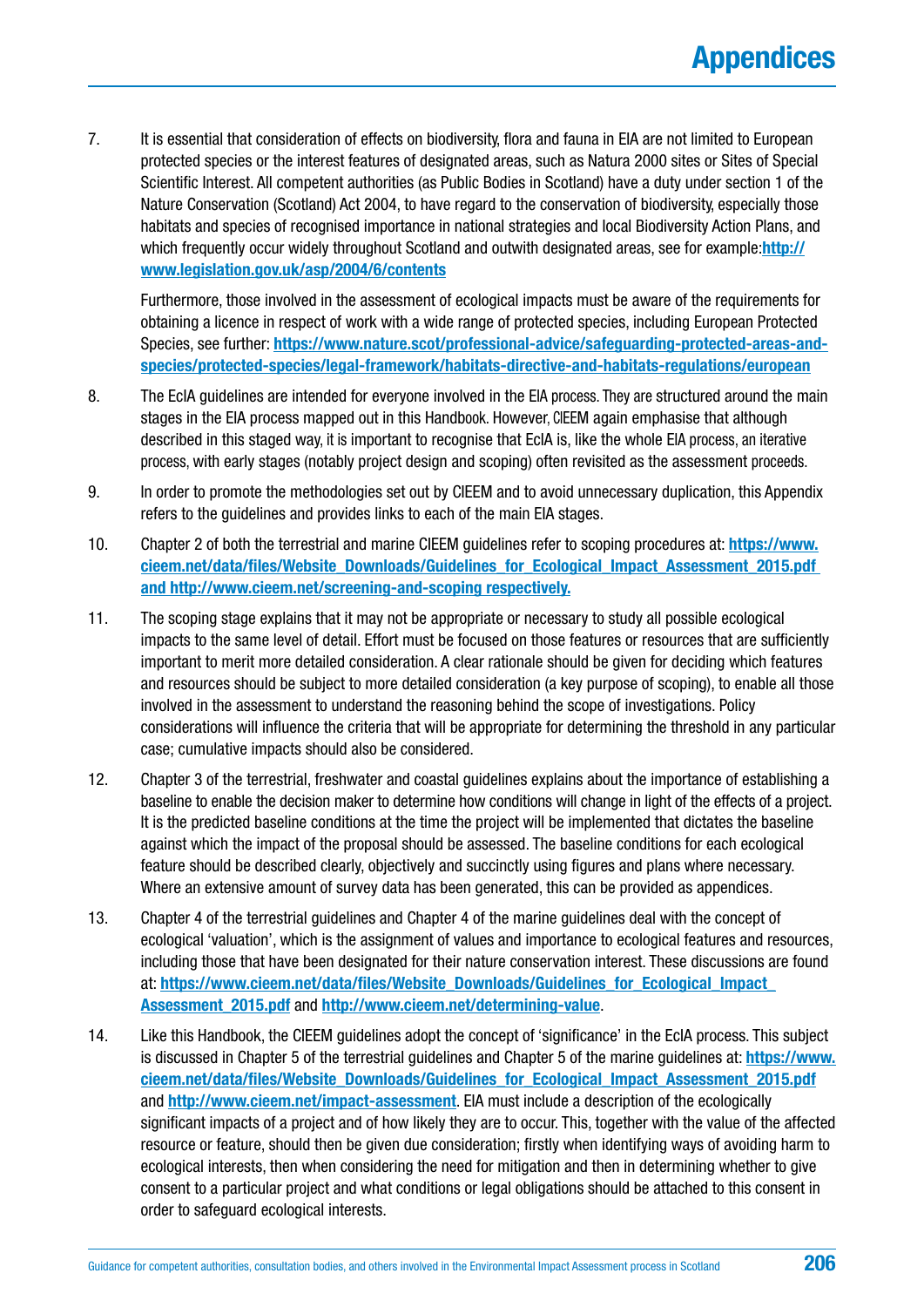- 15. There are differences in the various criteria currently used for determining whether ecological impacts are significant and decisions are often subjective. The CIEEM guidance suggests a systematic and consistent approach to determining whether an ecological impact is significant. This approach should help to reduce the need for subjective judgement. In the CIEEM guidelines a significant impact, in ecological terms (whether negative or positive), is defined as an impact on the integrity of a defined site or ecosystem and/or the conservation status of habitats or species within a given geographical area.
- 16. Chapter 6 of the terrestrial guidelines and Chapter 6 of the marine guidelines provide advice on avoiding adverse impacts, 'mitigation', 'compensation' and 'enhancement'. It is important to ensure that any significant residual impacts are clearly identified after taking mitigation into account; in such cases compensation may be necessary. These issues are described at: **[https://www.cieem.net/data/files/Website\\_Downloads/](https://www.cieem.net/data/files/Website_Downloads/Guidelines_for_Ecological_Impact_Assessment_2015.pdf) [Guidelines\\_for\\_Ecological\\_Impact\\_Assessment\\_2015.pdf](https://www.cieem.net/data/files/Website_Downloads/Guidelines_for_Ecological_Impact_Assessment_2015.pdf)** and **[http://www.cieem.net/mitigation](http://www.cieem.net/mitigation-compensation-and-enhancement)[compensation-and-enhancement](http://www.cieem.net/mitigation-compensation-and-enhancement)**.
- 17. Chapter 7 of the terrestrial guidelines and Chapter 7 of the marine guidelines set out the consequences of a significant impact, in terms of the legal and policy framework within which a decision should be taken by a competent authority. These are found at: **[https://www.cieem.net/data/files/Website\\_Downloads/](https://www.cieem.net/data/files/Website_Downloads/Guidelines_for_Ecological_Impact_Assessment_2015.pdf) [Guidelines\\_for\\_Ecological\\_Impact\\_Assessment\\_2015.pdf](https://www.cieem.net/data/files/Website_Downloads/Guidelines_for_Ecological_Impact_Assessment_2015.pdf)** and **[http://www.cieem.net/consequences](http://www.cieem.net/consequences-for-decision-making)[for-decision-making](http://www.cieem.net/consequences-for-decision-making)**.
- 18. The CIEEM guidelines summarise the EcIA process, within the context of the overall procedures of EIA, as follows.

## **Initial project design**

- 19. At the outset of the project the proposer's ecologist should:
	- a. Obtain and provide information on the project, any alternatives that have been studied and existing ecological information;
	- b. review the relative ecological implications of options and how the preferred solution compares with alternatives;
	- c. discuss key ecological constraints and considerations about the project design (and alternatives) with the proposer and the design team (e.g. engineers, architects); and
	- d. avoid ecological impacts where possible, reduce impacts by effective mitigation, compensate for residual impacts and seek opportunities for ecological enhancements as early as possible, as well as opportunities to modify the design to avoid or reduce negative effects.

### **Screening**

(See Sections **[B.3](#page-19-0)**, **[B.4](#page-21-0)** and **[C.1](#page-48-0)** of this Handbook)

20. The proposer may seek a formal screening opinion from the competent authority concerning the need for EIA under the EIA Regulations. Ecologists working for or advising the competent authority will need to determine whether significant ecological impacts are likely. The decision will be based on the criteria set out in the relevant EIA Regulations for establishing whether or not EIA is required and should take into account the guidance provided in the CIEEM guidelines.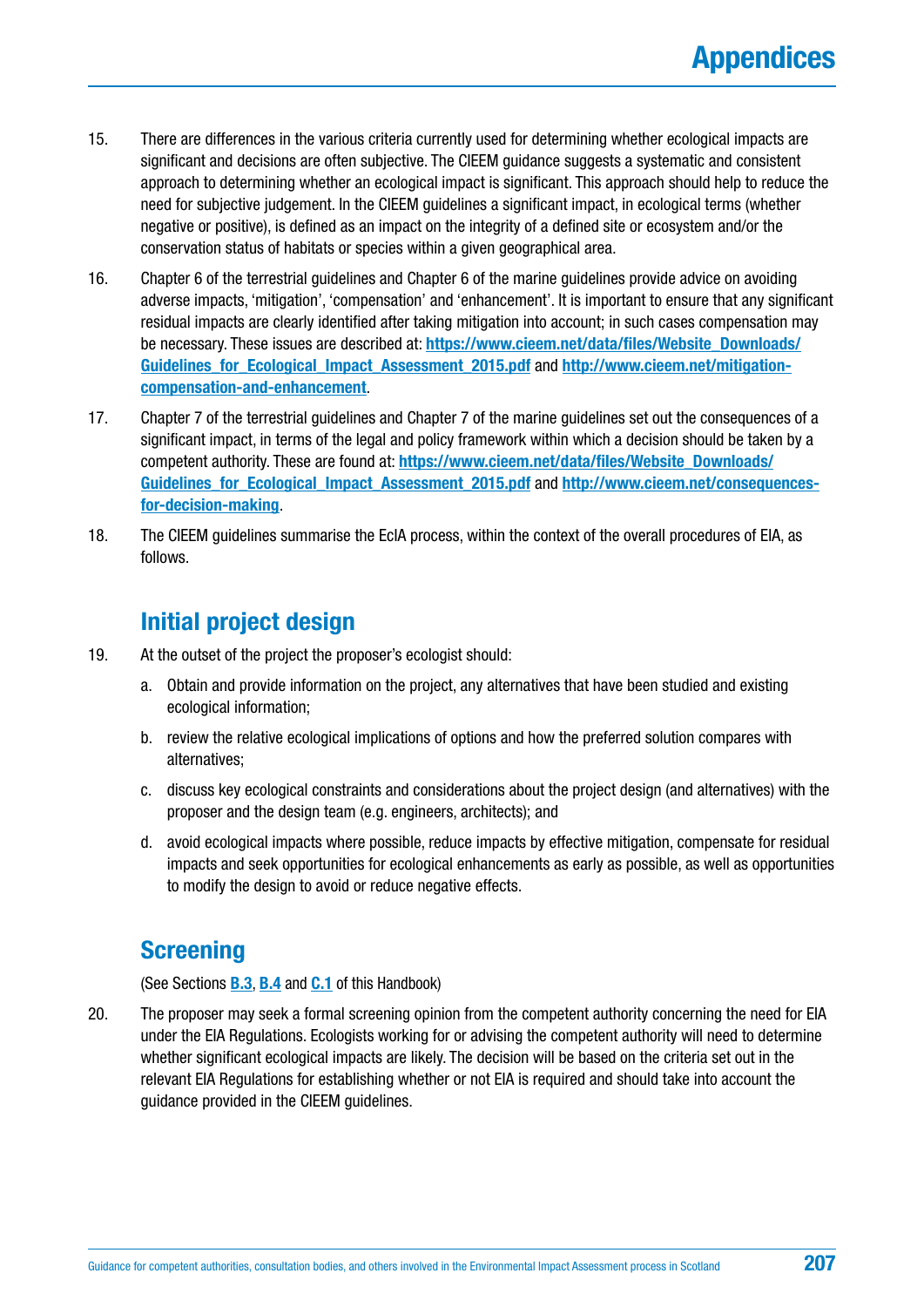### **Scoping**

(See Section **[C.4](#page-56-0)** of this Handbook)

- 21. CIEEM guidelines emphasise the need to adopt standard survey methods wherever appropriate, so that results can be compared with those arising from other investigations. Details of how methods have been tailored to meet the needs of the study should be included. If the method used varies from accepted good practice this should be noted and the effect on the reliability of the results discussed. Standard survey methods are described in Institute of Ecology and Environmental Management (2005) Guidelines for Survey Methodology (Unpublished). See also **<http://www.cieem.net/general-survey-advice>**.
- 22. It is recommended that all ecologists should ensure that scoping:
	- a. obtain information about the project from the project proposer or their engineers/designers;
	- b. identify any particular environmental aims or objectives of the project;
	- c. liaise with other environmental specialists to enable consistent assessment across environmental disciplines;
	- d. identify stakeholders and establish a consultation strategy;
	- e. establish the zone(s) of influence of the proposed activities (area(s) over which ecological features may be affected by the biophysical changes caused by the proposed project and associated activities) or identify the need for modelling to determine the zone(s) of influence (see Box 9) – this can be an iterative process following further research and survey;
	- f. carry out a desk study and site visit to assess likely issues and concerns and to identify habitats and species populations which may be exposed to change as a result of the proposed activities – this should include the full distribution or extent of any ecological features which overlap with the zone of influence;
	- g. identify designated sites within the zone of influence;
	- h. identify data gaps and agree details of proposed survey and research methodologies, including temporal; and spatial considerations – note that this does not preclude requests from stakeholders for further information at a later stage of the EcIA;
	- i. determine criteria for selecting ecological features to be included in the assessment, based on their importance (Chapter 4);
	- j. identify relevant legislation, regulations, policies and plans and review their requirements;
	- k. identify all relevant conservation objectives, including any specific objectives for designated sites;
	- l. identify (as far as possible) the need for other consents, in addition to planning permission e.g. European protected species licences or water abstraction licences;
	- m. identify information required to determine the baseline ecological conditions, including environmental trends, management activities, completed developments and development for which consent has been or is likely to be granted;
	- n. identify the factors likely to affect habitats, species and ecosystems, including the structure and function of relevant ecosystems and habitats and the conservation status of relevant habitats and species;
	- o. evaluate experience gained and outcomes of relevant previous projects;
	- p. identify other projects/proposals that could result in significant cumulative effects;
	- q. consider options with the developer and project team for changes in location, siting, phasing and design where significant effects are likely;
	- r. identify opportunities for mitigation and enhancement, including protecting and enhancing ecological networks (Chapter 6); and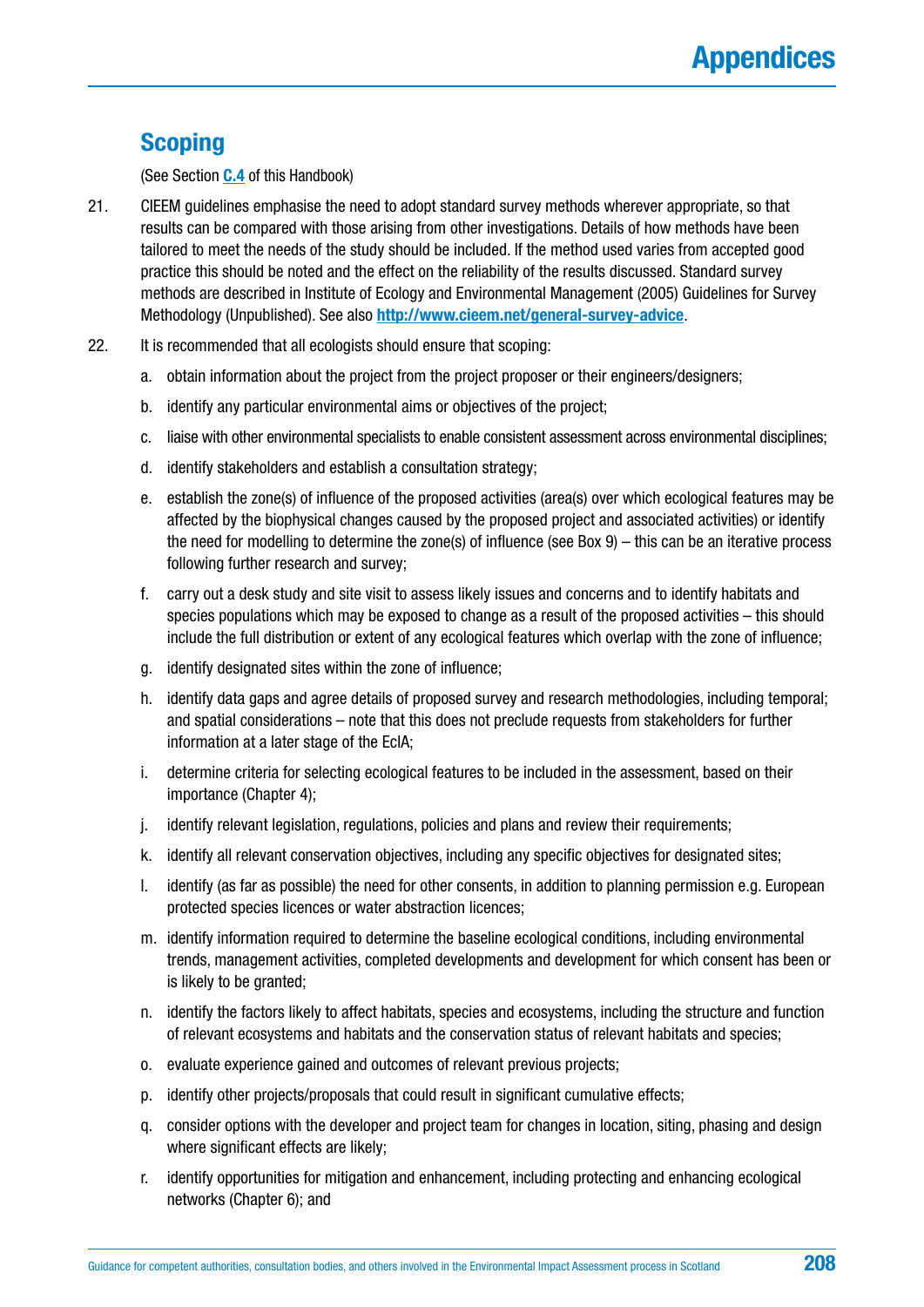s. continue to refine the scope, 'scoping out' (excluding) potential effects that are no longer considered likely to be significant (providing justification) and addressing newly identified effects that are likely to be significant.

### **Pre-application consultations**

23. Under the provisions of the Town and Country Planning (Scotland) Act 1997:

**<http://www.legislation.gov.uk/ukpga/1997/8/contents>** and the Town and Country Planning (Development Management Procedure) (Scotland) Regulations 2013

**<http://www.legislation.gov.uk/ssi/2013/155/contents/made>** pre- application consultations are compulsory for national developments and major developments other than applications for the development of land without complying with conditions subject to which a previous planning permission was granted. These consultations provide an early and effective opportunity to ensure that all avoidance, mitigation, compensation and enhancement measurers are fully explored and integrated into the project.

### **Impact assessment**

(See Sections **[C.6](#page-66-0)**, **[C.7](#page-69-0)** and **[C.8](#page-72-0)** of this Handbook)

- 24. The EcIA team (i.e. including the proposer's, competent authority's and other relevant ecologists) should consider impacts from all phases of the proposal including construction, operation, maintenance, closure and any decommissioning stages of any project (see **[Figure 3](#page-61-0)** in this Handbook) and in particular:
	- a. determine the importance of ecological features affected, through survey and/or research;
	- b. assess impacts potentially affecting important features;
	- c. characterise the impacts by describing their extent, magnitude, duration, reversibility, timing and frequency;
	- d. identify cumulative impacts; and
	- e. identify significant effects of impacts in the absence of any mitigation.
- 25. Importantly the CIEEM guidelines list the aspects of ecological structure and function to consider when predicting impacts and effects including:

#### a. **Available resources**

- i. territory hunting/foraging grounds, shelter and roost sites, breeding sites, corridors for migration and dispersal, stop-over sites;
- ii. food and water (quantity and quality);
- iii. soil minerals and nutrients; and
- iv. solar radiation and gaseous resources.

#### b. **Environmental processes**

i. flooding, drought, wind blow and storm damage, disease, eutrophication, erosion, deposition and other geomorphological processes, fire and climate change.

#### c. **Ecological processes**

- i. population dynamics population cycles, survival / reproduction rates, competition, predation, seasonal behaviour, dispersal / genetic exchange; and
- ii. vegetation dynamics colonisation, succession, competition, and nutrient-cycling.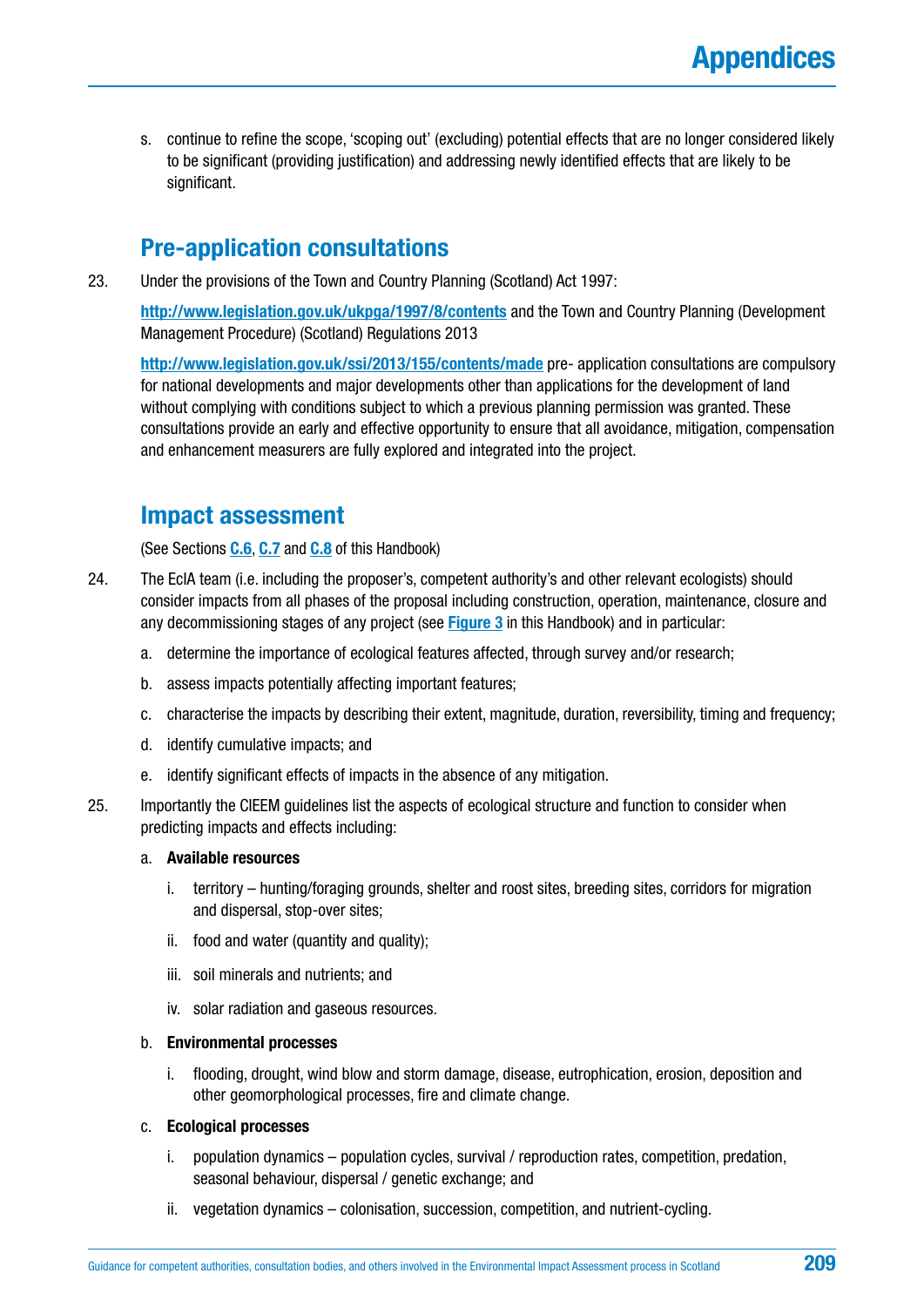#### d. **Human influences**

- i. animal husbandry; cutting, burning, mowing, draining, irrigation, culling, hunting;
- ii. excavations, dredging, ground profiling;
- iii. ploughing, seeding, planting, cropping, fertilising, pesticides, herbicides;
- iv. pollution; introduction of exotics, weeds and genetically modified organisms;
- v. disturbance from public access, pets.

#### e. **Historical context**

- i. natural range of variation over recorded historical period and
- ii. irregular perturbations beyond normal range (e.g. very infrequent storm events).

#### f. **Ecological relationships**

i. food webs, predator-prey relationships, herbivore-plant relationships, herbivore-carnivore relationships, adaptation, and dynamism.

#### g. **Ecological role or function**

i. decomposer, primary producer, herbivore, parasite, predator, keystone species.

#### h. **Ecosystem properties**

- i. fragility and stability, carrying capacity, productivity, community dynamics;
- ii. connectivity;
- iii. source/sink;
- iv. numbers in a population or meta-population, minimum viable populations;
- v. sex and age ratios;
- vi. patchiness and degree of fragmentation; and
- vii. ecological coherence.

### i. **Other environmental influences**

- i. air quality;
- ii. hydrology and water quality; and
- iii. nutrient status and salinity.
- 26. The surveys and research that are undertaken may indicate that the scope of the assessment should be adjusted and further studies should be undertaken as required.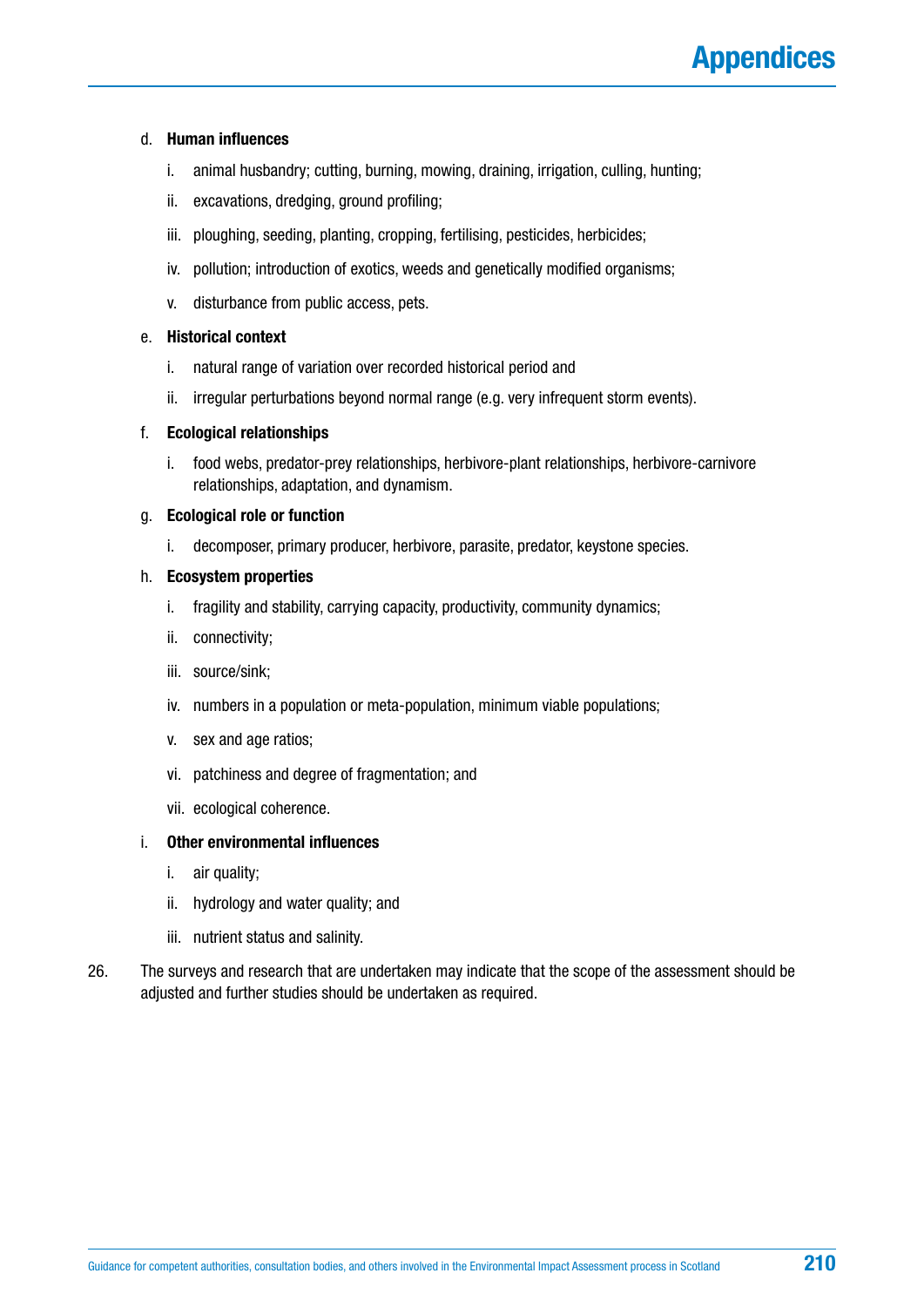### **Evolution of project design and mitigation**

(See Sections **[C.9](#page-76-0)** and **[C.10](#page-80-0)** of this Handbook)

- 27. This stage should:
	- a. consider alternative location(s) or layouts for the proposed development;
	- b. identify mitigation measures and explain their likely success;
	- c. identify opportunities for enhancement;
	- d. design and agree monitoring strategy and monitoring of mitigation performance with the competent authority (and, in some cases, consultees); and
	- e. provide sufficient information for mitigation measures to be implemented effectively, e.g. through an Environmental management Plan (EMP).
- 28. This stage should produce a clear summary of the significant residual impacts of the project incorporating mitigation and enhancement measures. Where significant impacts cannot be avoided or reduced, the stage should identify compensation measures to be implemented. It should also consider the consequences of significant residual impacts in the light of planning policies and legislation; and include mitigation, compensatory actions and enhancements in the EAP or similar delivery mechanism.

### **Reporting**

(See sections **[C.10](#page-80-0)** and **[D.1](#page-83-0)** of this Handbook)

- 29. The final EcIA report (or for EIAs, the Environmental (Impact) Statement) should clearly set out all the ecological information necessary for a robust decision to be made. Key aspects include a description of the following:
	- a. ecological baseline and trends if the project were not to go ahead;
	- b. criteria used to evaluate ecological features;
	- c. criteria used to assess the significance of impacts of the project;
	- d. justification of methods used;
	- e. the identification of likely impacts (positive and negative) on ecological features together with an explanation of the significance of their effects
	- f. mitigation, compensation and enhancement measures;
	- g. legal and policy consequences;
	- h. a note of any key data that were unavailable or missing; and
	- i. a presentation of any analytical techniques used and the analysis itself.

### **Follow-up and monitoring**

(See **[Part E](#page-105-0)** of this Handbook)

- 30. This stage should:
	- a. confirm the implementation of conditions/planning agreements;
	- b. audit predicted impacts against the actual situation; and
	- c. take measures to rectify unexpected negative impacts and ineffective mitigation, compensation, enhancement measures.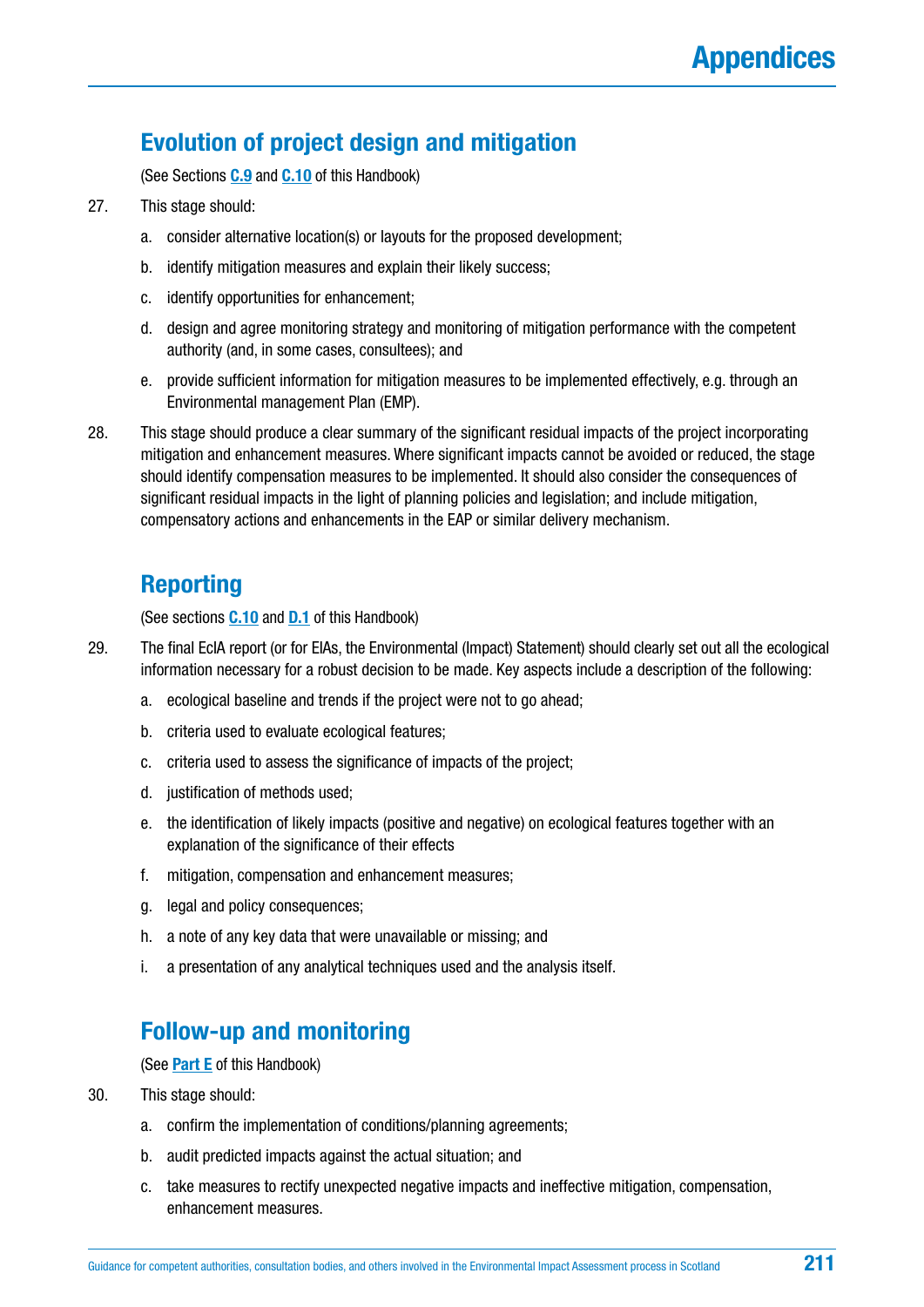- 31. The following definitions are used for the terms 'impact' and 'effect':
	- a. **Impact** Actions resulting in changes to an ecological feature. For example, the construction activities of a development removing a hedgerow.
	- b. **Effect** Outcome to an ecological feature from an impact. For example, the effects on a dormouse population from loss of a hedgerow.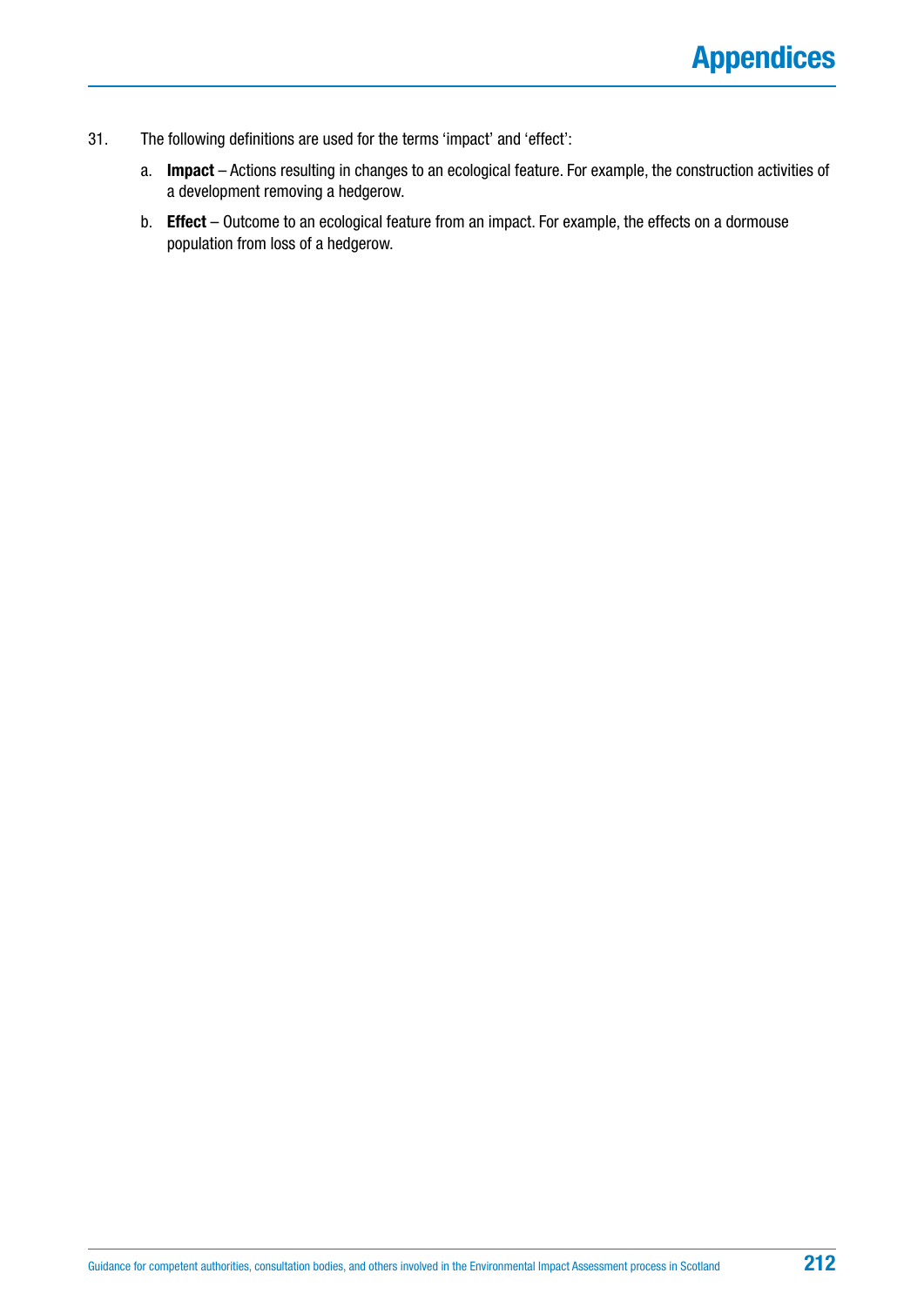**Appendix 4: Geodiversity (Earth Heritage) Impact Assessment**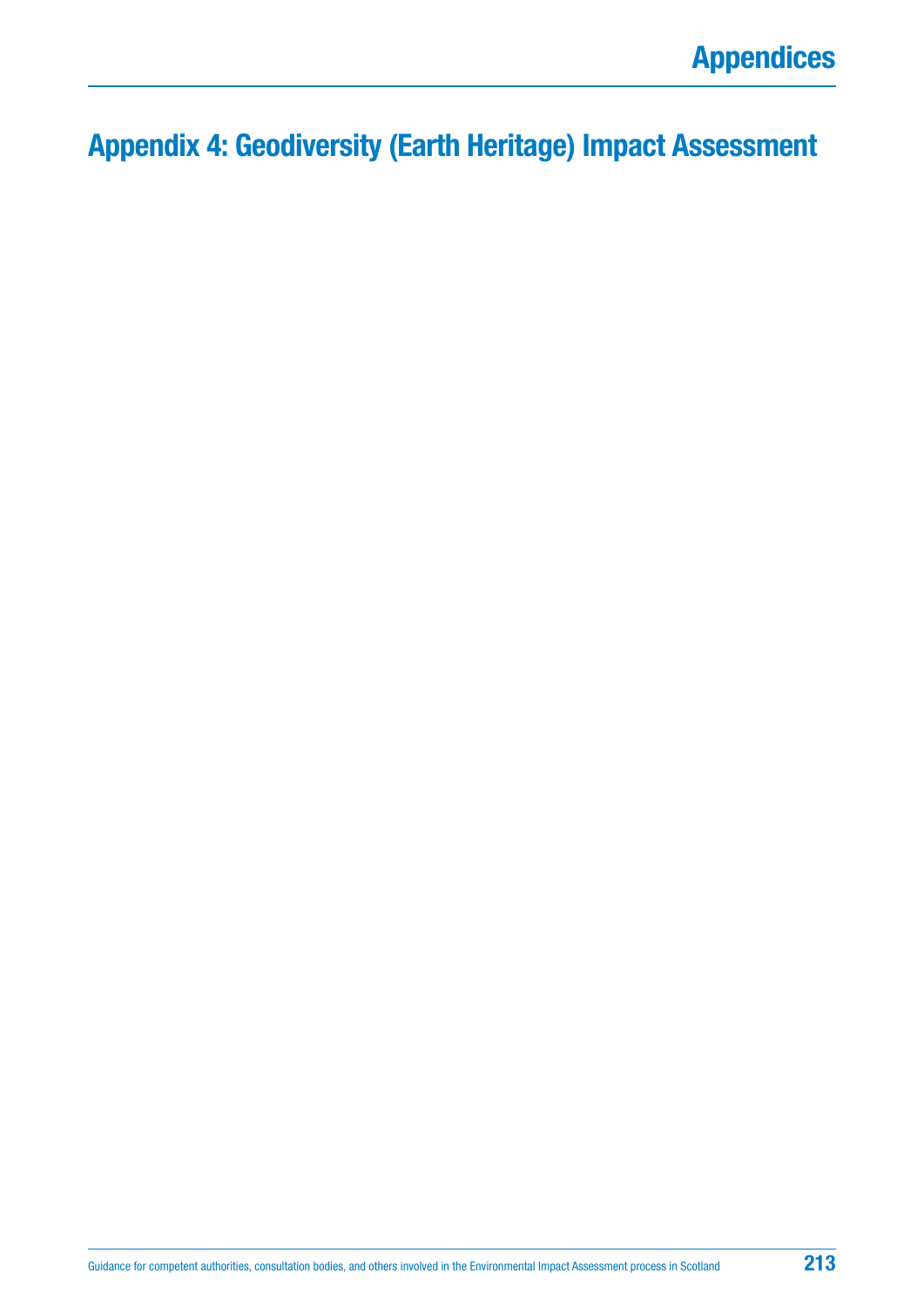### **Introduction**

- 1. This Appendix explains in more detail the issues likely to arise in the EIA process in respect of geodiversity conservation. There are no published environmental assessment techniques or good practice methods relating specifically to geodiversity impact assessment. Geodiversity issues are often overlooked in published Environmental Statements and, unless a geological or geomorphological SSSI is involved, competent authorities often also overlook potential geodiversity impacts. Consequently, consideration of these impacts may be absent or inadequate at any stage in the EIA process and one of the key objectives of the guidance in this Appendix is to help to remedy such deficiencies.
- 2. The EIA process described in the main text of this Handbook is entirely relevant and applicable to geodiversity impact assessment. Equally, geodiversity issues should be an integral consideration at every step in the process. This Appendix:
	- a. sets out the importance of geodiversity considerations in EIA;
	- b. summarises the general classification of geodiversity sites and their conservation objectives relevant to the EIA process;
	- c. identifies the main or typical threats to geodiversity, i.e. the main potential impacts, and project types particularly relevant to geodiversity conservation; and
	- d. provides general advice on assessing the significance of geodiversity impacts.

Note that assessment of impacts on soils are addressed separately in **[Appendix 5](#page-222-0)**.

### **References**

- 3. Reference is made here to the following publications:
	- a. Prosser, C., Murphy, M. & Larwood, J. (2006) Geological conservation: a guide to good practice. English Nature, Peterborough: **[http://publications.naturalengland.org.uk/file/84039](http://publications.naturalengland.org.uk/file/84039%20)**
	- b. Thompson, A., Hine, P.D., Poole, J.S. & Greig, J.R. (1998). Environmental Geology in Land Use Planning. A Guide to Good Practice Report to DETR by Symonds Travers Morgan, East Grinstead
	- c. HR Wallingford (2000). A Guide to Managing Coastal Erosion in Beach/Dune Systems. Scottish Natural Heritage, Perth: **<https://www.snh.scot/beach-dunes-guide-managing-coastal-erosion-beach-dune-systems>**
	- d. Hoey, T.B. et al. (1998). Engineering Methods for Scottish Gravel Bed Rivers. Scottish Natural Heritage Review, No. 47
	- e. Scottish Natural Heritage 2008. Scottish Fossil Code. Scottish natural Heritage, Perth: **<https://www.snh.scot/scottish-fossil-code-leaflet>**
	- f. Wilson R.C.L. (Ed), (1994). Earth Heritage Conservation. The Geological Society in association with The Open University, Milton Keynes
	- g. Scotland's Geodiversity Charter 2018-2023. **<http://scottishgeodiversityforum.org/charter/>**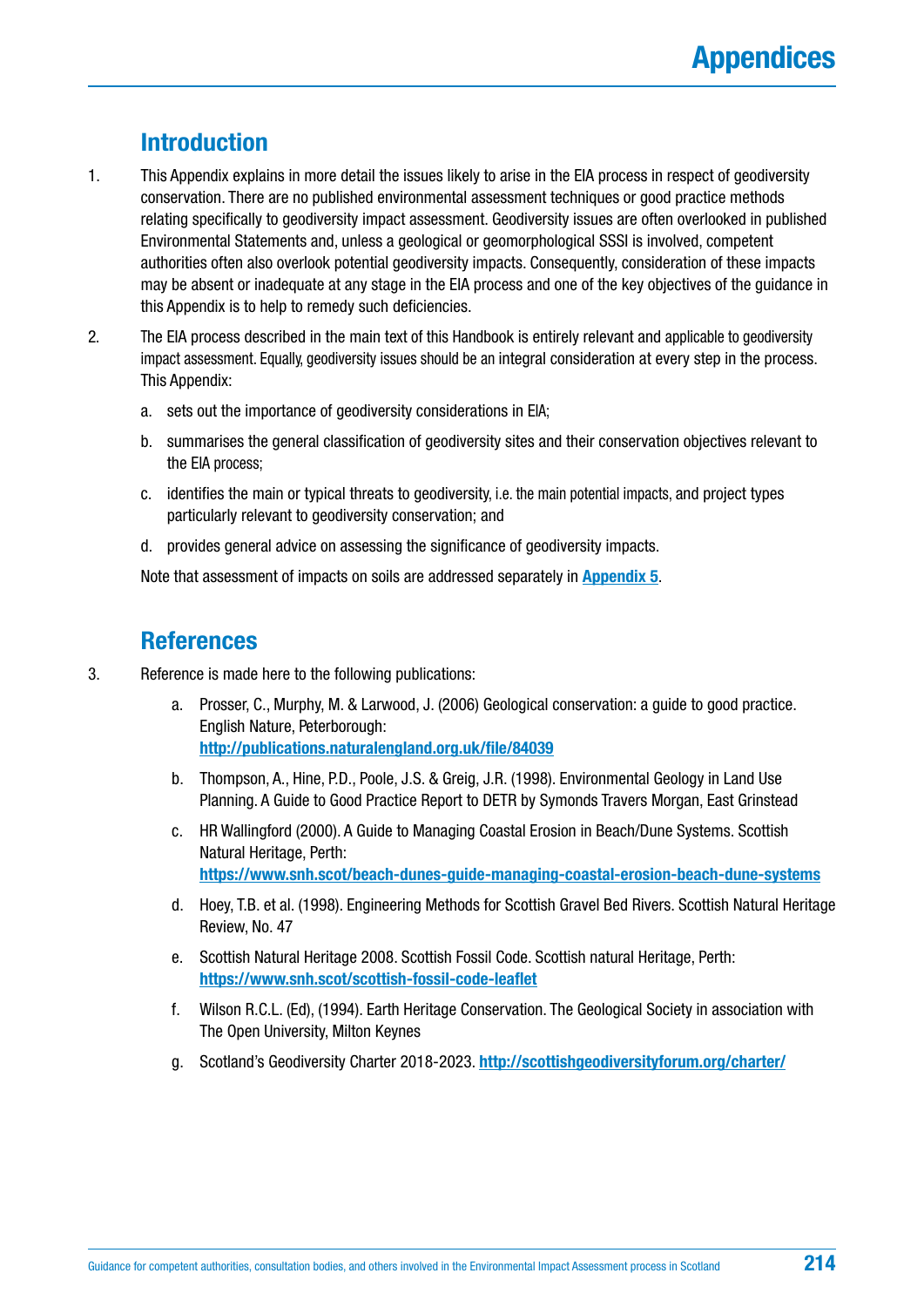### **Importance of Geodiversity Considerations in Environmental Impact Assessment**

- 4. Geodiversity (Earth heritage) considerations are an essential element of the EIA process and any significant impacts on geodiversity features and sites must be included in an EIA Report.
- 5. Annex III of the **[EIA Directive](http://ec.europa.eu/environment/eia/eia-legalcontext.htm)**, and Schedules in all of the EIA regulations, require that an EIA Report must include a description of the aspects of the environment likely to be significantly affected by the development, including, inter alia, landscape, soil and water and the interrelationship between them and all other aspects of the environment.
- 6. Schedules in all of the EIA regulations also specify that an EIA Report may include, by way of explanation or amplification, information on, inter alia:
	- a. the nature and quality of materials to be used in production processes;
	- b. the type and quantity of expected pollutants including pollution of soils and water;
	- c. the likely significant direct and indirect effects of the proposal which may result from the use of natural resources including secondary, cumulative, short, medium and long- term, permanent, temporary, positive and negative effects.
- 7. The EIA regulations provide all competent authorities with the power to require the above information to be submitted, having regard in particular to current knowledge and methods of assessment, where it is reasonably required to give proper consideration to the likely environmental effects of the proposed development.
- 8. Thus, all geodiversity interests can and should be included in an Environmental Statement and throughout the EIA process wherever the effects of a proposal are likely to be significant. Where they are not included the competent authority should require the developer to submit the information before it grants any consent for the project.

### **Geodiversity Site Classification and Objectives Relevant to Environmental Impact Assessment**

- 9. The potential effects of a project on geodiversity interests will usually depend on two main considerations:
	- a. the type of geodiversity site or feature; and
	- b. the type of project, including its nature, scale, location, duration, etc.
- 10. Impact assessment therefore needs to take account of the differing issues and conservation objectives for geodiversity sites. Table 1 summarises the classification of geodiversity sites and indicates the changing emphasis of the key conservation objectives.

## **Types of Impact**

See Sections **[C.4](#page-56-0)**, **[C.6](#page-66-0)**, **[C.7](#page-69-0)** and **[C.8](#page-72-0)** of the Handbook

11. All likely significant effects on geodiversity interests should be assessed. Generally, effects, or impacts, are likely to fall into one or more of the categories summarised in **[Table 2](#page-216-0)** below. For each category, examples of potential impacts are given.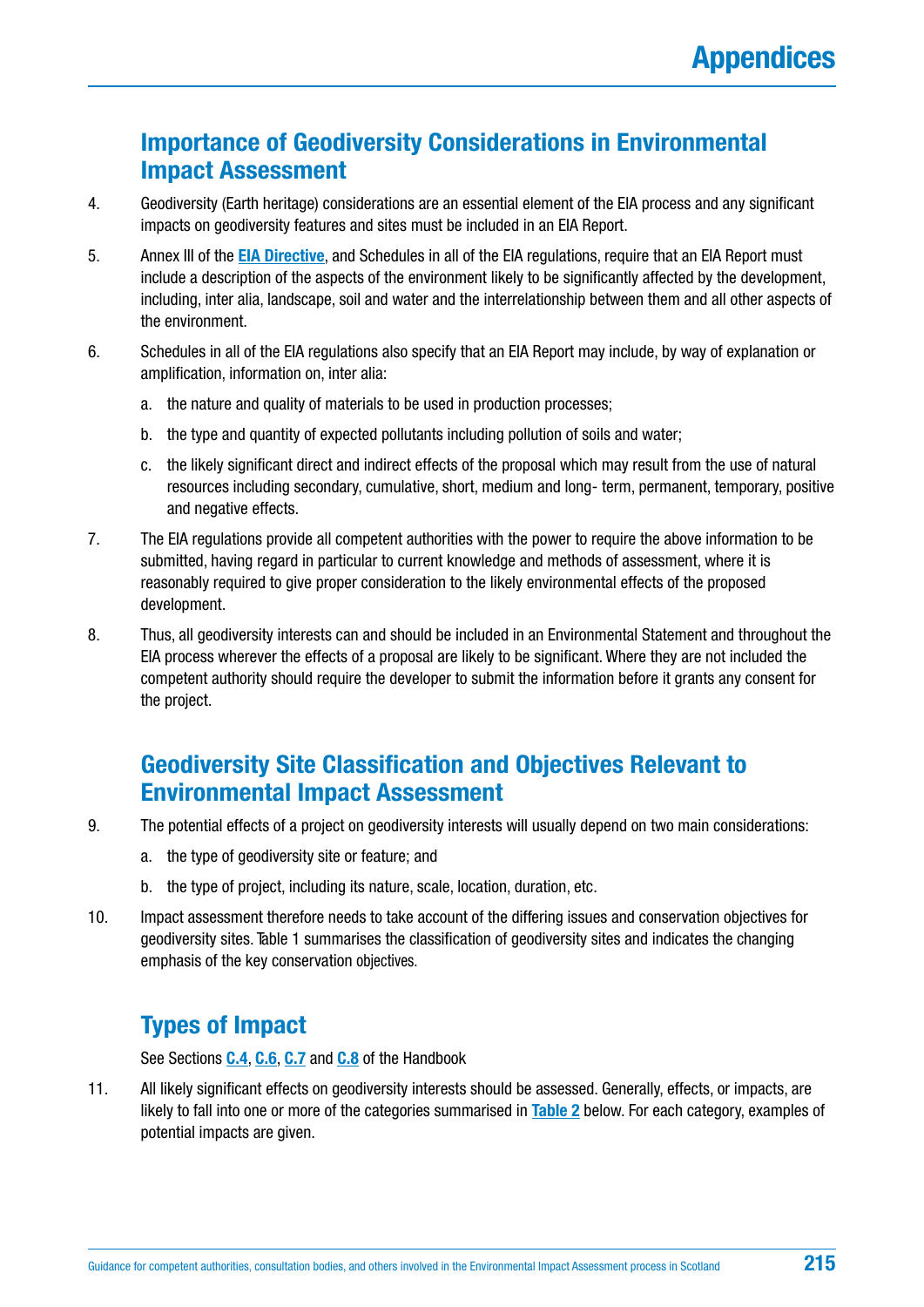| <b>Classification</b>  | <b>Sites Types</b>                                | <b>Conservation Objectives</b>                                       |
|------------------------|---------------------------------------------------|----------------------------------------------------------------------|
| <b>Integrity Sites</b> | Coastal systems                                   | Minimise changes, avoid                                              |
|                        | <b>River systems</b>                              | significant interference with<br>natural processes and preserve      |
|                        | Other active geomorphological areas/sites         | integrity of physical attributes,                                    |
|                        | Caves and karst sites                             | composition, structure and                                           |
|                        | Static geomorphological sites, e.g. kames, eskers | visibility of systems and sites.                                     |
| <b>Finite Sites</b>    | Unique/finite mineral or fossil sites             |                                                                      |
|                        | Old mine dumps/bings                              |                                                                      |
|                        | Underground mines and tunnels                     |                                                                      |
|                        | <b>Buried interest</b>                            |                                                                      |
| <b>Exposure or</b>     | <b>Buried interest</b>                            | Preserve exposures judging                                           |
| <b>Extensive Sites</b> | Underground mines and tunnels                     | changes on their merits in terms<br>of exposure, and where possible, |
|                        | Inland natural outcrops                           | enhance the sites.                                                   |
|                        | River and stream sections                         |                                                                      |
|                        | Road, rail and canal cuttings                     |                                                                      |
|                        | Coastal cliffs and foreshore exposures            |                                                                      |
|                        | Exposures in disused quarries, pits and cuttings  |                                                                      |
|                        | Exposures in active quarries/pits                 |                                                                      |

### **Appendix 4 Table 1: Geodiversity Site Classification and Conservation Objectives Relevant to EIA**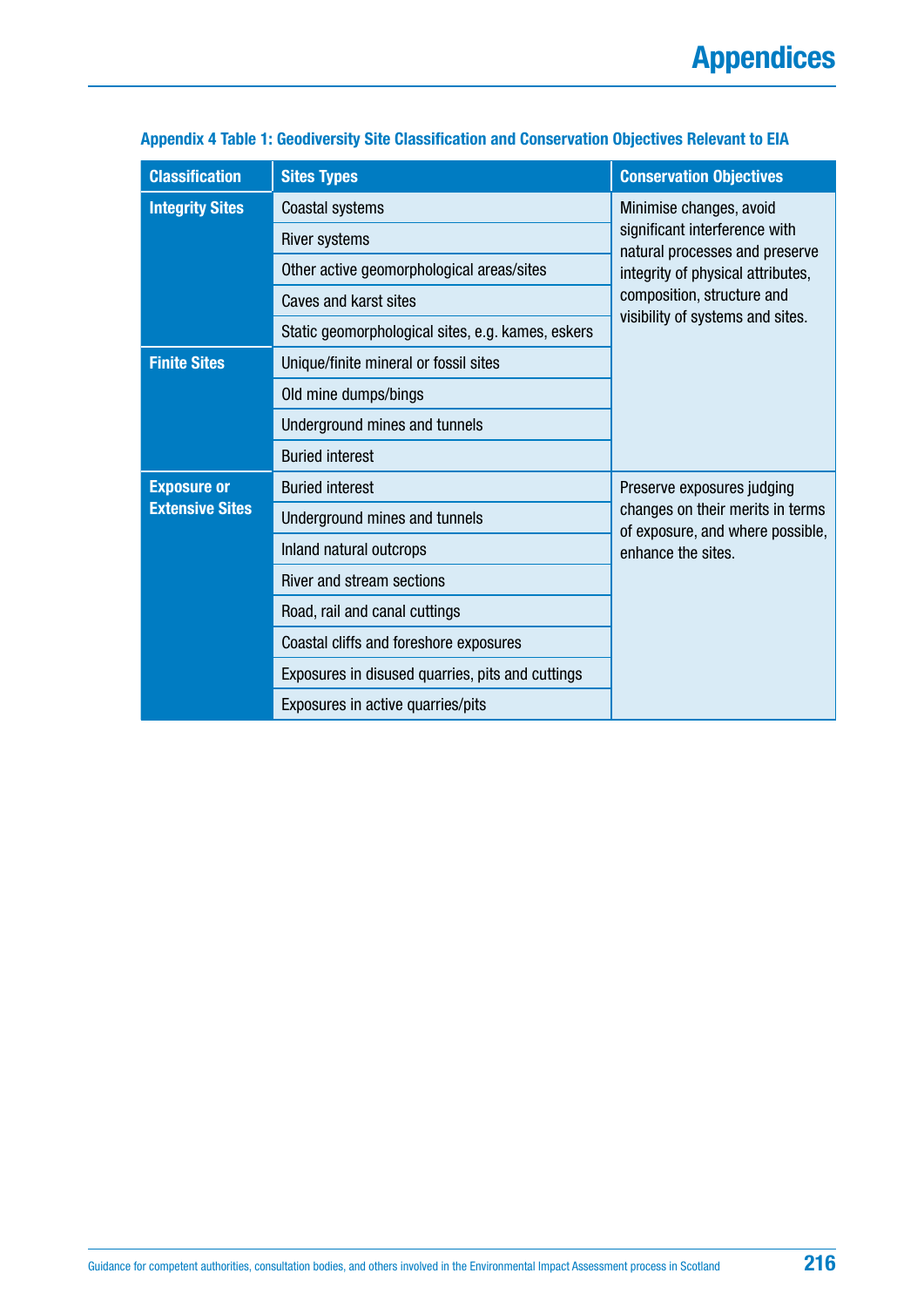| Indirect/<br><b>Direct</b> | <b>Type</b>                                               | <b>Example</b>                                                         | <b>Timescale</b>          | <b>Reversibility</b>         | <b>Comments</b>                             |
|----------------------------|-----------------------------------------------------------|------------------------------------------------------------------------|---------------------------|------------------------------|---------------------------------------------|
| <b>Direct</b>              | Loss                                                      | Landtake from site<br>or feature                                       | Permanent                 | Irreversible                 | Usually adverse<br>can be cumulative        |
|                            | Removal                                                   | <b>Mineral extraction</b><br>from geological<br>feature e.g. a<br>kame | Permanent                 | <b>Irreversible</b>          | Usually adverse<br>can be cumulative        |
|                            | Fragmentation                                             | Partial removal of<br>features                                         | Permanent                 | Irreversible                 | Usually adverse,<br>often cumulative        |
|                            | <b>Burial</b>                                             | <b>Burial by landfill</b><br>material of quarry<br>or cutting          | Permanent                 | Irreversible                 | Usually adverse                             |
|                            | Obscuring/<br>covering                                    | Afforestation over<br>geological features                              | Long-term                 | Reversible                   | Usually adverse<br>can be cumulative        |
|                            |                                                           | <b>Mineral</b><br>overburden dump<br>on geological<br>features         | Medium-term               | Reversible                   | Usually adverse                             |
|                            |                                                           | Screen mounds<br>around<br>construction site                           | Short-term                | Reversible                   | Usually adverse                             |
|                            | Changes to natural<br>system                              | River engineering<br>works/flood<br>defences                           | Permanent or<br>long-term | May be<br>irreversible       | <b>Usually adverse</b><br>can be cumulative |
|                            | Changes to coastal<br>process                             | Coast protection<br>works                                              | Permanent or<br>long-term | May be<br>irreversible       | Usually adverse<br>can be cumulative        |
| <b>Indirect</b>            | Consumption of<br>natural resources                       | <b>Mineral extraction</b>                                              | Permanent                 | Irreversible                 | <b>Usually adverse</b>                      |
|                            | Changes to natural<br>systems                             | River engineering<br>works/flood<br>defences                           | Permanent or<br>long-term | May be<br>irreversible       | <b>Usually adverse</b><br>can be cumulative |
|                            | Changes to coastal<br>processes                           | Coast protection<br>works                                              | Permanent or<br>long-term | May be<br>irreversible       | Usually adverse<br>can be cumulative        |
|                            | <b>Obstructing access</b>                                 | Closure of paths to<br>geological features                             | Various timescales        | <b>Usually</b><br>reversible | Usually adverse                             |
|                            | <b>Enhancing access</b>                                   | Provision of access<br>and/or<br>interpretation                        | Various timescales        | <b>Usually</b><br>reversible | <b>Usually beneficial</b>                   |
|                            | Obscuring views of<br>geological and<br>landform features | Afforestation                                                          | Long-term                 | Reversible                   | Usually adverse<br>can be cumulative        |
|                            | Changes to setting<br>and context                         | <b>Built development</b>                                               | Permanent                 | Irreversible                 | Usually adverse<br>can be cumulative        |

### **Appendix 4 Table 2: Potential Impacts on Geodiversity Sites**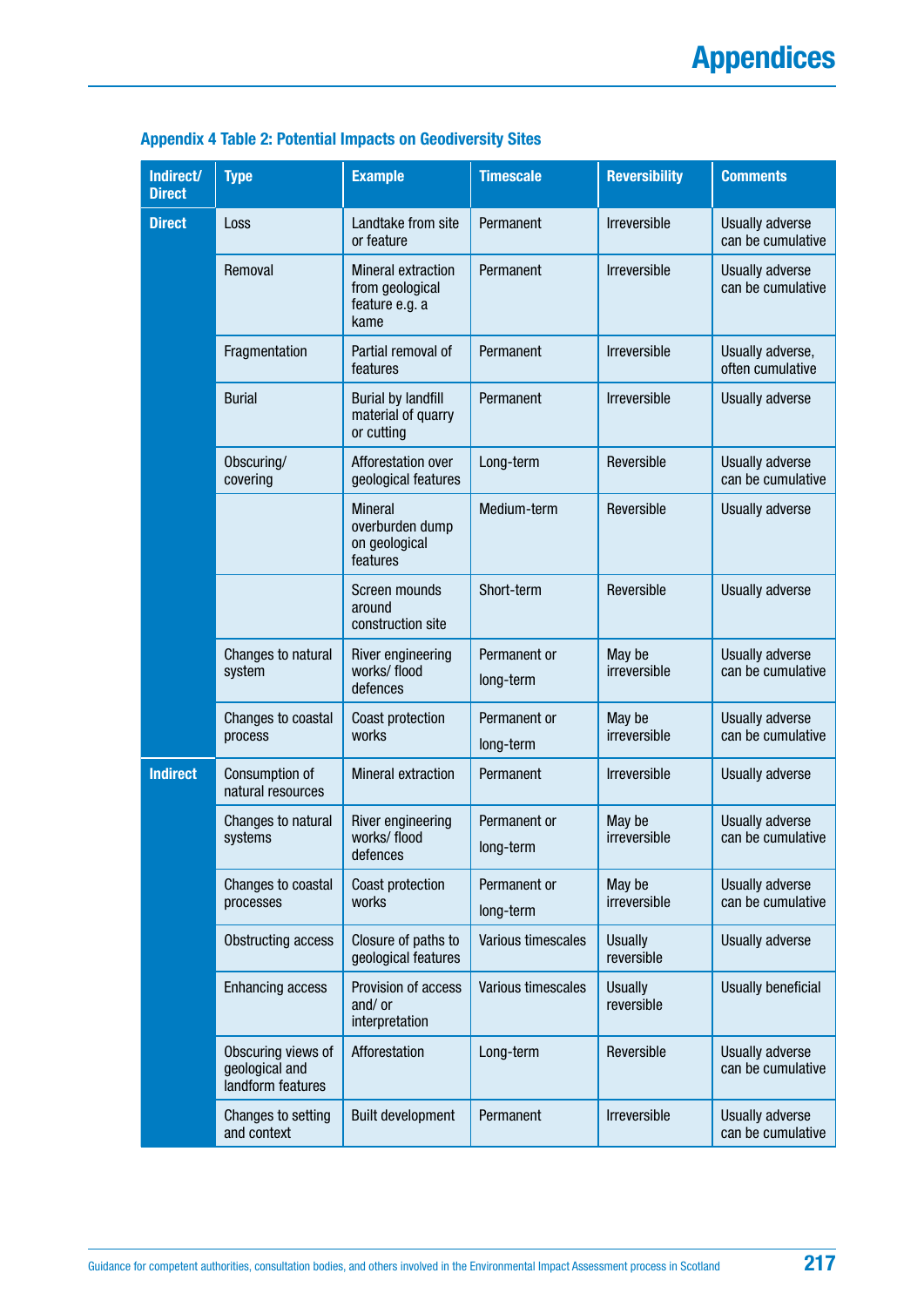### **Project Types Particularly Relevant to Geodiversity Conservation**

See Sections **[C.4](#page-56-0)**, **[C.7](#page-69-0)**, **[C.8](#page-72-0)** and **[C.9](#page-76-0)** of the Handbook

12. Almost any project type that may be subject to the EIA procedures could potentially affect geodiversity interests. However, experience indicates that particular project types frequently have significant implications for geodiversity and frequently raise specific issues in the EIA process. These are summarised in Table 3.

**Appendix 4 Table 3: Projects Frequently Resulting in Significant Impacts on Geodiversity (excluding soil impacts covered in [Appendix 5\)](#page-222-0)**

| <b>Project Type</b>                                                            | <b>Site Types Potentially Affected</b>                                                                                                                                                                                                                                                   |
|--------------------------------------------------------------------------------|------------------------------------------------------------------------------------------------------------------------------------------------------------------------------------------------------------------------------------------------------------------------------------------|
| <b>Mineral Extraction</b>                                                      | Inland natural outcrop, river and stream sections, landforms, river<br>systems and other geomorphological sites (both static and active), , old<br>mines and tunnels, caves and karst, unique mineral and fossil sites,<br>mineral waste dumps.                                          |
| <b>Landfill/landraise</b>                                                      | Active and disused quarries, pits, cuttings, mines and tunnels, static and<br>active geomorphological sites, caves and karst, unique mineral and fossil<br>sites,.                                                                                                                       |
| <b>Mineral Restoration</b>                                                     | Rock and sediment exposures in active/disused quarries, pits and<br>cuttings, landforms, river systems, outcrop in stream sections, old mines<br>and tunnels, caves and karst, unique/finite mineral and fossil sites,<br>mineral waste dumps.                                           |
| <b>Coast Protection</b>                                                        | Natural coastal processes including erosion and accretion, coastal<br>features including dunes, beaches, cliffs and shore platforms, rock<br>exposure in coastal cliffs and foreshore.                                                                                                   |
| <b>Flood Prevention</b>                                                        | River systems, natural lochs, rock and sediment exposures in river cliffs<br>and stream sections, natural coastal processes including erosion and<br>accretion, coastal features including dunes, beaches, cliffs and shore<br>platforms, rock exposure in coastal cliffs and foreshore. |
| <b>River Engineering</b>                                                       | River systems, natural lochs, rock and sediment exposures in, river cliffs<br>and stream sections, .                                                                                                                                                                                     |
| <b>Land Drainage</b>                                                           | River systems, natural lochs, rock exposures in river cliffs and stream<br>sections, natural coastal processes including erosion and accretion,<br>coastal features including dunes, beaches, cliffs and shore platforms,<br>rock and sediment exposure in coastal cliffs and foreshore  |
| <b>Coastal Reclamation</b>                                                     | Natural coastal processes including erosion and accretion, coastal<br>features including dunes, beaches, cliffs and shore platforms, rock and<br>sediment exposure in coastal cliffs and foreshore.                                                                                      |
| <b>Hydro Schemes/Reservoirs</b>                                                | Active and disused quarries, natural lochs, river systems and rock and<br>sediment exposures in stream sections and river cliffs.                                                                                                                                                        |
| <b>Coastal Development e.g.</b><br>marinas, barrages and built<br>developments | Natural coastal processes including erosion and accretion, coastal<br>features including dunes, beaches, cliffs and shore platforms, rock and<br>sediment exposure in coastal cliffs and foreshore.                                                                                      |
| <b>Afforestation</b>                                                           | Rocks and sediment exposed in inland outcrops and stream sections and<br>other exposure site types, buried interest, landforms, geomorphology<br>(both static and active), and river systems.                                                                                            |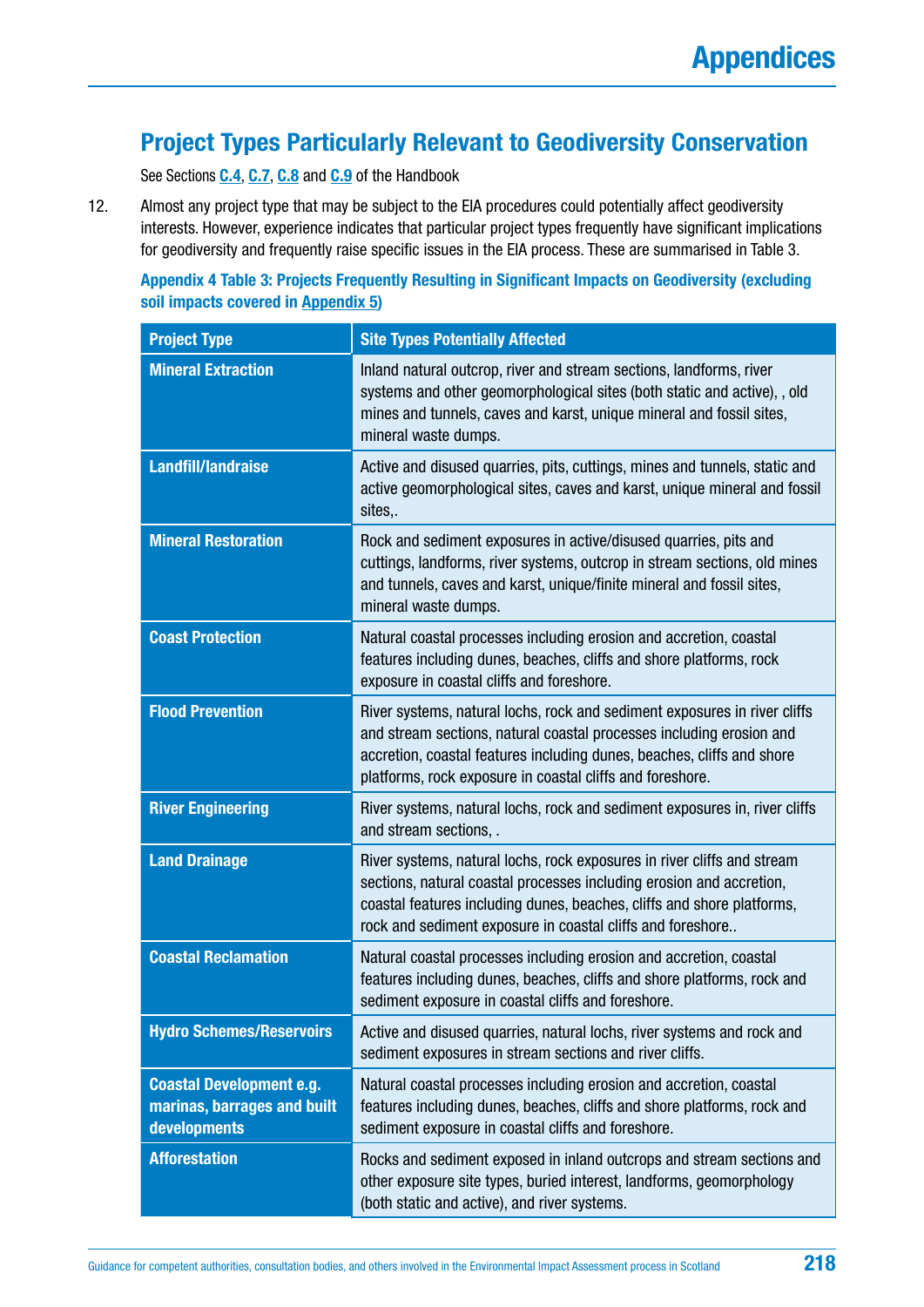| <b>Project Type</b>                                            | <b>Site Types Potentially Affected</b>                                                                                                                                                                                                               |
|----------------------------------------------------------------|------------------------------------------------------------------------------------------------------------------------------------------------------------------------------------------------------------------------------------------------------|
| <b>First Cultivation of</b><br><b>Uncultivated Land</b>        | Static and active geomorphological sites, river systems, inland outcrop<br>and stream sections, buried interest.                                                                                                                                     |
| <b>Other Land Management</b><br><b>Changes</b>                 | Can affect run off, rates of erosion and accretion, sediment supplies, river<br>systems and rocks and sediment exposed in stream sections.                                                                                                           |
| <b>Dredging</b>                                                | Natural coastal processes including erosion and accretion                                                                                                                                                                                            |
| <b>Major industrial/Housing or</b><br>other urban developments | Inland natural outcrop, river and stream sections, landforms, river<br>systems and other geomorphological sites (both static and active), old<br>mines and tunnels, caves and karst, unique/finite mineral and fossil sites,<br>mineral waste dumps. |
| <b>Transport infrastructure</b>                                | Inland natural outcrop, river and stream sections, landforms, river<br>systems and other geomorphological sites (both static and active), old<br>mines and tunnels, caves and karst, unique mineral and fossil sites,<br>mineral waste dumps, soils  |

13. Other typical pressures and impacts on geodiversity features, systems and habitats are summarised in Table 4 below. It should also be appreciated that the different life stages of a project may have different effects on the geodiversity resource, **[Figure 3](#page-61-0)** of the Handbook and **[Section C.7](#page-69-0)** highlight these life stages.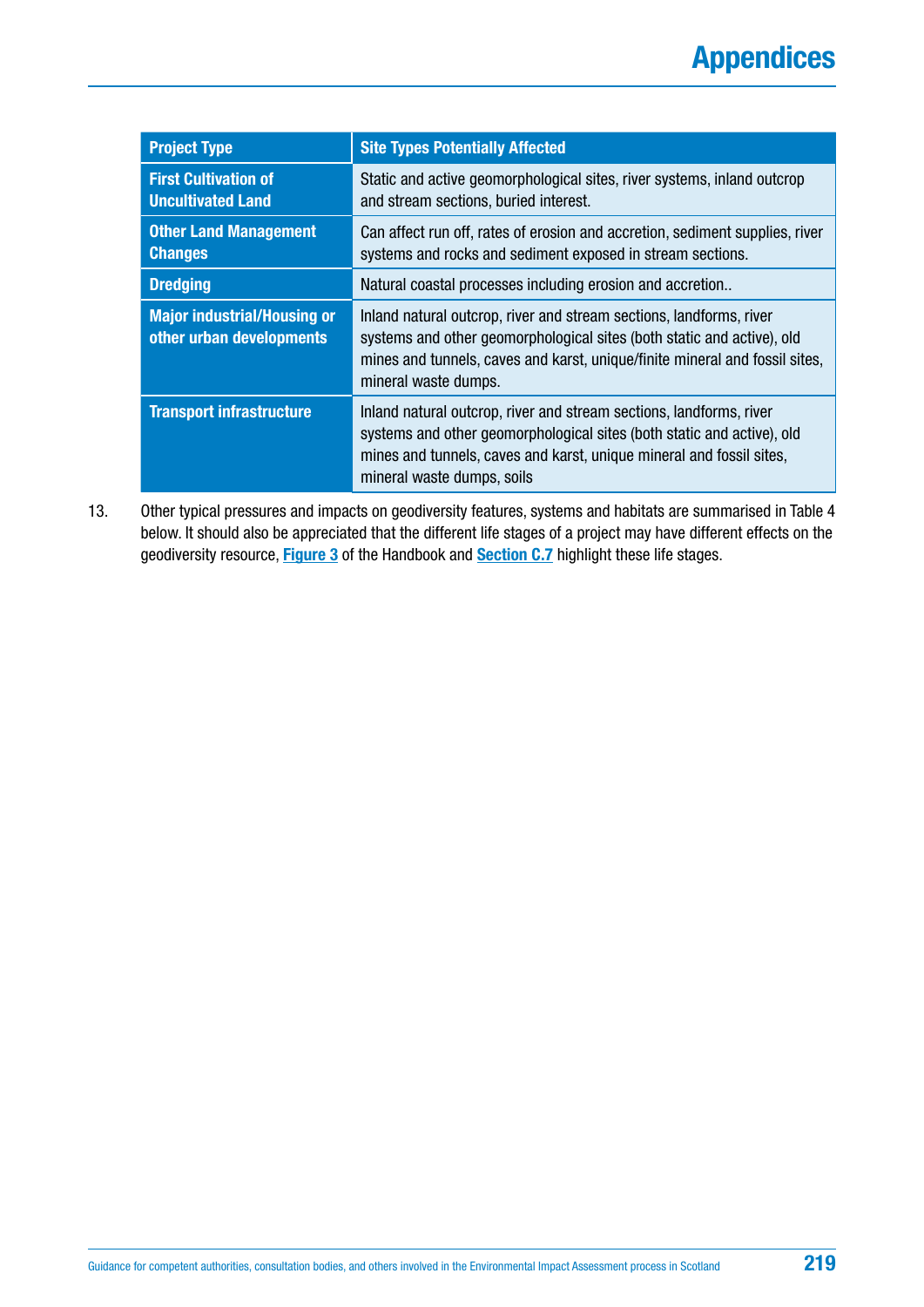### **Appendix 4 Table 4: Pressures and Impacts on Geodiversity Features, Systems and Habitats (excluding soil impacts covered i[n Appendix 5\)](#page-222-0)**

| <b>Pressure</b>                                                                                                                 | <b>Examples of on-site impacts</b>                                                                                                                                                                                                                                                                                                                                                                                                                                                                                                                                       | <b>Examples of off-site impacts on active</b><br>process systems and habitats                                                                                                                                                                                                                                         |
|---------------------------------------------------------------------------------------------------------------------------------|--------------------------------------------------------------------------------------------------------------------------------------------------------------------------------------------------------------------------------------------------------------------------------------------------------------------------------------------------------------------------------------------------------------------------------------------------------------------------------------------------------------------------------------------------------------------------|-----------------------------------------------------------------------------------------------------------------------------------------------------------------------------------------------------------------------------------------------------------------------------------------------------------------------|
| <b>Mineral extraction</b><br>(Includes pits,<br>quarries, opencast,<br><b>extraction from</b><br>rivers, dunes and<br>beaches). | Destruction of landforms, rock outcrops,<br>and sediment records. Disruption of<br>natural processes. May have positive<br>benefits in creating new rock or sediment<br>sections.                                                                                                                                                                                                                                                                                                                                                                                        | Contamination of watercourses.<br>Changes in sediment supply to active<br>process systems, leading to deposition<br>or erosion. Disruption of drainage<br>network (impacts on runoff).                                                                                                                                |
| <b>Restoration of pits</b><br>quarries                                                                                          | Loss of rock, or sediment exposures. Loss<br>of natural landforms. May have positive<br>benefits in creating new accessible<br>sections.                                                                                                                                                                                                                                                                                                                                                                                                                                 | Changes in drainage regime leading<br>to changes in active system river or<br>(less commonly) coastal processes.                                                                                                                                                                                                      |
| <b>Landfill</b>                                                                                                                 | Loss of rock, or sediment exposures. Loss<br>of natural landforms.                                                                                                                                                                                                                                                                                                                                                                                                                                                                                                       | Contamination of water courses.<br>Contamination of groundwater.<br>Redistribution of waste on beach/dune<br>systems.                                                                                                                                                                                                 |
| <b>Commercial and</b><br><b>industrial</b><br>developments                                                                      | Large scale damage, obscuring and<br>disruption of surface and sub-surface<br>features including both rock exposures,<br>and landforms.                                                                                                                                                                                                                                                                                                                                                                                                                                  | Changes to geomorphological<br>processes downstream, arising from<br>channelisation or water abstraction.                                                                                                                                                                                                             |
| <b>Transport</b><br><b>infrastructure</b>                                                                                       | Negative effects from land-take,<br>obscuring or removing rock exposures,<br>disruption of landforms, hydrology and<br>geomorphological processes, leading to<br>permanent loss or fragmentation of<br>geodiversity features. The construction<br>phase can result in disturbance of natural<br>processes both directly and indirectly<br>(e.g. through the consequent need for<br>on-site and off-site coast protection,<br>slope stabilisation measures or river bank<br>protection). Site restoration works can<br>obscure new or replacement geological<br>sections. | Changes to geomorphological<br>processes, arising from constraints<br>such as channelisation. During<br>construction phase: contamination of<br>watercourses; changes in sediment<br>supply to active process systems,<br>leading to deposition or erosion;<br>disruption of drainage network<br>(impacts on runoff). |
| <b>Coast protection</b>                                                                                                         | Loss of coastal rock or sediment<br>exposures. Destruction of active and<br>relict landforms. Disruption of natural<br>processes                                                                                                                                                                                                                                                                                                                                                                                                                                         | Changes to sediment circulation and<br>processes downdrift.                                                                                                                                                                                                                                                           |
| <b>River</b><br>management/<br>engineering                                                                                      | Loss of rock or sediment exposures.<br>Destruction of active and relict landforms.<br>Disruption of active processes.                                                                                                                                                                                                                                                                                                                                                                                                                                                    | Changes to sediment movement and<br>processes downstream. Change in<br>process regime.                                                                                                                                                                                                                                |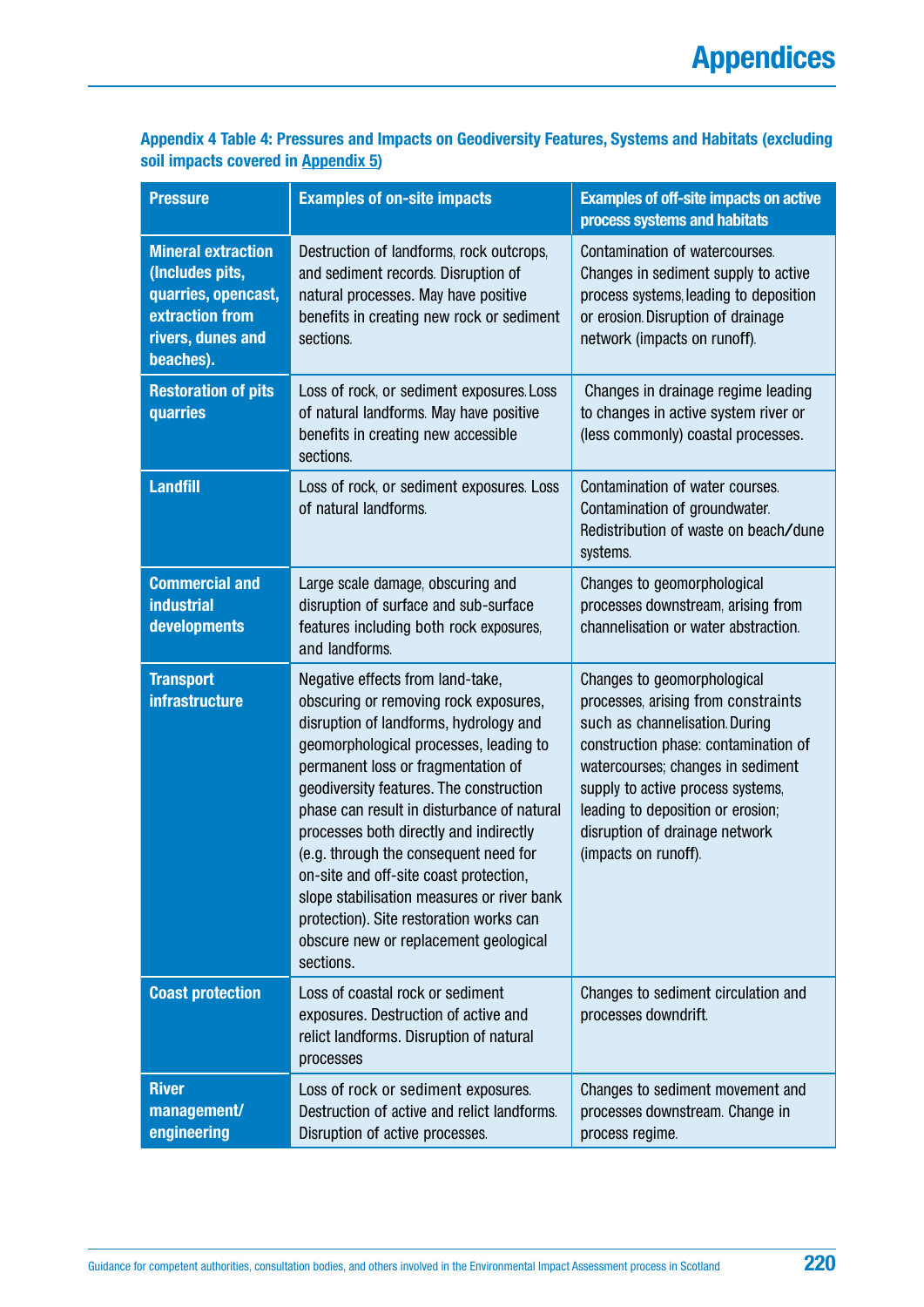| <b>Pressure</b>                                                                                      | <b>Examples of on-site impacts</b>                                                                                                                                   | <b>Examples of off-site impacts on active</b><br>process systems and habitats                                                                                                           |
|------------------------------------------------------------------------------------------------------|----------------------------------------------------------------------------------------------------------------------------------------------------------------------|-----------------------------------------------------------------------------------------------------------------------------------------------------------------------------------------|
| <b>Afforestation</b>                                                                                 | Loss of visibility of landforms, and rock<br>or sediment exposures. Physical damage<br>to small scale landforms. Stabilisation of<br>dynamic landforms (sand dunes). | Increase in sediment yield and speed<br>of run- off from catchments during<br>planting and harvesting. Changes to<br>water chemistry                                                    |
| <b>Agriculture</b>                                                                                   | Landform damage through ploughing,<br>ground levelling and drainage.                                                                                                 | Changes in run-off response times<br>arising from drainage. Episodic soil<br>erosion leading to increased<br>sedimentation and chemical<br>contamination in lochs and river<br>systems. |
| <b>Other land</b><br>management<br>changes (e.g.<br>drainage, dumping,<br>construction of<br>tracks) | Degradation of exposures and landforms.                                                                                                                              | Changes in run-off and sediment<br>supply. Drying out of wetlands through<br>local and distal drainage.                                                                                 |

### **Appendix 4 Table 4: Pressures and Impacts on Geodiversity Features, Systems and Habitats (excluding soil impacts covered in [Appendix 5\)](#page-222-0)**

| <b>Pressure</b>                                                                                    | <b>Examples of on-site impacts</b>                                                                                                                                                                                                                                                                                                                                                       | <b>Examples of off-site impacts on active</b><br>process systems and habitats                                                                                                                                   |
|----------------------------------------------------------------------------------------------------|------------------------------------------------------------------------------------------------------------------------------------------------------------------------------------------------------------------------------------------------------------------------------------------------------------------------------------------------------------------------------------------|-----------------------------------------------------------------------------------------------------------------------------------------------------------------------------------------------------------------|
| <b>Recreation</b><br>(Infrastructure,<br>footpath<br>development, use of<br>all-terrain vehicles). | Physical damage to small-scale<br>landforms and soils. Stabilisation and<br>other works to secure public safety.<br>Safety works obscuring outcrop.                                                                                                                                                                                                                                      | Ground disturbance resulting in<br>increased sediment supply to<br>watercourses.                                                                                                                                |
| <b>Soil erosion</b>                                                                                | Deterioration of landforms.                                                                                                                                                                                                                                                                                                                                                              | Enhanced sedimentation in streams<br>and lakes Changes in water chemistry.                                                                                                                                      |
| <b>Climate change:</b><br>changes in<br>temperature and<br>precipitation                           | Changes in active system processes<br>including coastal, river and freeze-thaw<br>processes. Changes in system state<br>(reactivation or fossilisation). Erosion of<br>features due to increased flooding or<br>storminess. Obscuring of features by or<br>changes in vegetation levels. Drying out of<br>palaeoenvironmental record sites (peat<br>bogs) under dryer/hotter conditions. | Changes in flood frequency. Changes in<br>sensitivity of landforming environments<br>(rivers, coasts, etc.) leading to changes<br>in types and rates of geomorphological<br>processes (e.g. erosion, flooding). |
| <b>Climate change:</b><br>sea-level rise                                                           | Changes in active coastal system<br>processes Changes in coastal landforms.<br>Obscuring of coastal rock exposures by<br>drowning.                                                                                                                                                                                                                                                       | Changes in wider patterns of erosion<br>and deposition. Increased flooding.                                                                                                                                     |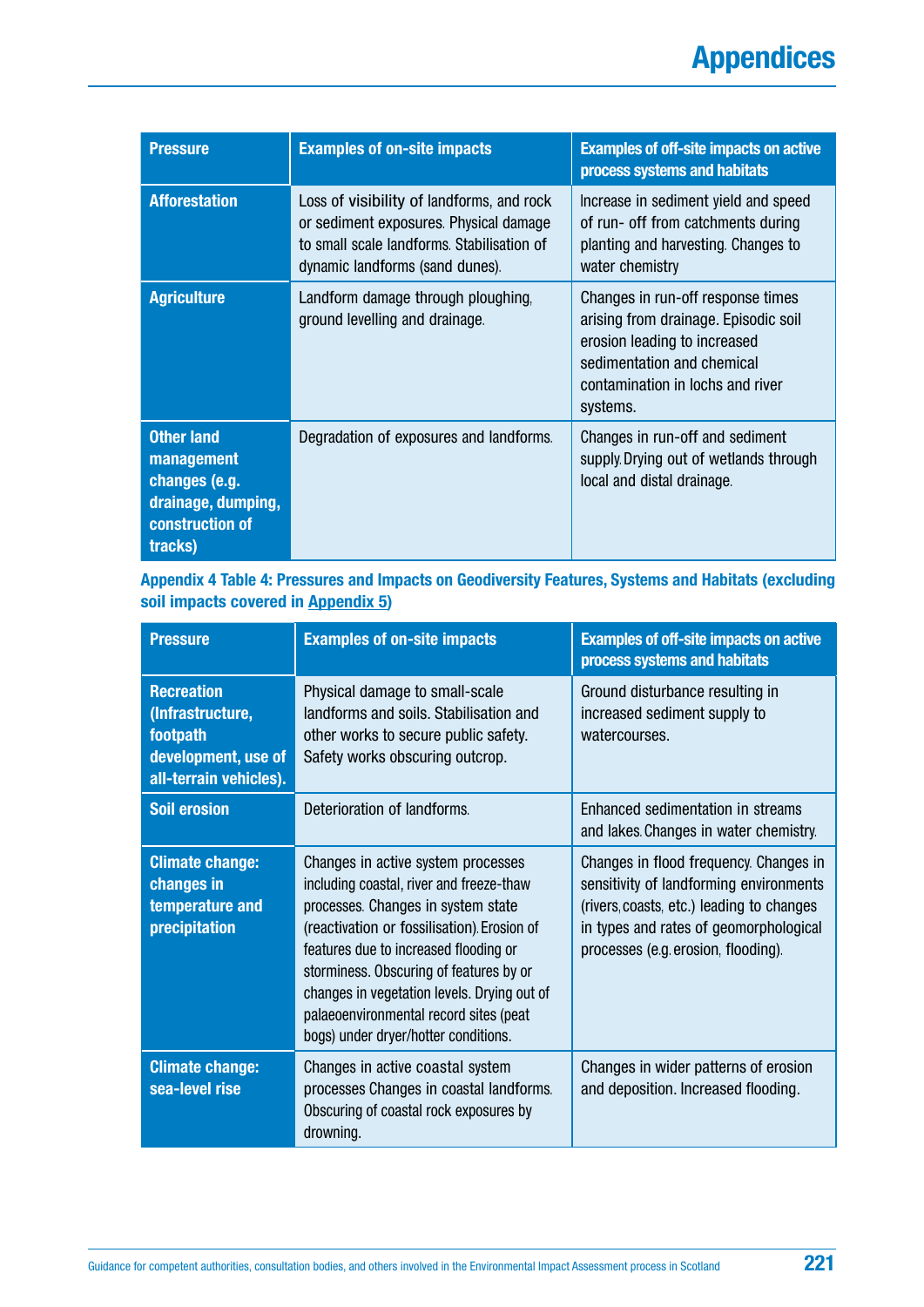# **Assessing Significance of Geodiversity Impacts**

See **[Section C.8](#page-72-0)** of the Handbook

- 14. Where effects on key geodiversity resources are likely to occur specialist advice is essential. Generally, SNH are likely to consider impacts on geodiversity to be significant where, either alone or in combination with other projects, the project would lead to:
	- a. adverse or beneficial impacts on geological/geomorphological features notified in an SSSI, or on systems and processes relating to these;
	- b. permanent or long-term change that would affect the integrity and long-term sustainable management of natural coastal processes and other natural geomorphological and hydrological systems;
	- c. permanent or long-term adverse or beneficial impacts on geodiversity features in Geological Conservation Review (GCR) Sites or on geodiversity features that have been designated, or could merit designation, at a local authority level; or
	- d. major constraints on or improvements to access to or interpretation of an SSSI with one or more notified geological/geomorphological features.
- 15. It is particularly important that these considerations are not confined to the on-site, direct impacts of a proposal but applied equally to off-site, indirect effects such as downstream effects of river engineering works or coast protection or flood defence works or developments leading to changes in surface water run-off to natural river systems.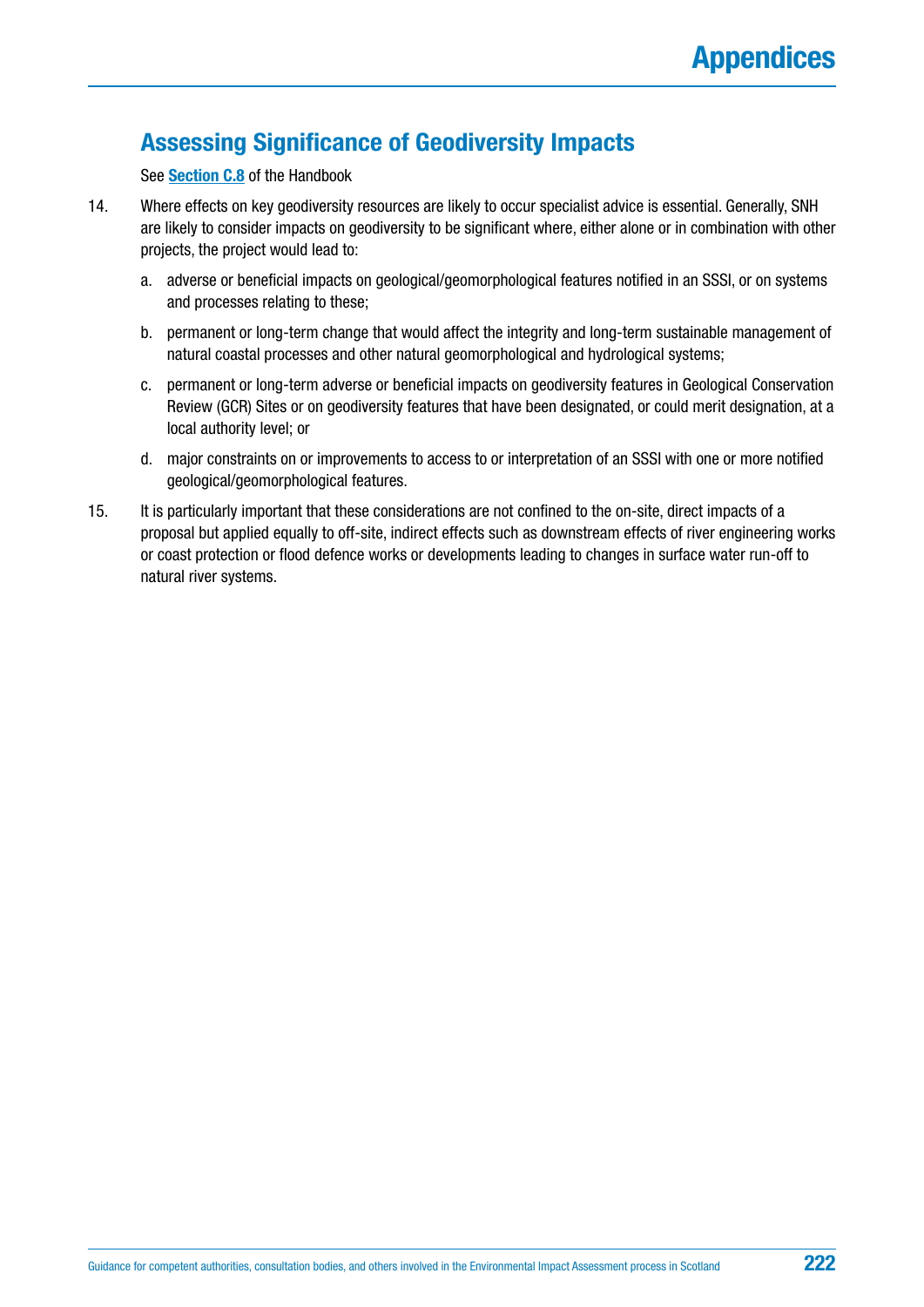# <span id="page-222-0"></span>**Appendix 5: Assessment of Impacts on Soils**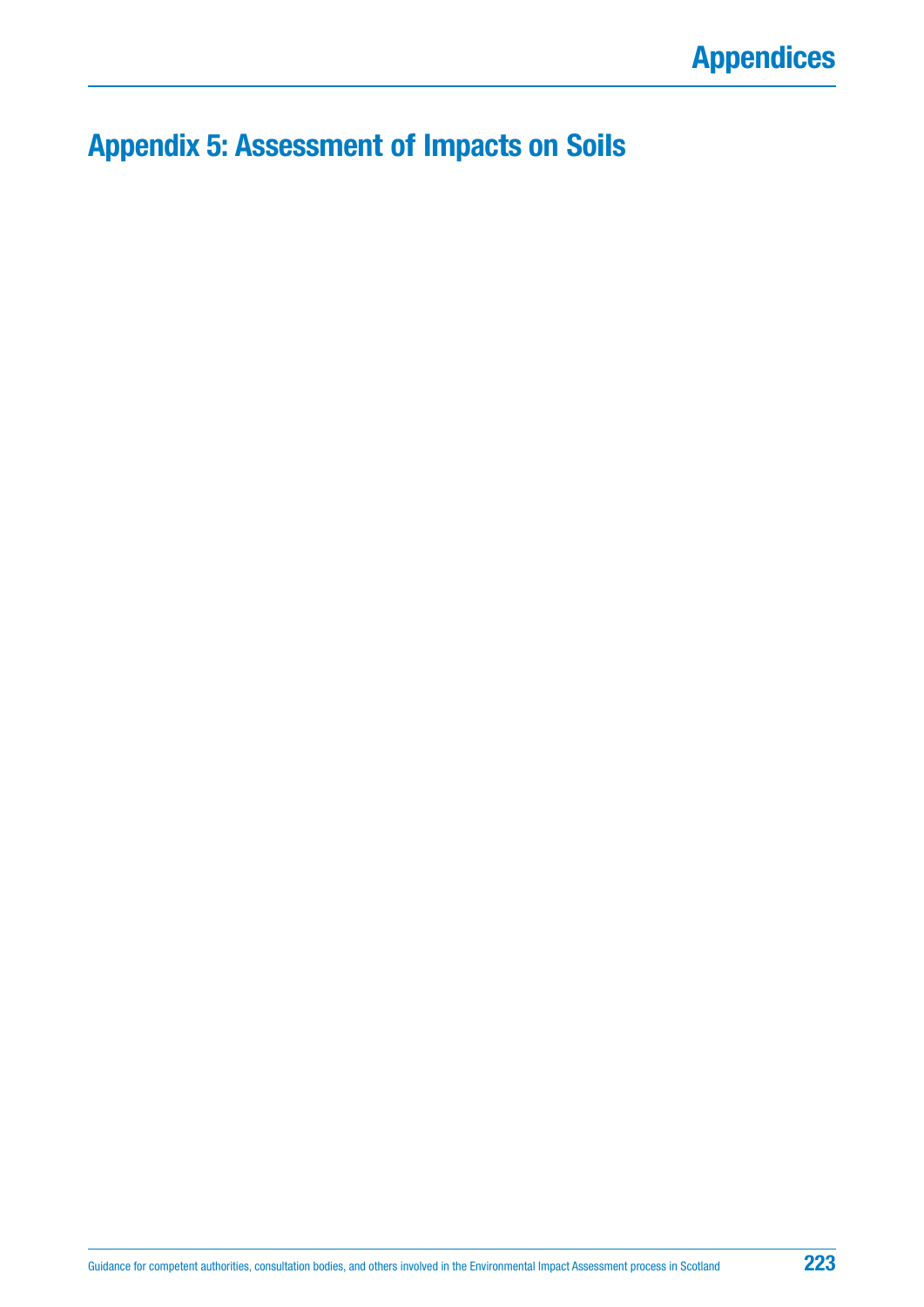# **Background**

- 1. Soils occupy a unique position in earth heritage environmental assessment, because although explicitly listed as an environmental factor in the EIA Directive and Regulations, they are not explicitly and routinely covered by any of the existing designated area legislations in Britain. These designations are often used as the basis for assessing threats to biological, geological and geomorphological interests. The Geological Conservation Review (GCR) produced by the UK's Joint Nature Conservation Committee has identified those sites of national and international importance needed to show all the key scientific elements of the geological and geomorphological features of Britain. This includes a range of paleosoil and active geomorphological sites associated with specific soil types (machairs and coastal dunes systems, regoliths soils, alluvial soil along river system) (see Appendix 3: Geodiversity (Earth Heritage) Impact Assessment). The first site notified on the basis of its current soils cover was a Regionally Important Geological and geomorphological Site (RIGS) in Anglesey, Wales in 2004, and further discussion for the development of a network of soils sites across the UK, based on the RIGS (Regionally Important Geological and Geomorphological Sites) approach started in 2012 by the British Society of Soil Science. At present no site has been identified in Scotland where they are also referred as local geodiversity sites.
- 2. Because soils do not fit neatly into this site-based framework, they can be overlooked in EIA. The position of soils at the interface between the geosphere, biosphere and hydrosphere further compounds this, as they cannot be easily compartmentalised. They also play an important part in biodiversity conservation so, it is vitally important that soils information is included as an integral part of the EIA process, as changes to soils can have subsequent effects on other parts of ecosystems, such as vegetation, freshwater and coastal habitats condition and composition. Also key to natural heritage interests is the intrinsic value of the soil resource in its own right and its functional roles in the context of changing climate (e.g. as a carbon repository and source of greenhouse gases). The role of soils in delivering ecosystems services and environmental goods is now widely acknowledged.
- 3. The Scottish Soil Framework (SSF), published in 2009, provides links to the body of policy and guidance in place in Scotland providing some direct or indirect protection of soils in wider countryside. The principal aim of the SSF is to "[promote the sustainable management and protection of soils consistent with the economic, social and environmental needs of Scotland". Following on the SSF recommendations, a comprehensive State of Scotland's Soil Report was published in 2011. It, among other things, sets out the drivers and pressures that affect the state of the soil and highlights seven threats to soil functions including contamination, erosion and landslides and compaction. The SSF also lead to the creation of Scotland's soils website part of Scotland Environment website (**<http://soils.environment.gov.scot/>**) to provide access to data and information about the soils of Scotland and the development of the soil monitoring action plan for Scotland (**[http://soils.](http://soils.environment.gov.scot/soils-in-scotland/soil-monitoring/) [environment.gov.scot/soils-in-scotland/soil-monitoring/](http://soils.environment.gov.scot/soils-in-scotland/soil-monitoring/)** ).

# **Importance of Soil Considerations in Environmental Impact Assessment**

- 4. Soil considerations (for example impacts on organic matter, erosion, compaction, sealing) are an essential element of the EIA process and any significant impacts on soils (properties and functionality) should be included in an EIA Report.
- 5. Annex IV of Directive 2014/52/EU (**[the EIA Directive](http://ec.europa.eu/environment/eia/pdf/EIA_Directive_informal.pdf)**), requires that an Environmental impact Assessment Report (EIA Report) must include a description of the project, including a description of the main characteristics of the operation phase of the project such as the nature and quantity of materials and natural resources used, including soils. Similarly, the description should also provide an estimate of expected residues and emissions such as soil and subsoil pollution. The EIA must consider aspects of the environment likely to be significantly affected by the development, including, soil (for example organic matter, erosion, compaction,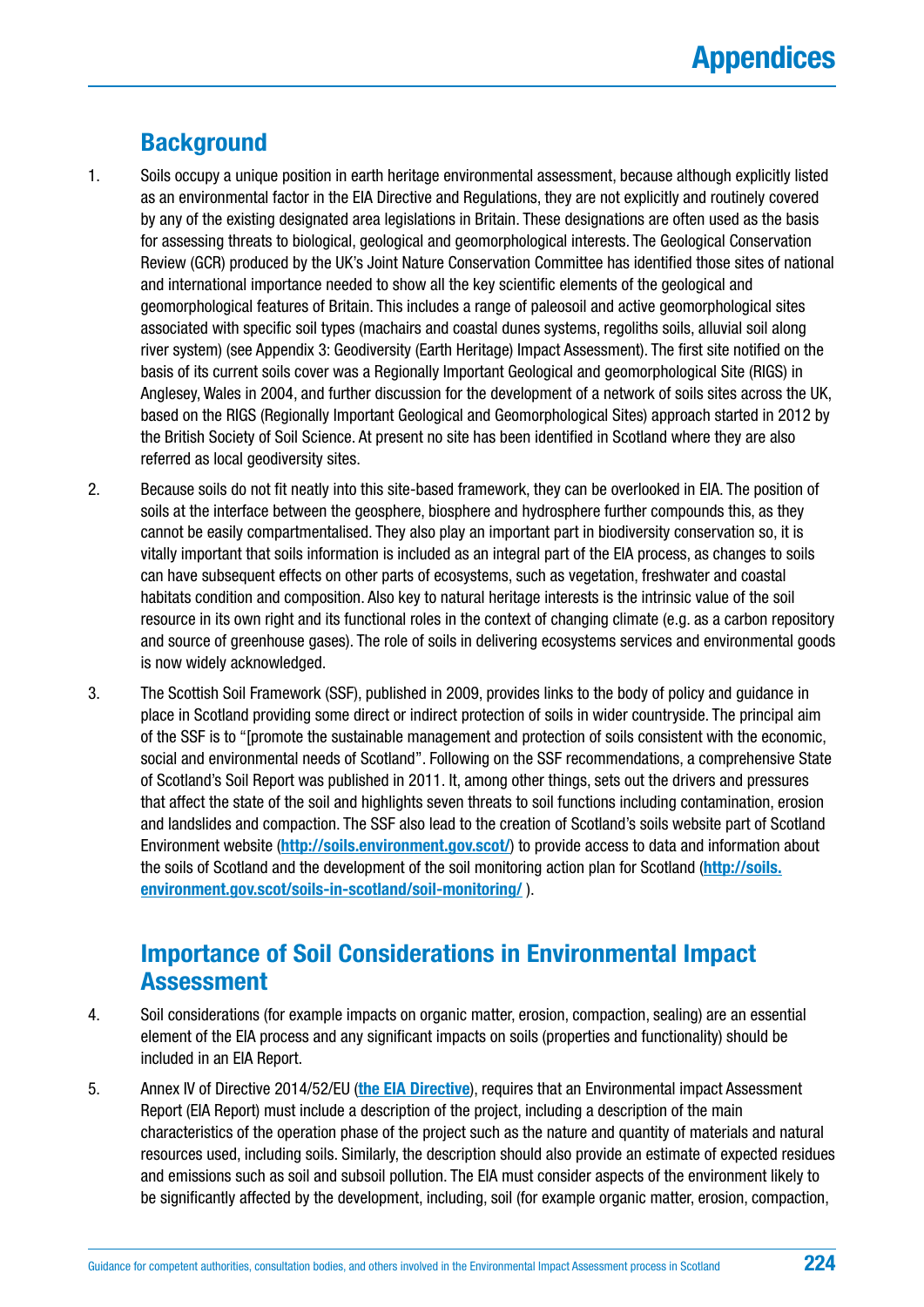sealing). It also required a description of the likely significant environmental effects of the project resulting from inter alia, the use of natural resources, in particular land, soil, water and biodiversity.

- 6. Where significant adverse effects are identified, the EIA Report must include a description of mitigation measures.
- 7. Thus, soils can and should be included in an EIA Report and throughout the EIA process wherever the effects of a proposal are likely to be significant. Where they are not included the competent authority should require the developer to submit the appropriate level of soil information, commensurate with the scale and type of development and its impact, before they grant any consent for the project.
- 8. In absence of specific regulation for soil protection in European and UK law the ways in which soils information is included in Environmental Statements are flexible, and influenced through various forms of guidance and advice issued by the Government and others. For example, some sectors of activities are covered by extensive soil guidelines (e.g. 2017 UK Forestry Standard section 6.6 forest and soil), GAEC cross compliance, pollution control GBR rules).
- 9. Although there is no one-size-fits-all soil protection policy for Scotland, there is a range of policies and legislation that gives some additional protection to some aspects of soil and influences how our soils are managed. For example soil is specifically mentioned in to relation t to the application of sewage sludge on agricultural land regulation, principally on the basis of soil acidity and toxic metal concentrations in sludge and the receiving soil. Consideration for soil as a carbon repository is also integral many policy and regulations relevant to activities on Scotland's peatland. The **[National Planning Framework](http://www.gov.scot/Topics/Built-Environment/planning/National-Planning-Framework)** recognises Scotland's carbon rich soil as a key asset to protect. Areas of carbon rich sol, deep peat and priority peatland habitats are recognised in the setting of windfarm strategic planning. **[The National Peatland Plan \(2015\)](https://www.nature.scot/sites/default/files/2017-07/A1697542%20-%20150730%20-%20peatland_plan.pdf)** also enhances the protection of Scotland peatlands soils and promotes action towards restoring this unique resource. The value of certain soil type and soil functionality as natural heritage features of national importance is considered by SNH when considering the impact of development proposals. (**[Soils of National](https://www.nature.scot/sites/default/files/2017-06/A465864.pdf)  [Conservation Importance in Scotland, 2016](https://www.nature.scot/sites/default/files/2017-06/A465864.pdf)**)

### **Soil Functions**

- 10. For assessment purposes, soils can be considered to have following general functions (see **[State of soil,](http://www.sepa.org.uk/media/138741/state-of-soil-report-final.pdf)  [2011](http://www.sepa.org.uk/media/138741/state-of-soil-report-final.pdf)**):
	- a. growing food and trees
	- b. filtering water
	- c. controlling the rate at which rain water reaches watercourses
	- d. storing carbon and exchanging greenhouse gases with the air
	- e. supporting valuable habitats, plants and animals
	- f. preserving cultural and archaeological heritage
	- g. providing raw materials
	- h. providing a platform for building on
- 11. These functions can be linked to the concept of ecosystem goods and services and natural capital which is underpinned by the principle that human life depends on natural resources and that nature contributes to the fulfilment of human needs. Hence soil functions may be valued in terms of social, economic or ecological forms of land use and management.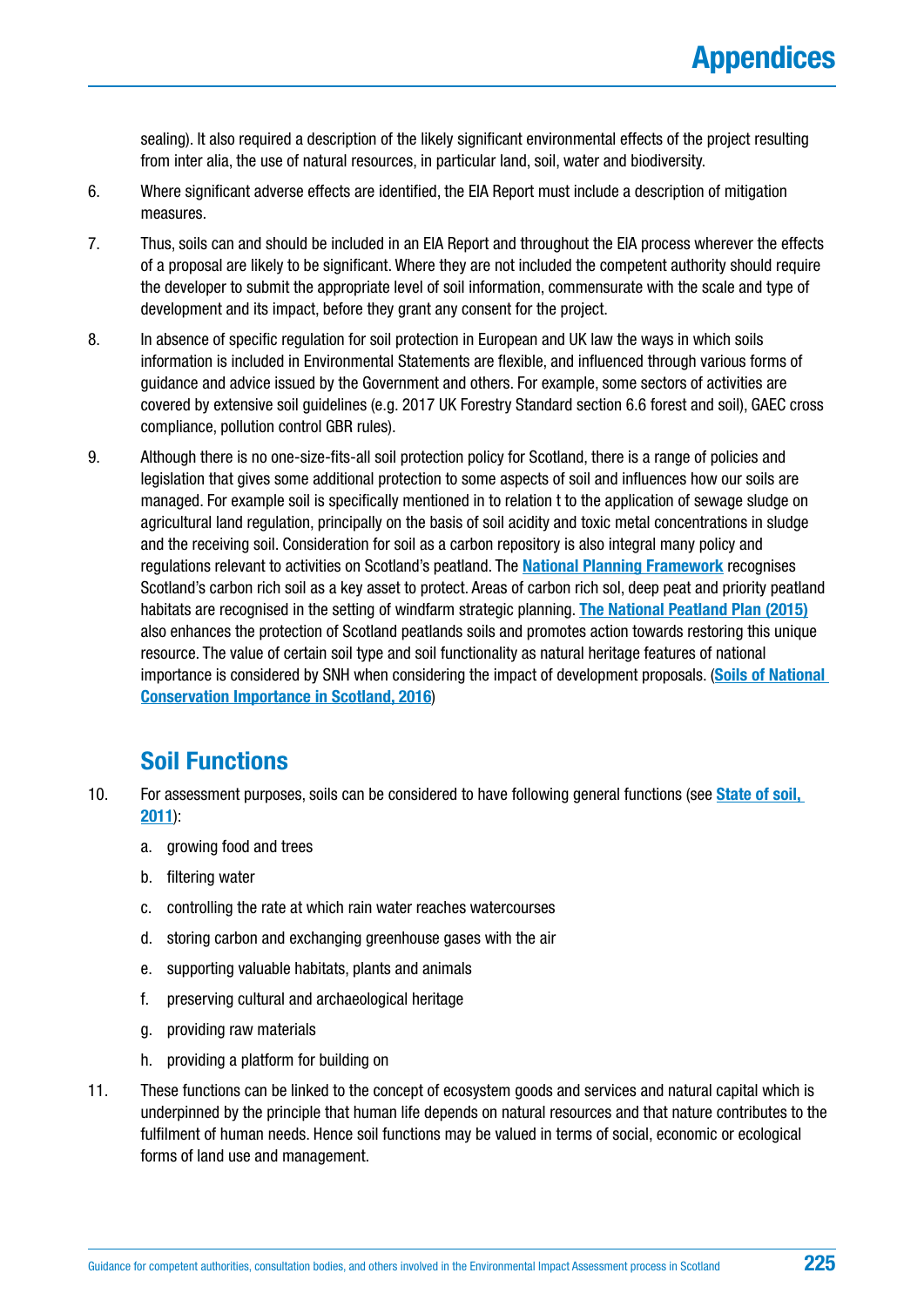### **Soil Heterogeneity**

12. Different soil types have their own characteristic properties, which affect the significance and magnitude of impacts and their ability to resist and adapt to threats. Some soils are relatively resistant (i.e. how much disturbance they can sustain before responding to change) and resilient (magnitude and persistence of change) and are able to support a wide range of potential applications, whereas others can only be utilised in more limited ways. Soil types and properties can change over short distances, and it is common to find a variety of soils on sites earmarked for development, often leading to some soils being exploited in ways for which their properties are unsuited. Further complexities are introduced by the fact that, unlike geological exposures or landforms, which occupy distinct areas of the landscape and are generally fairly easy to assess, soils form a continuous pattern over the land surface and are for the most part hidden from view. All of these factors combine to create very specific requirements for EIA of soils.

### **Sources of Information**

See Sections **[C.4](#page-56-0)**, **[C.5](#page-64-0)** and **[C.6](#page-66-0)** of the Handbook

- 13. In order for informed decisions to be made, an adequate source of soil data and the ability to interpret changes in soil properties that may arise as a result of development impacts are a necessity. The new Scotland soil website (SSW) has become a hub for soil information in Scotland.
- 14. It links to the work of the Scottish soil monitoring Action Plan which provides details of key policies, legislation and guidance (**<http://soils.environment.gov.scot/resources/soil-protection/>**) which may require soil information as part of their development and implementation and link to possible source of soil information as used in various monitoring activities in Scotland (**[http://soils.environment.gov.scot/soils-in-scotland/](http://soils.environment.gov.scot/soils-in-scotland/soil-monitoring/) [soil-monitoring/](http://soils.environment.gov.scot/soils-in-scotland/soil-monitoring/)**) .
- 15. SSW also provides access to soil and soil derived maps, spatial data and their interpretation (**[http://soils.](http://soils.environment.gov.scot/maps/) [environment.gov.scot/maps/](http://soils.environment.gov.scot/maps/)**), The information is mostly provided as coarse scale (1:250,000 scale to 1:25,000), it include three main types of soil maps available on this website as well as point data relating to specific locations where soils have been sampled and analysed for a range of properties:
	- a. Soil maps show the distribution of soils across the land.
	- b. Capability maps classify land based on the potential for what it could grow and how well it could grow it. These take into account soils, climate and landscape.
	- c. Thematic maps show the distribution of a specific soil property such as soil organic matter content.
	- d. Point data are data that relate to soils at a specific location (from national scale survey).
- 16. The website is maintained and developed as part of Scotland's Environment web access and updated to include new soil information as it become available.
- 17. On a more local scale, existing spatial soil data tend to be patchy and of variable quality through being obtained by a range of methods. Moreover they are often difficult to consult, often being unpublished and held by a number of different organisations and individuals. Some local authorities (e.g. West Lothian, Angus) have produced geodiversity and soil audits which do provide additional information on soil state and pressures.
- 18. There is, however, a particular scarcity of data in urban and peri-urban areas (with the exception of Glasgow conurbation BGS urban survey), as soil surveys have traditionally been carried out almost solely for agricultural or forestry purposes. As most environmental assessments are made at the more site specific level, it is essential that the authorities involved seek appropriate professional advice where it is evident that soil factors will be integral to the assessment. The scoping stage is of particular importance here, as the time to consider the effects on soils is at an early stage.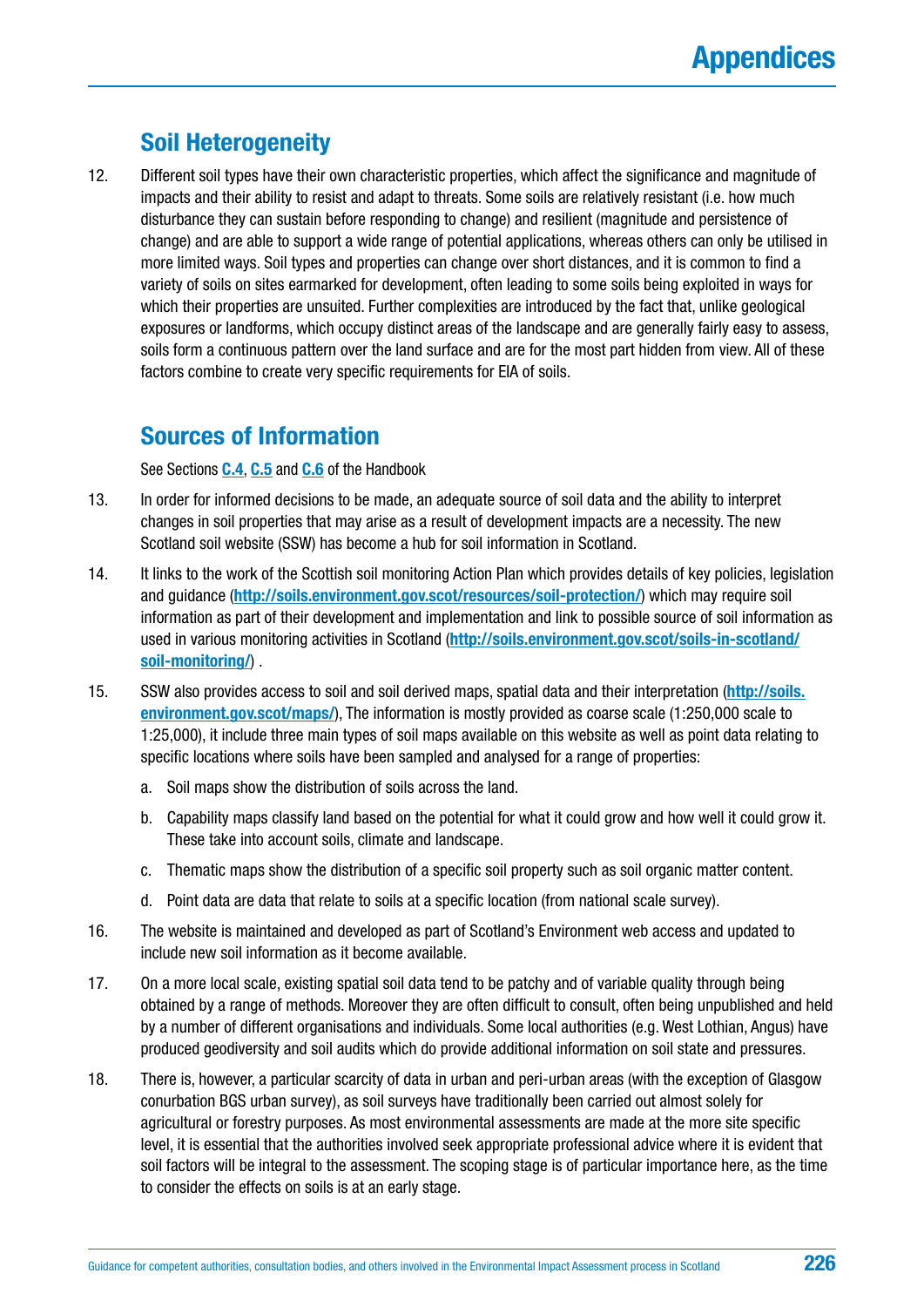19. The ability to interpret routine soil measurement is constrained by our understanding of the complexity of soil processes. Standard operational protocols for the measurement and interpretation of soil state and change are only available for a limited number of soil pressures and functions, such as soil nutrient requirement for biomass production, physical soil properties for soil engineering assessment, and chemical loading for pollution control. Agreed standards are more variable in other fields such as soil biodiversity assessment or interpretation of impacts on natural and semi-natural soils and habitats. The state of understanding, however, is improving through the development of strong research drivers to support establishment of national and European soil protection frameworks.

### **References**

- 20. Useful sources of soil information for EIA have been collated under Scotland's soil website (part of Scotland Environment web) - **<http://soils.environment.gov.scot/>** including:
	- a. Visualisation and download information for a range of soil maps and soil data
		- i. Soil maps show the distribution of soils across the land. Soil maps were originally produced by field surveyors who walked over the landscape, looking at the soils and other features such as vegetation, and drew boundaries between different soil types. Mapping methods have evolved over time, and now make use of techniques such as aerial photography and satellite-based Global Positioning Systems (GPS).
		- ii. Capability maps classify land based on the potential for what it could grow and how well it could grow it. These take into account soils, climate and landscape. Capability maps are available for both agriculture and forestry.
		- iii. Thematic maps show the distribution of a specific soil property such as soil organic matter content.
		- iv. Point data are data that relate to soils at a specific location. At these points, soils have been described, sampled and later analysed for a range of properties. The point data maps show where the soils were sampled and selected properties of interest.
	- b. Information about other sources of soil data under the soil monitoring section **[http://soils.environment.](http://soils.environment.gov.scot/soils-in-scotland/soil-monitoring/) [gov.scot/soils-in-scotland/soil-monitoring/](http://soils.environment.gov.scot/soils-in-scotland/soil-monitoring/)**
	- c. Information on key policies, legislation and guidance relevant to soil under **[http://soils.environment.gov.](http://soils.environment.gov.scot/resources/soil-protection/) [scot/resources/soil-protection/](http://soils.environment.gov.scot/resources/soil-protection/)**
	- d. Resources for land managers and developers (**[http://soils.environment.gov.scot/resources/land](http://soils.environment.gov.scot/resources/land-managers-planners-and-developers/)[managers-planners-and-developers/](http://soils.environment.gov.scot/resources/land-managers-planners-and-developers/)**) also provide:
		- i. Links to supporting guidance relevant to soil in development management and EIA
		- ii. Information on tool kits / soil surveying and how to develop skill set / seek expert advice
	- e. Resources for other land managers
		- i. Forests and woodlands **[http://soils.environment.gov.scot/resources/land-managers-planners](http://soils.environment.gov.scot/resources/land-managers-planners-and-developers/)[and-developers/](http://soils.environment.gov.scot/resources/land-managers-planners-and-developers/)**
- 21. Other publications referred to in this section included:
	- a. Staff Guidance on National Interest Issues Soils of National Conservation Importance in Scotland update 28 / 07/ 2016 – **<https://www.nature.scot/sites/default/files/2017-06/A465864.pdf>**
	- b. National Peatland Plan working our future (2015) **[https://www.snh.scot/climate-change/taking](https://www.snh.scot/climate-change/taking-action/carbon-management/restoring-scotlands-peatlands/scotlands-national-peatland-plan)[action/carbon-management/restoring-scotlands-peatlands/scotlands-national-peatland-plan](https://www.snh.scot/climate-change/taking-action/carbon-management/restoring-scotlands-peatlands/scotlands-national-peatland-plan)**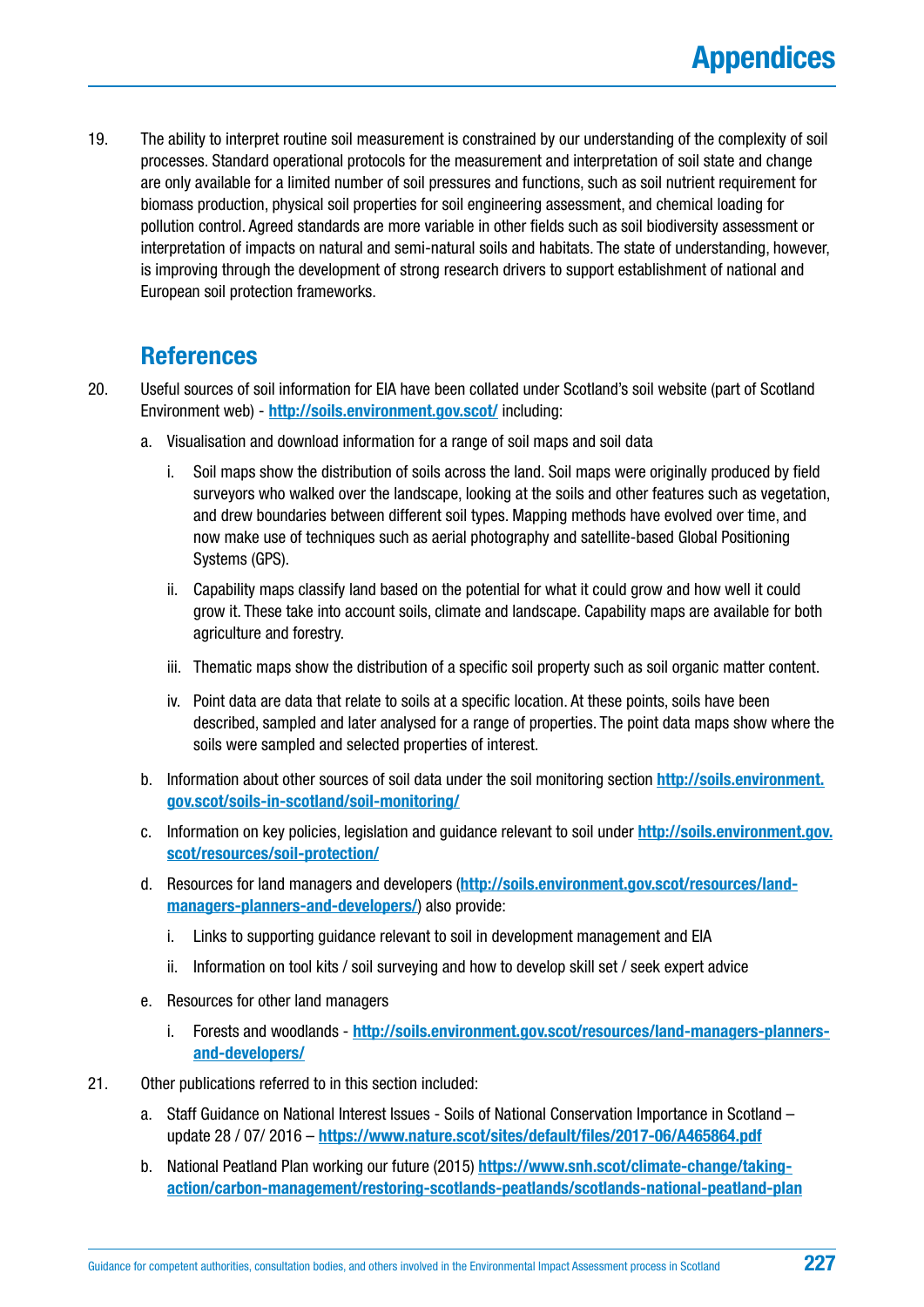- c. **[Soils@Hutton Soil and Natural Capital http://www.hutton.ac.uk/research/themes/](http://www.hutton.ac.uk/research/themes/safeguarding-natural-capital/soilshutton) [safeguarding-natural-capital/soilshutton](http://www.hutton.ac.uk/research/themes/safeguarding-natural-capital/soilshutton)**
- d. UK Forestry Standard (2017) **[https://www.forestry.gov.uk/pdf/fcfc001.pdf/\\$file/fcfc001.pdf](https://www.forestry.gov.uk/pdf/fcfc001.pdf/$file/fcfc001.pdf)**
- e. Regionally Important Geological and Geomorphological Sites -**[http://wiki.geoconservationuk.org.uk/](http://wiki.geoconservationuk.org.uk/index.php5?title=RIGS) [index.php5?title=RIGS](http://wiki.geoconservationuk.org.uk/index.php5?title=RIGS)**
- f. State of Scotland soil 2011 -**<http://www.sepa.org.uk/media/138741/state-of-soil-report-final.pdf>**

### **Predicting Soil Impacts: Projects Likely to Give Rise to Impacts on Soils**

See Sections **[C.4](#page-56-0)**, **[C.7](#page-69-0)** and **[C.8](#page-72-0)** of the Handbook

- 22. The most extreme impact on soils is a total coverage of soil (so-called burial or sealing) by an impermeable surface, which may or may not be associated with a physical removal of topsoil and subsoil. Soil sealing is often considered as irreversible as any remediation and restoration efforts to return a soil to its previous condition and functionalities will be beyond reasonable mind. Where activities take place on carbon rich (peat and peaty) soil, any loss or disturbance of surface horizon will also lead to irreversible loss of soil carbon by exposing the threat of carbon oxidation or erosion. Oxidation of disturbed peat soil will contribute to increase pool of atmospheric greenhouse gases whereas dissolved and particulates carbon loss form soil erosion and runoff will impact on water and biodiversity quality.
- 23. More often, project developments likely to give rise to impacts on soils in EIA will only partly modify the soil. Changes can be directly relevant to the functional capacity, sensitivity, vulnerability and general condition of soils. The range of type of projects likely to give rise to impacts on soils may include but not be limited the following:
	- a. urban planning and infrastructure development (included housing, SUDS, transport and power supply infrastructure, footpath development);
	- b. other developments such as landfill, sewage works, hazardous installations and industrial developments;
	- c. activities associated with the reclamation of contaminated and derelict land prior to development;
	- d. land stabilisation (not associated with site preparation phase in development control) (e.g. soft and hard engineering for road networks, and river and coastal management and realignment);
	- e. land drainage for improving land productivity or access to land;
	- f. mineral, gravel, sediment and peat extractions ;
	- g. archaeological, geological or soil excavations;
	- h. land and habitat creation, restoration and enhancement;
	- i. recreation (e.g. footpaths, sports facilities, park and greenfield);
	- j. land use changes associated with forestry;
	- k. land use changes associated with agriculture (including energy crops).
- 24. Some of these activities may not be subject to EIA depending on size of application or specific context. For detail in the Interpretation of definitions of certain project categories of annex I and II of the EIA Directive (**[http://ec.europa.eu/environment/eia/pdf/cover\\_2015\\_en.pdf](http://ec.europa.eu/environment/eia/pdf/cover_2015_en.pdf)**)
- 25. Some of the main project types likely to give rise to impacts on soils in EIA on how it impacts on-site and off-sites on soil and the wider environment is illustrated in **[Figure 1](#page-230-0)** below.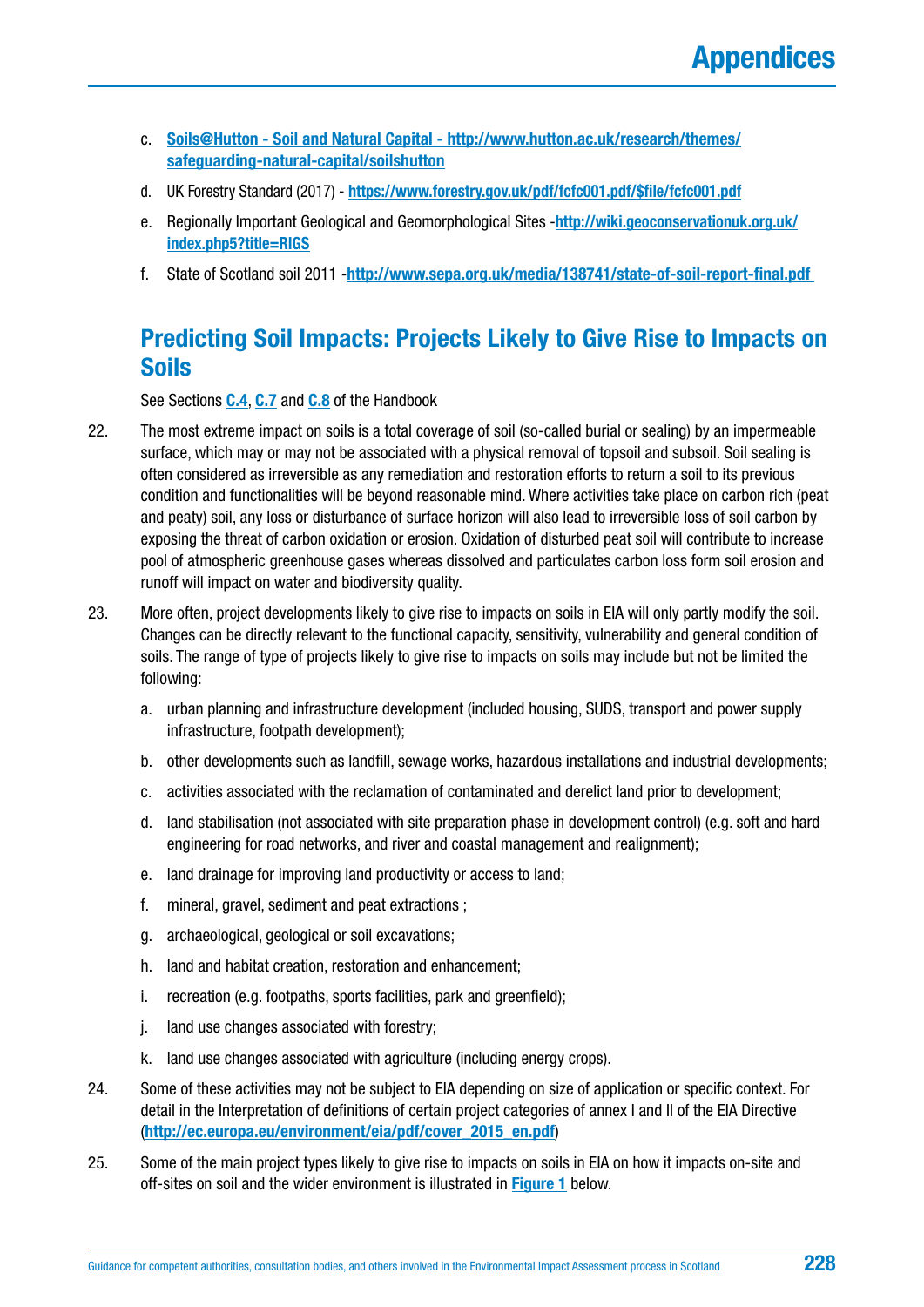# **Predicting Soil Impacts: Impacts on Soils**

See Sections **[C.4](#page-56-0)**, **[C.7](#page-69-0)** and **[C.8](#page-72-0)** of the Handbook

- 26. The impacts of these projects on soil properties and soil processes are complex and may include amongst others:
	- a. increased sensitivity to soil erosion. This may lead to direct loss of the soil resource itself, loss soil nutrients and potential mobilisation of inherent soil contaminants. Soil erosion is often associated with significant off-site impacts (water quality, silting/ sedimentation of water reservoirs, landslides).
	- b. changes to soil water regime. In organic soils, drying up of peat will lead to oxidation of organic matter and increase erosion. Increased runoff and leaching may also contribute to greater off-site pollution and loss of soil nutrients.
	- c. changes in pH (acidification or alkalinisation). This will impact on soil biodiversity and many of the soil bio-chemical processes (nutrient and carbon turnover, pollution degradation).
	- d. alteration of soil physical properties, including soil compaction and structural deterioration from heavy machinery, trampling and handling of soil.
	- e. increase in soil pollution loading, e.g. from heavy metals, organic compounds, industrial wastes, fertilisers and pesticides.
	- f. decline in soil fertility, e.g. removal of soil nutrients or decline in nutrient input sources.
	- g. loss of or change in biodiversity (both above ground vegetation and soil biodiversity), e.g. soil macrofauna, fungi and microbial communities. This may also include contamination by invasive species.
	- h. loss of organic matter. This may lead to increased dissolved organic carbon (DOC) in watercourses and increased emission of greenhouse gases.
	- i. homogenisation and loss of characteristic horizons, e.g. during stripping and storage of topsoil and subsoil in planning development.
	- j. damage to soil historical and archaeological value, including destruction or modification of palaeosoils and other buried archaeological artefacts, imprints of past land use and land practices and environmental markers (e.g. past climatic records from pollen sequences in peat and rig and furrow systems).
	- k. other direct impacts on geodiversity features, including removal or alteration of parent material., especially when associated with dynamic systems (coastal and fluvial geomorphology)
	- l. loss or sealing (burial) of soil.
	- m. loss of soil water buffer and storage capacity relevant to control of water supply and flood control.
- 27. **[Figure 1](#page-230-0)** below summarises the main pressures on soils and examples of the various types of on-site and off-site impacts they may cause.

### **Soil Properties and Functions: Mitigating Measures**

See Sections **[C.9](#page-76-0)**, and **[D.7](#page-95-0)** of the Handbook

- 28. In relation to soil properties and functions it is essential to remember that soils are a non-renewable resources at a human time-scale. At the outset, a fundamental principle should be to avoid or at least significantly limit the severity of impact before considering mitigation measures rather than seeking any potential trade-off of soil values.
- 29. In assessing soil mitigation measures, consideration should be given to the following: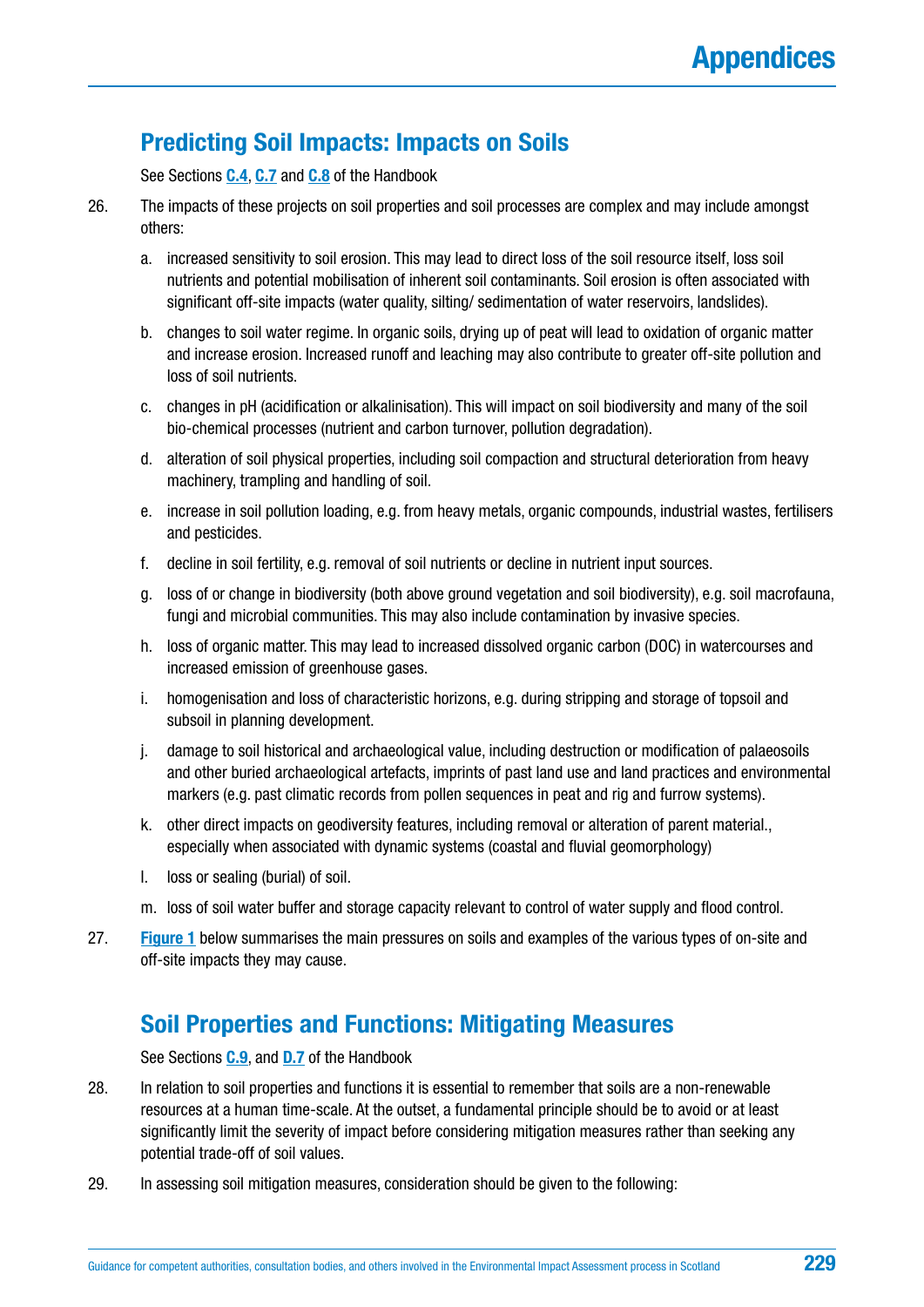- a. By contrast with mitigation measures for other aspects of the environment, a significant impact on a specific soil function or properties may be mitigated through the adaptation of other soil functions and soil properties (e.g. loss of basis for biomass production trade against increase support to habitats). This, however, can only be justified in cases where the restoration or remediation of a soil function and soil properties to their pre-existing conditions is not possible within reasonable operational standards according to current good practice and state of knowledge. None of the above should be equated as a trade-off and must always be supported by monitorable evidence of the overall benefit of the selected measures on the soil functionality and its interaction with associated biodiversity and geodiversity.
- b. Soil mitigation measures cannot be designed to address aspects of climate change unless the impacts on a soil are likely to lead to significant reduction of its resilience and resistance to climatic factors or lead to potentially increased emission of greenhouse gases. Where this is the case, the mitigation measures must provide appropriate options to account for these longer term impacts.
- c. Most mitigation measures aiming to create or restore soil properties and soil functions will not immediately deliver fully functional soils. They will only initiate a direction of change towards a new or improved soil state. It is therefore important for the applicant to demonstrate the effectiveness of the whole mitigation process, not just the initiation of the process or the success of interim stages.
- 30. By matching as far as possible particular developments with appropriate soils, the consequences of many of these impacts can be minimised. In this context, EIA involves the consideration of key soil properties and characteristics in relation to the proposed development or change of land use. Mitigation measures should consider how important soil properties these properties are to maintain the function soils considering:
	- a. The soil physical characteristics of the whole profile including:
		- i. Soil texture
		- ii. Soil structure
		- iii. Soil horizonation (i.e. nature and arrangement of individual horizons)
		- iv. depth both total and of individual horizons
		- v. soil stoniness
	- b. The soil chemistry surface and sub soil including:
		- i. organic matter content
		- ii. soil pH
		- iii. nutrient status
		- iv. salinity parent material characteristics
		- v. soil water regime vertical drainage and runoff characteristics
		- vi. vegetation cover, especially peat forming communities
		- vii. slope gradient
	- c. The soil biological indicators (when appropriate).
- 31. The mitigation measures should consider how the above properties, either separately or when relevant in combination, may act as limiting factors to any desirable soil functionality.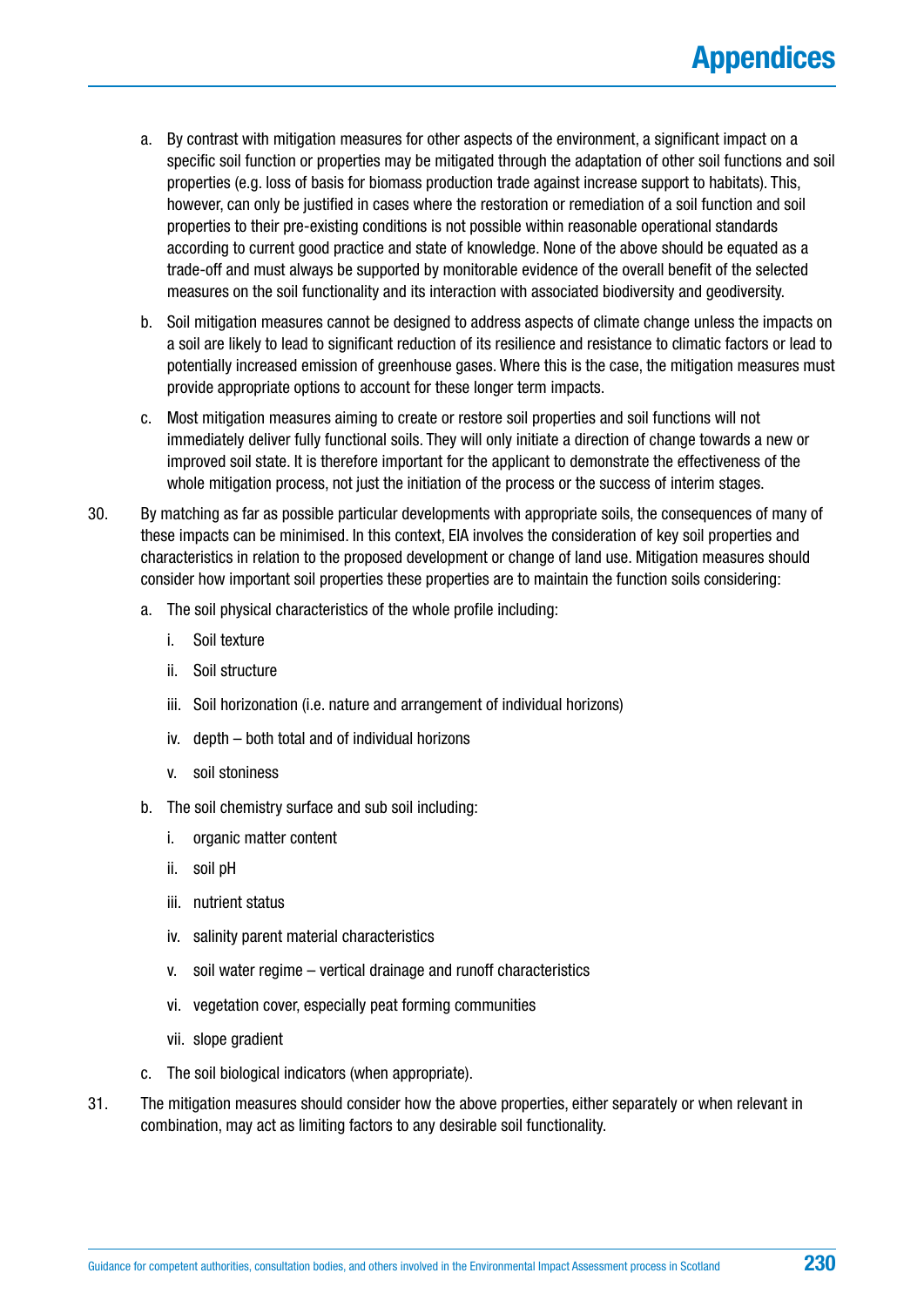| <b>Pressure</b>                                                | <b>On-site impacts</b>                                                                                                                                       | <b>Off-site impacts</b>                                                                                               |
|----------------------------------------------------------------|--------------------------------------------------------------------------------------------------------------------------------------------------------------|-----------------------------------------------------------------------------------------------------------------------|
| <b>Reclamation of</b><br>contaminated land                     | Disposal of contaminants. Changes in<br>chemistry. Lack of suitable quality soil.                                                                            | Leakage of contaminants to<br>watercourses.                                                                           |
| <b>Location of</b><br>developments                             | Soil and carbon loss; contamination;<br>structural damage; changes to soil water<br>regime; disposal of wastes; effects on<br>soil biota.                    | Leakage of contaminants to<br>watercourses. Groundwater<br>contamination. Effects of waste products<br>on vegetation. |
| <b>Urban and</b><br><b>infrastructure</b><br>development       | Soil loss or burial (sealing);<br>contamination; structural damage.                                                                                          | Ground and surface water<br>contamination.                                                                            |
| <b>Land instability</b>                                        | Shrinkage/swelling of clays; compaction;<br>erosion.                                                                                                         | Movement of soil off-site, landslide.                                                                                 |
| <b>Land stabilisation</b><br>(river and coastal<br>protection) | Nutrient flushed from newly flooded<br>areas, soil water change, salinization.                                                                               | Reduced sediment yield, leading to<br>erosion elsewhere, leaching of soil<br>contaminant to water course.             |
| <b>Land drainage</b>                                           | Oxidation of organic matter; physical<br>damage; soil water changes; effects on<br>pH.                                                                       | Sedimentation of water courses.<br>Changes to water chemistry.                                                        |
| <b>Mineral extraction</b>                                      | Loss of soil; physical damage; effects<br>on biota; contamination; soil stripping<br>and storage.                                                            | Contamination of water courses.<br>Changes to sediment load.                                                          |
| <b>Archaeological and</b><br>other soil<br><b>excavations</b>  | Damage to palaeosols, soil<br>palaeoenvironment records.                                                                                                     | Compound loss of historical landscape<br>features                                                                     |
| <b>Land restoration</b>                                        | Problems associated with reinstatement<br>of previous soil conditions, suitability of<br>soil properties to support restored<br>habitats.                    | Changes to water chemistry.                                                                                           |
| <b>Recreation</b>                                              | Erosion; compaction; loss of organic<br>matter.                                                                                                              |                                                                                                                       |
| <b>Forestry</b>                                                | Erosion; changes to pH; changes to<br>horizons; changes to soil water; effects<br>on soil biota.                                                             | Increased sediment yield. Pollution of<br>surface water. Changes to run-off.<br>Changes in water chemistry.           |
| <b>Agriculture</b>                                             | Loss of organic matter; erosion;<br>changes to nutrient status; compaction;<br>structural damage; effects on<br>biodiversity; pH changes;<br>homogenisation. | Pollution of groundwater. Pollution of<br>surface water. Increased sediment yield.                                    |

### <span id="page-230-0"></span>**Appendix 5 Figure 1: Examples of Pressures and their Impacts on Soils**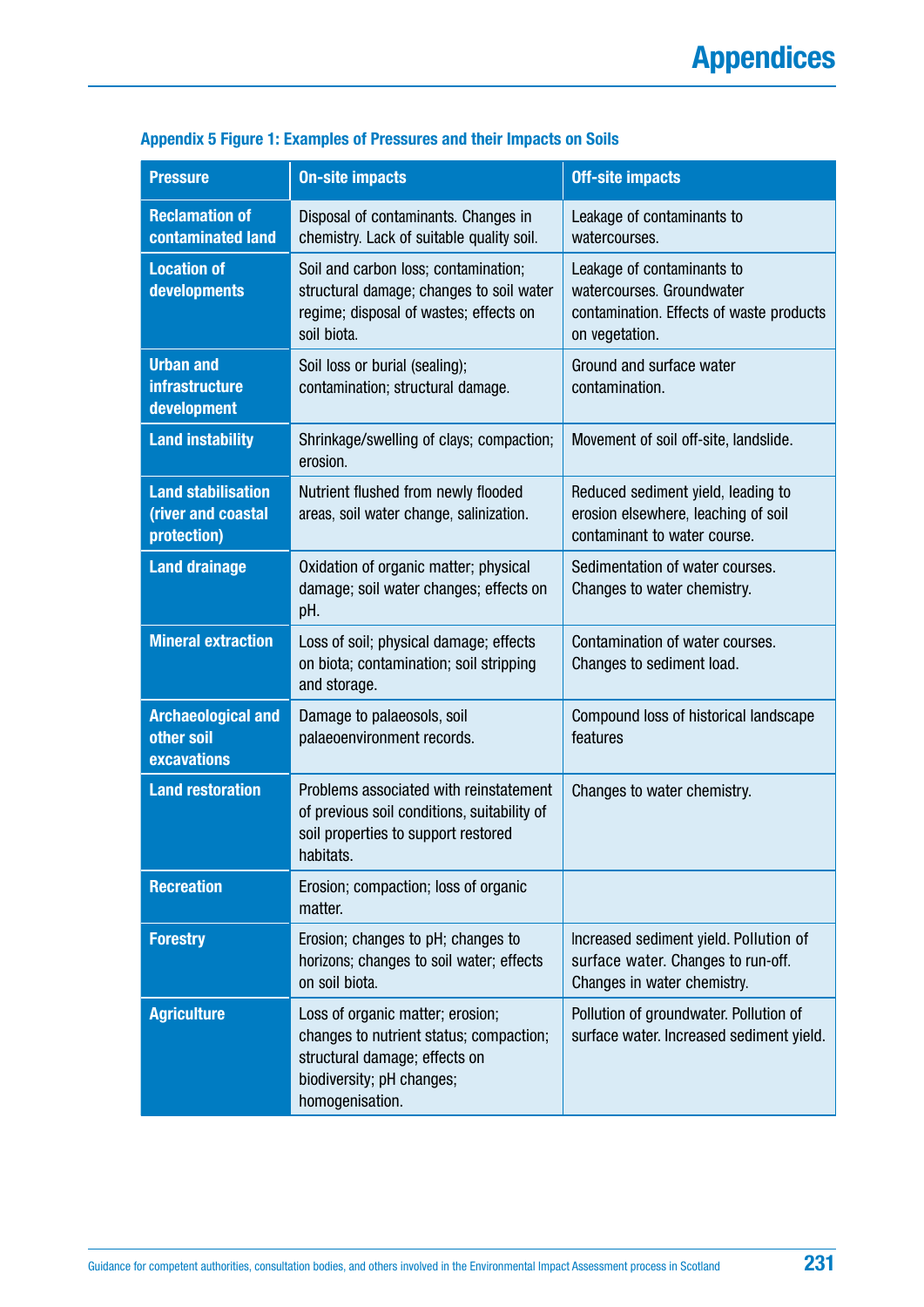# **Appendix 6: Outdoor access impact assessment**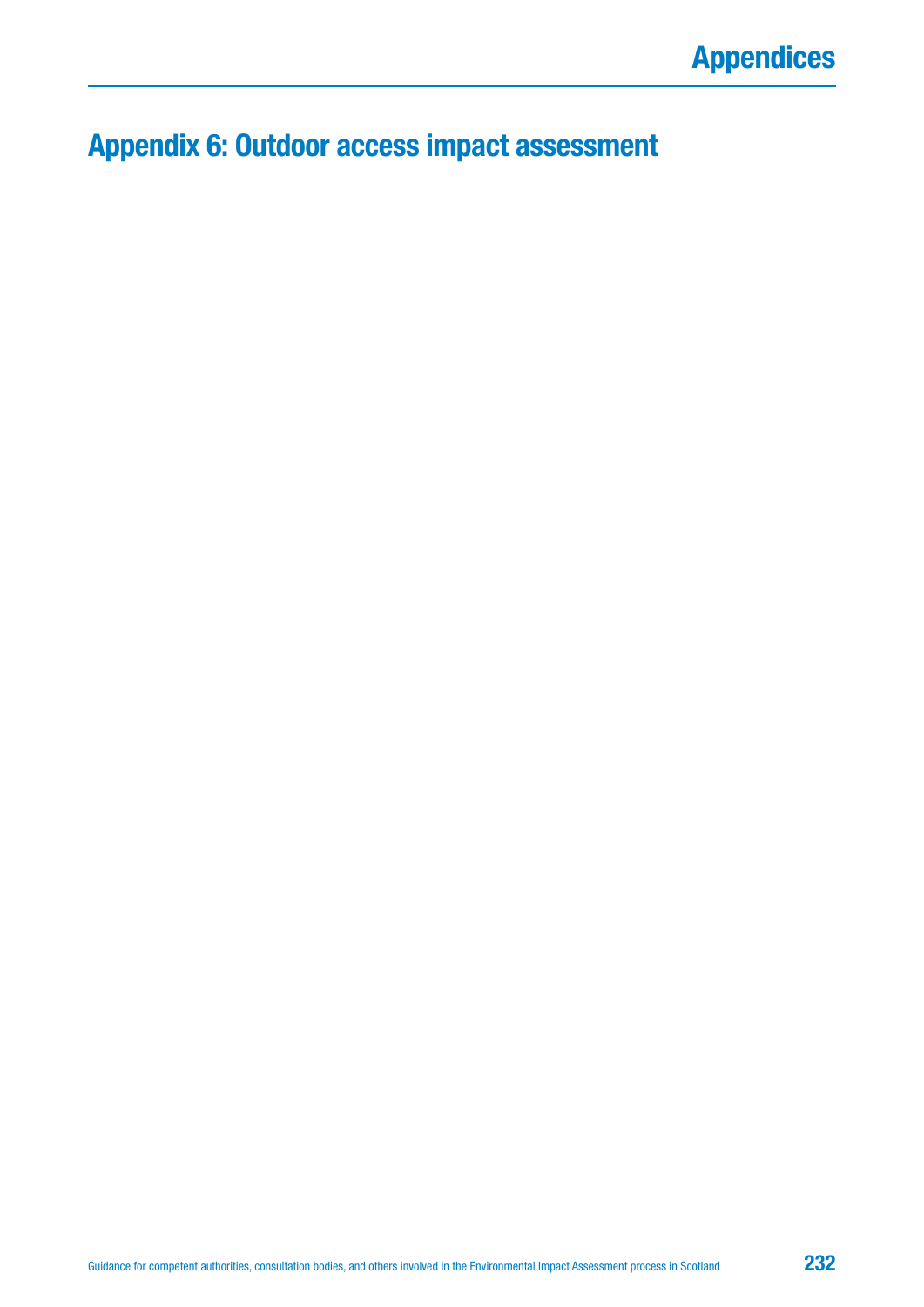### **Introduction**

Outdoor access can be undertaken for a variety of purposes including recreation, education, socialising, health benefits and travel from one place to another. SNH has a particular interest in recreational activities which:

- depend on or are inspired by the qualities of the outdoors including natural places and wildlife, and;
- are informal, non-competitive and available
- to the general public, without the need for membership of groups or societies.
- 1. **[The Land Reform \(Scotland\) Act 2003](https://www.legislation.gov.uk/asp/2003/2/contents)** established rights of responsible access to most land and inland water for outdoor recreation, and for some educational and commercial purposes, and further information can be found at **<http://www.outdooraccess-scotland.com/>**. Local and National Park authorities (known as "access authorities") have powers and duties to uphold access rights. Public policy now places strong emphasis on promoting outdoor access and access rights are a material consideration in planning decisions. These interests are therefore an essential element of the EIA process and any significant impacts on outdoor access resources, such as paths or places used for recreation, must be included in an EIA Report.
- 2. The general assessment procedures described in the main text of this Handbook are relevant and applicable to outdoor access, which should be an integral consideration at every step in the process.
- 3. There are very close relationships between the likely effects of development on visual amenity (see **[Appendix](#page-187-0)  2**[\) a](#page-187-0)nd on outdoor recreation. Schedules in the EIA regulations specify that an Environmental Statement may also include information on expected pollutants such as noise, vibration, light, heat, and radiation. This Appendix deals primarily with issues that arise when developments physically affect people's ability to engage in outdoor recreation, rather than wider effects on the settings where recreation takes place - which can indirectly affect people's enjoyment of the outdoors. Throughout the EIA process, impacts on outdoor recreation should be integrated with other assessments (including LVIA) to the extent that they may be relevant.
- 4. Consultation should be undertaken with bodies representing recreation interests wherever impacts on those interests may be significant. The access authority should play a key role in assessing impacts on recreational access, whether or not it may be the competent authority. Where the access authority considers that more information is required to assess such impacts, it should encourage the competent authority to require submission of this information.
- 5. Various types of development can provide opportunities to improve access provision in and around the site. Where significant adverse effects are identified, the Environmental Statement must include a description of mitigation measures (see below).

### **Outdoor Access resources that are Relevant to Environmental Impact Assessment**

See Sections **[C.4](#page-56-0)**, **[C.6](#page-66-0)**, **[C.7](#page-69-0)** and **[C.8](#page-72-0)** of the Handbook

- 6. The potential effects of a project on outdoor access will usually depend on the following main considerations:
	- a. the type of outdoor access that takes place in the area;
	- b. the nature of any formal provision for access, such as paths, or specific recreational attractions such as viewpoints, parks or popular destinations; and
	- c. the nature, scale, location and duration of the project.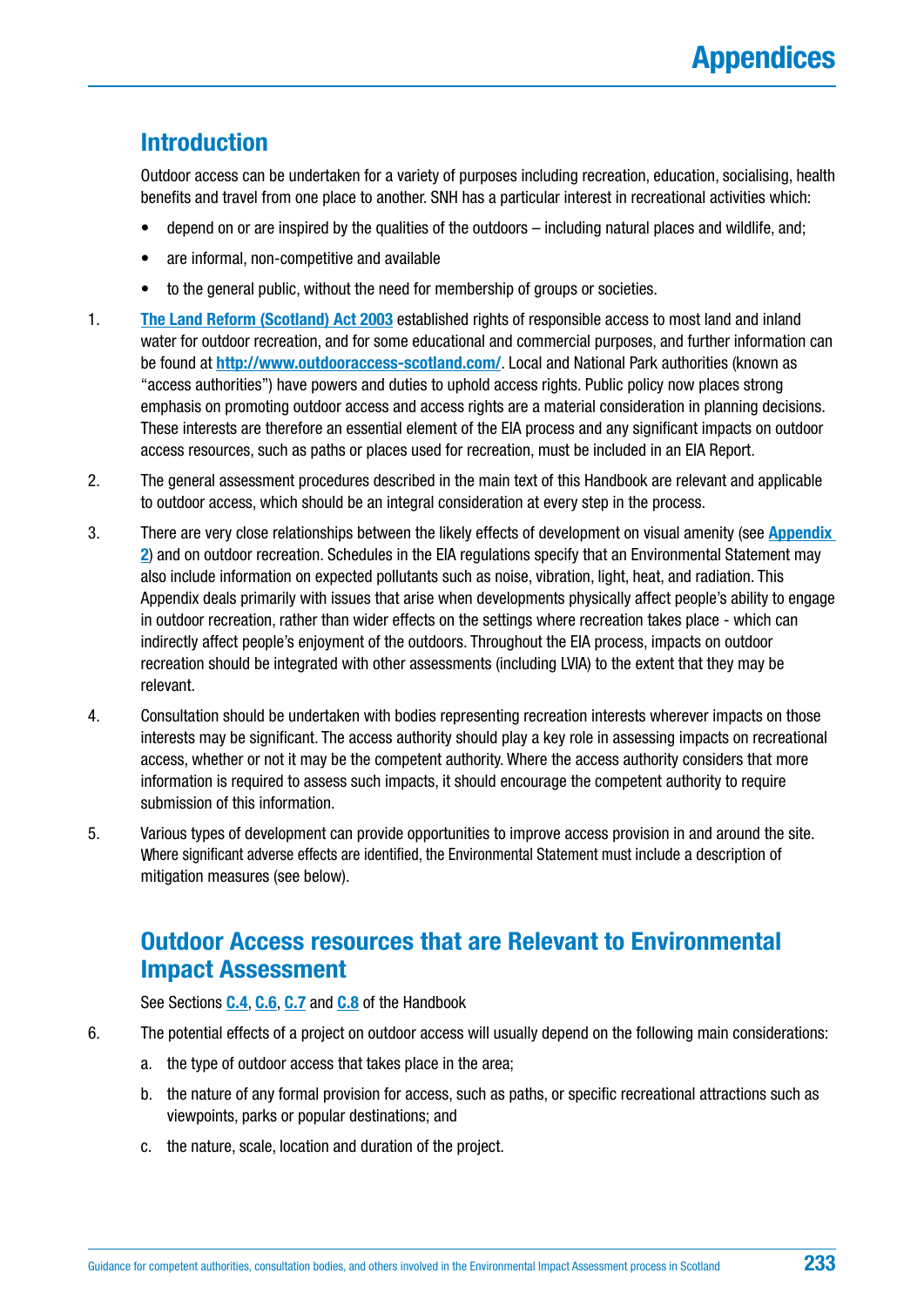- 7. In addition to direct impacts on the integrity of paths or places used for outdoor access, some projects could also affect the ease with which people can, in practice, use these resources (sometimes broadly referred to as accessibility). This includes, for example, the relative ease of access for different users who are included within access rights, such as people with disabilities, cyclists and horse riders, which largely depends on minimising any physical barriers or obstructions on the site. This may also include wider considerations such as impacts on people's ability to get to and from a particular recreational destination (including car parking), and effects on the range and availability of recreation opportunities close to where people live.
- 8. Table 1 below summarises the types of outdoor access resources that are relevant to the EIA process.

#### **Appendix 6 Table 1: Outdoor Access Resources Relevant to EIA**

| <b>Area based</b>    | - National Parks, Regional Parks, Country Parks                                                                                                        |
|----------------------|--------------------------------------------------------------------------------------------------------------------------------------------------------|
| <b>facilities</b>    | - National Nature Reserves and Local Nature Reserves                                                                                                   |
|                      | - Local open space and green infrastructure                                                                                                            |
|                      | - Munros and other popular hills, beaches and other popular coastal areas, and<br>other types of recreational attraction                               |
|                      | - Lochs and reservoirs used for water-based recreation                                                                                                 |
|                      | - Places that are used or promoted for more specialised recreational activities such as<br>surfing, diving or climbing                                 |
|                      | - More generally, recreation can take place anywhere that access rights apply,<br>although the level of use will clearly vary and may often be limited |
| <b>Linear access</b> | - Core Paths and the wider paths network                                                                                                               |
| <b>facilities</b>    | - Long distance routes, regional routes, National Walking and Cycling Network                                                                          |
|                      | - Public rights of way                                                                                                                                 |
|                      | - Rivers and canals                                                                                                                                    |
|                      |                                                                                                                                                        |

9. Developments can affect people's ability to enjoy outdoor recreation in a number of different ways, as shown in Table 2 below.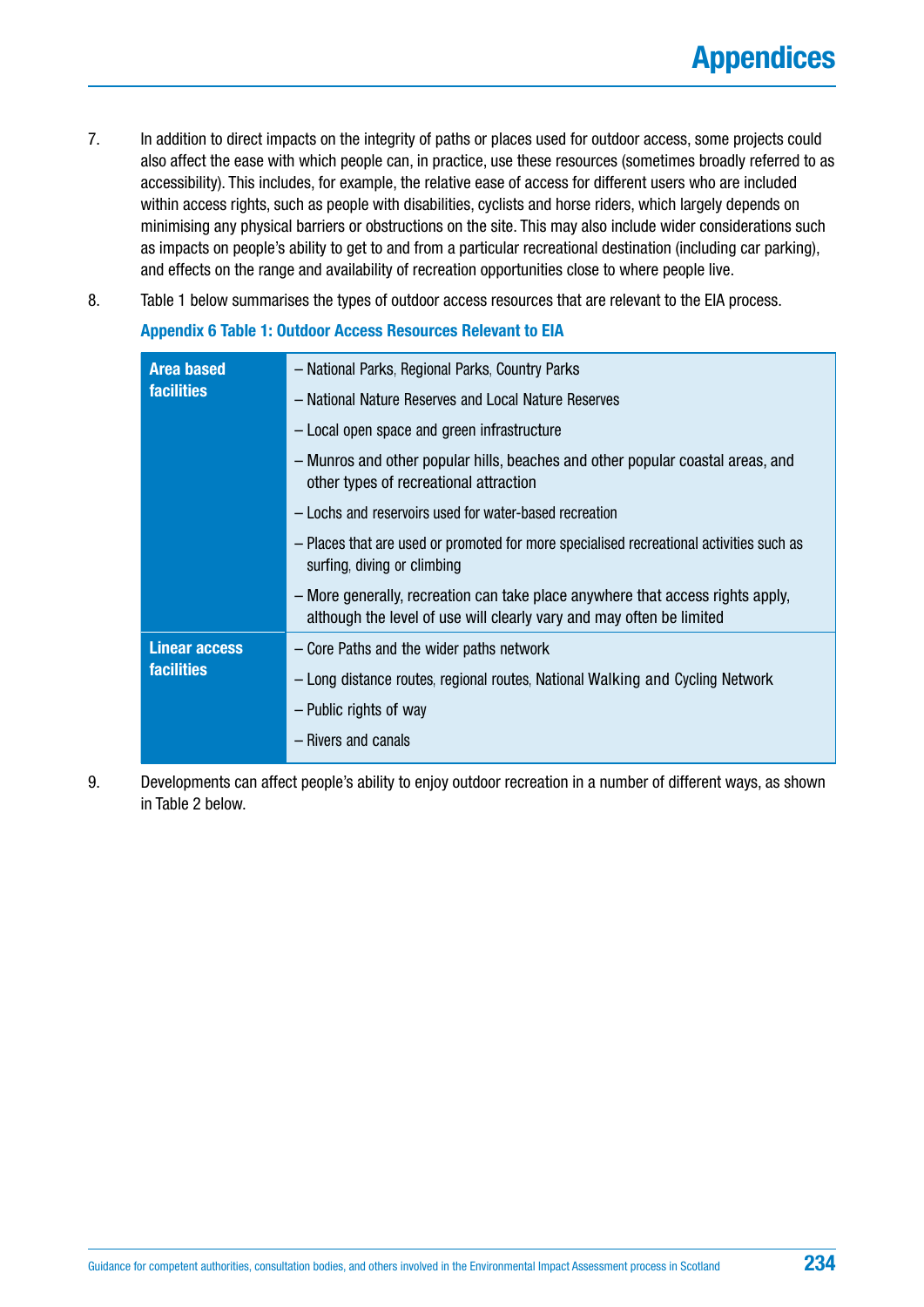| <b>Type of effect</b>                                                   | <b>Implications</b>                                                                                                                                                                                                                                                          |
|-------------------------------------------------------------------------|------------------------------------------------------------------------------------------------------------------------------------------------------------------------------------------------------------------------------------------------------------------------------|
| Effects on the quality of the settings<br>where recreation takes place. | These primarily include impacts on landscape as considered an<br>earlier Appendix. Some of these wider values can be particular to<br>certain recreational users, including a sense of solitude, challenge<br>and hazard, or enjoyment of wildlife.                          |
| Direct effects on paths or places<br>used for recreation.               | Restriction of access, barriers, physical constraints or limitations<br>on the use of the site or facility, or even its loss.                                                                                                                                                |
| Specific effects on particular<br>recreational activities.              | Restrictions or limitations on the kinds of recreation pursued, or in<br>the ways in which they are practised, and limitations on specific<br>recreations, for example by reduction in available space or loss of<br>access for boat launching.                              |
| Foreclosure on options for future<br>access development.                | Any of the above which might limit the development of future<br>options to improve recreation opportunities for a community -<br>including proposals in statutory plans or local access strategies or<br>potential opportunities which have not been formalised in this way. |
| Implications for public safety.                                         | These might arise from the development itself from the relocation<br>of facilities to a less suitable location, from the intensification of<br>use, or from the mixing of recreations which previously had more<br>space for their own use.                                  |
| Effects on wider accessibility.                                         | Reductions in accessibility may lead to effects on the enjoyment of<br>the disabled, the elderly or people who are otherwise<br>disadvantaged (say, those without access to private cars).                                                                                   |

#### **Appendix 6 Table 2: Effects of Development on outdoor Recreation**

### **Types of Impact**

See Sections **[C.4](#page-56-0)**, **[C.7](#page-69-0)** and **[C.8](#page-72-0)** of the Handbook

10. All significant potential effects on outdoor access should be assessed. These are generally likely to fall into one or more of the types summarised in Table 3 below.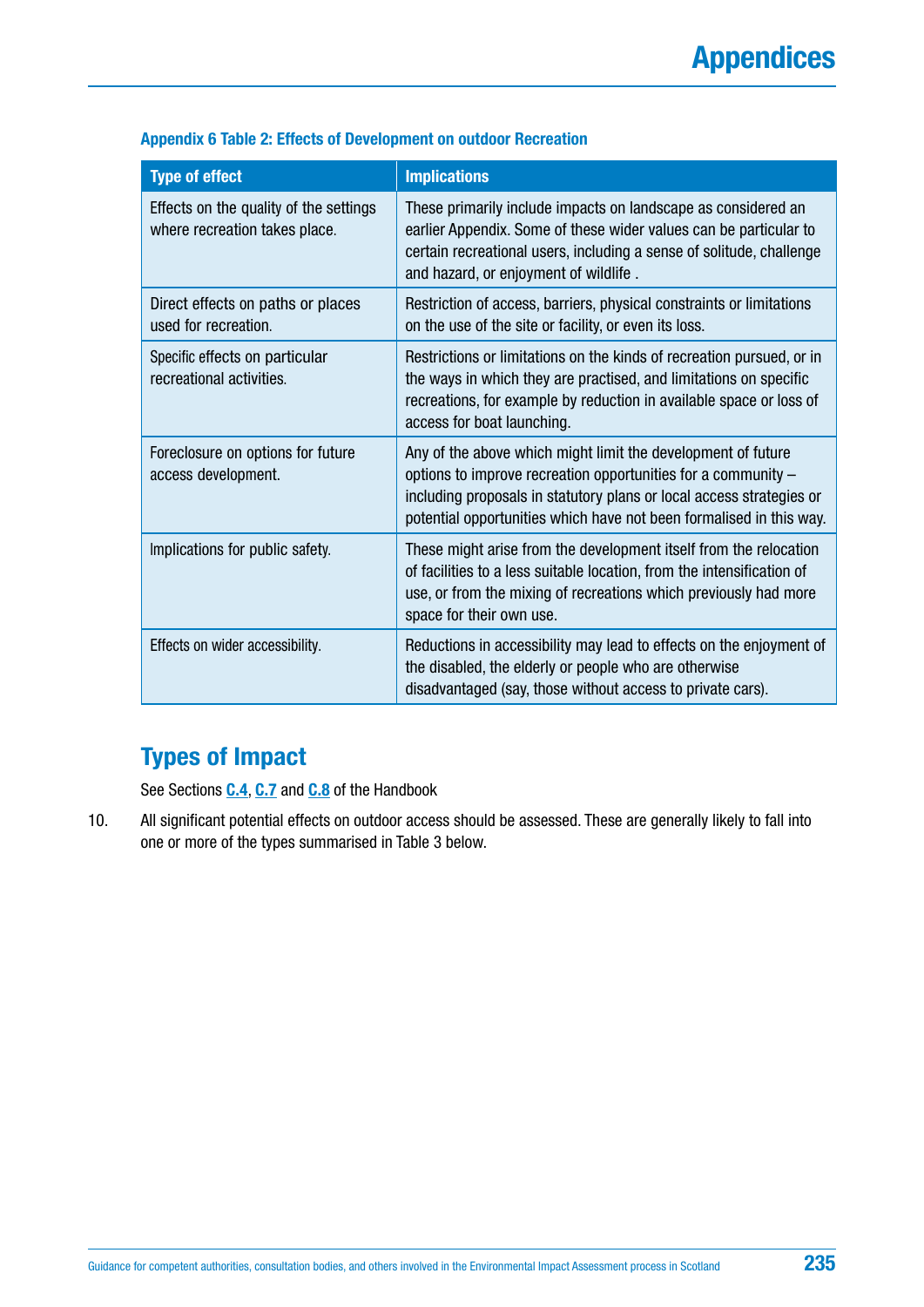| <b>Type</b>                                                   | <b>Example</b>                                                                                  | <b>Timescale</b>             | <b>Reversibility</b>           | <b>Comments</b>                         |
|---------------------------------------------------------------|-------------------------------------------------------------------------------------------------|------------------------------|--------------------------------|-----------------------------------------|
| Loss/closure/<br>extinguishment                               | Removal of land used for recreation<br>by built development                                     | Permanent                    | <b>Usually</b><br>irreversible | Usually adverse<br>can be<br>cumulative |
|                                                               | Permanent closure of path at<br>motorway                                                        | Permanent                    | <b>Irreversible</b>            |                                         |
|                                                               | Temporary closure for mineral<br>extraction                                                     | Short-medium<br>term         | Reversible                     |                                         |
| <b>Diversion</b>                                              | Hydro scheme or trunk road<br>requires diversion of path                                        | Permanent                    | Irreversible                   | Usually adverse<br>can be<br>cumulative |
|                                                               | Mineral extraction requires diversion<br>of path                                                | Long-term                    | Reversible                     |                                         |
|                                                               | Waste disposal requires diversion of<br>path                                                    | Medium-term                  | Reversible                     |                                         |
|                                                               | Building construction works require<br>diversion of path                                        | Short-term                   | Reversible                     |                                         |
| <b>Reduction in</b><br>amenity (see<br>Appendix on<br>LVIA)   | Industrial plant/factory causes<br>landscape/visual impact on section<br>of long distance route | Permanent                    | Irreversible                   | Usually adverse<br>can be<br>cumulative |
|                                                               | Industrial plant/factory causes noise<br>or smell to section of long distance<br>route          | Permanent                    | Irreversible                   | Usually adverse<br>can be<br>cumulative |
|                                                               | Mineral working causes noise, dust<br>or vibration to country park.                             | Long-term                    | Reversible                     | Usually adverse<br>can be<br>cumulative |
| <b>Enhancement</b><br>of amenity (see<br>Appendix on<br>LVIA) | Golf course adjacent to a country<br>park reclaims derelict land                                | Permanent                    | Irreversible                   | Usually beneficial                      |
| <b>Obstructing</b><br>access routes                           | Closure of paths to e.g. Viewpoints<br>and natural features                                     | <b>Various</b><br>timescales | Usually reversible             | Usually adverse                         |
| <b>Restriction on</b><br>types of access                      | Construction of a golf course (access<br>rights are restricted to crossing<br>such areas)       | Various<br>timescales        | Usually reversible             | Usually adverse                         |
| <b>Enhancing</b><br><b>access</b>                             | Provision of new recreational<br>opportunities and/or interpretation                            | <b>Various</b><br>timescales | Usually reversible             | Usually beneficial                      |
| <b>Changes to</b><br>setting and<br>context                   | Built development adjacent to<br><b>Regional Park</b>                                           | Permanent                    | Irreversible                   | Usually adverse<br>can be<br>cumulative |

### **Appendix 6 Table 3: Examples of Potential Outdoor Access Impacts**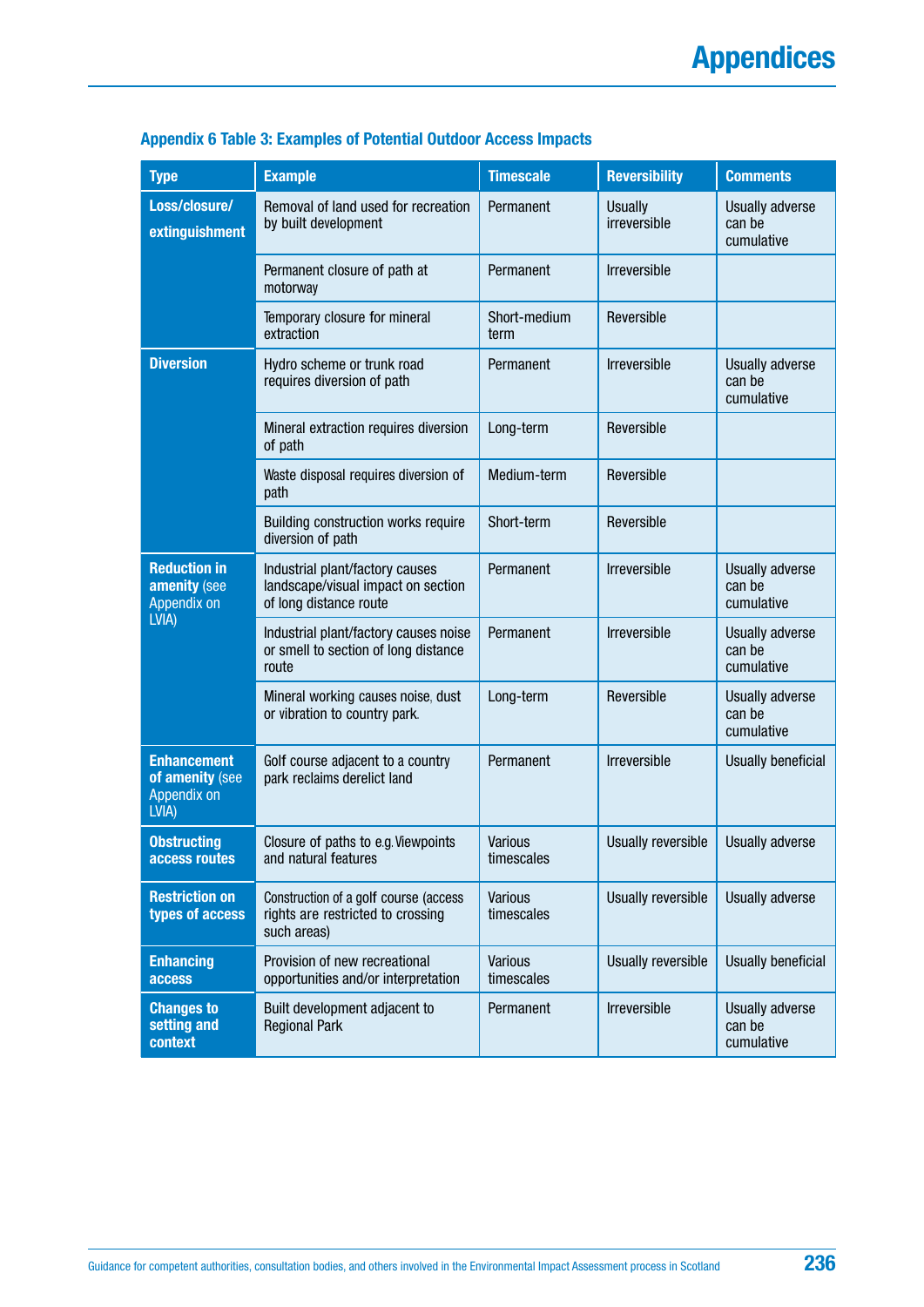### **Types of project with particular relevance to outdoor access**

11. Almost any project that is subject to the EIA procedures could potentially affect outdoor access. It is always important to be alert to these potential impacts, and experience indicates that particular types of project often raise specific issues. These are summarised in Table 4.

| <b>Project Type</b>                                       | <b>Potential Impacts</b>                                                                                                                                                                                                                           |
|-----------------------------------------------------------|----------------------------------------------------------------------------------------------------------------------------------------------------------------------------------------------------------------------------------------------------|
| <b>Mineral Extraction</b>                                 | Adverse effects on recreation from noise, dust, vibration and visual impact,<br>and can require closure or diversion of paths for long periods of time.                                                                                            |
| Landfill/landraise                                        | Adverse effects on recreation from noise, dust, smell and visual impact and<br>can require closure or diversion of paths for medium periods of time.                                                                                               |
| <b>Flood Prevention</b>                                   | Direct and indirect impacts on recreational amenity and can lead to<br>permanent closure or diversion of paths.                                                                                                                                    |
| <b>Windfarms</b>                                          | Can change perception and amenity of both the area and paths through<br>visual and noise impacts (for example on wild land qualities), access tracks<br>can interfere with/or facilitate public access, general deterrent /attractor<br>effects.   |
| <b>Hydro Schemes/ Reservoirs</b>                          | Can affect wild land qualities of remote areas, interfere with pre-existing<br>access and adversely affect amenity of routes along rivers/lochsides. Can<br>also affect existing water-based recreation in rivers and create new<br>opportunities. |
| Marine renewable schemes                                  | Effects on coastal access and amenity and outdoor activities relying on<br>coastal or maritime locations.                                                                                                                                          |
| Power lines, masts and other<br>pylons                    | Effects on valued landscapes especially in remote areas.                                                                                                                                                                                           |
| Afforestation                                             | Can affect wild land qualities of remote areas, interfere with pre-existing<br>access and adversely affect amenity of paths and recreational<br>attractions in the uplands.                                                                        |
| <b>Roads</b>                                              | Major road proposals often sever access routes and may lead to<br>extinguishment or diversion. Recreation in adjacent areas can be adversely<br>affected by noise and visual intrusions.                                                           |
| Major urban developments                                  | Can reduce amenity value of popular places and increase pressures for use<br>on other areas. Can lead to loss or diversion of paths.                                                                                                               |
| Rural industrial and statutory<br>undertaker developments | Effects on valued landscapes, loss of rural character, inappropriateness in<br>the setting, loss or division of paths, pollution.                                                                                                                  |

#### **Appendix 6 Table 4: Project Types and Related Potential Impacts**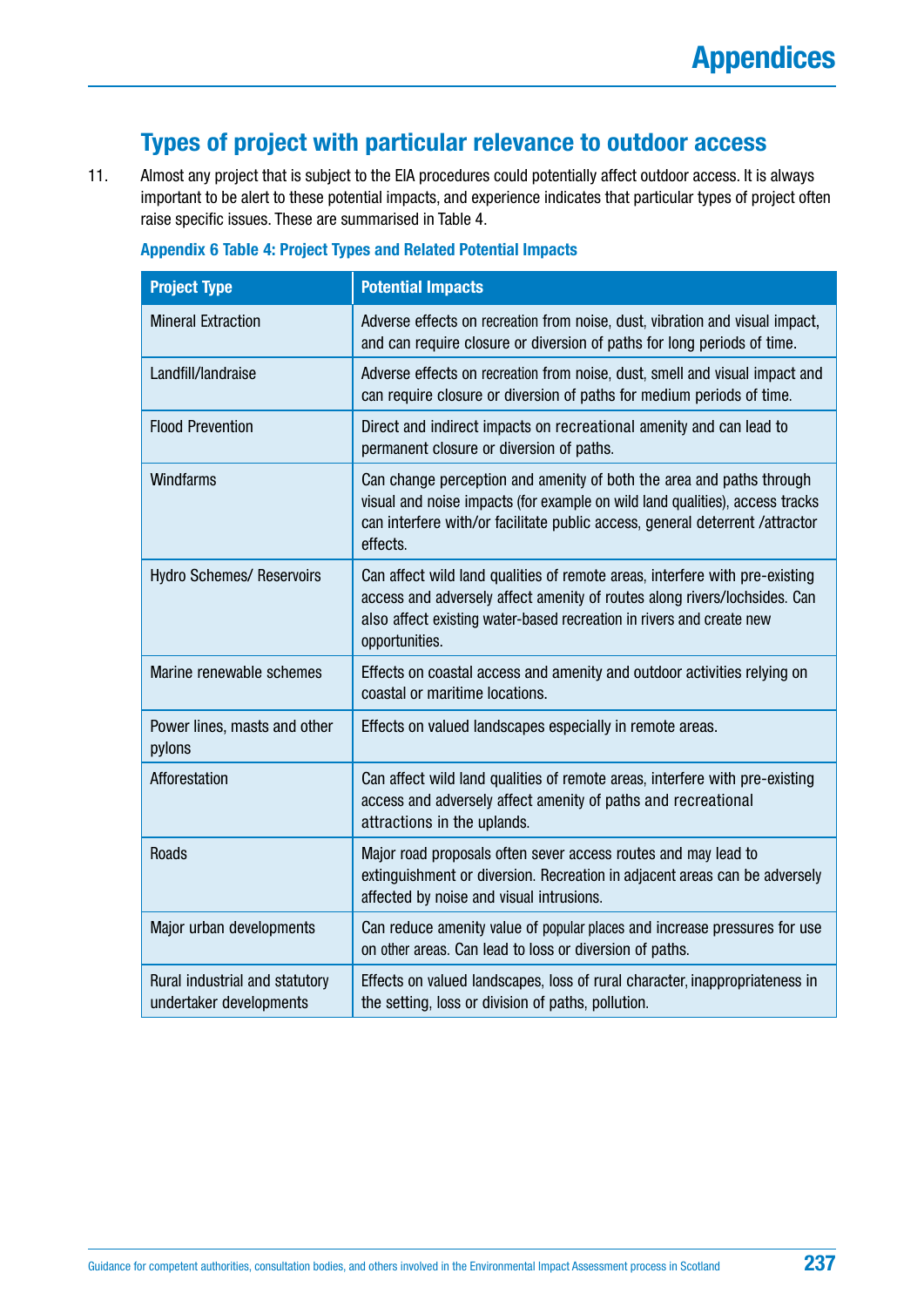### **Assessing Significance of Outdoor Access Impacts**

See Sections **[C.7](#page-69-0)**, **[C.8](#page-72-0)** and **[D.9](#page-98-0)** of the Handbook

- 12. Where effects on key outdoor access resources are likely to occur, specialist advice should be sought. These effects could be significant if, either alone or in combination with other projects already approved, the project would lead to:
	- a. permanent or long-term effects on resources on which enjoyment of the natural heritage depends;
	- b. effects on recreational resources that are of more than local use or importance, especially if that importance is national in significance;
	- c. major constraints on or improvements to access or accessibility to designated natural heritage sites;
	- d. where mitigation and/or compensatory or alternative recreational provision is considered to be inadequate.
- 13. The scale of prospective effects on recreation and access can be assessed using a range of criteria, not all of which will apply in any one circumstance. The main factors to bear in mind are as follows.

#### **Appendix 6 Table 5: Assessing the Scale of Effects on Outdoor Recreation and Access**

| <b>Assessment Factor</b>                                                                  | <b>Commentary</b>                                                                                                                                                                                                                                                                                              |
|-------------------------------------------------------------------------------------------|----------------------------------------------------------------------------------------------------------------------------------------------------------------------------------------------------------------------------------------------------------------------------------------------------------------|
| The magnitude of impacts on<br>access, or on settings in<br>which recreation takes place. | Direct physical effects may vary from complete loss of a resource to<br>minor and/or marginal impacts. Visual or noise effects might be<br>accommodated or open to mitigation in an urban edge setting, but much<br>less acceptable or even beyond amelioration in remoter countryside.                        |
| The nature, intensity,<br>frequency of occurrence or<br>timing of the effect.             | These will be important factors in assessment of the acceptability of<br>effects on recreation. At the less intense levels of effect, the outcomes<br>may be acceptable or open to mitigation either in intensity or through<br>time limitations on certain activities within the development.                 |
| Potential for the effects to<br>increase over time.                                       | This is a precautionary point of reasonable anticipation of how effects<br>might increase in scale over the years and thereby make mitigation<br>ineffective.                                                                                                                                                  |
| Scarcity value of the recreation<br>resource on a wider strategic<br>scale.               | This factor recognises there are considerable geographic imbalances in<br>the supply of recreation opportunities, and where a resource is in short<br>supply then less compromise may be feasible. As examples, some parts<br>of the country are very poorly endowed with accessible open water<br>space.      |
| Recognition of the recreation<br>opportunity spectrum (ROS).                              | The recreation opportunity spectrum is a basic principle of recreation<br>planning that provision should be made for people's recreation needs<br>along a range which provides for gregarious, active and some noisy<br>recreations at one end of the scale, and solitude and quiet enjoyment at<br>the other. |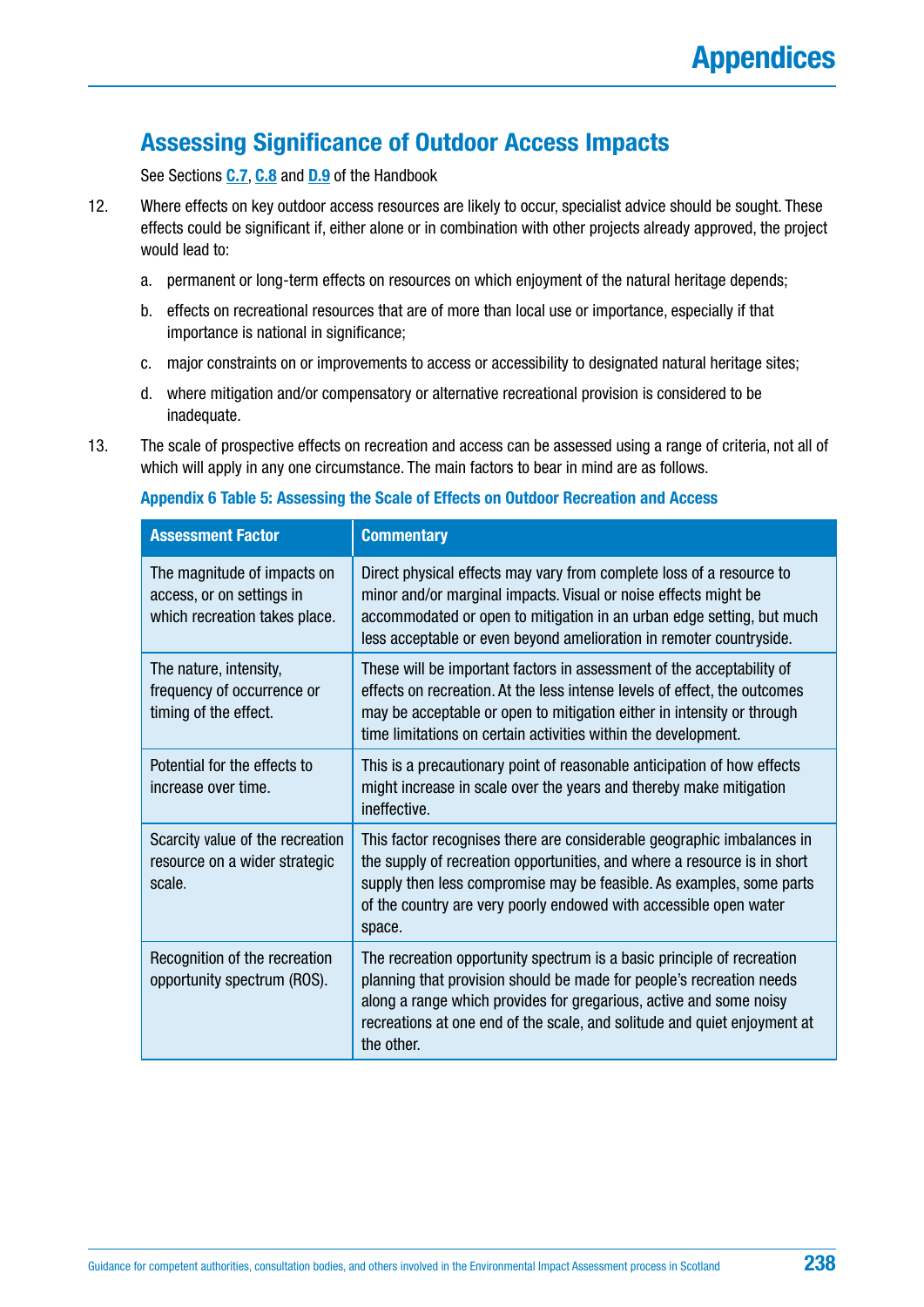# **Opportunities for Mitigation**

See Sections **[C.9](#page-76-0)**, and **[D.7](#page-95-0)** of the Handbook

14. Developments need not just create adverse effects on recreation, and new developments may provide opportunities either directly, as a consequence of new resources being created, or through the opportunity to manage or plan for better recreation provision. The nature of potential mitigation will depend on the predicted adverse effects described earlier, but some general issues to consider are summarised in Table 6 below.

| <b>Appendix 6 Table 6: Mitigation Measures for Outdoor Access and Recreation</b> |  |
|----------------------------------------------------------------------------------|--|
|----------------------------------------------------------------------------------|--|

| <b>Measure</b>                                                                    | <b>Commentary</b>                                                                                                                                                                                                                                                                                                                                                                                                                                                                                      |
|-----------------------------------------------------------------------------------|--------------------------------------------------------------------------------------------------------------------------------------------------------------------------------------------------------------------------------------------------------------------------------------------------------------------------------------------------------------------------------------------------------------------------------------------------------------------------------------------------------|
| Realignment of paths                                                              | This can be a simple and very acceptable measure, provided that major<br>diversions are not proposed. Excessive diversion may lead to non-<br>compliance or be inadequate to serve certain interests, especially the<br>disadvantaged and disabled, or simply may be too distant for visitors' real<br>needs.                                                                                                                                                                                          |
| Compensatory provision of<br>new recreational resources                           | Alternative provision will be most acceptable if the overall benefits are<br>perceived by users to outweigh the losses, and particularly if both access<br>and accessibility are enhanced.                                                                                                                                                                                                                                                                                                             |
| Reduction of the intensity,<br>frequency or timing of the<br>effects.             | Mitigation of this kind is always potentially acceptable, provided that the<br>amelioration is realistic, can be guaranteed and is not in due course<br>overtaken by a greater intensity of use at the development site, and<br>provided that the adverse effects are not wholly incompatible with the<br>nature of recreational use and its setting, in which case, limitations will<br>probably not be effective.                                                                                    |
| Enhanced management<br>provision for the recreational<br>use of the area or site. | Likely to provide beneficial mitigation, especially where recreation<br>management was limited or absent, perhaps resulting in conflict between<br>users or impacts on the environment. However, new management regimes<br>in any area where recreation is a significant use of land should be<br>discussed with recreational interests. This will be particularly important<br>when the development itself is controversial because of its projected<br>effects on enjoyment of the natural heritage. |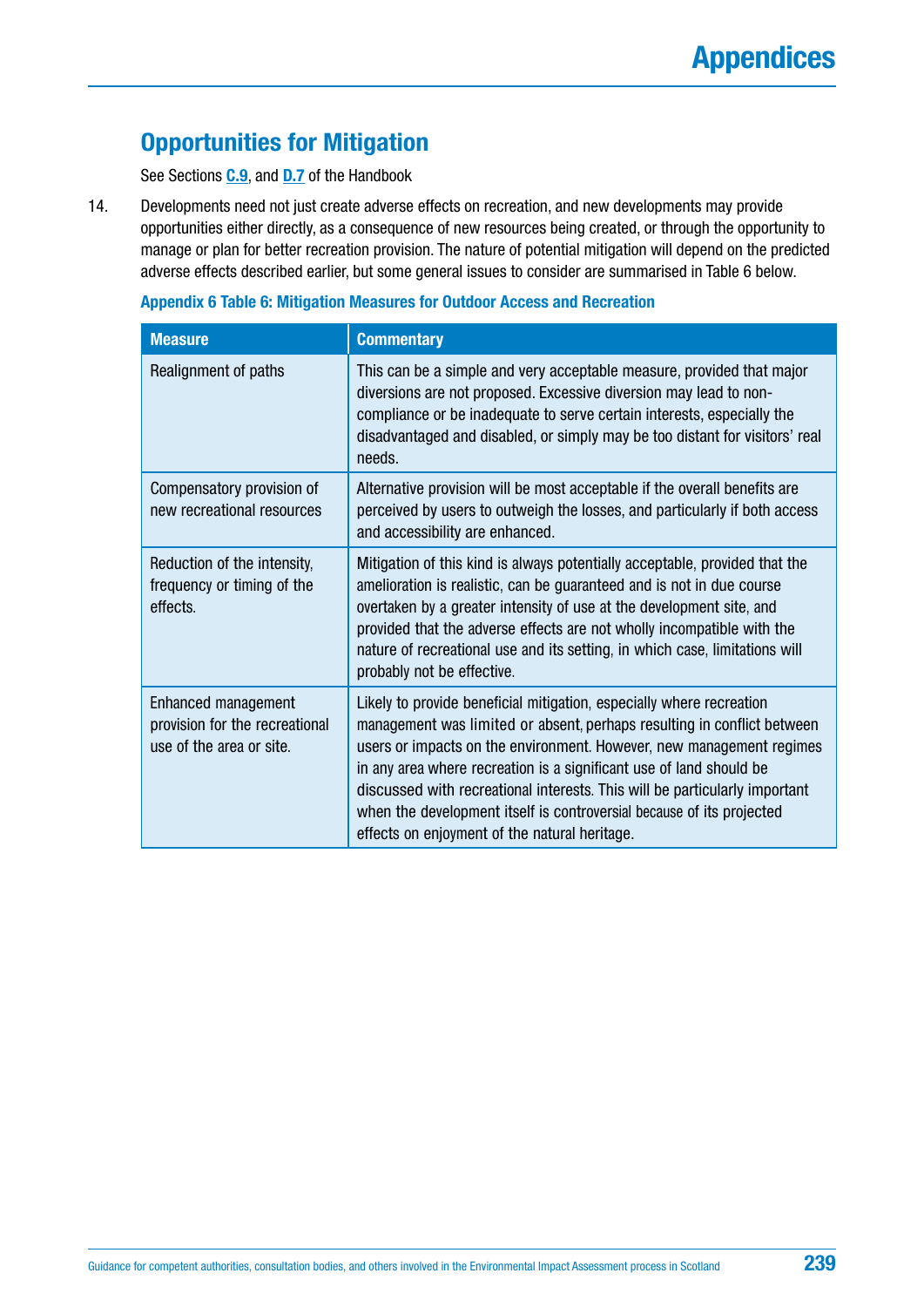# **Appendix 7: Effects on the Marine Environment**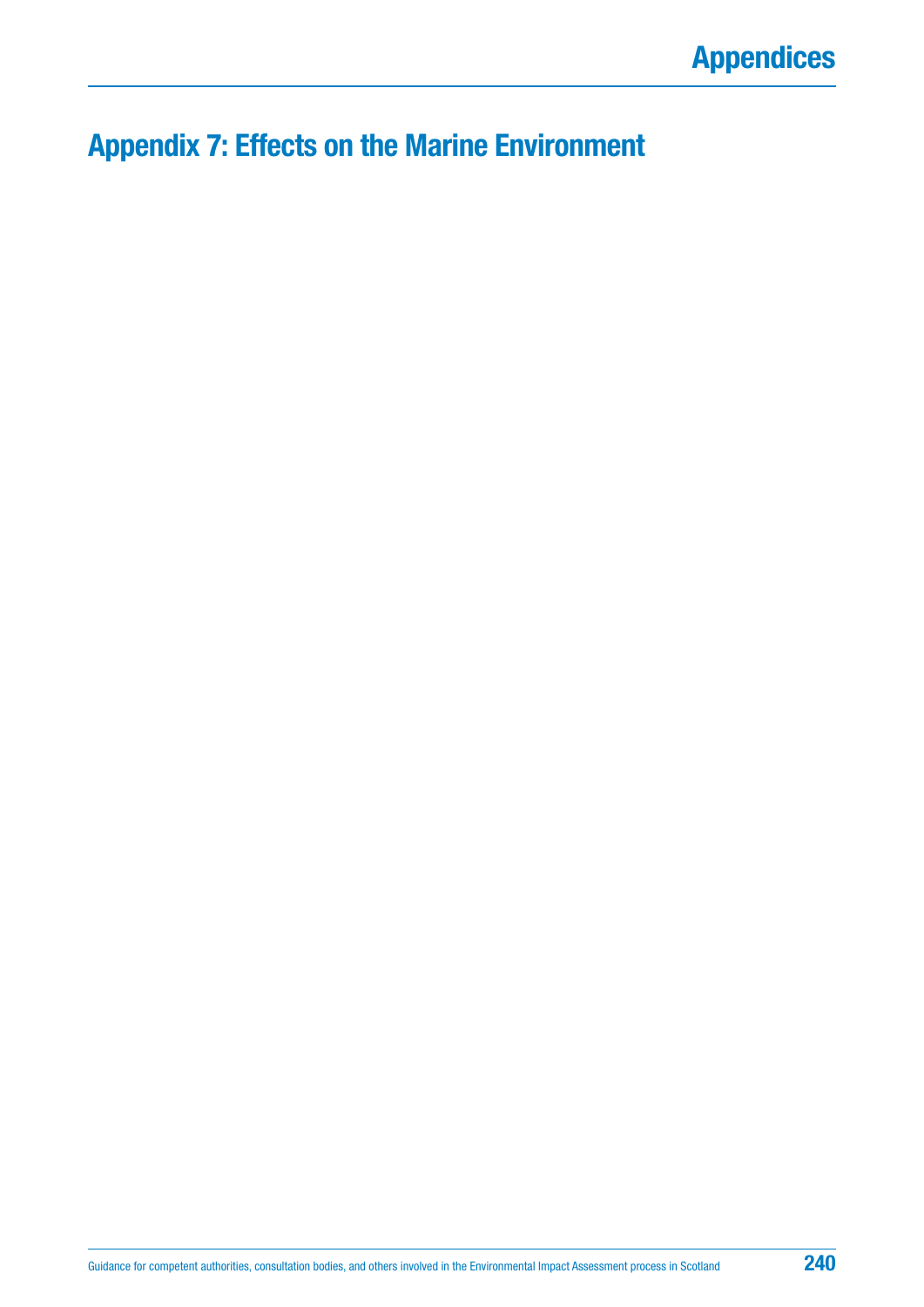### **Introduction**

This Appendix explains in more detail the issues likely to arise in the EIA process in respect of the marine environment. Although the situation is improving, compared to terrestrial interests, there are few published EIA techniques or good practice methods relating specifically to marine impact assessment (see list of references below). The introduction of the **[Marine \(Scotland\) Act 2010](https://www.legislation.gov.uk/asp/2010/5/contents)** and the growth in offshore industries has resulted in increased consideration of marine impact assessment, but there are still occasions when consideration of these impacts may be absent or inadequate at any stage in the EIA process and one of the aims of this Appendix is to remedy such deficiencies. It should also be noted that our understanding of the marine environment is considerably less than that for the terrestrial environment. This can result in impact assessment methods and techniques evolving as our knowledge increases.

The EIA process described in the main text of this Handbook is entirely relevant and applicable to impact assessment on the marine environment. Equally, marine issues should be an integral consideration at every step in the process. This Appendix:

- A. sets out the importance of marine considerations in EIA
- B. summarises the designations relating to marine areas and their conservation objectives relevant to the EIA process
- C. identifies the main or typical threats to the marine environment: the main potential impacts, and project types particularly relevant to the marine environment
- D. provides general advice on assessing the significance of impacts on the marine environment

### **References**

Reference is made here to the following:

- A. CIEEM 2010, Guidelines for Ecological Impact Assessment in Britain and Ireland: Marine and Coastal, at: **[http://](http://www.cieem.net/ecia-guidelines-marine-) [www.cieem.net/ecia-guidelines-marine- \( currently being updated\)](http://www.cieem.net/ecia-guidelines-marine-)**
- B. SARF, Environmental Impact Assessment Practical Guidelines Toolkit For Marine Fish Farming at: **[http://www.sarf.](http://www.sarf.org.uk/Project%20Final%20Reports/SARF024%20%20-%20Final%20Reports%20and%20Templates/EIA%20Guidelines%20FINAL+%20Templates.pdf) [org.uk/Project%20Final%20Reports/SARF024%20 -%20Final%20Reports%20and%20Templates/EIA%20](http://www.sarf.org.uk/Project%20Final%20Reports/SARF024%20%20-%20Final%20Reports%20and%20Templates/EIA%20Guidelines%20FINAL+%20Templates.pdf) [Guidelines%20FINAL+%20Templates.pdf](http://www.sarf.org.uk/Project%20Final%20Reports/SARF024%20%20-%20Final%20Reports%20and%20Templates/EIA%20Guidelines%20FINAL+%20Templates.pdf)**
- C. The Scottish Government has published a draft Marine Scotland Licensing and Consents Manual Covering Marine Renewables and Offshore Wind Energy Development (October 2012) which includes guidance on the EIA process although the manual has yet to be finalised. Marine Scotland 2012, Draft Marine Licencing Manual for offshore renewables **<http://www.gov.scot/Topics/marine/Licensing/marine/LicensingManual>**
- D. Oil and Gas UK, Guidance for oil and gas activities: **[https://oilandgasukenvironmentallegislation.co.uk/](https://oilandgasukenvironmentallegislation.co.uk/contents/topic_files/offshore/eia.htm) [contents/topic\\_files/offshore/eia.htm](https://oilandgasukenvironmentallegislation.co.uk/contents/topic_files/offshore/eia.htm)**
- E. Campbell, J.A. 1993, Guidelines for assessing marine aggregate extraction. MAFF Laboratory Leaflet Number 73, Directorate of Fisheries Research Lowestoft, 1993 ISSN 0143 8018 at: **[http://www.cefas.co.uk/Publications/](http://www.cefas.co.uk/Publications/lableaflets/lableaflet73.pdf) [lableaflets/lableaflet73.pdf](http://www.cefas.co.uk/Publications/lableaflets/lableaflet73.pdf)**
- F. SNH, 2017 Guidance on Coastal Character Assessment: **<https://www.nature.scot/coastal-character-guidance-report>**
- G. SNH, November 2011, The siting and design of aquaculture in the landscape: visual and landscape considerations, SNH at: **<http://www.snh.org.uk/pdfs/publications/heritagemanagement/marineaquaculture.pdf>**
- H. Marine Biological Association of the UK, Marine Life Information Network (MarLIN), ongoing website at: **[http://](http://www.marlin.ac.uk) [www.marlin.ac.uk](http://www.marlin.ac.uk)**
- I. A voluntary system of using templates for the assessment of the effects of marine fish farming was introduced in 2008, it is found under the title of EIA Template for Screening and Scoping for Marine Pen Fish Farming at: **[http://www.sarf.](http://www.sarf.org.uk/cms-assets/documents/29275-6854.eia-temp-screen-%20scoping-050608-n2.doc) [org.uk/cms-assets/documents/29275-6854.eia-temp-screen- scoping-050608-n2.doc](http://www.sarf.org.uk/cms-assets/documents/29275-6854.eia-temp-screen-%20scoping-050608-n2.doc)**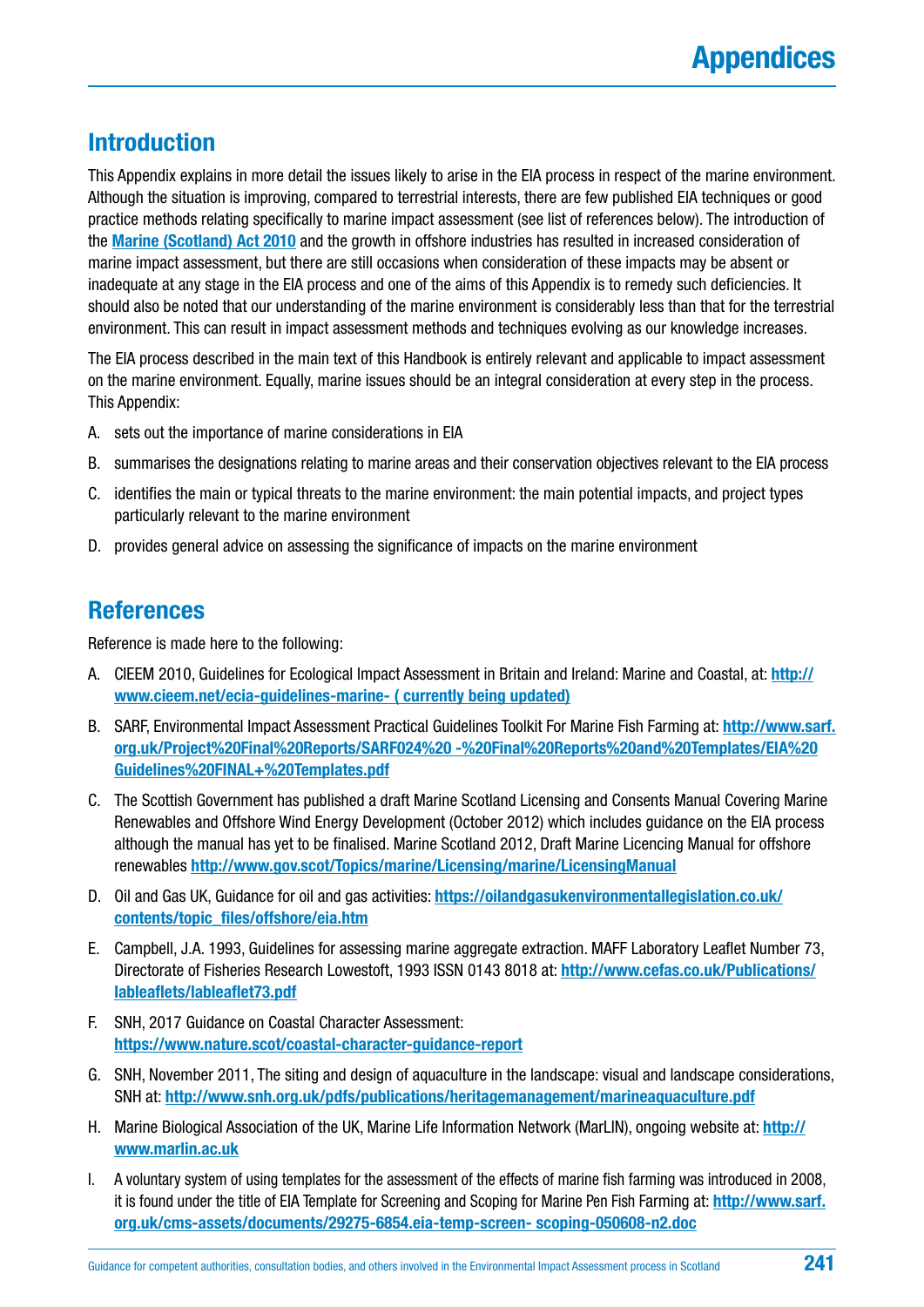### **Importance of Marine Considerations in EIA**

- 1. Marine considerations are an essential element of the EIA process and any significant impacts on marine features and sites must be included in an Environmental Statement.
- 2. Annex III of the EIA Directive, and Schedules in all the EIA regulations require that an Environmental Statement must include "a description of the aspects of the environment likely to be significantly affected by the development including in particular ....... fauna, flora, ..... water, air, climatic factors, ..... landscape ...... and the interrelationship between the above factors ...." These include the marine environment.
- 3. Schedules in the EIA regulations also specify that an EIA Report may include:

*"A description of the likely significant effects of the development on the environment, which should cover the direct effects and any indirect, secondary, cumulative, short, medium and long term, permanent and temporary, positive and negative effects of the development resulting from:*

- a. *the existence of the development;*
- b. *the use of natural resources;*
- c. *the emission of pollutants, the creation of nuisances and the elimination of waste."*
- 4. The Regulations provide competent authorities with the power to require the above information to be submitted, having regard in particular to current knowledge and methods of assessment, where it is reasonably required to give proper consideration to the likely environmental effects of the proposed development.
- 5. Thus, all marine interests can and should be included in an EIA Report and throughout the EIA process wherever the effects of a proposal are likely to be significant, whether or not the area affected is designated.

# **Marine Site Designations Relevant to EIA**

- 6. The potential effects of a project on marine interests will usually depend on two main considerations:
	- a. the type of marine interest
	- b. the type of project, including its nature, scale, location, duration
- 7. Impact assessment therefore needs to take account of the differing issues and conservation objectives for marine sites. Table 1, below, summarises the natural heritage designations relevant to marine areas.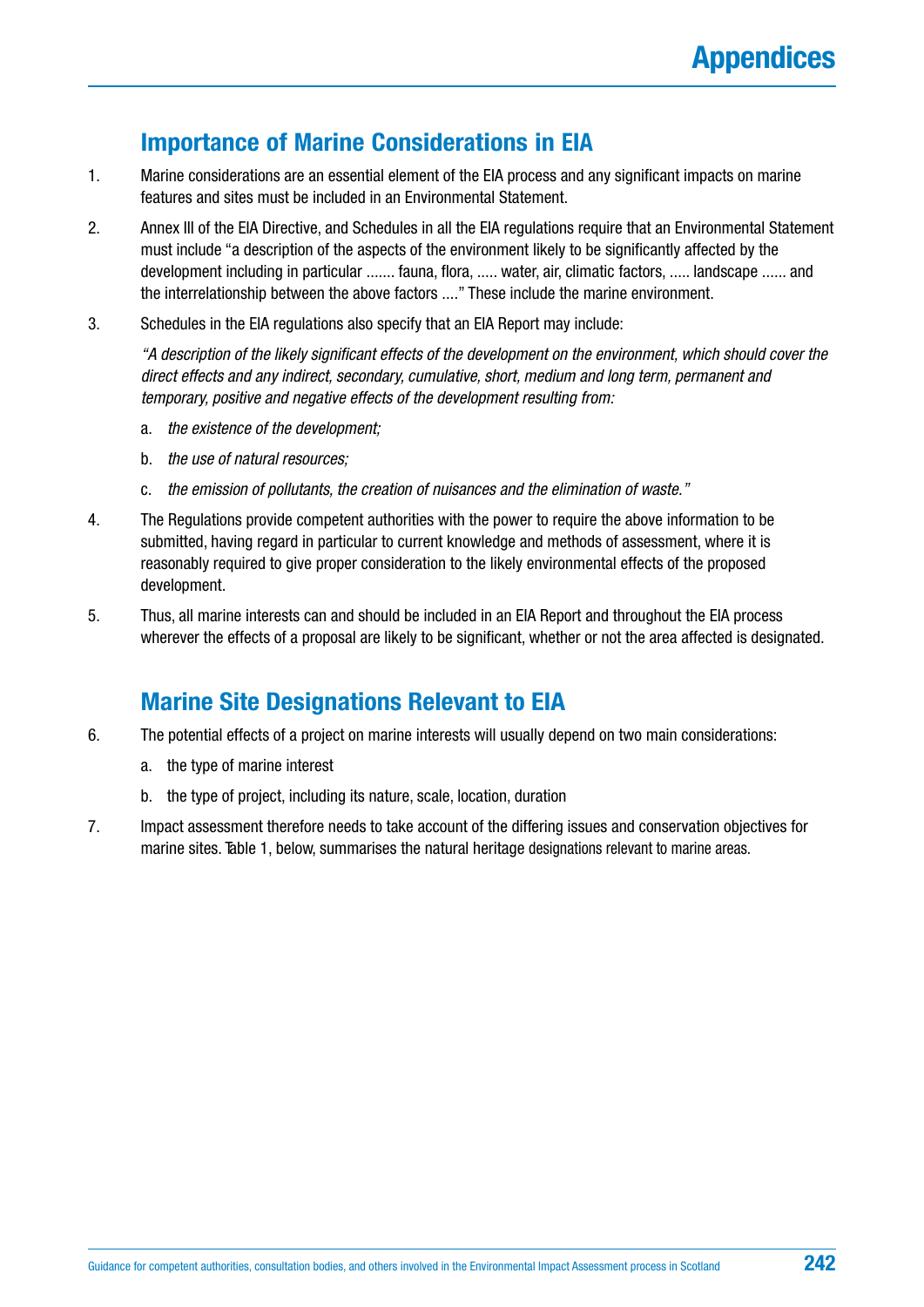| <b>Designation</b>                                                                              | Interest / purpose of designation                                                                                                                                                                                                                                                                                                                                                                                                                                                                                                                                                                                                                                                                                                                                                                                                                                                                                                                                                       |
|-------------------------------------------------------------------------------------------------|-----------------------------------------------------------------------------------------------------------------------------------------------------------------------------------------------------------------------------------------------------------------------------------------------------------------------------------------------------------------------------------------------------------------------------------------------------------------------------------------------------------------------------------------------------------------------------------------------------------------------------------------------------------------------------------------------------------------------------------------------------------------------------------------------------------------------------------------------------------------------------------------------------------------------------------------------------------------------------------------|
| <b>Marine Protected Areas</b><br>(MPA <sub>S</sub> )                                            | Designated by the Scottish Ministers under section 67 of the Marine<br>(Scotland) Act 2010, there are 3 categories of MPAs; nature conservation<br>MPAs, demonstration and research MPAs and historic MPAs. An area may<br>be designated as a nature conservation MPA where the Scottish Ministers<br>consider it desirable to do so for conserving flora or fauna or for conserving<br>marine habitats (or types of such habitat) features of geological or<br>geomorphological interest. An area may be designated as a demonstration<br>and research MPA if the Scottish Ministers consider it desirable to do so for<br>demonstration of sustainable methods of marine management or<br>exploitation or research into such matters. An area may be designated as<br>an historic MPA if the Scottish Ministers consider it desirable to do so for<br>preserving a marine historic asset of national importance which is, or which<br>they are satisfied may be, located in the area. |
| <b>Natura Sites</b><br>SPAs and SACs including<br>(Marine SPAs and Marine<br>SAC <sub>s</sub> ) | Comprising both terrestrial sites and marine sites these sites are protected<br>under the EC Birds Directive and Special Areas of Conservation (SACs)<br>under the EC Habitats Directive. Marine sites are those parts of Special<br>Protection Areas (SPAs) under that lie below Highest Astronomic Tide (HAT).<br>The interests for which the sites are designated are, in the case of SPAs,<br>the bird species listed in Annex 1 of the Birds Directive and the assemblage<br>of species and, in the case of SACs, the habitats and species listed in<br>Annexes I and II of the Habitats Directive respectively (and also giving<br>added protection to species listed in Annexes IV and V) that are specified in<br>the citation for the classification / designation. European Marine Sites are<br>subject to the protection and management provisions of the Habitats<br>Regulations.                                                                                           |
| <b>Sites of Special Scientific</b><br>Interest (SSSI) with marine<br>features.                  | The protection and management of sites which, in the opinion of SNH, are<br>of special scientific interest by reason of their flora or fauna or geological or<br>physiographical features. SSSI will normally extend down to Mean Low<br>Water Mark Ordinary Spring Tides (MLWMOST) but the interests may extend<br>beyond this level down to Lowest Astronomic Tide (LAT) or to sub-tidal<br>areas.                                                                                                                                                                                                                                                                                                                                                                                                                                                                                                                                                                                    |
| <b>National Scenic Areas</b>                                                                    | Designated by the Scottish Ministers to conserve the natural beauty and<br>amenity of some of the finest landscapes in Scotland, several of which include<br>coastal areas and some include extensive areas of sea as well as land.                                                                                                                                                                                                                                                                                                                                                                                                                                                                                                                                                                                                                                                                                                                                                     |

### **Appendix 7 Table 1: Marine Site Designations Relevant to EIA**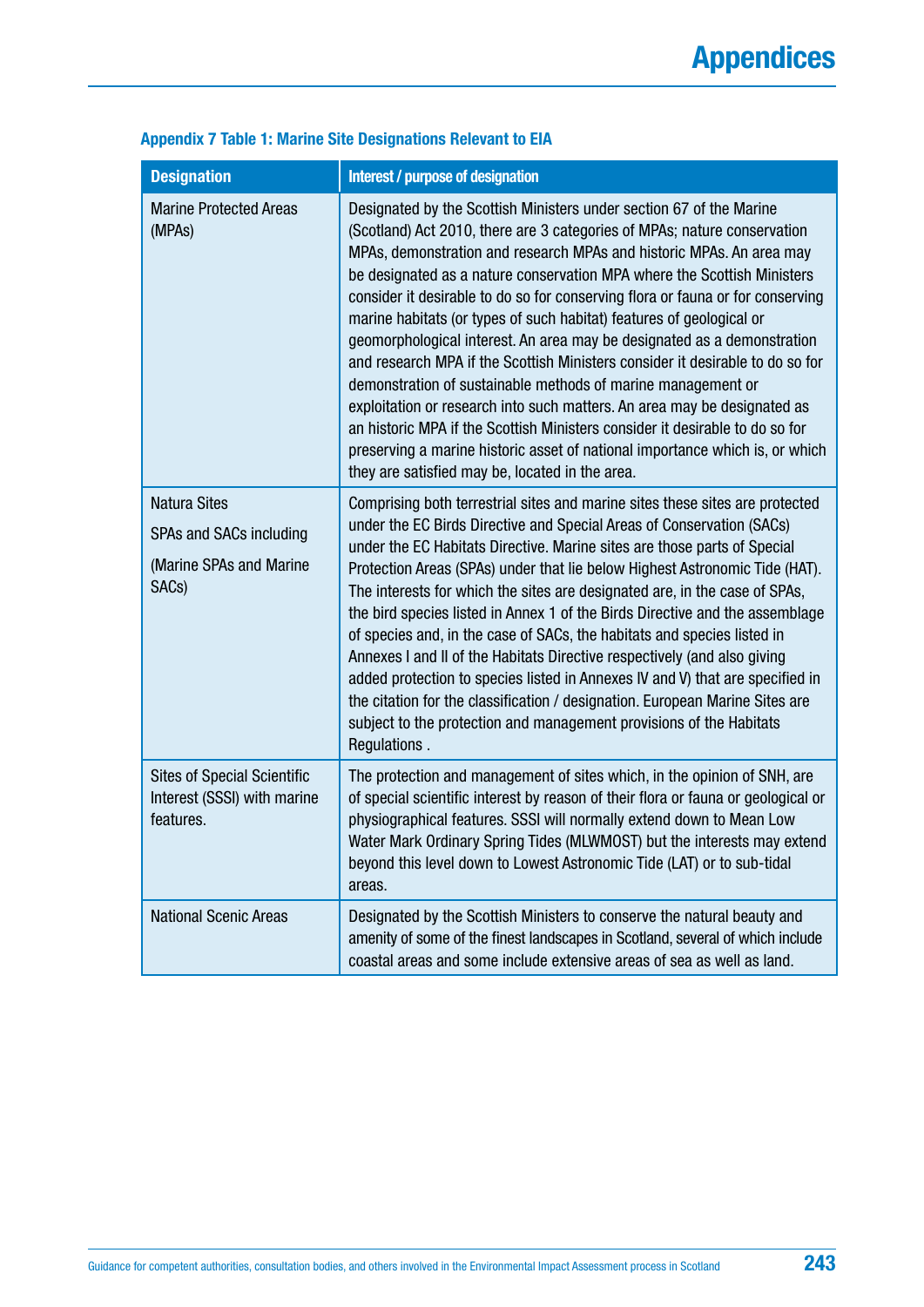# **Types of Impact**

8. All likely significant effects on marine / coastal interests should be assessed. Projects could affect the ecology, biology, geology, geomorphology, landscape and seascape, visual (both landscapes and seascapes), cultural and amenity value or accessibility of the marine / coastal environment. For example, projects can have:

Direct effects: such as:

- a. Land take with consequent loss of habitat from intertidal or subtidal areas; or
- b. Severance or fragmentation of areas e.g. by the construction of barriers or causeways; or
- c. Burial of marine flora and fauna by deposits on the sea bed; or
- d. Potential collision risk to marine mammals, fish and birds from renewable devices
- e. Increased disturbance due to vessel / helicopter activity related to marine developments during construction, operation and decommissioning.
- f. Temporary or permanent displacement from preferred foraging areas or other key life cycle locations due to development activity
- g. Loss of marine flora or fauna and disturbance to habitats caused by extraction of material from the sea bed; or
- h. Visual intrusion caused by conspicuous and uncharacteristic structures detracting from visual amenity; or
- i. Loss of small jetties or quays which facilitate quiet recreational enjoyment of coastal areas; or
- j. Noise disturbance to birds e.g. from land based industrial activity or from increased use of powered boats; or
- k. Noise disturbance to marine mammals and fish from seismic surveys; or construction activities such as piling and drilling.
- l. Vibration disturbance to fish and marine mammals e.g. from blasting or drilling operations; or

Indirect effects: such as

- a. Changes in tidal prisms or sediment budgets in natural systems caused by a one-off "capital" dredge or frequent maintenance dredging; or
- b. Interruption or other changes to natural coastal processes, e.g. by coast protection works; or
- c. Changes in sediment erosion or deposition caused by increased navigation;
- d. Pollution from discharges or diffuse or accidental runoff from various project types;
- e. Biological impacts from disease transfer, alien species etc. from various project types, or
- f. Increased disturbance to marine flora and fauna caused by increased levels of recreational diving / sub-aqua activities.
- 9. In the marine environment it is particularly important to consider cumulative impacts. One discharge to the sea, or one small physical change to coastal processes may be acceptable on its own, but in combination with the effects of other projects could comprise a significant adverse effect.
- 10. The relative paucity of information about some aspects of the marine environment may also mean that the precautionary principle may need to be invoked more often in marine EIA cases (see **[Section E.1](#page-106-0)** of the Handbook).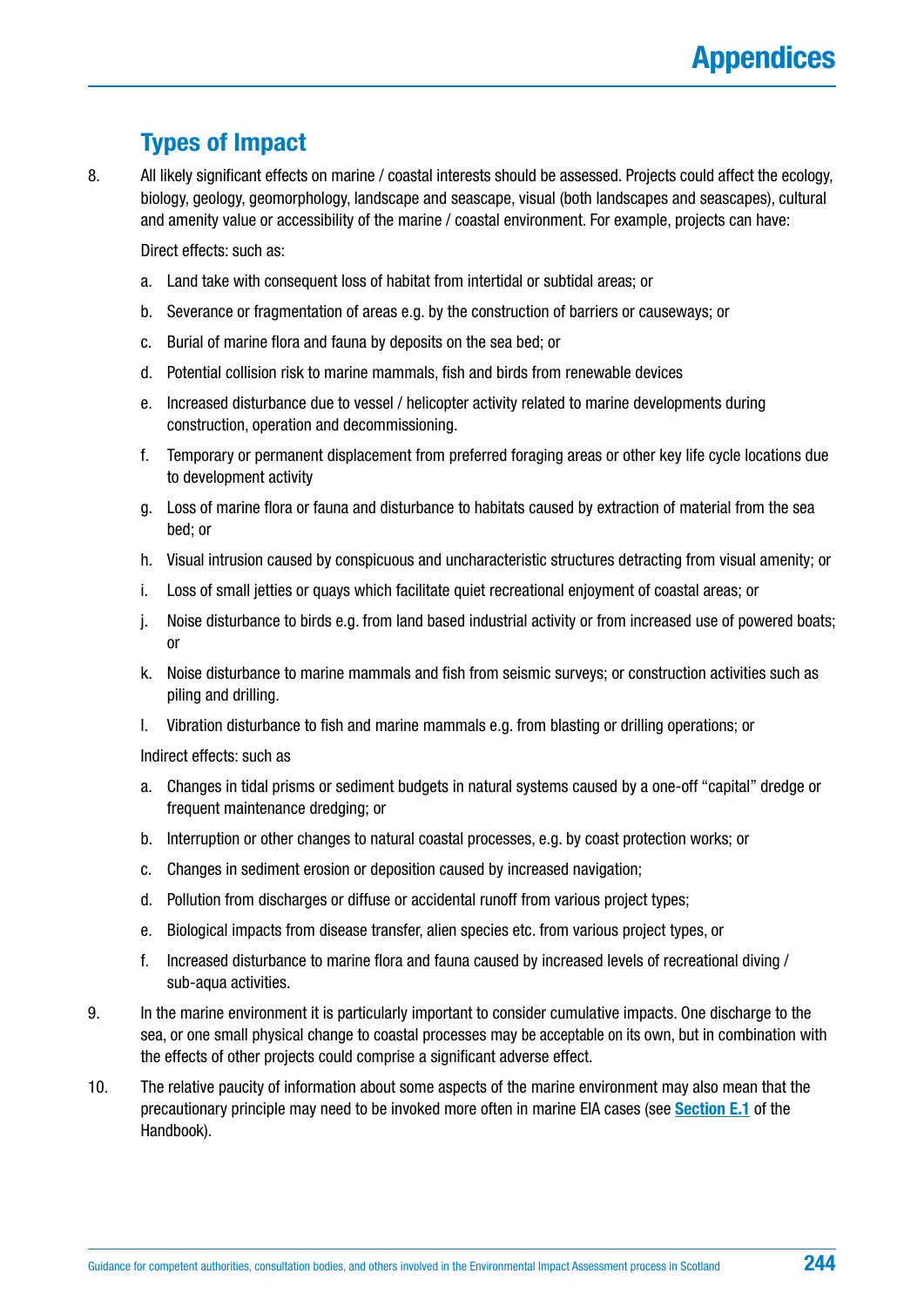### **Project Types Particularly Relevant to Marine Conservation**

11. Almost any project type that may be subject to the EIA procedures could potentially affect marine interests. However, experience indicates that particular project types frequently have significant marine implications and frequently raise specific issues in the EIA process. These are summarised in **Table 2**. It should also be appreciated that the different life stages of a project may have different effects on the marine resource, these different life stages are described in the Handbook, in **[Figure](#page-61-0) 3**.

#### **Appendix 7 Table 2: Projects Frequently Resulting in Significant Marine Impacts**

| <b>Designation</b>                                                                                                             | Marine Natural Heritage interests most likely to be potentially<br>affected*                                                                                                                                                          |
|--------------------------------------------------------------------------------------------------------------------------------|---------------------------------------------------------------------------------------------------------------------------------------------------------------------------------------------------------------------------------------|
| Marine dredging for mineral extraction<br>(construction and maintenance)                                                       | Water quality, flora, fauna, marine habitats, geological features and natural<br>coastal and maritime systems and processes including sediment drift,<br>erosion and accretion.                                                       |
| Marine dredging for navigation                                                                                                 |                                                                                                                                                                                                                                       |
| Deposit of dredgings at sea or on the<br>coast                                                                                 | As above plus potential landscape and visual amenity and access to the<br>coast.                                                                                                                                                      |
| Waste management and disposal of<br>waste at sea                                                                               | Water quality, flora and fauna, marine habitats, natural coastal and maritime<br>systems and processes.                                                                                                                               |
| Aqueous and other liquid discharges<br>to the sea including waste water<br>treatment work discharges                           | Water quality, (including temperature) flora and fauna, marine habitats,<br>natural coastal and maritime systems and processes, visual amenity.                                                                                       |
| Gaseous emissions likely to be<br>deposited on the marine environment                                                          | Water quality, flora and fauna, marine habitats.                                                                                                                                                                                      |
| Radio-active discharges into the sea                                                                                           | Water quality, flora and fauna, marine habitats.                                                                                                                                                                                      |
| Laying cables, pipes etc. on or in the<br>sea bed                                                                              | Flora, fauna, marine habitats, geological features and natural coastal and<br>maritime systems and processes including sediment drift, erosion and<br>accretion.                                                                      |
| Land claim from the sea including<br>managed realignment                                                                       | Water quality, flora, fauna, marine habitats, geological features and natural<br>coastal and maritime systems and processes including sediment drift,<br>erosion and accretion; landscape and visual amenity and access to the coast. |
| <b>Coast Protection Schemes</b>                                                                                                |                                                                                                                                                                                                                                       |
| <b>Flood Prevention Schemes</b>                                                                                                |                                                                                                                                                                                                                                       |
| Transport infrastructure including<br>bridges and causeways                                                                    | Flora, fauna, marine habitats, geological features and natural coastal and<br>maritime systems and processes including sediment drift, erosion and<br>accretion; landscape and visual amenity and access to the coast                 |
| Coastal Development e.g. marinas<br>and built developments                                                                     | Water quality, flora, fauna, marine habitats, geological features and natural<br>coastal and maritime systems and processes including sediment drift,<br>erosion and accretion; landscape and visual amenity and access to the coast. |
| Energy projects including oil, gas,<br>offshore wind, tidal steram<br>generators, wave energy generators<br>and tidal barrages | Water quality, flora, fauna, marine habitats, geological features and natural<br>coastal and maritime systems and processes including sediment drift,<br>erosion and accretion; landscape and visual amenity and access to the coast. |
| Marine aquaculture                                                                                                             | Water quality, flora, fauna, marine habitats, natural maritime systems and<br>processes; landscape and visual amenity and access to the coast.                                                                                        |

\*NB The interests listed here are intended to be illustrative of the range and nature of natural heritage interests potentially affected. The Table should not be used as a "checklist" and all projects should be carefully scoped for all potentially significant effects on the natural heritage and wider environment where appropriate.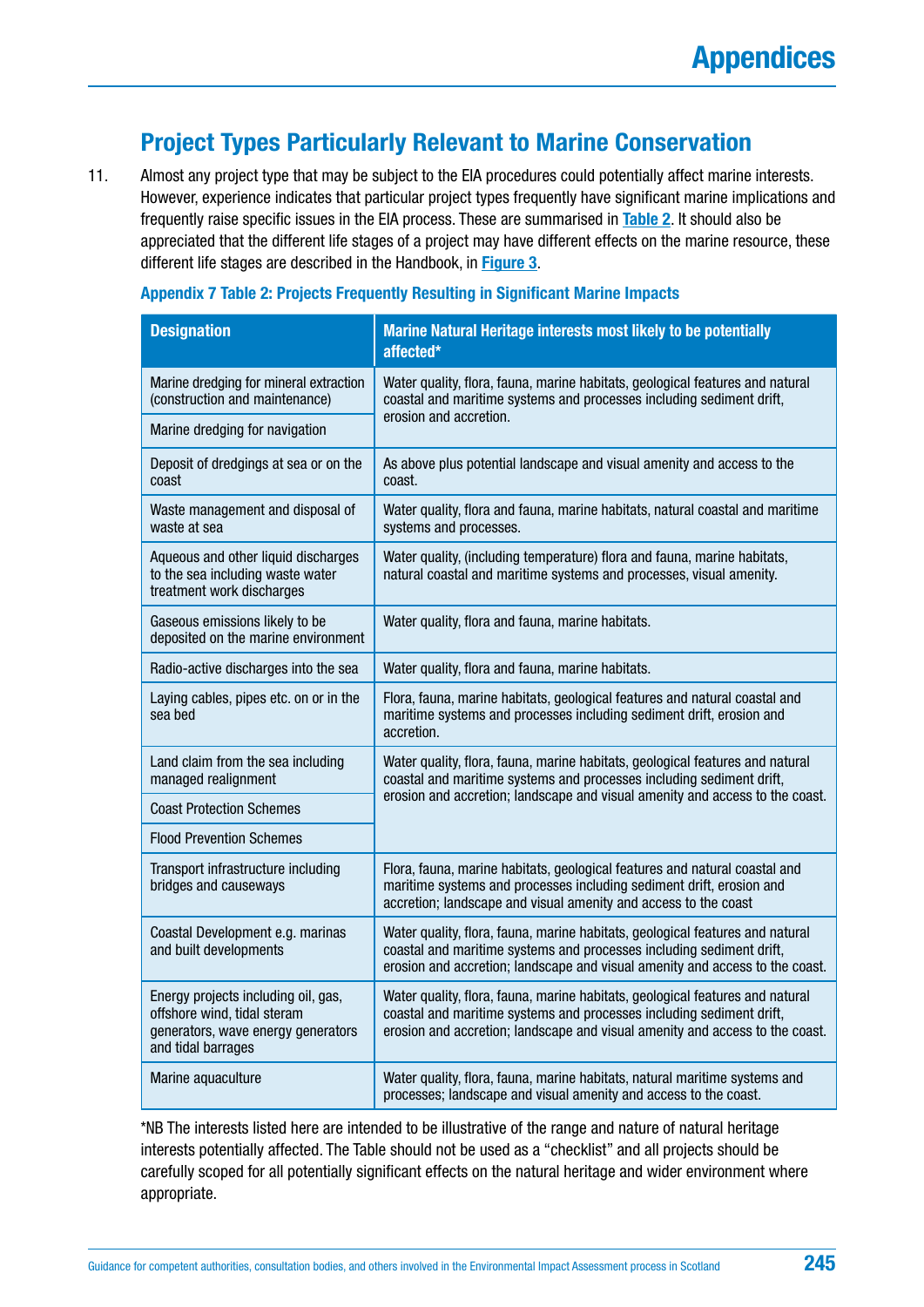### **Assessing Significance of Marine Impacts**

- 12. Where effects on key marine resources are likely to occur, specialist advice should be used. SNH will usually take the view that marine impacts are likely to be significant where, either alone or in combination with other projects, the project would lead to:
	- a. adverse or beneficial impacts on the systems or processes or features for which a site had been notified or designated;
	- b. permanent or long-term change that would affect the integrity and long-term sustainable management of natural coastal processes and other natural marine systems;
	- c. permanent or long-term change to the quality of the natural heritage r regionally or nationally or within a protected site as a result of the destruction or enhancement or widespread or extensive degradation or improvement of marine habitats, species populations or features.
- 13. It is particularly important that these considerations are not confined to the on-site, direct impacts of a proposal but applied equally to off-site, indirect effects such as outfalls or coast protection or flood defence works or developments leading to changes in surface water run-off to rivers/estuaries, etc.